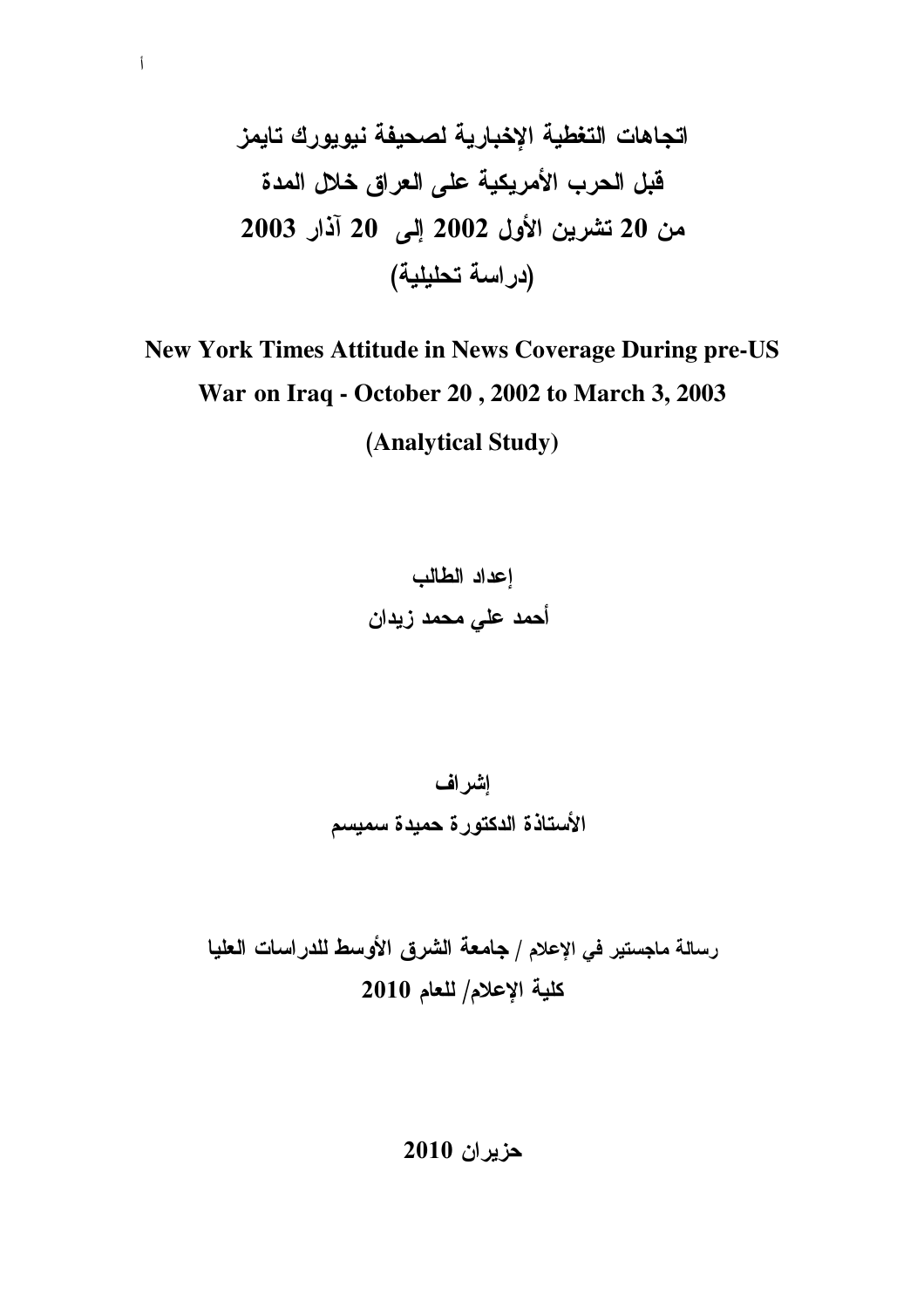# التفويض

أنا الموقع أدناه أحمد علي محمد زيدان أفوض جامعة الشرق الأوسط بنزويد نسخ مـــن رسالتي للمكتبات أو المؤسسات أو الـهيئات أو الأشخاص المعنية بالأبحاث والدراسات العلمية عند طلبها.

> الاسم: أحمد علي محمد زيدان التوقيع: التاريخ: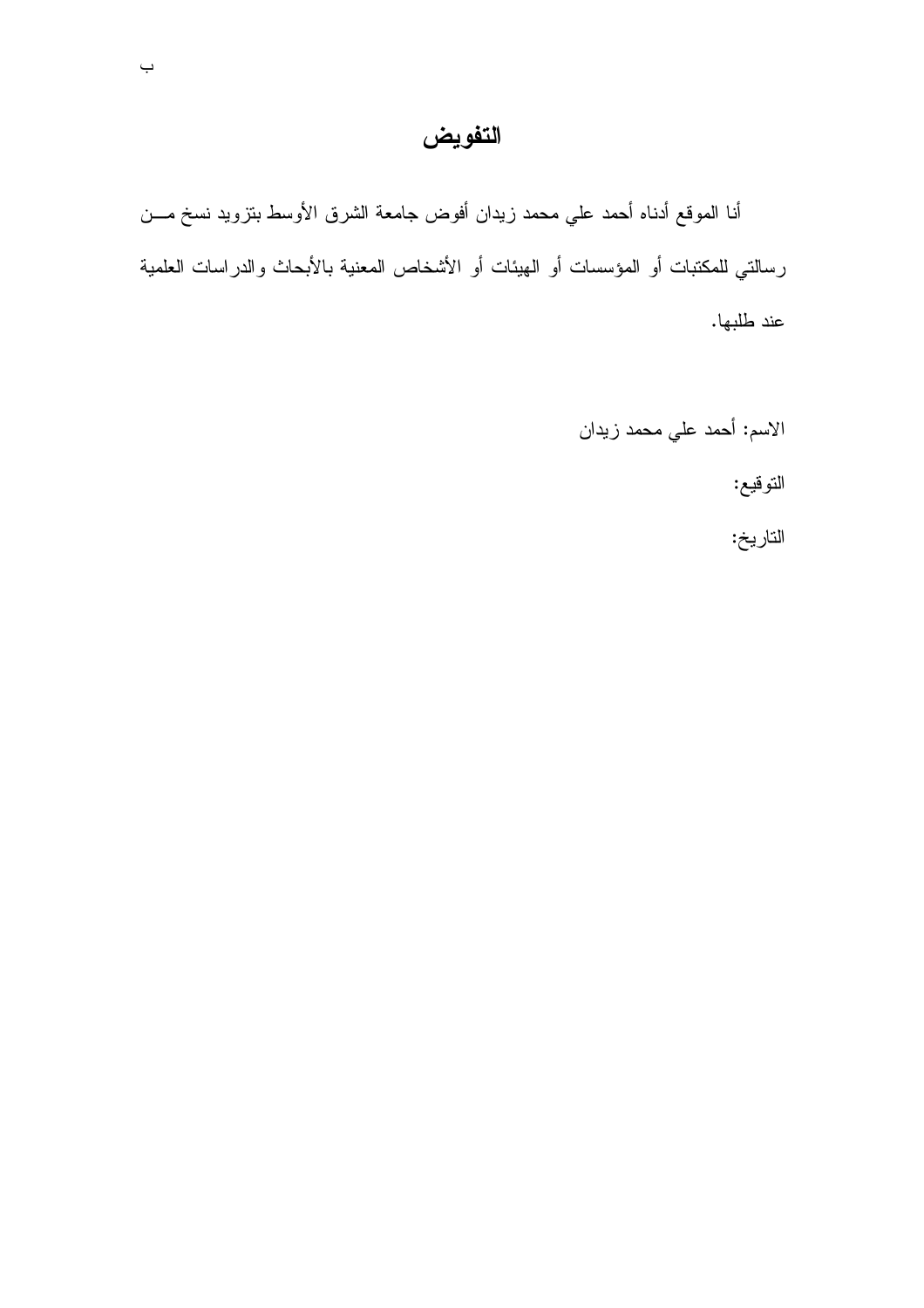## قرار لجنة المناقشة

نوفشت هذه الرسالة وعنوانها: " اتجاهات التغطيــة الإخباريـــة لـــصحيفة نيويورك تايمز، قبل الحرب الأمريكية على العراق خلال المدة، من 20 تــشرين الأول 2002 إلى 20 آذار 2003" بتاريخ / / .

<u>أعضاء لجنة المناقشة:</u>

| التوقيع | الإسم                             |
|---------|-----------------------------------|
|         | الأستاذ الدكتور عبد الرزق الدليمي |
|         | الأستاذة الدكتورة حميدة سميسم     |
|         | الأستاذ الدكتور عزت حجاب          |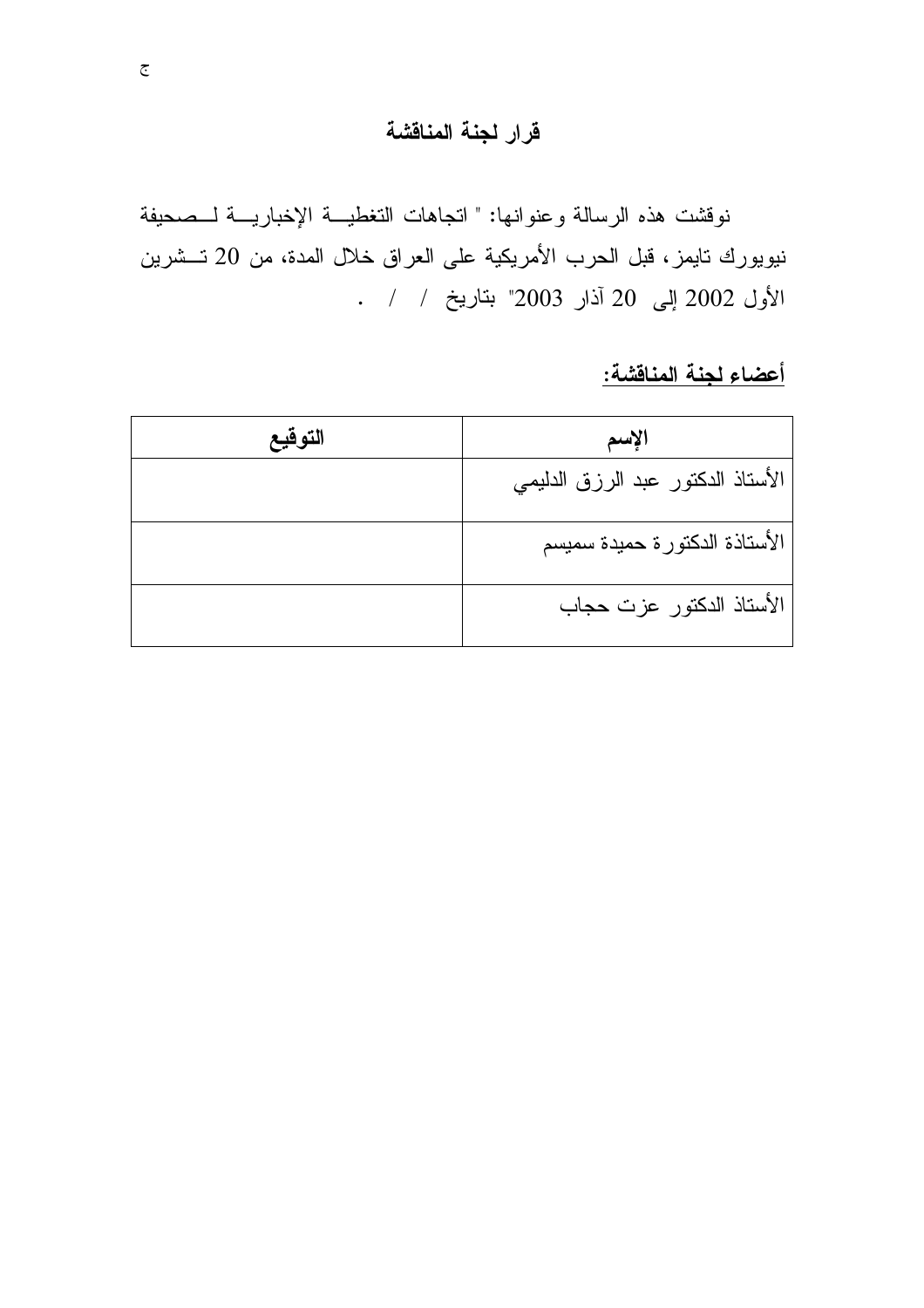## شكر وتقدير

الحمد والشكر لله رب العالمين، على ما وهبني من صحة وصبر وتوفيق لإنجاز هذا العمل، والصلاة والسلام على الرحمة المهداة، نبينا محمد وعلى أله وصحبه وسـلم تــسليما کثیر ا، وبعد.

فيسرني أن أتقدم بالشكر والامتنان إلى صاحبة القلب الكبير الأستاذة الدكتورة حميسدة سميسم عرفانا بتفضلها بالإشراف على رسالتي ومتابعة جميع مراحل هذه الرسالة.

والشكر الموصول إلى الأستاذ الدكتور عبد الرزاق الدليمي عميد كلية الإعـــلام فـــي جامعة الشرق الأوسط والأستاذ الدكتور عزت حجاب عميد كلية الإعلام في جامعة اليرموك/ التي تخرجت من وبها اعتز/ على تفضلهما بقبول مناقشة الرسالة فجزاهم الله خيـــر الجـــزاء وستكون ملاحظاتهم إثر اء لهذه الرسالة.

والشكر الجزيل أيضا إلى الأستاذ الدكتور عبد الجبار البياتي، والأستاذ الدكتور كامل خورشيد، والدكتور محمد القرشي والدكتور تحسين منصور على ما قدموه لي من مـــساعدة في تحكيم الرسالة ومكنتني من إنجازها، ولا يفونتي أن اشكر الدكتور مولود رقيبات وجميــــع أعضاء الهيئة الندر بسبة في كلبة الإعلام دون استثناء.

كما لا يفوننـى أن أنقدم بالشكر إلى وكالـة الأنباء الأردنية (بنرا) ممثلة بمديرها العـــام عطوفة الزميل الأستاذ رمضان الرواشدة على ما قدمه لي من دعم وتشجيع لإكمال تحصيلي العلمي.

وختاماً أقدم الشكر لمكتبة الكونغرس الأمريكي التي زودنتي بالموضوعات الإخبارية الخاصة بالدراسة، وأعتذر لمن فانتبي ذكره ولم أنمكن من شكره.

الباحث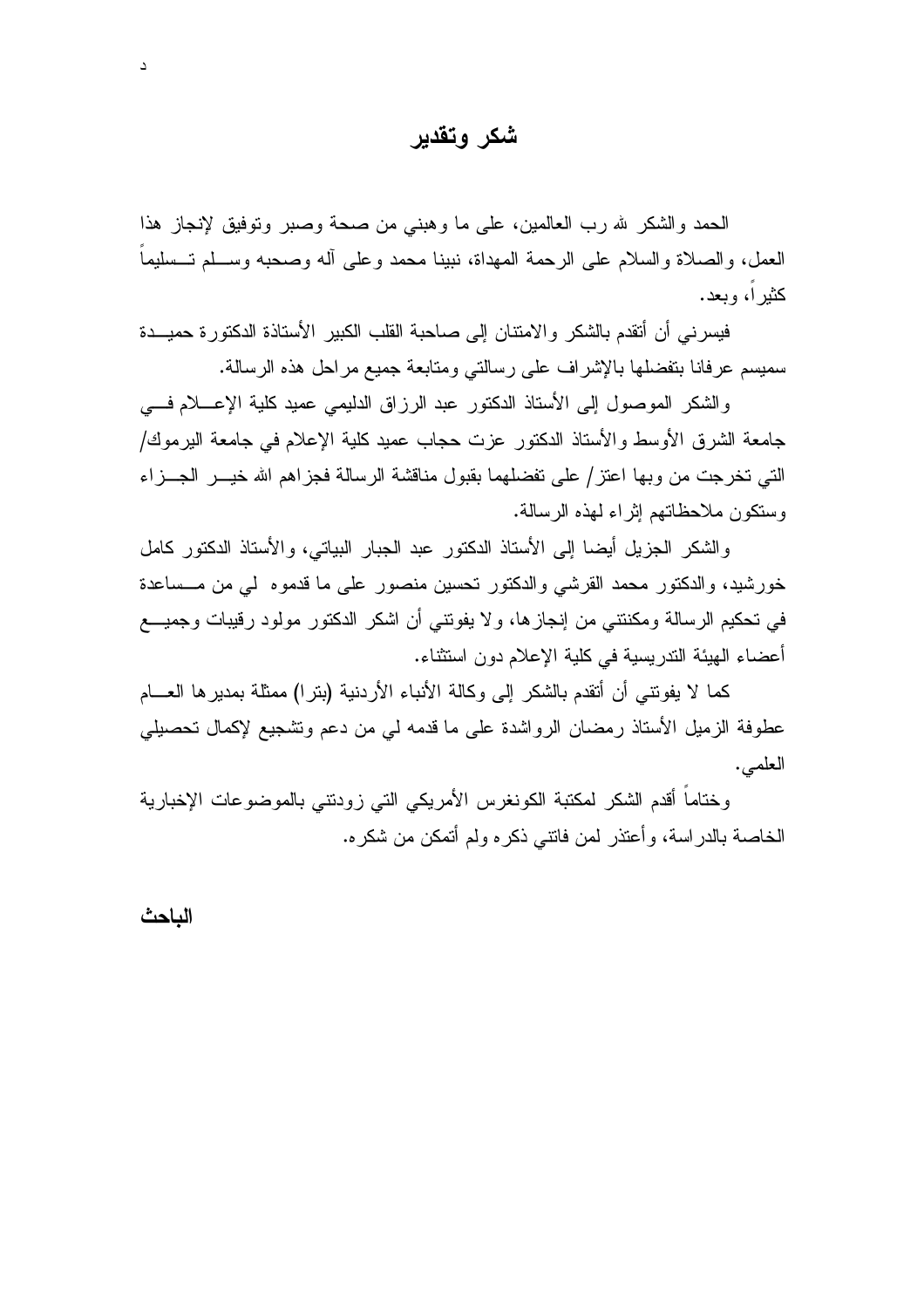#### الإهداء

أهدي هذا الانجاز إلىي والدتبي العزيزة أطال الله في عمرها، التي كانت تحرص دائما علي متابعتي وتبادر بالسؤال عن أحوالي وعن أوضاعي بشكل عام وعن دراســتي بــشكل خاص .

وأهدي هذا الجهد إلى زوجتي العزيزة رفيقة درببي ،النبي ساندنتني في حياتي وخاصة في مرحلة الدراسات العليا، وكان لنشجيعها الأثر الطيب في مواصلة تحصيلي العلمي، رغـــم الصعوبات التي اعترضت طريقي.

كما أهدى باكورة إنجازي العلمي هذا إلى بناتي الأربع، أسيل وسجى وسرى شـــذي، اللو اتبي ماز لن علي مقاعد الدر اسة.

إلى جميع الزميلات والزملاء ممن تخرجوا أو ممن ما زالوا على مقاعد الدراسة من أبناء بلدي خاصة والوطن العربي عامة.

إلى وطنبي الحبيب الذي أكن له كل محبة، آملا من الله نعالى أن يمنحه العزة والمنعة والقوة والازدهار، ومواجهة التحديات الجسام ، خاصة في هذا المرحلة الصعبة التي تمر بها منطقتنا التي ترزح تحت احتلالين، (فلسطين و العراق).

#### الباحث

 $\delta$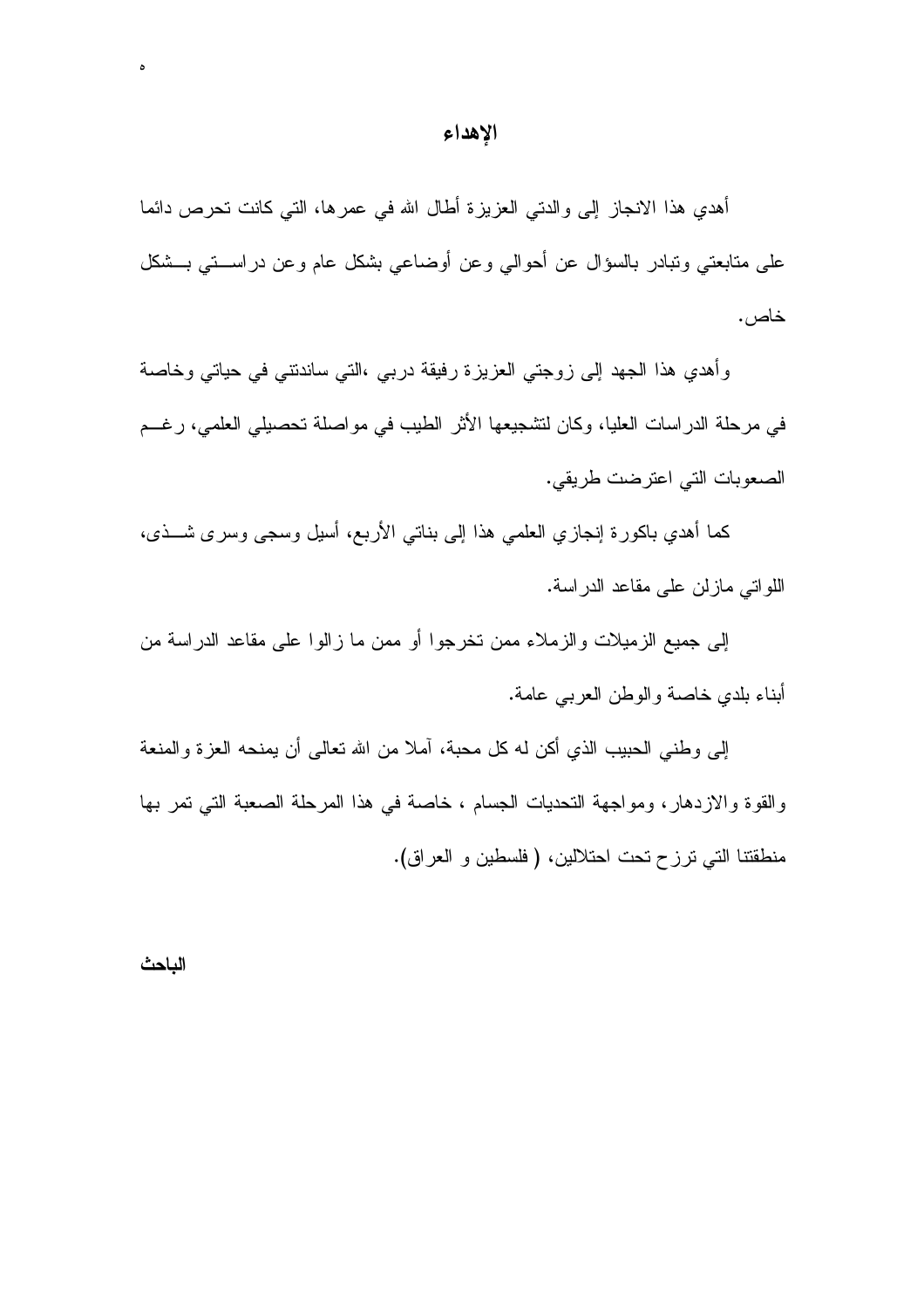فائمة المحتويات

| الصفحة         | الموضوع                                       |
|----------------|-----------------------------------------------|
|                | عنوان الرسالة                                 |
| ب              | التفويض                                       |
| $\tilde{c}$    | قرار لجنة المناقشة                            |
| د              | شكر وتقدير                                    |
| ٥              | الإهداء                                       |
| و              | قائمة المحتويات                               |
| ط              | قائمة الجداول                                 |
| ي              | قائمة الملاحق                                 |
| ك              | ملخص الدراسة باللغة العربية                   |
| ل              | ملخص الدراسة باللغة الإنجليزية                |
|                | الفصل الأول: مشكلة الدراسة وأهميتها           |
| $\mathbf{1}$   | المقدمة                                       |
| 3              | مشكلة الدراسة                                 |
| $\overline{4}$ | أهمية الدراسة                                 |
| 5              | أهداف الدراسة                                 |
| 5              | أسئلة الدراسة                                 |
| 6              | حدود الدراسة                                  |
| 6              | محددات الدر اسة                               |
| 7              | صعوبات الذراسة                                |
| $\overline{7}$ | مصطلحات الدراسية                              |
|                | الفصل الثاني: الإطار النظري والدراسات السابقة |
| 11             | الإطار النظري                                 |
| 11             | المقدمة                                       |
| 14             | نظريات في إطار الدراسة                        |
| 20             | أخلاقيات الإعلام                              |
| 21             | الدعابة والإعلام                              |
| 23             | الأساليب الدعائية                             |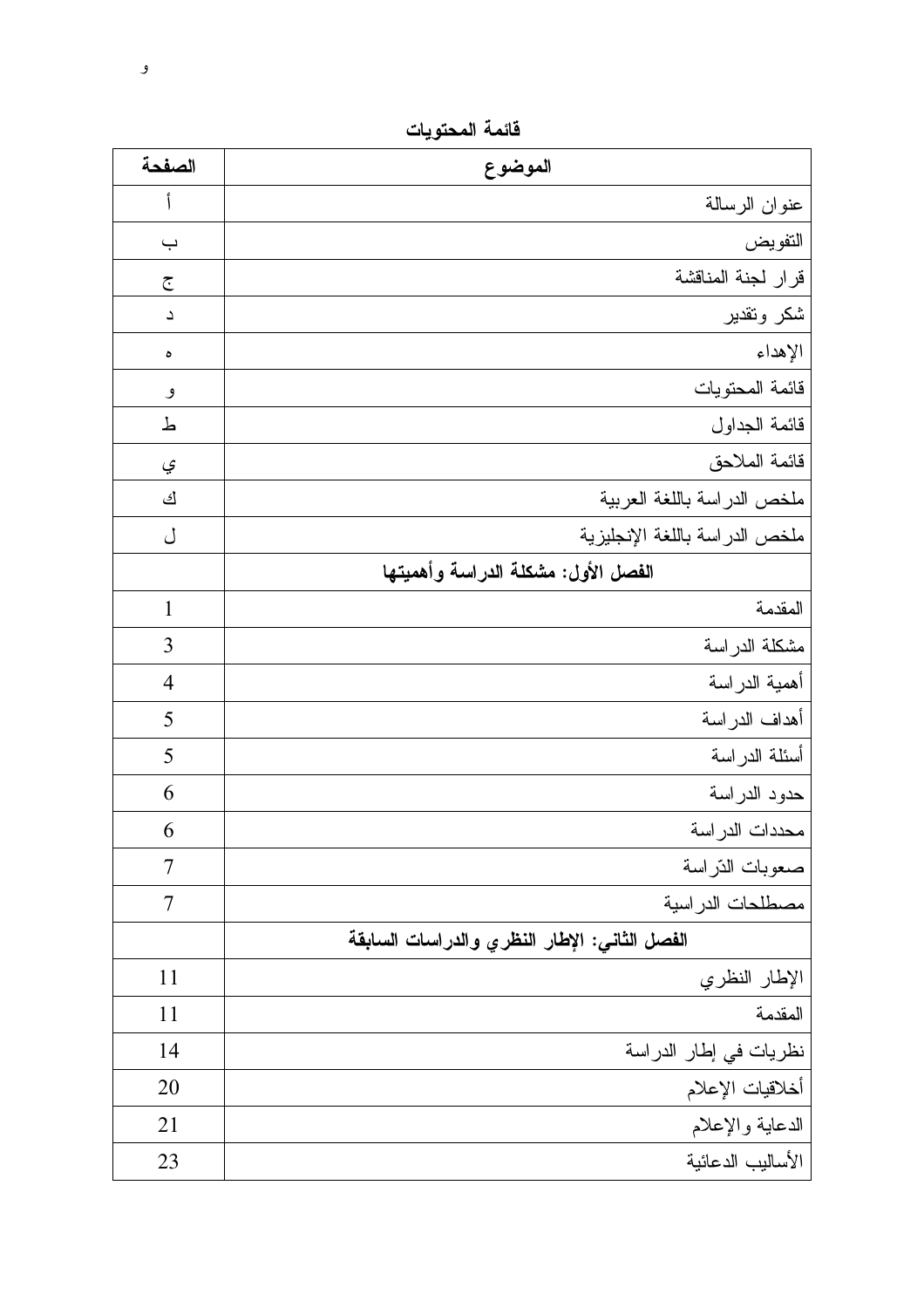| 23 | الدعاية المضادة                                                                                               |  |
|----|---------------------------------------------------------------------------------------------------------------|--|
| 25 | حدود العملية الدعائية والنأثير الدعائبي                                                                       |  |
| 25 | الدعاية الأمريكية                                                                                             |  |
| 28 | الفرق بين العلاقات العامة والإعلام                                                                            |  |
| 28 | الفرق ببن العلاقات العامة والإعلان                                                                            |  |
| 29 | الفرق ببن العلاقات العامة والدعاية                                                                            |  |
| 30 | الصحافة الأمريكية: خلفية تاريخية                                                                              |  |
| 33 | دور وسائل الإعلام الأمريكية في صنع صورة أمريكا الداخلية ونبرير سياستها<br>الخارجية                            |  |
| 37 | تغطية الإعلام الأمريكي المحلي                                                                                 |  |
| 40 | وسائل الإعلام، كأداة مساهمة في صنع السياسة الخارجية                                                           |  |
| 43 | دور الإعلام في الاتصال السياسي وأثره على الجمهور                                                              |  |
| 47 | دور الإعلام الأمريكي في تغطية أحداث الحرب العراقية التي تشنها الولايات<br>المتحدة وعلاقتها بالحكومة الأمريكية |  |
| 54 | دور الإعلام الأمريكي في صناعة الخوف من العراق                                                                 |  |
| 55 | آليات صناعة الخوف في الحرب                                                                                    |  |
| 58 | تصريحات المسؤولين الأمريكيين المحرضة على الحرب                                                                |  |
| 63 | التحليل الكمي والدلالي للمضمون في صحيفة  نيويورك تايمز                                                        |  |
| 69 | خطوات تحليل المضمون                                                                                           |  |
| 75 | عينة البحث                                                                                                    |  |
| 76 | الدر اسات السابقة                                                                                             |  |
| 77 | الدر اسات العربية                                                                                             |  |
| 79 | الدر اسات الأجنبية                                                                                            |  |
|    | الفصل الثالث: الطريقة والإجراءات                                                                              |  |
| 89 | الطريقة والإجراءات                                                                                            |  |
| 89 | منهج الدراسة                                                                                                  |  |
| 90 | مجتمع الدراسة                                                                                                 |  |
| 90 | عينة الدراسة                                                                                                  |  |
| 91 | أداة الدراسة                                                                                                  |  |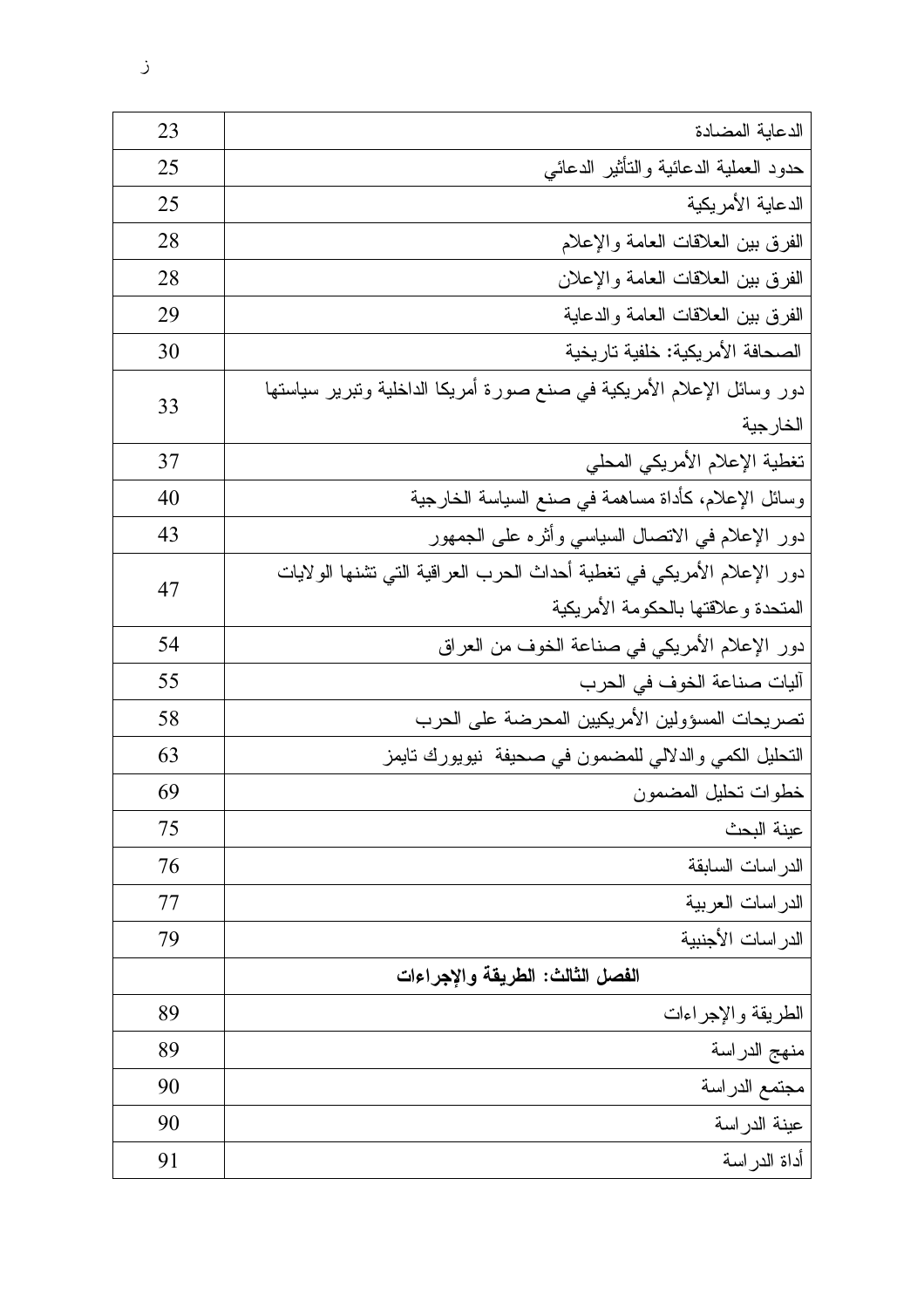| 91  | صدق وثبات الأداة                                       |
|-----|--------------------------------------------------------|
| 91  | التحليل الإحصائي                                       |
|     | الفصل الرابع: تحليل مضمون مجلة نيويورك تايمز الأمريكية |
| 93  | المقدمة                                                |
| 93  | تحليل المضمون                                          |
|     | الفصل الخامس: النتائج والتوصيات                        |
| 110 | نتائج الدراسة                                          |
| 119 | التوصيات                                               |
| 121 | المصادر العربية                                        |
| 125 | كتب مترجمة                                             |
| 125 | معاجم                                                  |
| 125 | مجلات محكمة                                            |
| 126 | مجلات                                                  |
| 126 | ندوات                                                  |
| 126 | الدر اسات العربية                                      |
| 127 | المصادر الأجنبية                                       |
| 128 | مواقع انترنت                                           |
| 130 | الملاحق                                                |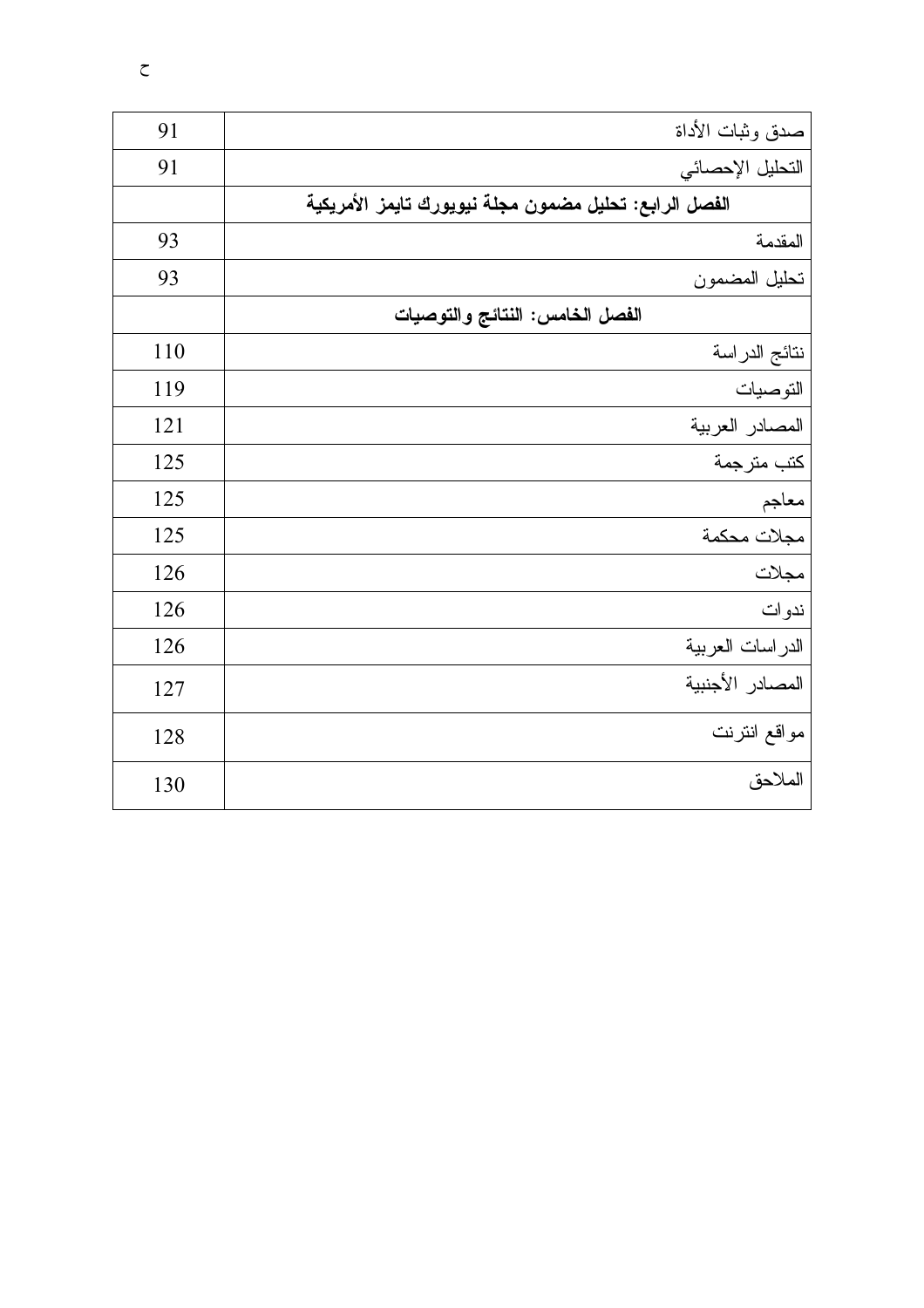قائمة الجداول

| رقم    | عنوان الجدول                                                                         | رقم    |
|--------|--------------------------------------------------------------------------------------|--------|
| الصفحة |                                                                                      | الجدول |
| 94     | المصطلحات التي تعبر عن تحريض مباشر الأكثر تكرارا خلال فترة الدراســــة               | 1      |
|        | (تشرين الأول/أكتوبر 2002–أذار/مارس 2003)                                             |        |
| 95     | المصطلحات التي تعبر عن تحريض غير مباشر الأكثر تكـــرارا خــــلال فتــــرة            | 2      |
|        | الدراسة (نشرين الأول/أكتوبر 2002–آذار/مارس 2003)                                     |        |
| 96     | مجموع المصطلحات التي تعبر عن تحريض مباشر خلال الفترة الدراسة (نشرين                  | 3      |
|        | الأول/أكتوبر 2002–آذار/مارس 2003)                                                    |        |
| 97     | مجموع المصطلحات التي تعبر عن تحريض غير مباشر خلال الفترة الدراســـة                  | 4      |
|        | (تشرين الأول/أكتوبر 2002–آذار/مارس 2003)                                             |        |
| 98     | المصطلحات التي تعبر عن تحريض مباشر خلال شهر تـــشرين الأول/أكتـــوبر                 | 5      |
|        | 2002                                                                                 |        |
| 99     | المصطلحات التي تعبر عن تحـــريض غيـــر مباشــــر خــــلال شــــهر تـــشرين           | 6      |
|        | الأول/أكتوبر 2002                                                                    |        |
| 100    | المصطلحات التي تعبر عن تحريض مباشر خلال شهر تشرين الثـــانـي/نــــوفمبر              | 7      |
|        | 2002                                                                                 | 8      |
| 101    | المصطلحات التي تعبر عن تحـــريض غيـــر مباشــــر خـــــلل شــــهر تـــشرين           |        |
|        | الثاني/نوفمبر 2002                                                                   |        |
| 102    | المصطلحات التي تعبر عن تحريض مباشر خلال شهر كـــانون الأول/ديـــسمبر                 | 9      |
|        | 2002<br>المصطلحات التي تعبر عن تحـــريض غيــــر مباشــــر خــــلال شــــهر كــــانون | 10     |
| 103    | الأول/ديسمبر 2002                                                                    |        |
|        | المصطلحات التي تعبر عن تحريض مباشر خلال شهر كسانون الثساني/ينساير                    | 11     |
| 104    | 2003                                                                                 |        |
| 105    | المصطلحات التي تعبر عن تحريض غير مباشر خلال شهر كانون الثاني/يناير                   | 12     |
|        | 2003                                                                                 |        |
| 106    | المصطلحات التي تعبر عن تحريض مباشر خلال شهر شباط/فبراير 2003                         | 13     |
| 107    | المصطلحات التي تعبر عن تحريض غير مباشر خلال شهر شباط/فبراير 2003                     | 14     |
| 108    | المصطلحات التي تعبر عن تحريض مباشر خلال شهر آذار/مارس 2003                           | 15     |
| 108    | المصطلحات التي تعبر عن تحريض غير مباشر خلال شهر أذار/مارس 2003                       | 16     |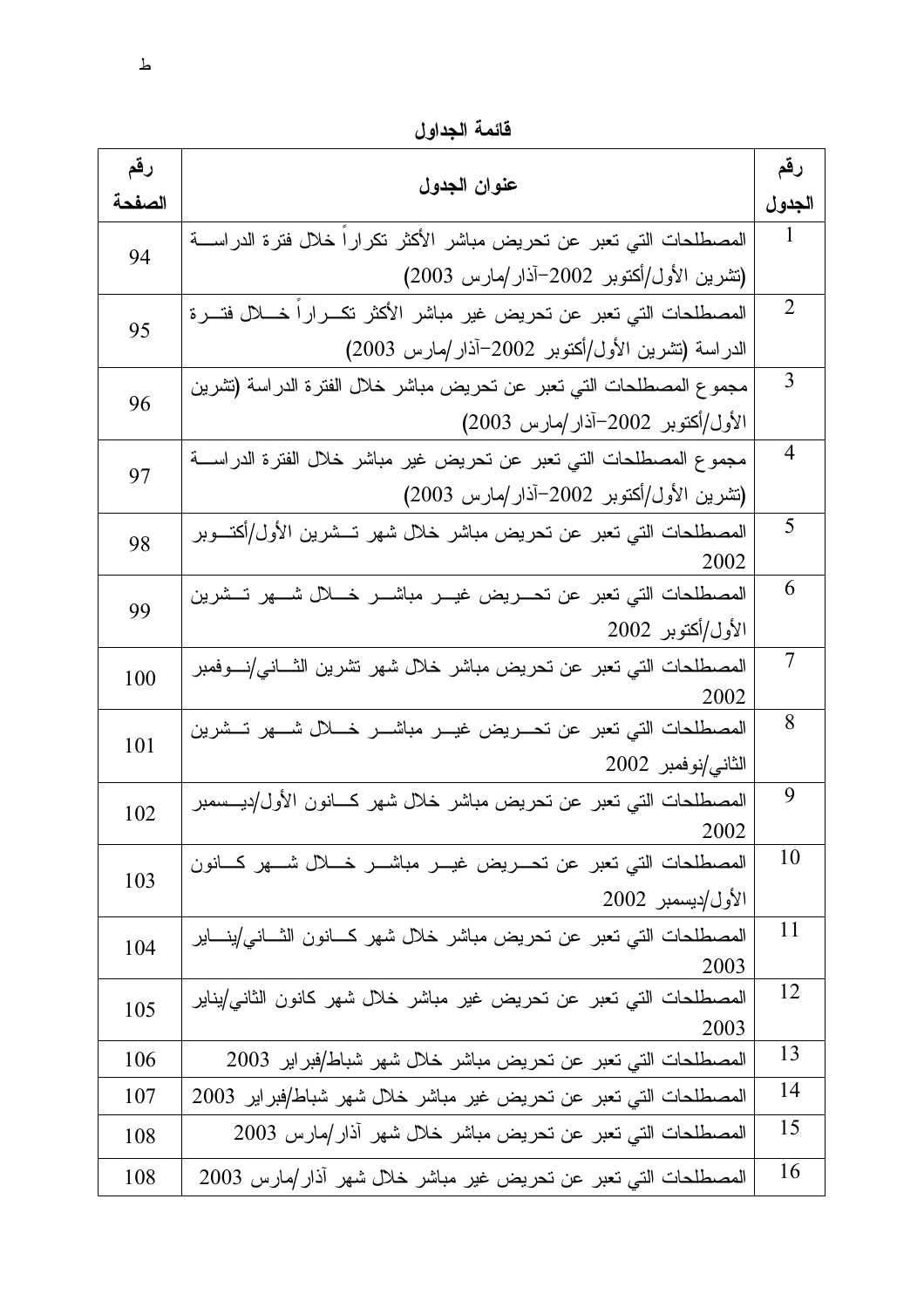قائمة الملاحق

| رقم    |                                                                     | رقم          |
|--------|---------------------------------------------------------------------|--------------|
| المحلق | عنوان المحلق                                                        |              |
| 130    | مصطلحات التحريض المباشرة فسي المقــالات المنــشورة فسي تــشرين      | $\mathbf{1}$ |
|        | الأول/أكتوبر 2002                                                   |              |
| 131    | مصطلحات التحريض غير المباشرة في المقالات المنـــشورة فـــي تـــشرين | 2            |
|        | الأول/أكتوبر 2002                                                   |              |
| 133    | مصطلحات النحريض المباشرة في المقالات المنشورة في تشرين              | 3            |
|        | الثاني/نوفمبر 2002                                                  |              |
| 134    | مصطلحات التحريض غير المباشرة في المقالات المنشورة في تشرين          | 4            |
|        | الثاني/نوفمبر 2002                                                  |              |
| 135    | مصطلحات التحريض المباشرة في المقالات في شهر كانون الأول/ديسمبر      | 5            |
|        | 2002                                                                |              |
| 136    | مصطلحات التحريض غير المباشرة في المقالات في شهر كانون               | 6            |
|        | الأول/ديسمبر 2002                                                   |              |
| 137    | مصطلحات التحريض المباشرة في المقالات المنشورة في شهر كانون الثاني/  | 7            |
|        | يناير 2003                                                          |              |
| 139    | مصطلحات التحريض غير المباشرة في المقالات المنشورة في شهر كانون      | 8            |
|        | $2003$ الثانى/ يناير                                                |              |
| 140    | مصطلحات التحريض المباشرة في المقالات المنشورة في شهر شباط/          | 9            |
|        | فبر ایر 2003                                                        |              |
| 141    | مصطلحات التحريض غير المباشرة في المقالات المنشورة في شهر شباط/      | 10           |
|        | فبر ایر 2003                                                        |              |
| 142    | مصطلحات التحريض المباشرة في المقالات المنشورة في شهر اذار/ مارس     | 11           |
|        | 2003                                                                | 12           |
| 143    | مصطلحات التحريض غير المباشرة في المقالات المنشورة في شهر أذار/      |              |
|        | مارس 2003                                                           |              |
| 144    | أداة تحليل مضمون                                                    | 13           |
| 146    | فائمة بأسماء محكمي أدوات الدراسة حسب الرنبة الأكاديمية والنرنيب     | 14           |
|        | الهجائبي وتخصصاتهم وأماكن عملهم                                     |              |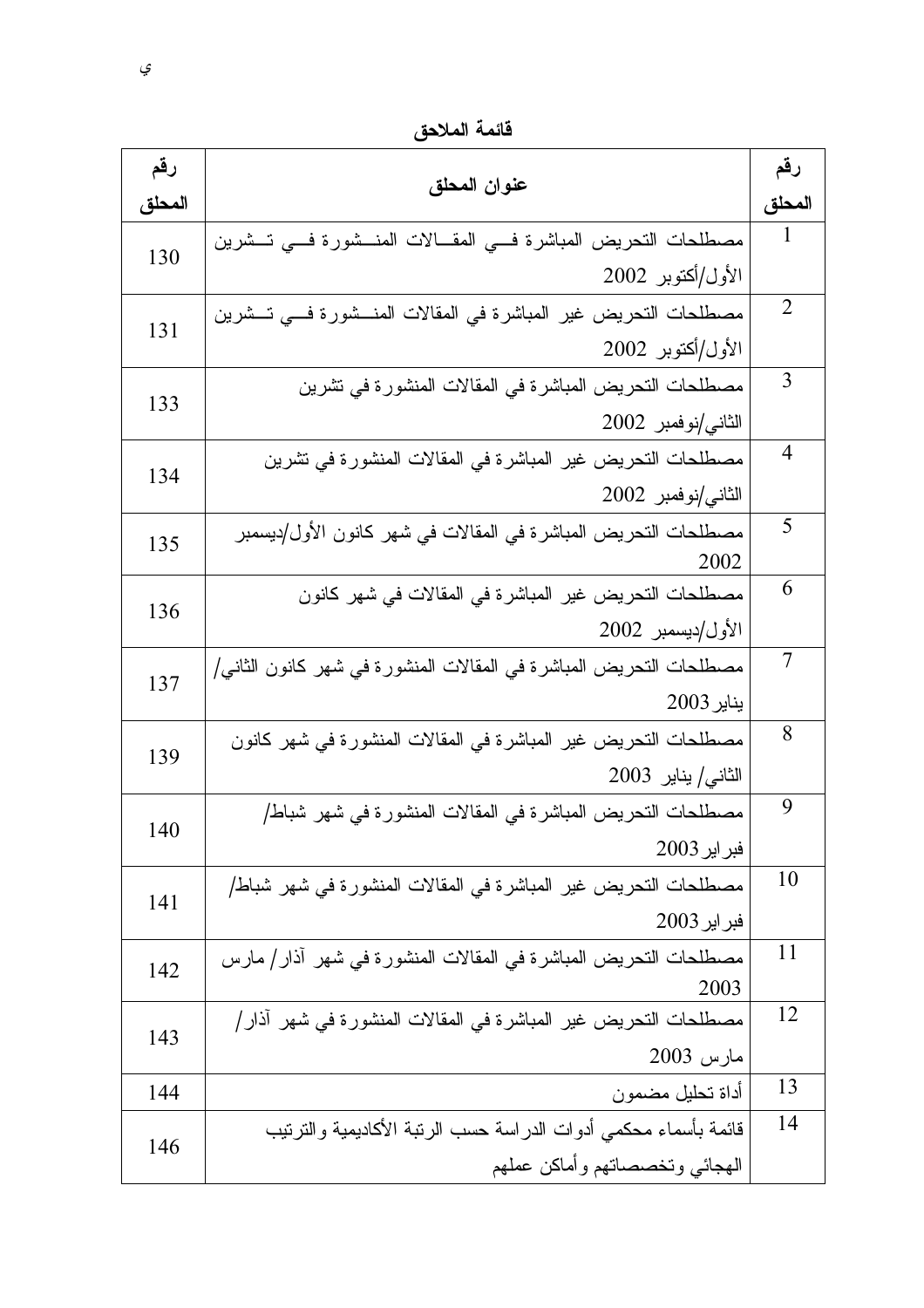هدفت الدر اسة إلى الكشف عن اتجاهات التغطية الإخبارية لصحيفة نيويورك تايمز قبــل الحرب الأمريكية على العراق خلال الفترة من 20 نشرين الأول/أكتـــوبر 2002 إلــــى 20 أذار/مارس 2003. يتكون مجتمع الدراسة من جميع الموضوعات المنشورة فسي صـــحيفة نيويورك نايمز الأمريكية في الفترة من 20 نشرين الأول/أكتوبر 2002 إلى 20 آذار/مارس 2003، وتكونت عينة الدراسة من (120) موضوعا من النصوص الإخباريـــة والتحلـــيلات والنحقيقات الصحفية وغيرها من الموضوعات المطروحة فسي صـــحيفة نيويـــورك تــــايمز الأمر بكية و المتعلقة بموضوع الدر اسة بطر بقة عشو ائية.

تم استخدام أسلوب تحليل المحتوى للدر اسة للخر وج بتحليل لمضمون الموضــــوعات، حيث تم استخراج النكرارات والنسب المئوية للمفاهيم والدلالات والمعانبي التبي نتسضمنها أداة الدر اسة.

وقد نوصلت الدراسة إلى ما يلي: أن فكرة إخفاء العراق لأسلحة الدمار الشامل هـــي الفكر ة التحر بضبة المباشر ة الأكثر تكر ار اً في الحر ب على العر اق إذ حـــصلت علــــى أعلــــى تكرار في كل من الثلاثة أشهر الأولى، فيما برزت فكرة حقوق الإنسان في العـــراق كــــأكثر فكر ة تحر بضية غير مباشر ة خلال فتر ة الدر اسة.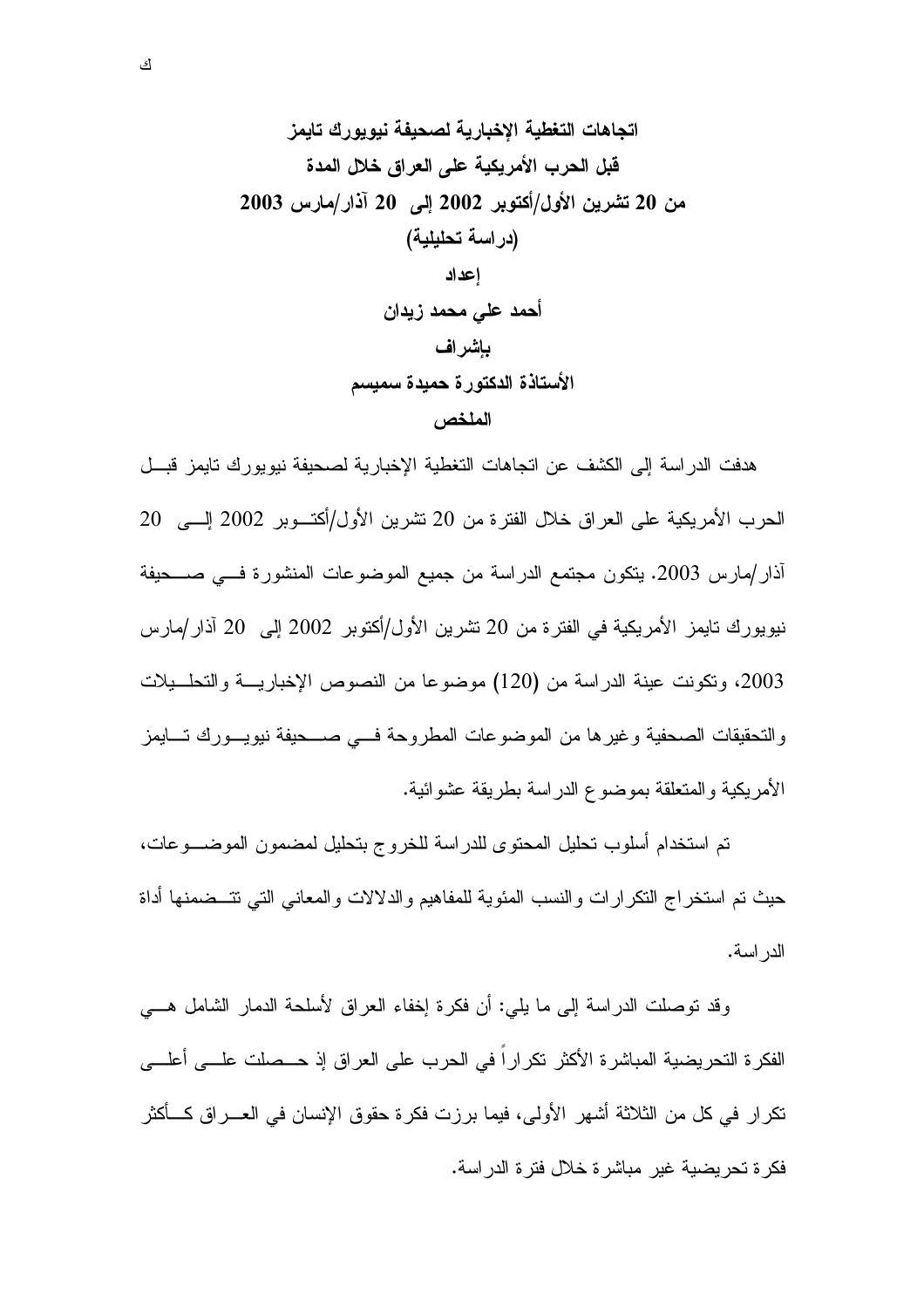## **New York Times Attitude in News Coverage During pre-US War on Iraq - October 20, 2002 to March 3, 2003**

( **Analytical Study)**

# **Prepared by Ahmad Ali Mohammad Zedan Supervised by**

### **Prof. Dr. Hameeda Smesam**

The study aims at identifying New York Times Attitude in News Coverage during pre-US War on Iraq - October 20, 2002 to March 3, 2003. The study population consists of all the published topics in American New York Times in the duration October 20, 2002 to March 3, 2003. The sample of the study consists of (120) topic from the news texts and analysis and investigation and others from submitted topics in New York Times which related to study topic were selected randomly.

The study used content analysis style to reveals with topics content analysis. Frequencies, percentages were use for the concepts, significance and meanings that consisted in the study tool.

 The study showed the following: that Iraq idea about Hiding weapons of mass destruction, its the direct inflammatory most frequent in the war on Iraq, where it got the highest frequency in each of the first three months, while the idea of human rights in Iraq as the most provocative idea indirectly during the study period.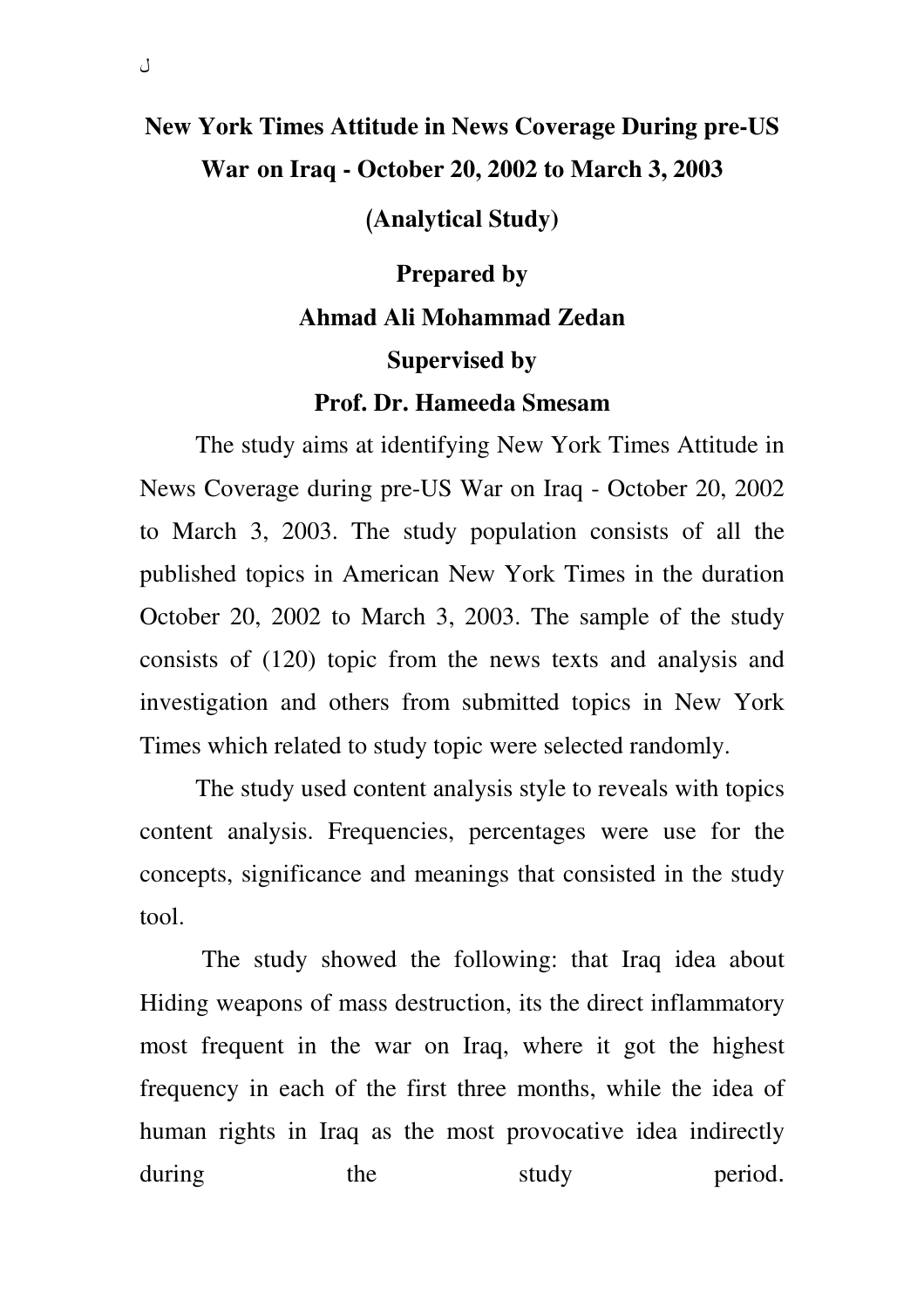# الفصل الأول مشكلة الدراسة وأهميتها

المقدمة:

إن قوة الاعلام لا نقل أهمية وخطورة عن القوة العسكرية، في العمل لتحقيق أهــدافها الإستراتيجية النهائية، بل إن الإعلام هو من أهم أدوات الإستراتيجيات العسكرية الأساسية في العصر الحديث، ذلك لأنه يعتمد على الحرب النفسية والدعابة والتسرويج للأخبسار، بسشكل موضوعي أحيانا، أو باتباع أسلوب التهويل والمبالغة في أحابين أخرى، بهدف الاقناع وتحقيق مآر ب و أهداف سياسية و اقتصادية پر يدها المر سل، وصو لا إلى تغيير قناعـــات تـــؤمن بهـــا الشعوب، وزعزعة نقتها بنفسها وبحكامهما وحكوماتهما، وإثارة الرعب والمخـــاوف حيـــال مستقبلهم، ودفعهم للبحث عن التغيير .

وقد نطور دور وسائل الاتصال بشكل لافت للنظر خلال العقود الأخيرة بسبب ثـــورة تكنولوجيا الاتصال وتصاعد تأثيرها ما جعل العالم قرية صغيرة، وجاء هذا النطور تمشياً مع مقتضيات الحياة وتطور العصر ، حتى غدت بمثابة السلطة الر ابعة، وتمار س نفوذا في كثيــر من المجتمعات، وكان تطور ها وتأثير ها واضحين وكبيرين في المجتمعات الديمقر اطية، مـــن خلال مضمون البرامج الإعلامية، والممارسة الديمقراطية التي نشجع الفرد على إبداء رأيـــه والدفاع عن حقه في ذلك.

إن من العوامل النبي ساعدت في نسهيل نطور وانتشار وسائل الإعلام أو الاتـــصـال، انتشار ونطور نكنولوجيا الاتصال والأقمار الصناعية ونكنولوجيــا المعلومـــات واســـنخدام الحاسوب والشبكة العنكبوتية (الانترنت) سلطة خامسة، إضافة إلى سرعة انتقــال الأجهـــزة والمعدات خفيفة الوزن المرتبطة بالتغطية التلفز بونية، وبخاصة أطبـــاق الأقمـــار الـــصناعية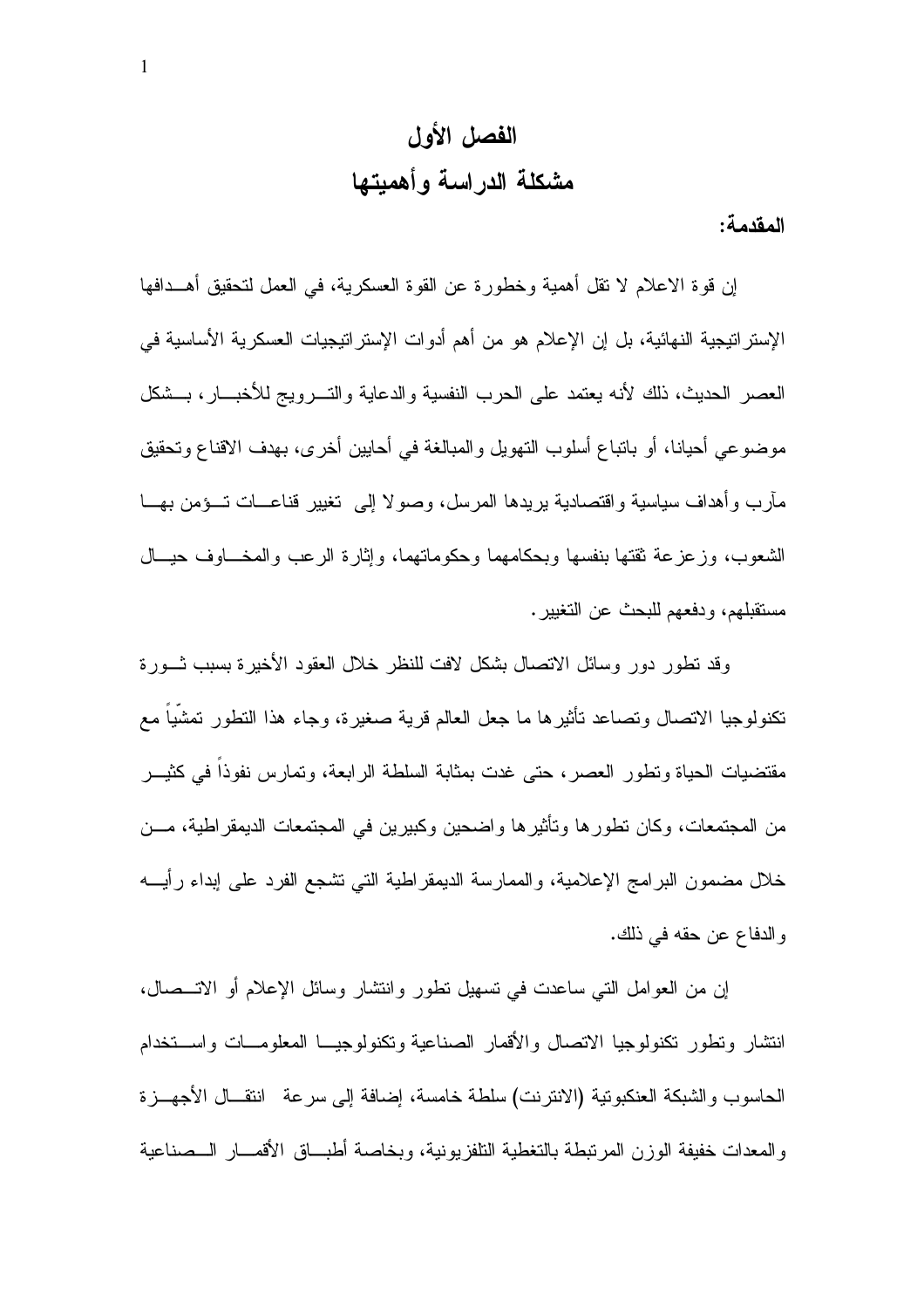والكاميرات المنقدمة، والـهوانف المحمولة، مما سهَّل على النـاس مشاهدة ما يـجري في أي بقعة من العالم (أبو عرجه،1996، ص13).

وبمكن القول إن العلاقة بين المشهدين السياسي والإعلامي، علاقة نوحدية مترابطة، أكثر مما هي علاقة جدلية، فالمشهد الأول بصنع السياسات ويصدر القـــرارات ذات العلاقـــة بحياة الناس، أما المشهد الثاني فيصيغها بطريقة رسالة إعلامية، ويتم نشر ها وبثها إلى الرأى العام، باستخدام أساليب فن الإقناع المعروفة أو المبتكرة، وأن لأهمية التخطيط السياسي بعيداً عن التخطيط الإعلامي(القيم، 2007، ص1).

ويمكن قياس وتحليل ما نبثه أو نتشره وسائل الإعلام من خلال إيجاد العبارات النبي تشير إلى وصف القضية موضوع البحث وتحليلها وسبر غورها بما يتماشى مع مقتــضيات أساليب نحليل المضمون المتبعة في البحوث الاجتماعية والإعلامية على حد ســـواء بهـــدف معرفة اتجاهات هذه الوسبلة الإعلامية أو تلك، وموقفها من قضية معينـــة ( Levitt, 2006,  $\cdot$ (p.4

وعملت هذه الدراسة على نحليل مضمون صحيفة نيويورك نايمز لمعرفة انجاهـــات التغطية الأخبارية فيها قبل الحرب الأميركية (التحالف) على العراق، وتحديدا خلال الفتر ة من 20 تشرين الأول اكتوبر 2002 إلى 20 آذار مارس 2003.

كانت الأجواء السباسية بين العراق والولايات المتحدة منذ تسعينيات القرن الماضــــي متونَّرة، وزادت نوترا بعد أحداث الحادي عشر من أيلول / سبتمبر 2001، وبلغــت ذروة النَّوتِر في النصف الثاني من عام 2002، وقد واكبها تغطية أخبارية مكثفة فـــي مختلــف وسائل الإعلام الدولية، وبخاصة الإعلام الأمريكي.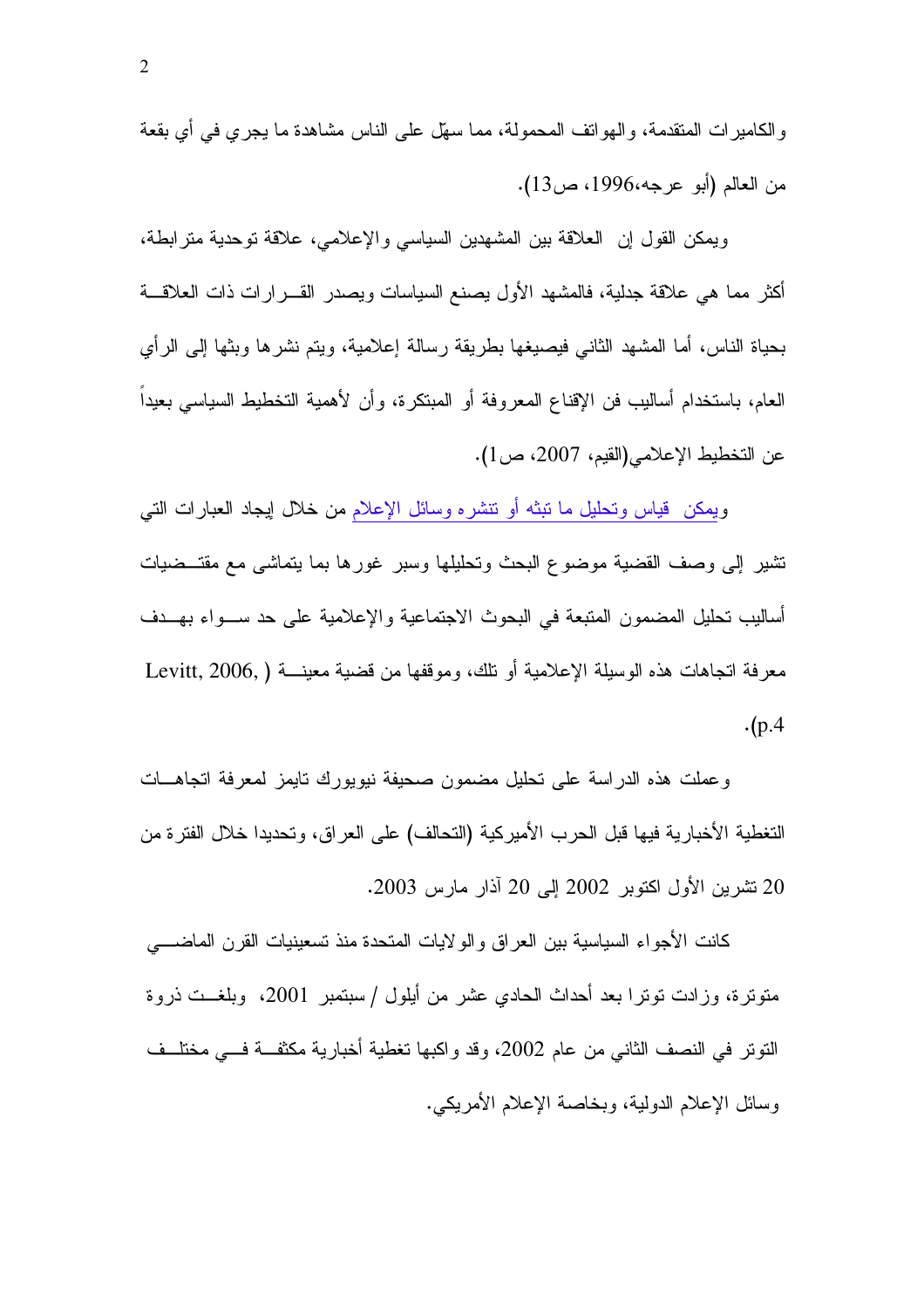إن المتابع للإعلام الأمريكي برى حضوره البارزعلى المـــسرح الـــدولي، وخــــلال متابعته لمجريات الأحداث السياسية ونطور اتها، إضافة إلى نقل مجريات الأحداث في البؤر الساخنة في مختلف مناطق العالم، سواء أكانت في العراق أو فلسطين أو افغانستان وغيرها.

عملت هذه الدراسة على الوقوف على اتجاهات صحيفة نيويورك تايمز خلال تغطيتها الأخبار التي تتعلَّق في العراق قبل شن الحرب خلال المدة، من 20 تـــشرين الأول أكتـــوبر 2002 إلى 20 آذار مارس 2003.

واعتمد الباحث تحليل مضمون للأخبار التبي نشرت في الصحيفة، على الفقرة كأساس للتحليل. وذلك لما نتمتع به هذه الصحيفة من شعبية واسعة الانتشار ، وتهتم بالشؤون الخارجية ونعتمد على مراسلين صحفيين إضافة إلى اعتمادها على وكالات الأنباء، ويقرؤهـــا صـــناع السياسة، تتشر إفتتاحياتها وتقاريرها صحف أمريكية محلية أخرى، فهي لذلك تؤثر على أحكام ووجهات نظر محرري الصحف في الولايات المتحدة (موسى،1984، ص81).

وتمتاز هذه الدراسة بأنها الدراسة العربية الأولى التي توضـــح اتجاهـــات صـــحيفة نيويورك نايمز قبيل الحرب على العراق.

### مشكلة الدراسة:

تسعى هذه الدراسة لمعرفة انجاهات الإعلام الأمريكي ودوره في النأثير على السياسة الخارجية، من خلال نحليل مضمون صحيفة نيويورك نايمز قبل الحرب الأمريكية علــــ, العراق وذلك خلال الفترة من تشرين الأول / أكتوبر 2002 وحتى بدء العمليات العسكرية في 20 أذار مارس 2003 ، وتعريف صانعي القرار السياسي والإعلامي والأكاديمي في الدول العربية بالمؤثِّر ات غير المرئية للإعلام الأمريكي ودوره في التأثير على صـــناعة القر ار وخاصة القر ار ات المتعلق بمنطقتنا.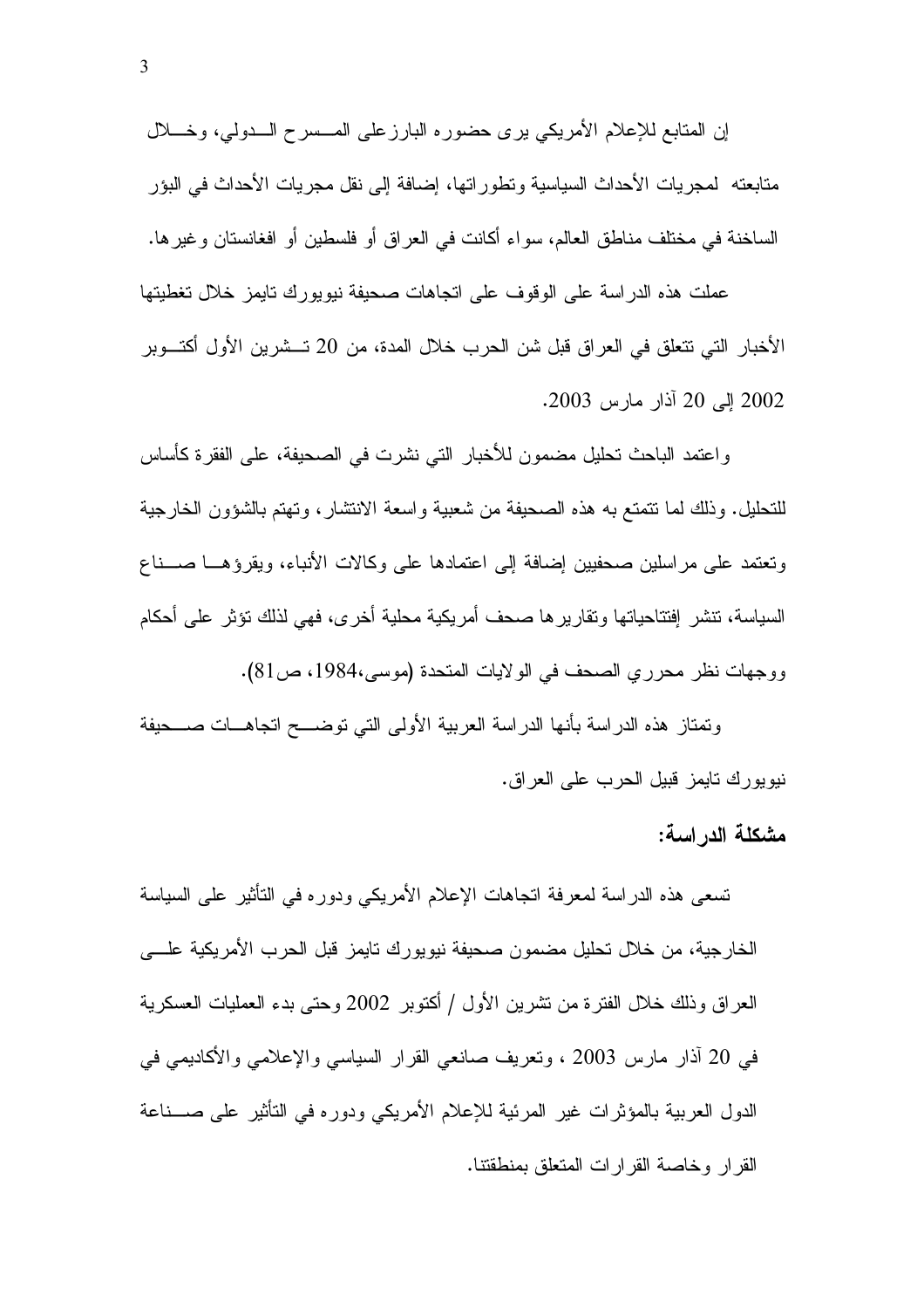كما تسعى إلى فهم معنى تحليل الأطر الإعلاميـــة والآداء الـــصحفى وبخاصــــة الأخبار والتحليلات، وما تتضمنه الاستر اتبجبات الإعلامية ، من حيست اسستخدام الكلمسات النحريضية سواء أكانت مباشرة أم غير مباشرة، ودور ذلك في نوجيه السياسات والنناغم معها أو التماهي فيها، مع التاشير على الحرب الخفية في غرف التحرير بسين الإعسلام العربسي و الإعلام الأمريكي. كل ذلك بهدف التأثير ٍ على المعنى الضمني و الاستدلالي للأخبار ، حيــث استخدمت الصحيفة كلمات ومصطلحات خاصة بها لتقدم الخبر ضمن وجهسة نظس أطسر نفسيرية نكون أحيانا ظاهرة، وأحيانا غير ظاهرة بانحيازها العلنبي.

إن الاحتلال الأمريكي للعراق، لم يكن وليد الصدفة، ولكنه يعود إلى أسباب اقتصادية وسياسية، وأخرى قد تكون متعلقة بالصورة النمطية عن العرب في الذهنية الأميركية، تلــك الذهنية التي يمكن أن تسهم فيها أسلوب "التغطية الصحفية غير المتوازنة في وسائل الإعــــلام الأمير كية"، "كما كان يصف الإعلام الأمريكي نفسه العرب بأنهم مناؤون للغـــرب" (موســــي، 1984، ص 212 ).

أهمبة الدر اسة:

تكمن أهمية الدر اسة في أنها:

- أ. نقدم توضيحا لاتجاهات صحيفة نيويورك نايمز من الحرب على العراق، كونها تقدم دلالات ذات قيمة علمية حول سياسة هذه الصحيفة تجاه الحرب الأميركيــــة على العراق، ودورها في الحرب الإعلامية الأميركية التي سبقت شن الحرب.
- ب. نقديم توضيحات حول الأطر الاعلامية التي تبنتها الصحيفة، من حيث استخدام الكلمات النحريضية ضد العراق، وانباع أساليب وطرق موجهـــة فــــى معالجـــة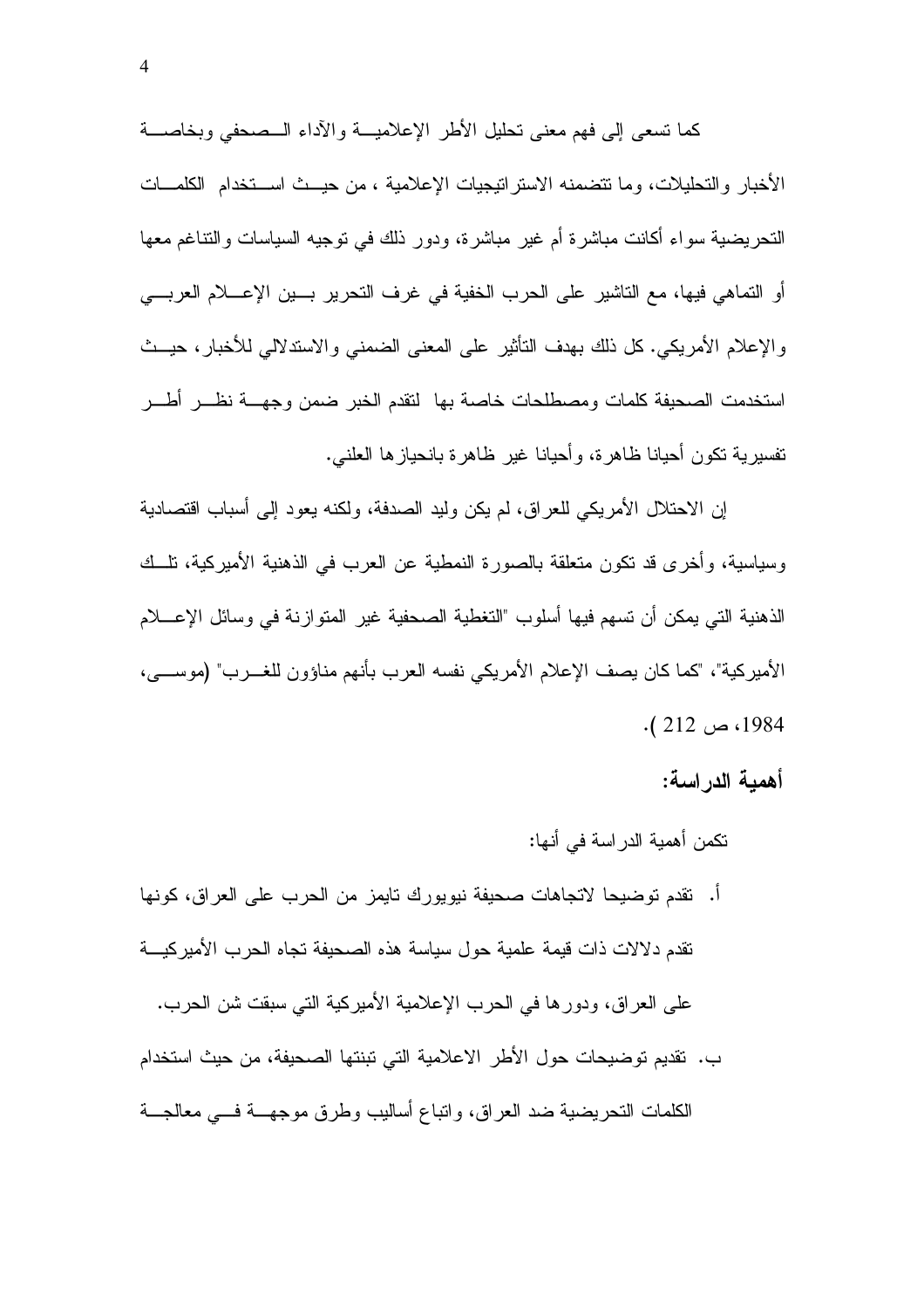أهداف الدراسة:

تهدف هذه الدر اسة إلى:

- 1– معرفة اتجاهات صحيفة نيويورك نايمز خلال الأشهر السنة التي سبقت شن الحرب على العراق والتي بدات عملياتها العسكرية في العشرين من شهر آذار/ مارس سنة 2003
- 2- الوقوف على مضامين ومحتويات الأخبار التي نشرتها الصحيفة على صفحاتها خــلال فتر ة الدر اسة.
- 3– إبراز كلمات ومصطلحات ومضامين تم استخدامها من قبل الصحيفة من شأنها أن تعكس موقف تلك الصحيفة موضوع البحث من الحرب.
- 4– النعرف على الأهداف الكامنة وراء استخدام الكلمات والمصطلحات والمضامين التسي نكرس النمطية في نشويه الصورة عن العراق والواقع العربي والشخصية العربية في الإعلام الأمريكي.

أسئلة الدراسة:

تحاول الدراسة أن تبين أن هناك علاقة ارتباطية قوية بين اتجاهات الإعسلام الأمريكسي والموضوعات الإخبارية التي عالجها حول الأزمة مع العراق ونكوين الصورة الذهنية السلبية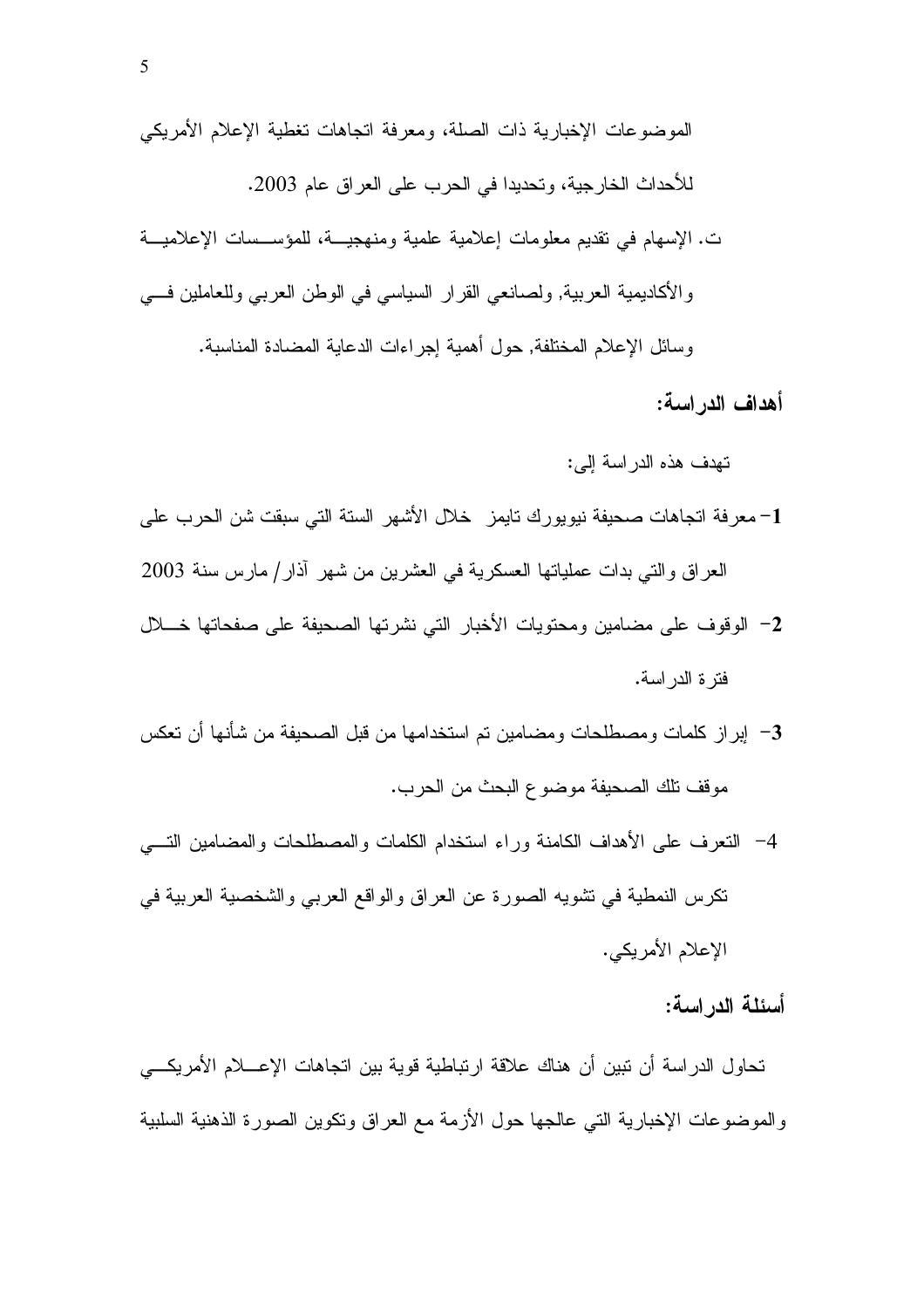عنه وعلاقة ذلك بقرارات الإدارة الأمريكية المتعلقة بشن الحرب، كما تجيب الدراســــة عـــن الأسئلة التالية:

### حدود الدراسة:

تمت الدر اسة فيما يلي: – الحدود المكانية: صحيفة نيويورك تايمز التي تصدر في الولايات المتحدة الأميركية. – الحدود الزمانية: اقتصرت الدراسة على أعداد الصحيفة على مدى ســـتة أشــــهر ســـبقت الحرب، وتمتد من 20 تشرين الأول أكتوبر 2002 ولغاية 20 آذار مارس 2003. محددات الدراسة :

– لا يمكن تعميم نتائج الدراسة الخاصة بصحيفة نيويورك تـــايمز علـــى كافـــة الـــصحف الأميركية كافة، نظرا لعدم التأكد من تجانس سمات الصحيفة مـــع مثيلاتهــــا فـــي المجتمـــع الأمر بكي.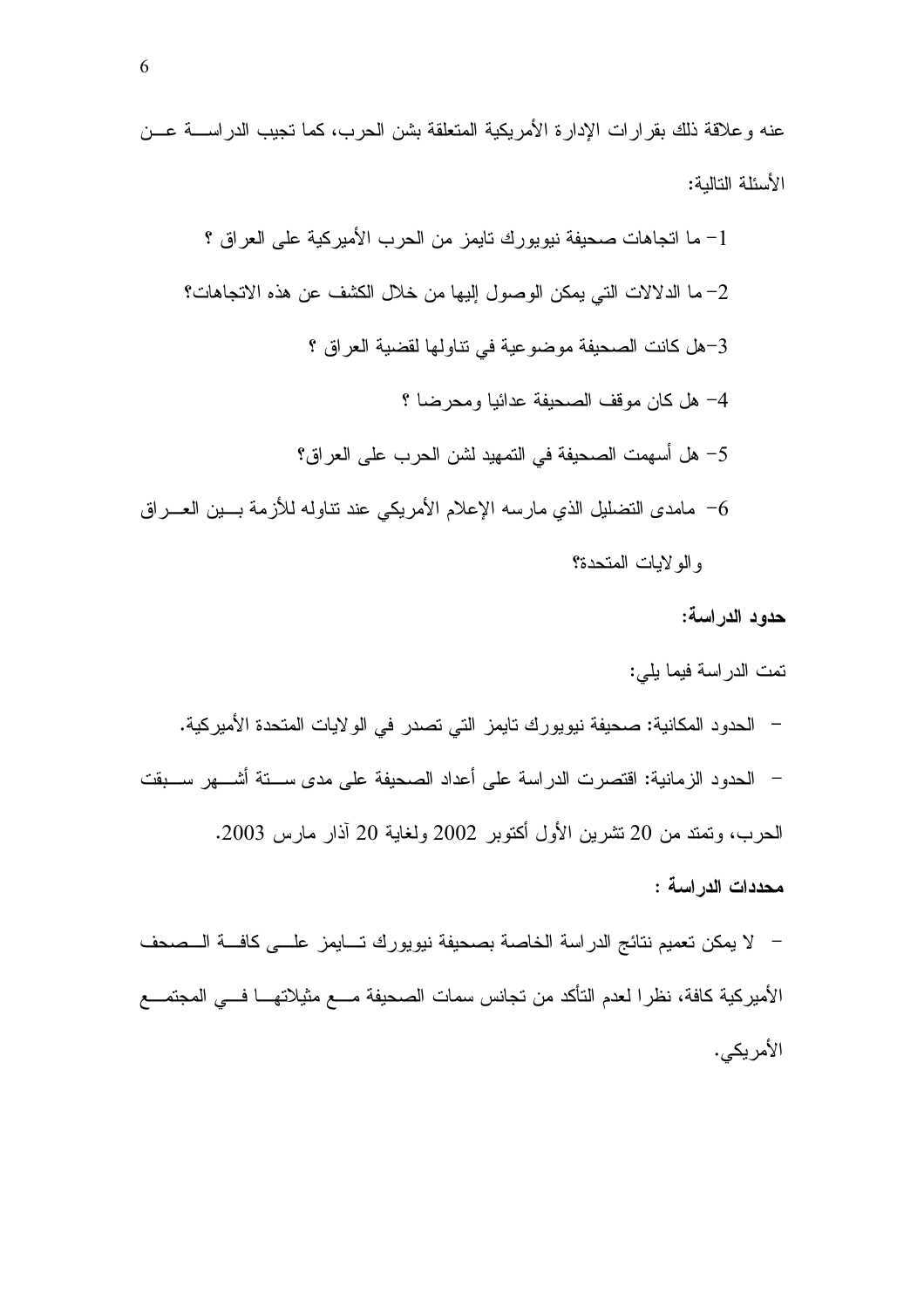#### صعويات الدر اسة:

لقد اعترضت الدراسة مجموعة من الصعاب تمثلت فيما يلي:

ندرة الدراسات والأبحاث السابقة التي نطرقت لموضوع انجاهات النغطية الإخباريـــة لصحيفة " نيويورك تايمز " قبل الحرب الأميركية على العراق والتي تناولت مضامين الأخبار التي نشرتها الصحيفة باستخدام كلمات ومصطلحات ليحائية تحريضية ولها دور في تسشويه الصورة الأمر الذي جاءت بهذه الدراسة، وكانت من الدراسات القليلة التـــي تطرقــت لمهــذا الموضوع.

#### مصطلحات الذّر اسة:

تحليل المضمون (Content Analysis): تحليل المضمون ويقصد به كـــل بحـــث يستند إلى أدوات فنية تسمح باكتشاف علاقات ارتباطية من خلال عمليــــة التحديـــد بتنظـــيم وموضوعية لخصائص معبرة استنادا إلى الرموز الانصالية (بيرلسون،1971، ص111).

واستناداً إلى إسهامات بريلسون سادت نقاليد التحليل الكمى والكيفي لاحقا الدراســـات الإعلامية، و أصبحت جز ءًا من النقاليد البحثية في حقل الإعلام.

ال**اتجاه (Attitude)**: يعرف الاتجاه بأنه ( استعداد نفسي أو تهيؤ عقلي عصبي متعلم للاستجابة الموجبة أو السالبة نحو أشخاص، أو أشياء أو موضوعات، أو موقف أو رموز في البيئة التي تستثير هذه الاستجابة " (زهران :144 ،1990).

ويعرف الانتجاه إجرائيا بالدرجة النبي نظهر في استبانة نحليل المضمون لموضـــوع الدر اسة.

الأخبار (الأنباء) ( News): الخبر لغة ما ينقل ويحدث به قسو لا أو كتابسة، وخبسر بالأمر علمه، والخبر جمعه أخبار، وهو ما أناك من نبأ عمن تستخبر، ومن الناحية اللغوية هو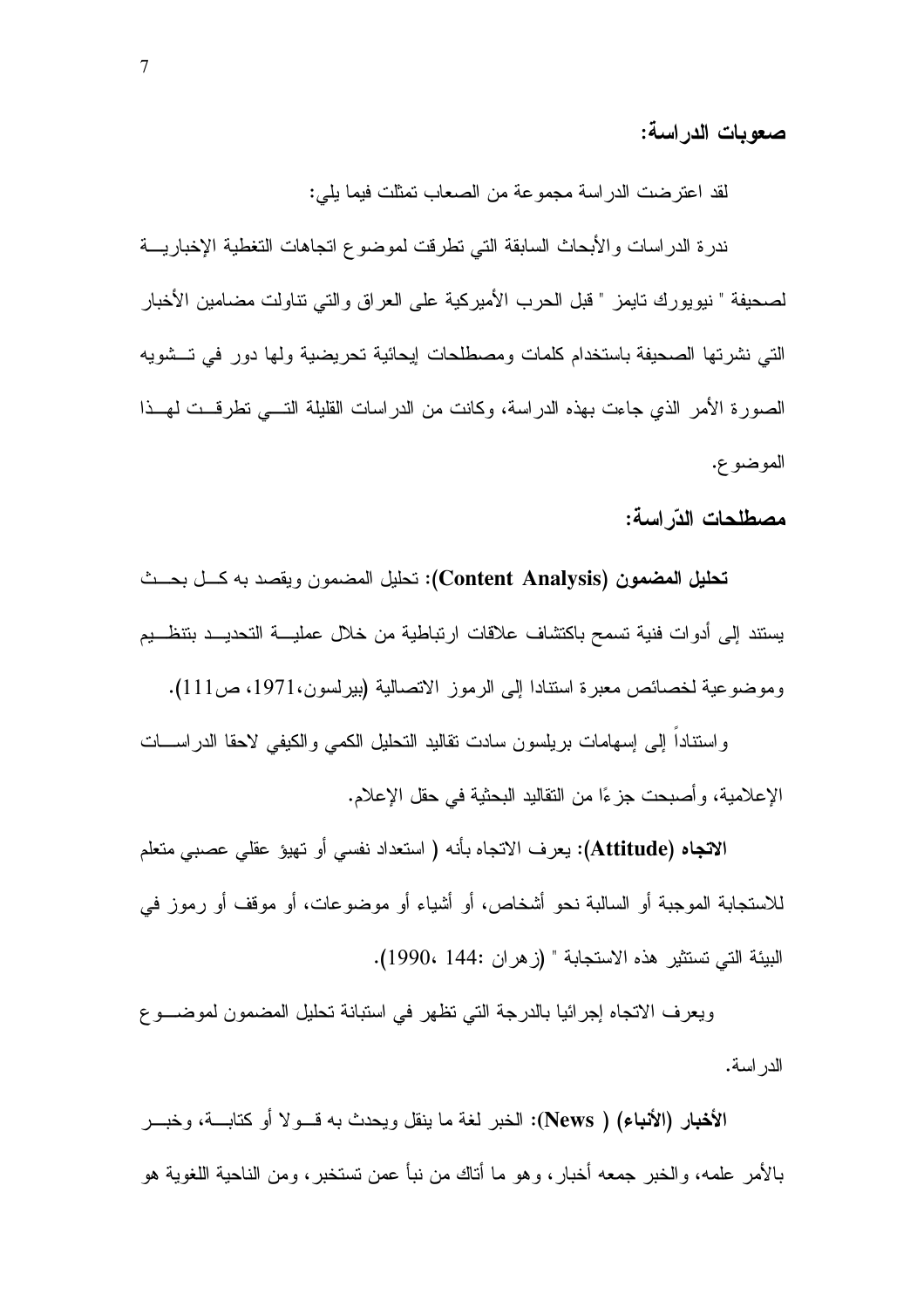ما يحتمل الصدق والكذب، أو هو شيء يتناقله الناس عن طريق أحاديثهم، أو عـــن طريـــق الكتابة، أو هو المعلومات عن وفائع جرت فتستخبر عنها فتصبح خبراً.

والأخبار هي مجموعة من الأحداث التبي نشغل اهتمام الناس بحيث نتقل لهم بأمانة وعدم تحيز (حجاب: 229 ،2004).

التغطية الإخبارية (Coverage): يقصد بها عملية الحصول على البيانات وتفاصيل المعلومات الخاصة بحدث معين مع الإحاطة بأسباب وقوع هذا الحدث ، بمعنى أنها تجيــب عن الأسئلة الستة، مَنْ وماذا ولماذا ومتى وأين وكيف وقسع؟ ، وغيرهـــا مـــن المعلومـــات والحقائق التي تجعل من الحدث صالحا للنشر (حجاب، 1998، 154 ).

صحيفة نيويورك تايمز( New York Times): أسسها هنري رايمونــد وجــورج جونز سنة 1851. تصدر صحيفة نيويورك تايمز اليومية في مدينة نيويورك، وتوزع عالميا أنضا.

وقامت الصحيفة عبر القرنين الماضبين بدور هائل في تحديد مـــسار الــــرأي العـــــام الأمريكي في مختلف القضايا. وتعدّ مرجعا للباحثين في الأحداث التي وقعت فـــي الولايــــات المتحدة عبر العقود الماضية، أي أن المتتبع لأحداث معينة، أو لخطب سياسية ينبغي أن يعود فيها إلى قراءة هذه الصحيفة.

وقبل مرور أقل من عام واحد من ناريخ النأسيس قرر المالكان إصدار طبعة مخصصة للولايات الغربية– ونلك الطبعة مستمرة حتى يومنا هذا ونظل دليلا على نجاح الجريدة في جذب قرائها وفي إثبات جدارتها كمصدراً موثوقاً للأخبار والمعلومات.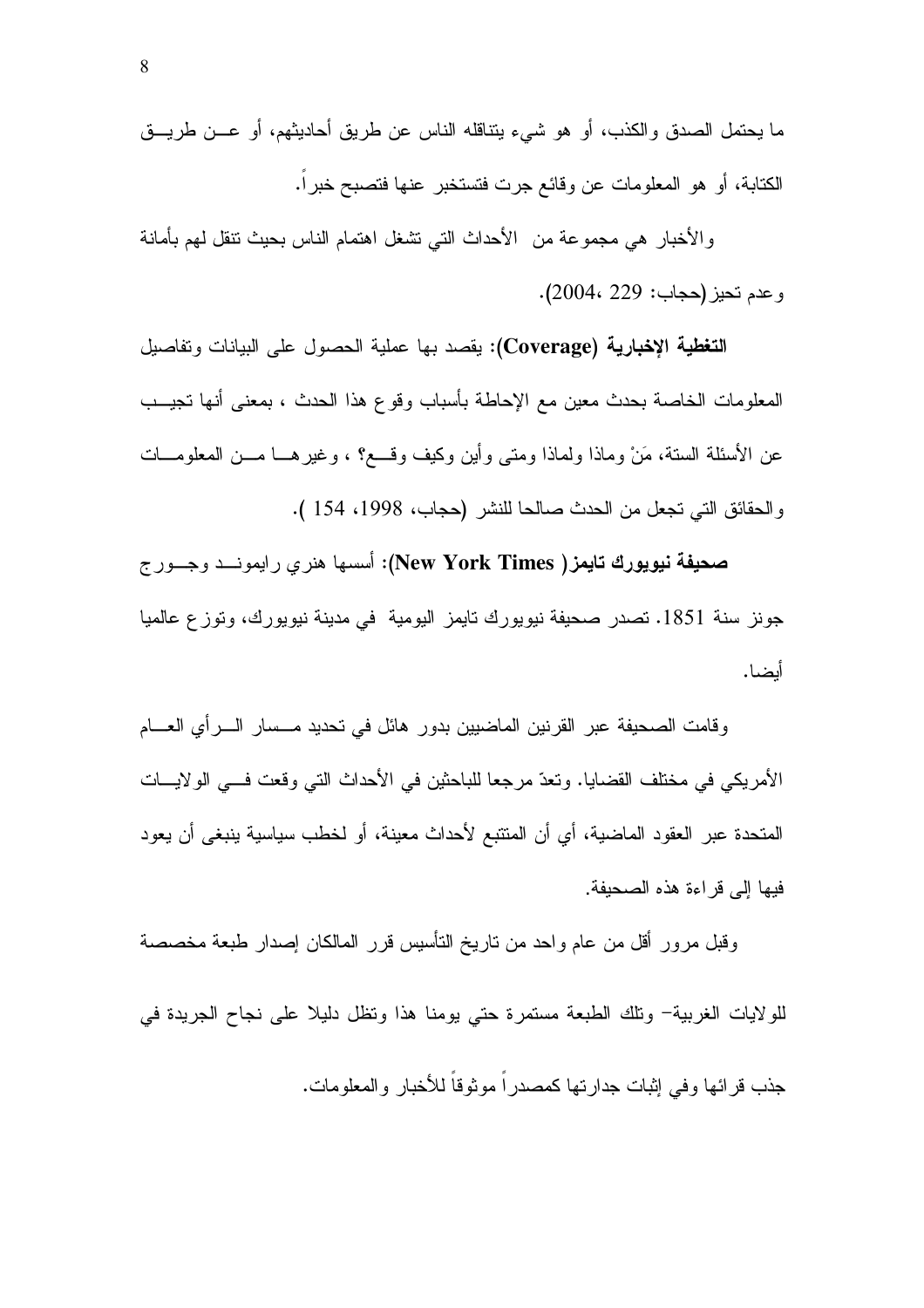ومن المعروف أن الصحيفة لعبت دورًا جديرًا بالاعتبار في تأســـيس وكالــــة الأنبـــاء العالمية الأسوشيند برس The Associated Press عام 1956.

وصدر العدد الأول مـــن نيويـــورك تـــايمز اليوميـــة (New York Times daily) سنة1951، وتغير اسمها بعد ذلك إلى نيويورك تايمز سنة 1957. وتعدّ شركة نيويورك تايمز إحدى أكبر المؤسسات الإعلامية في العالم، إذ تمتلك أكثر من 20 صحيفة في أنحاء مختلفـــة من الولايات المتحدة، منها الإنترنشيونال هيرالد تريبيون، وبوستن غلوب. بالإضـــافة الِــــى نماني محطات نلفزيونية في ولايات مختلفة منها قناة ديسكفري وإذاعتين للراديو في ولايــــة نيويورك. كما تملك أسهما في أكثر من شركة مثل فريق بوسطن ريد صاكس Boston Red Discovery Times ( L4)) 7- -E Fenway Park <-" L Sox Channel ومؤسسات أخرى كثيرة.

وواجهت صحيفة نيويورك نايمز العديد من المشاكل القانونية، منها قضية مراسلتها الصحفية جوديث ميلير Judith Miller التي قضت عقوبتها في السجن بتهمة نشر الأخبار والنقارير غير الصحيحة والمفبركة آثناء تغطيتها للعدوان على العراق.(شبكة النبأ المعلوماتية،  $(2005$ 

والصحيفة ذات توجه ليبرالي وهي قريبة من الديمقر اطبين عموما، وفي السياسة الخارجية هي مؤيدة لإسرائيل، وكتاب الأعمدة فيها يتراوحون بين التأييد المطلق لإسرائيل والتأييد المخفف لمها، ويبدو عليها الانحياز إلى إسرائيل في تغطيتها للصراع العربي– الإسرائيلي، وقد كانت نروج للحرب على العراق، كما نروج لمقولة أسلحة الدمار الشامل، لكنها نراجعت عن ذلك، وقدمت اعتذارا لقرائها بعد اتضاح عدم صحة ذلك. وهي معروفة بانتقادها للجمهوريين.(الجزير ة نت، 2007).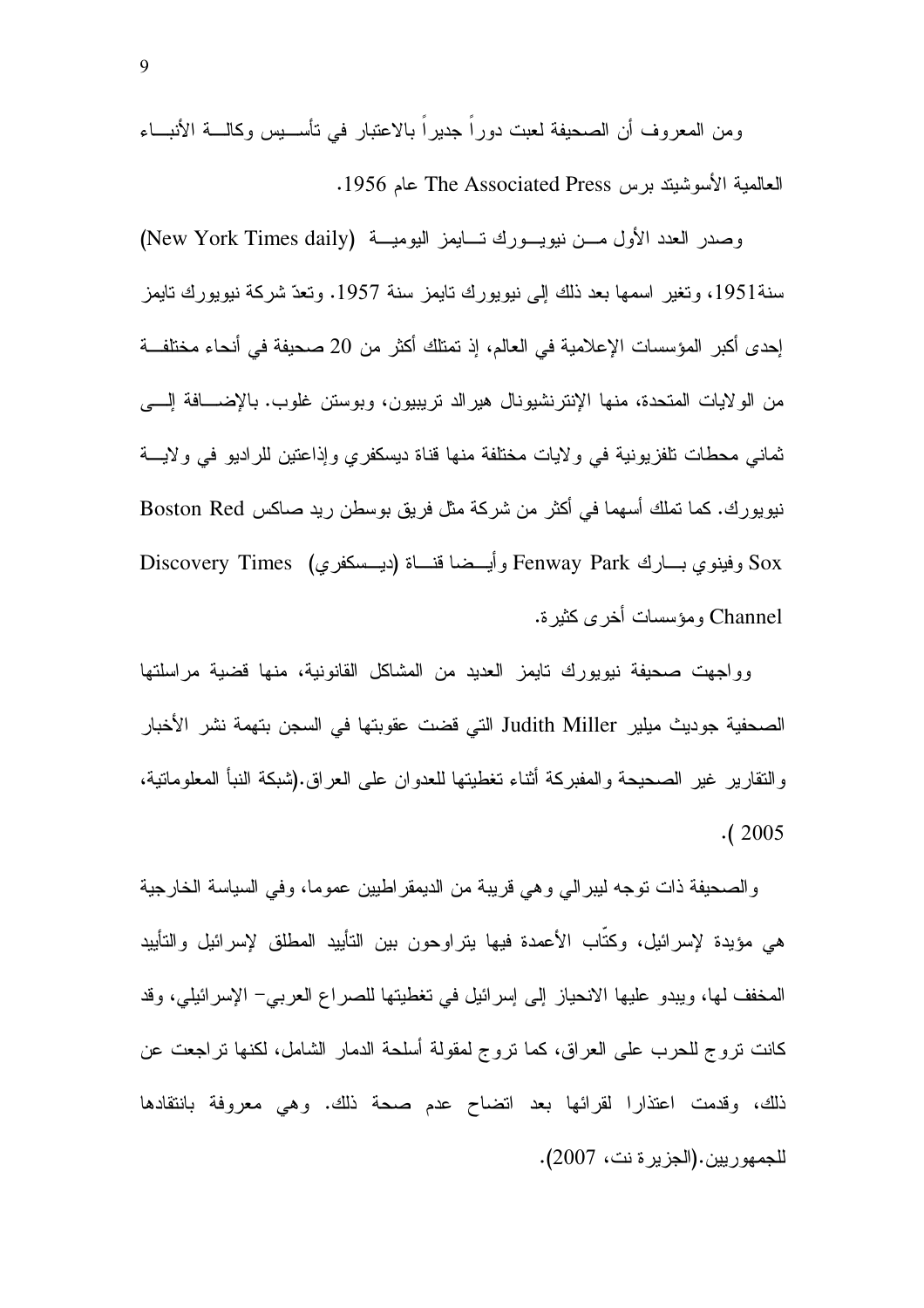ومع وصفها بالليبرالية، إلا أنها أيضا نضم كتاّبا يمينيين مثل : مارتن انديك، وليـــام سافيار وديفد بروكس، وقد وصل إصدارها سنة 2007 حوالي 1,120,420 نــــسخة بوميــــاً، وهو من أعلى المعدلات في الولايات المتحدة.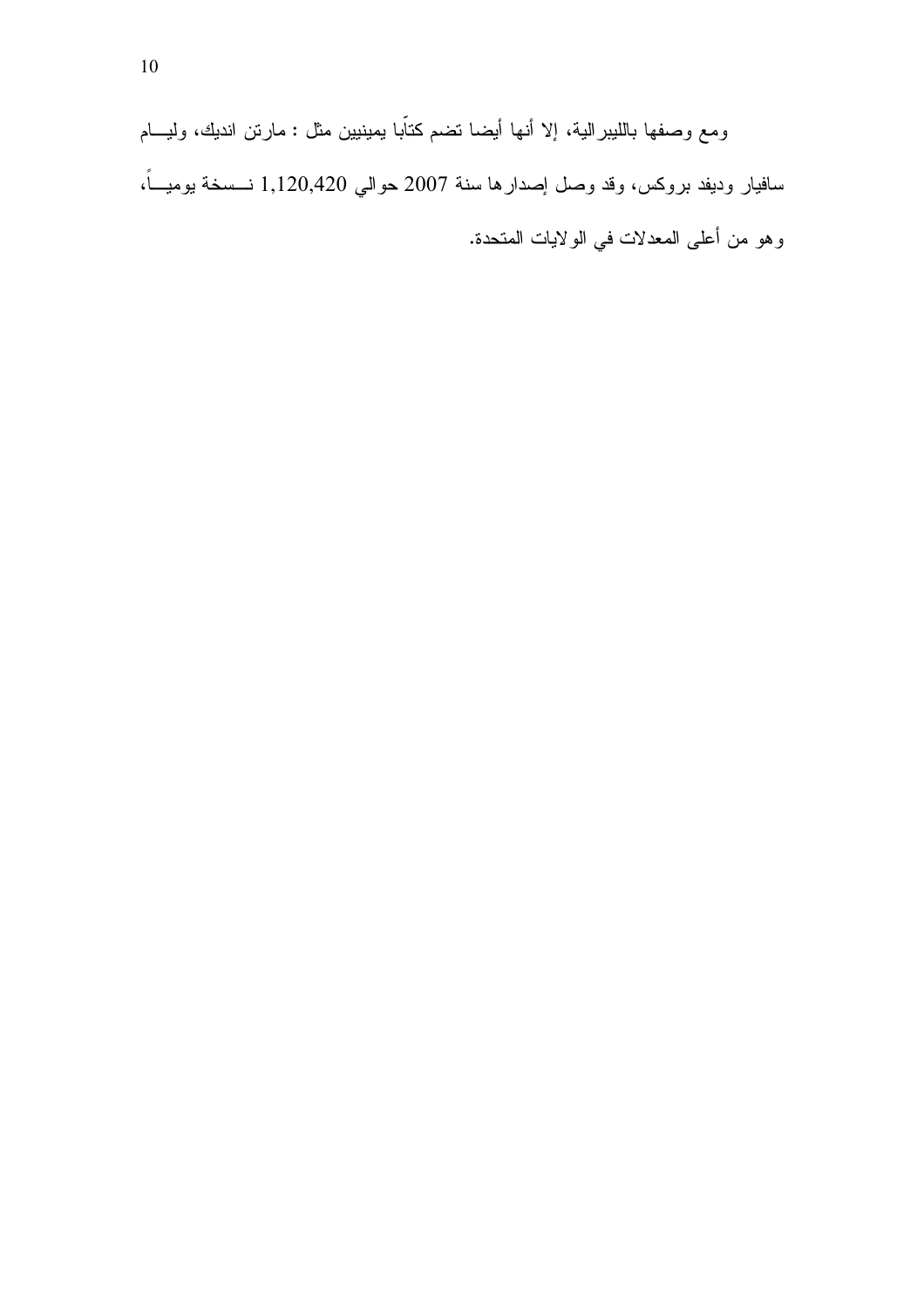## الفصل الثاني

الإطار النظرى

## أولاً:الإطار النظرى

يشتمل هذا الفصل على الأدب النظري، والدراسات العربية والأجنبية الــسابقة النــــي تناولت في غالبيتها الحر ب الأمير كية على العر اق بعد الاحتلال.

#### المقدمة

الصحافة في أغلب البلدان هي جزء أساسي من نظامه السياسي، وتعد وسائل الإعلام، أداة تسهم في صنع السياسة الخارجية، والتأثير في صناع القرار ، والرأي العام، إذ إن جـــزءا من آر اء المو اطنين سو اء كانو ا رسميين، أو غير رسميين نتشكل نتيجة لملاحظــــة الأحـــداث ونفسير ها. و أي وسيلة إعلامية تعد الملاحظ الأول لبعض الأحداث الدولية والمصدر الأساسي لتفسير ها، بالنسبة لصناع القرار ، وتقوم الوسائل الإعلامية من صحافة، وإذاعـــة، وتلفزيـــون بدور بارز في توجيههم وإمدادهم بجزء فعال من المعلومات التي على أساســـها يــــتم اتخــــاذ القرار . وبالإضافة إلى كون الوسائل الإعلامية مصدراً مهماً للمعلومات الداخلية والخارجيـــة، فإنه بمكن الاستفادة منها كمؤشر إلى الرأى العام، ودليل لمواقف المواطنين تجــاه الــسياسة الخار جية للدولة (شلبية،1999، ص12).

وقد نقوم وسائل الإعلام بدور الموجه للرأي العام. إذ كثيراً ما بنقبل المواطن العادي، مواقف الوسائل الإعلامية من القضايا الدولية، ويجعلها الأساس لتفسيره للأحــداث الدوليــــة. وهذا الدور نقوم به الوسائل الإعلامية في أغلب الدول النامية، والدول ذات الإعلام الموجه إذ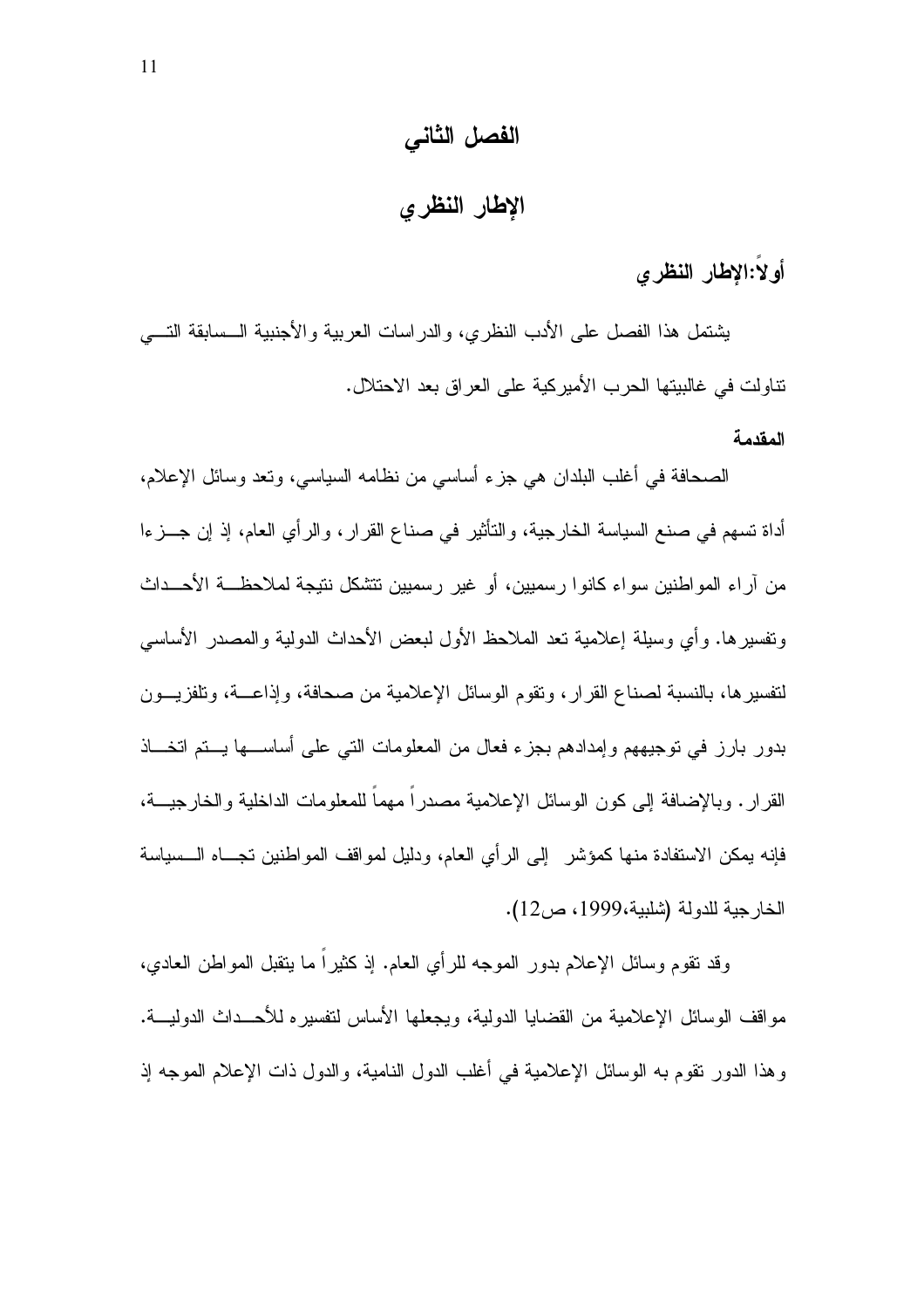يكون دور الإعلام هو دعم المواطنين لسياسة الحكومة الخارجية"، والعمل على رفع السروح المعنوبة(إبر اهيم،2009، ص16).

وقد تطور دور الإعلام بشكل لافت للنظر خلال العقود الأخيرة، تمشيا مع مقتضيات الحياة، ونطور العصر، وأصبحت وسائل الإعلام نشكل سلطة رابعة، ونمارس نفوذاً في كثير من المجتمعات، وبخاصة الديمقر اطية منها. وقد أسهمت في تسهيل ذلك تكنولوجيــــا الأقمــــار الاصطناعية، واستخدام الحاسوب، إضافة إلى سرعة انتقال الأجهز ة والمعدات خفيفة الـــوزن المرتبطة بالتغطية النلفزيونية، وبخاصة أطباق الأقمار الاصطناعية، والكاميرات ذات النقنيــة المتقدمة، والهوانف المحمولة، ممَّا سهَّل على الناس مشاهدة ما يجـــري فـــي أي بقعـــة مـــن العالم(حمادة، 1993، ص23).

ولو أمعنا النظر في أحداث التاريخ الأمريكي المتعلق بالسياسة الخارجية، لوجدنا أنه تميز بتركيز ، على ثالوث استر اتيجي إعلامي ماز ال يعمل بتقنيات مختلفة و هو سياسة علنيـــة (Public Policy)، وسياســـــة ســــــــرية(Secret Policy)، ودعايـــــة (Propaganda) (القيم، 2007، ص2).

وقد حاولت كل الإدارات الأميركية المتعاقبة أن تلغى الخطوط الفاصلة بين مسا هسو داخلي، وما هو خارجي في اهتمامات القوة المؤثرة، أو الصانعة للإســـتراتيجية الإعلاميـــة، للإفادة من الدعم الداخلي، فلعبت مقولة الأمن القومي، والدفاع عن الديمقر اطية دورًا بالغا في هذا المحال.

وبغض النظر عن وإقعية هذه الأفكار وأبعادها الموضوعية فإنها استخدمت بسشكل جوهري في التحشيد الاتصالي، والهيمنة على اتجاهات التفكير والمواقف، والـــسلوك العــــام والتفصيلي أحيانا، للقوى الفاعلة على الساحة الاتصالية، ذلك أن مقوماته في المناخ الـــدولي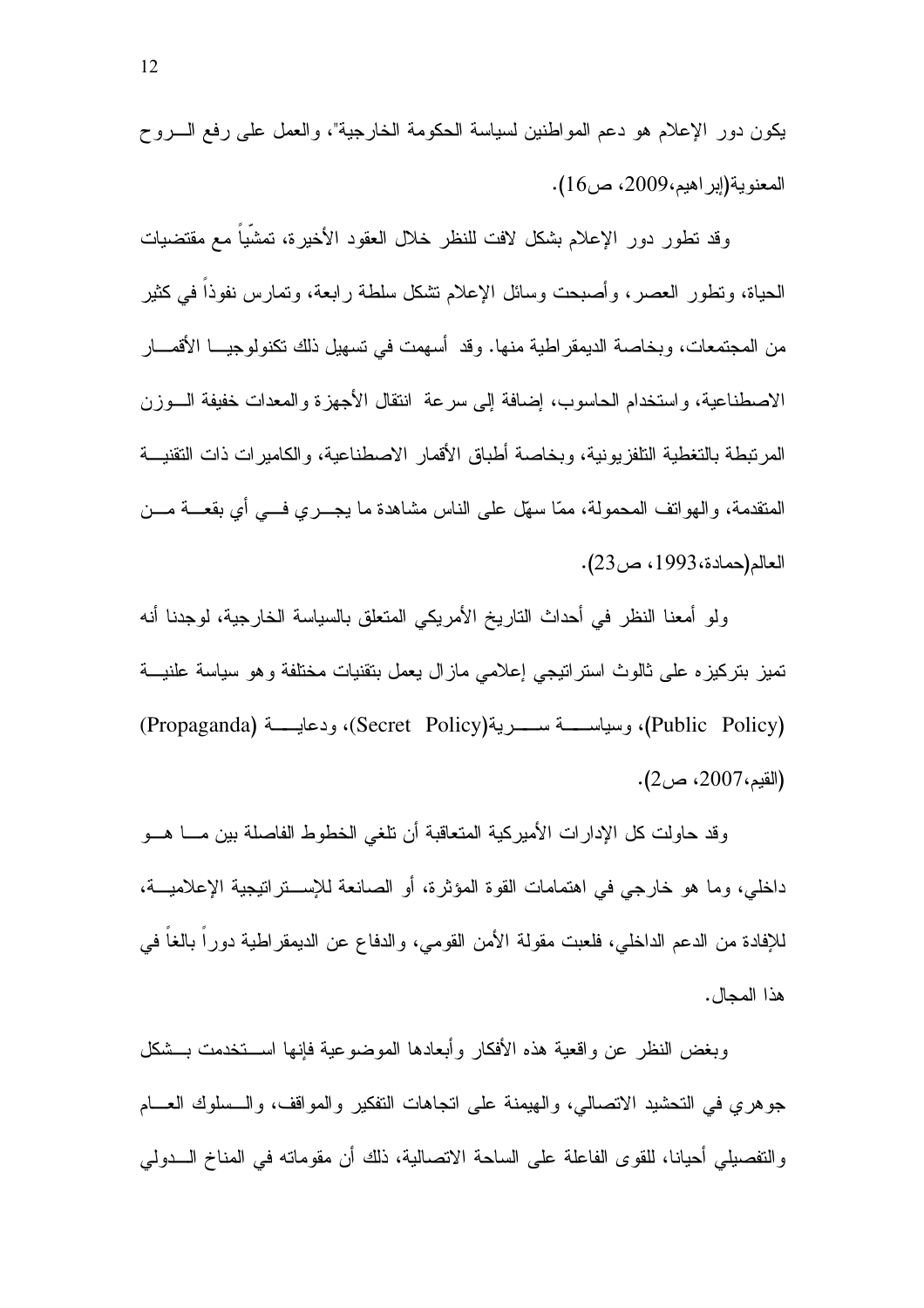مؤاتية، ومتغيرات الخريطة السياسية متلاحقة، فكانت الفرصة سانحة لإجراء تغيير جذرى في النوجه الفعلي للوجود الأمريكي البعيد الأمد في الخليج العربي، والعمل بالقرب من فوهـــات النفط، والمجتمعات التي تعكر صفو الديمقراطية، والعصف بالفوضي الخلاقة يتبعهــا تغييـــر شامل – اقتصادي، ثقافي، نتويري– من شأنه أن يكبح النيار ات الأصولية المتنامية في الخليج العربـي، والمنطقة العربية وإيران والدول المجاورة لـها (القيم،2007، ص2).

من هنا سوف يتم في هذه الدراسة تحليل مضمون صحيفة نيويورك تايمز الأميركية. وقد أشار (مكي، 2009، ص2) من واقع خبرته مع صحيفة النيويورك نايمز إلى أنها أكبر الصحف الأميركية وأكثرها توزيعاً، وتمتلكها وتديرها عائلة يهودية متعاطفة تماماً مـــع إسرائيل، ونقل عن رئيس تحريرها قوله:" في القضايا الــشائكة مثــل الــصراع العربـــي – الإسرائيلي، إما أن نقرر هيئة النحرير سياسة خاصــــة بالـــصحيفة، أو نستـــشهد بالـــسياسة الأمبر كبة المعلنة إز اء ذلك الصر اع بجو انبه المختلفة.

والمتابع لوسائل الإعلام الأمريكي، يلاحظ أنها نسير حسب الخطوط العريضة النسي ترسمها الإدارة الأميركية، فعندما يقول كل من الرئيس الأمريكي جورج بوش الابن ونائبه ديك نتثبيني– على سبيل المثال–، إن الأمور في العراق نسير بشكل جيد، وإن الانتصار قادم لا محالة، تنقل الصحافة ذلك دون مناقشة، أي أنها لا تقوم بعمل جدي لمناقشة ما نتقله عن القيادة الأميركية، وتنقل التصريحات كما هي، على الرغم من أن الواقع على الأرض يختلف كثيراً عن تلك التصريحات، وبالتالي فإن الصحافة لا تريد الخوض في ذلك؛ لأنها ســـتدخل في صراع مع الإدارة، وصانع القرار .

وفي مرحلة ما بعد الاحتلال أيضا، كانت الصحيفة نتشر عدد القتلى المنزايـــد مـــن الجنود الأمريكيين في العراق مرنين أو ثلاث مرات أسبوعياً، دون صدور أي بيان رسمي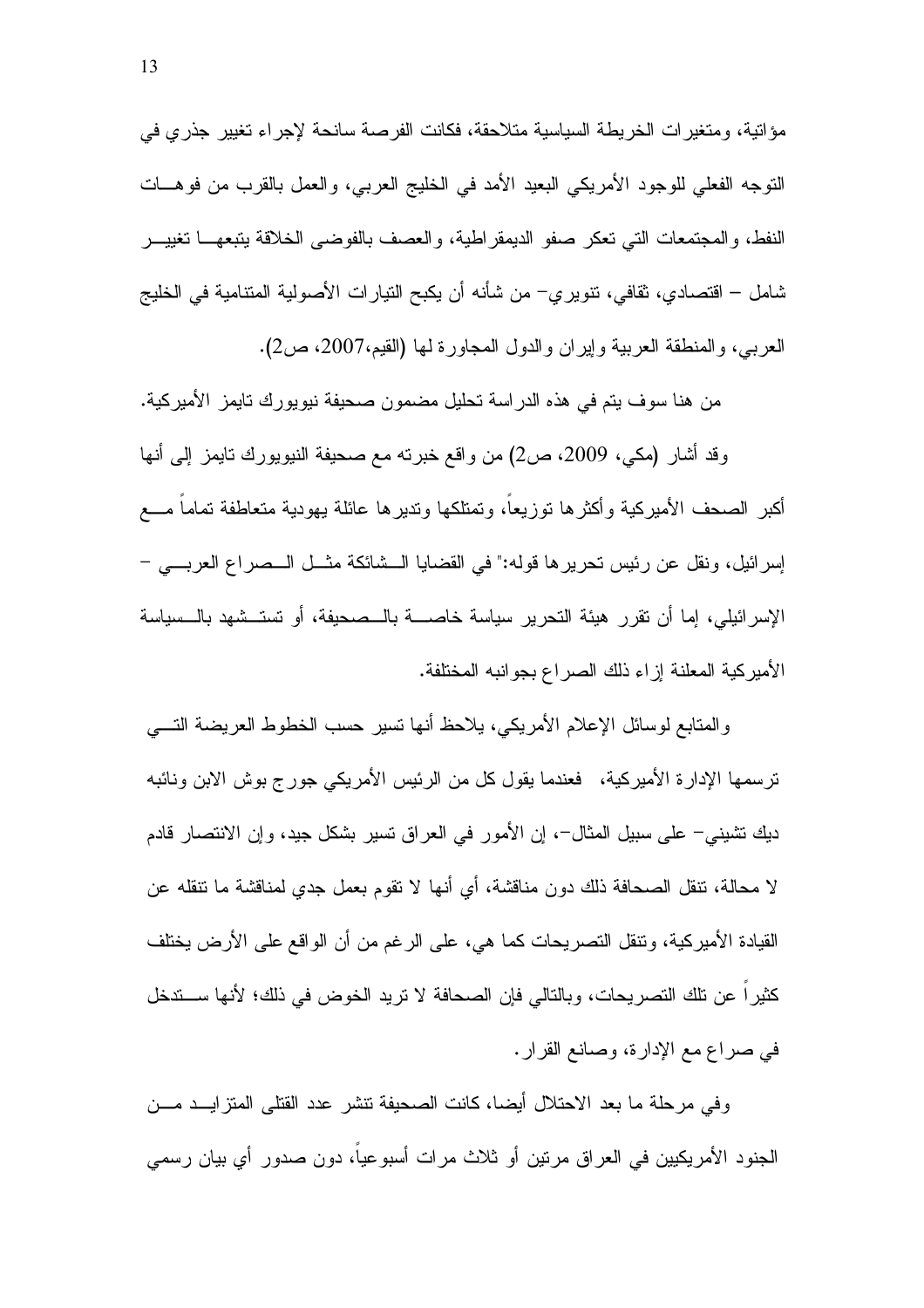يشير إلى سقوط القتلي الأمريكيين أولئك. ومن هنا نرى تضارب مواقف الإدارة الأميركية، كما تمر هذه الخسائر مرور الكرام على الإعلام الأمريكي بما في ذلك صـــحيفة نيويـــورك تابِمز . وفي موقف آخر مشابه، أعلن بوش الابن مراراً ۖ أن القوات الأميرِكية ســـتبقى فـــي العراق إلى أن نكمل مهمتها، ولم نقم وسائل الإعلام الأميركية بملاحقته لشرح هذه المقولة، وتوضيحها وإعطاء تفسير لها، وإنما نقلتها إخباريا فقط، كما هي دون تعليـــق أو متابعــــة. (الأسمر ، 2006، ص12).

نظريات الاتصال:

اولا – نظرية ترتيب الأولويات :

نقوم وسائل الإعلام بعدة وظائف، ومنها النركيز على قضايا نهم مختلف القطاعـــات في المجتمع سواء أكانت سياسية أم اقتصادية أو اجتماعية، للتاثير في أنماط سلوك الجمهـــور المتلقى، وتعتمد هذه الدراسة على نظرية ترتيب الأولويات (Agenda Setting Theory)، التبي نرى هذه النظرية أن وسائل الإعلام ذات نظم بنائية نتفاعل مع الـــنظم الأخــــرى فــــي المجتمع، وتراعى الخصائص النفسية والاجتماعية للجمهور المستهدف، وتهتم بدراسة العلاقة التبادلية بين وسائل الإعلام، والجمهور المستهدف الذي يتعرض لتلك الوســائل فـــي تحديـــد اولويات القضايا السياسية والاقتصادية والاجتماعية التبي تهم مجتمعا معيّنا.(الغـــزي، 2009، ص2).

و من أبر ز \_مجالات التأثير \_التي تبحث فيها هذه النظر ية:

1–دراسة علاقة الأشخاص، وطريقة تعاملهم مع بيئتهم، إذ إن هنالك صعوبة يجدها الأفراد في تعاملهم مع نلك البيئة، نظراً لنتوعها وتعقيدها، ولذلك يقومون بإعادة بنـــاء هـــذه البيئة من خلال الصور التي يشكلونها في أذهانهم عنها، إذ نلعب وسائل الاتصال الدور الأكبر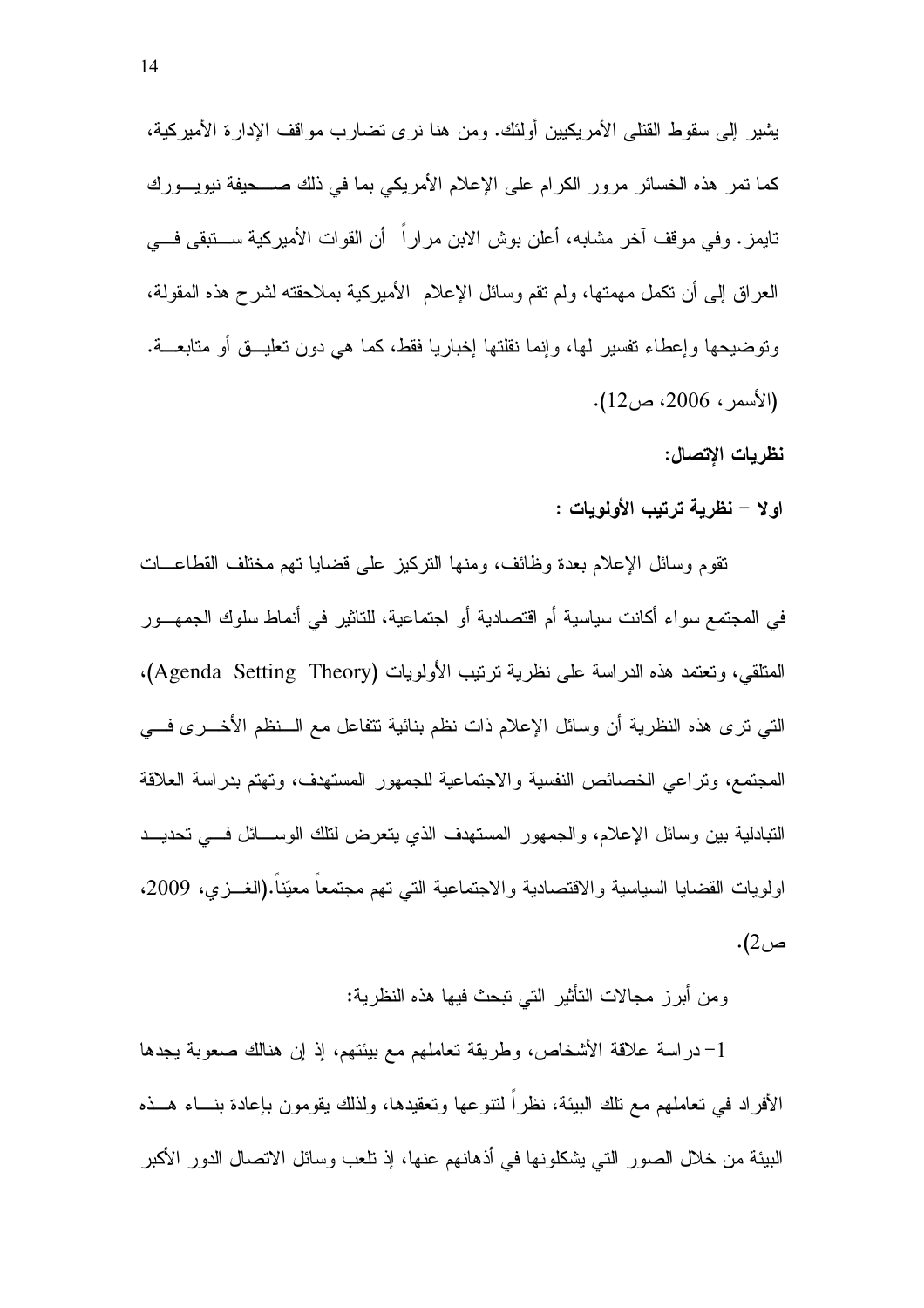2– درست هذه النظرية انجاه العلاقة بين وسائل الإعلام، والجمهور وجاءت النتائج مؤكدة لحقيقتين هما:

أ– إن وسائل الإعلام هي التي نحدد أولويات الجمهور .

ب-إن الجمهور يؤثر في وسائل الإعلام بطريقة غيـــر مباشــــرة، وغيــــر ظــــاهرة (مستقرة) أي أن الـعلاقة بين الـجمهور، ووسائل الإعلام نبادلية.

3– اهتمت النظرية بأسلوب عرض القضايا في وسائل الإعلام من خلال عدة محاور منها: موقع الحدث وطريقة عرضه ونــشره فــي وســـائل الإعـــلام، والقـــرب الجغرافـــي والسبكولوجي والعاطفي للحدث، ونوع القضية وطبيعتها سواء كان لدى الأفراد خبرات سابقة حبالها، أو بصعب عليهم إدر اكها، لعدم وجود خبر ات لدبهم عنها.

وتعد هذه النظرية من النظريات المتكاملة إلى حد كبير ، نظر اً لاهتمامها بدر اسة تأثير الاتصال الشخصبي إلى جانب الاتصال الجماهيري في عملية التعليم ( الاتجاهــات العالميـــة الحديثة لنظريات التأثير في الراديو والنلفزيون (فهمي،1991).

وقد شهدت هذه النظرية تعديلات من أبرزها مــا قـــام بـــه الباحثـــان & Rogers Dearing، وأسمياها مفهوم "بناء الأولويات"، إذ نشمل دراسة نأثيرات وسائل الإعــــلام فــــي مستوى المجتمع كله.

وقدمت تعديلات النظرية عدة إضافات جو هرية منها(فهمي،1991):

1- دراسة التفاعل بين وسائل الإعلام، والمؤسسات الأخرى في المجتمع (الحكومة/ الجمهور/ جماعات الضغط).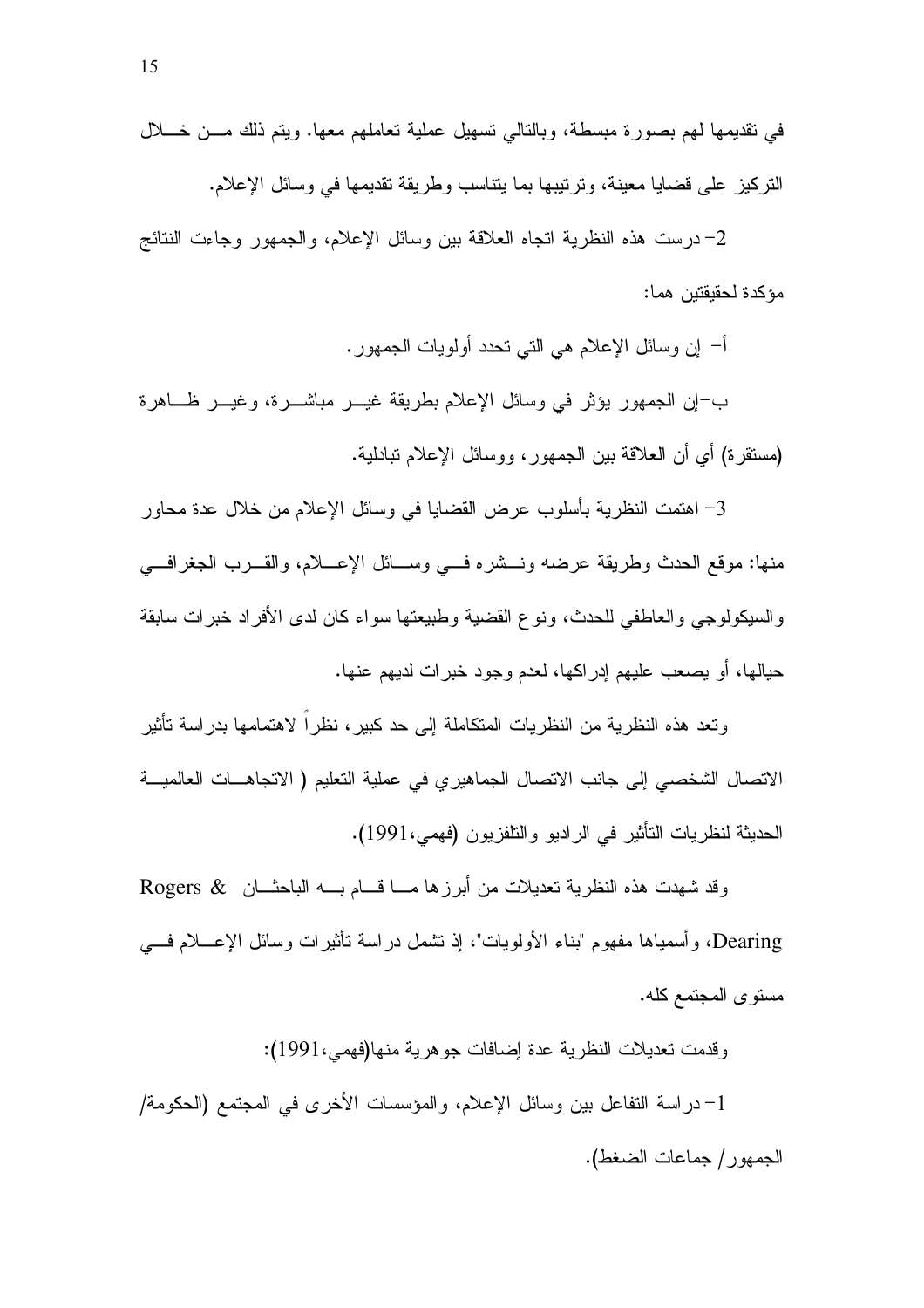2- اهتمت النظرية بدور القائم بالاتصال في عمليات ترتيب القضايا بعــد انتقائهـــا وإبرازها، والتركيز عليها لجذب اهتمام الجمهور ومنها أولويات السياسة العامة.

3- حاولت هذه النظرية التعرف إلى كيفية تحويل بعض الموضوعات التي تهتم بهـا وسائل الإعلام المختلفة، إلى قضايا عامة تلتفت إليها الفئات والطبقات في المجتمع كافة، مما بوجد نوعا من المشاركة والنفاعل، وبالنالبي انخاذ القرارات المناسبة بشأنها.

4– حاولت هذه النظرية نحديد العوامل التبي نؤثر في عملية بناء الأولويات، ومنهـــا: دور القادة السياسيين، وجماعات الضغط والجمهور ووسائل الإعلام.

ويقول والتر ليبمان ( Lippman ) في كتابه "الرأى العام": إن وســـائل الإعــــلام تساعد في بناء الصورة الذهنية لدى الجماهير، ونقدم فـــي بعـــض الأحيــــان بيئــــات زائفـــة (Pseudo Environments) لعقول الجماهير، كما أنها تفتـــرض أن وســــائل الإعــــلام لا تستطيع تقديم جميع الموضوعات والقضايا التي تقع في المجتمع بل يختار القائمون على تلك الوسائل بعض الموضوعات التي يتم التركيز عليها بشدة، والتحكم بطبيعتها ومضمونها. هذه الموضوعات نثير اهتمامات الناس ويقلقون بشأنها.(مكاوي، 1984،214).

إن أي تغيير يصيب الصورة الذهنية يتبعه بالضرورة تغيير في السلوك، لأن الصورة الذهنية هي عبارة عن مجموعة من المعلومات التي يحصل عليها الفرد من وسائل الإعــــلام، سو اء كانت الر سالة إعلانا أو قصصا إخبار بة، إضافة إلى الخبر ات الشخصبة و الأصدقاء..... الِخ، ومن مواد العلاقات العامة الإعلامية التي يستخدمها الفرد في بناء واحد ليشكل الــصورة الذهنية لديه (المجموعة المصرية لبحوث الإعلام، 1999ص110).

ونلعب وسائل الاتصال الجماهيرية دوراً كبيراً في الطريقة التي نبني فيها تـــصورنا للعالم، أو نكوِّن بها أفكار ا و آر اء جديدة (دويدار ،1996، ص161).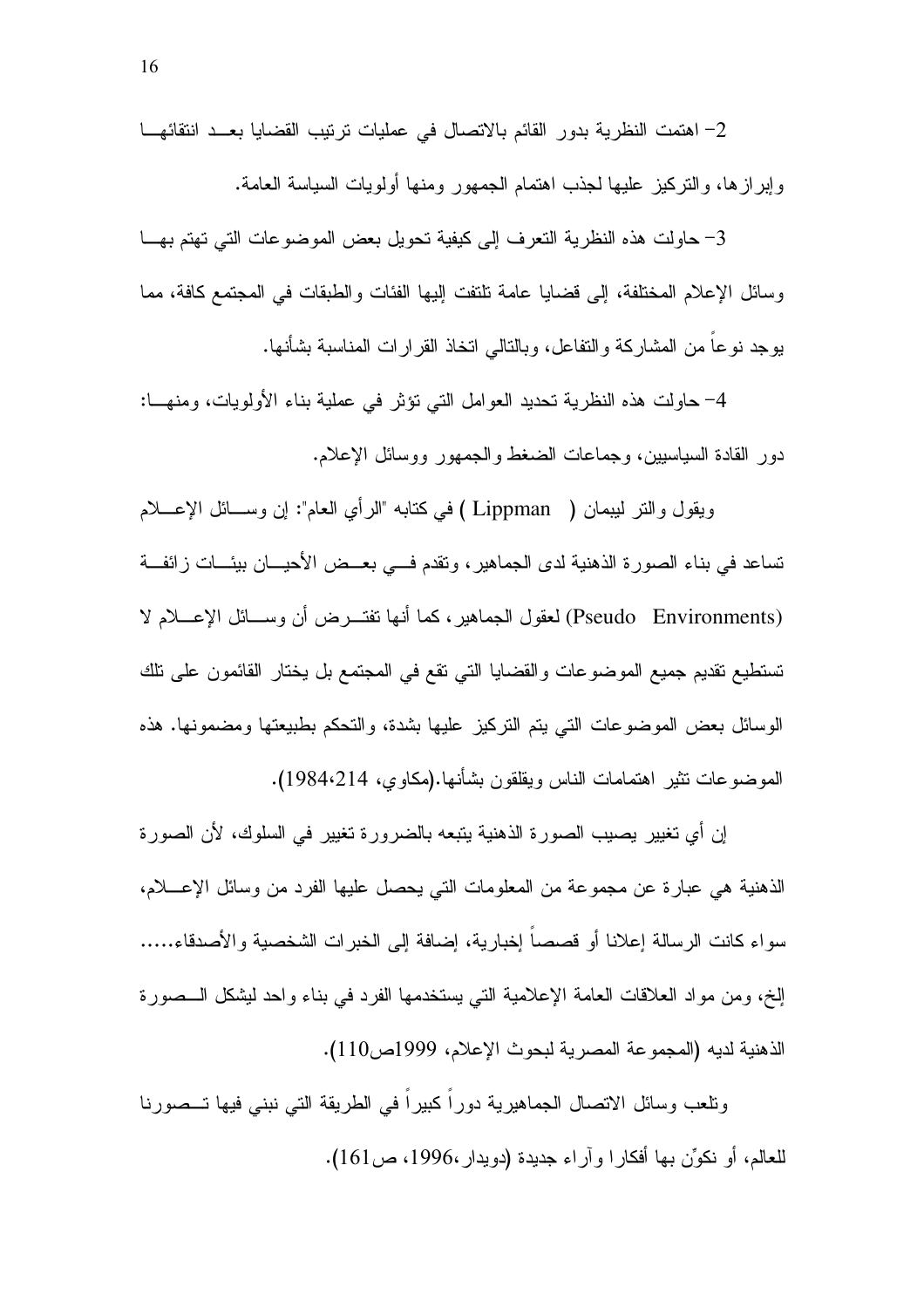إن الصورة الذهنية لا تبنى من فراغ، وإنما على أساس من المعلومـــات والبــــرامج المقدمة من خلال وسائل الاتصال المختلفة، وطريقة إعــدادها وتوصـــبلها إلــــى الجمـــاهبر ، ويتوقف ذلك على مقدر ة القائم بعملية الاتصال (موسى، 1995، ص161).

ثانيا : نظرية الأطر الخبرية News Framing Theory (الصياغة Framing): تستخدم نظرية الأطر الخبرية، أو الإطار الإعلامي، لقياس وتحليل مضمون الرسالة الاعلامية التي ينقلها الخطاب الاعلامي حيال قضية معينة، ذلك ان مفهوم الاطار لــــه دلالـــة إعلامية، ويسهم في النعرف إلى دور وسائل الإعلام في نشكيل انجاهات الــــرأي العـــــام إزاء مختلف الموضوعات، والقضايا التي تعالجها وسائل الإعلام.

وهذه النظرية هي إحدى النظريات الإعلامية الحديثة التي تـــسمح بقيـــاس مـــضمون الرسالة الإعلامية، وتقدم تفسير ا لدور وسائل الإعلام في تشكيل الأفكـــار ، والاتجاهـــات إز اء قضايا بارزة مطروحة أمام الرأي العام.

ونقوم هذه النظرية(Entman,1993 ) على نحديد جوانب معينة نتعلق بقــضية، أو بمضمون أية رسالة إعلامية، وإغفال وتجاهل جوانب أخرى، وهذا يعني بالـــضرورة انتقـــاء متعمدا لجانب من جوانب تلك القضية، والتركيز عليه دون بقية الجوانب الأخرى التي تتكون منها نلك القضبة أو الحدث.

ونحدد Entman أربع وظائف لنحليل الإطار الخبري، وهي:

- 1– تحديد المشكلة أو القضية بدقة. 2– تشخيص أسباب المشكلة. 3- وضع أحكام أخلاقية .
	- 4- اقتراح سبل العلاج والحلول.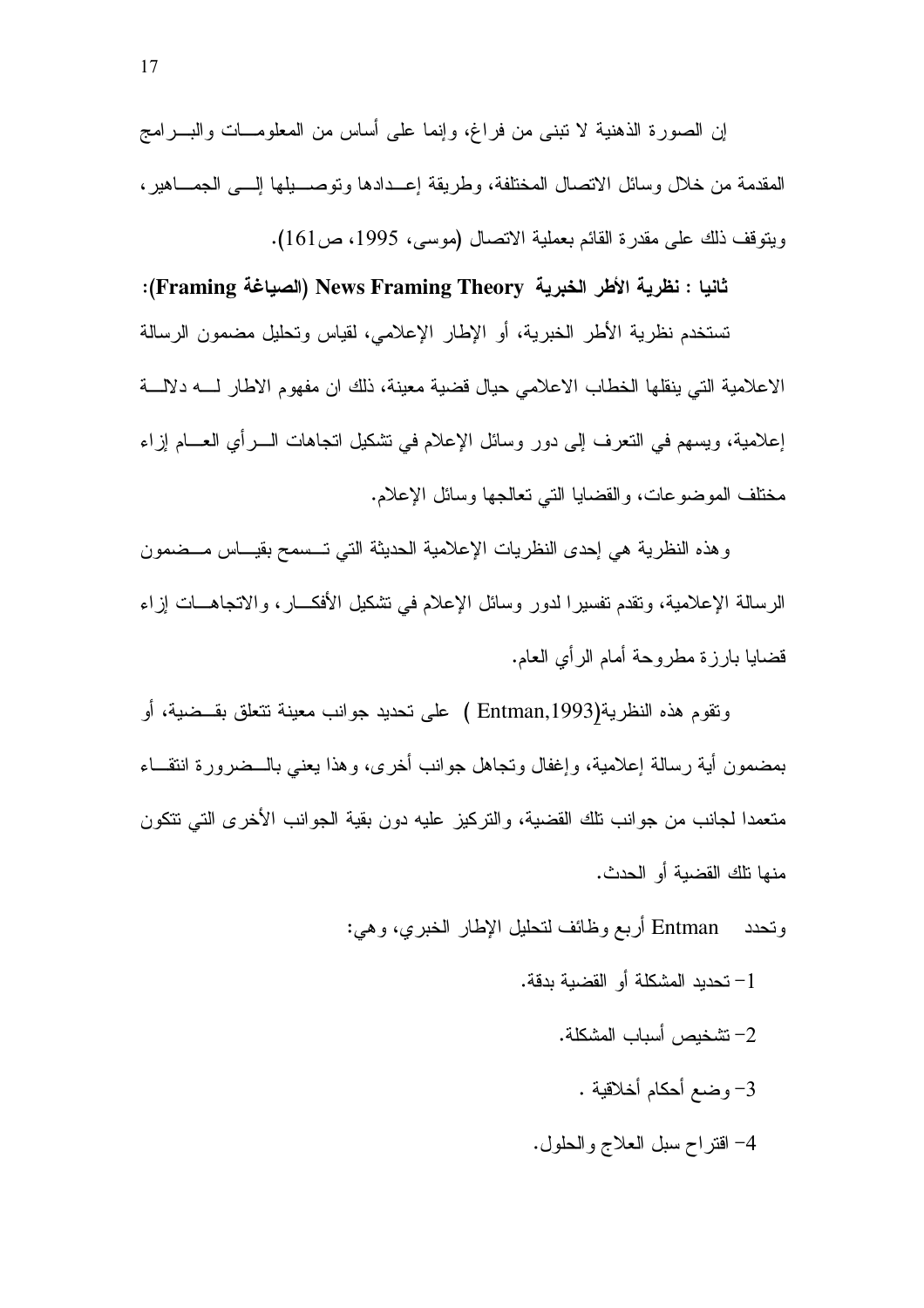وتركز هذه النظرية (Entman, 1993 )على أن الأحكام الأخلاقية للقـــائم بالاتـــصـال نكوّن أحكاما خاطئة، كون القائم بالاتصال أداة يحركها النظام السياسي كيفما يشاء، وبالنسالي تقديم الأخبار وعرضها، ونتاولها وفق سياسات المؤسسات الإعلامية والسياسات الحكومية في الدولة، وذلك من خلال خلط الخبر بالرأي، والتركيـــز علــــى الافتراضــــات الـــضمنية فــــى المو ضو عات الصحافية.

ويؤكد (Robert W , Lewek,1997, P 17 ) بأن وسائل الاتـــصـال يمكنهــــا أن تضـع الظواهر كالجريمة أو القضـايا السياسية في إطارات وقوالب مختلفة، فإمـا أن تتجاهلها أو نقوم بالنشويش عليها، ووضعها في خلفية الاهتمامات، أو بالنركيز عليها وإبرازها وإظهارها ووضعها في مقدمة الاهتمامات.

وير ي (Jennifer, 1988, pp237 - 247 ) أن تحليل النص الإعلامي يتطلب تحليل عدة مستوبات هے :-

– أن النص بشِّكل من خلال الكلمة، كما أنه بشكل الكلمة.

– اللغة تشكل النص، والنص يشكل اللغة.

– الممارسة نشكل النص، كما أن النص يشكل الممارسة.

– النص يشكل من خلال الخطاب السابق ( خطاب الماضيي )، والخطاب السابق يشكل خطاب المستقل.

– الخطاب الإعلامي بشكل من خلال وسبلته ،كما أن الخطاب بشكل هذه الوسبلة. – الخطاب الإعلامي يشكل بو اسطة غرضه ، كما أن الخطاب يشكل الأغر اض الممكنة. ونؤكد كونس جينيفر أن الخطاب يرنبط باللغة والدراسات الأدبية، ودراسات النعبير والاتصال وتخصصات أخر ي متعددة.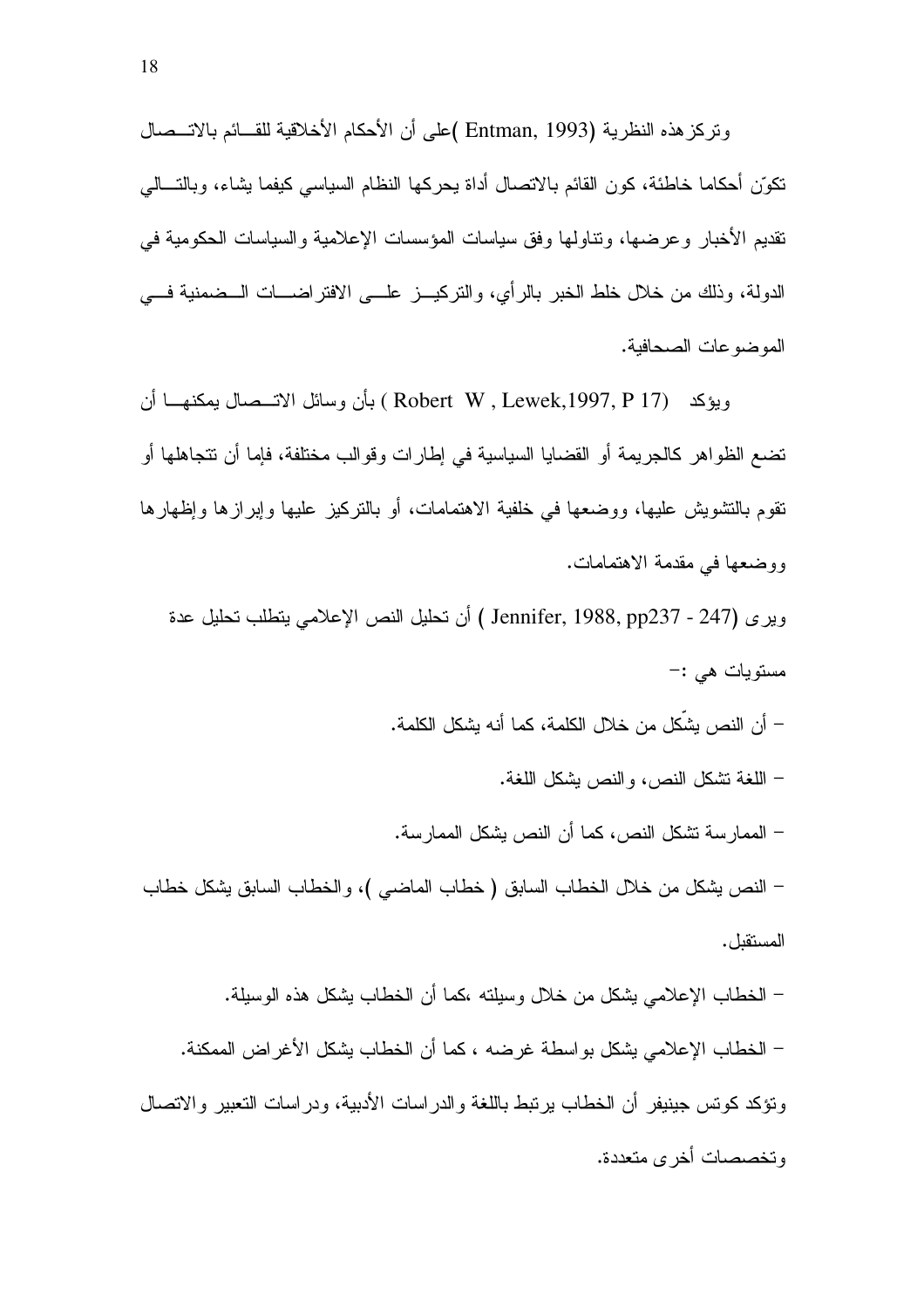1- الجمهور - المنلقى Audience

Text المضمون – نص الرسالة  $-2$ 

Communication – القائم بالاتصال – المرسل

4– الثقافة Culture أو المجتمع ذاته Society(مكاوي والسيد، 1998).

وكمثال على ذلك، فإننا نجد أن الصحف، أو التليفزيون يركز على عدد من القضايا، كالانتخابات أو البطالة، أو الحرب أو المظاهرات، فيما نراها في اليوم التالي تركــز علـــي قضايا أخرى، أو على القضايا ذاتها ولكن بترتيب مختلف.

و هنا نجد أن مناقشات الجمهور للقضابا نتغبر ً في الغالب تبعا لذات در جة اهتمام وســـائل الإعلام بتلك القضايا.

وفي الفترة التي سبقت احتلال العراق عام 2003 ، تناولت وسائل الإعلام الأميركية هذه الحرب من منظور أنها حرب على الإرهاب، وأن السبب وراءها هو وجسود إرهسابي يدعى صدام حسين يملك أسلحة دمار شامل تهدد المنطقة والعالم، وأن أميركا هـــي راعيـــة للسلام العالمي، لذا يجب أن نقوم بنلك الحرب، وأن على العراق نسليم نلك الأسلحة، وتجريده منها أو يتعرض للغزو.

وقد رسخت وسائل الإعلام الأميركية نلك الصورة "الإرهابية" عن العـــراق وقيادتــــه السابقة، كما رسخت أيضا الصورة ذاتها عن الفلسطينيين واللبنانيين، وذلك من خــــلال نقـــل صورة مشوهة عن قضايا المنطقة (مكاوى والسيد، 1998).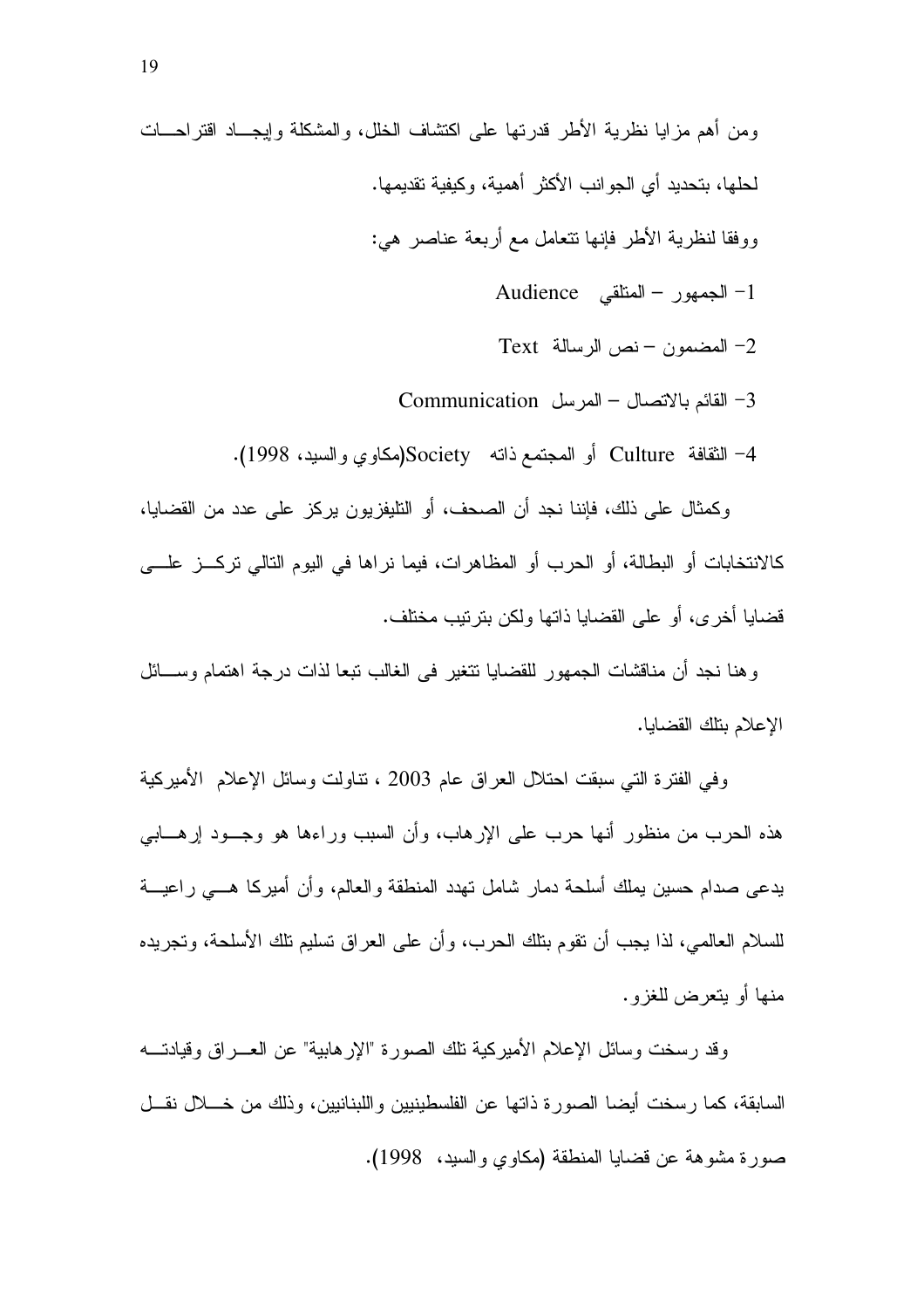أخلاقيات الإعلام:

إن وسائل الإعلام في العالم، نمر بأزمة أخلاقية حادة بالرغم من نمـــو النكنولوجيـــا ونطورها، فهذه الوسائل نتطور نقنيا بحيث نتيح أساليب واسعة للحصول على المعلومات، لكن المضمون الذي نقدمه هذه الوسائل، أصبح محكوما إلى حد كبير بالشروط النجاريــــة، النـــــي تهدف الى الحصول على أكبر قدر ممكن من الأرباح، ونشر الثقافة الاستهلاكية، إذ لا يمكــن أن نقدم للبشرية نوعية المعرفة التبي نتيح لها أساليب أوسع للنطور الحـــضاري والإنـــسانبي، ولكن هذه الأزمة لا يمكن حلها عن طريق زيادة نعقيد النظام القضائبي، وإصـــدار القـــوانين المقيدة لحرية الإعلام، ولكن لابد من نتمية الضمير الأخلاقي، والسماح لممارسي الاتصال أن يسترشدوا بمبادئ يفرضونها على أنفسهم (صالح، 2005، ص37).

ويؤثِّر النَّطور النَّكنولوجي لوسائل الانصال فـــي حقـــوق الإنـــسان، وفـــي الحيـــاة الخصوصية، وحرية الإعلام والنشر ، وقد ظهر العديد من الفضائح الإعلامية التي نبهت إلى قدرة هذه الوسائل اللامتناهية في الدقة على انتهاك حريات الإنسان وحقوقه، فكانست كمنبسه للفقهاء ورجال القانون والمشرعين على مخاطر الاستغلال المطلق دون قيد ولا نتظيم لوسائل الإعلام الحديثة، وتأثيرها في حقوق الإنسان وحرياته. وبذلك كان هذا الاستغلال محفزًا للدول من أجل إصدار فوانين تحد من جبروت تأثير وسائل الإعلام الحديثة على حقــوق الإنـــسان، وتعديل فوانين فائمة لتساير هذا التطور ، وانصبت كل هذه القوانين علـــى مواجهـــة التوســـع الشديد، والاستغلال السيئ لحرية الصحافة (كاريمي، 2004،ص2).

ويرى الباحث أن المرسلين (المحررين) فسي بعــض وســـائل الإعـــلام الأمريكيـــة والأوروبية لا يلتزمون بأخلاقيات الإعلام رغم أن واضعى نظريات أخلاقيات الإعلام هم من دول الشمال.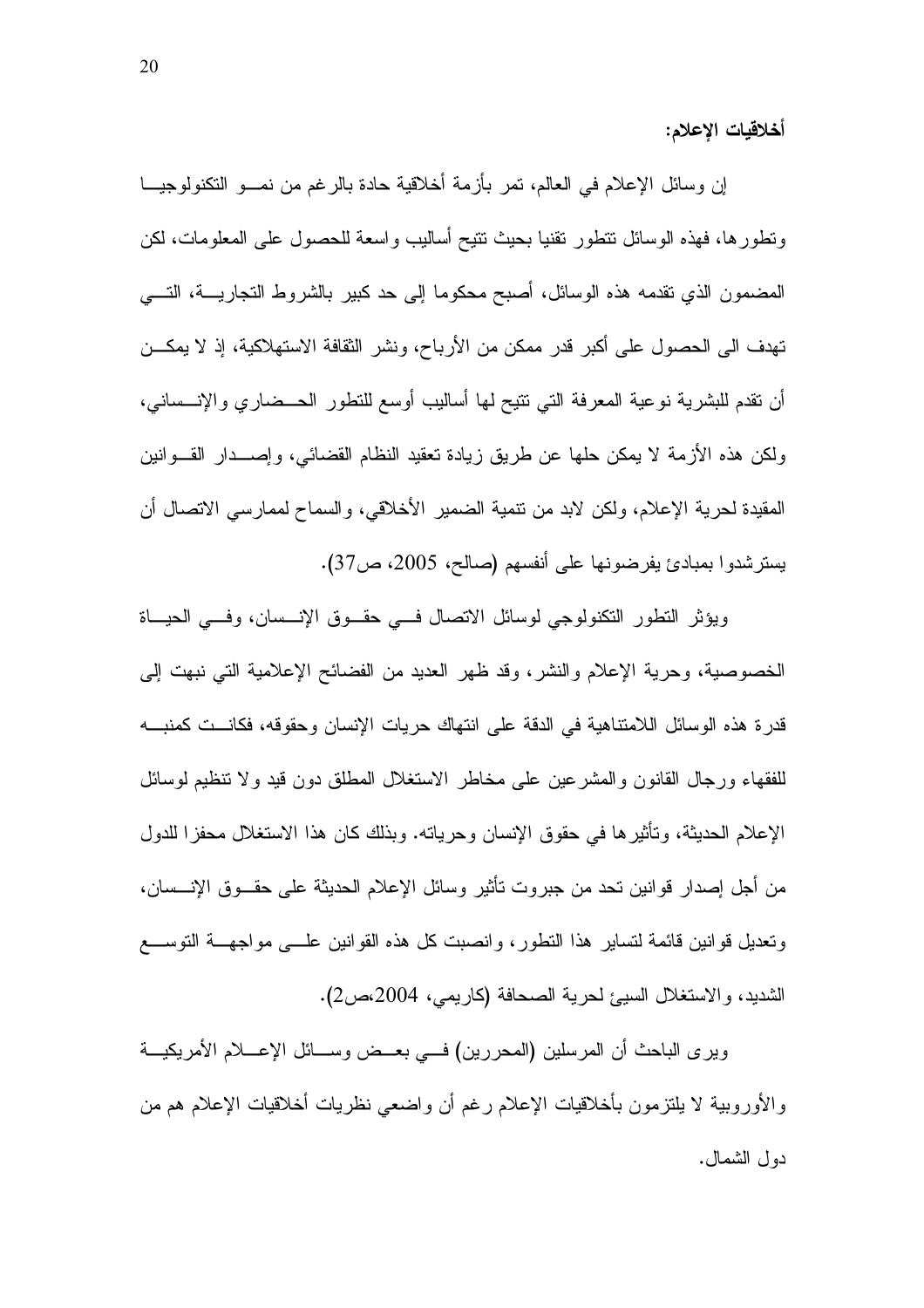الدعاية والإعلام:

الحرب في جو هر ها نبادل منظم للعنف، والدعاية في جو هر ها عملية إقنــــاع منظمــــة، فبينما تهاجم الأولى الجسد، ۖ فإن الثانية تنقض على الغرائز والعواطف، والحــــرب الحـــسية، و الدعاية النفسية.

ونعددت نعريفات الدعاية وتباينت وجهات نظر العلماء. فالنعريفات النبي قدمت أكثـــر من أن تحصبي، و منها محاولة التأثير في الأفر اد و الجماهير ، و السيطر ة على سلوكهم و ذلك في مجتمع وزمان وهدف معين.

والدعاية هي النشاط والفن الذي يحمل الأخرين على سلوك مسلك معين مـــا كــــانوا يتخذونه لولا ذلك النشاط(فيروز، 1960، ص9).

ونعرف الدعاية بأنها محاولة التأثير في شخصيات الأفراد والسيطرة علـــي ســـلوكهم بإثار ة غر ائز هم و تحويل شهو تهم، و نشر ِ الأكاذيب و الفضائح و التهويل في الأخبار (عبد الباقي،  $. (1965$ 

وقد وصف المدير العام للجنة التنفيذية للحرب السياسية في الحرب العالميــــة الثانيــــة روبرت لوكهارت ، الحرب السياسية بأنها عبارة عن تطبيق الدعاية لتخدم حاجــــة الحـــــرب. وهدفها الرئيس هو تعبيد الطرق أمام القوات المسلحة وتسهيل مهمتها. ولا يختلف هذا المفهوم عن التعاريف التي أوردها الكتاب الأمريكيون في هذا السياق (سميسم، 1993،ص63)

و نتفق النعر يفات جميعاً بشكل أو بآخر ٍ على أن الهدف النهائي الذي نسعى إليه الدعاية هو التأثير في الرأى العام، وفي السلوك الاجتماعي للجماهير ، وأن نتبع هذه الجماهير السلوك الذي حدده رجل الدعاية (المرسل) باستعمال رموز نأخذ أشكالا مختلفة عبر وسائل الاتـــصـال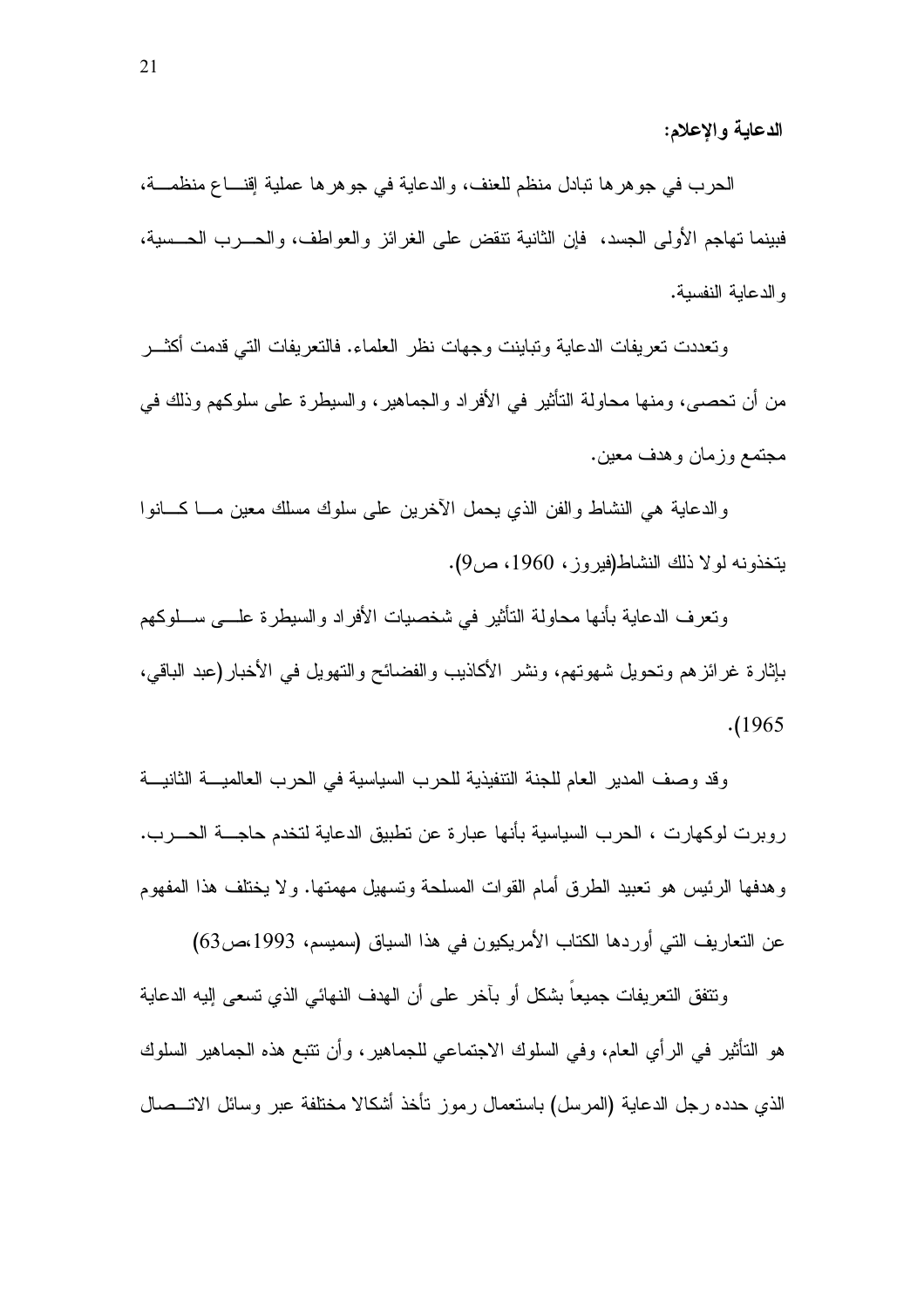الجماهيرية، أو بواسطة الاتصال الشخصبي الوجاهي، حتى تستطيع أن نتوغـــل إلــــي جميــــع مفاصل الحياة (سميسم، 1993، ص65).

استخدمت الدعاية في حقب التاريخ المختلفة، وكانت الأداة الـسرية الرئيـسية فـــي الحرب، إذ أطلق عليها الانجليز (الحرب السياسية)، والألمان (الحرب الثقافية)، والأمريكيـــة (الحرب السيكولوجية)، والهدف من استخدامها يلخصه وزير الدعاية النازية غوبلز في قولــــه إن الحرب ( نستهلك الكثير من القنابل لندمر بها مدفعا و احدا في بد جنـــدي، و لكـــن ألـــبس الأرخص من ذلك أن نوجد وسيلة نسبب اضطراب الأصابع التي نضغط علـــي زنــــاد ذلـــك المدفع في يد الجندي (الختم، 2008، ص 4).

ويعود ناريخ الدعاية السياسية إلى العصور الوسطى، إذ كان منظورها دينياً، فكانـــت البداية في سنة 1633م في روما، وكانت تهتم بالمهمّــات الخارجيـــة للكنيــسة الكاثوليكيـــة، والتبشير بالديانة المسيحية. وفي عام 1729 أنشأت فرنسا وزارة خاصة بالدعايـــة، وبعـــدها بسنوات جاءت الثورة الفرنسية وعملت على ازدهار الدعاية السسياسية ونطوير هسا. ولكـــن الدعاية السياسية لم تعرف مفهومها الحالي إلا بعد الحرب العالمية الثانية، إذ تطورت وتحولت إلى علم فيه أدوات وتكنولوجيا متطورة (حجاب،1998).

وشهدت فترة مابعد الحرب العالمية الثانية ظهور اصـــطلاحات عديـــدة – مازالـــت تستخدم حتى اليوم – تتداخل مع مفاهيم واصطلاحات أخرى، ومنها: الدعاية، الحرب النفسية، الحر ب البار دة، الحر ب الأيديو لو جية، حر ب المعلو مات، غسيل الدماغ، التضليل الإعلامــــى، الغزو الثقافي (الدليمي، 2004، ص68).

ومع نطور وسائل الاتصال الإلكترونية، والرقمية شهد القرن العشرين انفجـــارا فــــى معنى الدعاية، وإيغالها في النكلف والنلاعب بالأفكار .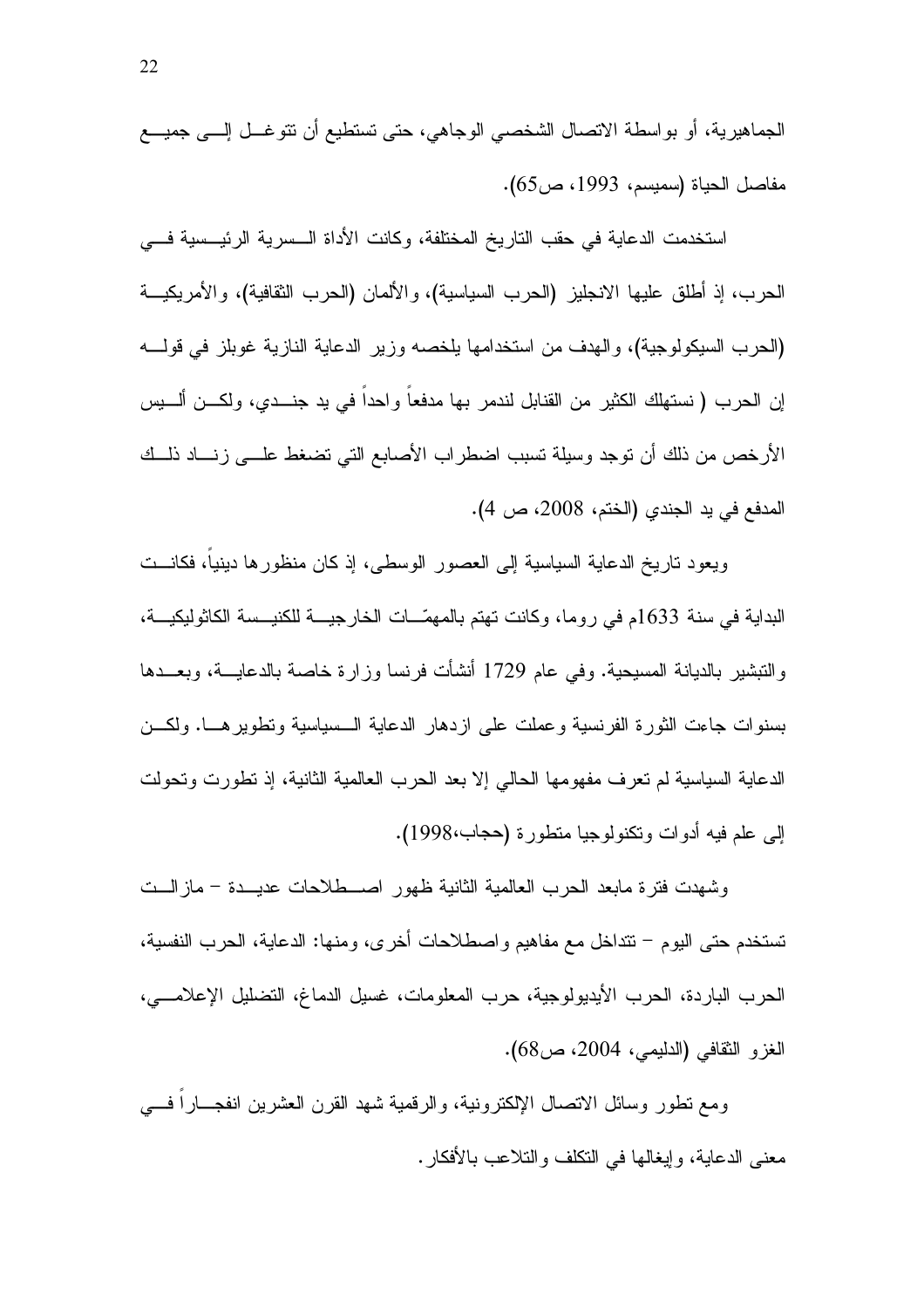أدرك فادة الحرب العالمية الثانية أهمية الدعاية فكان الصحفى الإنجليزى نورث كليف المنظم الحقيقي للحرب السياسية إذ اعتمد في أسلوبه الدعائي على بث روح الهزيمــــة داخــــل الشعب والجيش الألماني (الختم، 2008، ص3).

الأساليب الدعائبة:

من أبر ز أساليب الدعاية: 1- النكتة وتمتاز بأنها مؤثر ة وسربعة الانتشار . 2- أسلوب النكرار، وهو نكرار إعلان نجاري لسلعة خطاب أو نعليق سياسي …الخ. 3- أسلوب الكذب، وهو أسلوب غير مشروع. 4- أسلوب الاستضعاف والاستعطاف، كالذي تستخدمه الصهيونية. 5- الأدب والفنون: سينما – مسرح – أناشيد …الخ. 6- الشعار ات كالتي بطلقها الز عماء أو قادة الر أي أو القبادات الوسبطة في الأحـــز اب أو الهبئات.

7- بالونات الاختبار، وهي إطلاق شائعات لمعرفة انجاه الرأى العام وتحليل رد الفعل. الدعابة المضادة:

تنقسم الدعاية وفقاً للهدف إلى قسمين: دعاية إستر اتيجية ودعاية تكتيكية، ولكن حلبـــة المنافسة السياسية مليئة بالعناصر المنافسة، وتقابل كل دعاية دعاية مضادة لها تهــدف إلــــى نسفها واغتيالها وإبطال مفعولها. ونشمل خطة الدعابة المضادة ما بلي:

> أو لاً: تحديد أفكار العدو . ثانياً: مهاجمة نقاط الضعف في دعايته. ثالثاً: اختبار تو قبت المجابهة.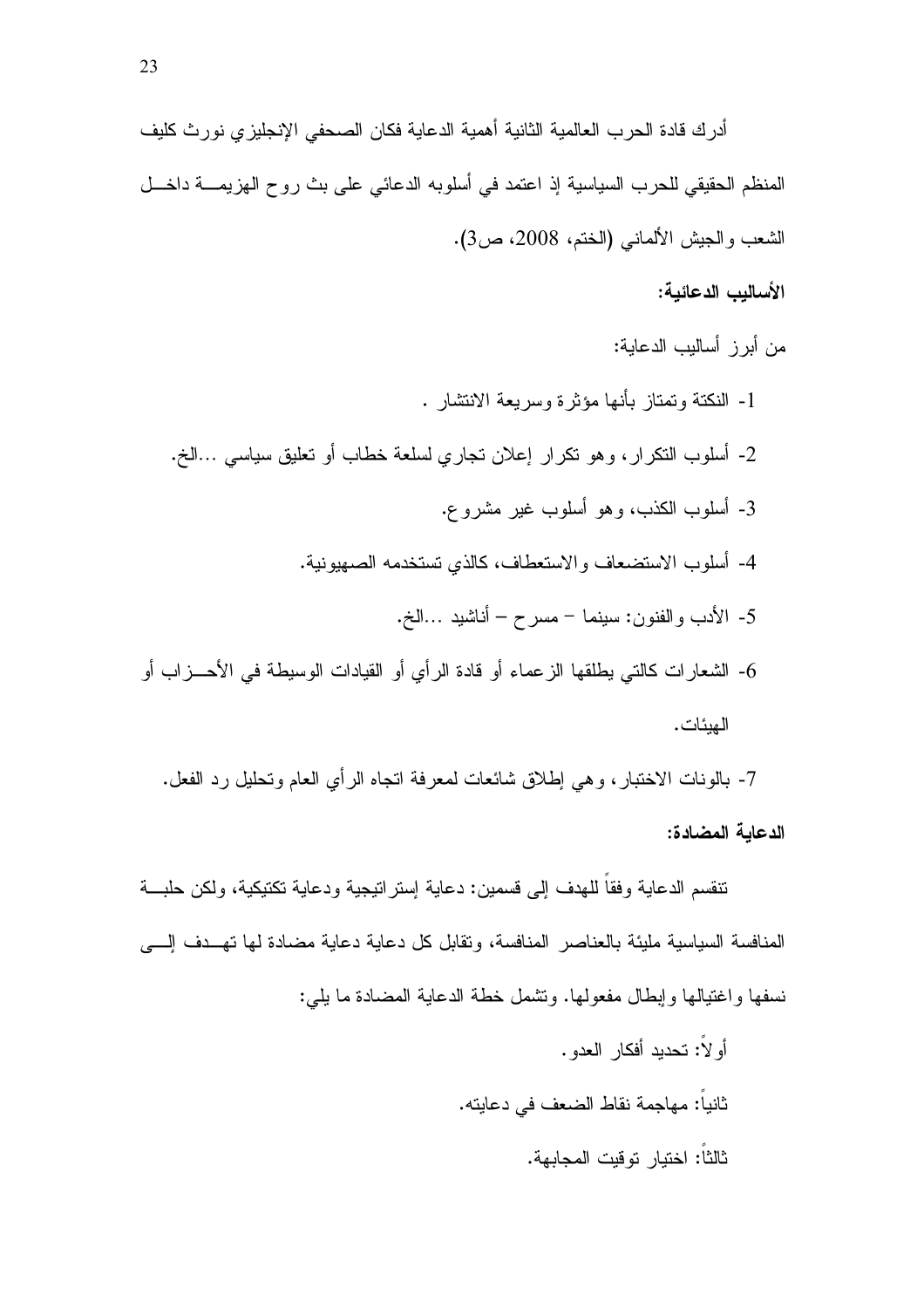ر ابعاً: نقديم الأدلة و البر اهين. خامساً: توضيح حقيقة الطر ف الآخر . سادسا: الحرب النفسية. (حجاب، 1998، ص 92)

وهنالك نوع من المصطلحات المستخدمة في تصنيف الدعاية وفقا لإدراك الجمهـــور لنو ابا و غايات رجل الدعاية أو عدمه، وبذلك يمكن أن نتخذ الدعاية شكلين:

الشكل الأول: الدعاية العلنية: وهنا يكون الجمهور الذي نوجه إليه الرسالة الدعائيـــة مدركاً حقيقة خضوعه لتأثيرها، ومثال ذلك، أن الناخبين في أية حملة انتخابية قلما ينسون أن الهدف الأول للمرشح هو الفوز بالانتخابات.

الشكل الثاني: الدعاية الخفية: و هي الدعاية التي نؤثر في النساس حتـــي و ان كسانو ا يجهلون أن جهة ما تحاول أن تسيطر على أفكار هم سواء كان ذلك يجرى بصورة مقــصودة، أو غير مقصودة، فعناصر الطابور الخامس مثلا، بظهرون بمظهر العناصر الوطنبة المخلصة وبذلك لا نعرف الجماهير حقيقتهم، كما لا نعرف أن نلك العناصر موجهة مـــن قبـــل قـــوى خار جية. ويمكن أن تكون الدعاية سياسية أو اقتصادية أو اجتماعية، وذلك تبعـــاً للموضـــو ع الذي نتتاوله (سميسم، 2005، ص82).

ونعتمد الدعابة على عدة علوم منها: علم النفس الاجتماعي وعلم الاجتماع والاقتصاد والسباسة والإدارة وعلوم الاتصال واللغة والإحصاء وغبر ها، وتهتم الدعابة بمعرفة درجسة تأثير وسائل الإعلام، للنعر ف على اتجاهات الجمهور ، والمتغير ات الـــسياسية الاجتماعيـــة، والاقتصادية والثقافية؛ لتحديد نمط الخطة وأساليبها. ويستفيد القـــائم بالدعايـــة مـــن وســـائل العلاقات العامة والإنسانية.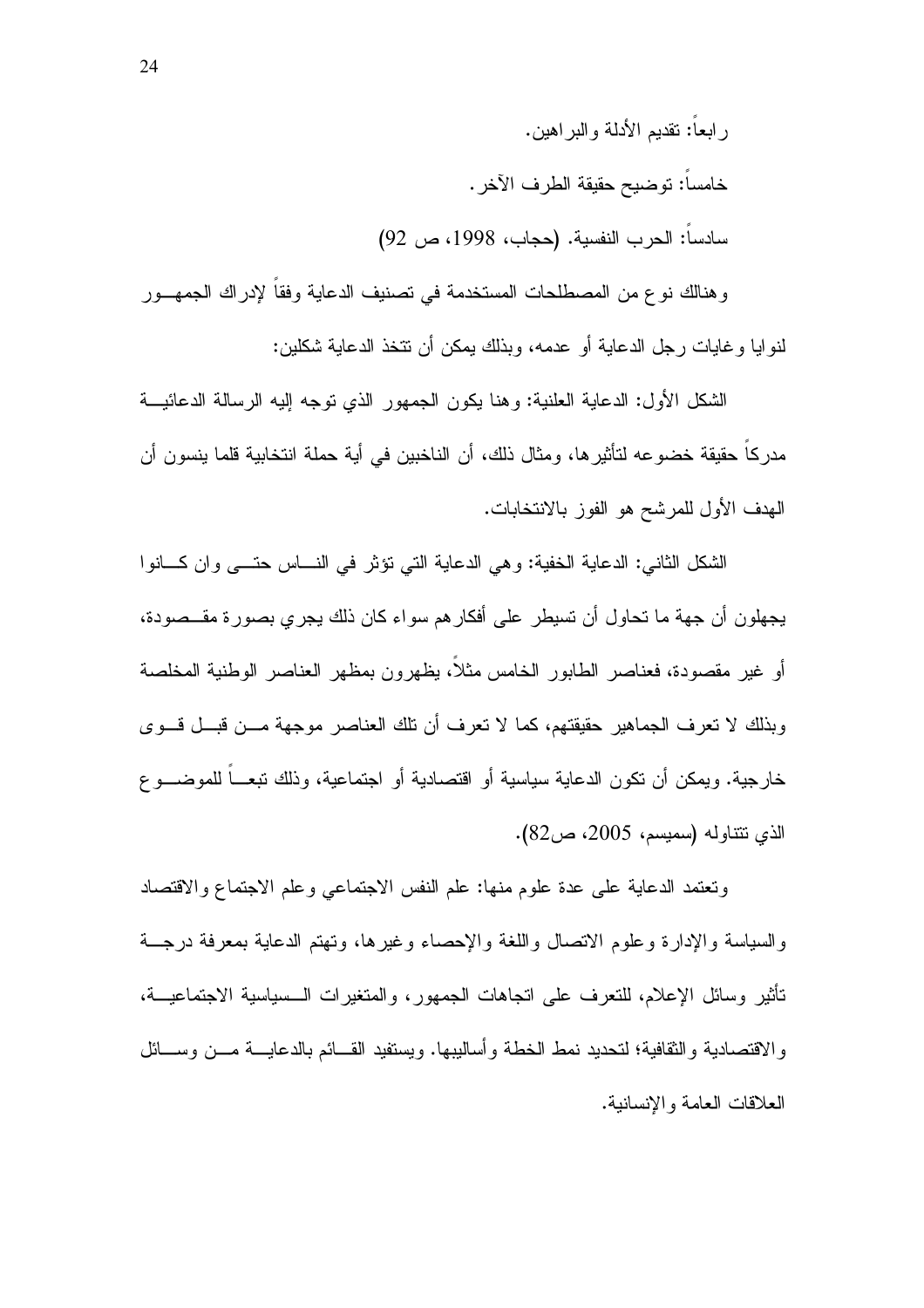ونتقسم الدعاية تبعاً للمصدر، إلى ثلاثة أنواع: بيضاء وســـوداء ورماديـــة، وتبعـــاً للمضمون، إلى: السياسية والتجارية والاجتماعية والدينية.

أما نبعا للهدف، فهي نتفرع إلى نكتيكية و إستراتيجية، ونبعا للنطاق الجغرافي نتقسم إلى: داخلية وخارجية، وتبعا لدرجة وضوح الهدف إلى: كامنة وظاهرة.(حاتم، 1973) حدود العملية الدعائية والتأثير الدعائي:

يمكن حصر المجالات التي يستطيع الدعائي التأثير في الجمهور من خلال اســـتغلال قلة المعلومات، أو عدم وجودها، فيعوض النقص وقائع زائفة، أو أنصاف الحقائق، ولكن هذا التأثير محدود المدى، وذو حدين، إذ قد تكتشف الحقائق فتفشل الحملة. والتأثير الدعائي له عدة أو جه منها:

- التأثير عن طريق عرض المادة الإعلانية في جمهور مستعد مسبقا لنقبل المادة الدعائية.  $-1$
- إذا كانت المادة الدعائية مبنية على نبرير رغبات الجمهور ومشاعره، فإن الدعائي قد يــؤثر  $-2$ فيهم على المدى القر بب.
	- يكون النشاط الدعائبي مؤثراً إذا استهدف دعم الاتجاهات القائمة، وتعزيز المعتقدات السائدة.  $-3$
- إذا كانت الظروف غير طبيعية كالقلق العام والأزمات الاقتصادية والحروب إذ يستغل الدعائبي  $-4$ هذه الظروف بنتاوله جوانب معينة منها، مركزا على سلبيتها مع بيانــــه المـــسؤولين عنهـــا والطريق الواجب اتباعه لتجاوز ها. (ربيع، 1970، ص14)

## الدعابة الأمبر كبة:

برزت الحرب الإعلامية التي شنتها الولايات المتحدة قبل بدء الحرب على العسراق بسنوات، وظهرت قوة لا يستهان بها، وغاياتها الانتصار دون شن الحرب العسكرية ، ســـعيا منها للوصول إلى عقل الخصم وقلبه، والسيطرة عليه وتحطيمه نفسيا قبل احتلاله ماديا.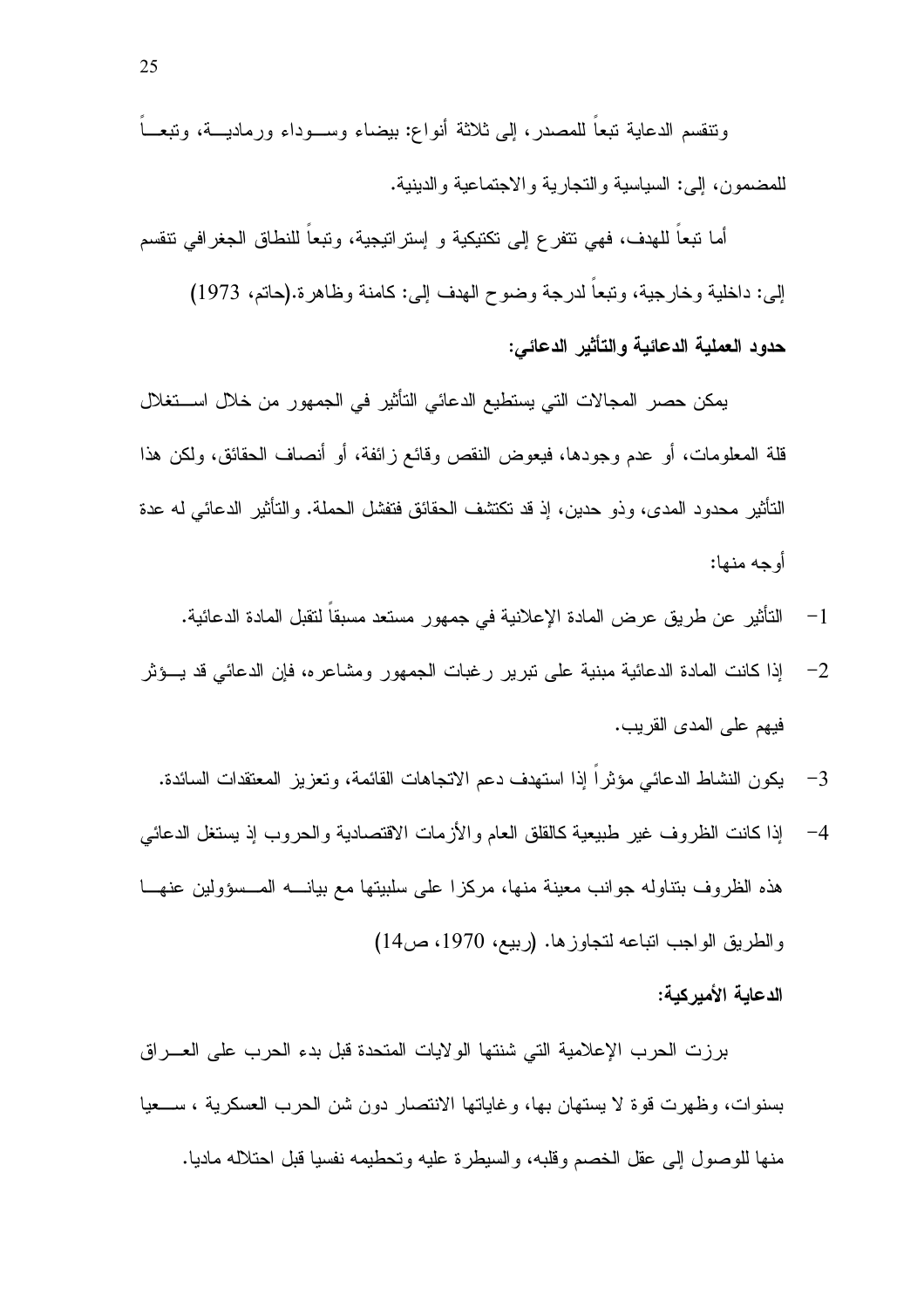ونقوم الحرب الإعلامية على الكذب والتضليل والخداع والتمويه، ولمها وســائل مـــن يمتلكها ينجح في مسعاه، ومن تلك الوسائل خلط المفاهيم والمصطلحات ومعانيها، بحيث يحار الإنسان العادي في فهمها "كالارهاب والنظرف والنمرد"، وبخلط نلك المفاهيم، سيطر الإعلام الأمريكي على عقول كثير الناس، بفضل الامكانات المادية والتقنية، والجهد الواضــــح الـــذي لعبه في الحرب الإعلامية المنتظمة.

بدأت الولايات المتحدة الأميركية في حروبها الإعلامية مبكرا، وطورت في أدواتها ووسائلها الدعائية، لغرض فرض هيمنتها ونسلطها على العالم، وخاصة بعد انهيار الانحساد السوفيتي إذ برزت كقوة غاشمة نحاول نركيع شعوب العالم والأمم وجعلها نابعة لها، وذليلـــة مريضة (الدليمي، 2004، ص23).

ونؤمن السياسة الأميركية أن حرب الكلمات (الحرب النفسية) أهم بكثير من الحرب العسكرية، وذلك للسيطرة على عقول الناس وسلوكهم، بخلق نوع من ردود الفعل الإيجابيـــة المؤيدة لهذه السياسة. إذ إن احتلال العراق وسقوط بغداد بسهولة بالغة قام على مجموعة من فعاليات الدعاية التبي عملت الولايات المتحدة مع بريطانيا على نشرها مـــن خــــلال أجهــــزة التضليل الرسمية، إذ قامت بتبرير الاحتلال ليبدو شرعيا، وادعوا أنهم قدموا للعراق لتحريـــر العراقيين من الظلم الذي كانوا يعيشون فيه ۖ قُبْلُ الاحْتلال.

وتستعين الو لابات المتحدة بشركات العلاقات العامة محاولة منها؛ للــسبطر ة علـــي العقل العام الأمر بكي، أو القيام بما بسميه عدد من المفكر بن بـــــــ "إدار ة الإجمــــاع "، و تعـــد الو لايات المتحدة في هذا المجال رائدة صناعة العلاقات العامة، ذلك أنها التز مت مبدأ السيطر ة على الفكر العام بعد النجاح الذي حققته لجنة كريل، والنجاح المشابه في الحرب الباردة.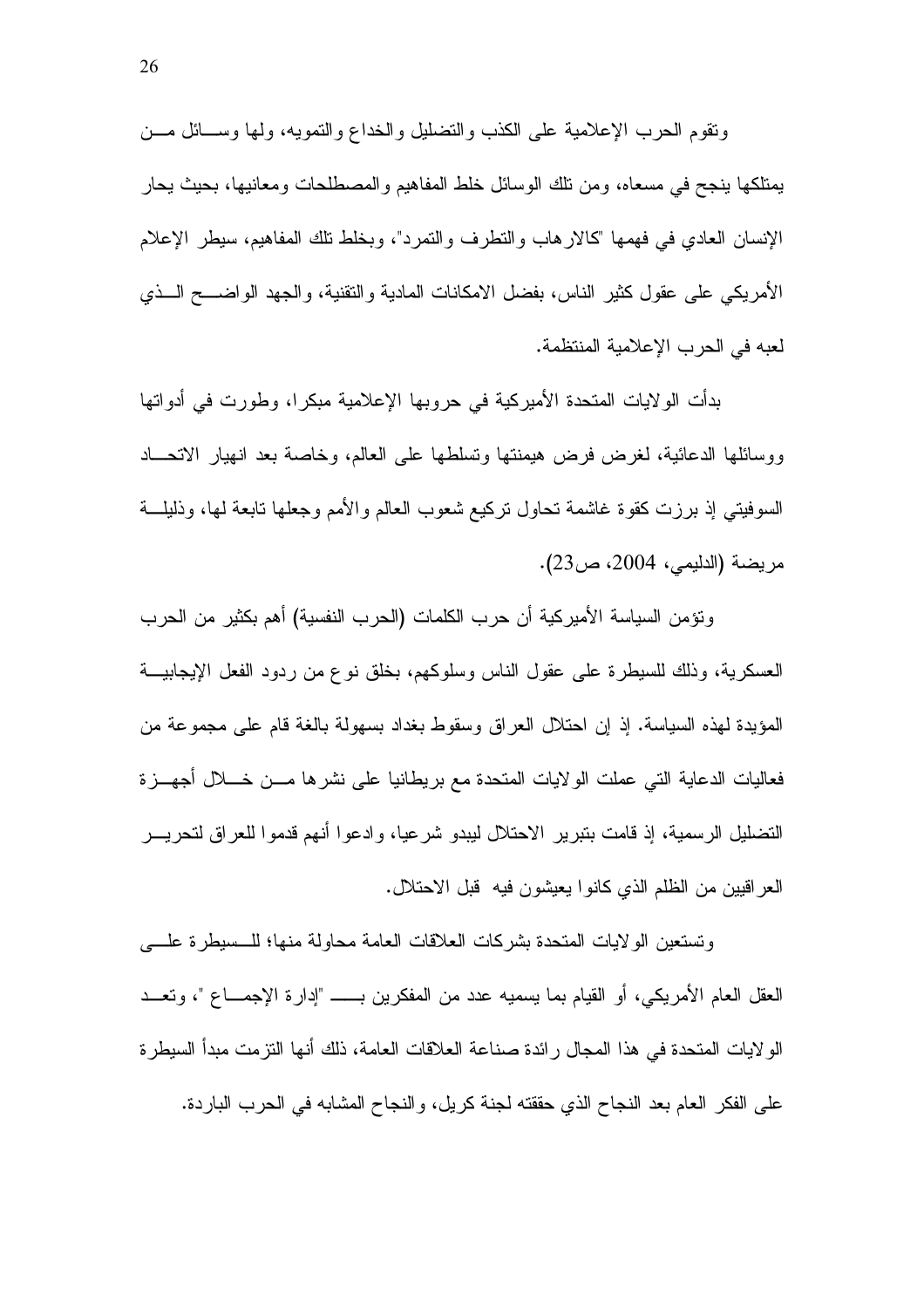ويعتمد تكتيك الدعاية الأميركية على التخطيط لعمليات نفسية تعتمد على مناهج علم النفس، واستهداف عقل الإنسان معلوماتيا ونفسيا، وتكريس مبدأ ندمير الذات، ودعاية الر عب والتخويف وتهويل الأحداث، وتضخيمها وبث عامل الخوف، واليأس في الشخصية الانـــسانية من خلال حملات الإغراق الإعلامي في وقت واحد، لخلط الأوراق، وصولا إلـــي تـــضليل الرأي العام، ونتمية الإحساس لديه بالقلق وعدم الارتياح والنونز ، ومنعه من النفكير المنطقي (الدليمي، ص 84–85).

وأسلوب الدعاية متبع بشكل كبير في السياسة الأميركية وبخاصة، لنرويج قراراتها ومواقفها في الكثير من القضايا، إذ يقوم العاملون في مجال العلاقات العامة بعمل جــاد فـــي محاولة نلقين القيم الصحيحة، وفق اعتقادهم. وفي واقع الأمر لديهم نصور عمـــا يجـــب أن تكون عليه الديمقر اطية، إذ يجب أن تكون نظاما يسمح فيه للطبقة المتخصصة بالتدريب للعمل في خدمة الساسة، أما بقية المجتمع فيجب حرمانه من أي صورة من صـــور التنظـــيم، لأن التنظيم بِثيرِ المشاكل، وما على الجمهور سوى الجلوس في منازلهم ونلقى الرسالة الإعلامية، والتي مفادها أن القيمة الأساسية في الحياة هي: أن يتوافر لديك أكبر كمية من الــسلع، أو أن تعيش مثل الطبقة الغنية المتوسطة التي تشاهدها، وأن نتبنى قيما لطيفة مثل التناغم مع الهوية والحياة الأميركية (عبد اللطيف،2003، ص12).

كما نقوم المؤسسات الدعائية بدور كبير في نبرير المغامرات الخارجية، والحروب من خلال نهويل الأخطار المحدقة بالمجتمع الأمريكي، وبالأمن وبتهديد أسلوب الحياة الأمثل الذي يعيشون فيه، والأدلة الناريخية على ذلك كثيرة، سواء في حـــرب الخلـــيج الثانيـــة، أو مايسمي بالحرب على الإرهاب، أو في الحرب على العراق (سليمان، 2004، ص3).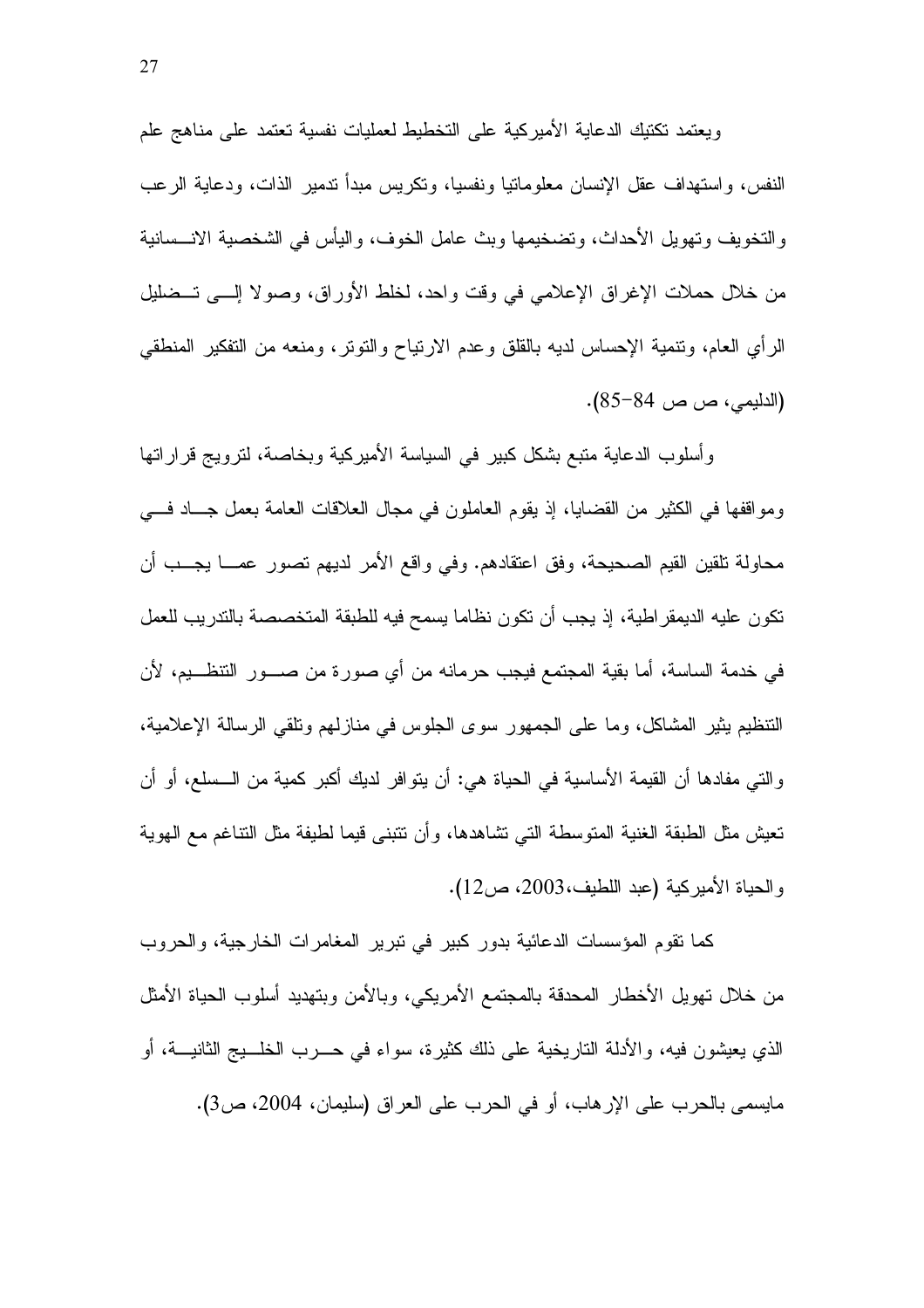الفرق بين العلاقات العامة و الإعلام:

يُقصد بالأعلام:" نشر الحقائق والآراء والأفكار بين جماهير الهيئـــة أو المؤســـسة، سواء أكان للجمهور الداخلي، أم الخارجي للمؤسسة"، ومن وسائل الإعلام الأساسية: الصحافة والإذاعة والسينما والنلفزيون ۖ والمحاضرات والندوات. وعليه نقول عن العلاقات العامة:" إنها جهاز يقدم إعلاما وإقناعا إلى الجمهور ، ويبذل مجهودا من أجل تحقيق التوافق والتكامل بسين اتجاهات، و تصر فات كل من المنظمة و جمهو ر ها". و الحقيقة أن الإعلام يعدّ جز ءا أساسيا و أداة مهمة من أدوات العلاقات العامة المختلفة في بر امجها لتحقيق أهدافها (عبــد الله، 2009، ص  $. (54)$ 

## الفرق بين العلاقات العامة و الإعلان:

وتستخدم حملات الإعلان العديد من وسائل الاتصال مستهدفة بذلك الوصول إلى أكبر عدد من الناس، للإعلان عن بيع سلعة معينة، والترويج لمها واقناع المستهلك للإقبـــال عليهـــا وشرائها، وتختلف العلاقات العامة عن الإعلان من ناحية أن هذا الأخير يلجـــأ الِــــم شــــر اء مساحة في دورية من الدوريات، أو جزء من الوقت في الإذاعة والنلفزيون، للتعبير ٍ عن وجهة نظرٍ، أو الإعلان عن بيع المنتجات والخدمات، التي قد تتفق أو لا تتفق مع وجهة نظر الناشر أو المذيع، وذلك لأن القارئ أو المستمع يستقبل رسالة مدفوعة الأجر.

وقد تعطي بعض الإعلانات سمعة طيبة للمصنع أو السلع أو الخدمات، ولمهــذا فـــان الإعلان يعد عاملا مساعدا لبر امج العلاقات العامة. ومع ذلك فسان الإعسلان يختلسف عسن العلاقات العامة، وإن كان يلعب دورًا ملموسًا في برنامج العلاقات العامة (عبد الله،2009 ص  $\cdot (55)$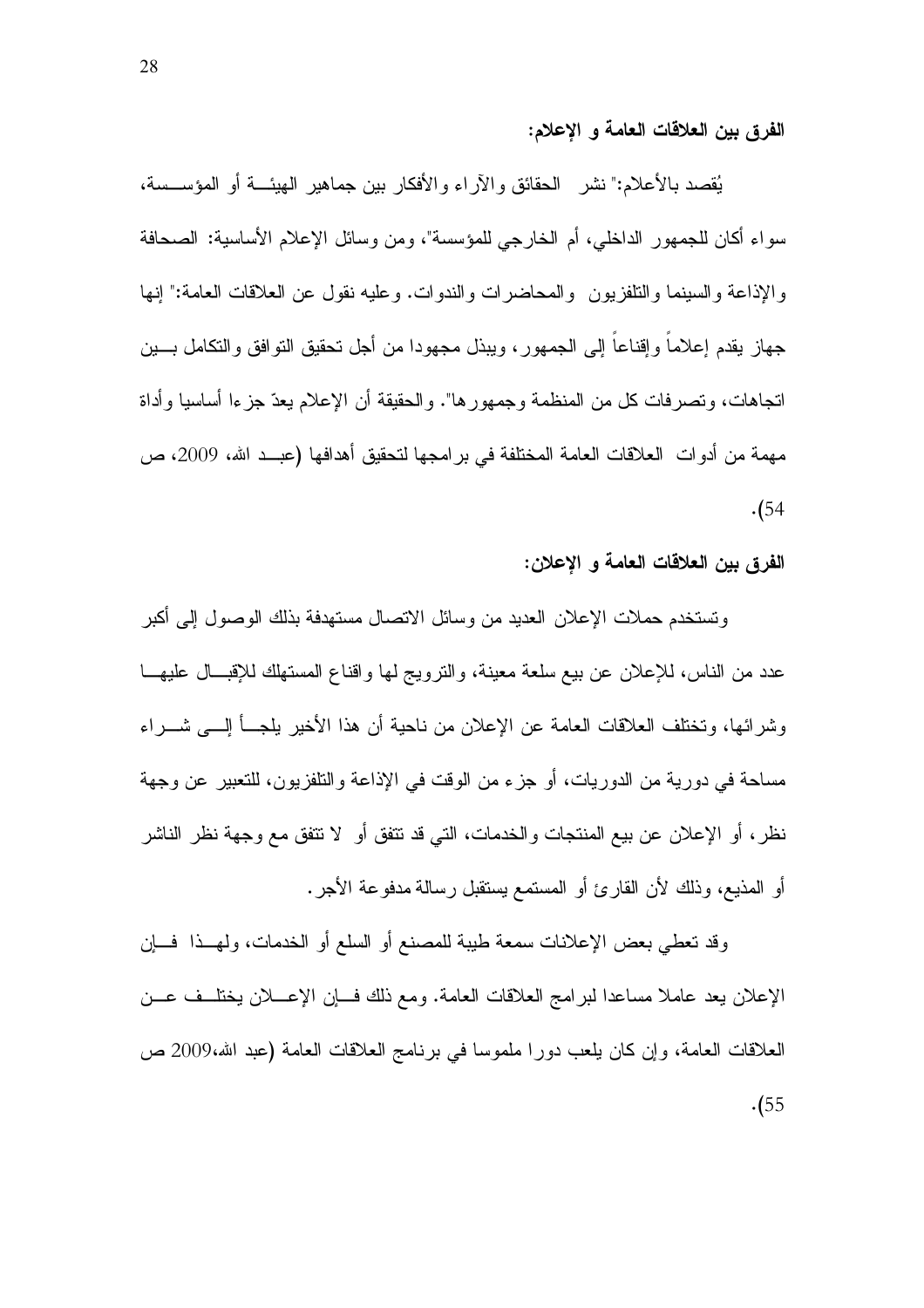الفرق ببن العلاقات العامة والدعابة:

ويخلط بعضهم ببين العلاقات العامة والدعاية، ويرجع هذا الخلط إلىي اتحاد أهــدافها، وهو الاتصال بالرأى العام، ومحاولة بلورته وتعديله والتأثير فيه، ۖ فالدعاية هي أحــد أنـــواع الاتصال والتأثير، التي تستخدم كقوة للسيطرة على أفكار أفراد المجتمع وتوجيههم الوجهة التي حددت لمهم عن طريق استغلال عواطفهم وغرائز هم، ويتم ذلك من خلال وســـائل الاتـــصـال العامة، مثال ذلك ، حين نتظم إحدى الشركات حملة دعائية؛ لتغيير مفهوم الناس عن طبيعة السلعة التي نتنجها، فحين ثار جدل حول مدى انفاق مشروب الكولا مع الشريعة الإســـلامية، سارعت الشركة المنتجة لشراب البيبسي كولا وقتئذ إلى نتظيم حملة دعائية من خلال وسائل النشر العام، للنأكيد على صلاحية وطهارة المشروب، دون أن تفصح عن شخـــصيتها. وفـــي ضوء هذا يختلف الإعلان عن الدعاية، في أن المعلن يفصح عن شخـــصيته فـــي الإعــــلان، ويدعو القارئ أو المستمع إلى اتباع سلوك محدد، وبالتالي يرتبط اسمه فـــي ذهـــن المتلقـــي بمضمون الرسالة الإعلانية، أما في حالة الدعاية فإن المنلقــي لا يـــستطيع تحديــد مـــصدر المعلومات المرسلة إليه (عبد الله،2009، ص55).

وهكذا نعمل الدعاية على نكوين الأخبار وإخفاء بعض الحقائق أو نغييـــر بعـــضـها، وبوصفها هذا فهي وسيلة منميزة لا نمد الجمهور إلا بالمعلومات التي نتفــق ووجهـــة نظـــر المسؤولين عنها بأي ثمن ۖ وبأي وسبلة، ببنما تهدف العلاقات العامة، عـــن طر بــــق الأخبــــار الصادقة والنعليم والممارسة إلى إقناع الجمهور، ونحقيق نعاونه معها، علـــي أســـاس الثقـــة والتفاهم المثمر .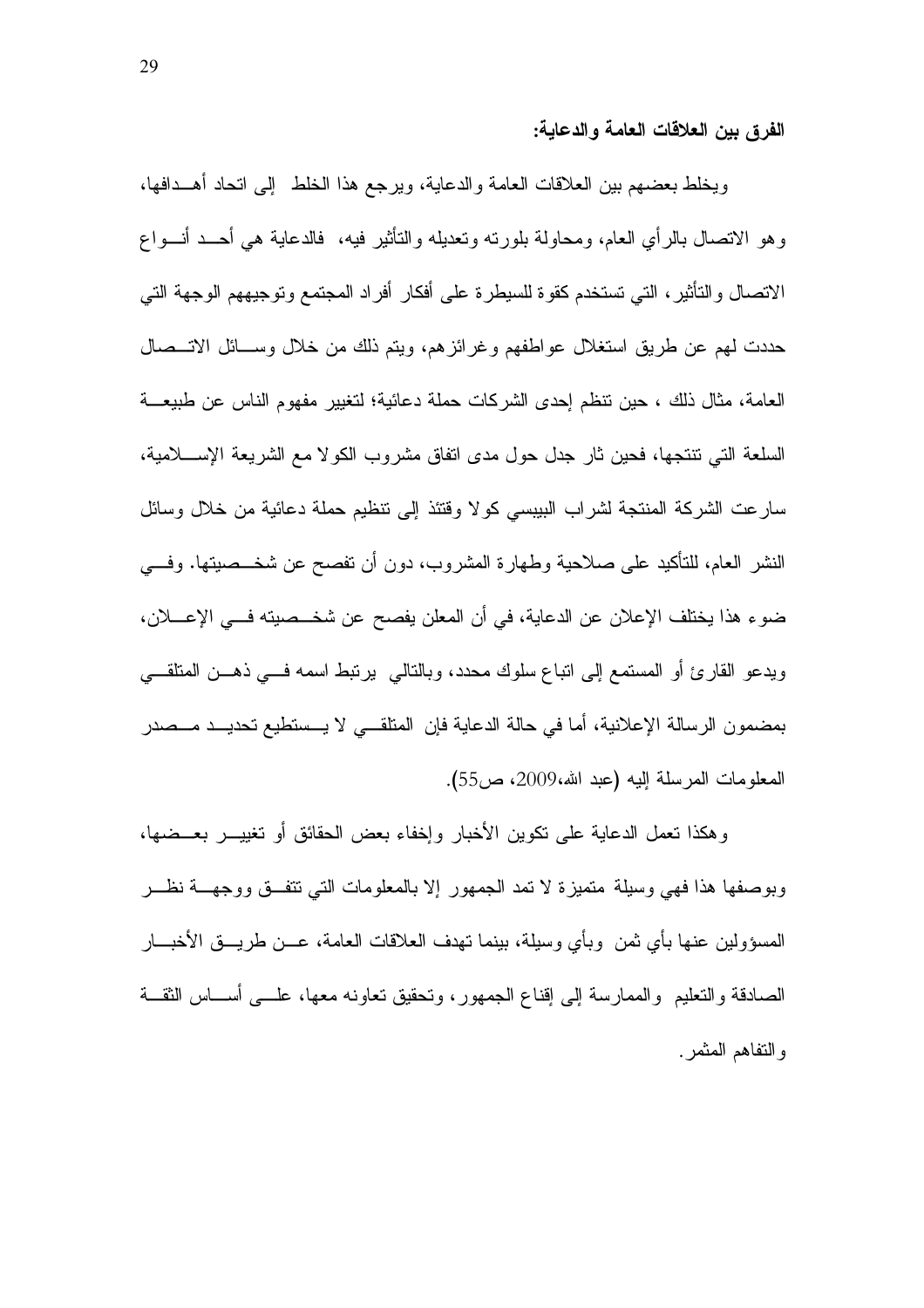الصحافة الأمبر كبة: خلفبة تار بخبة

انتشرت وسائل الإعلام الأميركية، ونوسعت كثيرًا وخصوصاً بعــد نطـــور وســـائل الاتصال، فيما زادت متابعة الأمريكيين لوسائل الاعلام إلى أن وصل معــدل الوقــت الــذي يقضيه الأمريكيون في متابعة تلك الوسائل من قراءة، أو مشاهدة أو استماع إلى أكثـــر مـــن 3500 ساعة في السنة.

وعلى الصعيد الكمي، فقد وصل عدد الصحف اليومية والأسبوعية فسي الولايسات المتحدة إلى عشرة ألاف صحيفة، والمجلات إلى أحد عشر ألف مجلة و 11500 إذاعة وألف وخمسمائة محطة تلفزيونية، وألاف المواقع الالكترونية، إضافة إلى 2500 دار للنشر وغيرها من مراكز الإنتاج والدراسات (غريب 2000، ص 79).

فقد كان أول صدور لصحيفة في المستعمرات البريطانية في أمريكا الشمالية بموجب ترخيص من الحكام الاستعماريين آنذاك. و أول صحيفة دورية صــــدرت كانـــت ( Boston News- Letter) وكان يصدر ها جون كامثبيل، وكانت صحيفة أسبو عية بدأ صدور ها عـــام 1704. وكان الحكام الاستعماريون الأوائل مديري دوائر بريد، أو ناشرين حكوميين، ولمهــذا كان من غير المحتمل أن يتحدوا سياسات الحكومة. (عبد الناصر ، 2009، ص2).

وأول صحيفة مستقلة صدرت في المستعمرات البريطانيـــة كانـــت صــــحيفة -New England Courant، والتي كانت نصدر في بوسطن وكان يـــصدر ها جـــيمس فـــر انكلين، وصدر أول عدد منها عام 1721. وبعد سنوات قليلة اشترى شـــقيق فـــرانكلين الأصــــغر – بنيامين– صحيفة Pennsylvania Gazette التي كانت تصدر في فيلادلفيا، والتي أصبحت صحيفة بارزة في العهد الاستعماري. وخلال نلك الفترة قررت السلطات الاستعمارية الغساء نظام التراخيص للصحف فتسنى لها الصدور بحرية ونشر ما تريد من وجهات نظر مخالفـــة،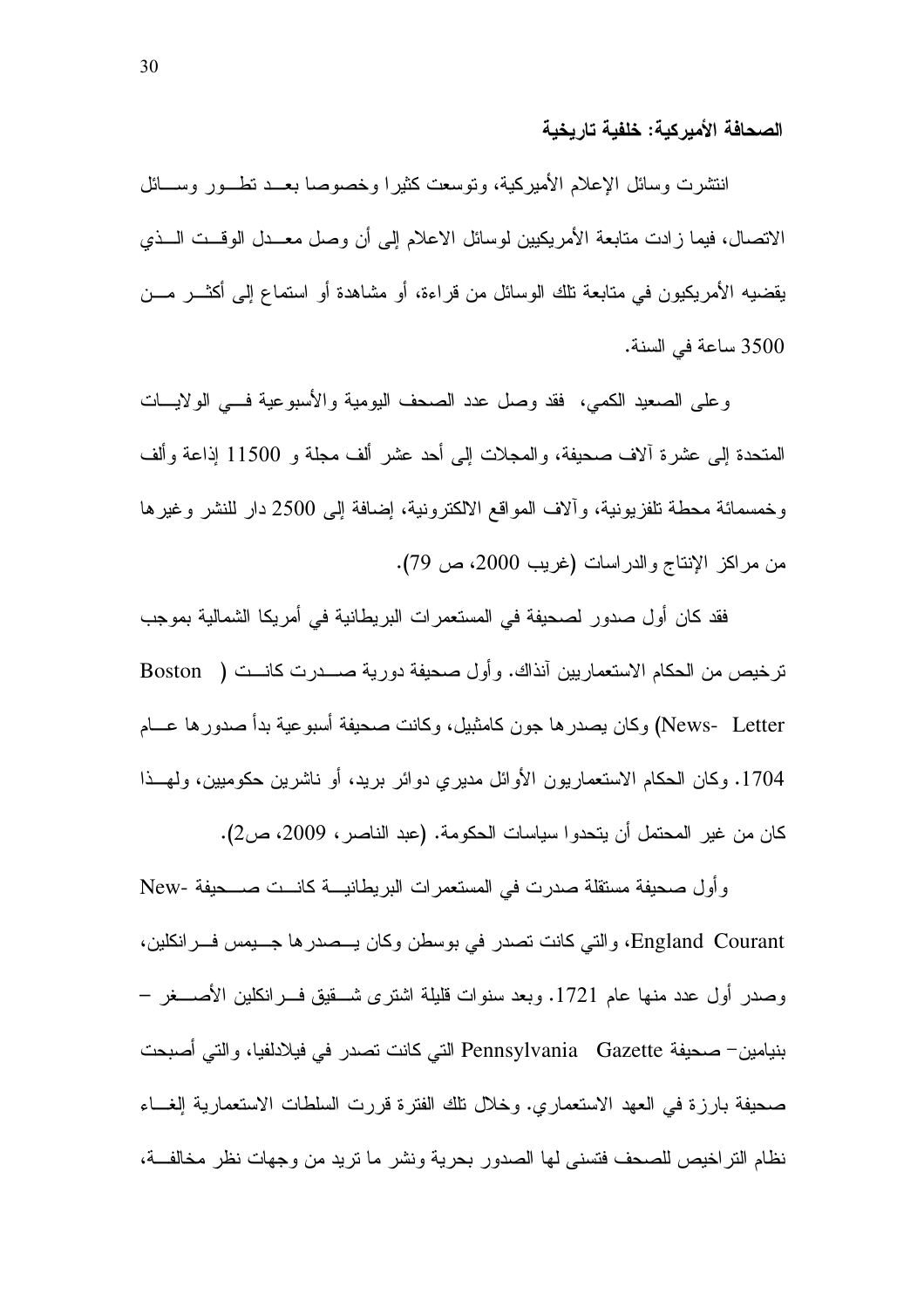ولكنها كانت خاضعة للعقوبات بموجب قانون التشهير أو حتى قانون التحريض إذا كسان مسا نتشر م من آر اء بشكل تهديداً للحكومة(ابر اهيم،2009،ص2-3).

ويعود مفهوم "حرية الصحافة" الذي تم تضمينه في دستور الولايات المتحدة إلى قضية محاكمة جون ثيتر زيتر من قبل الحاكم الاستعماري في نيويورك في عام 1735. إذ حــصل زيتر على حكم بالبراءة من التهم الموجهة إليه بعد أن دفع محاميه أمام المحلفـــين (وخلافـــا للقانون الإنجليزي العريق) بالقول إنه ليس هناك أي نشهير حينما يتم نشر الحقيقة، ولكن حتى بعد هذه القضية الاحتفالية تمسك الحكام المستعمرون والجمعيات الوطنية بصلاحية مقاضساة الناشرين الذين ينشرون وجهات نظر مغايرة للحكومة ووصل الأمر إلىي بحثهم. وخلال الثورة الأميركية اعترف القادة الثوريون بالصحافة الحرة كعنصر أ من عناصر الحرية التـــى ســـعو ا للحفاظ عليها(بيتر فيليبس،2007).

وقد جاء في إعلان فيرجيينا للحقوق في عام ( 1776) بأن: "حرية الصحافة أحد أهم أسس الحرية، ولا أحد يقيدها أبداً سوى الحكومـــات الاســـتبدادية، كمـــا ورد فــــى دســـتور ماساشوسيتس (في عام 1780): " إن حرية الصحافة أمر أساسي لضمان الحرية في الدولــــة، ولهذا يجب أن لا يتم تقييدها في هذا الكومنولث". وعلى هدى هذين المثالين حـــرم التعـــديل الأول على الدستور الأمريكي الكونغرس، من سلطة اختزال حرية الصحافة وكــذلك حريـــة النعبير المرتبطة بها ارتباطاً وثبقاً.(إبر اهبم، 2009، ص13).

لقد اكتشفت النخب الأمير كية أهمية الإعلام، فبالقدر الذي تكون علاقة أجهز ة الإعلام مع أفراد تلك النخب جيدة ، بالقدر الذي سيكتب لها النجاح في الوصول إلى أعلى المناصـــب السياسية.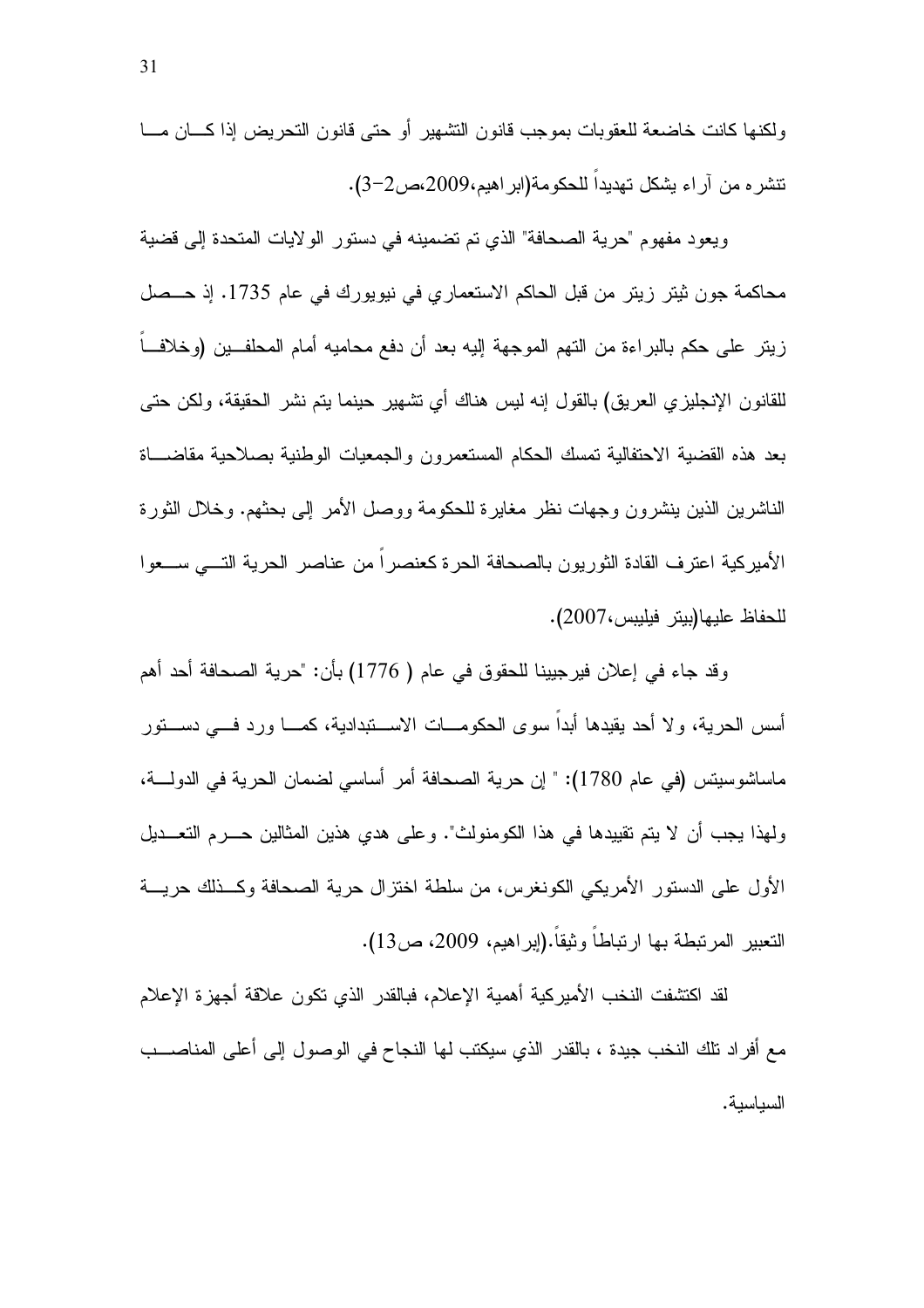فعلي سبيل المثال استطاع لاعب كرة القدم جاك كمب، من تحويل شخصيته الرياضية إلى شخصية سياسية أوصلته إلى الكونجرس، وشجعته على خوض انتخابات الرئاســــة عــــام 1988. كما استطاع رونالد ريغان من استغلال شهرته في التمثيل، و تحويلها لشهرة سياسية، أوصلته لمنصب الرئيس لدورتين متتاليتين.

وهذا جعل الأشخاص الراغبين في الوصول إلى مقاعد الكونجرس، أكثـــر ارتباطــــا بأجهزة الإعلام من ارتباطهم بأحزابهم، وأصبح لهذا النشاط شركات عملاقة متخصصة فسي السيطرة على الرأى العام، من خلال ابتكار طرائق لقياس الرأى العام، ونوجيهــــه بطرائــــق مؤثرة، تجعله يقبل على انتخاب مرشح دون غيره، ويؤيد موقفا سياسيا دون غيره، وتعـــاود نلك المؤسسات العملاقة للنأنير في باقي الجمهور من خلال نحليل يتسم بالإيحـــاء للجمهـــور باتباع رأى، والاصطفاف معه دون غيره. (الربيع، 1990، ص15).

قبل أكثر ٍ من قرِ نين من الزِ من، قال الرِ ئيس الأمرِ يكي تو ماس جيفر سو ن للصحافة: "لو ترك الأمر لي للاختيار ما بين حكومة بلا صحافة، أو صحافة بلا حكومة لاخترت الثانية بلا تردد، جاء ذلك عندما تعرض لهجوم عنيف في سنة حكمه الــسابعة، فــشن هجومــــا علــــي الصحافة في عام 1807، إلا أنه ظل متمسكا بر أيه الاول وزاد عليه: "إن الصحافة هي الشر الذي لا يمكن إصلاحه" (إبراهيم، 2009، ص1).

إن وظيفة الصحافة هي التي تعاني من الأزمة اليوم في الولايات المتحـــدة والعـــالم، وبخاصة في الدول السلطوية، فالسطحية نتفوق على العمق في التغطيـــة، والترفيـــه يـــسبق الصحافة الجادة، والميول السياسية تشوه المهمة الأولى للصحافة، وهي: تقديم الخبر الذي هو ملك للقارئ بلا انحيازات، وفي وصف الحالة الإعلامية التي خلفها الجمهوريون في السنوات الثماني الماضية، يقول البروفيسور رشيد خالدي:" إن ما حدث في عهد الــــرئيس الأمريكــــي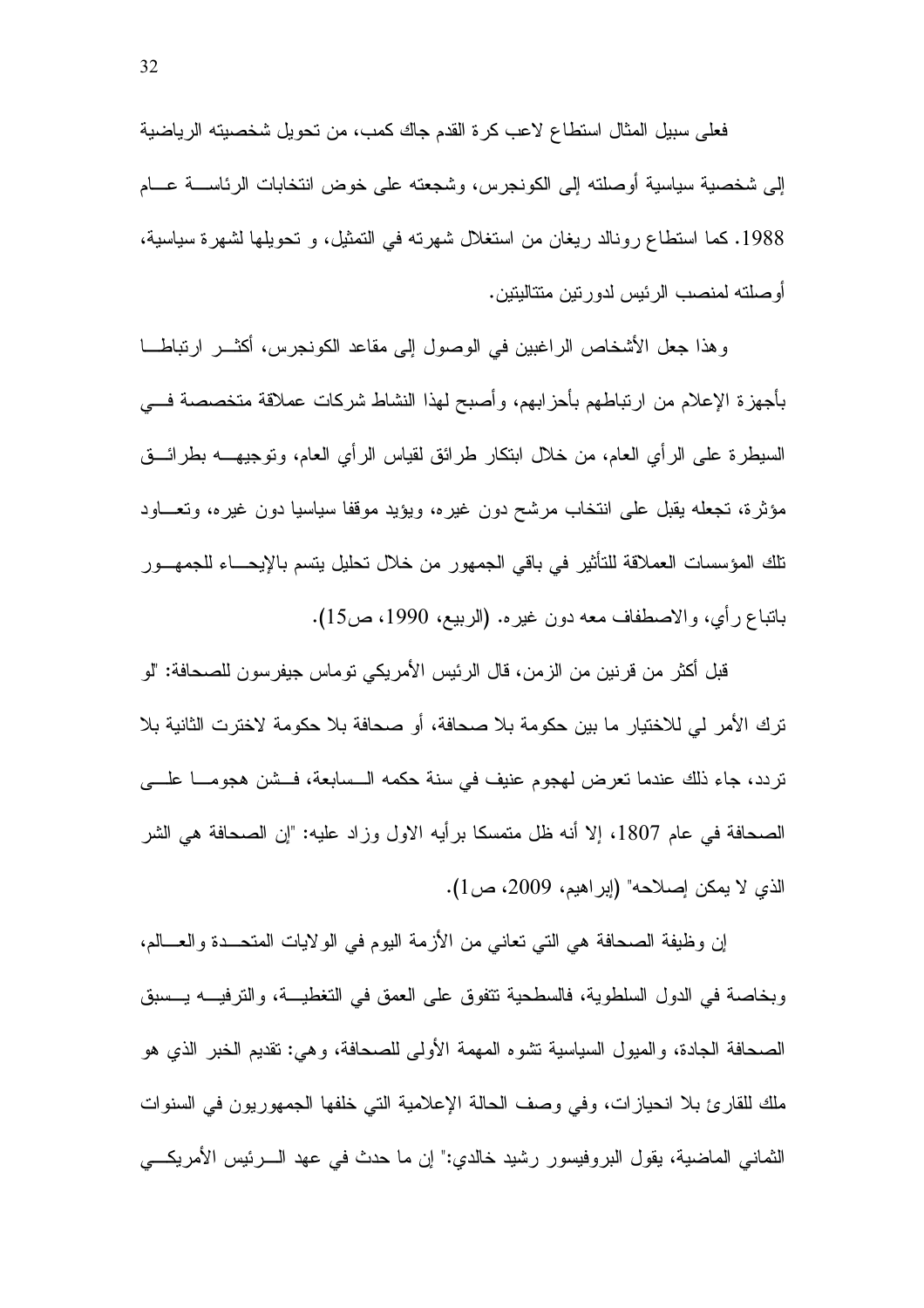السابق جورج دبليو بوش هو حالة تضليل أدت إلى "جاهلية" لا نتاسب الدولة التي تقود العالم. فليس بغريب ماحدث في غياب إعلام "يثقف ولا يظلل" (سميسم ،2002، ص13). دور وسائل الإعلام الأميركية فى صنع صورة أمريكا الداخلية وتبرير سياستها الخارجية:

من المعروف بأن وسائل الإعلام الأميركية تقف في مكانة متقدمة في صناعة السياسة الداخلية، بحكم تطور صناعة الإعلام ،وفي مقدمتها الصحافة، مقارنة بنظيرتها في دول أخرى، ومنذ عقود طويلة، شكلت وسائل الانصال وجماعات الضغط دعامتين أساسيتين في تشكيل السياسات العامة الأميركية، إذ بلغا من النضج ما لم تبلغه في بلد آخر ، إذ إن أجهـــزة الإعلام نقدم الخطاب الإعلامي بشكل أكثر نطورا عما ســبق، مــستخدمة جميـــع الأطـــر، والنظريات النفسية، للتأثير في الجماهير وإقناعها، فتنظر الدراسات الحديثة إلى جمهور وسائل الإعلام على أنه جمهور نشط بِتأثَّر بمضمون الصحافة الإعلامية. والمتعـــارف عليـــه فــــى الممارسة الصحفية بالولايات المتحدة أن هناك استقراراً في الممارسة، وما يشبه الإجماع على مبادئ حاكمة في مقدمتها ثلاثة مبادئ رئبسبة.:

الأول: الرأسمالية هي السبيل الطبيعي إلىي نتظيم الاقتصاد، وبالتـــالـي فهـــي حتميـــة لتطور المجتمع الأمريكي.

الثاني: الولايات المتحدة صاحبة مكانة منفردة بين الدول، ومحبة للخير بطبعها فـــي سباستها الخارجبة والعسكربة.

الثالث: الحلول السياسية القابلة للتطبيق، ومن ثم تستحق أن تؤخذ بالاعتبار ، وتحددها برامج الحزبين الديمقراطي والجمهوري. والسسياسات البديلـــة لا تحتـــل صــــدارة المـــشهد (إبر اهيم،2009، ص4-4).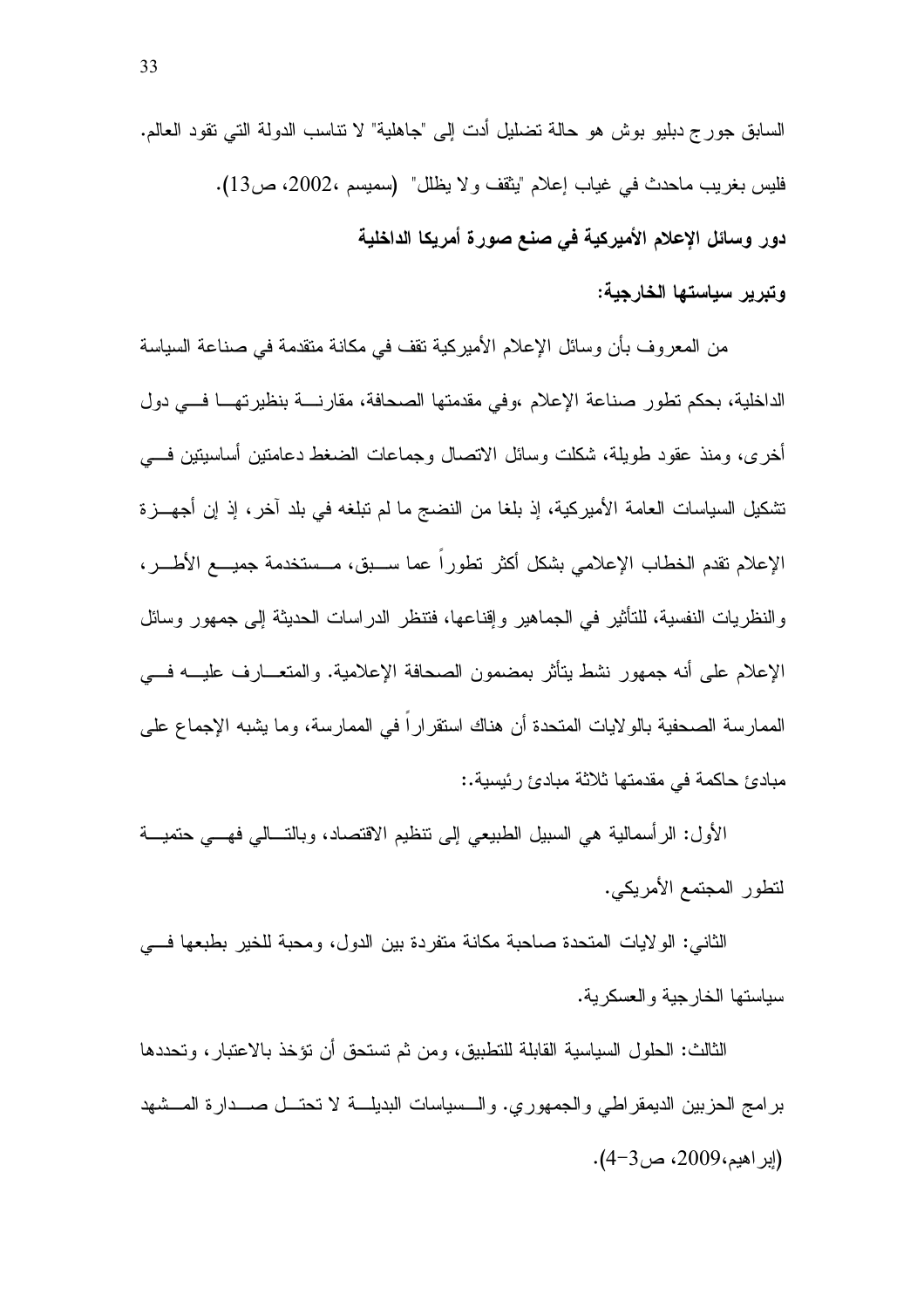ويمكن القول: إن الخلاف بين الحكومة، والإعلام والذي يقود إلى نونر العلاقة بسين الطرفين في حالات كثيرة يرجع إلى تباين وجهات النظر، حتى داخل أجهزة الحكومة ذاتهـــا، حول تعريف درجة السرية، وتحديد القضايا التي ينطبق عليها مفهوم الأمن القـــومي، وهــــي القضايا التبي يفترض إبعاد الصحافة عن متابعتها، وقيام نتافس دائم، وأحيانا صراع وصـــدام حاد بين السلطة التنفيذية والتشريعية من جانب، وبين الحزب الـــذي يـــسيطر علــــي الـحكـــم والحزب الذي يجلس خارج السلطة من جانب أخرٍ. وكل فريقٍ يعمل على استغلال وســـائل الإعلام المختلفة؛ لإضعاف مصداقية خصومه السياسيين، وقيام وسائل الإعلام أحيانا بصناعة الخبر وليس نقله فقط، وقيام القائمين على نلك الوسائل إلى العمل علـــي نرســـيخ نفــوذهم، ونعزيز مصداقيتهم على حساب الأخرين من المسؤولين الحكوميين، وذلك من خلال الظهور بمظهر الفريق المحايد، الذي يهتم بالحدث بغض النظر عن دوافعه العقائدية وأبعاده السياسية، وتعتمد وسائل الإعلام على الإثارة في نقل الأخبار ؛ في مجار اة للنمط الاستهلاكي، و أســـلوب تجاري هدفه الربح، ويصنع النتافس بين أجهزة الإعلام في السرعة بنقل الخبر والمبالغة فيه، دون النظر إلى نوابعه نوعا من الإعلام النجاري الذي يجد معارضة من مؤسسات المجتمع التي ترعى الوازع الأخلاقي.

إن "الدور السياسي والاجتماعي والنربوي والنرفيهي لوسائل الإعلام أصبح كبيـــرا جداً في كل الدول. فالكبار والصغار بتأثَّرون بالمعلومات الحرة، والموجهة أحباناً، المنـــشور ة من قبلها. والنتوع الحاصل في برامجها، أو أخبارها يتحسن ويتوسع باتجاه اســـنقطاب أكبـــر عدد من القراء والمستفيدين"( لويس حبيقة ,2005).

وقد حدد مشروع الامتياز في الصحافة Project for Excellence in Journalism التابع لمركز بيو للأبحاث مجموعة من النقاط الرئيسية المرتبطة بأداء الإعلام الأمريكي، مثل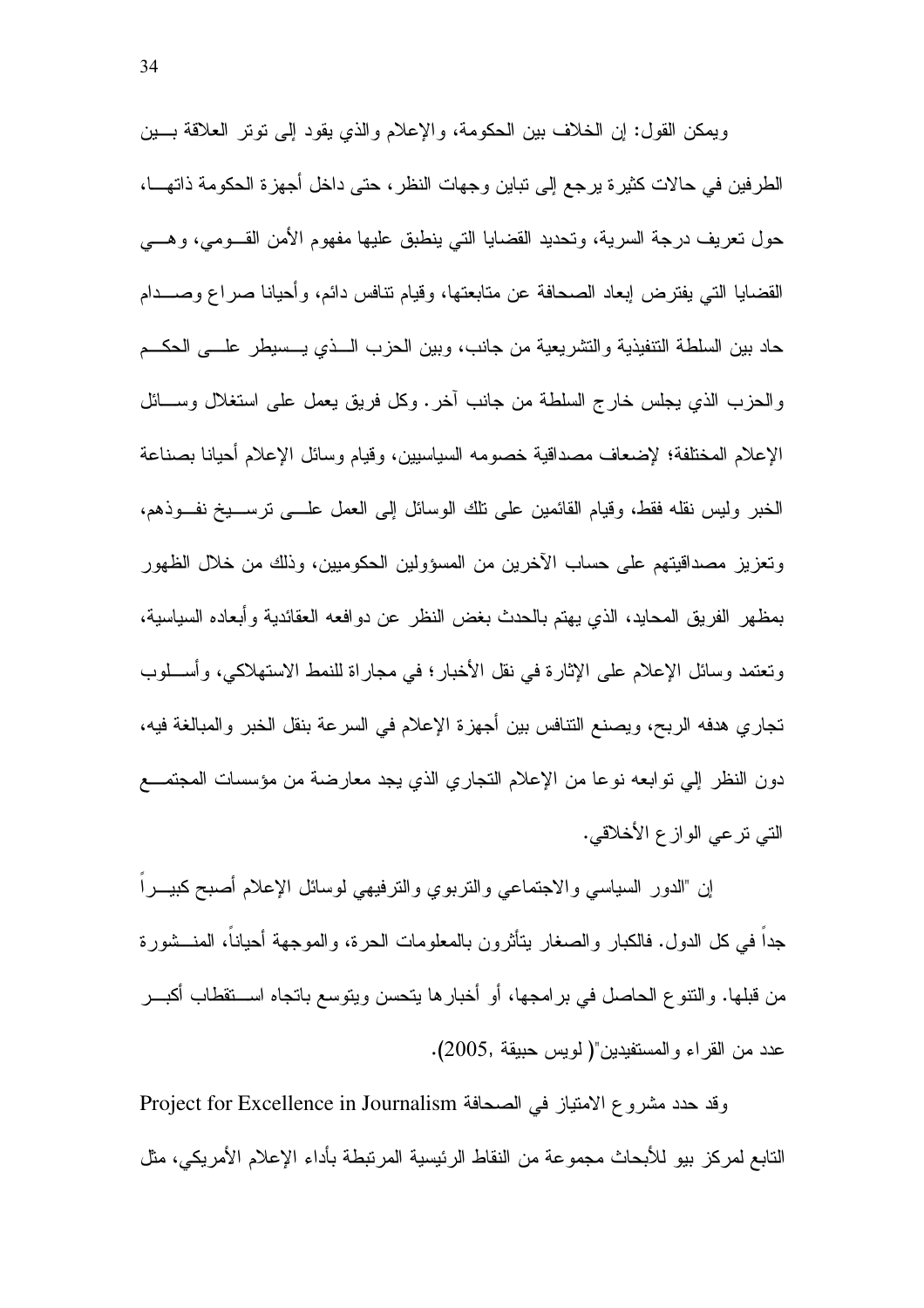نقرير عام 2007 الذي أشار إلى أن قطاعات الإعلام القــديم، أو النقليــدي مثــل الــصـحف وشبكات التليفزيون تحظى بتنوع أجندتها الإخبارية أكثر بكثير من الإعلام الحـــديث.(تقريـــر واشنطن، 2007، ص32).

إن هذا النتوع الإخباري الذي امتازت به وسائل الإعلام القديمـــة ،جعـــل قصـــصـها الإخبارية الرئيسية لا تقتصر على أخبار حرب العراق، والأخبار السياسية مثلما حـــدث مــــع وسائل الإعلام الحديثة، التي دأبت على تضخيم هـــذه الأحـــداث ،ونقلهـــا إلــــي المـــستمعين والمشاهدين. ولم يقم الإعلام الأمريكي بتغطية أخبار العالم في 2007، وإنما تغطية المصالح الأميركية في الخارج، أي إنه طالما لم نكن هناك مصلحة أمريكية في شأن دولي ما فإنه لـــن يذكر في وسائل الإعلام ( ابر اهيم ،2009، ص 3 - 6 ).

ويرى أيضا احد منتقدى النظام الإعلامي الأمريكي روبرت ماكزنبي، ۖ أن هذا النظام لم يتشكل نتيجة لإرادة شعبية، ولكن هناك مصالح قوية قامــت بتــشكيله، ويُعَــدّ الاحتكـــار والنَّزِكيزِ أهم سمات النظام الإعلامي الأمريكي، إذ يسيطر عليه عدد قليـــل مــــن الـــشركات العملاقة التي تسبطر على مجمل صناعة الإعلام والاتصال والثقافة. وتلعب تلك المصالح في النزويج لما يعرف بالصورة النمطية (صالح،2008، ص 30).

ونقوم الصور النمطية بدور مهم في المجتمعات اليوم، وبخاصة في مجــال الدعايـــة Propaganda. ويعد الصحفي الأمريكي والتر ليبمان أولٍ من استخدم هذا المصطلح بوصفه مفهوما بر اد به القول: إن الشعور الوحيد الذي يحمله أي شخص حول حدث لم يجر به، هـــو شعور نابع من نصوره الذهني للحدث، وإن هذا النصور لا يعتمد على معرفـــة معينــــة، أو مباشرة، بل على صورة صنعها أو تسربت له.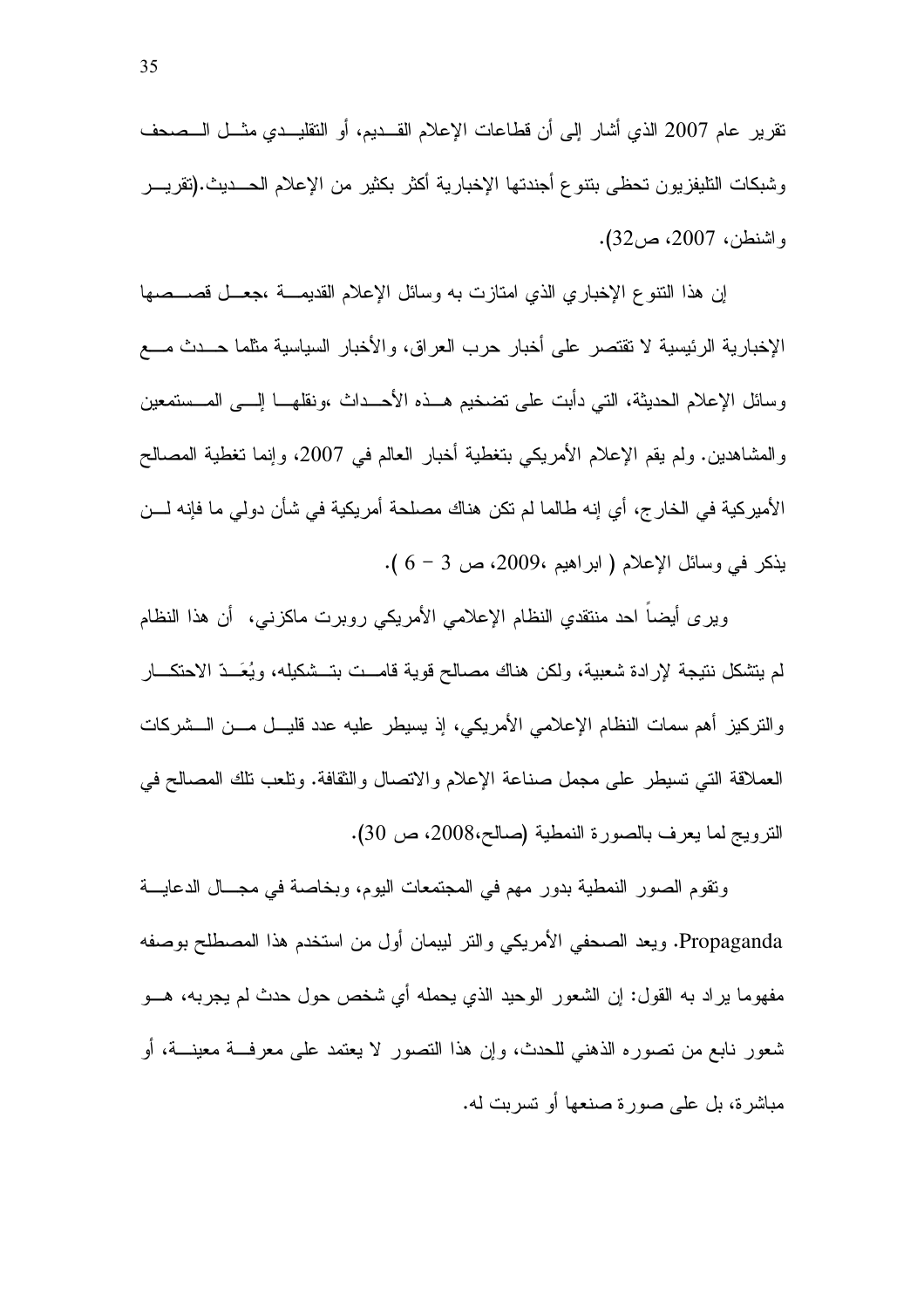كما أن باحثين آخرين يرون في الصورة النمطية نوعاً من تكوين رأى ثابت، يحمـــل قدراً كبيراً من التعميم في تقييم جماعة بعينها يخلع عليهم صفات متشابهة ضمن اعتبــارات معينة (إبراهيم،2009، ص6-6).

ويعرف(Harding 1968,p.259) الصورة النمطية بأنها اعتقاد مبالغ فيه يرتبط بفئة من الناس، ووظيفته تبرير السلوك إزاء تلك الفئة، وتتشكل الصورة النمطية في أنساق عديدة فمنها ما يرتبط بالمظهر الخارجي، أو المعتقد الديني، أو السلوك الاجتماعي، لمجموعة مـــن البشر . والصور الذهنية نوجد في كل بقعة من العالم، ورغم زيادة فرص العلاقات التبادليـــة بين الشعوب إلا أنه بات من الواضح صعوبة تحرر العالم من الصور النمطية.

وير ي معهد بيو للصحافة أن وسائل الإعلام فشلت في تلبية احتياجات أفراد الـــشعب الأمريكي، ولم نقم بنغطية القضايا التي تهمهم، ولم نراع اهتماماتهم وأولوياتهم في تغطيتهـــا الاخدار ية.

وأكدت عينة من المواطنين الذين تم استطلاع آرائهم أن وسائل الاتصال الأميركية لم توفر تغطية إخبارية كافية للقضايا التي شغلتهم طوال العام مثل: ارتفــاع أســـعار الوقـــود، وسحب لعب الأطفال السامة، والمعركة النشريعية النبي جرت في الكونجرس حـــول النـــــأمين على صحة الأطفال، وذلك على الرغم من أن تغطية هذه القضايا تعد أســـهل مـــن الناحيـــة اللوجيستية، نظرا لأنها أحداث محلية أو قومية وليست خارجية تتطلب الكثير مـــن النفقـــات.  $\cdot$ (Harding, 1968, p.259)

وكانت قضية ارتفاع أسعار الوقود، وعمليات سحب لعب الأطفال هما أبرز مثـــالين على نتاقض منطلبات المستهلك الأمريكي، وما نعرضه وســـائل الإعــــلام، بالإضــــافة إلــــي تطورات الأوضاع في العراق وحالة الجو، والأحداث المتعلقة بإيران، وعلـــي الـــرغم مـــن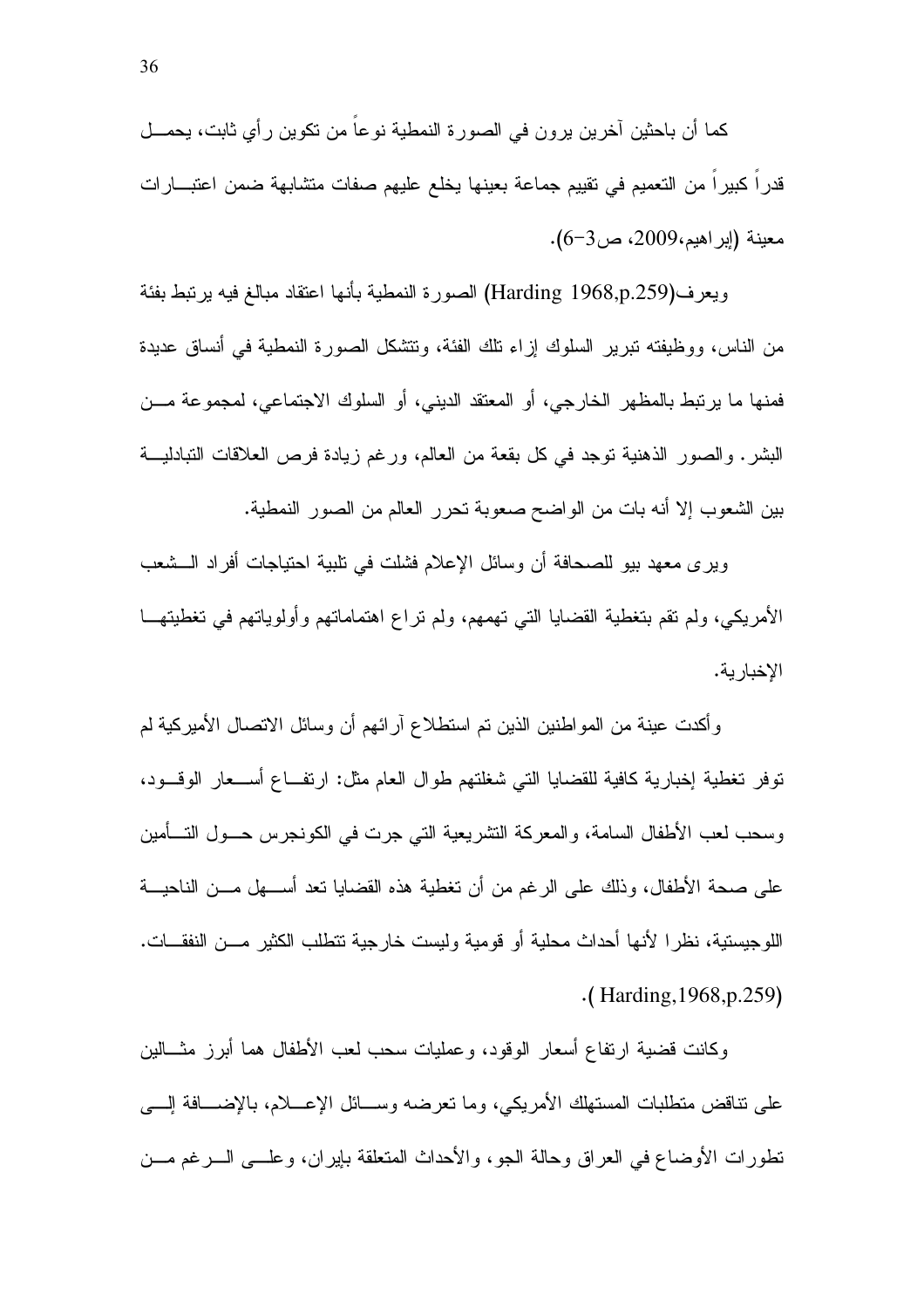الزيادة الهائلة في وسائل الإعلام الأميركية، والتي توفر خيارات عديدة للمـــواطنين لاختيـــار الوسيلة التي يتابعها، إلا أن ذلك لا يعني أن هذا النتوع انعكس على الأجندة الإخبارية التـــي ظلت واحدة، ومتشابهة إلى حد كبير في جميع وسائل الإعلام بما لا يطرح بديلا حقيقيا. تغطية الإعلام الأمريكي المحلي

ببغطي الإعلام الأمريكي قارة بأكملها، وكل ولاية من الولايات الاحدى والخمـــسين دولة قائمة بذاتها، ويهدف إلى نوفير المعلومة والخبر إلى أكثر من 280 مليون نسمة نقطـــن الو لايات المتحدة. ولذلك فإن وسائل الإعلام المحلية لـها من القوة والنتأثير فـي الرأي الـعام مــــا لا يتوافر لكثير من وسائل الإعلام القومية. ويختلف ذلك عن الصورة المعتادة للإعسلام فسي العالم العربي إذ إن الصحف القومية نتمتع بغالبية القراء. أما في الولايات المتحدة فإن رجـــل الشارع الأمريكي لا يتصفح صحيفة النيويورك تايمز، أو الواشنطن بوست ما لم يكـــن مـــن سكان نيويورك أو واشنطن، ولكنه قد يقرأ الصحيفة المهمة في مدينته أو ولايتـــه. ويفــسر النصور السابق وجود أكثر من 1500 صحيفة يومية في الولايات المتحدة. ومجمل ما يطبع يومياً من الصحف الرئيسية الكبرى: وول ستريت، نيويورك تايمز، واشنطن بوست، ويو اس نوداي لا يتجاوز 5 ملايين نسخة، بينما يطبع يومياً من الصحف الأخرى (المحلية) ما يزيـــد على 55 مليون نسخة، مما يعني أن الصحف الكبرى لا تحظى بأكثر من 10% من إجمـــالى القراء في أي يوم (نيويورك تايمز ،2009).

أما باقي القر اء فيعتمدون على الصحف المحلية مصدر اً أساسياً للأخبار والتحلـــيلات، و المو اقف السياسية، و الفكرية، و لا يعني ذلك التقليل من أثر الصحف الكبرى وقيمتها، فلا شك أن كثيراً من هذه الصحف المحلية تتأثَّر بالتيار الإعلامي العام الموجه مـــن قبـــل الـــصـحف الكبرى، إلا أن الاستقلالية تمثل أيضاً خاصية رئيسية تقترن بالكثير من المؤسسات الصحفية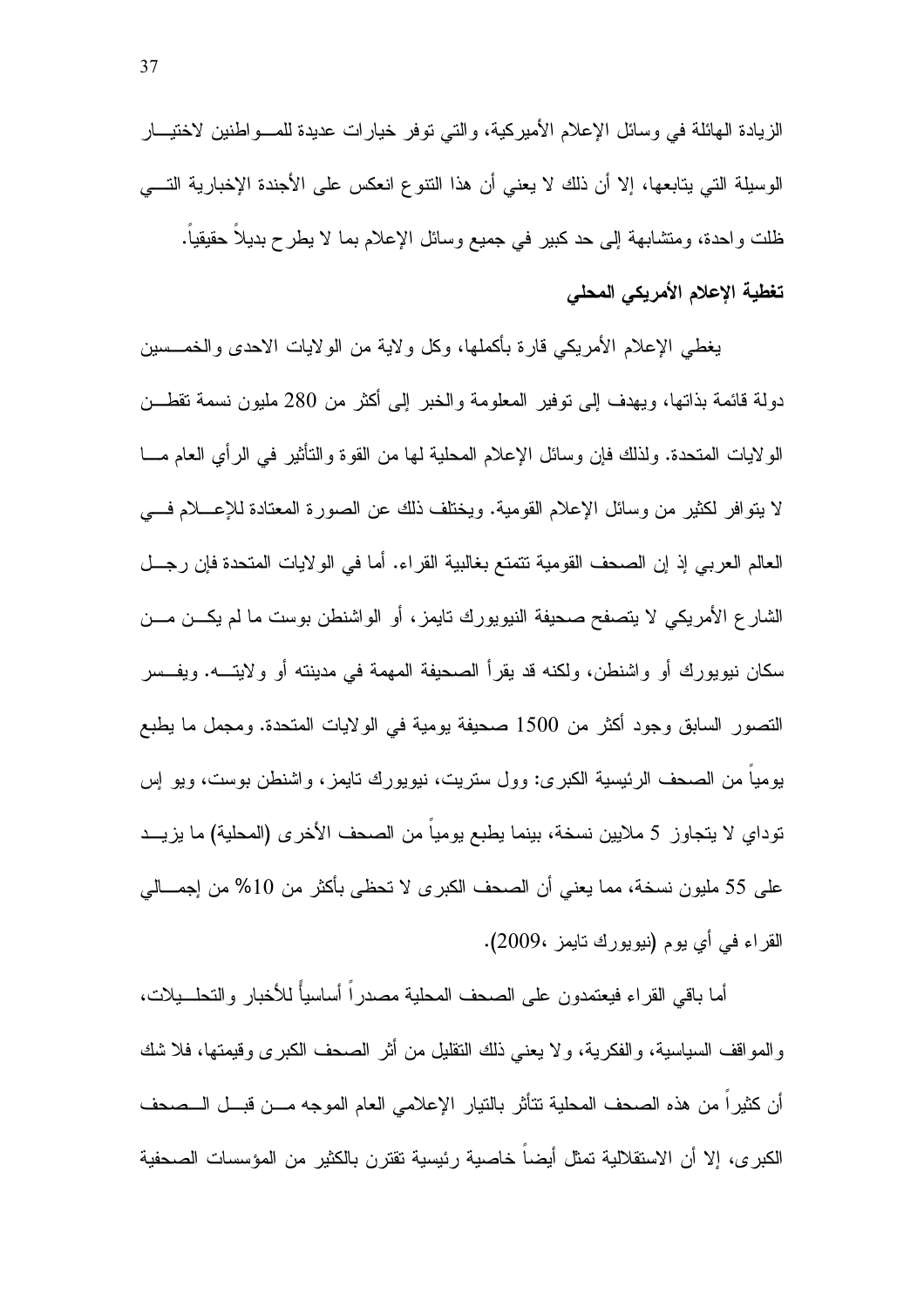الصغيرة نسبيا. وتتكرر الصورة إلى حد ما في الإذاعة، والبرامج الإخباريــــة فــــى قنــــوات النلفزيون المحلية(نيويورك نايمز ،2009).

في القرن الثامن عشر كانت الولايات المتحدة بالفعل أكثر بقاع الأرض ثراءً، وبكـــل هذه المميزات، ومع نهاية القرن الـــ19 كانت الولايات المتحدة الأميركية تمتلــك الاقتـــصـاد الأغني، لكنها لم تكن اللاعب الأكبر في المشهد العالمي، وخلال الحـــرب العالميــــة الأولـــــي تغيرت العلاقات بشكل أكثر در امية؛ صحيح ۖ أن الولايات المتحدة تمت لها السيادة بعد الحرب العالمية الثانية، لكن تغير ًا حقيقيًّا بدأ بعد الحرب العالمية الأولى، إذ كانت المر ة الأولى التــــى تشهد فيها البلاد (الولايات المتحدة الأميركية) دعايسة منظمسة مسن فبسل الدولسة. كسان للإمبر اطورية البريطانية وزارة للمعلومات، وكانوا بحاجة فعلية لذلك، ليضمنوا دفع أمريكــا للدخول إلى الحرب، وإلا واجهوا مشكلة صعبة، كانت مهمة نلك الوزارة بالأســـاس إرســـال الدعابة التي تضم اختلاقات كبير ة عن وحشبة "الألمان المحبين للتـــدمبر (إبـــر اهبم،2009، ص7).

ويقول نعوم تشومسكي (2004) "أما في الولايات المتحدة ذاتها؛ فكان نظير الــــرئيس ويلسون الذي انتخب في 1916 على أساس معاداة الحرب، فالولايات المتحدة كانست دولسة سلامية (محبة للسلام) .. والناس لم نكن نرغب في حروب خارجية، كانت معارضة تمامـــا للحرب العالمية الأولى، وكان انتخاب ويلسون مرتبطًا بهذا الأمر .. فقد كان شعار البلاد وقتها هو: "السلام دون انتصار"، ولكن ويلسون كان ينوى الذهاب للحرب، وبقى الــسؤال: كيــف يمكنك أن تحول شعبًا يبغي أفراده السلام ۖ إلى مجانين مناهضين للألمان، ولديهم الرغبة فـــي الذهاب لقتلهم؟! إن ذلك يستدعى دعاية (بروباجندا) "(بوسف،2005) ،ودشن ذلك ظهور أول وكالة دعاية في تاريخ الولايات المتحدة المسماة "لجنة المعلومات العامة" ، التي كانت مهمتها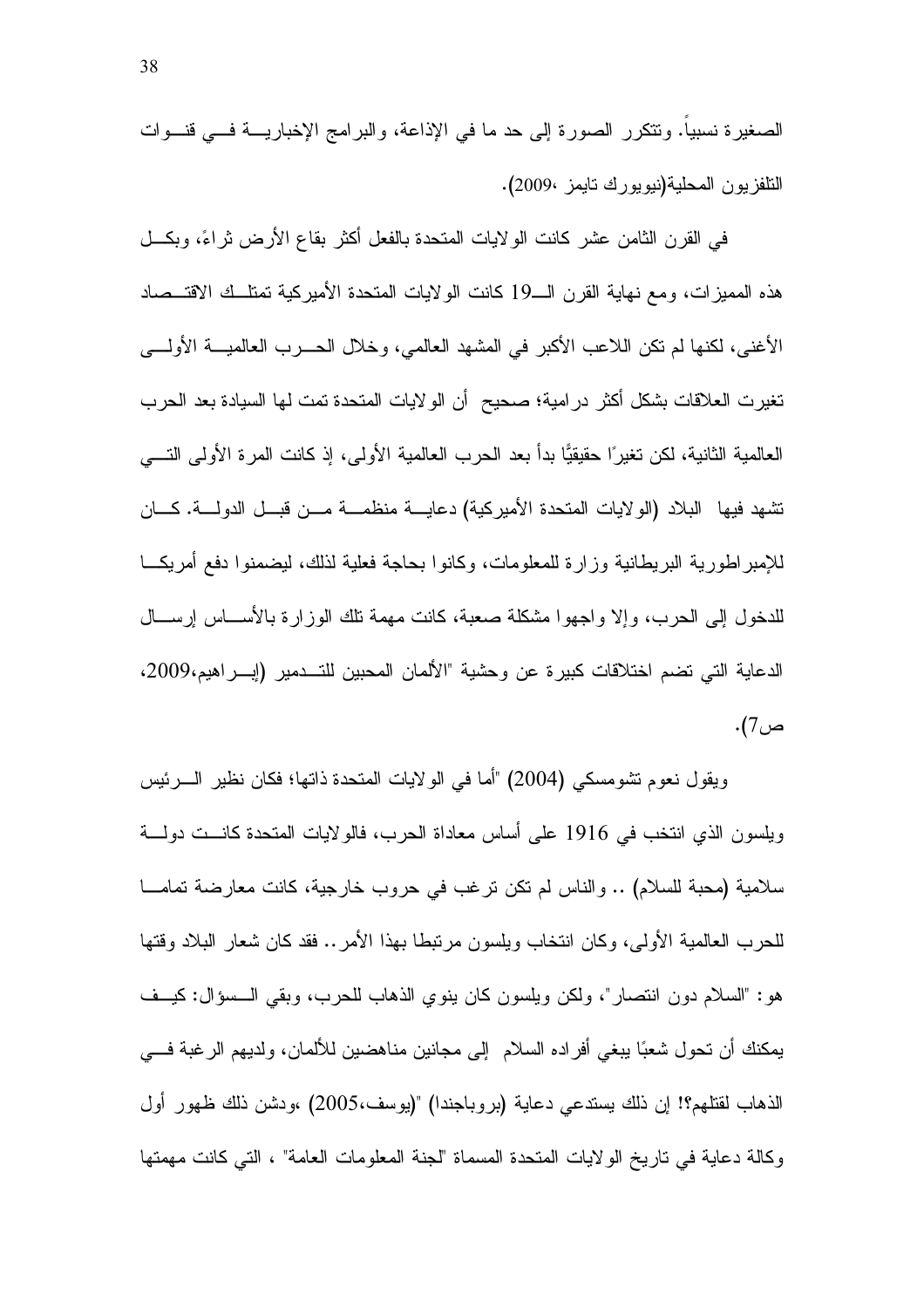أن نقوم بالدعاية بين الناس لتخلق حالة من الهستيريا الشوفينية (الغلو في الوطنية)، ووصفها المعلقون بأنها عملت بشكل رائع ففي غضون شهور قليلة كان سعار حرب يجتـــاح الــــبلاد، وأصبح بإمكان أمريكا الدخول للحرب (يوسف،2005، ص 114)

وبالفعل، نطورت الدعاية الأميركية في أربع مراحل، وهي: مرحلة ما قبل الحــــرب العالمية الثانية في تأسيس لجنة المعلومات العامة في عام 1917 لإحباط الــــروح المعنويــــة، والنقليل من قدرة الجيش الألمانبي عبر إطلاق الشائعات، ودور هارولد لاسويل فسي نتظـــيم الدعاية الأمير كية من خلال أفكار ه التي أصبحت جزءاً من النظرية القائلة: بأن الدعاية تنقـــل إلى الناس الأفكار والآراء، وكيف صدر الأمريكيون سياسة بلادهم للخارج باستخدام الإذاعات الموجهة، وإنشاء جهاز مركزي للدعاية السياسية في الداخل والخارج في 1940 عبر إذاعة صوت أمريكا (الحديثي،2008).

وفي أثناء الحرب العالمية الثانية نطور نشاط المنظمات الدعائية الأميركيـــة لتــشمل دولا أخرى و أنشئت إدارات للحصول على المعلومات، ونتفيذ أساليب الدعايــــة الإعلاميــــة، ونولى مسالة الحرب النفسية ضد العدو، حتى أصبح مكتب المعلومـــات العــسكرية مرتبطـــاً بالخارجية الأميركية في 1945 حيث أصبحت عملاً منظماً ومنتظماً للحكومة الأميركية. وبعد الحرب العالمية الثانية، وبدء الحرب الباردة، تمكنت الولايات المتحــدة باســتخدام الأجهــز ة الإعلامية، والدعائية السريعة التطور ً من حشد شعوب أخرى في صفها، وخلق مواقف مؤيدة، إذ تم نزويد 90 دولة بأكثر من 2000 محطة نلفزيونية فضلاً عن المحطات الإذاعية وصولاً إلى الانقضاض على عدوها النقليدي. وبعد مرحلة الحرب الباردة، وبروز مفهـوم العولمـــة كنتاج للثورة العلمية والنكنولوجيا تمكنت الولايات المتحدة من الـــسيطرة علـــي تكنولوجيـــا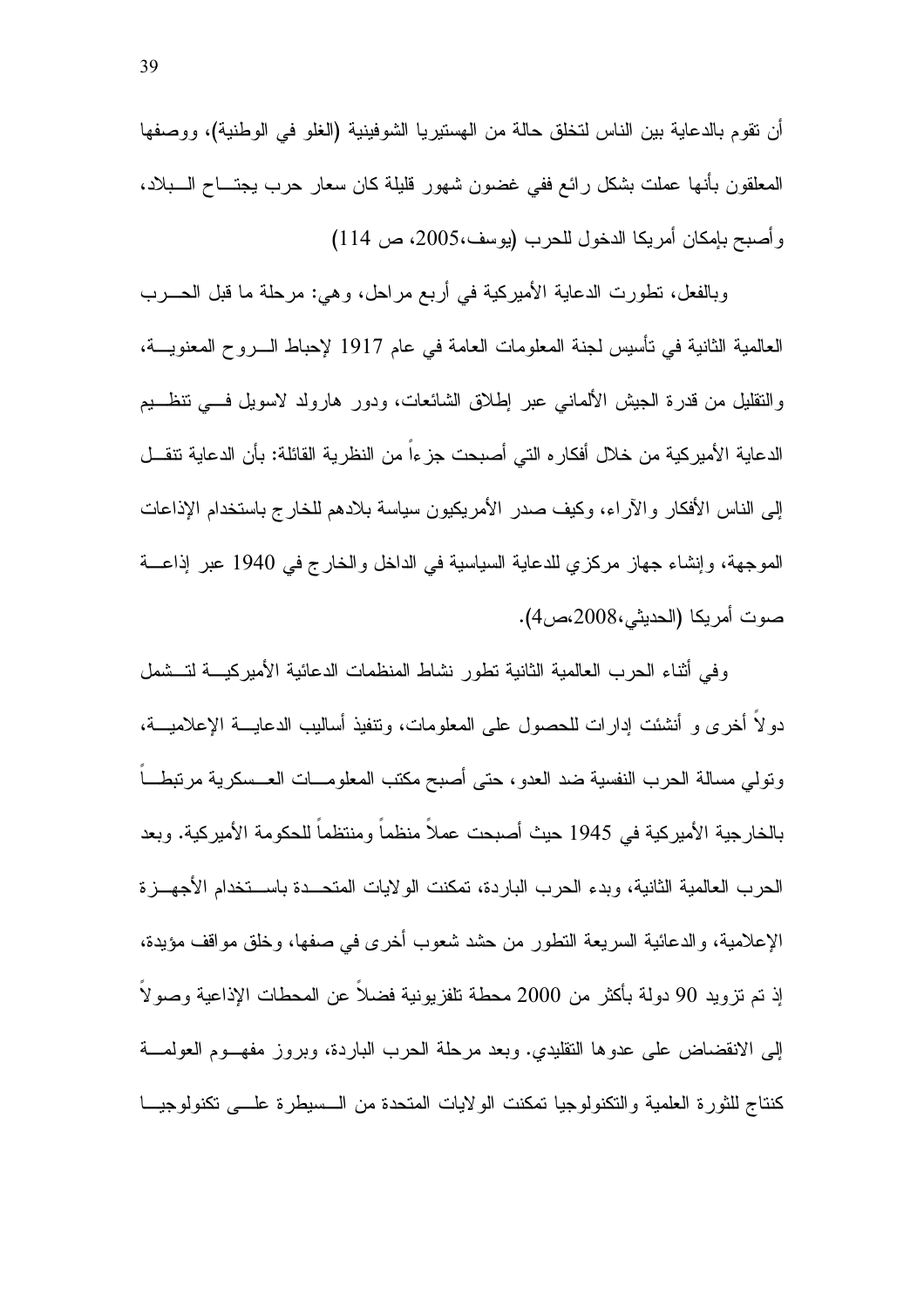المعلومات؛ لتقديم أفكار الدعاية بشكل جديد يضمن لها استمر ار الـــسيطر ة (توفيـــق، 2009،  $(2)$ ص

وسائل الإعلام كأداة مساهمة في صنع السياسة الخارجية

إن نأثير وسائل الإعلام برجع إلى صناع القرار، والرأي العام، إذ إن أراء المواطنين سواء كانوا ر سميين، أو ـغير ر سميين نتشكل نتيجة لملاحظة الأحداث و تفسير ها. والوســـيلة الإعلامية هي الملاحظ الأول للأحداث الدولية، و هي المصدر الأساســـي لتفــسير ها بالنــسبة لصناع القرار، إذ نقوم الوسائل الإعلامية من صحافة، وإذاعة، وتلفزيون وصحافة إلكترونية بدور بارز في نوجيههم وإمدادهم بجزء مهم من المعلومات التسي علسي أساســـها يتخـــذون القرارات. وبالإضافة إلى كون الوسائل الإعلاميـــة مــصدراً مهمـــاً للمعلومـــات الداخليـــة والخارجية، فإنه يمكن الاستفادة منها كمؤشر للرأى العام، ودليل لمواقف المسواطنين تجساه السياسة الخارجية للدولة. فقد يكتب أحد المسؤولين في الحكومة باسم مستعار مقالا صـــحفيا يدعو فيه لنهج جديد في السياسة الخارجية. والهدف من المقــال هــو معرفــة ردود فعــل المواطنين نجاه هذه السياسة الجديدة قبل الأخذ بها. وردود فعل المواطنين ونعليقاتهم نتسولمي الصحافة تنظيمها إن لم يكن إعدادها. وبهذا يكون للصحافة دور في صنع القرار الخـــارجي وتحديد وجهته (إبراهيم،2009، ص9).

ومثل هذا الدور نقوم به الصحافة في الدول الديمقر اطية التي تسمح للصحافة بالنقــد وإبداء الرأى. كما أن الصحافة قد نلعب دور الموجه للرأى العام، فمواقف الوسائل الإعلامية من القضايا الدولية كثيراً ما يتقبلها المواطن العادي، ويجعلها الأســـاس لتفــسير ه للأحـــداث الدولية. وهذا الدور نقوم به الوسائل الإعلامية في أغلب الدول النامية، ودول ذات الإعــــلام،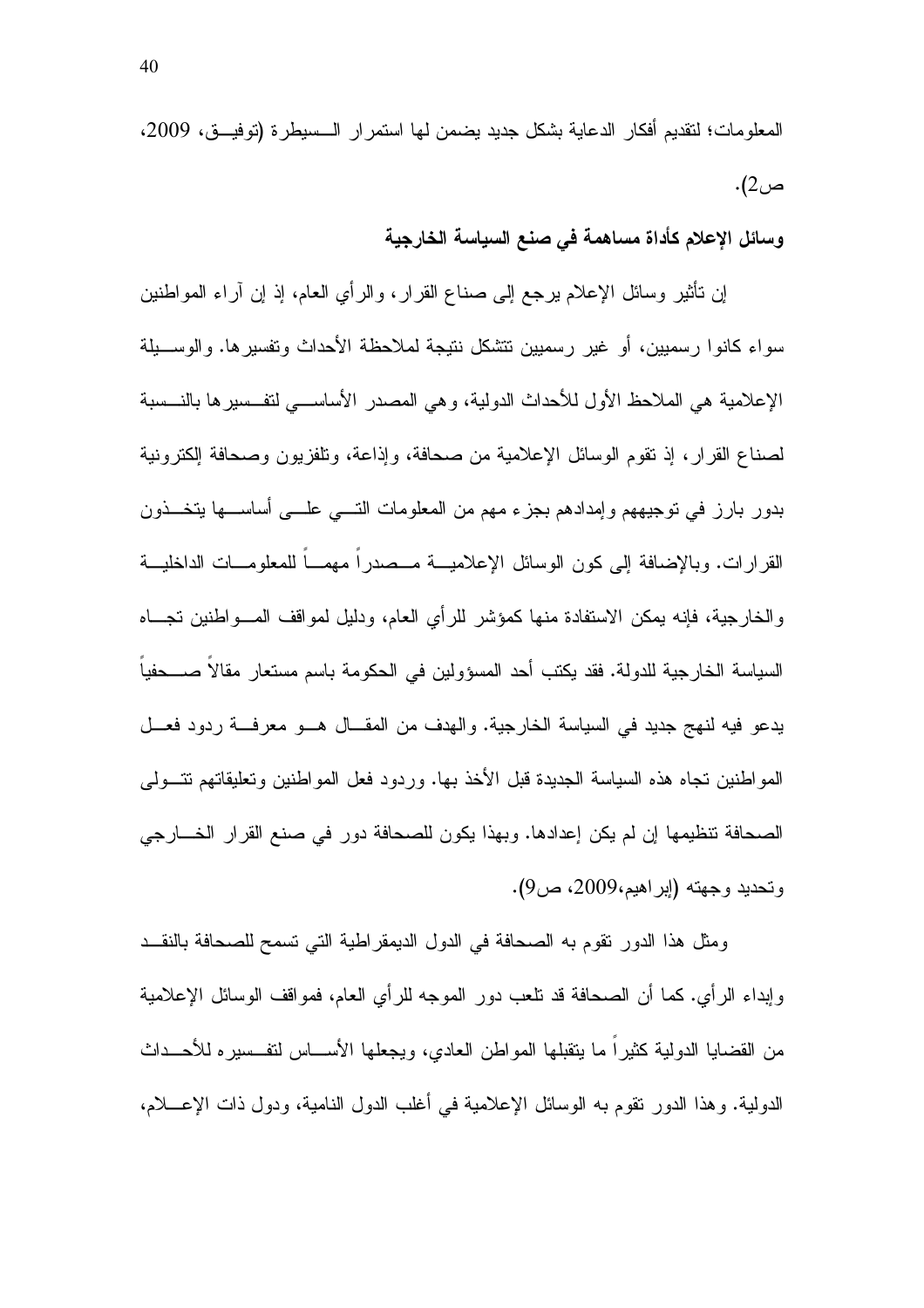الموجه، إذ يكون دور الإعلام هو إيجاد دعم المواطنين لسياسة الحكومة الخارجية، والعمـــل على رفع الروح المعنوية.

نتهم وسائل الاتصال الأميركية المحافظة وســـائل الإعــــلام الليبر اليــــة مثـــل شـــبكة MSNBC بمعاداة السياسات المحافظة، واللين في مواجهة الخطر الداهم للإرهاب العـــالمي، بينما يوجه الخبراء أصابع الاتهام إلى الإعلام المحافظ بتقديم معلومـــات مغلوطــــة وســـلبية، والتجريح في الخصوم السياسيين، وتهديد الديمقراطية الأميركية، فيما يتهم الخبراء الإعــــلام الليبرالي بالسطحية وإغفال الحقائق، والاهتمام بالشق التجاري، والإثارة على حساب العصــق والتحليل، وفي الوقت الذي يعد السواد الأعظم من شبكات التليفزيون والصحف تحت سيطرة النيار الليبرالي، فان عدداً قليلاً من وسائل الإعلام في مقدمته فوكس نيوز، وصحيفة نيويورك تايمز ينتمي إلى ما سماه النيار المحافظ الإعلام المتمرد على سيطرة الليبراليين. الكثير مـــن الأمريكيين يبحثون عن معلومات وتحليلات مغايرة في وسائل الاتصال البديلة مثـــل مواقــــع المدونات على الانترنت، وبخاصة مواقع للصحفيين الرافضين لسياسات السصحف الكبـرى، وهناك ساعات بث حصلت عليها بعض المؤسسات الليبر الية الناشئة مثل Democracy Now(حسين، 1995،ص2).

و هناك مجموعة من العوامل أسهمت في نراجع لعب وسائل الإعلام الأميركية الكبرى لدور الرقيب على السلطة التنفيذية في فترتي حكم جورج دبليـــو بـــوش (2001–2009) إذ كانت هناك حالة من الخداع غير المسبوقة في وسائل الاتصال في صورة حلقات متـصلة بنجاح حملة العلاقات العامة التي نفذتها مجموعة صغيرة في تسويق الحرب على العراق في شبكات النليفزيون الكبرى والصحف الأعلى نوزيعا. إذ إن خداع الصحافة الحرة أســـوأ مــــا شهدته الولايات المتحدة منذ بدء الحرب على العراق، وهو ما جعل الكثيرين يبحثون عــن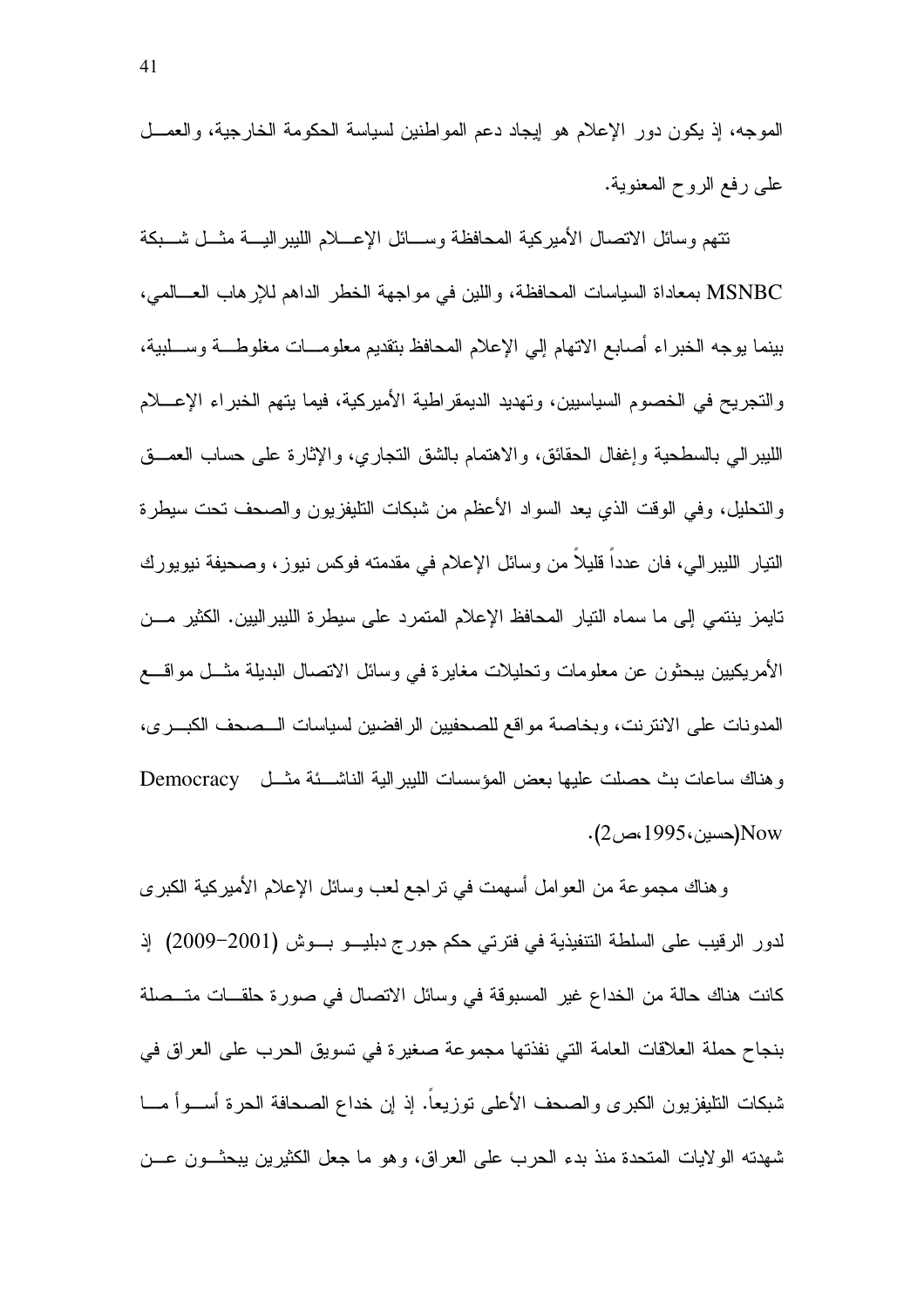الصحافة البديلة، بعيدا عن وسائل الاتصال المسيطر ة، وبخاصة شبكات الكابل التي لا تقدم أي معرفة حقيقية حول حرب تخوضها الولايات المتحدة منذ سنوات، فلا نجد على واحدة من نلك القنوات الكثيرة برنامجا وثائقيا بعالج أسباب الصراع بين السنة والشيعة في العراق ـــ علـــي سبيل المثال ـــ في ظل نلك السطحية المدمرة. في المقابل، وسائل الاتصال الأوروبية تهـــتم بنوينيق الأحداث، ونقديم معلومات أكثر (إبر اهيم،2009،ص14).

إن حملة بوش التحريضية للعلاقات العامة، نجحت منذ البدايات الأولى في الارتبـــاط بعلاقة قوية مع المجموعات المنوافقة معها في الأراء من أبناء الطائفة البروتــستانتية. وإذا كانت حالة المحافظين الجدد تستلزم استراتيجيات محددة؛ لتحقيق أهدافها فسإن السسعى وراء الحصول على دعم من الإعلام وبخاصة وسائل الإعلام الخبرية كان هو الهدف المنشود ليدعم ملف غزو الولايات المتحدة للعراق، وإقناع الرأى العام الأميركي بأن هناك ضرورة تستوجب دخول الحرب. وقد أثبتت الاستطلاعات التي أجريت في المدة ما بين كانون الثـــاني وأيلـــول 2003 وجود تحول ونجاح ملحوظ للمحافظين الجدد في نقديم القضية للرأي العام الأمريكي بغض النظر عن عدالتها أو أخطائها (إبراهيم،2009, مصدر سابق ).

ووفقاً لنتائج التحليل التي قامت بها مراكز متخصصة فإن نتائج استطلاعات السرأي الأمريكي أيدت ثلاث نتائج واضحة(القيم، 2007، ص3) وهي:

\_ غالبية الأمريكيين لديها انطباع خاطئ عن الحرب في العراق.

\_ إن التصورات الخاطئة تعود إلى خلق هذا الدعم الـــشعبي الكبيـــر للــــدخول فــــي الصراع مع العراق.

\_ مصدر النصورات الخاطئة بـــأتـى علــــى نطـــاق واســــع مـــن منافـــذ إعلاميـــة محددة(القيم،2007،ص3).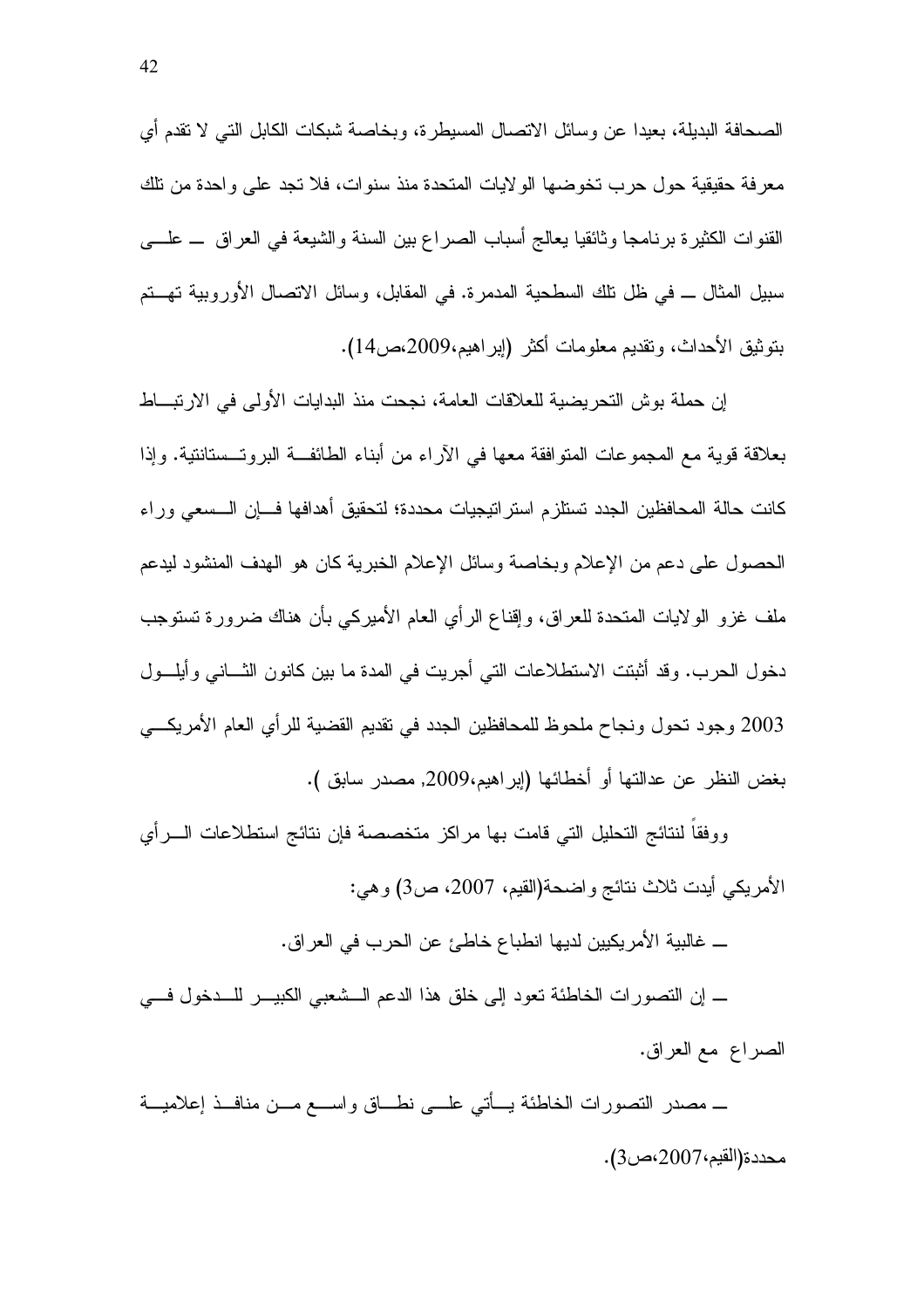والملاحظ أن المحافظين الجدد قد استفادوا كثيرا من فترات التحضير التسى أعقبــت نـهايـة الـحرب البـاردة من حيث نـجهيز وسائل الاعلام لبرامـجـها السياسية؛ لنكون علــــي أهبــــة الإطلاق فور إحكام القبضة على صناعة القرار . وكانت مرحلة ما بعد الحرب البساردة قـــد شهدت تراجع اهتمام الشعب الأمريكي بالسياسة الخارجية، كما أن الصحف تراجعــت عـــن اهتمامها بالسياسة الخار جية، ولم تعد القضايا العالمية تثير الشهية مثلما كان الحال في السابق. وفي هذا الفراغ كان لابد لحركة المحافظين الجدد من أن نقفز إلى واجهة صباغة الرأى العام الداخلي.

دور الإعلام في الاتصال السياسي وأثره في الجمهور

إن الإعلام في عصرنا أصبح علما له قواعد وأصول، ولم نعد الممارســـات العمليـــة وحدها كافية للتقدم في مجالات الإعلام المختلفة، من صحافة وإذاعة وتلفزيون وسينما وغيرها من وسائل الاتصال، ويزداد النركيز في مجال السيطرة، على قطاع الإعلام بعد أن توســعت شركات التصنيع الالكترونية بتصنيع المعدات الحديثة وتسوفير الوسسائل اللازمسة لوسسائل الاتصال الجماهيري، حتى أصبحت العملية الإعلامية وإدارتها نتم بمهارة عالية، ومحكمة من قبل عدد محدود من الشركات العملاقة والمتعددة الجنسيات، والتبي أصــــبحت تـــسيطر علـــــي حركة الاتصال الدولي، ونقلت نشاطها إلى ماوراء البحار، لتعزيـــز انتاجهـــا الـــسلعي مـــن الالكترونيات إلى الأسلحة، وذلك من خلال حملات النرويج والدعابسة والعلاقسات العامسة، و استطلاعات الر أي و أبحاث النسويق، على اعتبار أن اســتطلاعات الـــر أي تكمـــل انتـــاج المعلومات التي تجذب اهتمام، الشركات الأميركية المختلفة وأموالها.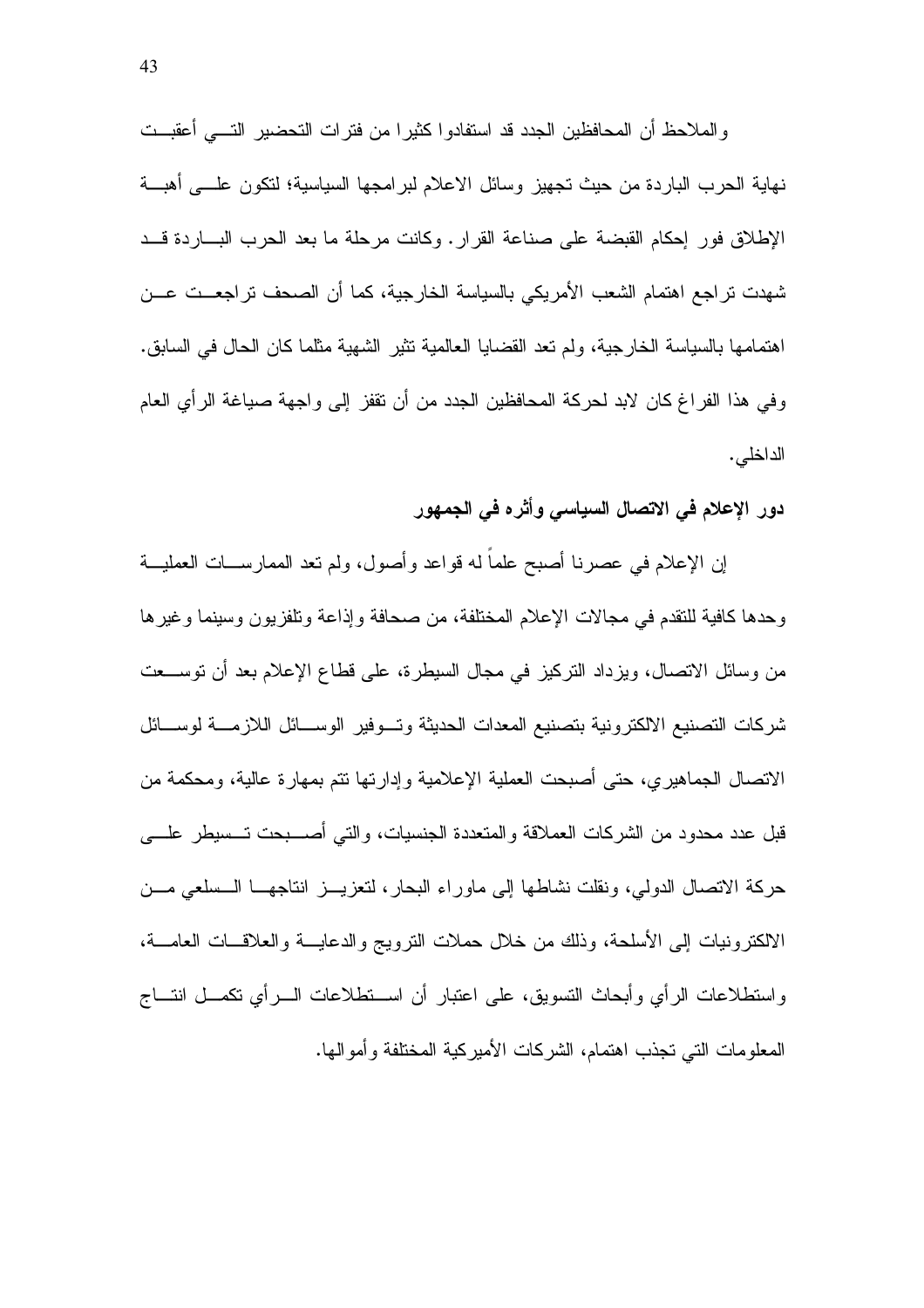ونعرَّف أشهر شركات استطلاعات الرأى (جالوب ) نفسها بأنها "مؤسسة نقوم بإجراء الأبحاث المتعلقة بالتسويق وبالأراء" (هربرت أ شيللر ، ترجمة عبدالسلام رضوان 1999 ص  $. (185 - 177)$ 

ليس هذا فحسب بل ان ما يشاهده الناس، يقرأونه أو ما يستمعون اليه، وما يرندونــــه وما يأكلونه، والأماكن التبي يذهبون إليها، وما يتصورون أنهم يفعلونه، كل ذلك أصبح وظائف بمارسها جهاز إعلامي بقرر الأذواق والقيم التي نتفق مع معابيره الخاصة التسي تفرضسها، ونعززها مقتضيات السوق والسياسة ( هربرت، 1999 مص 218).

إن الأنباء التي يتلقاها الأمريكيون كل ليلة يتحكم بها حفنة من الأشخاص المـــسؤولين أمام مستخدميهم في الشركة المالكة، ويتم تصنيف تلك الأنباء على يد حفنة من المعلقين، الذين لا يأخذون وينشرون إلا بما يتفق مع انحياز هم.

ولما كان عصرنا هو عصر النقدم والعلم الذي يحتم مسايرة الأفكـــار العالميـــة فــــى مختلف المجالات، ويؤكد أن كل نهضة علمية لابد لها من الارتباط بالمستوى العـــالمي فـــي الفكر ، وأن در اسة الموضوعات المتخصصة في مجالات الإعلام على اختلافها وتعددها لابــد وأن نرجع أو لا إلى معرفة الإنسان الذي نتعرض له وسائل الانصال، ومعرفة هذا الإنسان هي دراسة الرأي العام، وهذا بطبيعته ينطلب معرفة مدى نأثره بالدعاية والإعلام.

نعد البيئة السياسية إحدى وسائل الاتصال السياسي من خلال التأثير المعرفي في الاتصال الشخصبي، وانعكاسه على السلوك السياسي للفرد، والأحداث والأزمـــات الـــسياسية تخلق بيئة سياسية فاعلة ومؤثرة في ممارسة الأفراد وسلوكهم وتسساعدهم علـــي المـــشاركة السياسية مع الأحداث والأزمات؛ نتيجة متابعتهم للأخبار والأحداث والتحليلات عبر وســـائل الإعلام المنتوعة، وكذلك الناخبين يكتسبون معلوماتهم السياسية من بيئتهم المحيطة بهم فسي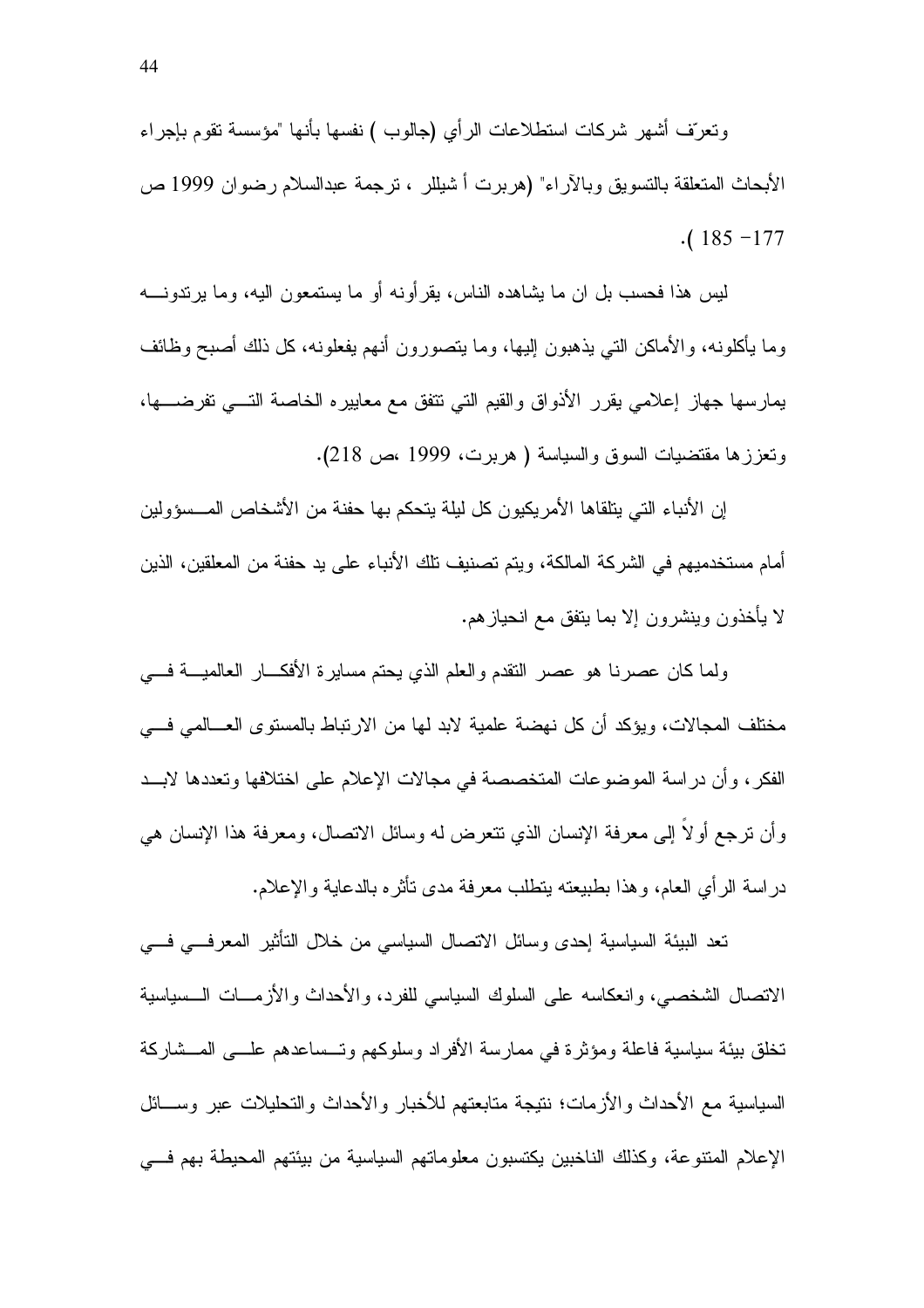الحملات الانتخابية من خلال الاتصال السياسي عن طريق اختيار الرسائل الإعلاميــــة التــــي تلبـي رغباتهم الذاتية، وأن جمهور الاتصـال السياسـي هو جمهور مسؤول عن اختيار ما بناسبه من وسائل الإعلام المتنافسة على مصادر الإشباع المعلوماتية، التي تحقق له أكبر قدر ممكن من الإشباع الذاتـي(إبراهيم، 2009،ص2).

ويقوم الإعلام بدور الوسيط في الاتصال السياسي، ويـــسهم فـــي صــــياغة الـحقيقـــة السياسية وتشكيلها في المجتمعات الديمقر اطية التي تمنح وسائل الإعلام حرية التعبيــــر عـــن القضايا التبي نشغل جماهير المجتمع، ونعد وسائل الإعلام مرأة المجتمع العاكسة لأهم القضايا التبي نثير الساسة وصناع القرار، ولوسائل الإعلام قدرة في نرنيب أوليات الجماهير ، فهنـــاك نوعان من الجمهور ينتاولهم الإعلام السياسي في طرح القضايا السياسية والأراء: "جمهـــور نخبوي" نتأثَّر به وبطبيعة القضايا المهمة التي نشغله، "وجمهور عام" بسهل التأثير فيه، وأغلب نلك الجماهير ليست لها ولاءات سياسية، وغير مهتمة بمواضــــبع الـــسياسة، ولا بالمـــشاركة السياسية (الغزى،2009، ص1).

وهناك نمطان من وسائل الإعلام نمط "إعلام حر ومسنقل "، وهذا الإعلام أكثر حرية في نسليط الأضواء على المشاكل السياسية والاقتصادية والأمنية التي تهــم كـــل الـجمـــاهير ويواجه نقداً من قبل الجمهور إذا أهملت قضاياه المهمة في المجتمع. ونمـــط آخـــر " إعــــلام مملوك " و هو ٍ ما يسمى بالإعلام الرسمي في المجتمعات النامية، و هو يعتمد علـــي جمهـــور النخبة، ويتجاهل إرادة الجماهير على الرغم من وعي أفراد المجتمع بالنـــشاط الـــسياسي، إذ تضيق الحريات في تلك المجتمعات رغم معرفتهم بالأمور والأحداث، إلا أن حريسة التعبيـــر مفقودة والنقد ممنوع رغم ما يشهده العالم من ثورة الاتصالات والنكنولوجية، التي تجـــاوزت سياسات الاحتكار (عبد المعز ،2009، ص1).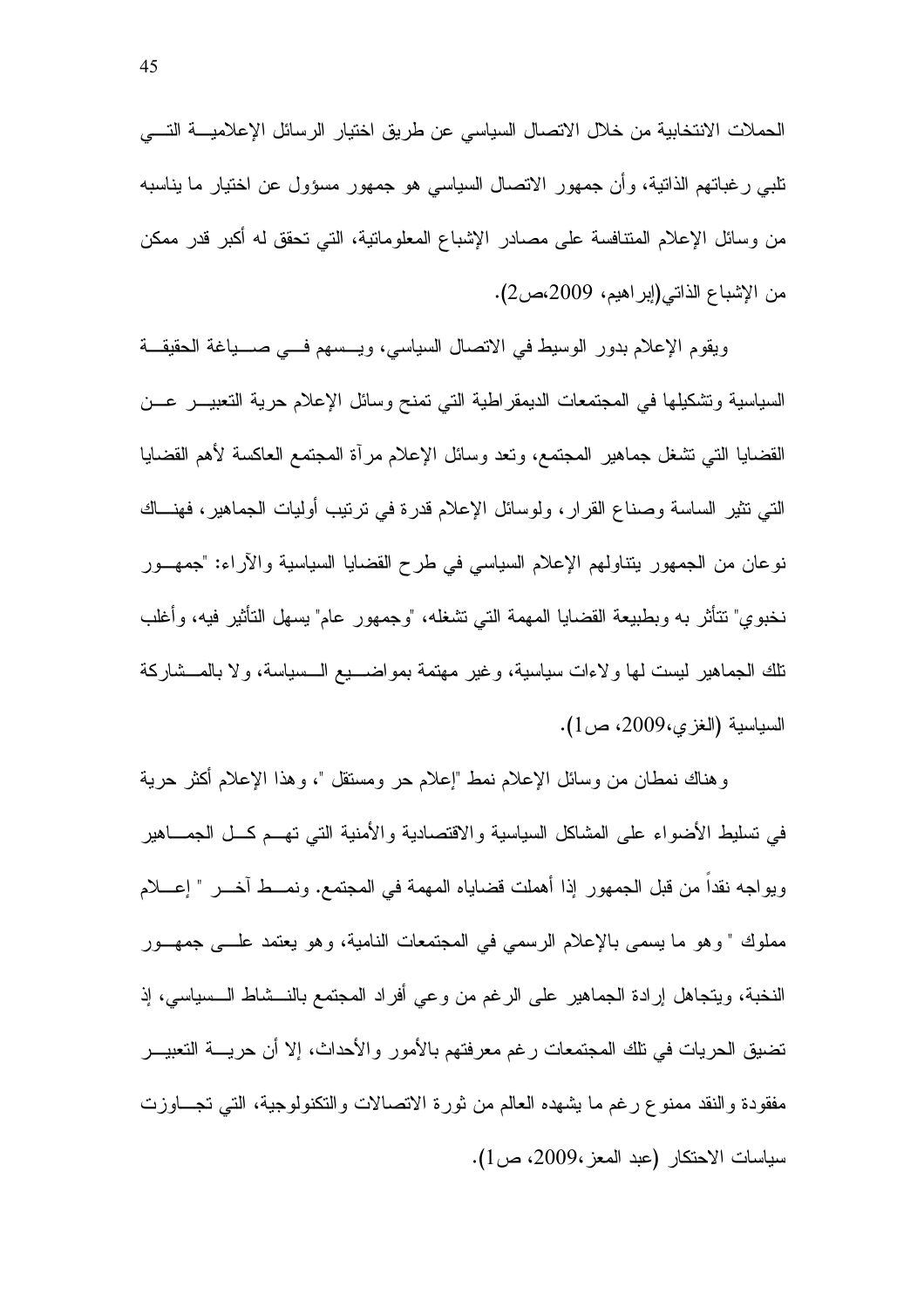وكون الاتصال السياسي محدداً بأهداف مقصودة وغايات مرسومة، فالسياسي يتحدث إلى الجمهور من خلال وسائل الإعلام لغرض إيصال رسالة محدودة المقاصد إلى الجمهور، والإعلامي الذي براقب أعمال الحكومة وأساليب ممارسة السلطة، وكــذلك الأفـــراد الـــذين بشاركون في العملية السياسية من خلال وسائل الإعلام من أجل النعبير عن أرائهــم انجـــاه قضاياهم. وأن ندفق المعلومات من وسائل الإعلام إلى قادة الرأي في المجتمع هـــي الوســـيلة المثلَّي للانصال السياسي، وبدورِهم بنقلون نلك المعلومات التي نبثها وسائل الإعلام بطريقة التحليل والتفسير للجمهور، وتقديم وجهات نظرهم المختلفة لنلَّــك المعلومـــات والرســـائل الإعلامية (القيم، 2007، ص1).

وفى الأزمات السياسية والاقتصادية والعسكرية غير الطبيعية التي تمر بها المجتمعات نلجأ النخب السياسية إلىي النعامل المكثف مع وسائل الإعلام، لإبراز وجهات نظرهم وآرائهم للتأثير في الرأى العام، وقد تكون تلك النخب تمثل المعارضة أو الحكومة. وهنا يكـــون دور الإعلام هو الوسيلة لنقل وجهات النظر السياسية المختلفة، وكذلك الناس في نلَّــك الأزمـــات تهرع إلى وسائل الإعلام كمصدر أساسى لاستقاء المعلومات حول نلك الأحداث، والأزمـــات وهذه الأحداث تعطي فرصة النتافس الإعلامي في تقديم المعلومات، والأخبار التي ترقي إلى مستوى الحدث، وقد يطلق اصطلاح الإعلام السياسي في تلك الأزمـــات " إعـــلام الأزمـــات السياسية" ير اد به نفعيل دور وسائل الاتصال والإعلام في التحذير مـــن الأزمـــات المتوقـــع حدوثها، واحتواء الآثار السلبية للأزمات التي وقعت مع المحافظـــة علـــي تـــوفير البيانــــات والمعلومات للجمهور بالقدر الكافى مع مراعاة وضع أسس للتغطيـــة الإعلاميـــة للأزمــــات المندلعة، بحيث لا نسبب ذعرًا وهلعًا وردودًا سلبية لدى المواطنين. أما الجانب الآخر لإعلام الأزمات فيتمثَّل في الانطلاق من إستراتيجية إعلامية واضحة المعالم تعتمد علـــي التخط يط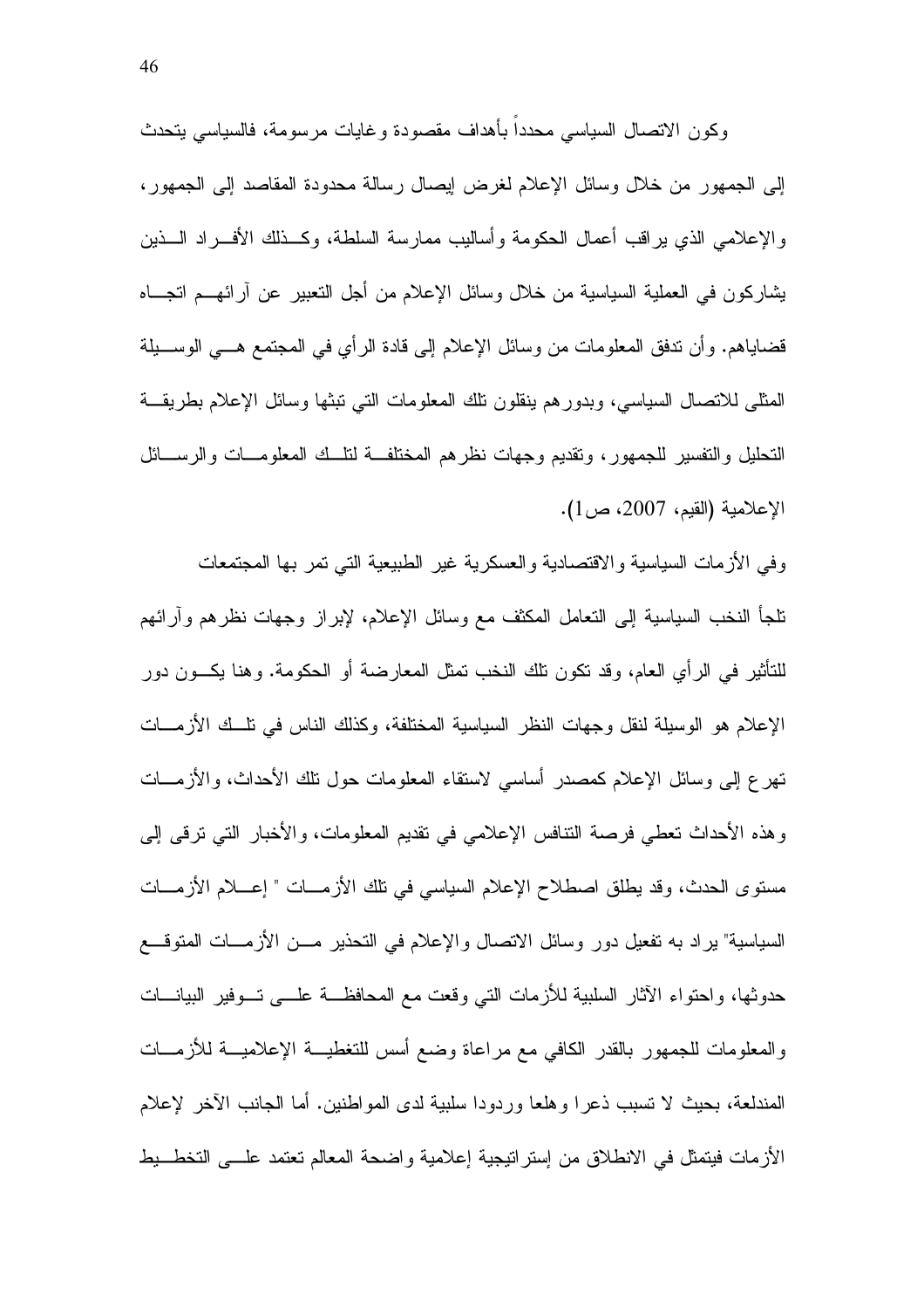الإعلامي، والتتسيق بين المؤسسات الإعلامية، لتوحيد الخطاب الإعلامـــي وإنتـــاج رســـائل إعلامية، واتصالية متوافقة في إطارها العام من أجل التصدي لأي شائعات تجــد فـــي هــذه الأزمات تربة خصبة لانتشارها وثمة نقطة أخرى جديرة بالاهتمام في هذا المجال، وهــي إن النعامل الإعلامي مع الأزمات لا يقتصر على نشر معلومات وإنناج رسائل إعلامية بمضامين مختلفة، وإنما من خلال النركيز عليه كنظام إعلامي متكامل الوسائل الإعلامية المتاحة كافسة في تجسيده كل حسب طاقته وقدر ته، و إمكاناته المتوفر ة و نطاقه الجغر افي(شو مان، 2000 ).

دور الإعلام الأمريكي في تغطية أحداث الحرب العراقية التي تشنها الولايات المتحدة و علاقتها بالحكومة الأمير كبة:

إن للإعلام دوراً مهماً في المجتمع الأمريكي لما ينقله من أحداث وصور وتغطيـــات، وما بِثيره من قضايا وموضوعات وقدرته التأثيرية في الرأى العام، ويزداد هذا الـــدور فيمـــا يتعلق بالقضايا الدولية، وعلاقة الولايات المتحدة الأميركية بالخارج، وبخاصة ما يرتبط منها بالحروب والصراعات التي تقوم الولايات المتحدة بدور رئيس فيها، وتمتلك قدرة علمي نقــد السياسات الحكومية، ومهاجمتها أو دعمها، والترويج لها بما يمكن أن يترتب على ذلك مـــن ر فض، أو قبول وتأييد من قبل المواطن الأمريكي.

وحول دور الإعلام في نغطية أحداث الحرب التي نشنها الولايات المتحدة، وعلاقتها بالحكومة الأميركية، وما إذا كان دوره يقتصر على نقل سياسات وتصريحات حكومية فقــط دون نقدها أو نقديم وجهات نظر مغاير ة ومعار ضنة نشر ت مجلة الديمقر اطنية Democracy Journal در اسة تحت عنوان "مهمة غير مكتملة" "Mission Unaccomplished" لـــــــــ " ليسلى جيلب Leslie H. Gelb " وهو الرئيس الشرفي لمجلس العلاقات الخارجية Council on Foreign Relations وصحافي سابق بجريدة نيويسورك تسايمز New York Times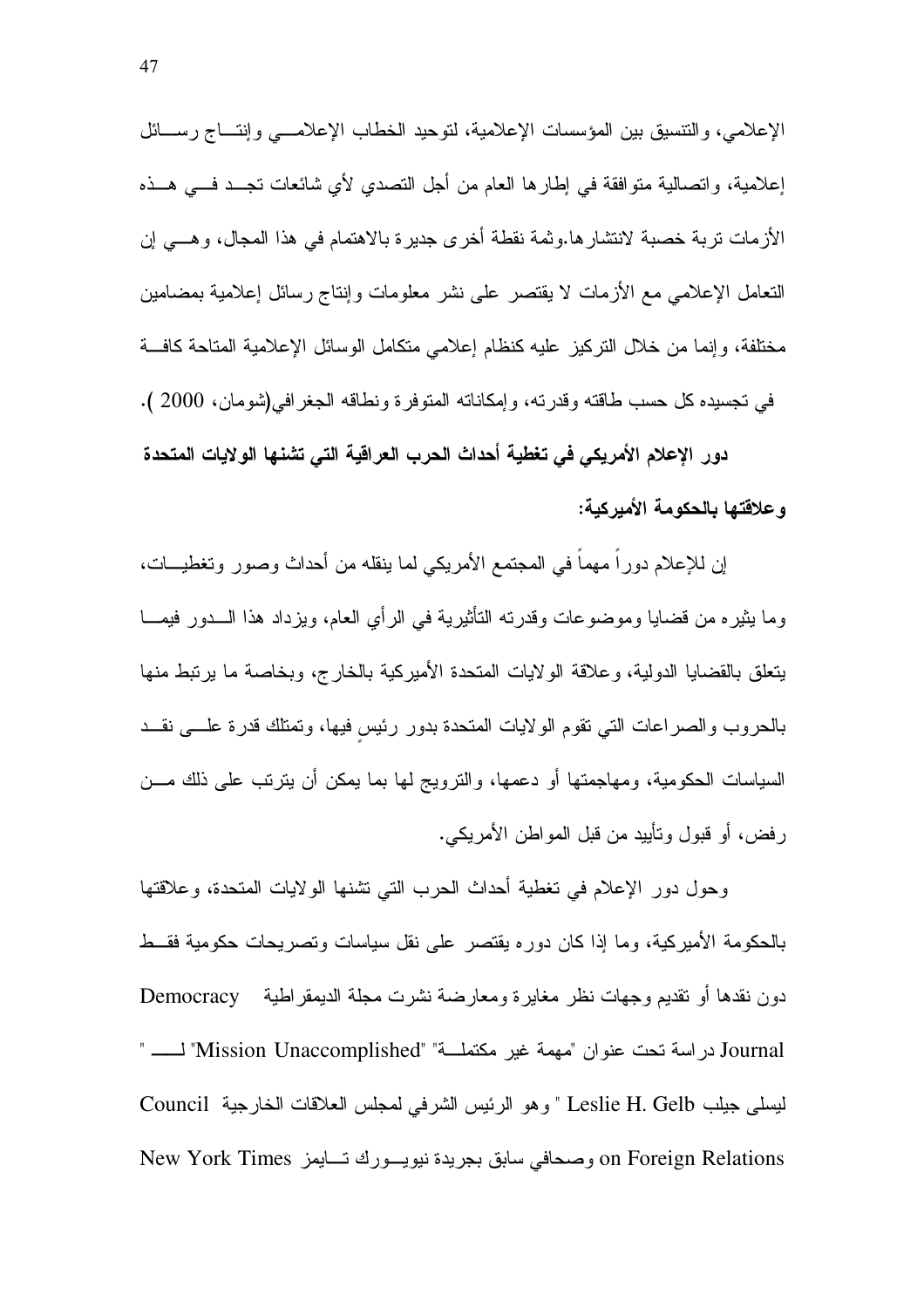وجين بالوما زيلماتي Jeanne-Paloma Zelmati الباحثة بمجلس العلاقات الخارجية تناولت التغطية الإعلامية للحرب الأميركية على العراق. وتم التركيز فيها على الإعلام المكتوب في خمس صحف في الو لايات المتحدة، ثلاث صحف بومية: الواشنطن بوســت Washington Post، ونيويورك تسايمز New York Times ، ووال ســتريت جورنسال Wall Street Journal واثنتين من السصحف الأسبوعية: تسايمز Times، ونيوزويسك News week (قبلان،لات).

إذ ان نقييم تغطية الصحف الأميركية الكبرى للحـــرب الأميركيــــة علــــى العــــراق، وبخاصة خلال السنوات الأولى من الحرب؛ انطلاقًا من أن مستوى النقاشات العامــــة بــــرتبط بقدرة الإعلام، وبخاصة الصحف الكبرى منها على تغطية القضايا المتعلقة بالحرب والسسلم. ير ي الباحث أن ترديد التصريحات الرسمية للصحف الأمير كية قبل الحرب أدى إلى إخفاقهـــا في تحليل قرارات الحرب، وطرح الأسئلة والانتقادات التي كان يجب عليهـــا أن تطرحهـــا، واكتفت بنقل ونرديد التصريحات الرسمية الصادرة عن الرئيس السابق جورج بوش، وإدارته دون النظـــر فــــي مـــصداقيتها مــــع نقـــل بعـــض الآراء الناقـــدة والمـــشككة أحيانــــا  $(Gelb, leslie, 2009, p 65)$ 

وقد أشار ليسلَّى جيلب Leslie H. Gelb ، إلى أربعة أحداث مهمة في مسار الحرب على العراق في السنوات الأولى وتحليل المقالات، والتحليلات التي كتبت في تلك الأوقـــات، و هي: قر ار تفويض الكونجر س للإدار ة لإعلان الحرب على العر اق في أكتوبر 2002، و ثانيًا خطاب وزير الخارجية السابق كولن باول Colin Powell أمام الأمم المتحدة، وثالثًا خطاب الرئيس الأميركي السابق جورج بوش في شهر أيار من العام 2003، والذي أعلن فيه تحقيق النصر في حربه على العراق، وأخيراً إلقاء القبض على صدام حسين، وأشار ليسلى جيلــب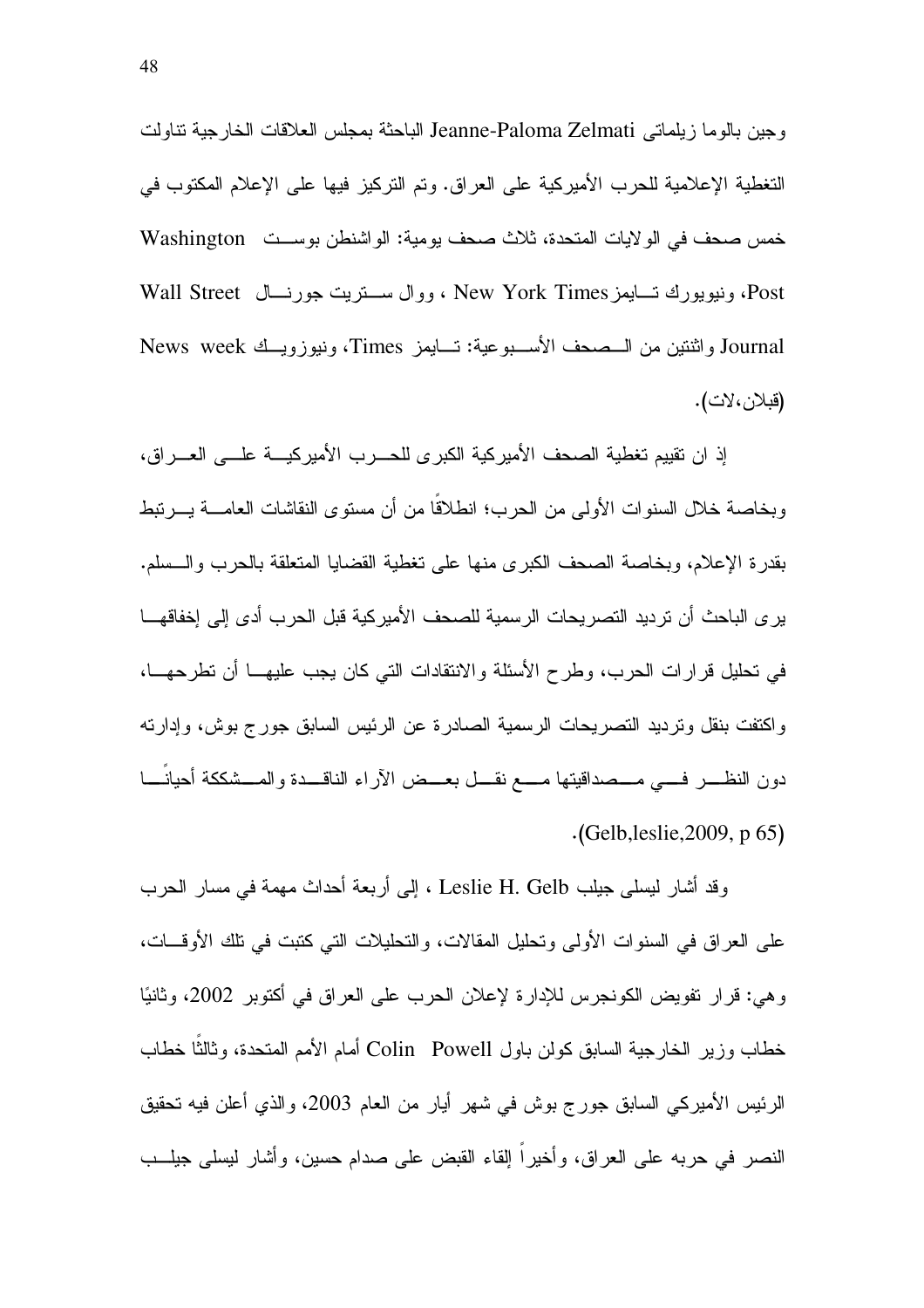Leslie H. Gelb " إلى أنه في أثناء مناقشة الكونجرس الأمريكــي قـــرار الحـــرب كانـــت الصحف نردد مقولات الرئيس الأمريكي عن علاقة العراق بالإرهاب، وامتلاكه أسلحة دمار شامل بدلا من نقييم نلك الادعاءات ومحاولة النأكد منها بل إنها لم نفسح مجالا للمشككين بنلك الادعاءات.

قليل من الكتابات اهتمت بطرح قضايا كمستقبل العراق بعد إسقاط نظام صدام حسين والصعوبات التي يمكن أن نواجهها الولايات المتحدة بعد احتلال العراق، ومعوفات بناء الدولة ونكلفتها الباهظة، أو ما سيترنب جراء تغييرات على نوازنات القوى فسى منطقـــة الـــشرق الأوسط جراء غزو العراق، وكان هذا الوضع المحايد الذي اتخذته الصحف بنقلها للتصريحات الرسمية دون النعليق عليها، أو نقدها من وجهـــة نظــــر ي بمثابـــة إذعــــان لموقـــف الإدار ة الأميركية(الدليمي، 103-2008–105 )

مع اقتراب بداية الحرب، وإلقاء كولن باول خطابه أمام الأمم المتحدة جاءت التغطية الإعلامية أكثر اقترابًا وإذعانًا للإدارة الأميركية وعجزت –مع بعض الاستثناءات القليلة– عن طرح السؤال الأهم في هذه المرحلة وهو: ما الدليل على ادعاءات الحكومة الخاصة بأســلحة الدمار الشامل في العراق، وبخاصة الأسلحة البيولوجية التي تحدث عنها باول في خطابـــــه؟. احتلت المقالات الداعمة للحرب والمرددة لادعاءات الإدار ة الصفحات الأولى، بينما نـــشرت المقالات التي عرضت وجهات نظر ً مغابر ة ومعارضة في السصفحات الداخليـــة (ماضـــــي، .2009 كىسى: 23.

نغيرت هذه الصورة قليلاً بعد بدء الحرب، فقد نزامن مع إعلان الرئيس السابق بوش انتصاره في الحرب في أيار 2003 تغطية أفضل للأحداث داخل العراق، وتصاعد المقاومـــة ضد الوجود الأميركي في العراق، ونزايد أعمال العنف الطائفي وعدم الاستقرار، غير أنهـــا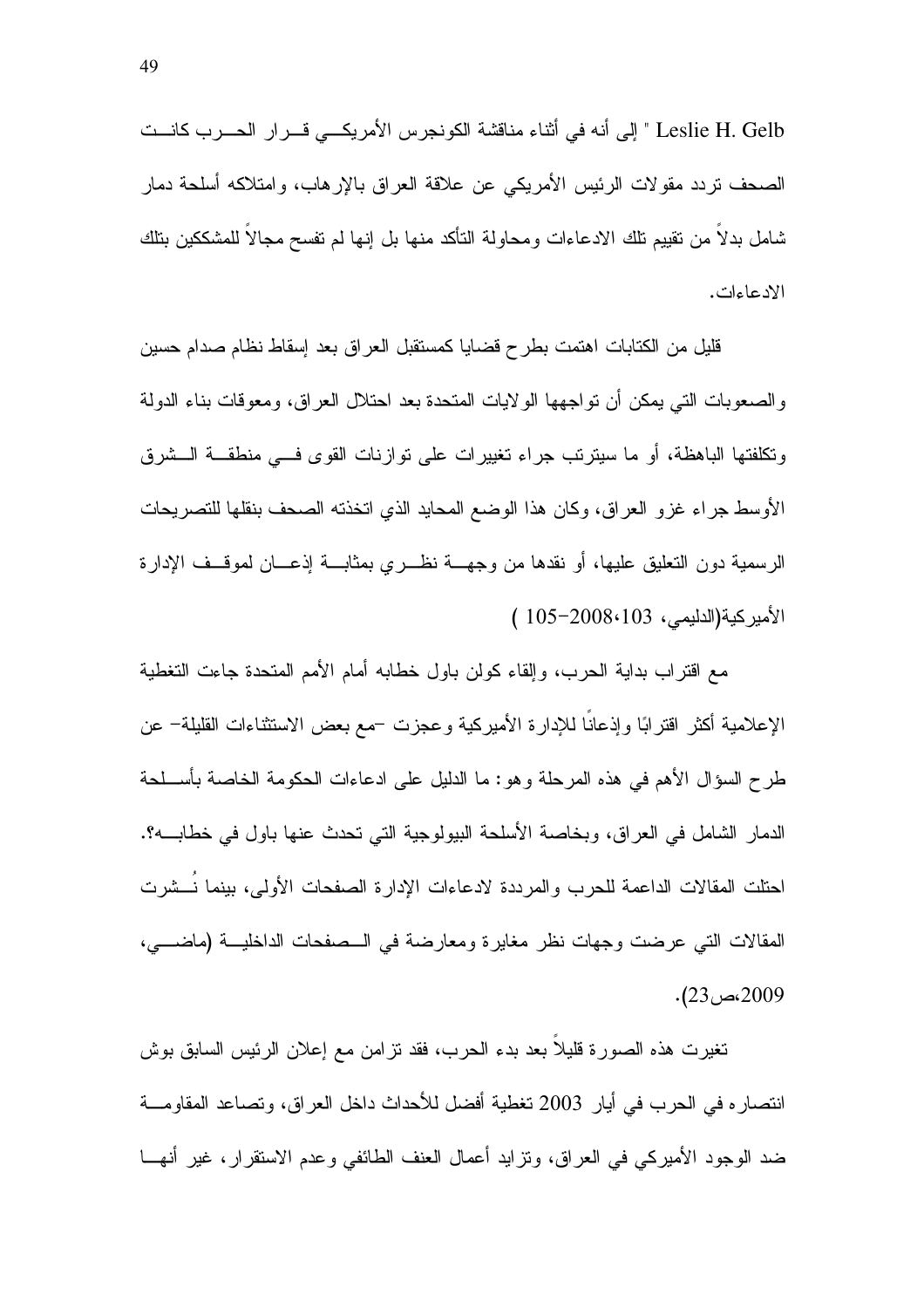أخفقت في ربط ما يجرى من أحداث عنف في العراق بخطاب الرئيس الأمريكي، وادعاءاتـــه بالنصر، وبإنجاز المهمة التي أرسلت القوات الأميركية لإتمامها. ولكن مـــع مـــرور الوقـــت ازدادت النغطية الصحافية، وبخاصة الصحف الأسبوعية النايمز والنيوزويك لأحداث العنــف والمقاومة في العراق، ومع إلقاء القبض على صدام حسين، لـــم تـــصور الـــصـحف الـحـــدث باعتبارِ ه نصر ًا جديدًا للإدارِ ة الأميرِ كية و إنما استمرت في نقل أعمال المقاومة من العــــر اق، وما نواجهه القوات الأميركية من صعوبات مع إسقاط نظام صدام حـــسين، وغيــــاب للبنيــــة التحتية ومؤسسات الدولة(الأسمر ،2006،ص101-104).

وبدأت الصحف نتساءل: هل حققت القوات الأميركية نصرًا حقيقيًّا في العراق، وذلك نتيجة نزايد التغطية من داخل العراق، إلا أنها لم نقم بمهاجمة الإدارة بصورة مباشرة كما بقي كثير من التساؤلات المهمة غائبة مثل مدى صحة المعلومات الاستخبار اتية التبي وظفتها الإدارة لشن حربها على العراق، وارتفاع عدد الضحايا المدنيين من قبل الهجمات الأميركية، ونزايد نفوذ القاعدة في العراق بعد الغزو (Naveh, 2002).

لم نتطرق نغطية الصحف الكبرى الإعلامية للحرب العراقية، إلى المستوى المرغوب من تحليل ونقد للمقولات، والتصريحات الصادر ة عن الإدار ة وأخفقت– مع استثناءات قليلة– ورغم رصدها في المراحل النالية للغزو لكثير من أعمال العنف ومن الصعوبات التي تواجهها القوات والإدارة الأميركية في العراق في ربط ما يجري من أحداث بخطابات الرئيس بـــوش وادعائه النصر (عبد العز ،2007).

وترجع أسباب انقياد الصحف الكبرى وراء الإدارة الأميركية، وإخفاقها فسى تقسديم تغطية متوازنة ما بين نقل الرؤى والسياسات الحكومية، وبين نقييمها والبحث عـــن الــــدلائل والبراهين التي نؤكد، أو نفند تصريحات الإدارة إلى عدة أسباب يكمن أولها في أداء الصحف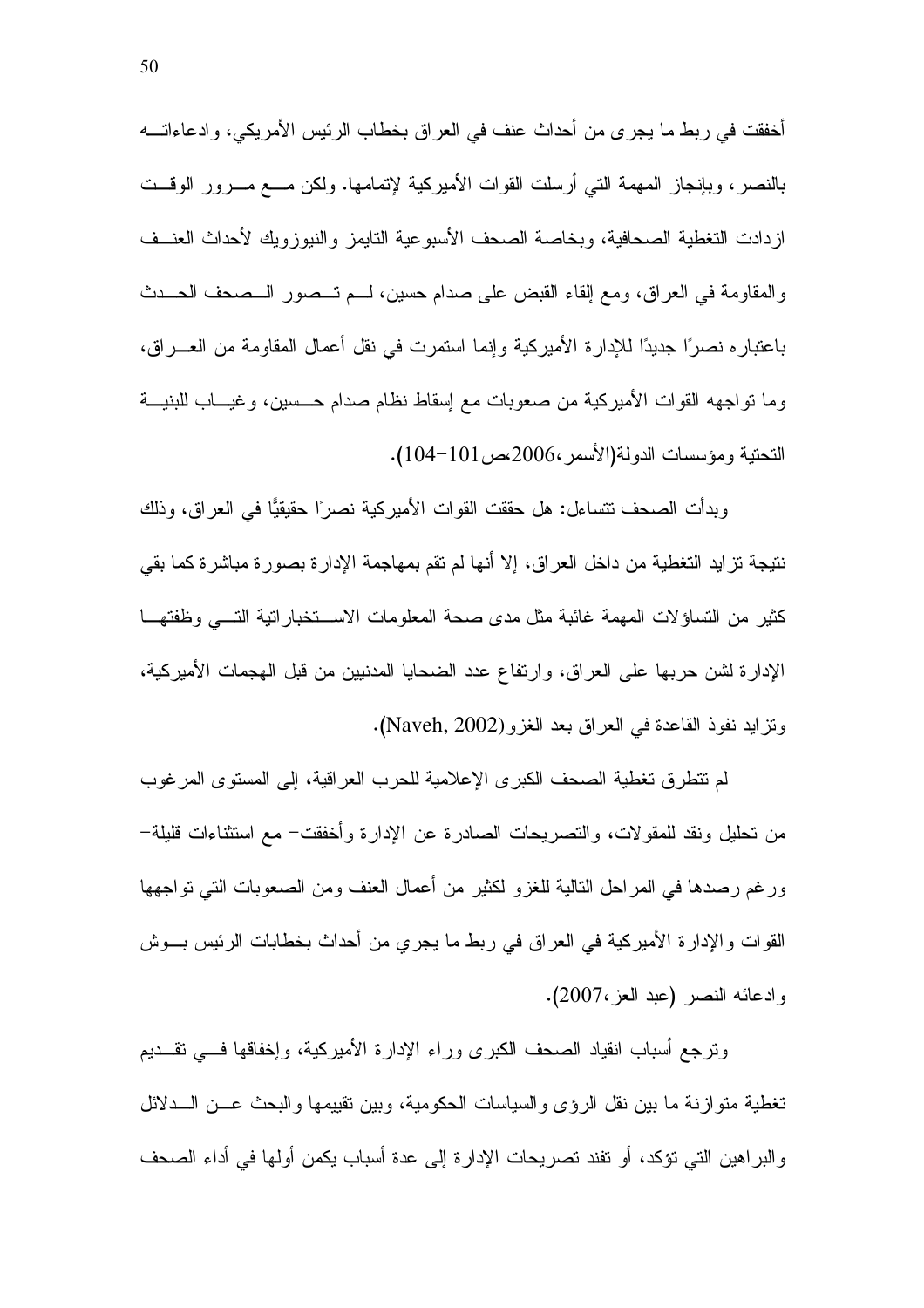لوظيفتها الأساسية، وهي تغطية كل ما هو جديد، وبالتالي يجب عليها نقديم عــــرض دقيــــق لتصريحات الحكومة وسياساتها. ولكن لابد أن يقترن هذا النسوع مسن التغطيسة لقسرارات وسياسات الإدارة بتقديم تساؤلات حول مدى دقة وصحة المعلومات، والسياسات التي تتبناهـا الإدارة، ونشر مقالات تحليلية تنتقد سياسات الحكومة، وتشكك في صحتها، ولــــبس عــــرض بعضهم آراء بعض المحللين من المؤيدين، أو المعارضين فقط (Kull,2003).

كما نعكس المقالات والنقارير نقصًا في المعرفة والمعلومات عن القضايا والمنـــاطق النبى يقومون بتغطيتها، ولذلك تفوقت المقالات والتغطيات التبي يكتبها المراسلون الــصحافيون من العراق من حيث واقعيتها ودقتها، وقدرتها على نقل صورة أفضل لما يحدث على الساحة العر اقية. ومع ذلك لم يتم استغلال كتابات المر اسلين–إلا في حالات قليلــــة– لتقــــديم تغطيــــة تحليلية دقيقة تجمع بين ما يدور من نقاشات وتصريحات في واشنطن وما يأتي مـــن الـــداخل العراقي، وتركت الصحف هذا التفاوت في التغطية بين ما تتم كتابته من واشنطن، وما يـــأتي من العراق لفترة طويلة. دفعهم ذلك أيضًا إلى نقديم رؤى نحليلية، ونقدية للسياسات، ولــــبس نقل الأخبار والتصريحات الرسمية دون مساءلتها أو نقدها، وعدم الاكتفاء عند تحليل الأحداث بنقل آر اء الباحثين والمحللين فقط، بل اعتمدت بصورة أكبر على المر اسلين الصحافيين فــــى الخارج لأنهم الأكثر قدرة على نقل ما يجري على الأرض من أحداث، ونقديم رؤى شـــاملة ودقيقة بسبب وجودهم داخل منطقة الحدث(Maeshima, 2008).

إنه عندما نقع قراءة لحدث ما فريسة سهلة في شباك منطلقات إيديولوجية مغلوطة، تكون النتائج التي نتوصل إليها خاطئة لا محالة، لكن عندما تتحول هذه القراءة المؤدلجة إلى ثوابت ومسلمات عالمية برددها الكل من دون تفكير، عندها نكون قد وقعنا ضــــحايا لأكبـــر عملية نصب، ونضليل سياسية وإعلامية في العصر الحديث. وهذا هو مــا حــدث بالـــضبط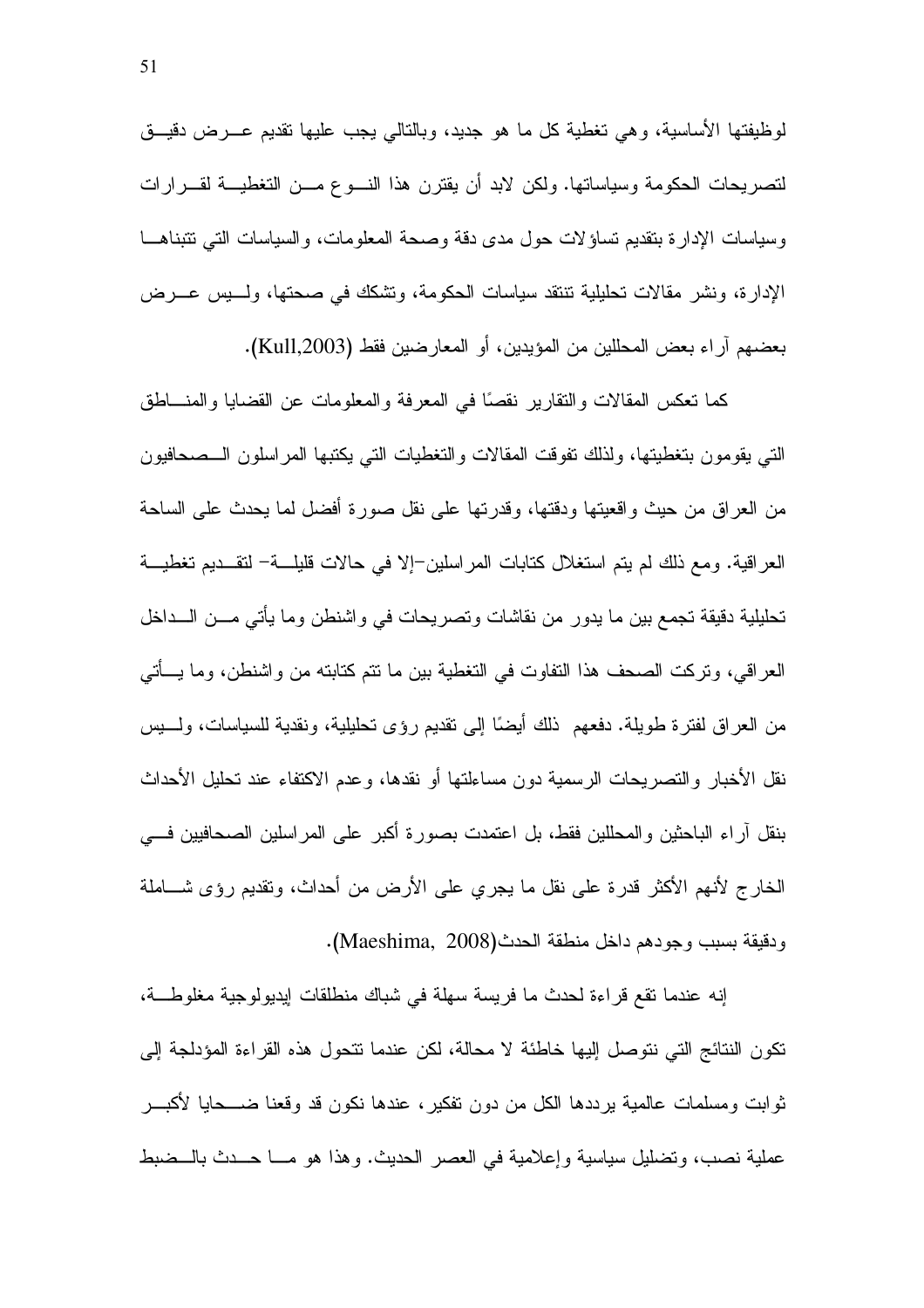لقراءة الإعلام العالمي، وقسم كبير جداً من النخب السياسية، للحرب الأميركية على العــــراق، على الأقل في سياقها التاريخي، والعلاقة السببية التي تربط بين العوامل المتداخلة فـــي هـــذه القضية المعقدة الشائكة، والتي أخضعت بكل سهولة وبساطة لأكبر عملية تــسطيح، إذ أعلـــن الرئيس بوش عن استراتيجيته الجديدة في العراق، وجاءت هذه الإستراتيجية نتيجــة لعمليــة مر اجعة للاستر اتيجيات القديمة التي تبناها الرئيس الأمريكي فــي الماضـــي (القــيم،2007، ص124).

يرى الباحث أن القراءة المتأنية للحرب على العراق نقول بأن نراكم الأخطاء النسي ارتكبتها الإدارة الامريكية السابقة في قضية العراق، أدى إلى خــسائر عــسكرية ونكــسات سياسية وأمنية، مما خلق حالة انقسام داخلي أمريكي، وهذا الانقسام الذي نسلل إلى مفاصــــل الإعلام والسباسة في أمريكا، هو الذي حتم على إدارة الرئيس الأمريكي الحالي باراك أوباما، العمل على مراجعة استر انيجية الرئيس الامريكي السابق بوش، ومحاولة نبنـــي إســـتر انيجية جديدة اذا استطاع النجاح في ذلك، الأمر الذي يبدو بعيد المنال بسبب ضغوط اليمين وأصحاب المصالح من شركات المال وصناعة السلاح.

وفي مراجعة سريعة للحرب على العراق، نجد أن الحقيقة مغايرة تماما لهذه القسراءة التي أخضعت لعملية نعميم عالمية، بحيث نحولت إلى نوع من أنواع المسلمات، وبــذا فقــد أصبحت القراءة العالمية الوحيدة التي يلجأ إليها الإعلام العالمي في نظرته لهذه القضية التـــي هي في حقيقتها قضية عالمية. فالتر تيب الز مني للأحداث كما وقعت فعلا، لا يؤيد هذه القر اءة، بل بالعكس نؤدي بناء إلى نتائج مغايرة تماماً. هذه الإدارة ارتكبت في العراق من الأخطاء ما يصل إلى مستوى الحماقات، وهي لا نتفي أنها ارتكبت أخطاء كثيـــرة، حتــــي أن الــــرئيس الأمريكي السابق أكد في مناسبات عديدة أنه يتحمل شخصيا نتائجها. لذا فالمسألة ليست مسألة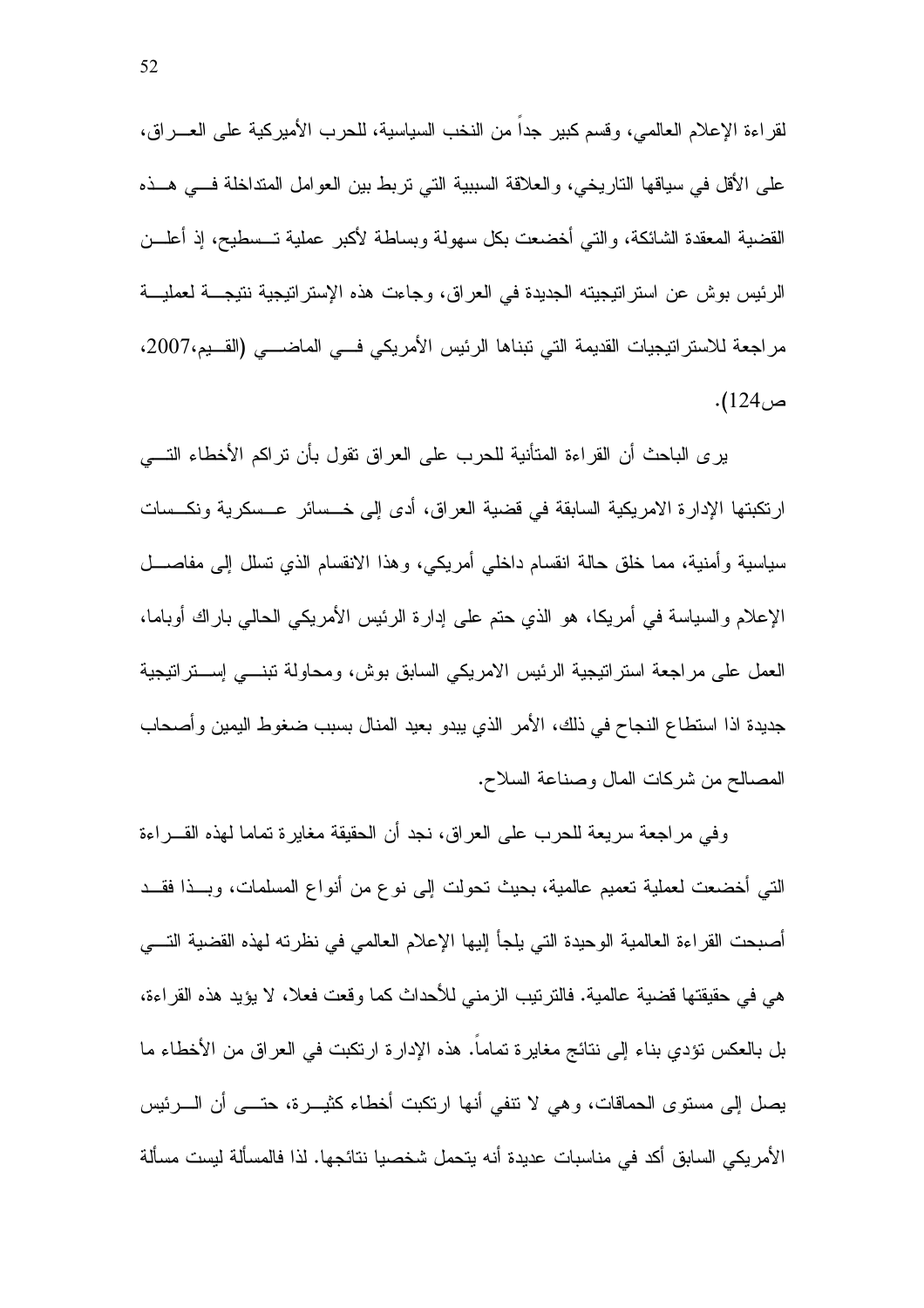الإقرار بوقوع أخطاء، أو الدفاع عن سياسات أمريكية معينة، والقفز على الحقائق ومحاولـــة التغطية على أخطاء لم نتفها الإدارة الاميركية، لكن المسؤولية الأخلاقية والسياسية تحتم علينا توخي الدقة في قراءتنا حتى نتوصل إلى حقيقة الأمور كما هي، لا كما يحاول بعــضهم فـــي تحميلنا إياها(ماضي،2009).

ويرى الباحث أن هذه الحرب قد خلقت أكبر انقسام في العالم، هذا الانقسام طال حتى أقطاب الإدار ة الأمريكية الحالية(إدار ة أوباما)، لكن هذا الانقسام لـــم يـــأت نتيجـــة للهـــز ائم الأميركية في العراق، بل ظهر قبل البدء بالعمليات العسكرية، بل إن ظهوره يسبق نلك الفترة بكثير. الإدارة الأميركية حاولت التوصل إلى انتزاع نوع من أنواع الإجماع الدولي لحربهـــا على العراق، وعندما فشلت في كل هذه المحاولات قررت دخول الحرب مـــع بعــض مـــن حلفائها، متجاوزة في ذلك الأمم المتحدة ومجلس الأمن الدولي، وهو ما عُــدّ حينهــــا انفــــرادا أمر بكباً بستهدف فر ض الـهبمنـة علـي كل الـعالم.

إن القراءة الموجهة والمغلوطة التي قدمها الإعلام العالمي لما حدث فعلا، ليست بريئة إلى الحد الذي يمكننا من وصفها بالسذاجة، وللدقة يجب أن نقول: بأن النسبة التي فرضت هذه القراءة منذ البداية نتشكل أقلية ضئيلة.. وهي لم نفعل ذلك عن عدم دراية، بل هي فعلت ذلــك عمداً، وعن سبق إصرار ، مستهدفة بذلك فرض قراءتها المؤدلجة على كل العالم، ويجـــب أن نعترف بأنها نجحت في ذلك، أما البقية من الإعلام العالمي، وبقية العالم فقد وقعا ضحية لأكبر عملية تضليل سياسي وإعلامي في العصر الحديث. من هنا تصبح عملية إعادة قراءة الأمور مهمة، للوصول إلى الحقائق بعيدا عن محاولات التضليل الإيديولوجي، وتشكل في ذات الوقت مــدخلا للحــديث عــن انعكاســات هــذه القــراءة المغلوطــة فـــى مناســبات، ومواقــف أخر ي(إبر اهيم،2009).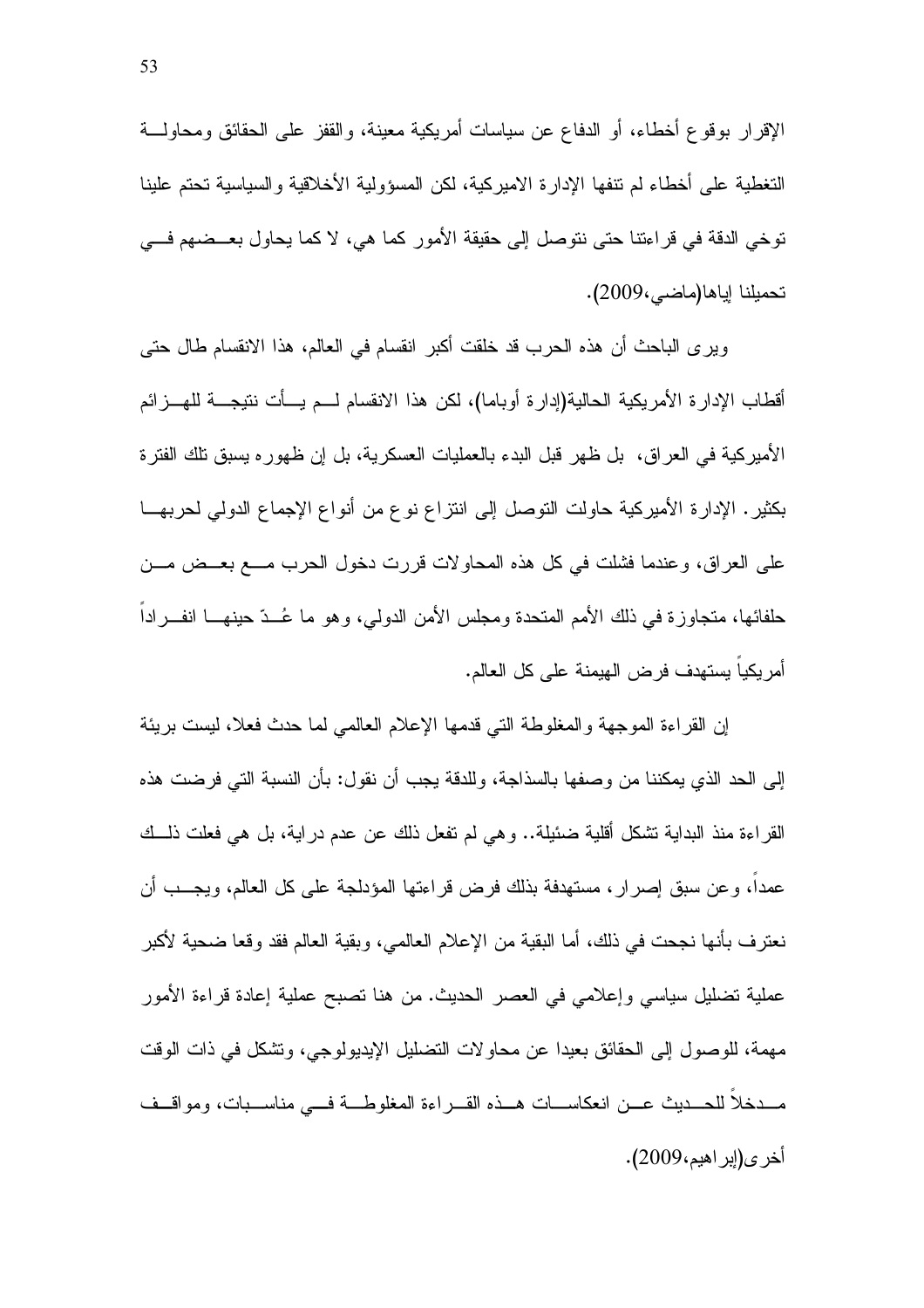دور الإعلام الأمريكي في صناعة الخوف من العراق :

يرى الباحث أن الإعلام الامريكي يعمد إلى نشر نقافة الخوف كلمـــا افتعلـــت الادارة السياسية مشكلة ما على الصعيد الدولي، ونقوم الأجهزة المعنية وكما يقول عالم اللغويات نعوم تشومسكي، بأن "هذه الثقافة يتم تصنيعها بشكل متعمد".

وأما الدوافع والأسباب النبي نقف وراء سياسة صنع الخوف المنعمد والمقصود، فهي أسباب ودوافع اقتصادية واجتماعية بالدرجة الأولى، نهدف إلى زيادة الضبط الاجتماعي الذي تمارسه السلطة السياسية على الجماهير الخائفة، تلك الجماهير التي ينتابها الشك وعدم الثقـــة بالأشياء المحيطة بها، فلا نجد فرصة أمامها للنخلص من هذا الــشك والريبـــة والخـــوف إلا بالاعتماد على النظام السياسي ودعمه، ذلك النظام الذي أوجد أصلا هذه الحالــــة المــــشاعرية بينهم (Chomsky & Herman, 1998).

ولا تعمل المؤسسة الإعلامية على تغذية الخوف وحدها ولكنها تتعاون مع مؤسسات أخرى سواء اكانت مؤسسات سياسية أم اقتصادية أم عسكرية، وذلك من خــــلال التلاعـــب بالأخبار، وتزييف الحقائق ومصادر المعلومات والبيانات، وتغيير المـــصطلحات، واســـتبدال الكلمات، وتحريف النعبيرات، وكل ذلك لكسب تأبيد الدعم للسلطة السياسية، ونبرير أعمالهـــا وتصرفاتها، بالإضافة إلى جعل الأفراد في حالة استهلاك دائم (Glassner,1999).

كما أن من أهداف نشر ثقافة الخوف تكمن في تحويل انتباه الر أي العام عن قـــضابـا جو هر ية تمس و اقعه اليو مي، كمشكلات البطالة و الفقر و تلوث البيئة، و التمييز ضد الأقليسات والأمن الاجتماعي، تلك المشكلات التي يعجز هذا النظام عن حلها أو النامل معها، واشـــغاله بقضايا أخرى أقل أهمية من نلك المشكلات. وما الحرب على العراق إلا أحد هذه الأسباب.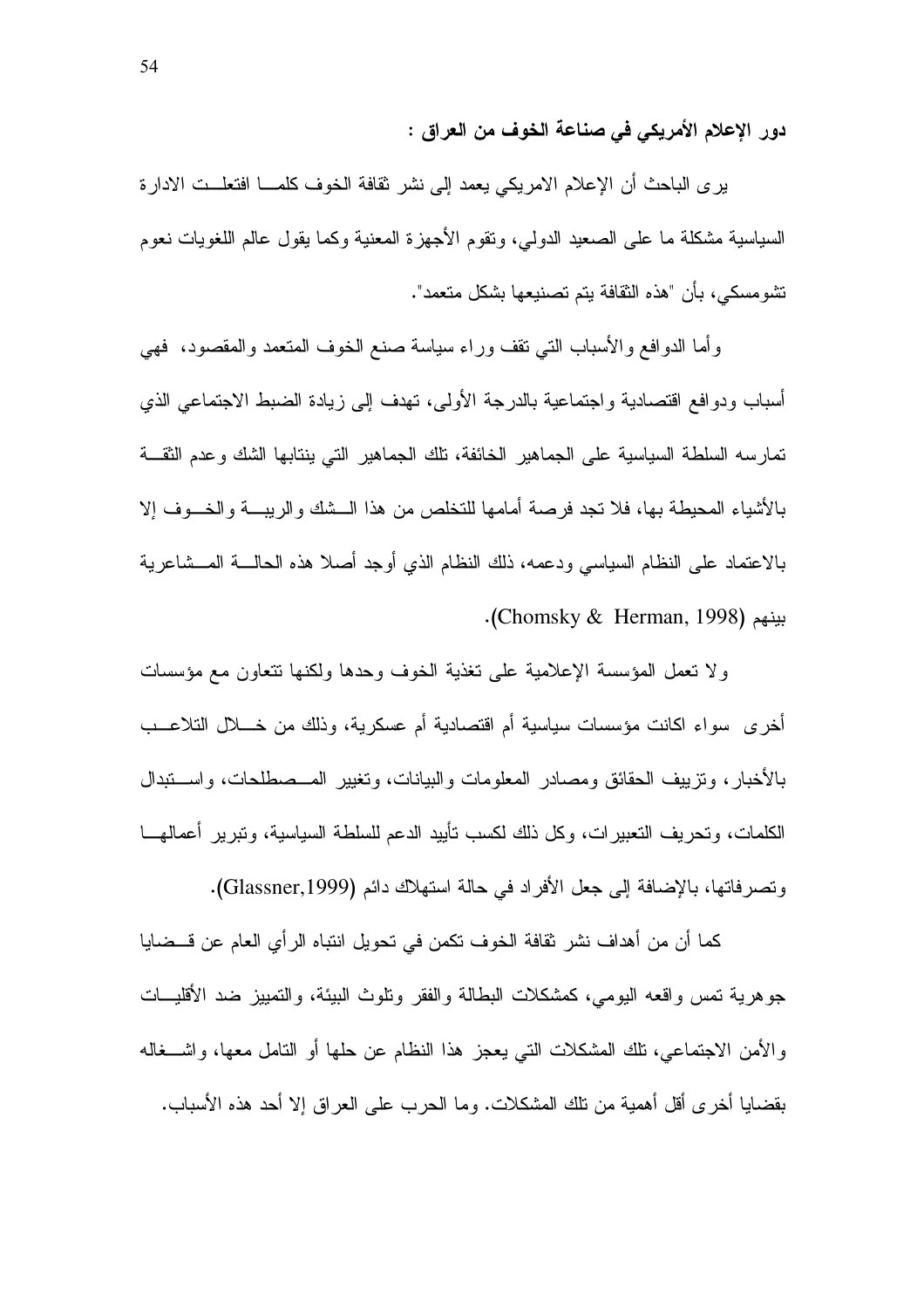كما أن هناك أسبابا مادية، إذ نقوم المؤسسة الإعلامية بصنع نقافة الخوف، ونـــشره بشكل كبير ، ومتواصل بين الناس، من أجل الكسب المادي الوفير ، وتحويـــل مــــادة الخـــوف والأخبار المتعلقة به إلى سلعة استهلاكية كباقي السلع التي نباع وتشتري (commodity).

وأما أليات صناعة ثقافة الخوف المتعمد في المجتمعات المعاصرة، فتتم مـــن خــــلال عملية الصناعة المعروفة للأخبار، ومنها ما يلي:

> ــــ الاختيار المتأني لبعض الأخبار ، و حذف بعضها الآخر . – تشويه الإحصائيات والأرقام المتعلقة بقضية من القضايا.

– تحر بف بعض المصطلحات أو الكلمات أو الإساءة إليها من أجل تحقيـــق أهـــداف معبنة.

- وصم بعض الأفراد أو الجماعات بوصمات تحقيرية ( Chomsky & Herman,  $. (1998$ 

آليات صناعة اخبار الخوف في الحرب:

كان لزاما على المؤسسة الاعلامية حتى تحقق أهدافها من نشر الخوف بسين أفسراد الرأي العام الأمريكي من أجل مؤازرته وتأييده للنظام السياسي في حربه علـــي العـــراق، أن نلجأ إلى آليات معينة نوجهها في صناعة نلك الأخبار ، ومن أهم هذه الآليات مايلي:

1 ـــ فرض الرقابة الحكومية المشددة: فقد بدأت الحرب الإعلامية على العراق قبــل أن نبدأ الحر ب العسكر ية تمهيداً لتهيئة الر أي العام الدولي و العربي لقبول ضر ب العـــر اق. إذ كان الهدف الإعلامي المركزي هو نقديم خطاب إعلامي موحد ومدروس من خلال السبيطرة الر سمية على المر احل المختلفة من العملية الإعلامية المتعلقة بتغطية الأعمال العسكرية، وتم تشكيل أجهزة رسمية متخصصة وقريبة من القيادة العليا لإدارة الــصراع، واعتبــرت هــذه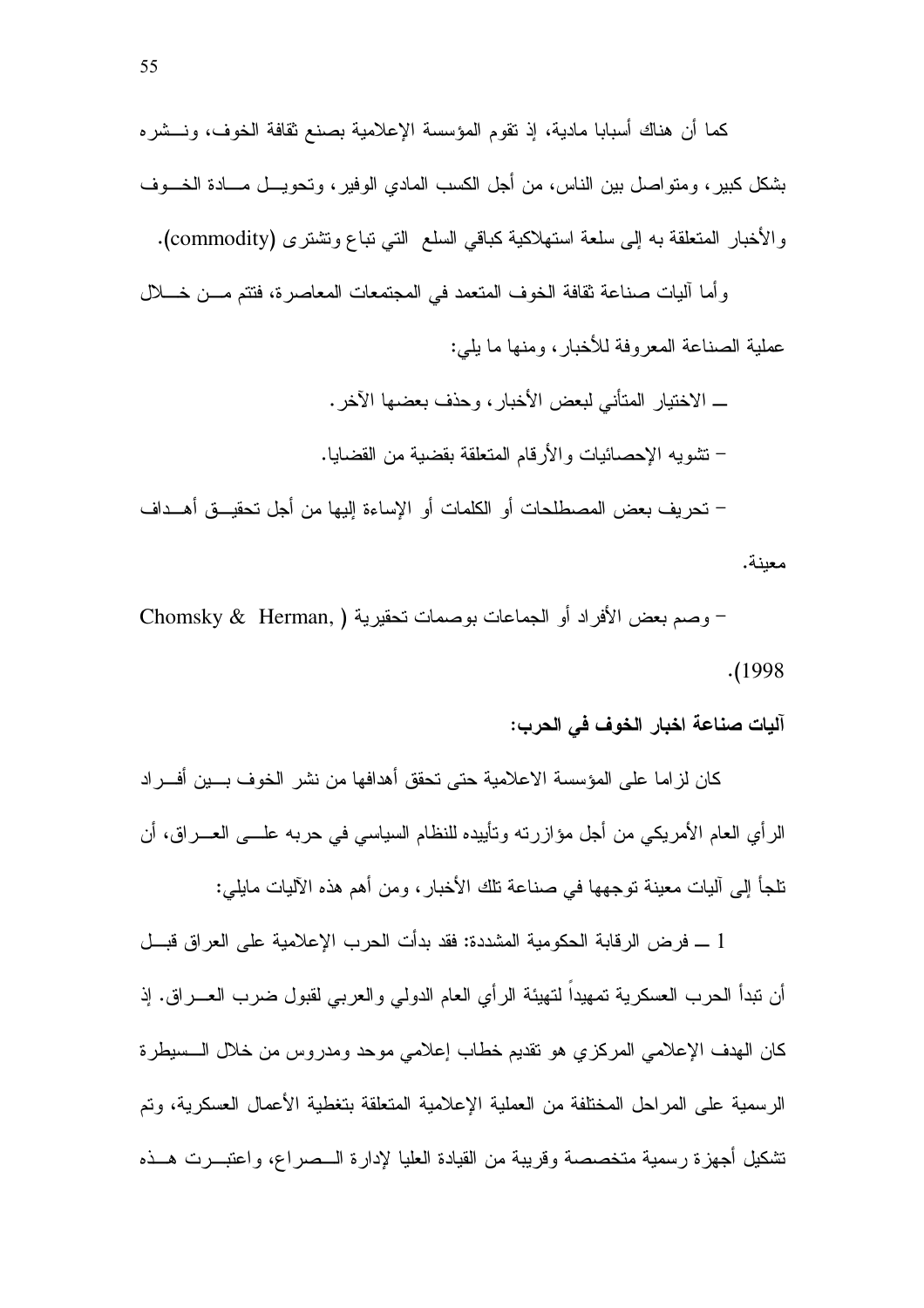الأجهزة هي الوحيدة المخولة بإدارة الصراع إعلاميا، والمكلفة بإنجاز المهمات الملقاة علسى عانق الاعلام في أثناء الأزمة.

2 \_ اخضاع البعد الاعلامي للصراع إلى البعدين العسكري والـــسياسي، وتحولــت المؤسسة الإعلامية الأميركية إلى صناعة ضخمة تجذب استثمارات كبيرة، وتخلَّــق فـــرص عمل، وتحقق أرباحا ضخمة. فمثلاً نعود ملكية الكثير من المؤسسات الإعلاميـــة العملاقـــة والمهمة إما الى أشخاص من كبار أصحاب البلايين، وإما الى شركات احتكارية ضخمة تتتمي إلى المجمع الصناعي- العسكري. فمثلا شبكة(CNN) نعود ملكيتها إلــي شـــركة جنـــرال مونورز، وهي أكبر مورد للأسلحة للبنتاغون، و شبكة NBC) ) تعود ملكيتها لشركة جنرال الكتريك ،وهي أيضا من أهم موردي العتاد العسكري إلىي الجيش الامريكي. وقد قامت هـــذه الشركة بصنع قطع الغيار بكاملها نقريبا لمنظومات الأسلحة المتطورة التي استخدمتها أمريكا في حرب الخليج الأولى كصواريخ باتريوت، ونوما هوك، وطائرات الردار (اواكس). ومع ذلك كان أكثر مشاهدي النلفاز الأمريكيين يجهلون أن مذيعي شـــبكة(NBC) عنـــدما كــــانوا ينتشون وهم يمدحون قدرات هذه الأسلحة المتطورة في أثناء الحرب لم يخرجوا عن كـــونهم يمدحون الشركة التي ندفع لهم روانبهم.

كما أنه ليس سرا أيضا ذلك الالتحام والاندماج بين السياسي والعسكري والإعلامــــي. فمجالس إدارة المجموعات الإعلامية الكبرى تضم ممثلين من صناعات الدفاع" مشكلة بــذلك تحالفا عسكريا صناعيا إعلاميا فويا يعرّض للشبهة نزاهة الإعلام الأمريكي. فمسثلا تفخـــر صحبفه نبويورك نابمز أنها نضم الوزير السابق سايروس فانس الذي كان بشغل أبضا مقعــدا في مجلس إدارة جنرال داينماك، وهي واحدة من اكبر شركات الصناعات العسكرية؛ كما أن هارالد براون، وزير الدفاع الأمريكي الأسبق هو عضو في مجلس شـــبكة CBS,وروبـــرت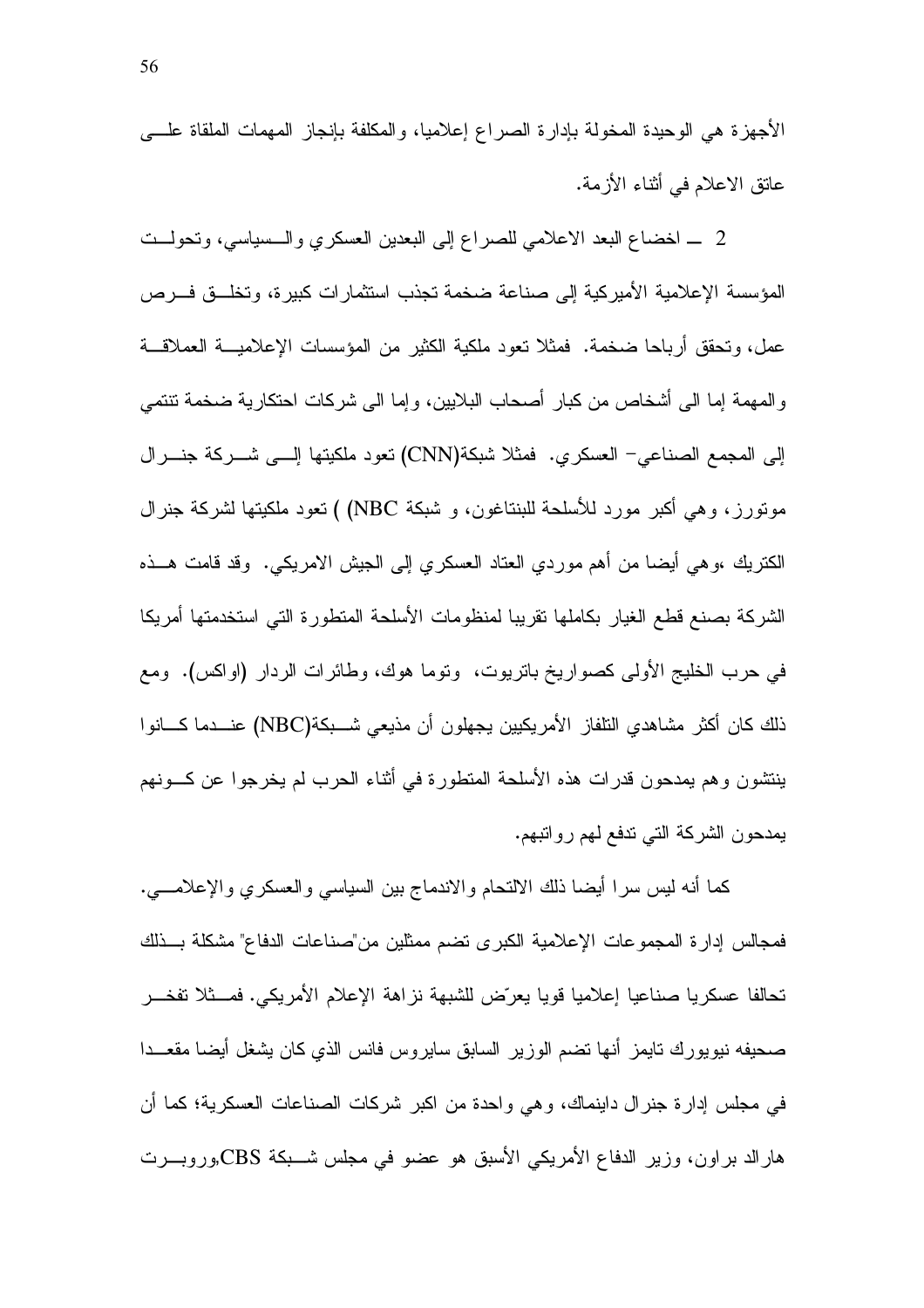مكنمارا، وزير دفاع سابق، عضو في ًمجلس إدارة صحيفة واشنطن بوســت. وباختــصـار تخلَّى الإعلام الأمريكي عن شعاراته كافة، وانطوى تحت جناح المؤسسة العسكرية. إذ سادت في أثناء الحرب أساليب إعلامية نتعارض تماما وأخلاقيات المهنة التي نم تغييبهـــا، لتحـــل محلها المغالطات والكذب، ولوي الحقائق والمبالغة والتضخيم وذكر الحقائق بعد فوات الأوان (الدليمي، 2008، ص ص 103–105).

3 ـــ شكلانية التعدديه الاعلامية: لقد كانت المرجعية المعلوماتية عن الحرب واحدة، و هي المعلومة التبي يدلي بها البنتاغون والبيت الأبيض، لأن المؤسسة الإعلامية تخضع لهـــا في أثناء الأز مات وقطها.

4 \_ محاصرة الرأي العام وتحييده: كان واضحا طيلة العشرين بوما أنه لم يكـــن بوسع جمهور المشاهدين المتلقين في ظل آليات ضبط انتاج الخطاب الإعلامـــي أن يكونـــوا لأنفسهم ر أيا مستنير ا أو مستقلا. إذ كانو ا معرضين لخطابات إعلامية مدروسة اكتملت قبل أن تصل إليهم، وهم بهذه الطريقة ليس بإمكانهم بلورة رأيهم الخاص إلا بالانخراط في الخطـــاب الرسمي الحكومي أو رفضه.

5 \_ استخدام الصورة الفوتوغر افية بشكل مكثف: وتجلَّى هذا الاستخدام فيما يلي: ــ التركيز على الأسلحة الأميركية المتطورة. ــ النركيز على صور القوات الأميركية. ـــ النر كيز ً على صور القادة السياسين والعسكرين، لنكريس النجوميـــة وشخــصنة

الحرب.

ـــ تجنب نشر صور عن المعارك وعن الدمار، إذ المطلوب هو إخفاء الحقائق عـــن عين الر أي العام.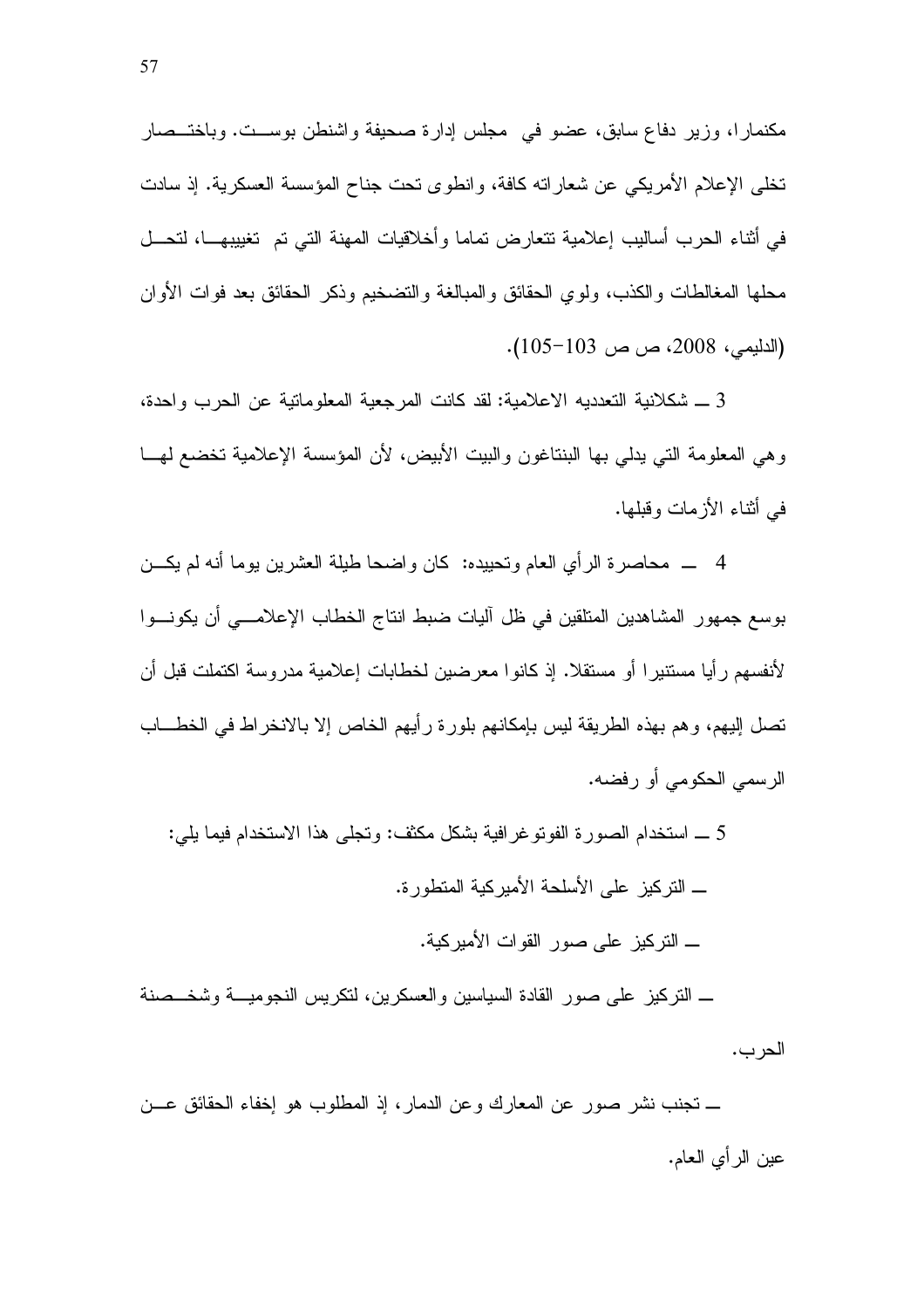ويمكن القول بأن المؤسسة الإعلامية قامت بدور ها المطلوب منها، وهو نشر نقافـــة الخوف على جبهتين:

الجبهة الأولى: هي الجبهة الداخلية الغربية( الرأي العام الغربي )، وذلك بهدف إثارة الفز ع لديها من امتلاك الـعراق لأسلحة الدمار الشامل التبي يـهدد بـه الـعالم المتحضـر ، ولا نوجد طريقة لإزالة الخوف إلا بدعم هذه الجبهة للحرب على العراق (Verese, 2005).

و أما الجبهة الثانية: فهي الجبهة العربية أو المتعاطفة مع العراق، إذ قامت المؤســسة الإعلامية الغربية بتصنيع رسائل إعلامية من نوع خاص كنوع من الحرب النفسية؛ لتحطـــيم إرادة القتال والصمود لدى المقاتل العراقبي، وتخويف الرأي العام العربي من هذا النظام.

تصريحات المسؤولين الأمريكيين المحرضة على الحرب:

دَأَبِ الْمُسؤولُونِ الأَمْرِيكِيونِ في إدارة الرئيس الأَمْرِيكِي السابقِ جورج بـــوشْ ومــــا قبلها، على النركيز على بث الخوف والفزع لدى المواطن الأمريكي، والمجتمع الدولي والدول المجاور ة للعر اق و أمر بكا، من قو ة العر اق و تضخيم قدر اته العسكر بـة و طمو حاته "التوســـعبة"، والتبي عكستها تصريحاتهم وأحاديثهم ومقالاتهم الصحافية عبر وسسائل الإعسلام الأميركيسة المختلفة، ليس خلال الفترة التي سبقت بدء العمليات العسكرية بل قبل ذلك بسنوات، وكانست نلك النصريحات نحمل في نتاياها نضليلا واسع النطاق للرأي العام الامريكي والعالمي، مـــن خلال تأكيداتهم وجود أسلحة دمار شامل في العراق، وعلاقة العراق مع نتظيم القاعدة، فـــي نطاق حرب دعاية وتضليل لم يسبق لها مثيل على المستوى الدولي.

وقد رصد الباحث – بحكم عمله في قسم الأخبار الدولية في وكالة الأنباء الأردنيـــة (بترا) منذ العام 1997 والصحف اليومية، التصريحات التي كانت تحمــل تحريــضا ضـــد العراق، في عهد الإدارة الأميركية السابقة، أو التي سبقتها سواء داخل الولايات المتحــدة، أو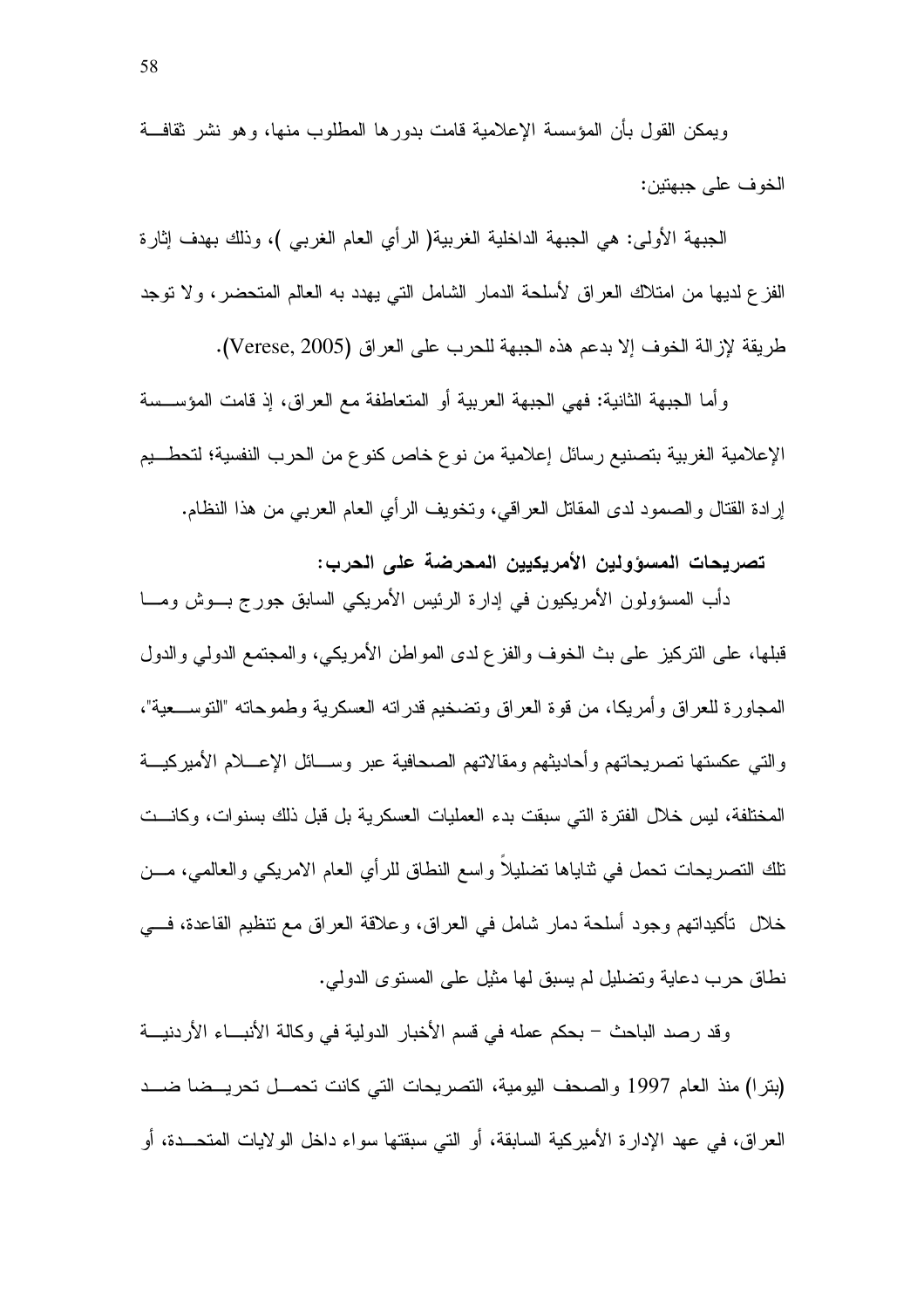1– زلماي خليل زاد – بول وولفويتز – مقالا استراتيجيا نشر في ويكلبي ستاندرز فسي الاول من كانون الثاني/ يناير 1997.

النصر بجات حسب نو ار بخها:

2– وليام كريس نول رئيس مجموعة مشروع القرن الأمريكي الجديد بعــث إلـــي الــــرئيس الأمريكي الأسبق بل كلينتون في السابع والعشرين من كانون الثاني/يناير 1998، رســـالة، ووقع عليها كل من رامسفيلد وزير الدفاع، ونائبه بول وولفويتز، وجـــبمس وولـــسى مــــدير الاستخبارات المركزية السابق, وريتشارد بيرل, وروبرت كاغان, وليام ببنيــث, وفرنـــسيس فوكوياما، نؤكد وجود أسلحة دمار شامل في العراق وضرورة شن الحرب.

3– ديك نتثبيني في الحادي والعشرين من كانون الثاني/ بناير 2001 في مداخلة مع ريتشار د بير ل قبيل الانتخابات الرئاسية.

4– كولن باول بعد تعينه وزيراً الخارجية في التاسع والعشرين من كـــانون الثـــاني/ ينــــاير  $.2001$ 

5- بوش في السابع عشر من شباط / فبراير 2001. كولن باول في الرابع والعشرين من شباط / فبر اير 2001 في مؤتمر صحفي.  $\sim$ 7- ريتشارد بيرل في الثامن من آذار / مارس 2001. 8- وليام كريستول في الثاني عشر من أيلول / سبتمبر 2001 9– الرئيس بوش– دونالد رامسفيلد – كولن باول – بول وولفويتز قرروا في اجتماع عقد في الخامس عشر من أبلول/سبتمبر 2001 ضرب العراق، وربطه ضربه بأحداث أيلول 2001.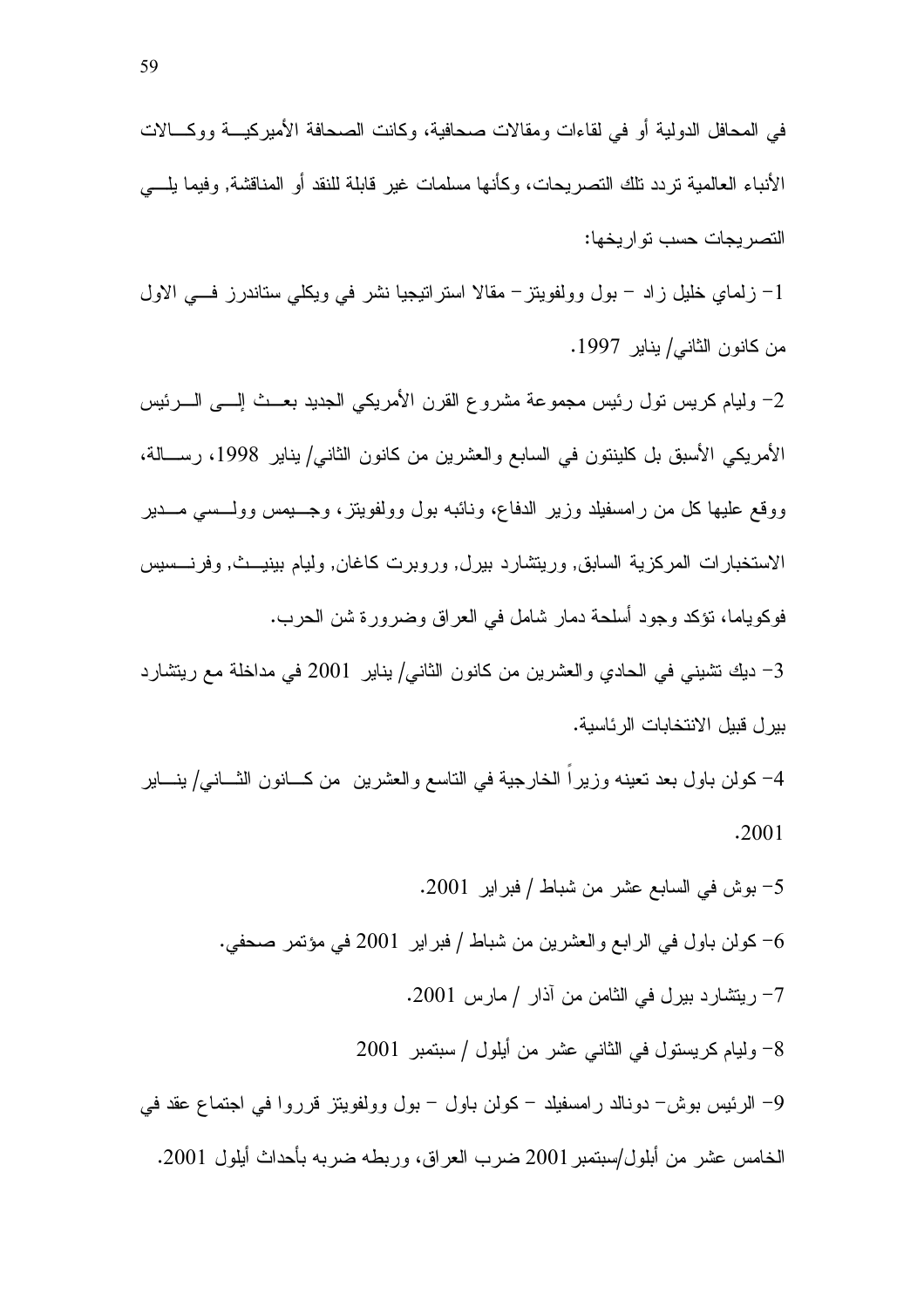. 2001" !) /8  
! -B A!&- d " "- K& %-5! T10 . 2001 " /-B 
! "- -\$ 8 -" 
 ) %-5! T11 -B 
! -B K  ) C  7-! Z5! T 12 . 2001 " / . 2001 " / -B 
! -B 8" -! T13 . 2001 " / 8  
 -) -B 4  - "- U- T14 - / -B 
 -) -!  - -!- ;-\$ d " K& T15

$$
.2002
$$

- 16– الرئيس بوش في الثاني والعشرين من أذار/ مارس 2002. 17 – الرئيس بوش في السادس من نيسان / إبريل 2002. 18= الرئيس بوش في خطاب ألقاه في الأكاديمية العسكرية في وست بوينت في الأول مـــن  $.2002$  حزير ان / يو نيو 19– السيناتور شيلي أحد زعماء الحزب الجمهوري وعضو لجنة الاستخبارات في الكونغرس في الثاني من أب / اغسطس 2002. 20 نقاش بين باول ونشيني و بوش في جلسة مشتركة في الثالث من أيلول/سبتمبر 2002. 21– رسالة بوش إلى مجلس الشيوخ في الرابع من أيلول/سبتمبر 2002. 22– كولن باول لشبكة فوكس نيوز في الثامن من أيلول/سبتمبر 2002. 23– ديك نشيني نائب الرئيس لشبكة" أن بي سي" في أيلول/سبنمبر 2002.
	- 24– وزير الدفاع دونالد رامسفيلد في 8 الثامن ايلول/سبتمبر 2002.
	- 25– مستشار الأمن القومي كونداليزا رايس في الحادي عشر من أيلول / سبتمبر 2002.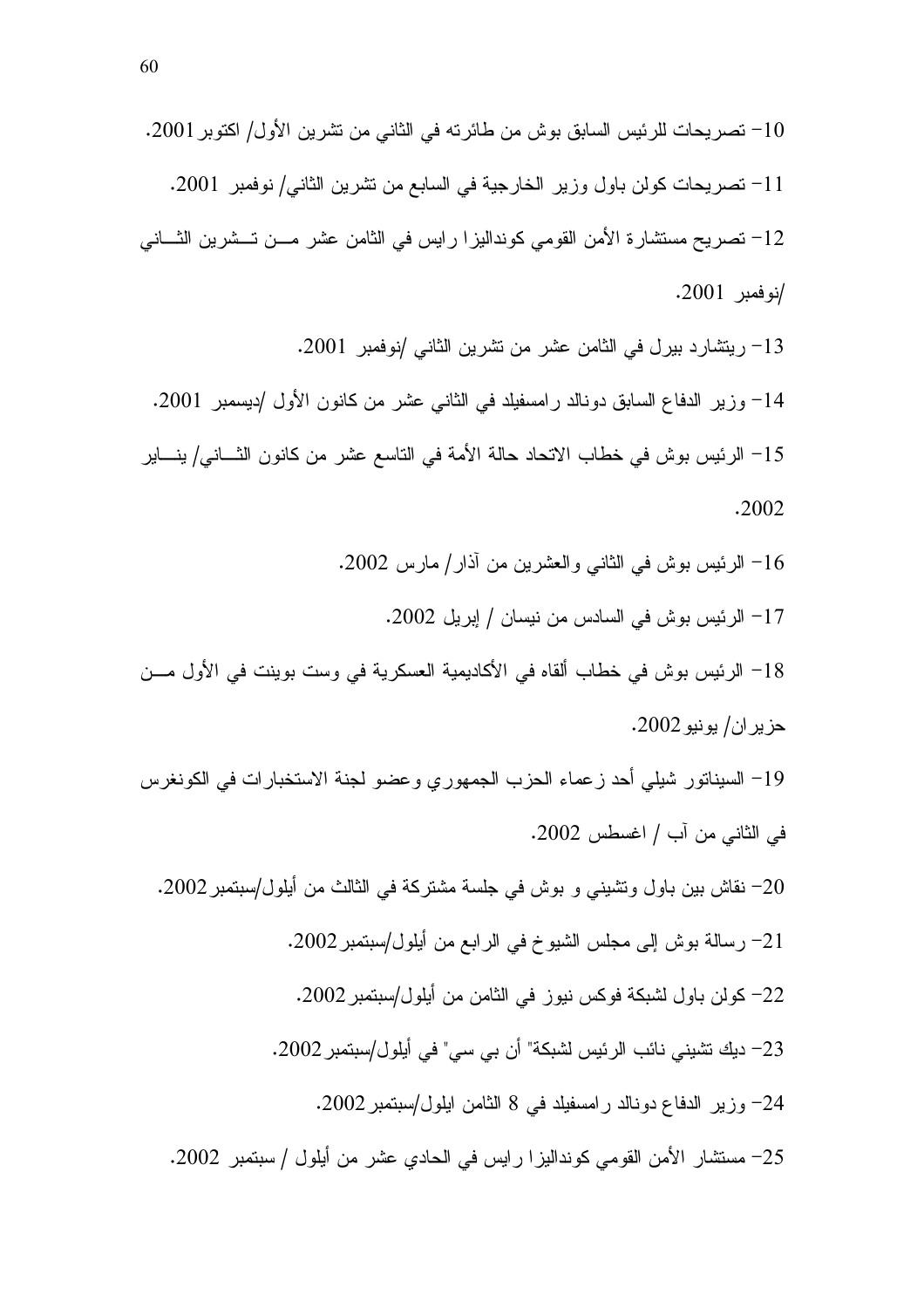26– خطاب بوش في الأمم المتحدة في الثاني عشر من أيلول / سبتمبر 2002. 27– مستشار الأمن القومي كونداليزا رايس في الحادي عشر من أيلول/ سبنمبر 2002. 28– وزير الدفاع الامريكي دونالد رامسفيلد في الثامن عشر من أيلول / سبنمبر 2002. 29– وزير الدفاع دونالد رامسفيلد في الناسع عشر من أيلول / سبنمبر 2002. 30– استر انيجية الأمن القومي التي وقع عليها بوش في العشرين من ايلول/ سبتمبر 2002. 31– تصريحات بوش في السابع من تشرين الأول / اكتوبر 2002. 32– بوش بعد تصويت مجلس الأمن على قرار 1441 في الثامن من تشرين الثاني/ نـــوفمبر . 2002 33– وزير الدفاع دونالد رامسفيلد في الثاني عشر من كانون الأول/ ديسمبر 2002. 34– وزير الخارجية كولن باول في العشرين من كانون الثاني/ يناير 2003. 35– بوش خطابه حال الاتحاد في الثامن والعشرين من كانون الأول /يناير 2003. 36– وزير الخارجية كولن باول كلمة ألقاها في مجلس الأمن الـــدولي فـــي الخــــامس مـــن

شباط/فبر اير 2003.

37– بوش في خطاب ألقاه حول أهدافه في العراق في السادس والعشرين من شباط/فبرايـــر . 2003

> 38– وكالة الاستخبارات المركزية في الرابع عشر من أذار /مارس2003. 39– بوش خطابة إلى الأمة في السابع عشر من أذار /مارس2003. وزارة الدفاع الأميركية في الثامن عشر 18 من أذار /مارس2003.  $-40$ 41– وزير الدفاع دونالد رامسفيلد في السابع والعشرين من أذار /مارس2003. 42– وزير الدفاع دونالد رامسفيلد في الثلاثين 30 من أذار /مارس2003.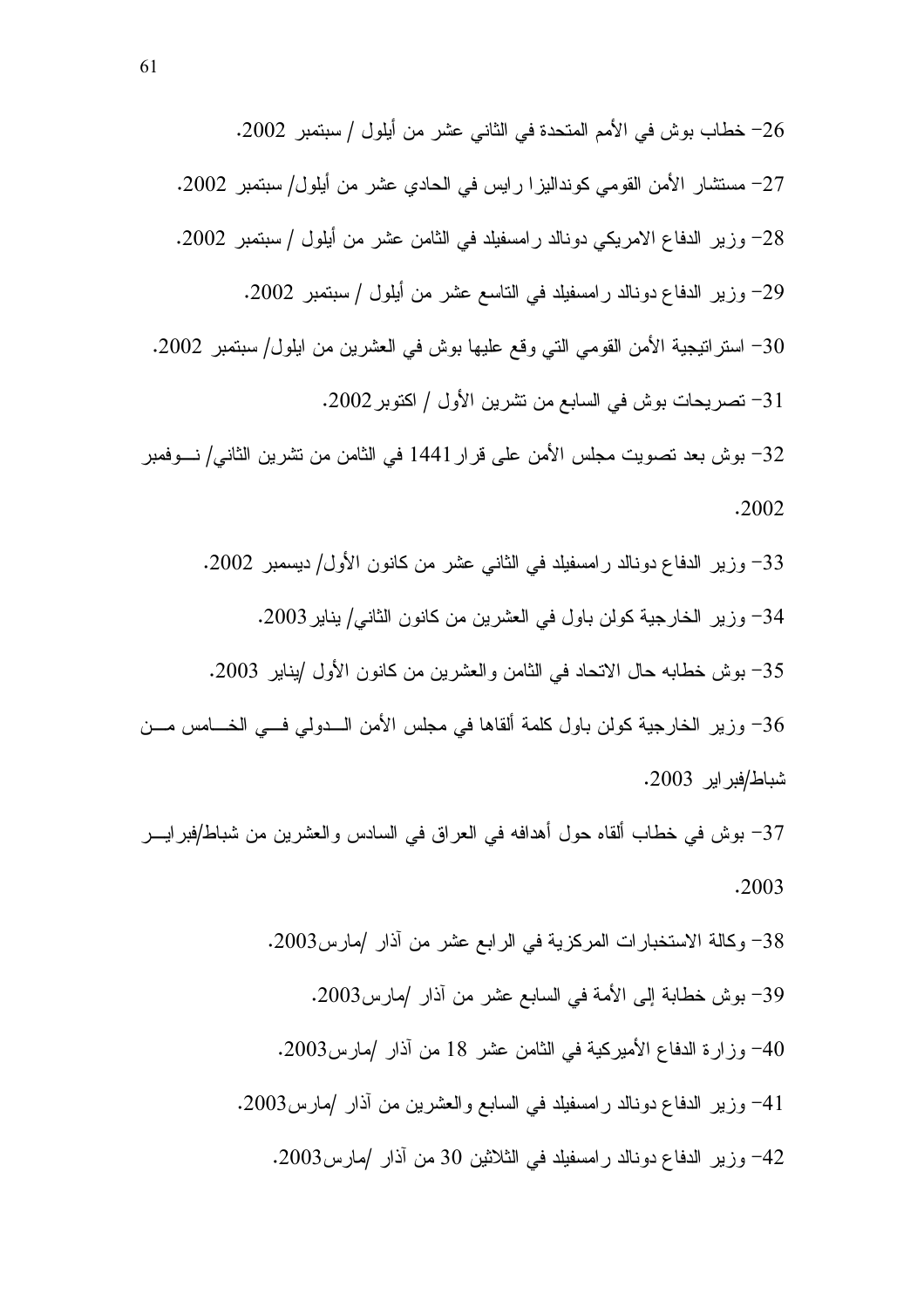50- كولن باول الواشنطن بوست في الثالث من شباط/فبراير 2004.

51– وزير الدفاع رامسفيلد في شهادته أمام لجنة القوات المسلحة في الكونغرس في الرابـــع من شباط/فبر اير 2004.

52– جورج تتت مدير وكالة الاستخبارات المركزية في جامعة جورج تاون في الخامس من شباط/فبر اير 2004.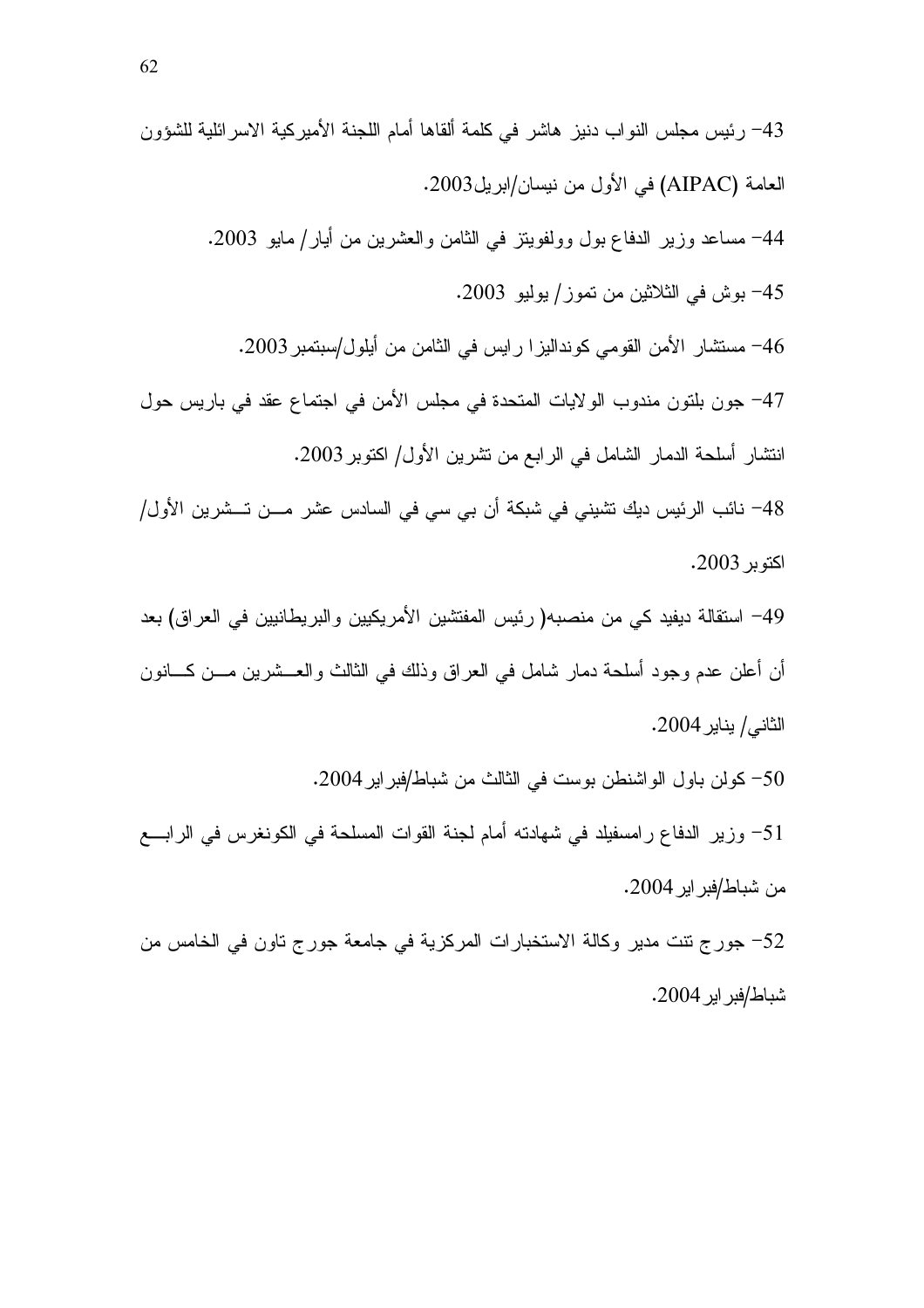التحليل الكمى والدلالي للمضمون في صحيفة نيويورك تايمز

ارتبطت استخدامات تحليل المضمون (المحتوى ) بالدراسات الإعلامية والاتـــصالية بوصفها أداة وأسلوبا، للتعرف على المعلومات والنفسيرات من خــــلال الأنـــشطة الاتـــصالية المختلفة، وكان هذا الارتباط والنشأة قد تولد تبعاً للحاجة الماسة التي فرضتها منهجيـــة علـــم الإعلام وتعقيداته منذ بواكير القرن العشرين، وتحديدا بعد طغيان الصفة الجماهيريــــة عبـــر الوسائل ،لتشكيل الخطاب الجمعي الجماهيري. وذلك من خلال توصيف المحتوى وتحليلـــه، بهدف كشف اساليب الدعاية والاقناعية ومقاصد القائمين بالعمليات الإعلامية والنوايا الدعائية للقائم بالاتصال، في محاولة للإجابة عن السؤال المتعلق بتحليل كيفية تقديم المــضمون إلـــي الجمهور (حسين ، 1983،ص 39- 55).

وكانت المحاولات الأولى لاستخدامات تحليل المضمون ما قام به الباحثان ( ليبمـــان وتشارلز ميرز) من خلال قيامهما بتحليل مضمون (عينة من المادة الإخبارية) المنشورة فسي جريدة (نيويورك نايمز )، وقد تصاعد هذا النمط من الدراسات بعدما ظهرت إمكانية الـــضبط والسيطرة على عوامل التحليل، واستحكاماته وجدواه في الوصول إلى نتائج بمكــن التعويـــل (الاعتماد) عليها، وكانت مدرسة الصحافة في جامعة كولومبيا قد اهتمت بتحليـــل المـــضمون اهتماماً واسعاً، وكبيراً في ثلاثينيات القرن الماضي للعديد من الصحف الأميركية، بالإضـــافة إلى بعض الدر اسات التحليلية المتخصصة كدر اسة جوليانت وإدوار دز حول الأخبار الخارجية في الصحف الصباحية الأمير كية(بدر ،1983).

ويشير اصطلاح التحليل (Analysis) إلى أنسه عمليسة تسستهدف إدراك الأشسباء والظواهر عن طريق فصل عناصر نلك الأشباء والظواهر بعضها عـــن بعــض، ومعرفـــة الخصائص التي تمتاز بها هذه العناصر، وطبيعة العلاقات التي نربط بينها، ويشير اصطلاح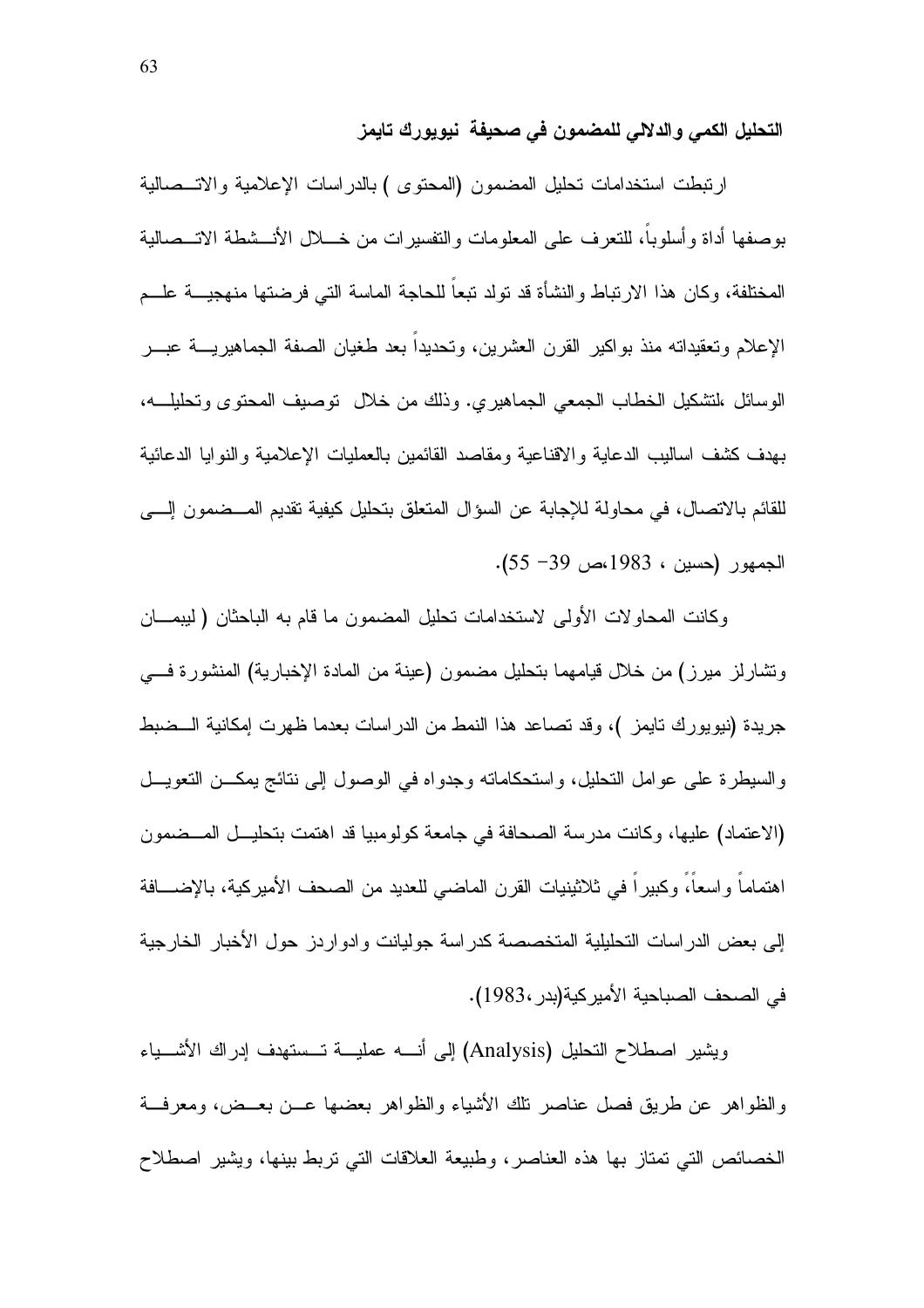المضمون أو المحتوى ( Content) في علوم الاتصال إلى كل ما يقوله الفرد من عبارات أو ما يكتبه أو ما برمزه، والمعلومات التي نقدم والاستنتاجات التي يخرج بها والأحكـــام التــــي يقترحها أهدافا اتصالية مع الآخرين(عبد الحميد،1992، ص3).

وهذه الطريقة تستخدم في حالة تعذر اتصال الباحثين بالمبحوثين بـــصورة مباشــــرة للتعرف على انجاهاتهم، وأفكارهم واستجابتهم من خــــلل الملاحظـــة والمقابلـــة والاســـتبانـة و غير ها، لذا يلجأ الباحثون لأية طر ائق بديلة غير تقليدية، من خلال در اسة نـــصوص غيـــر التعبير الشفهي أو التحـــريري ( المكتوب) لهذه الجمـــاعـــات در اســـــــة منهجيـــــــة باتبـــاع طريقـــة منظمة وصـارمة من خلال أسلوب(تحليل المضمون).

ويستخدم هذا الأسلوب في مجالات أخر ي متعددة، لتؤدي دور اً مهماً في عملية البحث العلمي، للنعرف على الانجاهات والأراء سواء كانت رسائل موجهة عبر أجهزة الإعــــلام، أو مجرد رسائل ونصوص اعتيادية، اِضافة إلى استخدامها كطريقة للتعرف على ما نؤديه أجهزة الإعلام من وظائف تحقيقاً لأهدافها، وإفتراض ما يمكن أن تفعله في الجمهور ٍ من تـــأثيرٍ ات، ويمكن تحديد بعض المجالات التي يستخدم فيها (حسين،1996، ص ص 13−14):

1– الكشف عن اتجاهات الأفر اد و الجماعات إز اء موضو عات مختلفة.

2– المقارنة بين وسائل الإعلام الجماهيري من حيـــث موضــــوعاتها، واتجاهاتهـــا و أهدافها.

3– قياس مدى نطبيق وسائل الاتصال للمعابير والأسس الإعلامية، و الثقافية و الفنية . 4– تشخيص خصائص الأسلوب الأدبي، أو الصحفي من خــــلال تحليـــل الرســــائل المختلفة.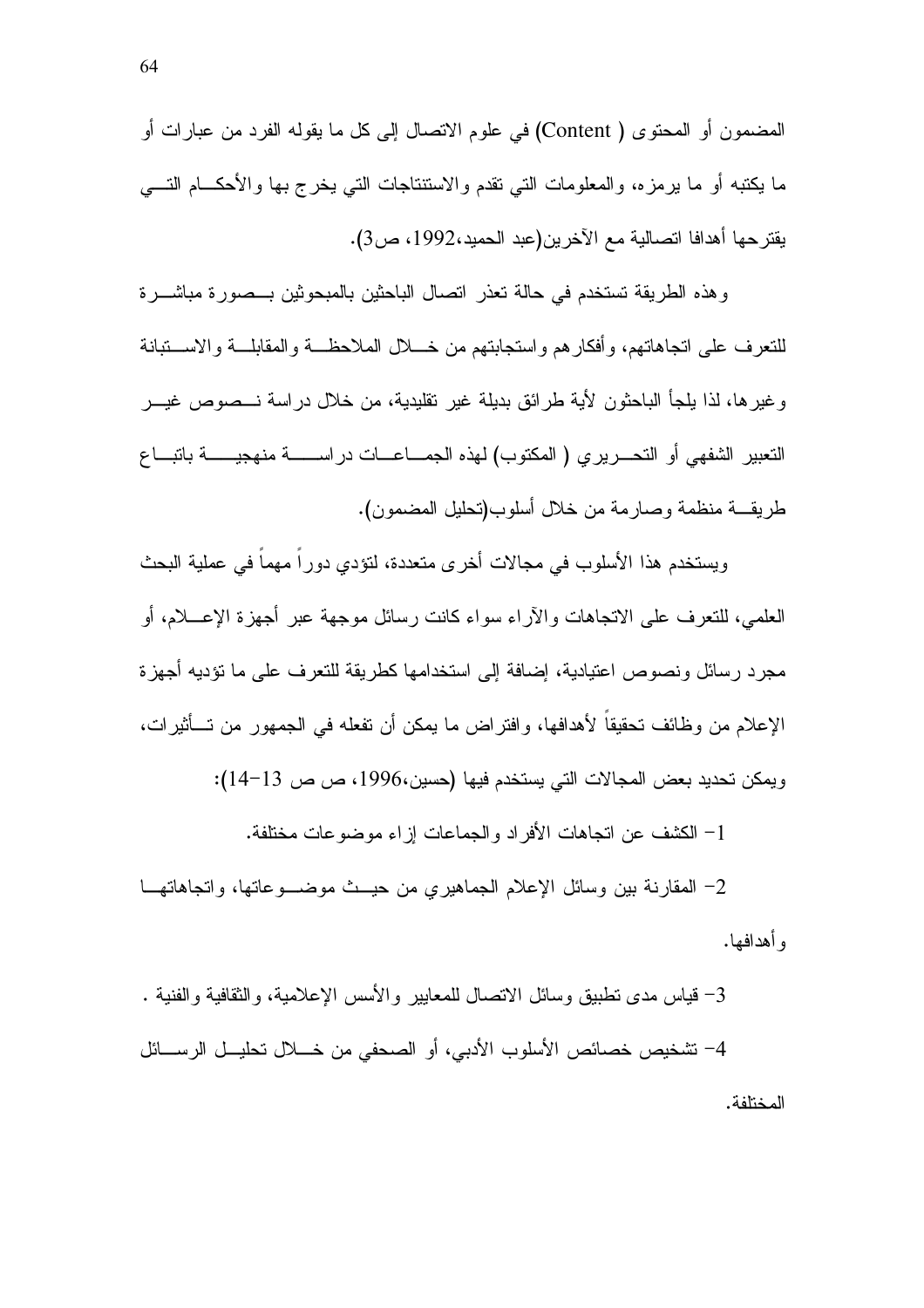5– النعرف على الوضع النفسي والاجتماعي للأفراد والجماعــات فـــي الأوضــــاع الطارئة، والاعتيادية من خلال تحليل الرسائل التبي يعبرون بها عن أنفسهم بأي شـــكل مـــن الأشكال.

الحصول على افتراضات حول نأنثير وسائل الانصال على الجمهور . $6\,$ 

7– نعرف الدولة على معلومات ونوايا الدول الأخرى، وأهدافها، وبخاصة في حالات الصراع والحروب، إذ يسعى كل طرف إلى تحليل الوثائق والتصريحات، والخطب وما تتشره وسائل الإعلام حول الطرف الآخر .

إضافة إلى ذلك، يمكن استخدامه، للنعرف على المعارف والقيم ومدى تحقيق الأهداف والأثار التي تحملها الكتب، والمناهج، والأدبيات النربوية والثقافية وغيرها.

ويتسق أسلوب نحليل المضمون (المحتوى ) انساقاً وثيقاً، ومحوريـــاً مــــع الرســــالـة Message، ويقصد بالرسالة النتاج أو الأفكار ، أو المفاهيم التي يراد توصيلها إلى الجمهــور من خلال النتابع الرمزي والدلالي، وهذه الرموز بمكن أن نكون لفظية: (منطوفة أو مكتوبة)، أو غير لفظية: (إشارات، إيماءات، ألوان، أشكال، موسيقى رسوم، ويعّد فهم هذا المنجـــز – الذي غالبًا ما يكون ماضياً ونكوينه وتحليله، وإيجاد العلاقات الرمزية (الظاهرة ) كالـــشدة، والنكرار، والكيفية، ودرجات النأكيد، ونسيد القيم والانجاهات والنأييد والرفض.. ،هذه الميادين هي ما يدخل ضمن وظائف تحليل المضمون، للوصول إلى اكتشافات وعلاقسات بالإمكسان تجزئتها أو تصنيفها (Classification )، ومن ثم إيجاد ارتباطها، والكشف عنها على أساس كمي ونوعي (Quantityive and Specific)، ذلك أن تحليل الرسالة.. لكلماتها.. أشكالها.. ألوانها ..أو أية سياقات، أو رموز نعبر عن المضمون الصريح لها قد ندلنا علـــي مؤشـــرات منتوعة تساعدنا في سبر أغوار النص أو ( الإنتاج الاتصالي بشكل عام)، وهذا التـــصنيف أو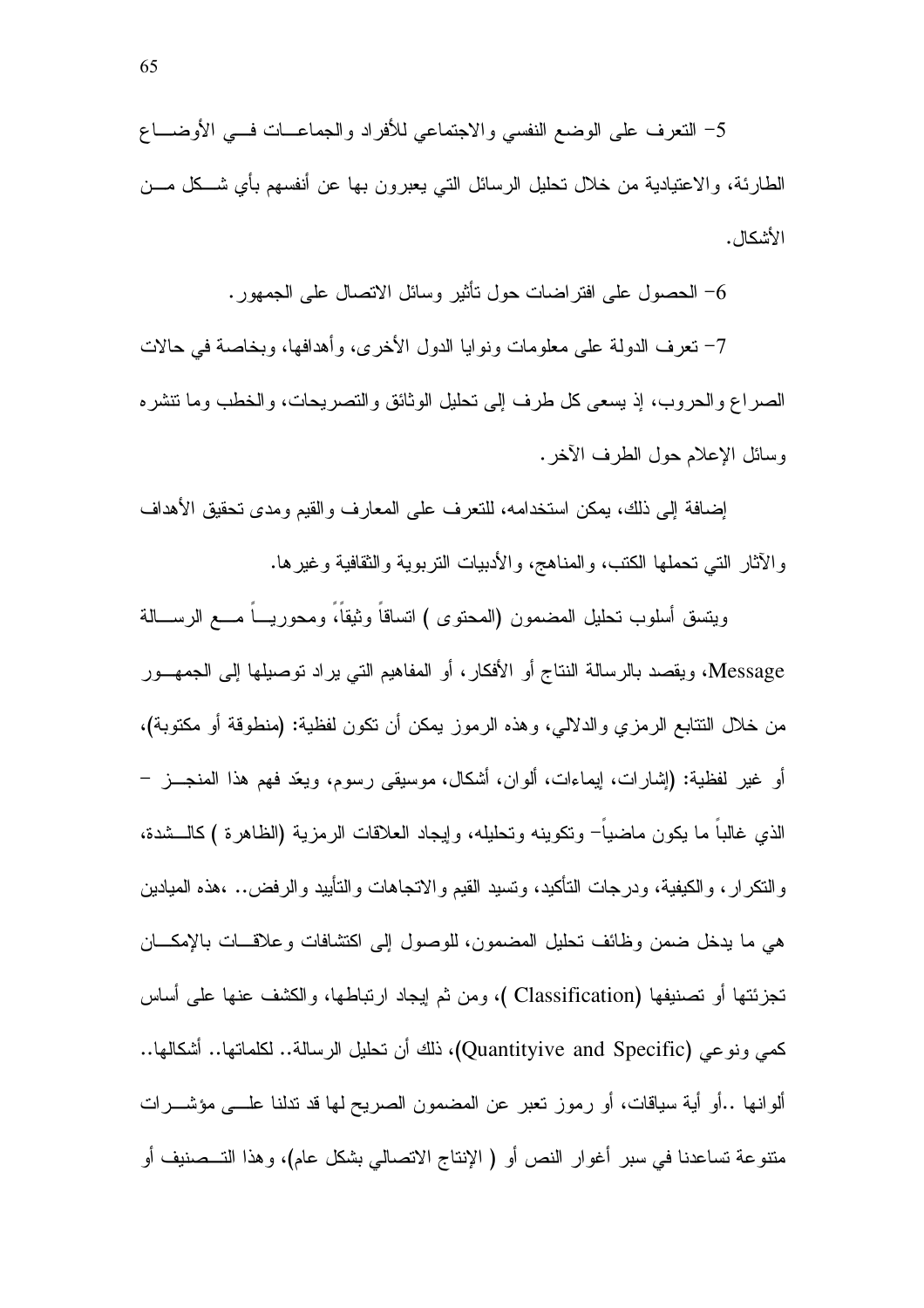التجزئة المنظمة تعمل على تفسير العمل، وبالتالي النتبؤ بمقاصد منشئ الرســالة واتجاهاتـــه وتأثيراته في المتلقى من خلالها، ذلك أن التحليل الكمي المنظم يتيح لنا قياس مقاصد المرسل (المرمز) ومرجعياته، وقدراته، وبؤر التركيز القيمي أو التفضيل الذي انساق معه الـــنص، أو المعادة الانصالية قيد التحليل والدراسة، كما ونكشف عن دوافع( المرمز)، وقيمه النسي يسؤمن بها، والأهداف التبي يسعى إلىي تحقيقها، وهذه تتصل وتتفاعل مع اتجاهاته السياسية والدينيــــة، و الاجتماعية وتكويناته المرجعية بيئة، عقائد، أفكار ، تأثير ات أخـــر ي مختلفـــة (مـــصطفى،  $. (23)$ ، ص $. 1994$ 

هذه المرجعيات في ثنايا الرسالة يمكـــن الكـــشف عنهـــا ضــــمن نظــــام التـــصنيف (Classification )اتساقاً مع أهداف البحث الرئيسة، وبذلك فإن الرسالة تعد الركن الأســـاس الذي بمكن عن طريقه فهم ما كان..وما بريد..( مقصدية المرسل)، والتنبؤ بإمكانية التغييـــر Change، أو التأثير ( Effect ) الذي يمكن أن تحدثه الرسالة في الجمهور المتوقع.

وتحليل المضمون كغيره من المفاهيم الاجتماعية لم يحسم بتعريف جامع مانع (محدد بدقة) إلى حد الاتفاق النام في ظل مشكلات حدود تطبيقاته، وإجراءاته على المنجز الأدبـــي، واللغوي، والشكلبي، بالرغم من النطور والنوسع الذي شهده في استخدام الأساليب والنقنيـــات علي المستوى الدولي.

وفيما بلي بعض النعر بفات لتحليل المضمون:

قال كابلان، 1943 تحليــل المحتــوى هــو: المعنـــى الإحـــصائى ( Statistical Semantics) للأحاديث و الخطب السياسية.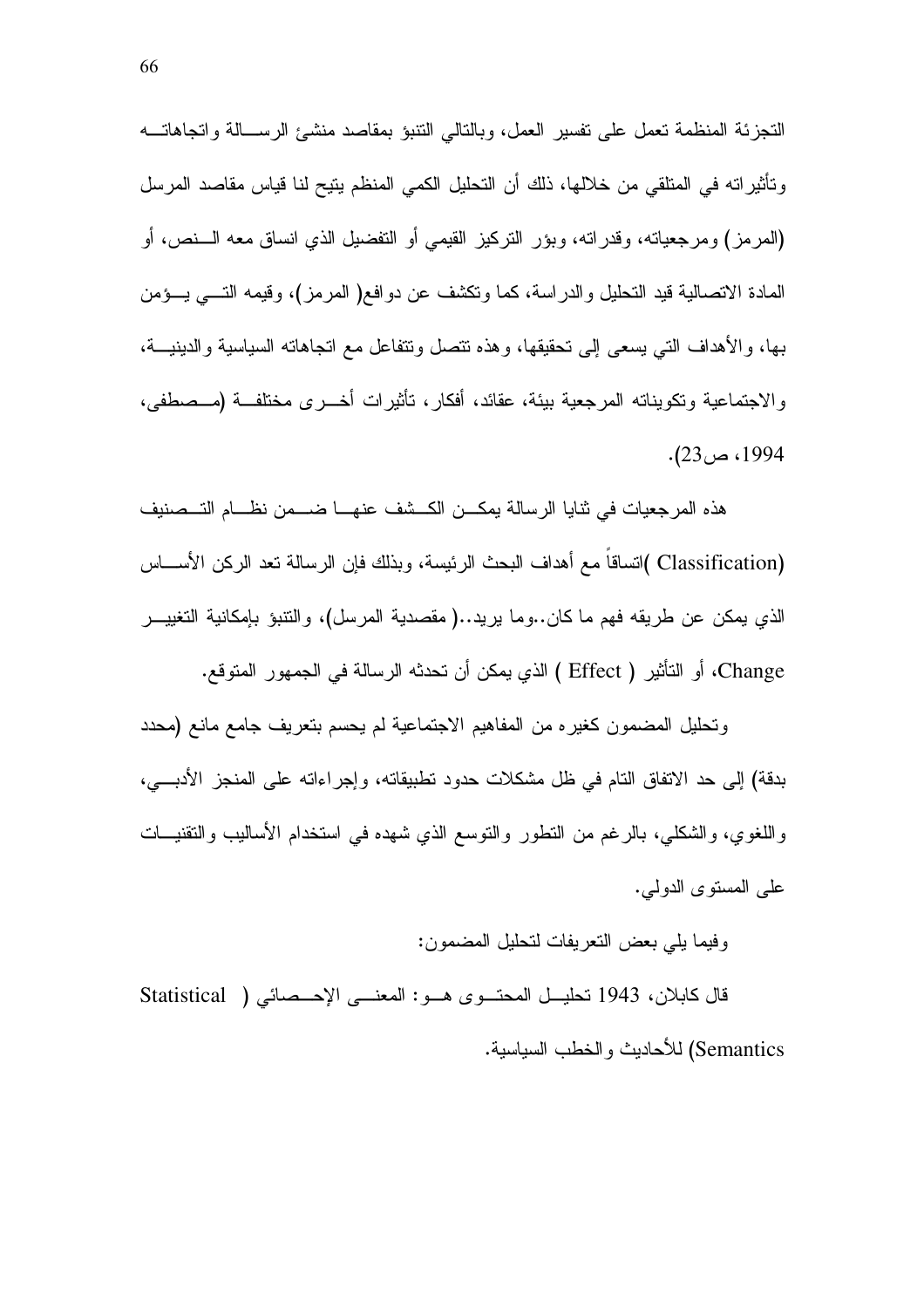أما بيزلمي 1969 فيري أن ((تحليل المحتوى هو أحد أطوار تجهيـــز المعلومـــات إذ يتحول فيه المحتوى الاتصالى إلى بيانات يمكــن نلخيــصها ومقارنتهــا، وذلــك بـــالتطبيق الموضوعي والنسقى لقواعد التصنيف الفئوي (Categorization Rule).

ويرى بيرلسون (1952-1971) أن تحليل المضمون: (( هو أحد الأساليب البحثيـــة التي تستخدم في وصف المحتوى الظاهر ، أو المضمون الصريح للمسادة الإعلاميسة وصسفا موضوعيا، منتظما، كميا))، كما عرفه بأنه:" أسلوب البحث الذي يهدف إلى تحليل المحتـــوي الظاهري أو المضمون الصريح لمادة الاتصال ووصفها وصفا موضوعيا ومنهجيــاً وكميـــاً بالأر قام " (حسين ، 1983 ، ص18).

وعرف سمير محمد حسين (1983) ، تحليل المضمون بأنه "أسلوب أو أداة للبحــث العلمي، يمكن أن يستخدمها الباحثون في مجالات بحثية متنوعة، وعلى الأخـــص فـــي علـــم الإعلام، لوصف المحتوى الظاهر والمضمون الصريح للمادة الإعلامية المراد تحليلهــا مـــن حيث الشكل والمضمون، تلبية للاحتياجات البحثية المصاغة في تساؤلات البحث، أو فروضه الأساسية، طبقا للتصنيفات الموضوعية التي يحددها الباحث، استخدام هذه البيانات في وصف المواد الإعلامية التي تعكس السلوك الاتصالي العلني للقائمين بالاتصال، أو لاكتشاف الخلفية الفكرية أو السياسية، أو العقائدية أو الثقافية التي تتبع منها الرسالة الإعلامية، أو للتعرف إلى مقاصد القائمين بالاتصال من خلال الكلمات والجمل، والرموز والصور الاساليب التعبيريـــة كافة شكلا ومضمونا" (حسين ، 1983، ص22).

وعرف محمد عبد الحميد ( 2000 ، ص22) تحليــل المــضمون بأنـــه:"مجموعـــة الخطوات المنهجية التي تسعى إلى اكتشاف المعــاني الكامنـــة فـــي المحتـــوى، والعلاقـــات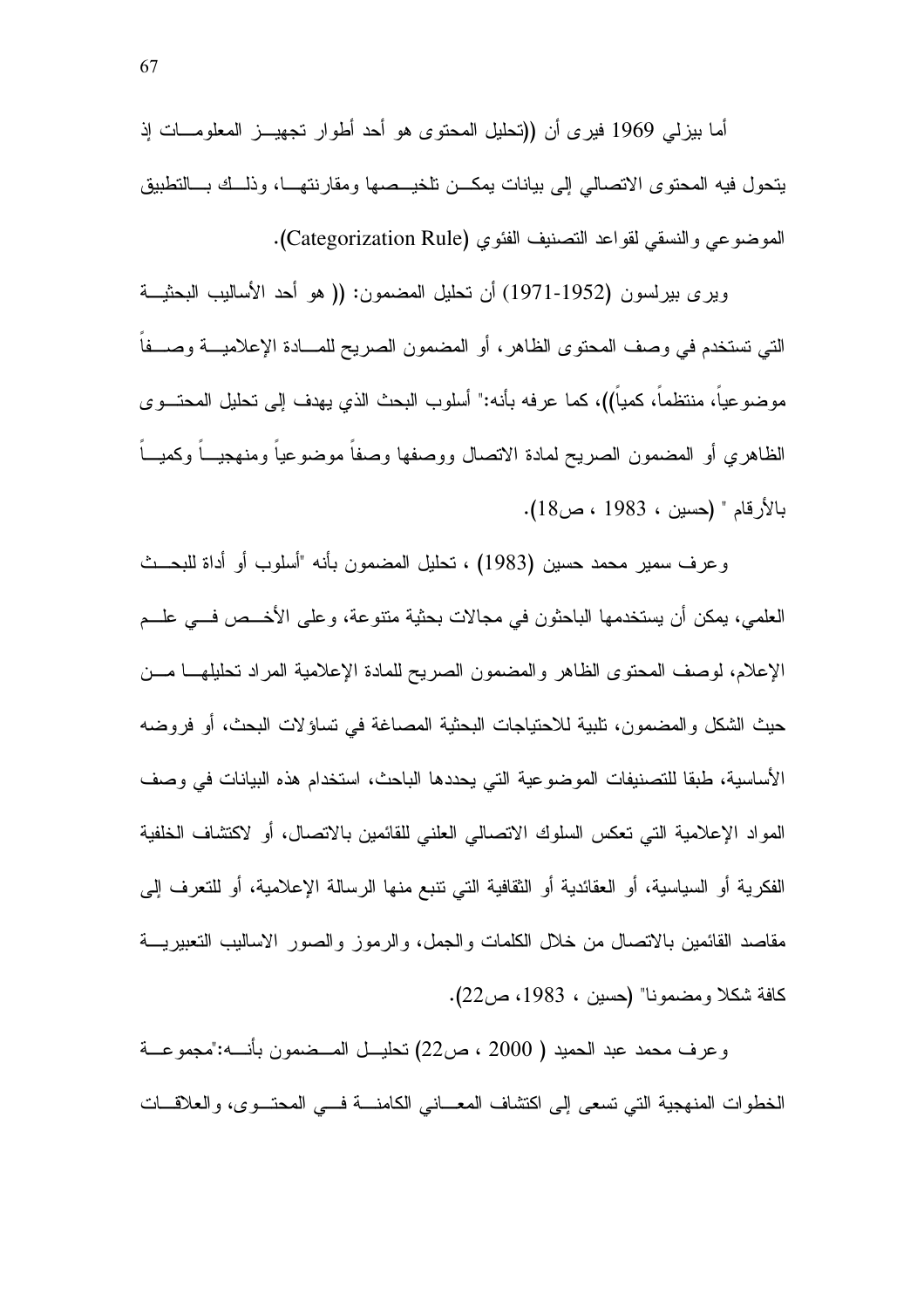الارتباطية لهذه المعاني من خلال البحث الكمي، الموضوعي، والمنظم للسمات الظاهرة فسي . (22 المحتوى" (عبد الحميد، 2000 ، ص $(22)$ .

من جهة أخرى ينبغي توضيح نقطة مهمة قد يغفل عنها بعض البـــاحثين، وهـــي ان تحليل المضمون ليس منهجاً قائماً بذاتــــه، إنمـــــا هــــو مجـــــرد أســــلوب أو أداة (اســــتكمالية Complementary) يستخدمها الباحث ضمن أساليب، و أدوات أخر ي في إطار ٍ منهج متكامل هو : المنهج المسحى( Survey Method )، إذ يسعى الباحث في استخدامه إلى مسح جمهور القرَّاء، والمستمعين أو المشاهدين، أو مسح الرأي العام أو المادة الانصالية عن طريق نحليل المضمون كمجموعة المقالات والنصوص المسرحية أو الأشكال والنكوينات الفنية: اللوحات، الرسوم، المنحونات، أعمال السير اميك، بغرض الوصول إلى ارتباطات( Correlations)، أو البحث عن قيم سائدة أو رموز دلالية، أو يمكن النوصل إليها عن طريق نطبيق الإجــــراءات المنهجية الصبارمة، و عليه يمكن القول ومع ما ذهبت إليه النعريفات السابقة من وصف طبيعة، أو غرضيه تحليل المضمون أنه يتميز بالخصائص الآتية (حسين، 1996، ص20–21):

1- يسعى تحليل المضمون عن طريق تصنيف البيانسات وتبويبهــا إلـــى وصـــف المضمون (المحتوى) الظاهر، والصريح للمادة قيد التحليــل، ولا يقتــصر علـــي الجوانـــب الموضوعية، وإنما الشكلية أبضا.

2– بعتمد علي نكر ار ات وردت، أو ظهور جمل أو كلمات أو مصطلحات، أو رموز أو أشكال ( المعاني المتضمنة في مادة التحليل) بناءً على ما يقوم به الباحــث مـــن تحديـــد موضوعي لفئات التحليل ووحدانه (حسين، 1996، ص22) .

3– يجب أن يتميز بالموضوعية، ويخضع للمتطلبات المنهجية (كالصدق والثبـــات)، حتى يمكن الأخذ بأحكام نتائجه، على أنها قابلة للتعميم (Generalization).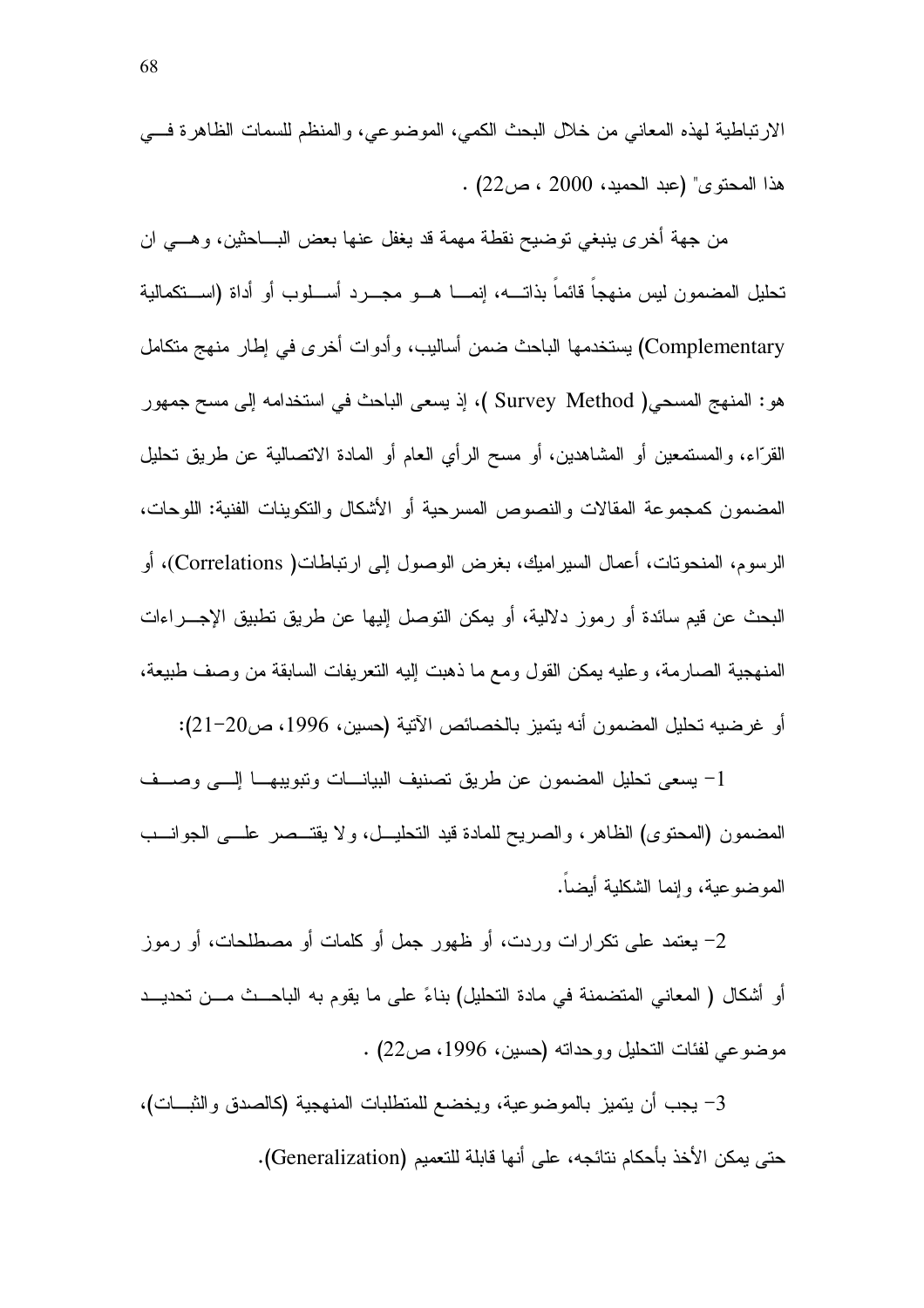4– ينبغي أن يكون التحليل (منتظماً)، وأن يعتمد أساسا الأسلوب الكمي في عمليـــات التحليل ،بهدف القيام بالتحليل الكيفي على أسس موضوعية.

5– يجب أن تكون نتائج تحليل المضمون مطابقة في حالة إعادة الدراســــة التحليليـــة لذات الأداة وللمادة قيد التحليل، لضمان ثبات (Reliability )النتائج – الاتساق عبر الزمن – أو عبر نطبيقها واقتراب نتائجها من قبل محللين أخرين ( التحكـــيم الخــــارجي )، أو لمـــدى اتساقها مع محكات خار جية معينة.

6– ترتبط نتائج تحليل المضمون مع ما ورد من نتائج وصفية وتحليليـــة ونظريـــة، بإطار عام وشامل، ليتم وفقها نفسير الظاهرة أو المشكلة، أي انه في هذه الحالة يعــد مكمـــلاً لإجراءات منهجية أخرى تسبقه، أو تلحقه في إطار الدراسة الشاملة.

#### خطوات تحليل المضمون: Content Analysis

تمت الاستعانة في نتفيذ هذا البحث باستخدام تحليل المضمون الكمـــي، حيـــث أكـــد لاسويل و لاز ارسفيلد (1948): "أهمية التحليل الكمي القابل للتحقيق تجريبيــــاً والــــذي يحقـــق الموضوعية وتجنب الذانية في التحليل، كما أنه أسلوب في البحث يمهد في وصف المضمون الظاهر لوسائل الاتصالات وصفاً موضوعياً ومنتظماً وكمياً" (Berelson, 1967, p.18).

إن أسلوب البحث يهدف إلى وصف المحتوى الظاهر للانصال وصفاً موضوعياً وكمياً منظما، وهذا المحتوى في عملية الاتصال بمثل مكانة مهمة؛ لأنه بنطوى على جميع المعاني التبي بمكن أن يعبر حنها باستخدام الكلمة والفقر ة والصور ة والرسم.

وتأتي أهمية هذا الأسلوب، من أنه له أساليبه وقواعده العلمية، إذ يتناول الكم والكيف، والأثر المتوقع من المادة الاتصالية، كما يبين مقاصد القائم بالاتصال، بحيث يدرس فقط شكل المادة المطبوعة، وحجم، ومساحة، وجوهر ، وإتجاه خصائصها فقط، بل يتعدى ذلك إلى المادة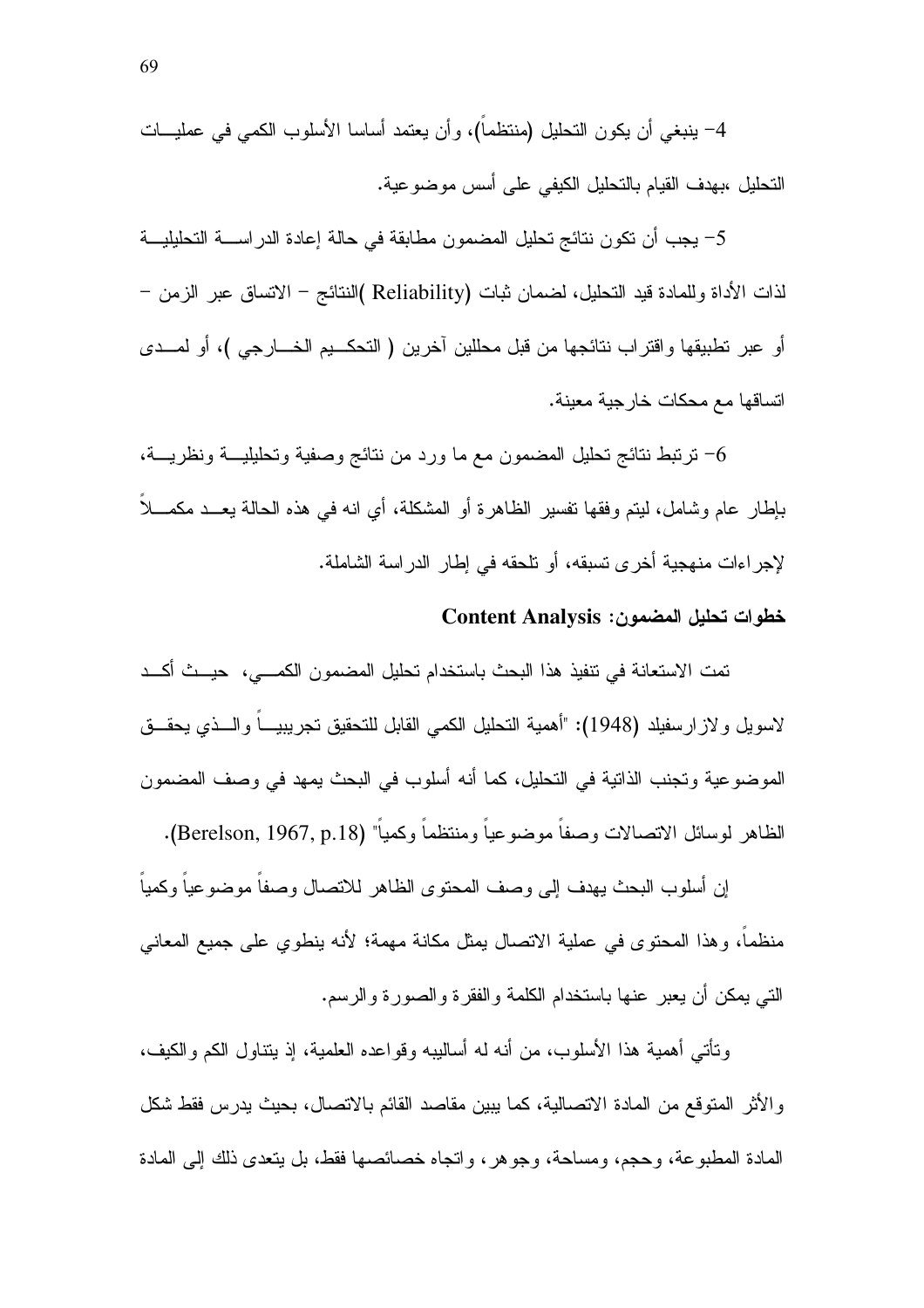المذاعة والمتلفزة منه حيث مساحتها الزمنية، ومحتواها وطريقة تناولها، وتقديمها وإخراجها، و الموسيقا المصاحبة لها، و الصور ة و العناصر الإبضاحية و الفنية. كما أن هذا المنهج بستخدم في دراسة القيم والانجاهات، والأراء والخطب السياسية (السيد، 2008، ص233).

ونعتمد خطوات نحليل المضمون بعضها علىى بعض ،بحيث تشكل وحسدة ارتباطيسة متناغمة متكاملة، وهذا يعتمد بالدرجة الأولى على الفروض والتساؤلات، أو الموصوفات التي بسعى الباحث للحصول عليها، ويتساوق معها بالإضافة إلى طريقة العينة وعددها ونظامهـــا بحيث تمثَّل مجتمع البحث تمثيلا شاملا ودقيقا، وكل خطوة من هذه الخطوات نتطلب قسر اءة وتفحصـا دقيقا منتاليا للنص أو المنجز المراد تحليله ومعايشته، وترميز ه ،بحيث بشكل حوار ا صامتاً بين الباحث والرسالة فبالقراءة الكشفية ( Exposeition ) المتأنية يتــضح للباحــث الكثير من الارتباطات والرموز التبي كانت غير واضحة، أو غير محسوبة، إذ تعــد القـــراءة الكشفية (الاستطلاعية) معيناً ونزيده نألقاً مع وحدات البحث وفئاته، وقد أشار إلى ذلك فلاسفة اليونان بالقول: "ان فهم أي نص يفترض قراءات ثلاث: الأولى لفهم ذلك الذي قاله الكاتــب، و الثانية تخبِّل ذلك الذي لم يقله، و الثالثة لاكتشاف ذلك الذي أر اد أن يقوله ولم يعلـــن عنــــه"  $(21 \nightharpoonup 1996)$  ص)

وبشكل عام يتم إجراء تحليل المضمون بخطوات منتظمة متعاقبسة، إلا أنسه لسيس بالضرور ة أن يجهد الباحث على اتباعها بهذا الترتيب، ولكن مما تجدر الإشارة إليه هــو أن تحديد مشكلة البحث، وفروضه وأهدافه بعد نقطة انطلاق محورية لسلامة التحليــل وصــــدقه وثباته، وعليه بمكن استعمال الخطوات الآتية لإجراءات تحليل المضمون(طعيمة،2009 منقول عن عجوة،1999، ص150):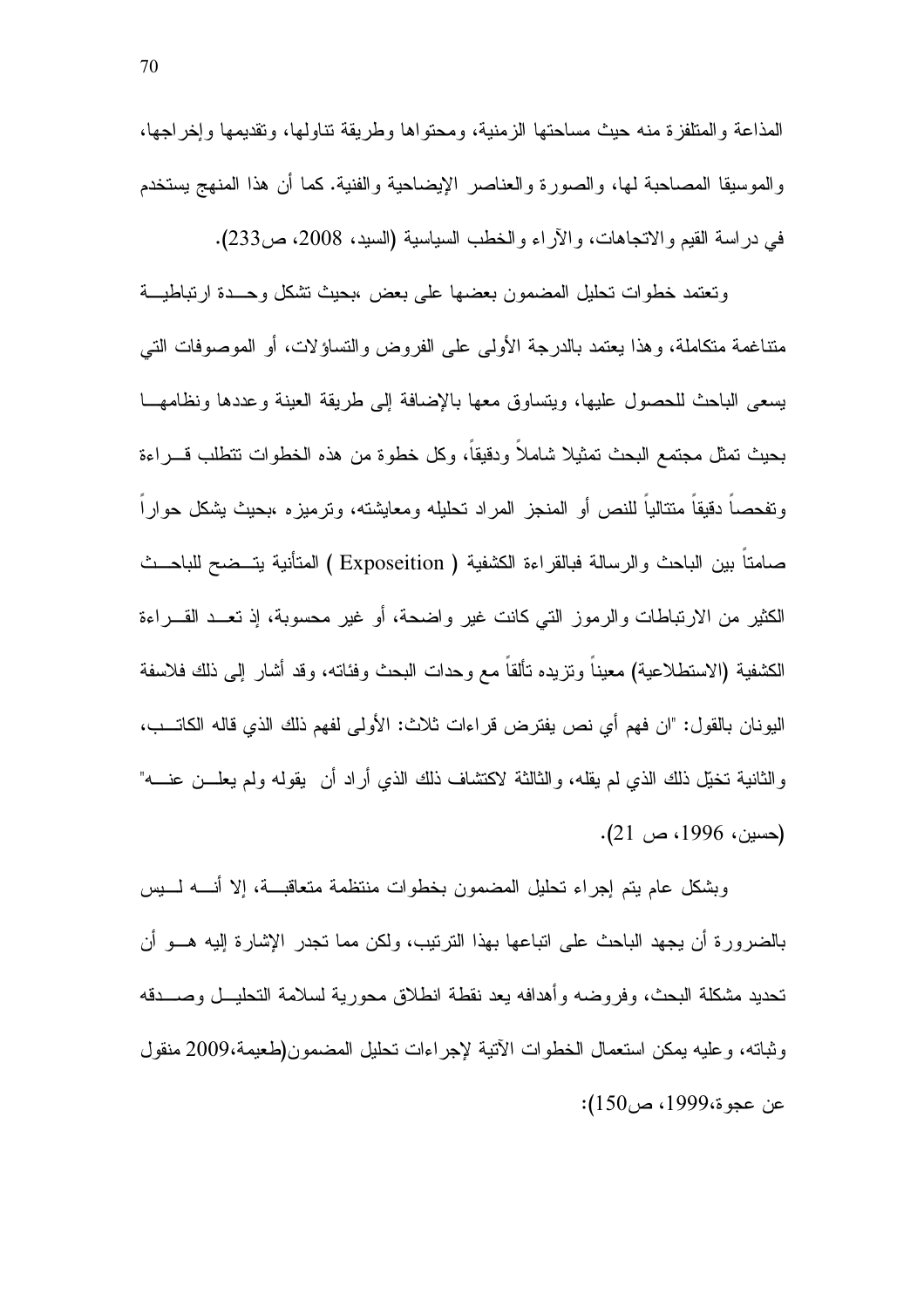3- اختيار وحدة التحليل وتعريفها، وإعــداد (التــصنيفات Categories ) لفئـــات المضمون الذي سيتم تحليله، وتعريفها إجرائيا.

4– نأسيس نظام حساب كمي. 5– إجر اء در اسة استكشافية لتحقيق الثبات Reliability. 6– ترميز المضمون بناءً على النعريفات الإجرائية التي تمت صياغتها (فقر 50). 7– تحليل البيانات التي تم استخلاصها، ومناقشتها في ضوء جداول أو تصنيفات. 8- استخلاص الاستنتاجات وتفسير المؤشرات الكمية والإحصائية. وأخيراً، لابد من الإشارة هنا إلى خصائص تحليل المضمون وصـــفاته (بيرلـــسون،

مرجع سابق، ص68) بأنه "أسلوب بحث وصفي، كمي، منتظم، موضوعي، للمضمون الظاهر للاتصال".

وبناء على ذلك فإن المصطلحات: موضوعي ومنتظم وكمبي وظاهر، هي التي تميـــز بين النحليل العلمي، والوصف العادي المبنى على ذاتية الباحث، كما في الأراء التي نورد في الصحف والمجلات، والأحاديث والأحكام الجاهزة والعابرة، التي لا تستند إلى أساس منهجـــي صار م.

وكلمة موضوعي (Objective) تعني: أن الفئات المستخدمة لتحليل المضمون يجب أن تكون بالغة التحديد، بحيث يمكن لأي باحث آخر ٍ إن يتوصل إلى ذات النتيجة وبتكـــر إر ات قريبة مع نسبتها الرياضية، والأداة ذاتها، والترميز ذاته. أما كلمـــة منـــتظم (Systematic) فتعنى اختصار المضمون (المحتوى) موضوع التحليل، وذلك وفق خطة رسمية منسقة سابقة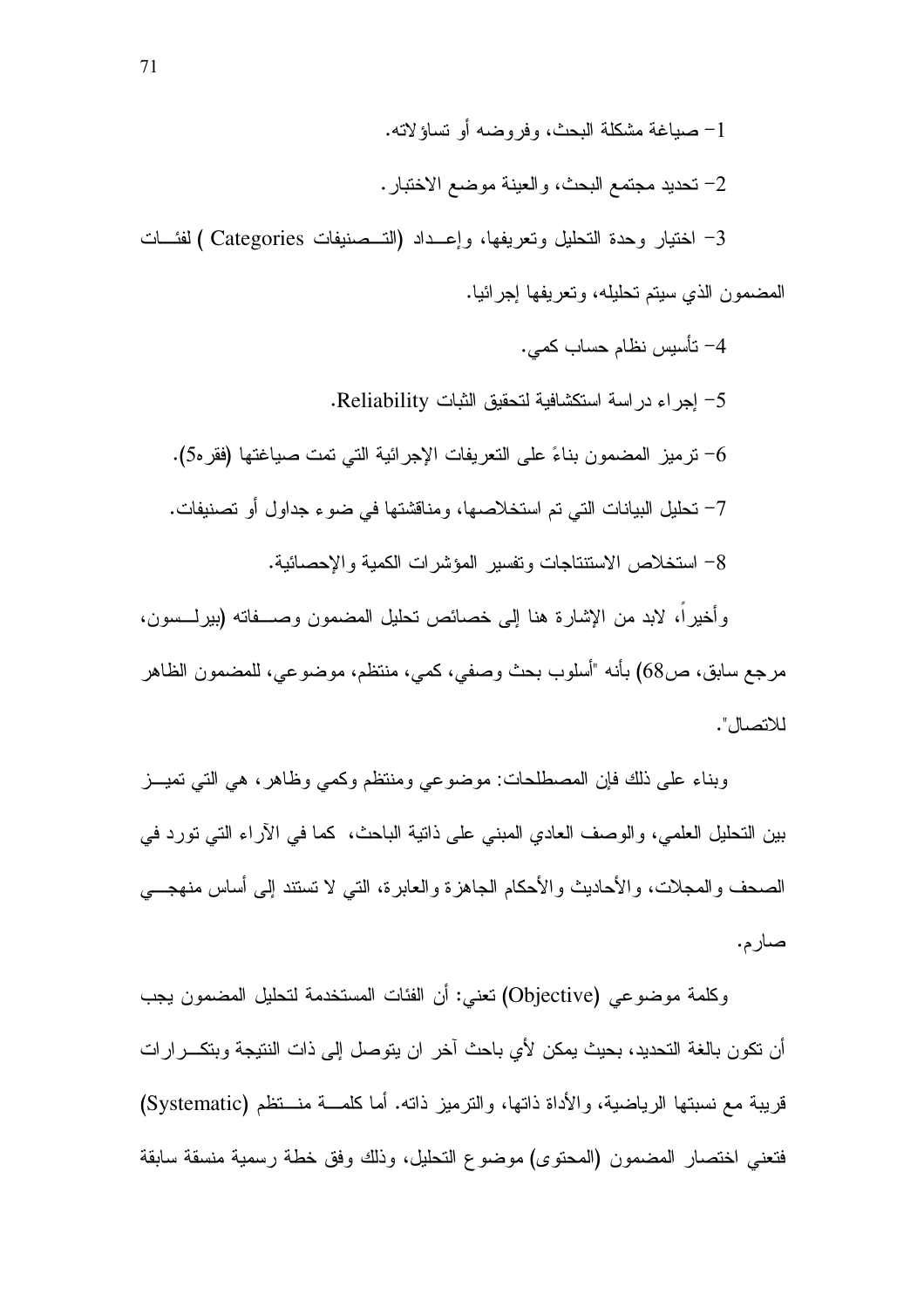الإعداد، لاستبعاد إثبات نقطة معينة في ذهن الباحث، دون غير ها ولتجنب التحيّـــز. والكمــــي (Quantitative ) تعني: "التعبير عن نتائج التحليل بشكل رقصي بطريقــة مـــا، كتوزيـــع النكر ار ات و جداو ل النخيل، و معامل الار نباط، و النسب المئوية …و غير ها، و هناك انفاق عـــام على سهولة تحديد ما هو خطأ، وما هو صواب في اللغة الرياضية الدقيقة، وهذا الأمر يفيدنا الِي حدِ كبيرٍ في تعيين صدق التحليل وثباته(دانسلون، 1988، ص169–175).

أما كلمة ظاهر (Manifest ) فتعني أن تحليل الدلالة بتميز بالـــسهولة والوضـــو ح وإمكانية التصنيف، أي أن يتم ذلك على قراءة السطور، وليس على قراءة مـــابين الـــسطور، كما برى ذلك هارولد لاسويل( Lasswell ) (ودانيسال ليرنسر D.Lerner ) واثيسل بسول  $(A.Pool)$ 

ويرى العديد من المتخصصين في مجال المنهج العلمي أن تحليل المضمون أسطوب ملائم للكشف الاستطلاعي ( Poll )، لكنه يجب أن يستكمل بضوابط علمية منهجية، لتعزيـــز مصداقيته، ومقدار الثقة به (Its Validityand Reliability) (بدر ، 1977، ص263). ومن هذه الضوابط:

1 – ا**لمقارنـة المنـهجيـة :** أي مقارِ نـة ذات الرسالـة ( المـادة قيد التحليل) فـــي حقبتـــين زِمنيتين مختلفتين( لضمان ثبات التحليل)، وتسمى هذه الخطوة ( الاتساق عبـــر الــــزمن)، أو إسناد بعض عبنة التحليل إلى محكمين خار جبين أو أكثر بشرط اســـتعمال ذات الأداة التـــي استعملها الباحث ويتم استخر اج معامل الاتفاق، عن طريق معادلات إحصائية، كمعادلة سكوت <sup>(\*)</sup>.. أو (هولستى Holsti) والتى تعد الأبسط والأكثر شيوعاً فـــي الاســـتخدام، فمـــثلاً لـــو

 $\left( \text{*}\right)$ يقتضي استخدام معادلة ( سكوت Scotte) المعادلة الآتية : معامل الثبات= مج الاتفاق الكلي بين الملاحظين − مج الخطأ في الاتفاق / 1− مج الخطأ في الاتفاق راجع :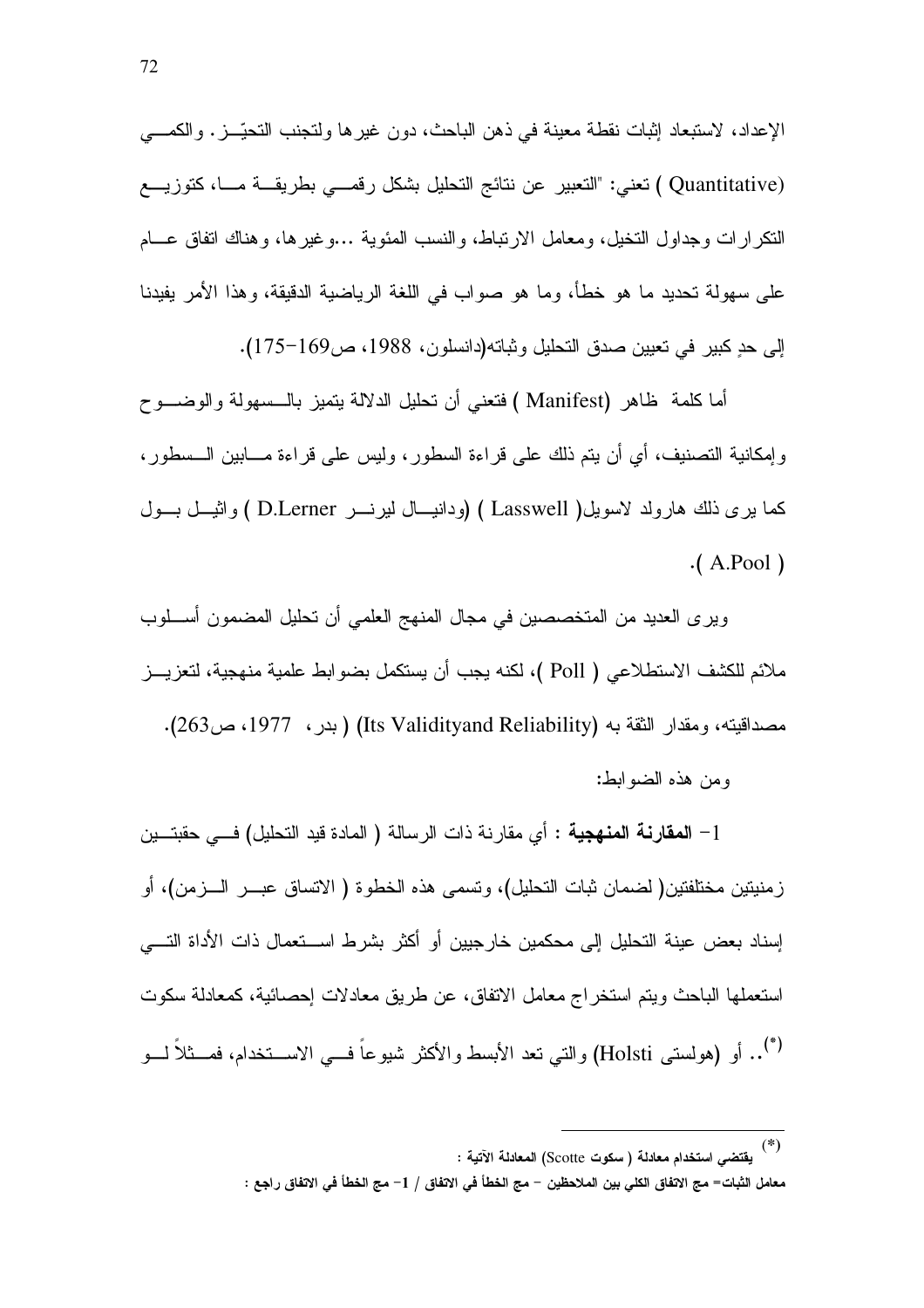افترضنا أن كلا المرمزين قد حللا( 24) حالة، وانفقا في 18 حالة فان معامل الثبـــات طبقـــاً لطر بقة هولستي بصبح كالآتي:  $\frac{1}{2}$  معامل الثبات = 2ت / ن1 + ن2 ............( القانون) حيث ت = عدد الحالات التي اتفق عليها المرمزان ن1 = عدد الحالات التي رمز ها الباحث الأول ن2 = عدد الحالات التي رمزها الباحث الثاني وطبقاً للمثل ، أو الافتراض أعلاه فان معدل الثبات يستخرج كالأتي :  $= 24 + 24 / 18 \times 2$  $\frac{9}{5}$  = 4/3 = 48 / 36 أي أن الباحثين اتفقا بنسبة 75%

2- ا**لتحقق غير المباشر(**Indirect Inquiry) : أي جمع المعلومات من مـــصـادر أخر ي قيد التحليل، وتتم مقار نتها لتأكيد يعض المؤشر ات، أو ر فضها

أكد لاسويل و لاز ارسفيلد (1948): "أهمية التحليل الكمي القابل للتحقيـــق تجريبيــــاً، والذي يحقق الموضوعية، وتجنب الذاتية في التحليل قدر الإمكان، وهو أسلوب في البحــث يمهد فى وصف المضمون الظاهر لوسائل الاتصالات وصفاً موضـــوعياً ومنتظمـــاً وكميـــاً" (Berelson, 1967, p.18). كما بين دنيس ماكويل (D. Macquail)، "أن التحليل الـــدلالي

أما استخراج الثبات بمعادلة ( كوبر Cooper)فيجر ى باستخدام المعادلة الآتية :

Oder, Richar. L and al. Systatic observeational of Teeching, Anitroduction Analysis Cliffs, N.J. Prenti CO-Hall . 1971.

نسبة الاتفاق = عدد مرات الاتفاق / عدد مرات الاتفاق + عدد مرات عدم الاتفاق × 100 راجع : Cooper, john D.Measurement and Analysis of Behavioural Tecnniques, Columbus, onio chates, E, Merrill, 1974. p 39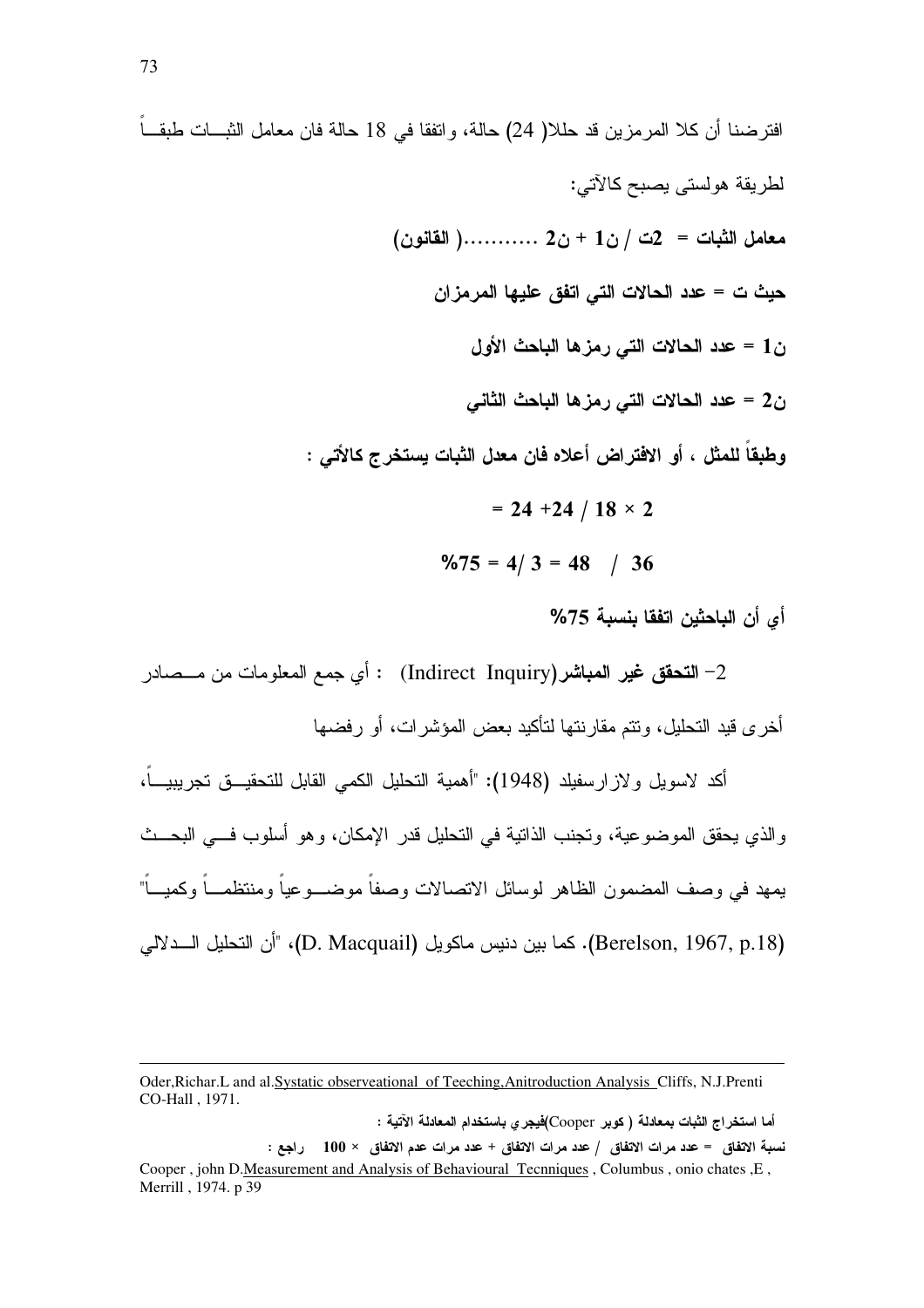للمضمون بعطي إمكانات منهجية أكبر من تحليل المضمون، ووضح الفرق بين الأدانين على الشكل التالي (طعمة،2009):

1– يقدم لنا التحليل الدلالي طريقة لوصف المضمون، ويمكن أن يكـــشف لنــــا عـــن خصائص منتجى النص، والذين يقومون بنقل الرسالة الإعلامية للمتلقين، وهو مفيد بدرجـــة أكبر من تحليل المضمون، في النتبؤ وشرح تأثير المضمون على المتلقى، وبـــصفة خاصــــة تكمن الاستفادة منه في البحوث النقويمية التي تكشف الإيديولوجية الكامنة، داخـــل مـــضمون الر سالة الإعلامية.

2– لا يعتمد التحليل الدلالي على التعميم كثيراً، ولكن المعنى في هذه الأداة يُستَــشف من العلاقات، والنعارض، والسياق.

3– يوجه التحليل الدلالي اهتمامه إلى المعنى الكامن في النص، أكثر مـــن اهتمامــــه بالمعنى الظاهر .

4– يعد التحليل الدلالي في جانب معين منه، أكثر تنظيماً من تحليل المضمون، إذ لا يعطي وزنـاً لمقاييس العينات، ويرفض فكرة أن كل وحدات المضمون يجب أن نعامل بالدرجة ذاتها من المساواة (Macquail, 1988, P.189).

5– المغالاة في نقدير الخلافات بين الجماعات، ونقسيم المجتمعات إلى فئات متفاوتة في الحضارة والرقي الإنساني، كالغرب المنقدم، والـــشرق المتخلــف، أو الغــــرب الفاعـــل، والشرق المفعول به.

6– الاستهانة بالتباين داخل الجماعة: إن الأفكار النمطية تفترض أن أفرادَ المجتمـــع الكبير كلُّهم متشابهون بتعميم واسع دون مراعاة الفروق داخل الجماعة.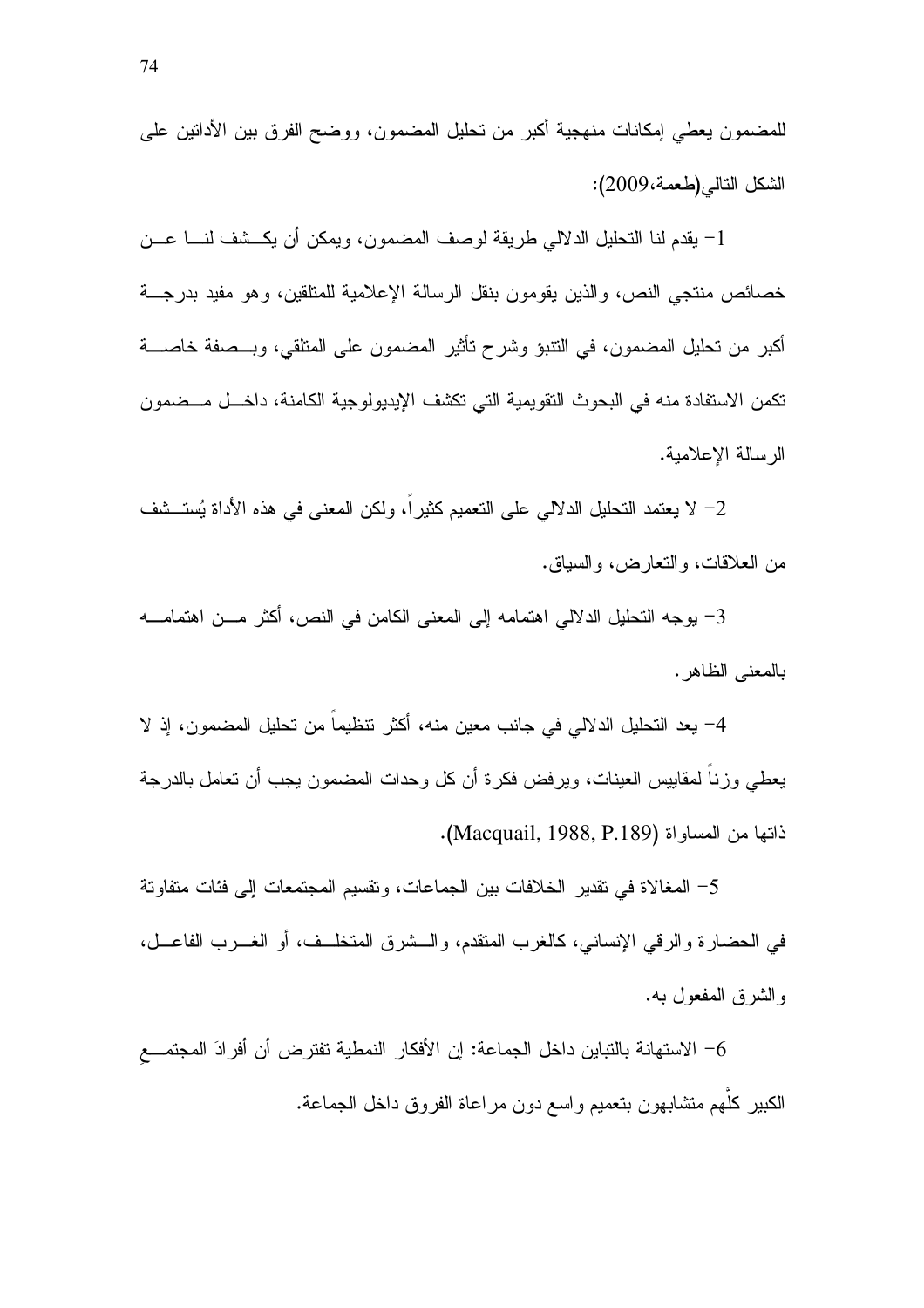7– تحريف الواقع وتشويهه: باطلاق أحكام لاعقلانية لا تستند إلى البرهان، والحقيقة على أفراد الجماعة.

8– تسويغ العدوان: البحث عن المسوغات لشن الحروب من جماعة ضـــد جماعـــة أخر ي.

عبنة البحث:

نتاولت الدر اسة مجموعة الأخبار والنقارير الصحافية والتحليلات الإخبارية المنشور ة في صحيفة النيويورك تايمز في الفترة من 20 / 10 / 2002 إلى 20 / 3 / 2003 باعتبارها نموذجاً للصحافة الأميركية بعد أحداث أيلول سبتمبر 2001، لمدَّة سنة اشهر ، ولجأ الباحــث لكلمة موضوعات للتعبير عن نلك الكتابات في الصحيفة. حيث بلغ عدد تلَّــك الموضــــوعات 600 موضوع إخباري، تمثل 100 موضوع عن كل شهر من أشهر الدراسة، وتم ترقيم تلك موضوعات كل شهر من ( 1 – 100 ) ومن ثم تم اختيار رقم زوجي أو فـــردي مـــن نلـــك الأرقام وإضافة رقم 5 على ذلك الرقم بشكل منتظم لاختيار 20 موضوعا إخباريا عــن كــل شهر، ليصبح عدد الموضوعات التي تم تحليلها 120 موضوعا عن كامل مدة الدراسة.

ومن خلال التحليل الكمى والدلالي أنَّ الصحافة الأميركية استخدمت الصورة النمطية لإيجاد صورة عدائية ضد أبناء العالم العربي والإسلامي، إذ أظهر تحليل النقارير النتـــاقض فيما بينها، والخروج عن السياق الثقافي والاجتماعي، والانحدار إلى مستوى الثقافة الــشعبية، وثقافة الشارع التبي لا نليق بالنعامل السياسي بين الدول واحترام الشعوب لبعضيها بعضا بعيداً عن النزوات الفردية والشخصية، وعدم قدرة الصحافة الأميركية على تحديــد اتجاههـــا فـــى النعامل مع العالم العربي والإسلامي، فهي ندعم فيادات إسلامية كبعض دول الخلسيج مسثلاً، ونتاهض قيادات إسلامية أخرى كالسودان، ومرة أخرى نؤكــد ســماحة الإســـلام وتعتـــرف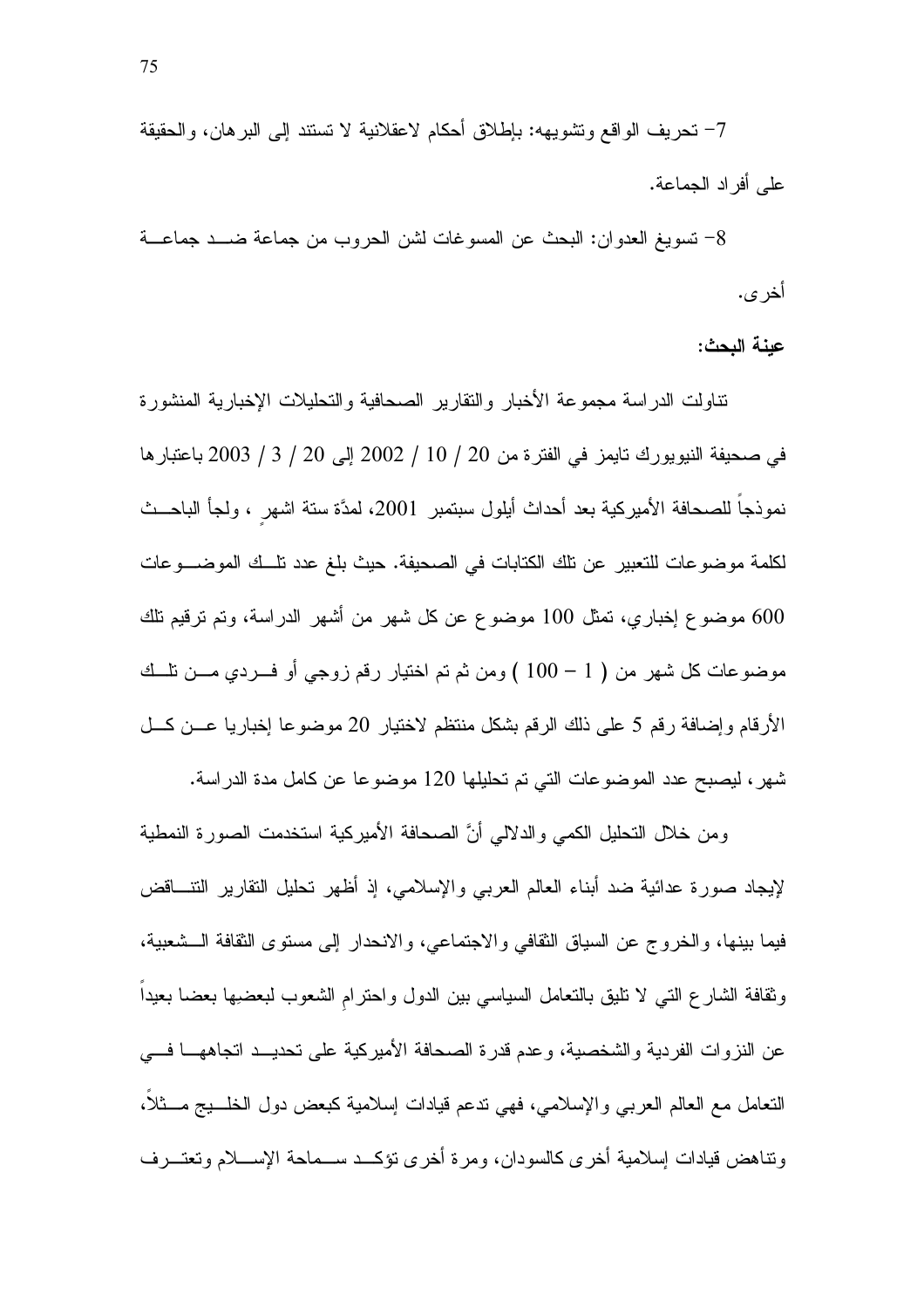بالصور السلبية التي ألحقت به، ومرة تحارب الإسلام، ونتعته بأسوأ العبارات مـــن عـــدوان وإرهاب وتخلف وميليشيات ونطرف وتعصب... الخ، واستخدمت أيضاً صوراً نمطيةً ســـلبيةً لنتشويه العالم العربي كالنخلف والهمجية والبدائية …الخ(طعيمه،2009).

## ثانياً:الدراسات السابقة

تحتل در اسات تأثير وسائل الإعلام مساحة كبيرة من مجموع البحوث الإعلامية، فقد بدأت الجهود مبكراً، لتحديد أنواع الرسائل الإعلامية الأكثر تأثيراً في الجماهير، وبمعنى أكثر دقة، الرسائل الأكثر قدرة على النسويق النجاري من جهة، وعلى الدعاية السياسية من جهسة أخر ي، وقد قدمت المؤسسات العامة والخاصة والجهات الحكومية في مختلف أنحاء العسالم– وبخاصة في الدول المنقدمة– التمويل اللازم لبحوث التأثير المباشر والقوى والمتماثل لوسائل الإعلام بحيث يستطيع من يملكها السيطرة على أقدار الجماهير.

وقد اعتمد الباحث في الحصول على هذه الدراسات والبحوث على استخدام قاعــدة البيانات (ERIC) (وهي قاعدة بيانات عالمية) والإنترنت، وبعض الكتب والرسائل الجامعية، والمجلات المحكمة، وملخصات بعض الدراسات والدوريات المختلفة، للاطلاع على ما يتعلق بالأداء الوظيفي والعوامل المؤثرة به، وقد نم نصنيف الدراسات السابقة إلى دراسات عربيسة و در اسات أجنبية: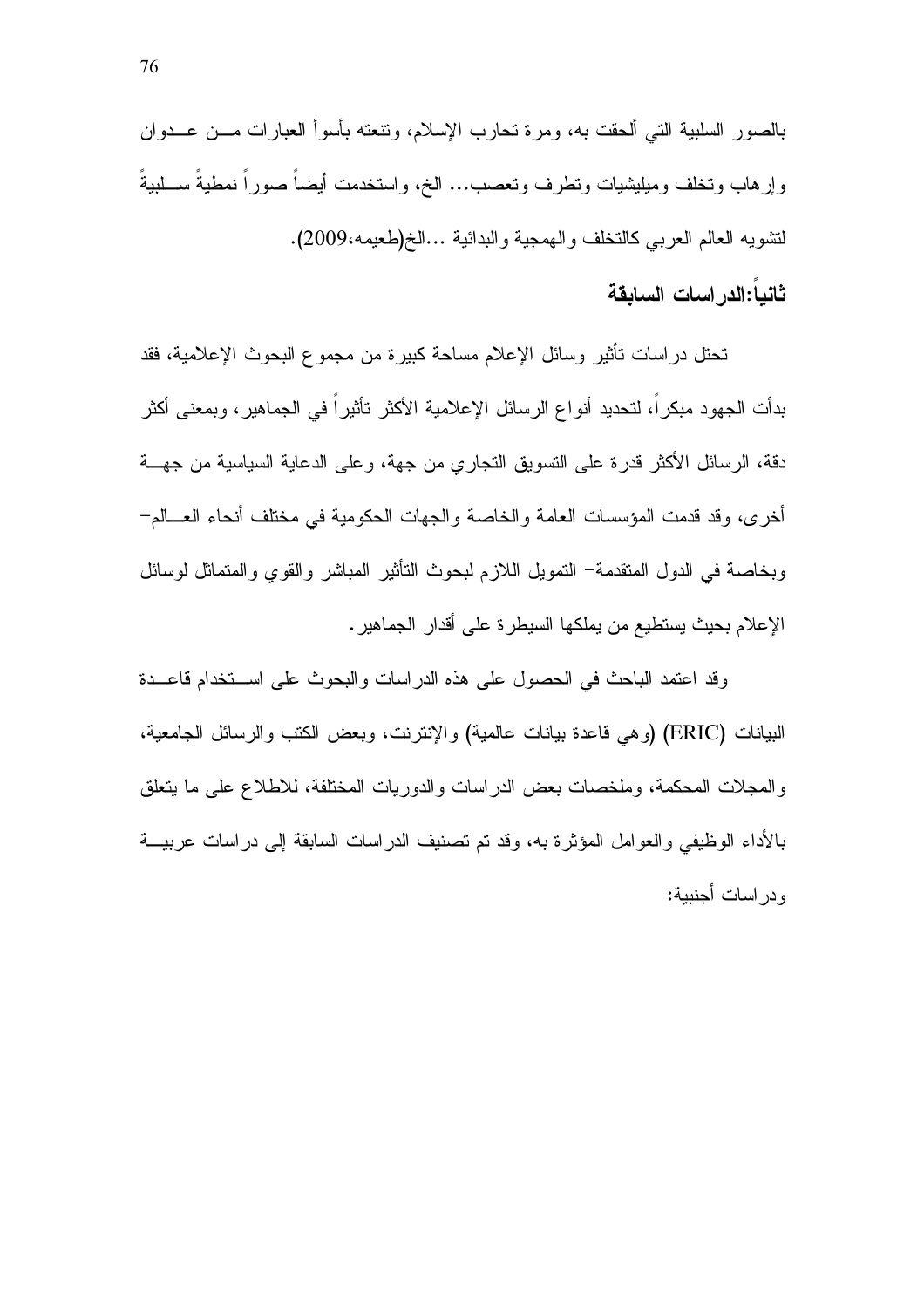– الدر اسات العربية:

من أبرز الدراسات العربية السابقة التي نتاولت موضوعات قريبة من موضوع الدراسة الحالية، وهي مرتبة حسب التسلسل الزمنبي:

–در اسة ا**ستبرق فؤاد وهيب(2009)** وهدفت الدر اسة المعنونة بـــ " حـــول المعالجـــة الإعلامية للاحتلال الأمريكي للعراق، تحليل مضمون مجلة نيوزويك – النسخة العربيــــة"، إلــــي النعرف على مكونات الصورة التي قدمتها مجلة نيوزويك عن العراق، والكشف عــن عناصـــر الدعاية المقدمة في المجلة، والتي تبرز الاحتلال الأمريكي، وأهـــم مرتكـــزات هـــذه الدعايــــة. ونوصلت الدراسة إلى أن مجلة نيوزويك أسهمت في الدعاية الأميركية التـــي رافقــت احــــتلال العراق، وتحشيد الرأي العام العالمي ضده من خلال الدور المنحيز لوجهة النظر الأميركية.

وأوصت الدراسة بضرورة نفعيل الجهد الإعلامي العربي، لمواجهة الماكنـــة الدعائيـــة الأميركية لتأثيرها الكبير في تشكيل الرأي العام العالمي والعربي، والعمل على استثمار التوجـــه الأميركي نحو تصحيح صورة الولايات المتحدة لدى العرب مقابل أن تصحح الولايات المتحـــدة الأميركية الصورة النمطية للعرب والمسلمين في الإعلام الأميركي، وعلـــي الـــصعيد العربـــي أوصت الدراسة بضرورة انفاق وسائل الإعلام العربية على نقاط مشتركة لإبراز قضايا العـــرب بجهد عربي مشترك.

-دراسة كامل كريم عباس الدلي*مي* ( تشرين الثان*ي* نوفمبر 2008) وهــدفت الدراســـة المعنونة بـ " اتجاهات التغطية الاخبارية لصحيفتي الراي والعرب اليوم إزاء الاحتلال الامريكي **للعراق** "، لمعرفة كيفية المدى الذي قدمت الصحافة الأردنية اليومية صورة أمريكا في العـــراق من خلال تحليل مضمون تغطية صحيفة الرأى والعرب اليوم مدة سنة كاملة ابتداء مـــن نيـــسان 2003 للموضـــوعات التبي نتناول الولايات المـــنحدة الأمـــيركية قبل احتلال العراق وبعـــده. وورصـــدت الـــدراسة التـــغيير الـــذي طـــرأ على صـــورة الولايـــات المتـــحدة فـــــــــى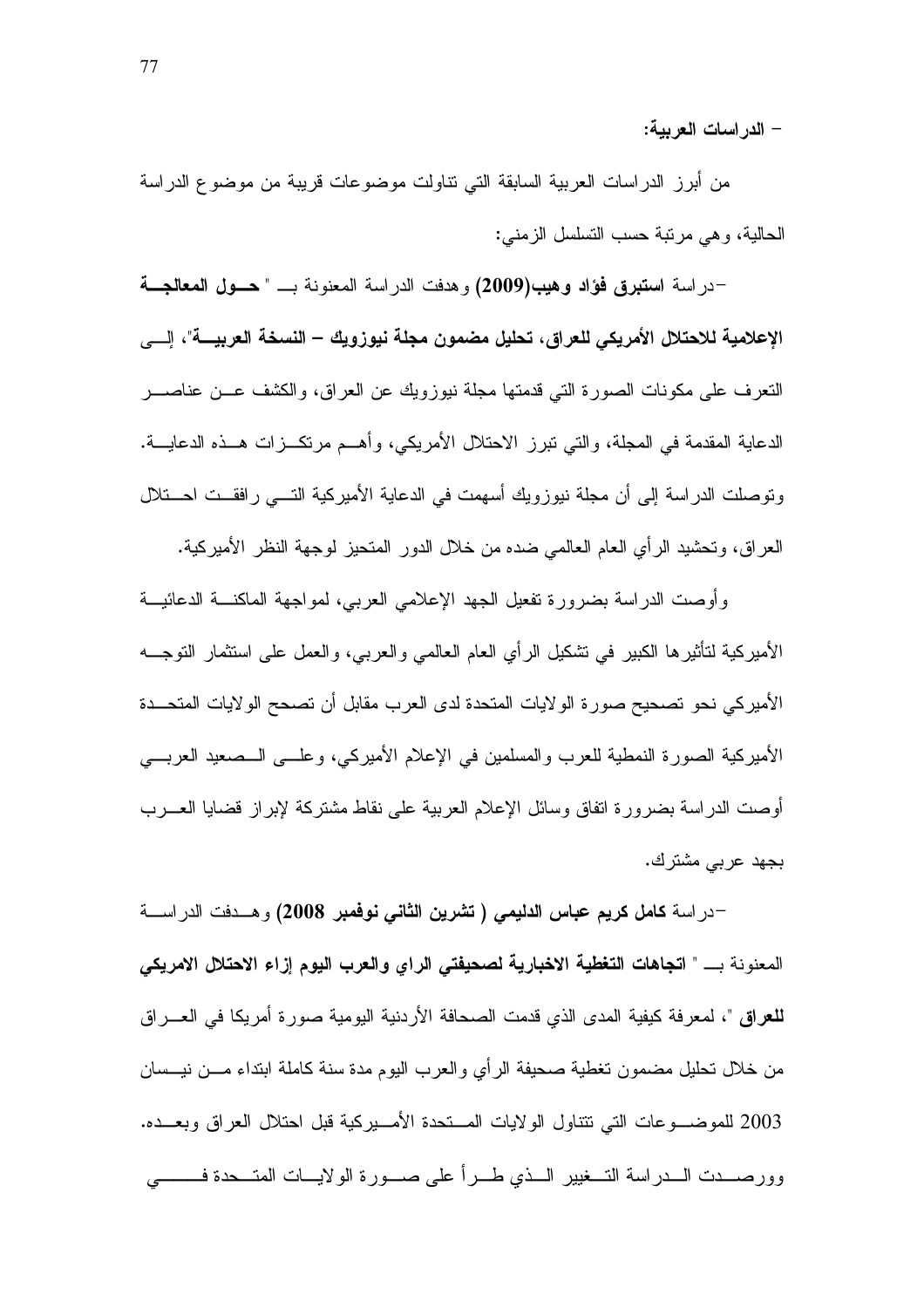الصحافة الأر دنية بعد احتلال العر اق عام 2003. إضافة الى معر فة اتجاه الصحف الأر دنية البومبة من احتلال العر اق.

وخلصت الدراسة إلى أن الصحافة الأردنية أبدت اهتماما كبيرا بساحتلال العسراق، وأعطته أولوية عالية جدا في تغطيتها، وخصصت الصحيفتان مكانا بارزا للنصوص المتعلقة باحتلال العراق، واحتلت أخبار العراق الصفحات الاولى، أو الأخيرة فيهما لإبراز أهميتها.

–در اسة ل**يلي حسين السيد( 2005** و هدفت الدر اسة المعنو نة بـــ: " **حول الفـــضائية** الأميركية، قناة الحرة" إلى التعرف على أراء الإعلاميين المصريين حول قناة الحرة، للتعرف على دوافعها ومضمونها العام والإخباري، وتأثيرها في الهوية العربية وجمهورها المستهدف، والصورة التي نقدم بها العرب، والأهداف التي نسعى لتحقيقها، ودور الإعلام العربـــي فـــي مو اجهة الفضائيات الأجنبية.

وهدفت الدراسة أيضا إلىي رصد واقع الممارســـة الفعليـــة للقنــــاة، ومـــدى نـحقيـــق المو ضو عية و الحياد و النَّو از ن، و الدقة و المصداقية في عر ضبها لقضايا المختلفة.

وتوصلت الدراسة إلى إن قناة الحرة تهدف إلى تجميل صورة أمريكا، وتعــدّ بوقـــاً للدعاية الأميركية، ونقدم دائما وجهة نظر الولايات المنحدة، وإن عرضت أكثر مـــن وجهـــة نظر .. فالتوجه الأمريكي يغلب على المضمون الإخباري.كما أن معظــم الـــضيوف الـــذين تستضيفهم القناة يتكلَّمون من وجهة نظر أمريكية، ولكن من خلال شخـــصية عربيــــة، أي إن الأفكار والر و ح و العقل أمر يكية، فيما المتحدثون عربـا. أما الأخبار التــــى تتتـــاول القـــضية الفلسطينية في القناة، تكون عادة منحاز ة إلى الجانب الإسر ائيلي.

-در اسة عا**دل ضيف ( 2002)** وهدفت الدر اسة المعنونة بـــ "**حول كيفية قيام وسائل** الإعلام العربية بدورها لتحسين الصورة العربية فسي الخسارج" إلسي التعسرف علسي أراء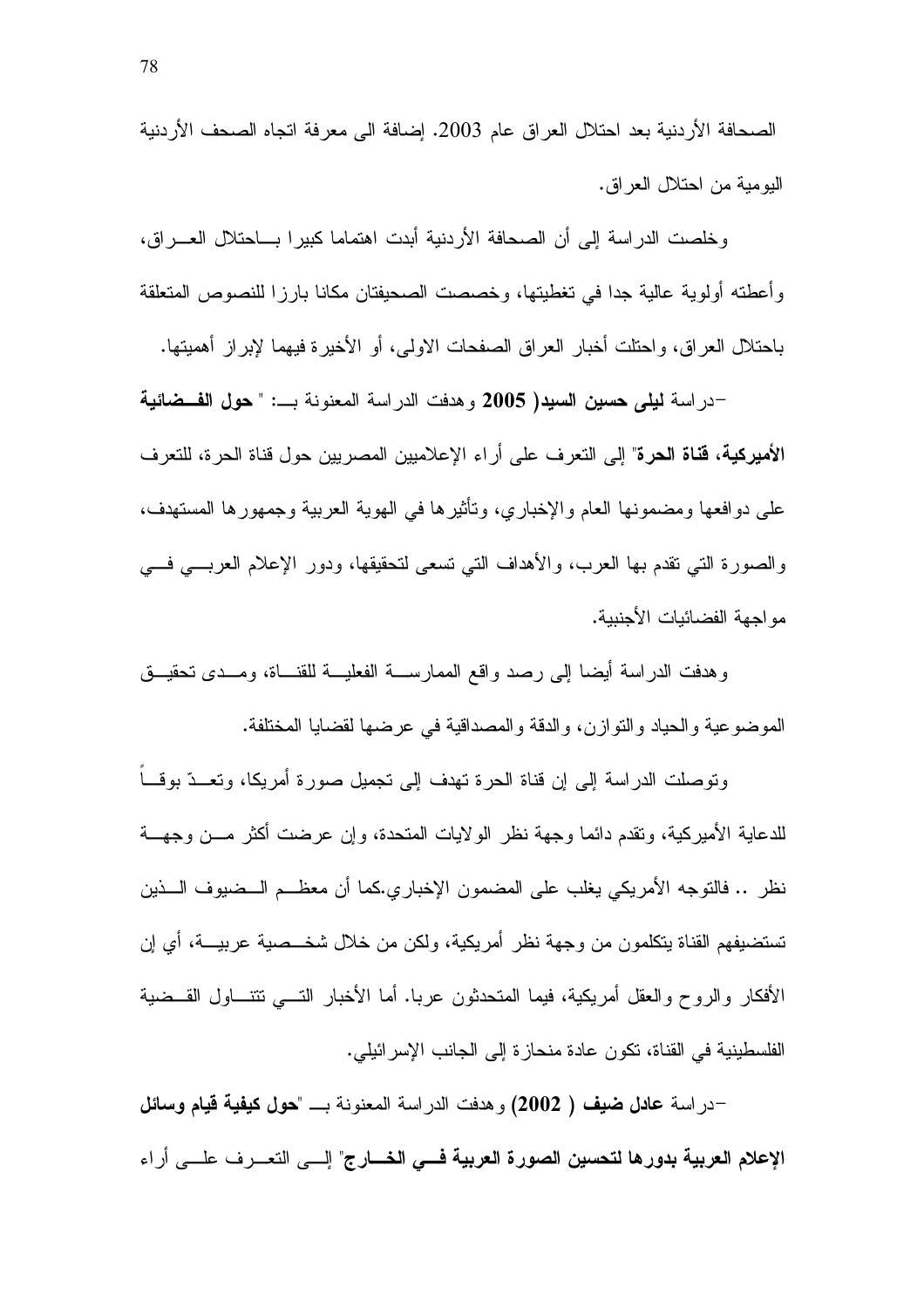واتجاهات النخبة المصرية واتجاهاتها حول كيفية تحسين الصورة العربية والإســـلامية فــــي الغرب.ونوصلت الدراسة إلى أن وسائل الإعلام العربية والإسلامية لمها دور كبير في تحسين صورة العرب لدى الغرب، إلى جانب الدور الذي يمكن أن يلعبه الاتصال الشخصي في هــذا المجال. كما خلصت الدراسة إلى أن وسائل الإعلام الغربية لعبت دورًا في تـــشويه صــــورة العرب والمسلمين لدى الرأي العام الغربي، إلى جانب الدور الذي يمارسه اليهود فسي هــذا الصدد .

– الدر اسات الأجنبية:

– در اسة جيلب (Gelb,2009) وهدفت الدر اسة المعنونة بـــ "مهمة غير مكتملة" " Mission Not Accomplished " إلى إبراز دور الإعلام في تغطية أحداث الحرب التسي تشنها الولايات المتحدة وعلاقتها بالحكومة الأميركية، وما إذا كان دور الإعلام يقتصر علــــي نقل السياسات و النصر يحات الحكومية دون نقدها أو نقديم وجهات نظر ٍ مغاير ة ومعارضة. وتمّ فيها التركيز على الإعلام المكتوب من خلال ثلاث صحف يومية: هي (واشــنطن بوســت)، و(نيويورك نايمز)، و(وول ستريت جورنال). واثنتين من الـــصـحف الأســـبوعية: (تـــايمز)، و(نيوزويك).

وتوصلت الدراسة من خلال نقييم المقالات والنقارير التي تم نشرها في الصحف الخمس خلال السنوات الأولى من الحرب إلى إخفاقها في تحليل قرارات الحرب، وطرح الأسئلة والانتقادات التي كان يجب عليها أن تطرحها، إذ اكتفت بنقل التصريحات الرسمية الصادرة عن الرئيس السابق جورج بوش وإدارته وترديدها دون النظر في مدى صدقيتها مع قليل من نقل الآراء الناقدة والمشككة أحيانًا.وضربت الدراسة أربعة أمثلة عبر أربعة أحداث مهمة في الحرب على العراق وما كتب عنها، وهي: قرار نفويض الكونجرس للإدارة بإعلان الحرب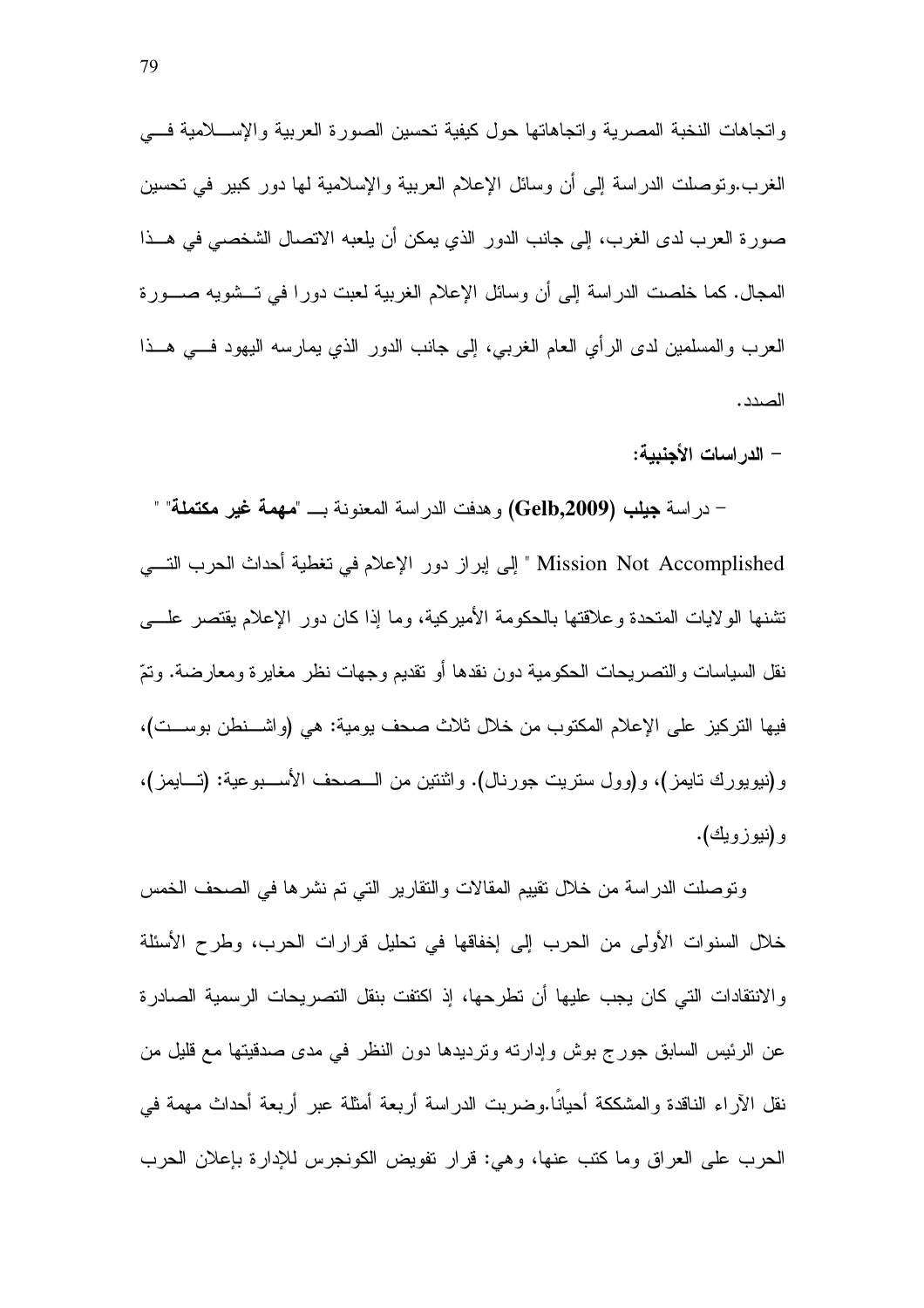على العراق في أكتوبر 2002م، وخطاب وزير الخارجية السابق (كولن باول) أمام الأمم المتحدة، وخطاب الرئيس الأميركي السابق جورج بوش في شهر ايار من العام 2003 والذي أعلن فيه تحقيق "النصر" في حربه على العراق، وأخيرًا إلقاء القبض على الرئيس العراقي صدام حسين.

وأشارت الدراسة إلى أنه في أثناء مناقشة الكونجرس الأمريكي لقرار الحرب كانت الصحف نردد مقولات الرئيس الأمريكي عن علاقة العراق بالإرهاب، وامتلاكه أسلحة دمار شامل بدلاً من نقيبِم نلك الادعاءات ومحاولة النأكد منها، ولم نفسح مجالاً للمشككين في نلك الادعاءات لعرض أرائهم. ولم تهتم بطرح فضايا نتعلق بمستقبل العراق بعد إسقاط نظام صدام حسين، والصعوبات التي يمكن أن تواجهها الولايات المتحدة بعد احتلال العراق، ومعوقات بناء الدولة وتكلفتها الباهظة، أو ما سيترنب على الحرب من تغييرات في توازنات القوى في المنطقة العربية ومحيطها.

–در اسة (Kolmer, 2009) و هدفت الدر اسة المعنونة بــــ " هيكلة حـــرب العـــراق" Framing the Iraq War إلى الكشف عن أوجه الاختلاف والنشابه في صــــباغة وهيكلــــة الحرب الأميركية على العراق، بين وسائل الإعلام الغربية، والعربيـــة خــــلال شــــهري أذار ونيسان 2004. وتوصت إلى أن هناك لهجة إعلامية مختلفة من قبل الجانبين عند التغطيـــة الإخبارية للحرب. أن الإعلان عن الحرب الأميركية على العراق كان مشروطا من جانــب السياقات الوطنية والدولية، وكما بينت أن هذا الأمر يثير تساؤلات خطير ة حـــول مـــصداقية الأخبار التلفزيونية ونزاهتها في التغطية الإعلامية عن الحرب.

- دراسة ماشيما (Maeshima, 2008) وهدفت الدراسة المعنونسة بـــــ "تغطيسة الإعلام الياباني والأمريكي لأحداث حرب العراق: در اسة مقارنة" .Japanese and U.S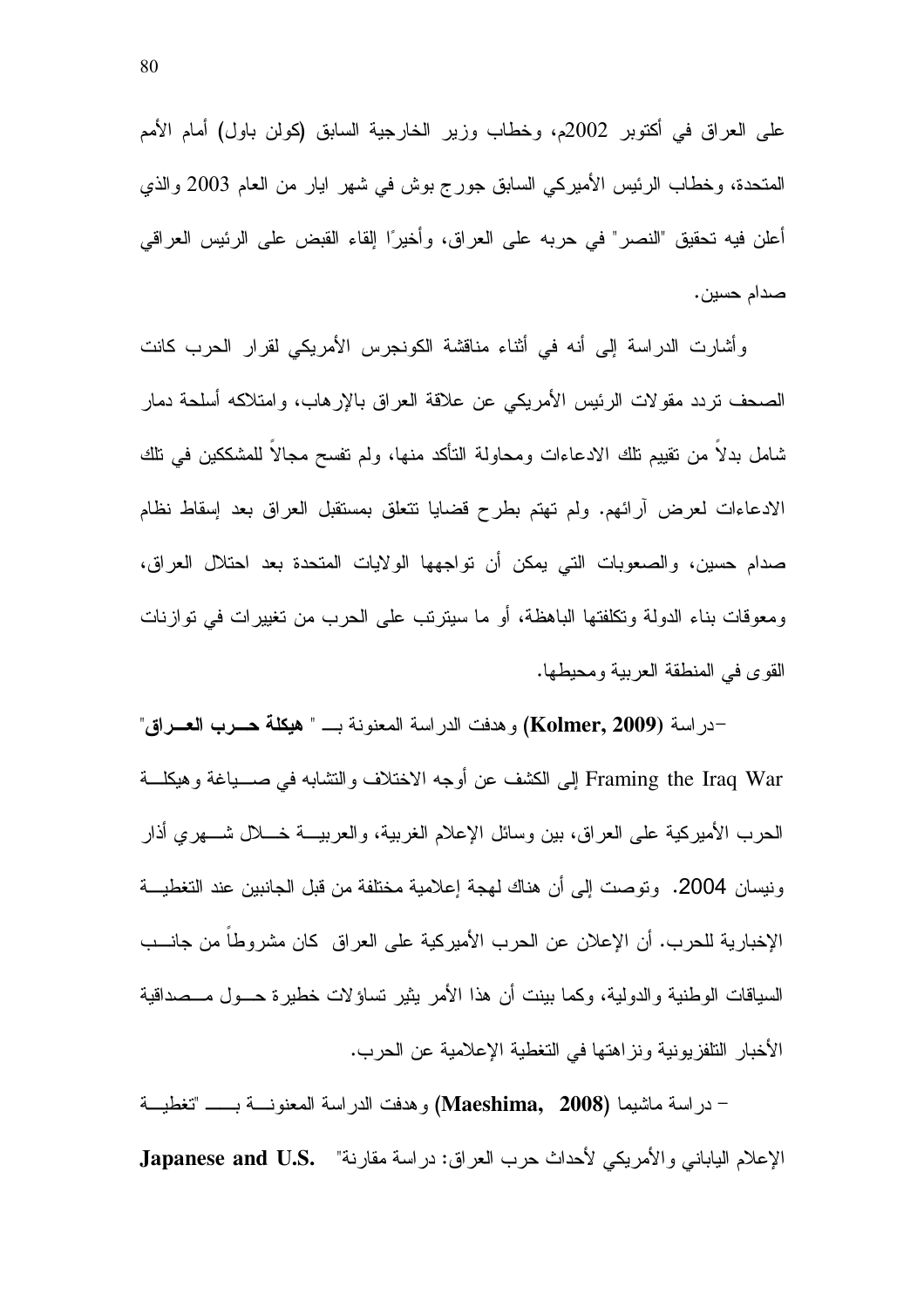Media Coverage of the Iraq War: A Comparative Analysis تحليل مقارن للتغطية الإعلامية اليابانية والأميركية للحرب على العراق، كمـــا هـــدفت إلــــي الكشف عن العلاقة بين الرأي العام، وما نتشره الصحف، وقد اســـنخدمت الدراســــة أســـلوب تحليل المضمون إذ قامت الدراسة بتحليل المقالات في الصحف اليابانية، وتم اختيار صـــحيفة اشاهي (Asahi) اليابانية، وصحيفة نيويورك تـــايمز الأميركيـــة فـــي الفتـــرة مــــا بــــين أكتوبر/تشرين الأول 1, 2002 إلى ديسمبر/كانون الأول 31, 2004.

وأشارت نتائج الدراسة إلى أن هذه الصحف قد غطت الحرب ذاتهـــا، ولكـــن كانـــت معالجة الخبر بشكل مختلف، وأن صحيفة نيويورك نايمز كانت متحيزة للحكومة الأميركيـــة. في حبن كانت مشاعر البابانيين سلبية اتجاه الحر ب.

– دراسة (كومار ،2006 وهدفت الدراســـة المعنونـــة بـــــــ " الحــــرب، الإعــــلام، والدعاية: استراتيجيات الإدارة الإعلامية خلال الحرب على العراق عسام 2003" ,Media War, and Propaganda: Strategies of Information Management during the 2003 Iraq War. إلى الكشف عن إستراتيجية وسائل الإعسلام / المجمع الصناعي العسكري في صحة تغطيتها الإعلامية للحرب؛ لضمان وجـود رأي عــام مؤيــد للحرب. إذ بينت الدراسة أن هناك فشلاً في نغطية الوسائل الإعلامية الأميركية للحرب علــــي العراق. وقالت إن هذا الفشل الإعلامي يرجع إلى عدم نلبية الإعلام الأمريكي للاحتياجـــات الديمقر اطية للمجتمعات المحلية والدولية، وبالتالي ظهور السياسة الإمبريالية، بـــين الــــرأي العام. و أوضحت أن غياب سياسة مناهضة الإمبريالية ومكافحة الحرب بين الرأى العام أمر خطير يقع على عانق الإعلام والمثقفين.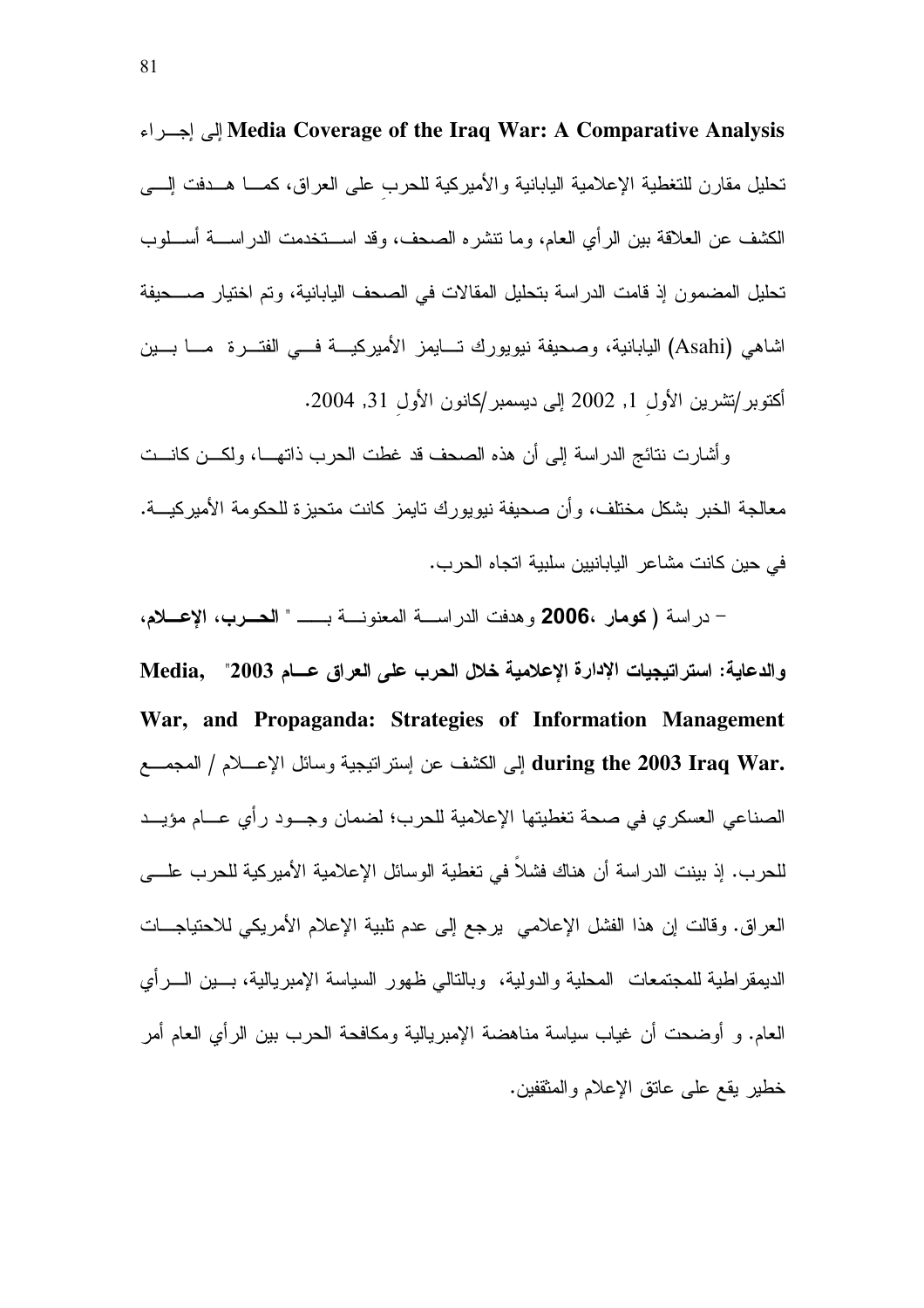- دراسة( Marie, 2005) وهدفت الدراسة المعنونة بـ " حـــرب العـــراق هـــي الحرب الأكثر فتكا بالإعلاميين منذ حرب فيتنـــام " The War in Iraq: The Most Deadly One for the Media Since Vietnam. إلى بيان حجم الخطر السذى يهسدد الإعلاميين الغربيين والمحليين في أثناء تغطيتهم لأحداث حرب العراق، إذ بينت أن العـــراق هي أكثر دول العالم خطر ا على حياة الصحفيين، أو اختطافهم حتى في الأيام الأولـــي مـــن الحر ب. حيث نتاولت الدر اسة تأثير هذا الخطر في التغطية الإخبار ية و الإعلامية في العر اق بشكل كبير . و أو ضحت أن الاتصالات و العلاقات بين الإعلاميين و السكان المحليين أصــــبحت قليلة جدا. كما بينت أن هذا الوضع متونر للغاية وربما ســـيترك خيـــارات محـــدودة لـــدى الصحفيين ووسائل الإعلام الأجنبية في وجودها بالعر اق.

– دراسة(Payne, 2005) و هدفت الدر اسة المعنونة بـــــــــ " الإعلام كـأداة للحرب" The Media as an Instrument of War إلى بيان أهمية الدور الذي بقوم به الإعلام في الحرب الأميركية على العراق، وبينت أن للإعلام نـأثيراً كبيراً على موقف الرأي العام نجـــاه الحرب سواء بشكل سلبي أو إيجابي. وتوصلت إلى أن وسائل الإعلام أصبحت طرفا مهمـــا في كثير من الصراعات والحروب الدولية بفعل نزايد أهمية التغطية الإخبارية للحـــرب. أن الانتصار الإعلامي في الحرب أمر مهم للغاية لمخططي الحـــرب الغربيـــة. وأن لوســـائل الإعلام أساليب متنوعة ومختلفة في نقلها للحدث بشكل سريع.

– دراسة ( Rusciano& et al , 2004) و هدفت الدر اسة المعنونة بــ " تأثير وسائل الإعلام الدوليـة علـى الرأى الدولي خلال الحرب علـى العراق'' International Media Perspectives on World Opinion during the War with Iraq إلى الكشف عن اثر وسائل الإعلام الدولية في موقف الرأى العام الدولي تجاه الحرب الأميركية على العراق.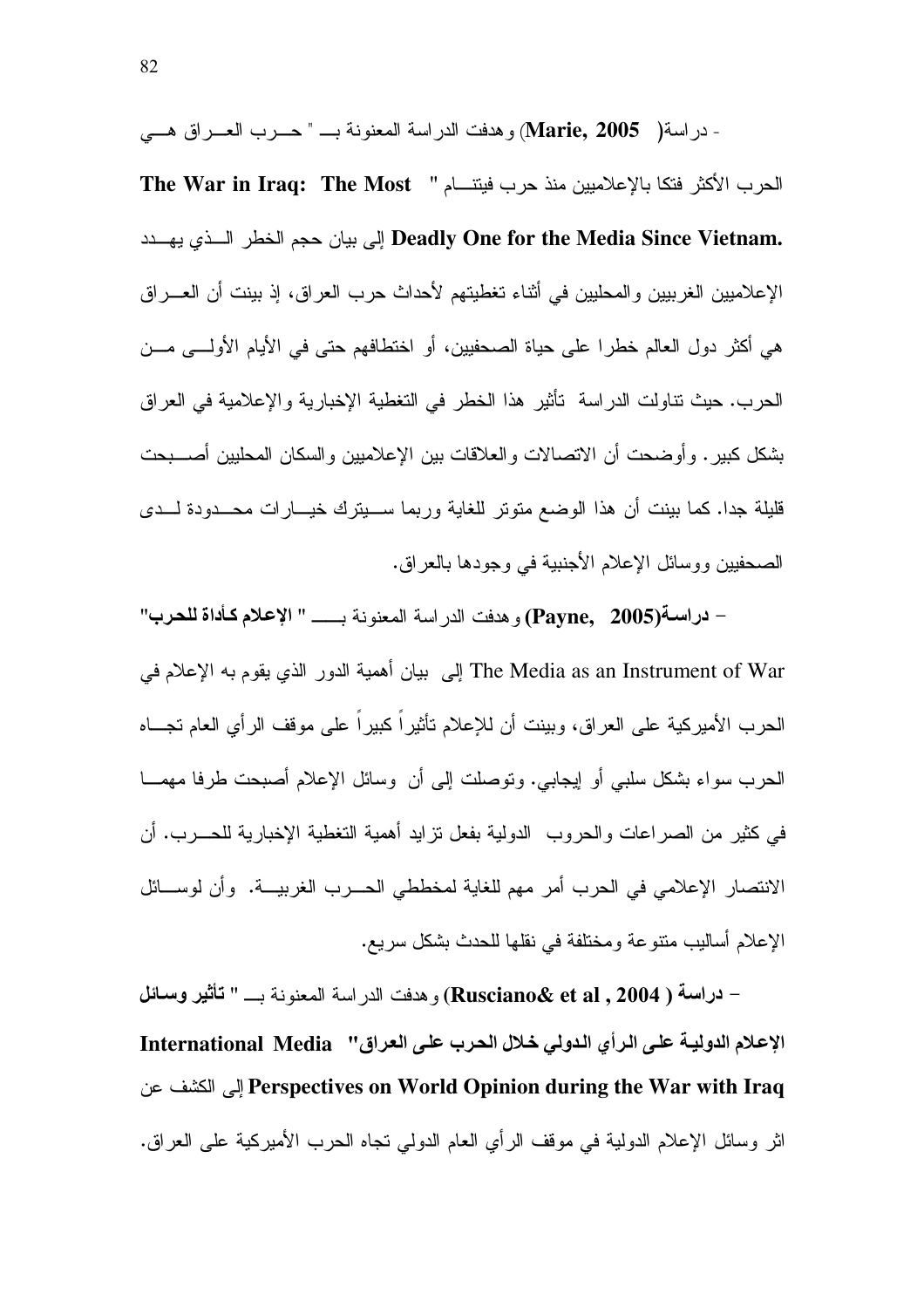إذ بينت أن وسائل الإعلام الدولية نؤثر في الرأى العام سلبيا أو إيجابيا بشأن القضايا التي نهم العالم.

ونوصلت الدراسة إلى وجود نوافق عام في الأراء في القضايا الرئيسية على جــدول أعمـــال الرأي العام العالمي، والنركيز على هذه القضايا لمدة زمنية مناسبة، والنواريخ، أو الفتـــرات الزِ منية، التي تهم هذه القضايا. وبينت بأن هذا الأمر ِ قد يوجي بوجود خلافات محتملـــة بـــين الصحف الوطنية قد تحدث في نو اتر استخدامها للمعلومات الإخبار بة الر أي العسام العسالمي وطربقة استخدامها لهذه المعلومات الإخباربة.

- در اسة فلمنك وبيدون وثيرسون( Flemming , Beaudoin, and Thorson, 2004) وهدفت الدر اسة المعنونة بـــ " أثر الحرب الثانية علـــى العــراق علـــى اتجاهـــات American Attitudes and Perceptions of the War: A Media Bias Perspective" إلى الكشف عن تحيز الإعلام في الحرب على العراق، وبينت الدراســـة أن هناك تحيزاً واضحاً في تغطية الأخبار المتعلقة بالحرب، وقد أجريت الدراســـة علــــى عينـــة تكونت من(428) من أفر اد المجتمع الأمريكي، ينتمون إلى فئات سكانية مختلفة، وتم سؤالهم عبر الهاتف. وأظهرت نتائج الاستطلاع أن طريقة تقديم الأخبار أسهمت في تغيير مـــواقفهم عن الحرب في العراق وأنها أظهرت تحيزاً واضحاً في الأخبار التي تناولت الحـــرب علــــي العر اق، و لا سيما أن الناس العاديين لا يمتلكون وسائل تحليل الخبر ، و لا يدر كون أبعاد الخبر إذ يتلقون المعلومة بشكل مباشر دون تفكير عميق.

- دراسة (Hafez, 2003) وهدفت الدراسة المعنونة بــ " الحرب على العراق عـــام 2003 في وسائل الإعلام الغربية والرأى العام: دراسة حالة أثر السياسة العسكرية (غير)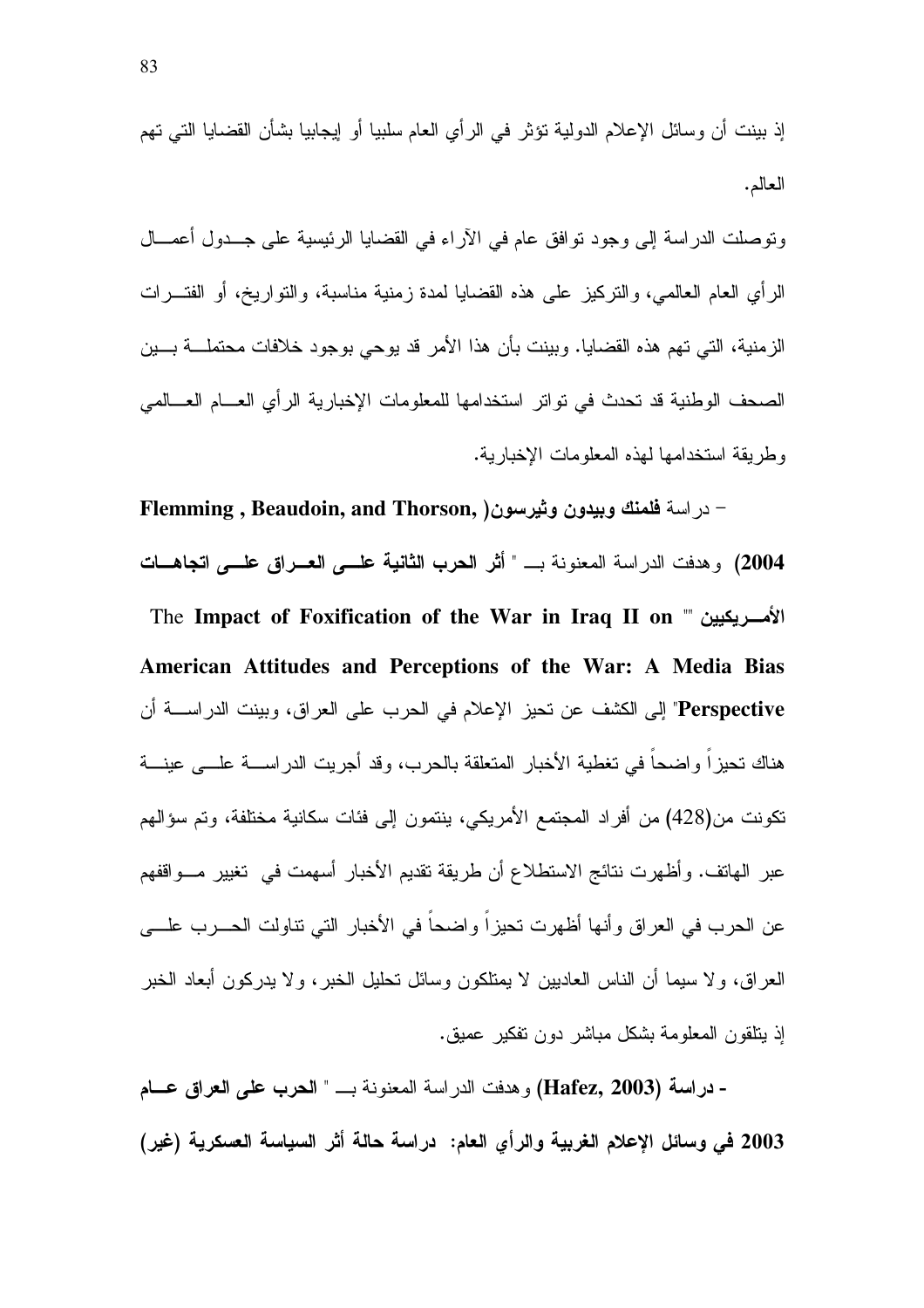The Iraq War 2003 in Western Media and Public "المشاركة في الحسرب" **Opinion: A Case Study of the Effects of Military (Non-) Involvement** in Conflict Perception. إلى الكشف عن أثر وسائل الإعلام الأميركية في التأثير فـــي الحكومات، والرأى العام المحلي والغربي تجاه الندخلات الأميركية السياسية، والعسكرية فسي العراق. وبأن هناك علاقة كببرة ببن ما نكتبه وسائل الإعلام وتأثيرها علـــى الــــرأي العــــام و القر ار ات السياسية التي تتخذها الحكومات تجاه الحرب على العر اق. حيث تناولت الدر اســـة أن الكثير من جماهير الوسائل الإعلامية الأميركية يعدّون رأيهم مسلما رائدا لدى هذا الإعلام في قدرته على التأثير على قرارات الحكومات العسكرية. وأوضحت التأثير الإعلامي الكبيـــر في مواقف الرأي العام تجاه الحرب هل هي ضرورية، أم لا، وهل ندل علـــي الديمقراطيـــة الأميركية أم لا ؟ كما بينت أن الرأى العام مهم جدا في زمن الحرب، وبخاصة عندما يحتـــاج الجمهور الى النقرير حول مسائل الحباة والموت.

در اسة كل من (Ramsay & estl,2003) وهدفت الدر اسة المعنونة بــ "سوع – "الفهم، وسائل الإعلام، والحرب على العــراق" Misperceptions, the Media and' "the Iraq War إلى الكشف عن أثر وسائل الإعلام في نصورات الناس عن الحرب على العراق، وبينت أنه في الفترة من كانون الثَّاني وحتى نهاية سبتمبر/أيلول 2003 ً فسإن عـــددا كبير! من الجمهور لديه سوء فهم فيما يتعلق بالحرب على العـــراق، ولا ســــيما بمـــــا يتعلــــق بموضوع التحضير للحرب، وكذلك في فترة ما بعد الحرب، وحمّل جزءاً كبيراً مـــن أفـــراد العبنة مسؤولية سوء الفهم لوسائل الإعلام المختلفة.

كما بينت نتائج الدراسة أن من مظاهر سوء الفهم لدى الجمهور اعتقادهم بأنّ العراق اشترك في هجمات 11 سبتمبر /أيلول بشكل مباشر ، وأن هناك صــــلة وثيقـــة بــــين العــــراق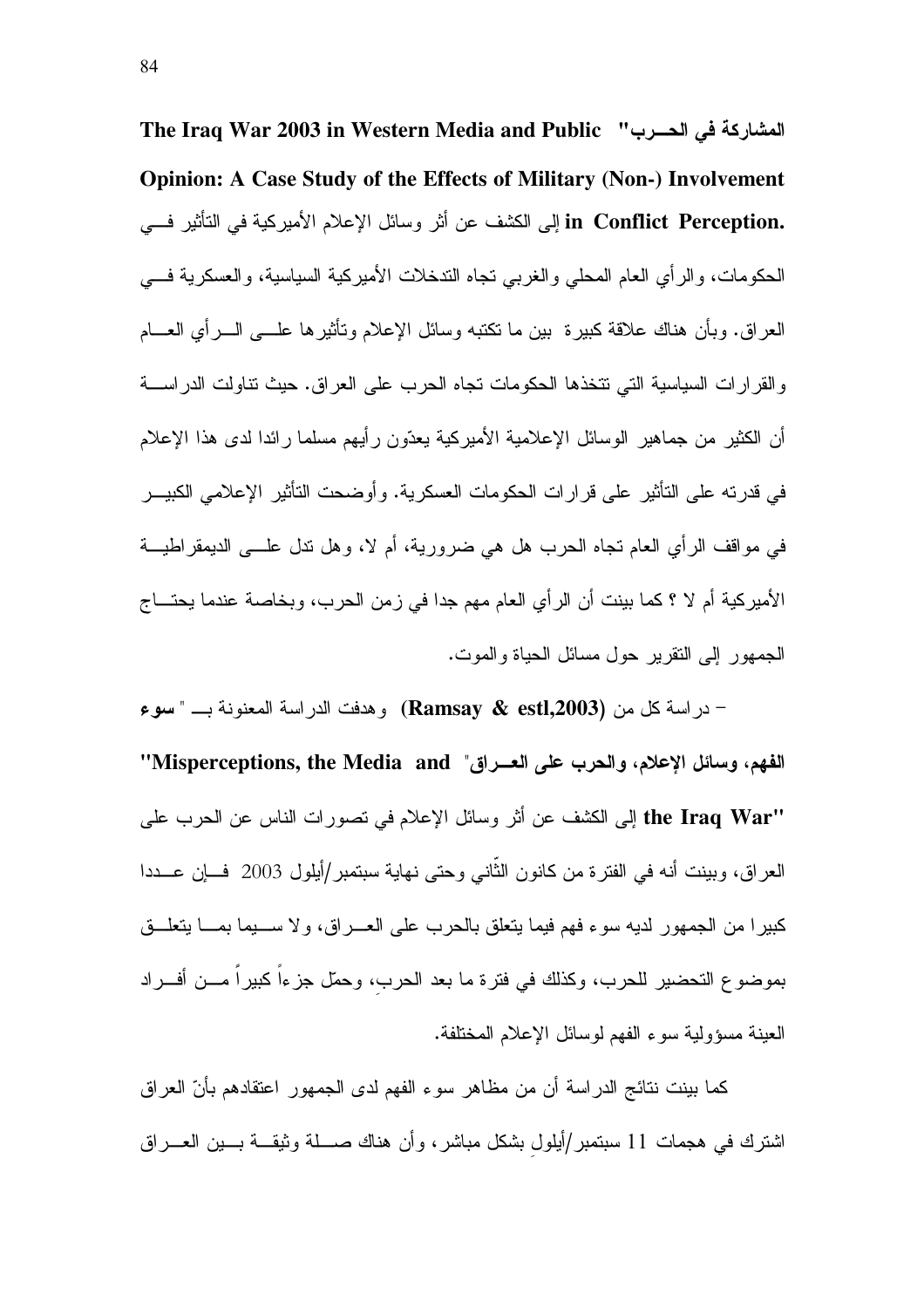والقاعدة، بالإضافة إلى وجود أسلحة دمار شامل في العراق. لذلك أيد العالم دخول الولايسات المتّحدة الحرب على العر اق.

- در اسة كل سوبلس ورامسى ولسويس ( Subias, Ramsay, Lewis,2003) وهدفت الدراسة المعنونة بـ " سوء الفهم، وسـائل الإعـــلام، الحـــرب علــــى العـــراق" " Misperceptions, the Media and the Iraq War " إلى الكشف عن أثر وسائل الإعلام في نصورات الناس عن الحرب في العراق، وبينت الدراسة من كانون الثَّاني حتى نهاية أيلول 2003 أن عدداً كبيراً من الجمهور لديه سوء فهم فيما يتعلق بالحرب على العراق، ولا ســــيما فيما يتعلق في التحضير للحرب على العراق وفي الفترةِ ما بعد الحرب، جزء كبير من أفراد عينة الدراسة حمل مسؤولية سوء الفهم على وسائل الإعلام المختلفة، كما بينت نتائج الدراسة أن من مظاهر سوء الفهم لدى الجمهور اعتقادهم بأنّ العـــراق اشـــترك فـــى هجمـــات 11 سبتمبر /أيلول بشكل مباشر ، و أن هناك صلة وثيقة بين العراق والقاعدة، بالإضافة إلى وجسود أسلحة دمار شامل في العراق، لذلك أيد العالم والرأي العام الأمريكي دخول الولايات المتَّحدة الحرب ضد العراق.

– در اسة (Naveh,2002) و هدفت الدر اسة المعنونة بـــ " دور الإعلام في صناعة The Role of the Media in Foreign "Policy " القرار في السياسة الخارجية " Decision-Making إلى بيان أهمية وسائل الإعلام المختلفة في رسم السياسات الخار جية، و أشار ت إلى أنه لم بتم الأخذ بعين الاعتبار ما بكتب في وسائل الإعلام عند اتخاذ القر ار ات التي نتعلَّق بالسياسة الخارجية، ولا سيما أنه يتم التعامل مع المعلومات المنشورة على أنها أداة من أدوات السياسة الخارجية.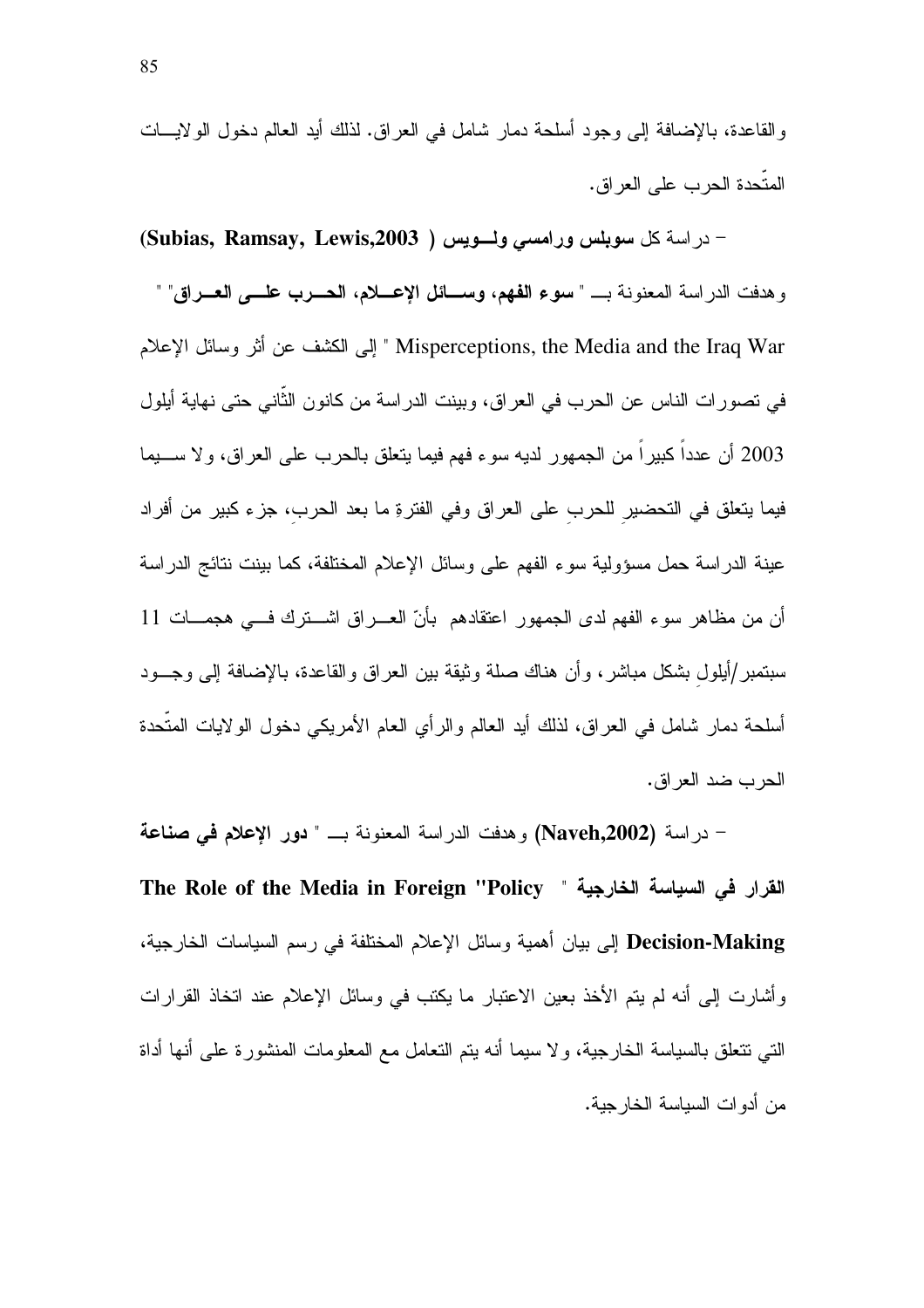ونتاولت الدراسة الدور المعقد الذي نقوم به وسائل الإعلام، باعتبارها واحدة من القنوات التبي يعتمد عليها صانعو القرار السياسي، لتبادل المعلومات مع الجمهور . وأوضحت العمليات المعقدة التي يتم من خلالها دمج وسائل الإعلام في صنع القرار السياسي، كما بينت أنه يمكن استخدام وسائل الإعلام لإجبار متخذي القرار السياسي على اتخاذ العديد من القرارات.

#### ما يميز. هذه الدر اسة عن الدر اسات السابقة:

ير ي الباحث أن ما يميز ٍ هذه الدر اسة عن غير ها، أنها نتاولت موضـــو ع اتجاهـــات صحيفة نيويورك تايمز قبل الحرب الأميركية على العراق، باستخدام أسلوب تحليل المضمون للأخبار المتعلقة بالشأن العراقي،. وذلك لما نتمتع به هذه الصحيفة من شعبية واسعة الانتشار، واهتمام بالشؤون الخارجية، ويقرؤها صناع السياسة في حين لم تستعمل هذه الدراسات هــذا الاسلوب بشكل أساس.

ونميزت بأنها نتناول انجاهات صحيفة نيويورك نايمز قبل الحرب الأميركيــــة علـــــى العراق، في حين نتاولتها الدراسات الأجنبية خلال الحرب الأميركية على العراق.

كما تميزت بأنها نتتاول اتجاهات صحيفة نيويورك تايمز قبل الحرب الأميركية على العراق، في حين نتاولت الدراسات العربية على مكونات الصورة التي قدمتها مجلة نيوزويك عن العراق، والكشف عن عناصر الدعاية المقدمة في المجلة، والتي نبرز الاحتلال الأمريكي، وما أهم مرنكزات هذه الدعاية، وكيفية قيام وسائل الإعلام العربية بدورها لتحسين الـــصورة العربية في الخارج، والنعرف على دوافعها ومضمونها العام والإخباري، ونأثيرها على الهوية العربية وجمهور ها.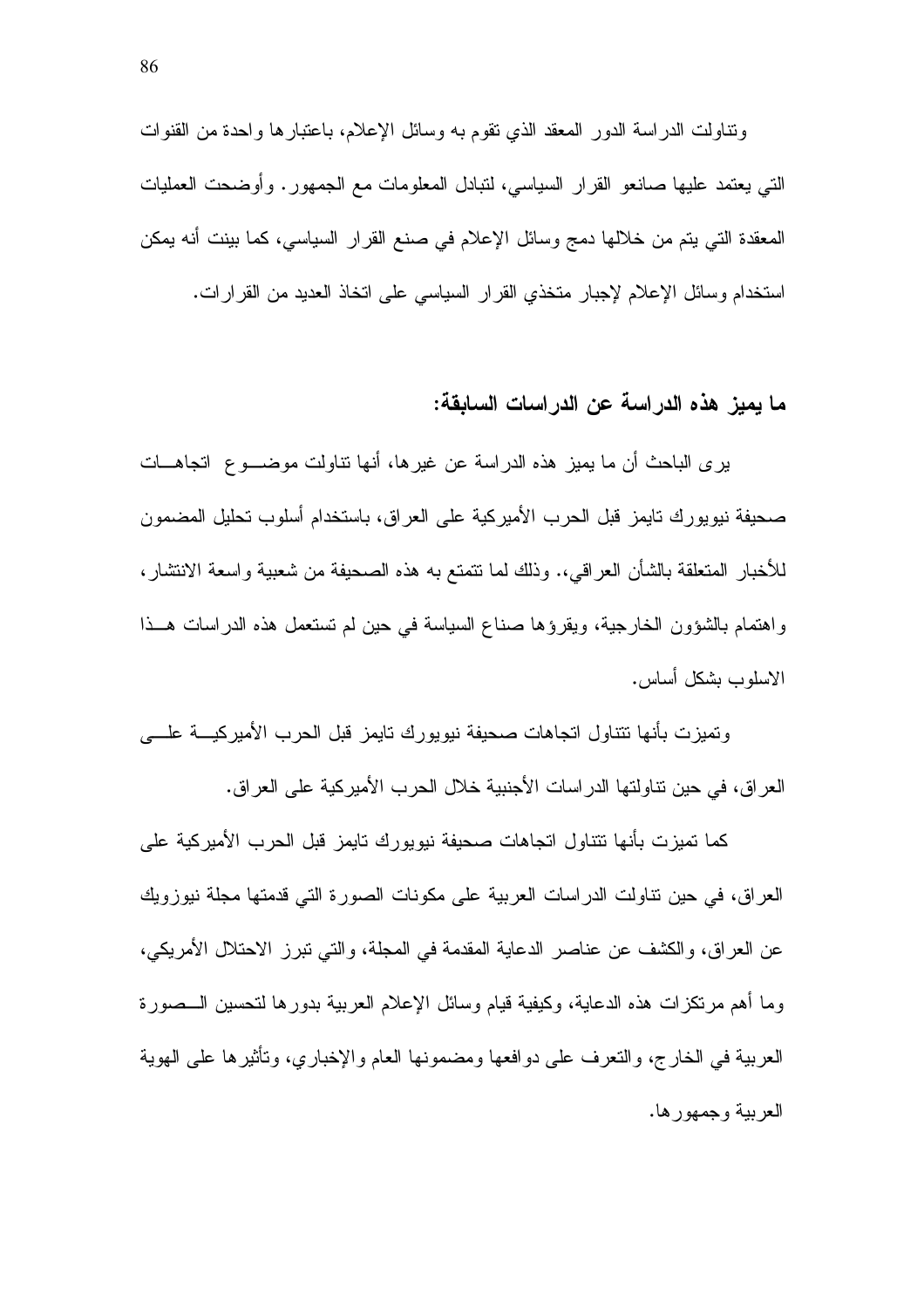ولا بد من الإشارة إلى أن هذه الدراسة تلقى الضوء علـــي مفهـــوم، وجوانـــب مـــن تطبيقات لعبة المفردات والكلمات والمصطلحات، ودور ها فسي تسأطير المعنسي، وصسباغة النصوص الخبرية، وتوجيه المضامين الإخبارية، واستخدامها كسلاح إعلامي اقناعي دعائي ، يعبر بالضرورة عن سياسة الوسيلة الإعلامية، وإطارها الفكري، وثقافة المؤسسات الـــسياسية والعسكرية والاجتماعية، وتوظيفها لخدمة استر انيجيات الدول.

ونوضح الدر اسة شبكة الكلمات والمصطلحات والألفاظ التي نحنوى عليها النصوص الخبرية في الصحيفة، واستخدامها لما يسمى بالمفردات (المفتاحية) في الكشف عـــن توجـــه المحرر(المرسل) عندما بِشكل رموز رسالته الخبرية، سواء الكلمات المتعمدة أو اللاشـــعورية التي تتشكل تلقائياً في رسالة من المفترض أن تكون وظيفتها إخبارية بحتة، وليست توجيهيـــة أو تحليلية أو إيحائية.

ويرى الباحث أن من المميزات الرئيسية لهذه الدراسة أيضا، أن لها علاقــــة مباشـــــرة بالتأشير إلى مرحلة حرجة من تاريخ العراق الحديث، وتـــوفير فرصــــة للبــــاحثين العــــرب للاطلاع، على ما قدمته الصحافة الأميركية من خطاب إعلامي، وسبر أغوار ذلك الخطـــاب، في قضية غاية في الأهمية نتعلَّق ببلد عربي كان قويا سياسيا واقتصاديا ، وامتلك ناصية العلم والنقدم، وفتح الأفاق أمام هؤلاء الباحثين، لإجراء مزيد من الدراسات حـــول هـــذه القـــضية المحور بة.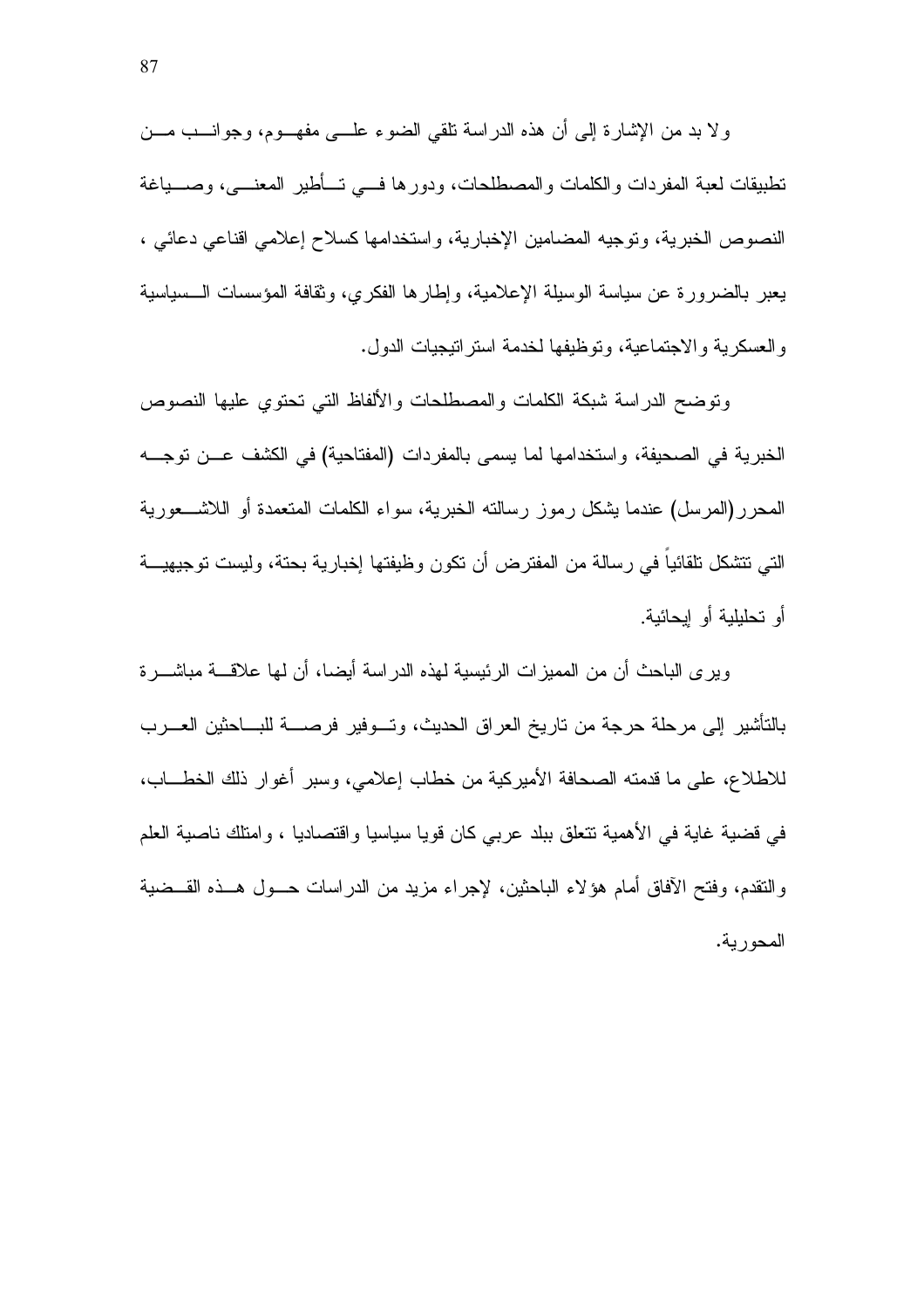# الفصل الثالث

### منهجية الدر اسة

يعرض الباحث في هذا الفصل وصفا لمنهج الدراسة، ومجتمعها، وعينتها، وأدواتها، والطرق الإحصائية التي استخدمت لتحليل بياناتها وذلك على النحو التالي:

نظرا لأن البحث يستهدف وصف النحليل للدور الذي نلعبه الصحافة الأميركية ممثلة بصحيفة نيويورك تايمز الأميركية، في تشكيل اتجاهات الرأى السياسي والعام الأمريكي، من خلال المعالجة الإعلامية المختلفة لهذه القضابيا، والتي برزت بقوة على أجندة وسائل الإعلام خلال الفترة الأخيرة، لذلك فإن البحث ينتمي إلى البحوث الوصفية، وفي إطار ذلك استخدم الباحث المنهج الوصفى التحليلي (تحليل المضمون).

ويرتبط مفهوم البحــث الوصـــفي The Descriptive Research بدراســـة واقـــع الأحداث والظواهر، والمواقف والأراء، وتحليلها وتفسيرها، للوصول إلى اســتتتاجات مفيــدة لفهم الحاضر وتوجيه المستقبل(عمر، السيد، 2008، ص210).

ويمكن القول إن جزءاً كبيراً من البحوث الإعلامية، يعد مـــن البحـــوث الوصــــفية، وتستهدف دراسة الواقع الراهن لظاهرة معينة أو موقف معـــين أو جماعـــة مـــن النــــاس أو الأحداث، بهدف الحصول على معلومات كافية ودقيقة عنها، دون الـــدخول فـــي أســـبابها أو التحكم بها. ذلك لان الدر اسات الوصفية لا تتضمن بالضر ور ة فر و ضا سبيبة تخضع للاختبار والدراسة (سمير، 1999، ص131).

إن الهدف من البحوث الوصفية ليس جمع البيانات والمعلومات فقط، بــل الحـــصول على وصف كامل ودقيق للمشكلة، وتحليل البيانات والمعلومات المتعلقة بها بدقة دون تحيــز من قبل الباحث، وتتظيمها والتعبير عنها كمّاً وكيفاً، للمساعدة على فهم الظاهرة محل البحــث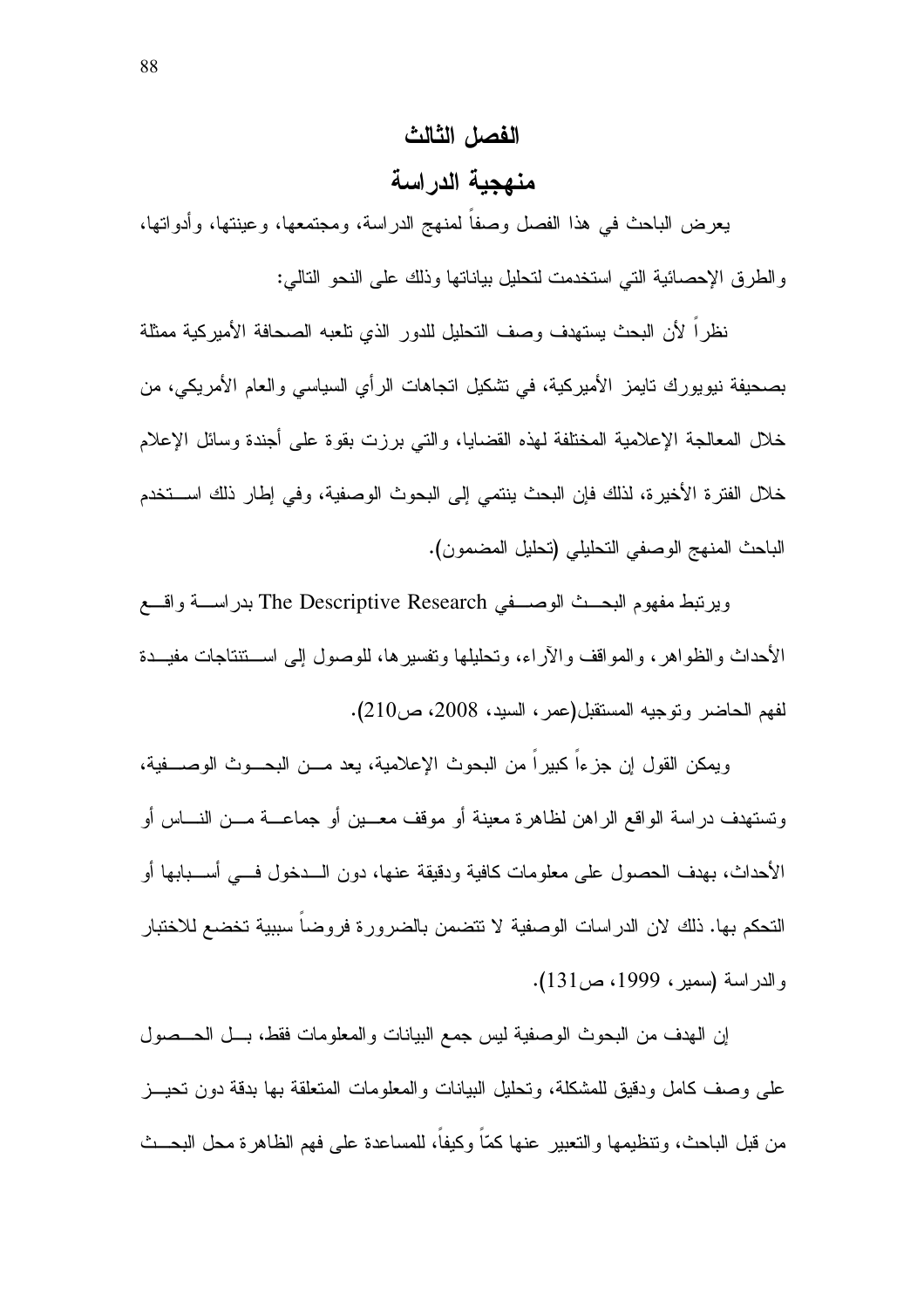### الطريقة والاجراءات:

فيما يلي وصف لمجتمع الدراسة والأدوات المستخدمة لجمـــع البيانـــات، وطريقـــة نطويرها وصدقها، وثباتها، وينتاول الباحث أيضا وصـــفاً لإجـــراءات الدراســـة والمعالجـــة الإحصائية التي تم استخدامها لتحقيق أهداف الدراسة.

منهج الدراسة:

تم استخدام منهج تحليل المضمون والذي يمكن باستخدامه تصنيف البيانات وتبويبهـــا إلى وصف المضمون (المحتوى) الظاهر، والصريح للمادة فيد التحليــل، ولا يقتــصر علــــي الجوانب الموضوعية، وإنما الشكلية أيضاً، كما يعتمد على نكر ارات وردت أو ظهور جمل أو كلمات أو مصطلحات، أو رموز أو أشكال ( المعاني المتضمنة في مادة التحليل) بناءً على ما يقوم به الباحث من تحديد موضوعي لفئات التحليل ووحداته.

وهناك نمطان من أنماط نحليل المضمون، أحدهما نحليل المضمون الهيكلـــي، الـــذي يعني بالبنية، والأخر تحليل المضمون المادي والخاص بالمعنى.

ونعتمد هذه الدراسة نمط الفكرة، وبالنالبي الكشف عن مدلولات المصطلحات والأفكار من خلال النركيز على المفاهيم، والمعانـي والدلالات وما وراء النص الإخباري، أو التحليل أو النقرير الإخباريين، أو غير ها من الموضوعات ذات العلاقة بالفنون الإخبارية التي لها صــــلة بموضوع الدر اسة.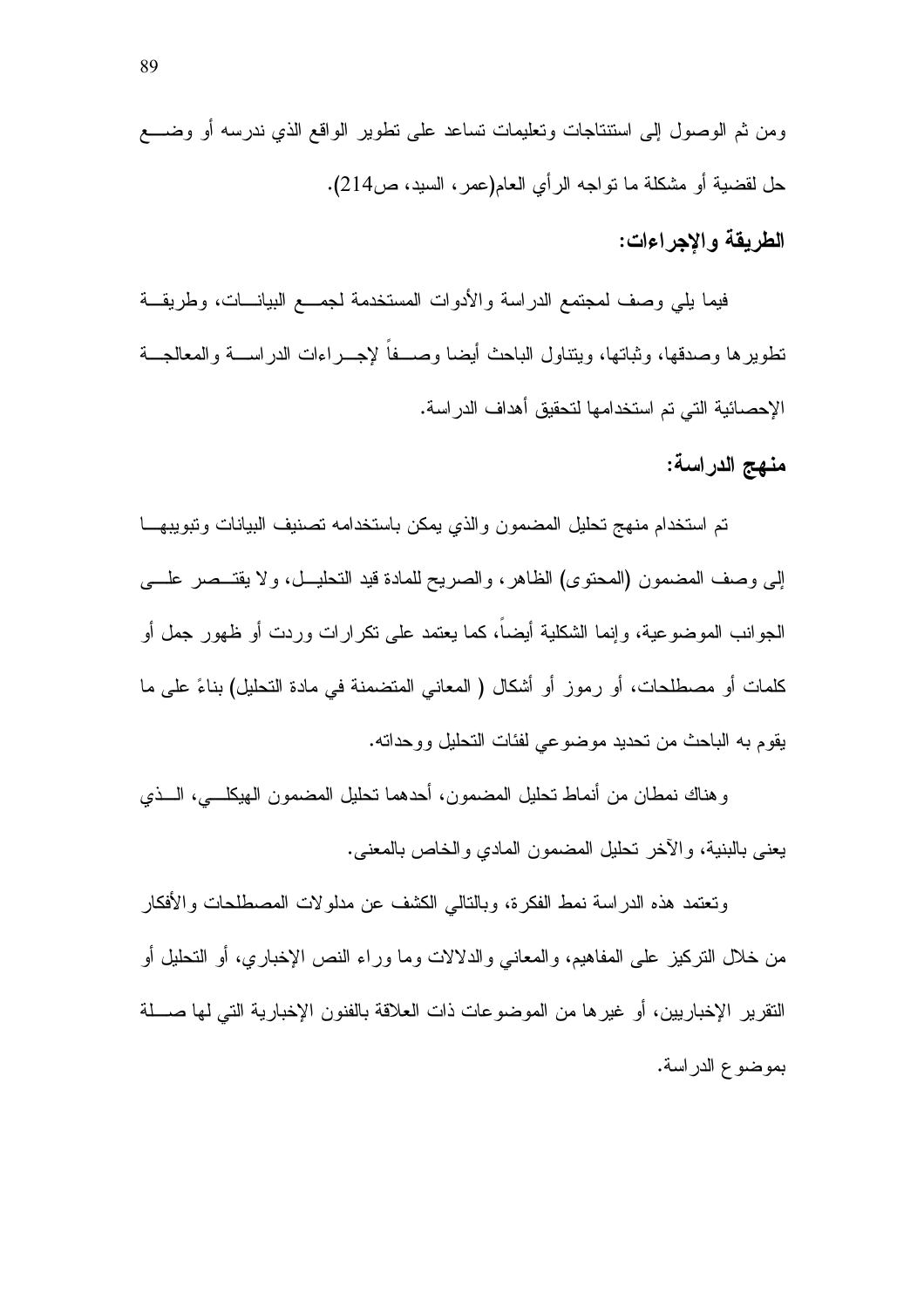مجتمع الدراسة:

تم تحديد مجتمع الدراسة بجميع الموضوعات المنشورة في صحيفة نيويورك تـــايمز الأميركية في المدة من 20 نشرين الأول/أكتوبر 2002 إلى 20 آذار/مارس 2003،، وقـــد بلغ عدد الموضوعات التي تمكن الباحث من حصرها على (600) موضوع إخباري، حصل عليها الباحث من مكتبة الكونغرس، حيث قدمت الموضوعات.

وقد اعتمد الباحث هذه الصحيفة لعدة اعتبارات أهمها: 1– إنها صحيفة لها تأثير ها في المجال الإقليمي والدولي. 2– إنها تعد من صفوة الصحف، كما صنفتها الدر اسات الإعلامية. 3-مساهمتها في صنع القرار السياسي. 4–نعكس الصحيفة نوجه السياسة الخارجية الأميركية، وبالتالي فهي نعبر بـــصدق عـــن الإدار ة الأمير كية.

عينة الدراسة:

قام الباحث بجمع تحليل مضمون حصري للموضوعات الواردة في أعــداد صـــحيفة النيويورك نايمز الأميركية، والتي لها علاقة بموضوع البحث وهو اتجاهات التغطية الإخبارية لصحيفة نيويورك تايمز قبل الحرب الأميركية على العراق خلال المدة من 20 نشرين الأول 2002 إلى 20 آذار 2003، وقد تم اختيار ها بطريقة عشوائية بسيطة إذ تم اختيـــار (120) موضوع من الموضوعات التي تم حصر ها في مجتمع الدراسة، وقــد كانــت موضـــوعات منتو عة خلال الفتر ة المذكور ة.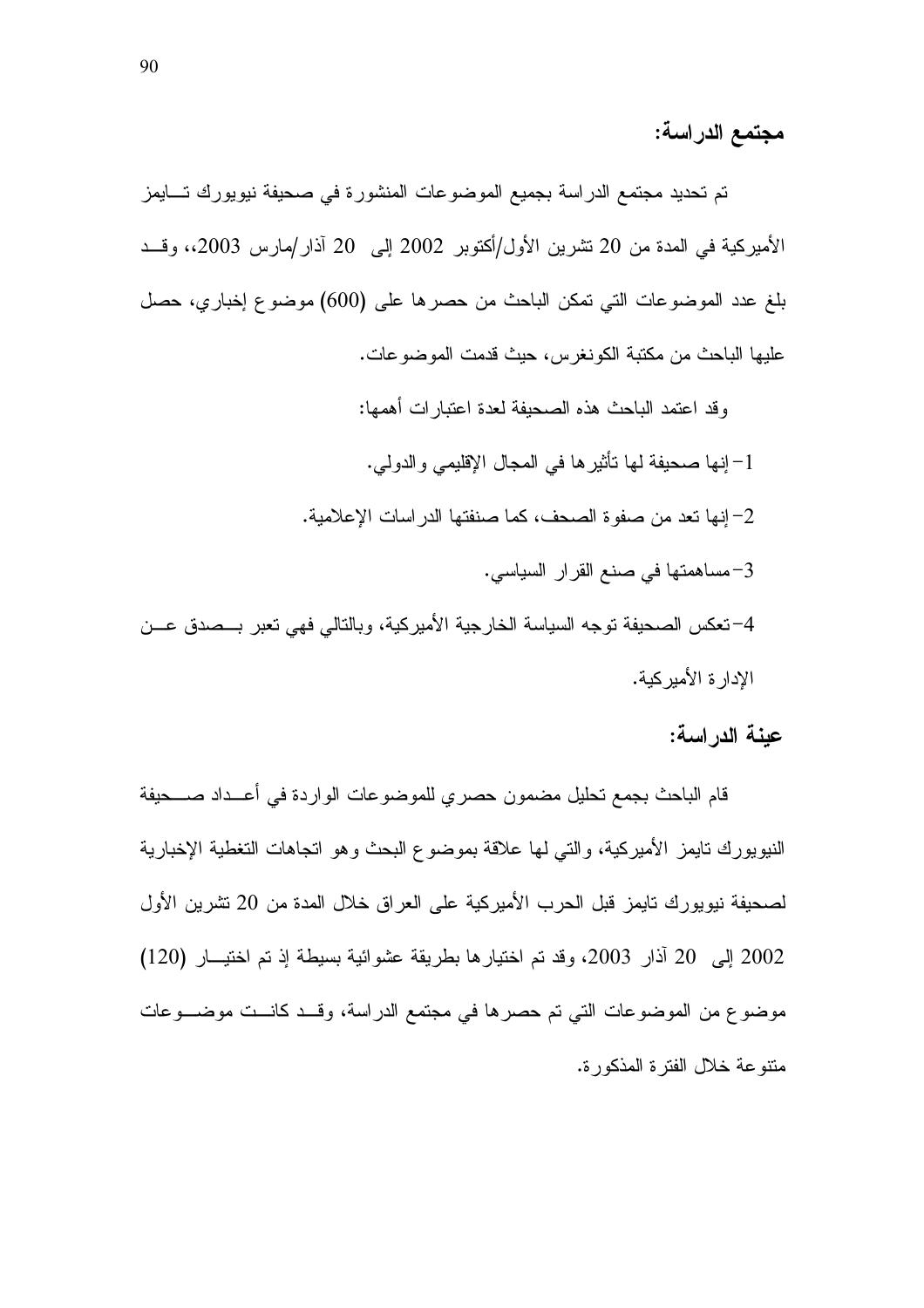أداة الدر اسة:

تم تصميم أداة الدراسة بحيث تحقق أهدافها، لذلك تم تصميمها في ضوء المـــضمون أخبار، نقارير، نحقيقات، أحاديث، نرجمات، ودراسات، وثائق ونصوص، نـــشرات ثابتـــة، نتاولت كيف تم التحريض على العراق، كما تضمنت الأداة مجالين هما:

- مصطلحات التحريض المباشر على الحرب ضد العراق، وتكونت من (9) فقرات وفكر .
- مصطلحات التحريض غير المباشرة على الحرب ضد العراق وتكونت مـــن (13) فقـــرة وفكرة، الملحق(13).

صدق وثباتها الأداة:

تم عرض الاستمارة على مجموعة من المحكمـــين والخبـــراء لإجـــراء التعـــديلات اللازِ مة، أما قياس الثبات فتم بإعادة تحليل 10% من مادة الصحيفة المرتبطة بقضية البحــث ومعامل الثبات من قبل ثلاثة باحثين أخرين، وقد خرجت نتائج هذا التحليل بما يقارب 80% من النتائج المستخرجة من التحليل الرئيسي.

### التحليل الإحصائي:

تم استخدام أساليب التحليل المناسبة للدراسة، للخروج بتحليل لمضمون الموضوعات، وهي كالآتي:

7– للإجابة عن السؤال الأول والذي ينص على "ما انجاهات صحيفة نيويورك نايمز من الحرب الأميركية على العراق وهل كان موقفها مؤيدا للحرب ؟" تم استخراج التكـــرارات والنسب المئوية.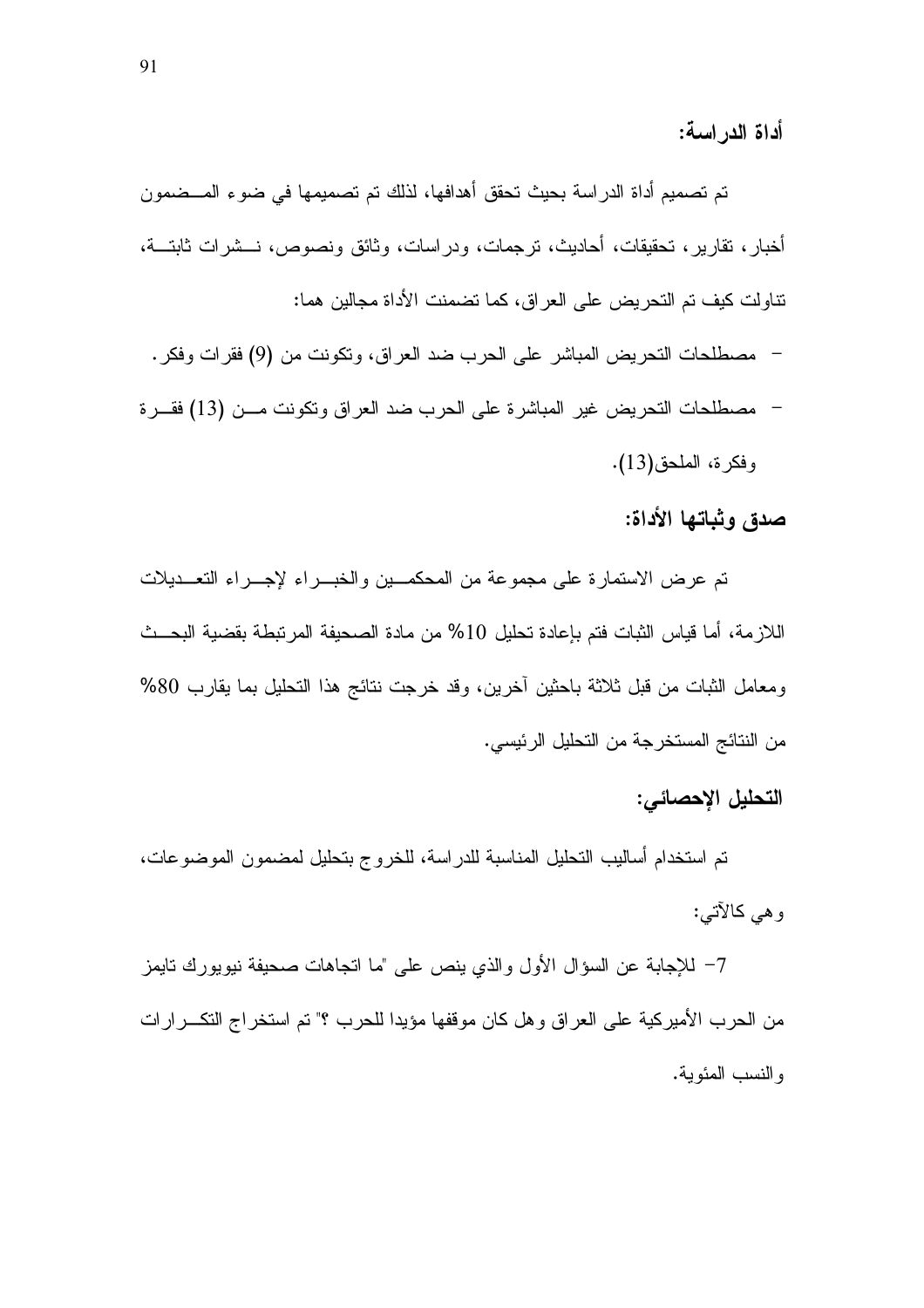8- للإجابة عن السؤال الثاني الذي ينص على "ما الدلالات التي يمكن الوصول إليها من خلال الكشف عن هذه الاتجاهات ؟" تم استخراج النكرارات والنسب المئوية.

9– للإجابة عن السؤال حول مدى التضليل عند نتاول الأزمة بين العراق والولايات المتحدة والتعرف على الأهداف الكامنة وراء النمطية في تشويه الواقع العربـــي والشخـــصية العربية في الإعلام الامريكي.

10 - لقياس معامل الثبات تم استخراج قيمة كرونباخ الف) (Cornbach Alpha) والاختبار وإعادة الاختبار .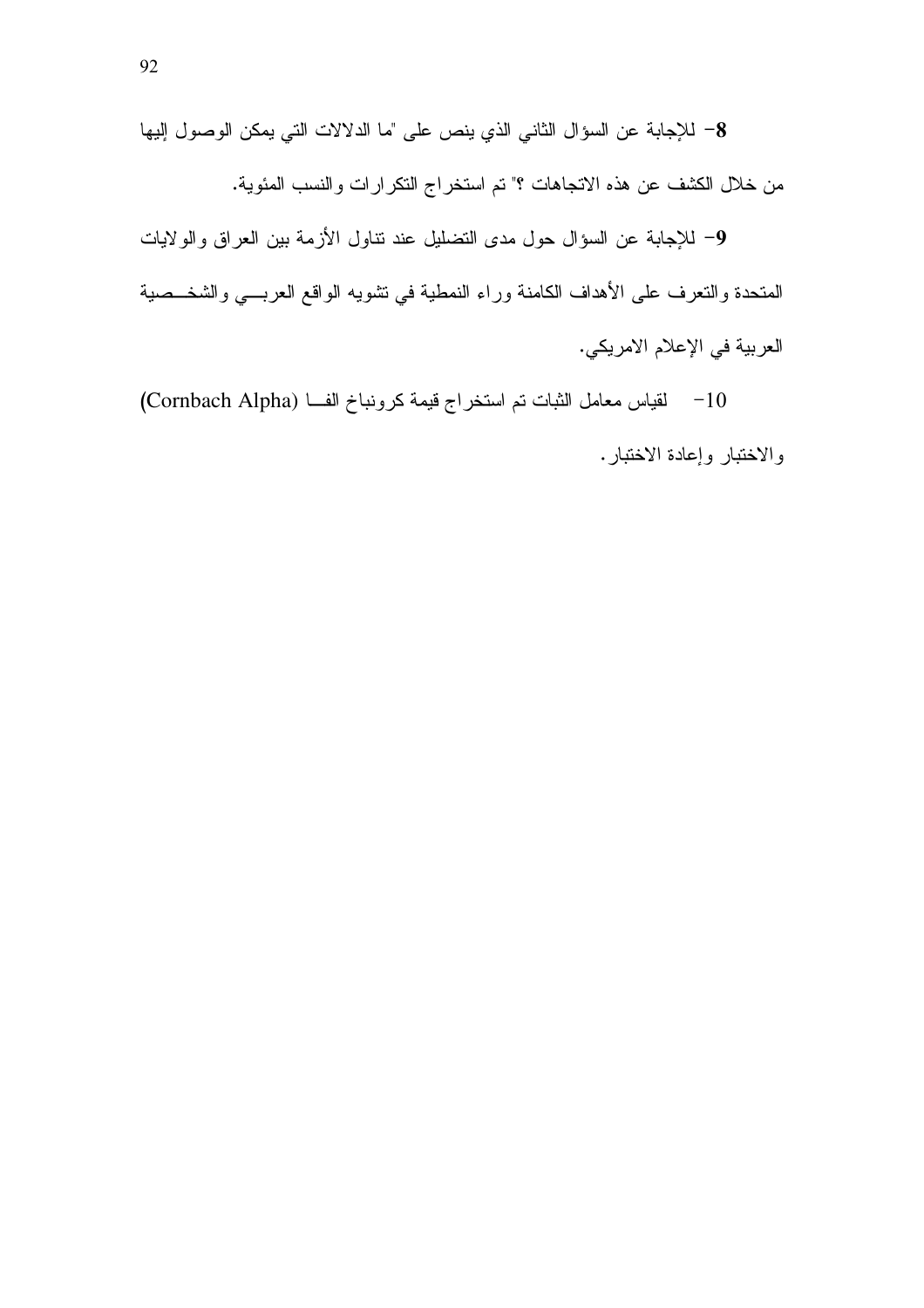### الفصل الرابع

# تحليل مضمون صحيفة نيويورك تايمز الأميركية

قام الباحث بتحليل مضمون الموضوعات الإخبارية المنشورة في صحيفة نيويسورك تابِمز الأمريكية في مدة زمنية بلغت ستة أشهر امندت من تشرين أول أكتـــوبر للعــــام 2002 حتى آذار مارس للعام 2003 بإجمالي 20 موضوعاً إخباريا لكل شهر . تم اختيارها بطريقة العينة المنتظمة من الموضوعات التي نشرت في ذلك الشهر وتحدثت عن فضية العراق.

وقد تم حصر وتحليل 120 موضوعا إخباريا متنوعا نتاولت موضوع البحث وهب اتجاهات التغطية الإخبارية لصحيفة نيويورك تايمز قبل الحرب الأمريكية على العراق خلال المدة من 20 نشرين الأول 2002 إلى 20 آذار 2003، وجاءت النتائج كالآتي:

– اتجاهات صحيفة نيويورك تايمز إزاء الحرب الأمريكية على العراق:

تم تحليل مضمون مجموعة الموضوعات الى تم اختيار هـــا وتحديـــدها، واســـتخراج مجموعة المصطلحات التي تعبر عن تحريض مباشر وتحريض غير مباشر للحـــرب علـــــى العراق، والتي يمكن أن نستنتج من خلالها دور الصحيفة في توجيه القرارات السياسية، أو في تعبئة الرأى العام، وتكوين صورة سلبية عن العراق وكانت النتائج كما بلي:

1– فيما يتعلق بالمصطلحات المباشرة للتحريض على الحرب ضد العراق: تم تحليل المضمون للموضوعات المنشورة خلال فتسرة الدراســـة (تـــشرين الأول/أكتـــوبر 2002آذار /مار س 2003)، وقد كانت المصطلحات التي تعبر عن تحر بض مباشر كالتالي: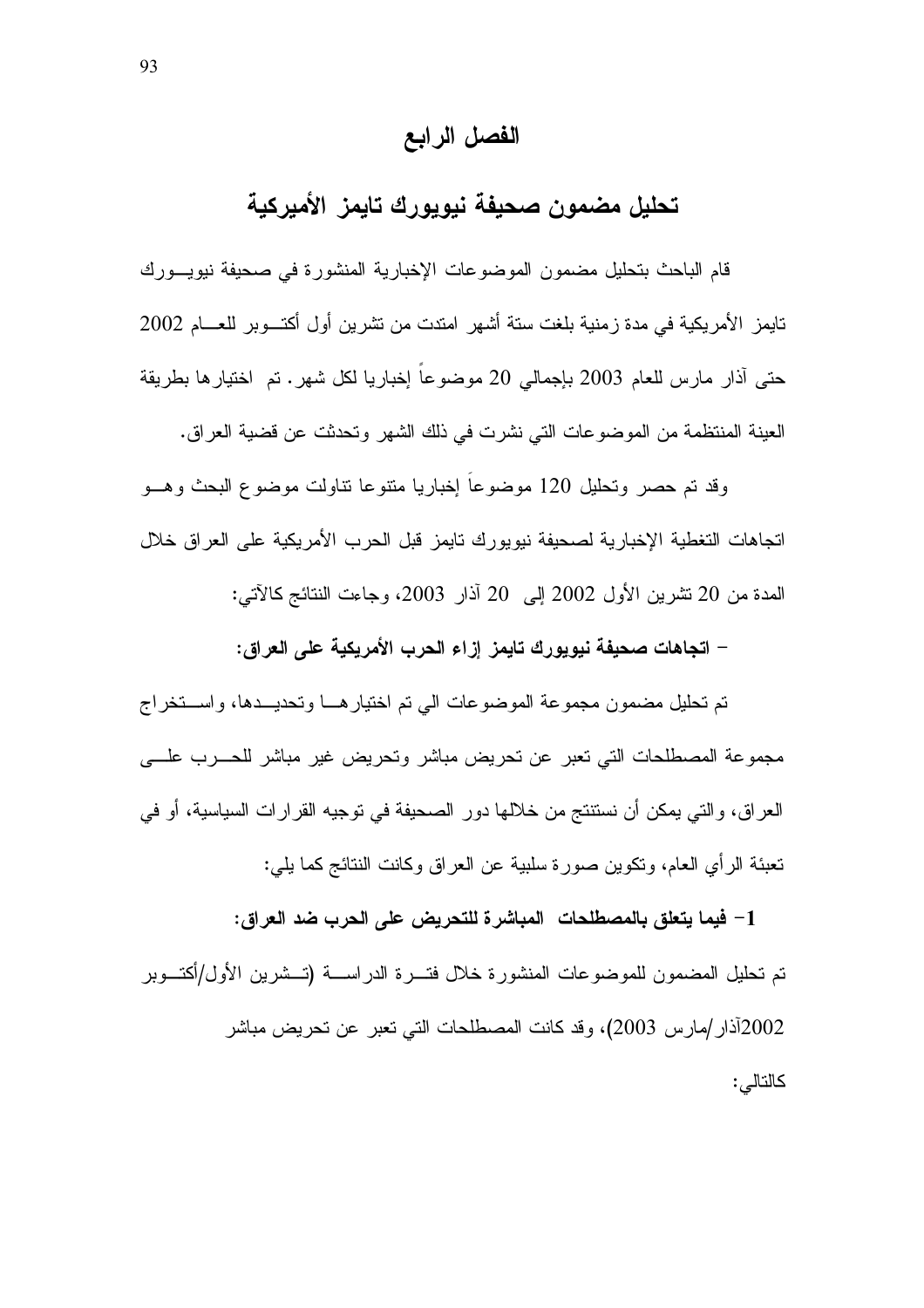$(1)$  جدول رقم المصطلحات التي تعبر عن تحريض مباشر الأكثر تكرارا خلال فترة الدراسة (تشرين الأول/أكتوبر 2002– أذار/مارس 2003)

| النسبة | التكرار | المصطلحات التي تعبر عن تحريض مباشر | الشهر                    |
|--------|---------|------------------------------------|--------------------------|
| %15    | 10      | إخفاء العراق لأسلحة الدمار الشامل  | تشرين الأول/أكتوبر 2002  |
| %24    | 16      | إخفاء العراق لأسلحة الدمار الشامل  | تشرين الثاني/نوفمبر 2002 |
| %15    | 10      | إخفاء العراق لأسلحة الدمار الشامل  | كانون الأول/ديسمبر 2002  |
| %17    | 11      | تحدي صدام للإرادة الدولية          | كانون الثاني/يناير 2003  |
| %17    | 11      | قدرة العراق العسكرية               | شباط/فبراير 2003         |
| %12    | 8       | قدرة العراق العسكرية               | آذار/مارس 2003           |
| %100   | 66      |                                    | المجموع الكلي            |

يظهر من الجدول (1) أن موضوعات الصحيفة المنشورة في تــشرين الثـــاني/نـــوفمبر 2002قد ركزت على إخفاء العراق لأسلحة الدمار الشامل، إذ بلغت نسبته (24%) بنكرار بلغ  $. (16)$ 

بينما ركزت موضوعات الصحيفة المنشورة في كانون الثاني/ينـــاير 2003 علـــى نحدي صدام للإرادة الدولية حيث بلغت نسبته (17%) بنكرار بلغ (11)، وكـــان المـــصطلح الأكثر تكرارا في شهر شباط/فبراير 2003 قدرة العراق العسكرية ، إذ بلغت نـــسبته (17%) بتكرار بلغ(11). وأخيرا كان أقل تكرار في شهر آذار/مارس 2003، وكان الـــسبب الاكثـــر نكر ار في هذا الشهر قدرة العراق العسكرية بنكر ار (8) ونسبة بلغت(12%)

#### 2– المصطلحات التى تعبر عن تحريض غير مباشر للحرب ضد العراق:

نم تحليل المضمون للموضوعات المنشورة في شهر تشرين الأول/أكتوبر 2002، وقد كانت المصطلحات التي تعبر عن تحريض غير مباشر كالتالي: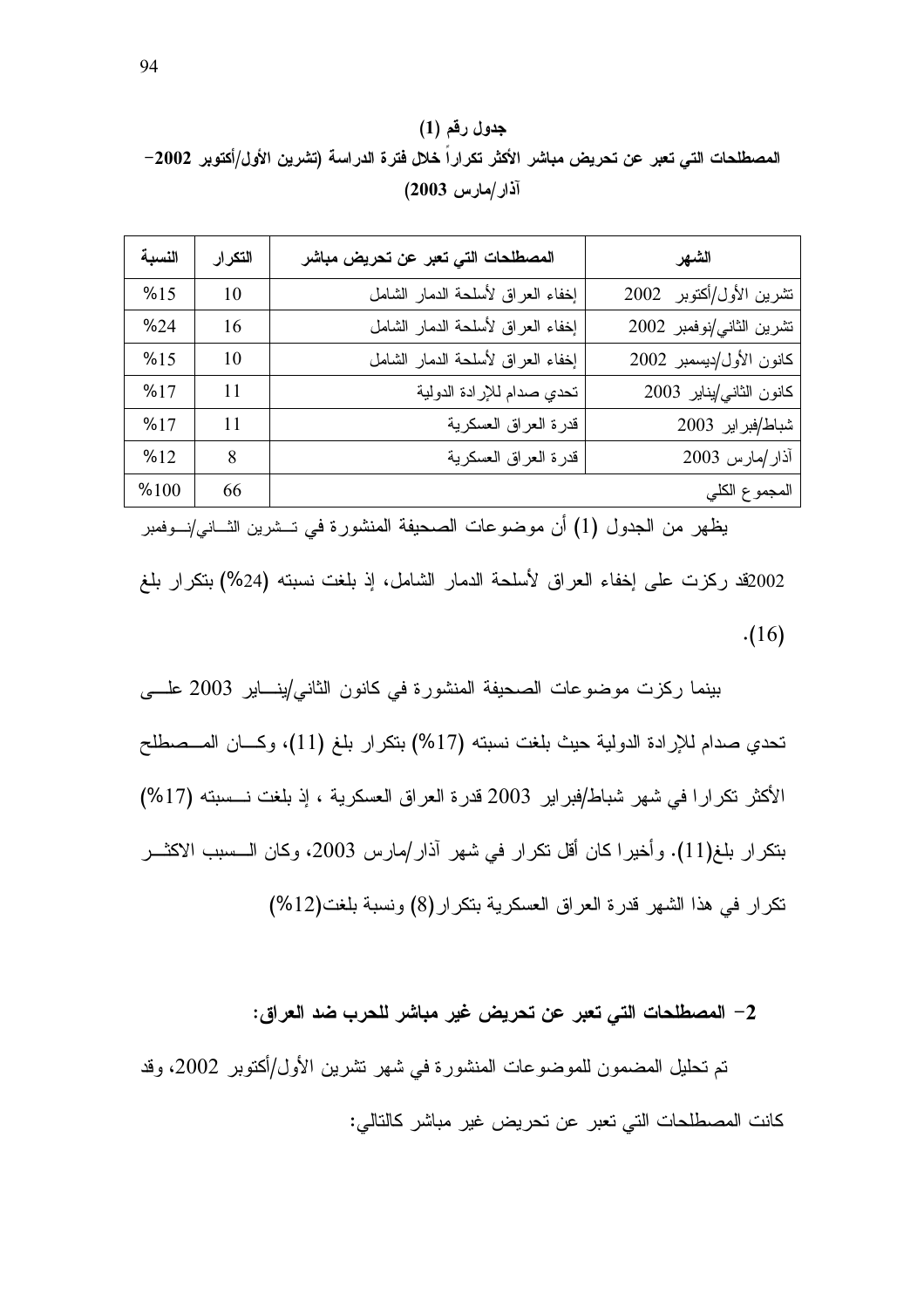## جدول رقم (2) المصطلحات التي تعبر عن تحريض غير مباشر الأكثر تكرارا خلال فترة الدراسة (تشرين الأول/أكتوبر 2002–آذار/مارس 2003)

| النسبة | التكرار        | المصطلحات التي تعبر عن تحريض غير مباشر         | الشهر                    |
|--------|----------------|------------------------------------------------|--------------------------|
| %24    | 6              | حقوق الإنسان في العراق                         | تشرين الأول/أكتوبر 2002  |
| %16    | $\overline{4}$ | رفض العراق للتفتيش من قبل مندوبي الأمم المتحدة | تشرين الثاني/نوفمبر 2002 |
|        |                | الحرب على الإرهاب                              |                          |
| %20    | 5              | حقوق الإنسان في العراق                         | كانون الأول/ديسمبر 2002  |
| %12    | 3              | الحرب على الإرهاب                              | كانون الثاني/يناير 2003  |
| %16    | $\overline{4}$ | مستقبل الديمقر اطية بالعراق                    | شباط/فبراير 2003         |
| %12    | 3              | حقوق الإنسان في العراق                         | آذار /مارس 2003          |
| %100   | 25             |                                                | المجموع الكلي            |

يظهر من الجدول (2) أن موضوعات الصحيفة المنشورة في شـــهر تـــشرين الأول/أكتـــوبر 2002 قد ركزت على حقوق الإنسان في العراق، إذ بلغت نسبته (24%) بتكـــرار بلـــغ (6)، بينما ركزت موضوعات الصحيفة المنشورة في تشرين الثاني/نوفمبر 2002 علـــى رفــض العراق للتفتيش من قبل مندوبي الأمم المتحدة بالإضافة إلى الحرب على الإرهاب، إذ بلغـــت نسبتهما (16%) بنكرار بلغ (4)، وكان السبب الأكثر نكرارا في شهر كانون الأول/ديـــسمبر 2002 حقوق الإنسان في العراق، إذ بلغت نسبته (20%) بتكرار بلغ (5)، أما في شهر كانون الثاني/يناير 2003 فقد ركزت على الحرب على الإرهاب، إذ بلغت نسبته (12%) بنكر ار بلغ (3)، وفي شباط/فبراير 2003 ركزت صحيفة النيويورك نايمز الأميركيـــة علـــي مـــستقبل الديمقر اطية بالعراق حيث بلغت نسبته (16%) بتكرار بلغ (4)، وأخيرا كان أكثر الأســـباب تكرارا في آذار/مارس 2003 هو حقوق الإنسان في العراق، إذ بلغت نسبته (12%) بتكرار بلغ (3)، وهنا نلاحظ أن هناك زيادة طردية بين استخدام المصطلحات نلك واقتراب موعد شنّ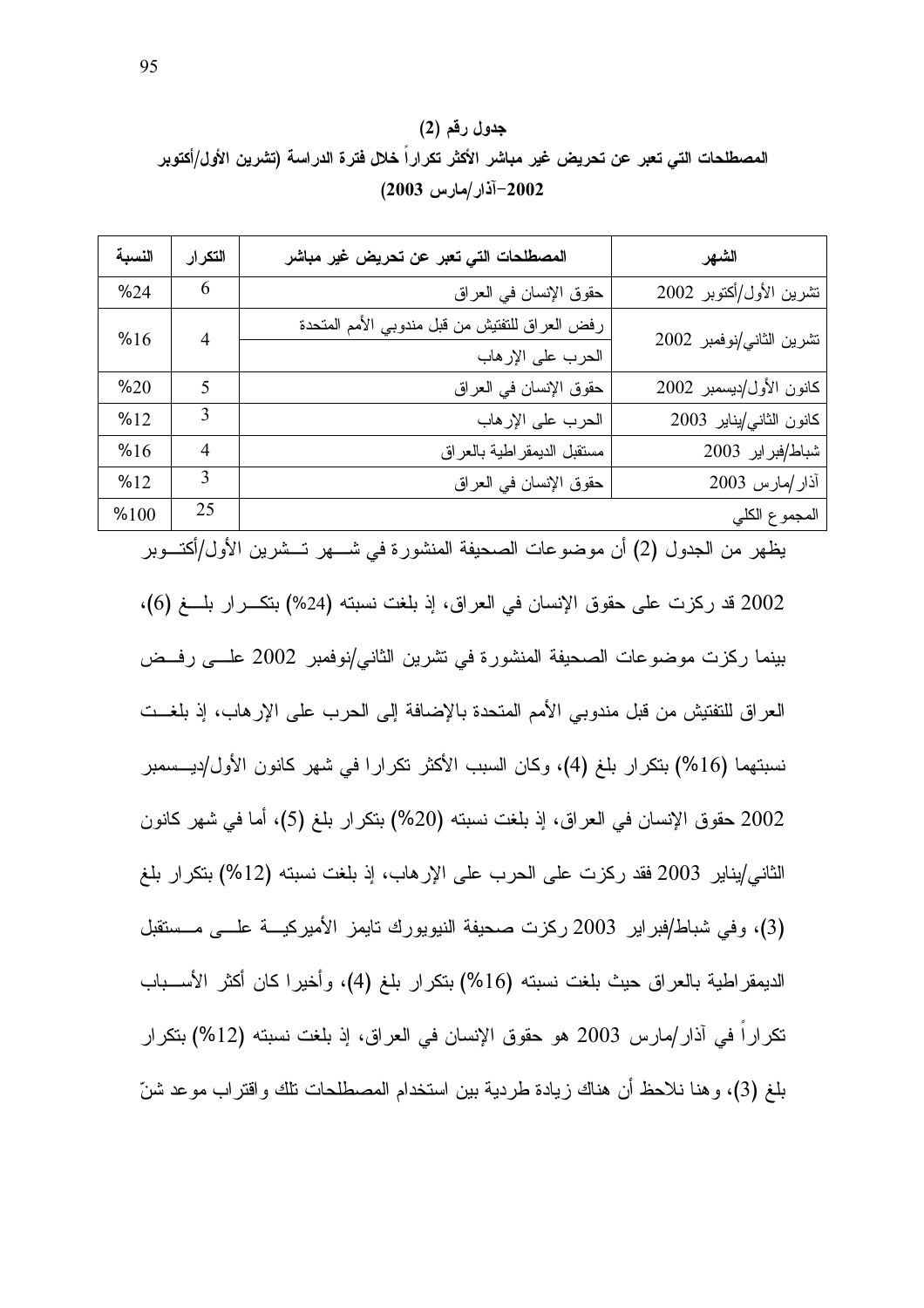# جدول رقم ( 3 )

مجموع المصطلحات التي تعبر عن تحريض مباشر خلال الفترة الدراسة (تشرين

| النسبة | العدد | الو صف                                            |
|--------|-------|---------------------------------------------------|
| %14    | 25    | المصطلحات التي تعبر عن تحريض مباشر خلال شهر       |
|        |       | تشرين الأول/أكتوبر 2002                           |
| %19    | 35    | المصطلحات التي تعبر عن تحريض مباشر خلال شهر       |
|        |       | تشرين الثاني/نوفمبر 2002                          |
| %16    | 28    | المصطلحات التي نعبر عن نحريض مباشر خلال شهر كانون |
|        |       | الأول/ديسمبر 2002                                 |
| %22    | 41    | المصطلحات التي تعبر عن تحريض مباشر خلال شهر كانون |
|        |       | الثاني/يناير 2003                                 |
| %13    | 23    | المصطلحات التي تعبر عن تحريض مباشر خلال شهر       |
|        |       | شباط/فبراير 2003                                  |
| %16    | 28    | المصطلحات التي تعبر عن تحريض مباشر خلال شهر       |
|        |       | أذار /مارس 2003                                   |
| %100   | 180   | المجمو ع                                          |

الأول/أكتوبر 2002–آذار/مارس 2003)

نلاحظ من الجدول السابق أنّ أكبر نسبة نكرار التي نعبر عن نحريض مباشر كانت ( 41) خلال شهر كانون الأول/ ديسمبر 2002 تليهـــا ( 35) خـــلال شـــهر تـــشرين الثــــانـي/ نوفمبر 2002، ويأتي بعدها (28) خلال شهري كانون الأول/ ديسمبر 2002 وآذار/مــــارس 2003، ثمّ ( 25) خلال شهر تشرين الأول/ أكتوبر 2002 وفي المرتبة الأخيرة يأتي التكرار (23) خلال شـهر شباط/فبر اير .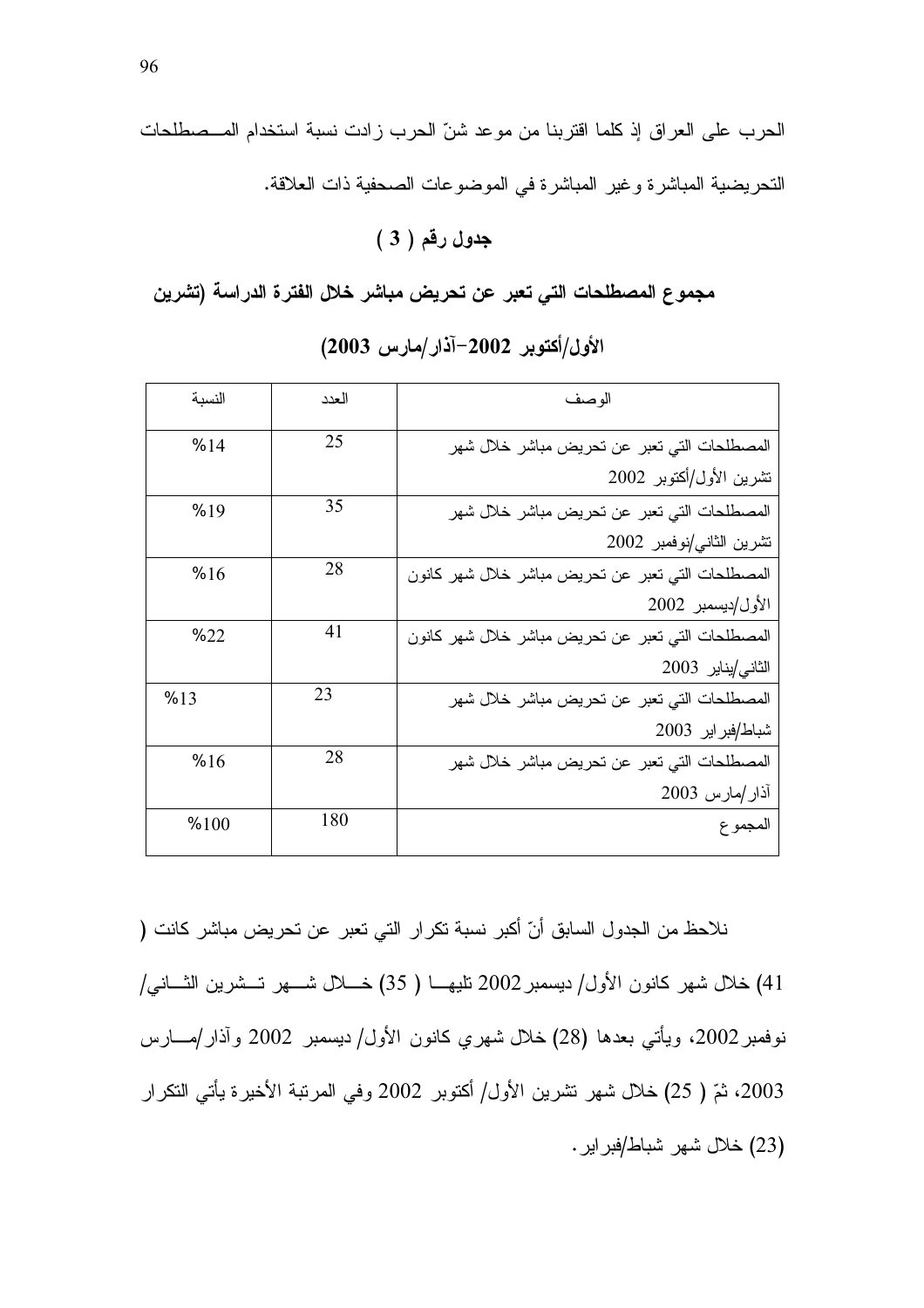## $(4)$  جدول رقم

مجموع المصطلحات التي تعبر عن تحريض غير مباشر خلال الفترة الدراسة

| النسبة | العدد | الوصف                                           |
|--------|-------|-------------------------------------------------|
| %32    | 30    | المصطلحات التي تعبر عن تحريض غير مباشر خلال شهر |
|        |       | تشرين الأول/أكتوبر 2002                         |
| %23.4  | 22    | المصطلحات التي تعبر عن تحريض غير مباشر خلال شهر |
|        |       | تشرين الثاني/نوفمبر 2002                        |
| %19    | 18    | المصطلحات التي تعبر عن تحريض غير مباشر خلال شهر |
|        |       | كانون الأول/ديسمبر 2002                         |
| %9.6   | 9     | المصطلحات التي تعبر عن تحريض غير مباشر خلال شهر |
|        |       | كانون الثاني/يناير 2003                         |
| %9.6   | 9     | المصطلحات التي تعبر عن تحريض غير مباشر خلال شهر |
|        |       | شباط/فبراير 2003                                |
| %6.4   | 6     | المصطلحات التي تعبر عن تحريض غير مباشر خلال شهر |
|        |       | أذار /مارس 2003                                 |
| %100   | 94    | المجمو ع                                        |

### (تشرين الأول/أكتوبر 2002–آذار/مارس 2003)

نلاحظ من الجدول أنّ اكبر نسبة نكرار للمصطلحات التي نعبر عن نحريض غيـــر مباشر كانت (30) خلال شهر تشرين الأول/ أكتوبر 2002، يأتي بعدها ( 22) خلال شـــهر تشرين الثاني /نوفمبر 2002 و( 18) خلال شهر كانون الأول/ديسمبر 2002، أما في شهري كانون الثاني /يناير و شباط/فبراير 2003 فقد كان النكرار (9)، وأقل نسبة نكرار كانت (6) خلال شهر أذار /مارس 2003.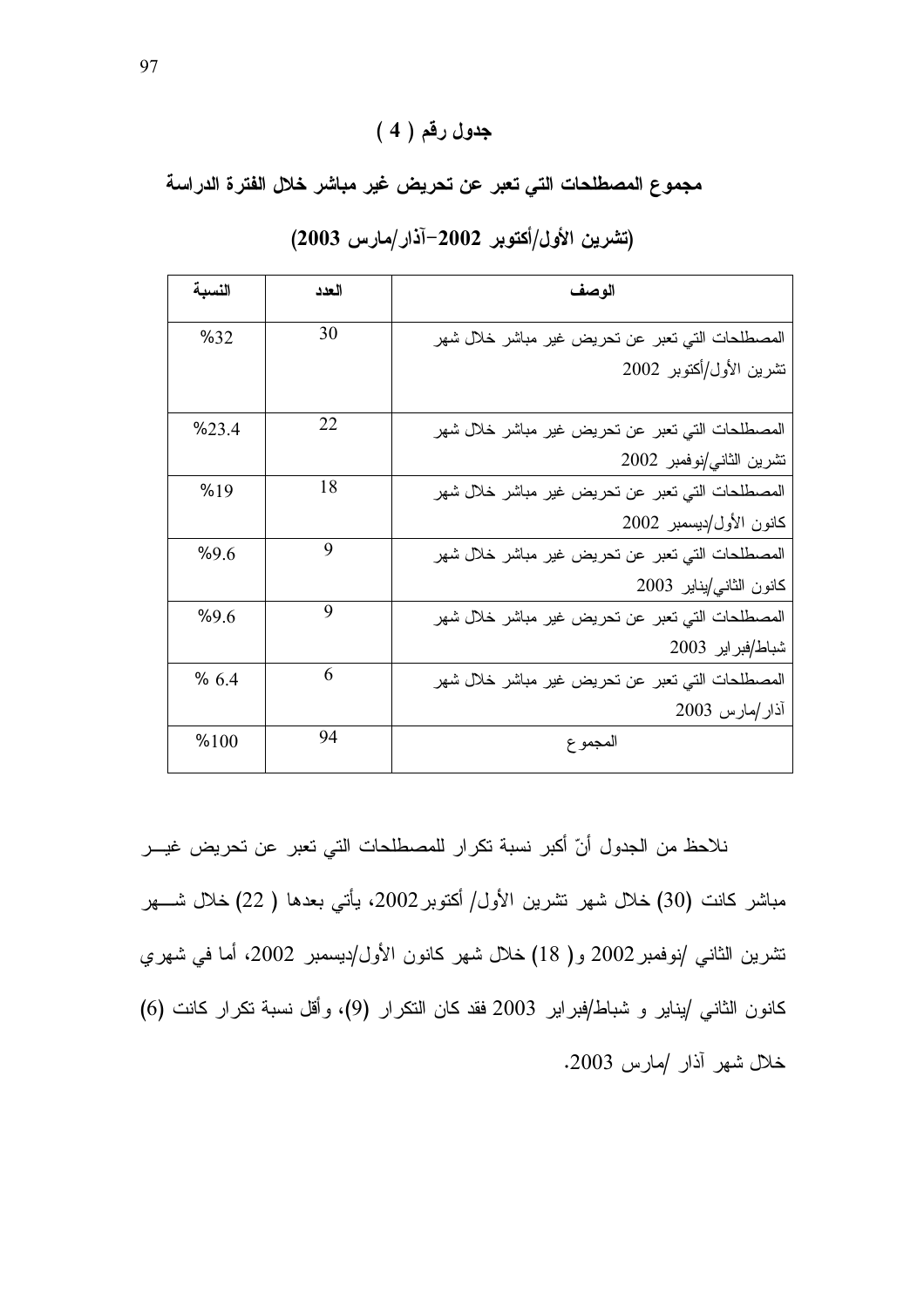وفيما يلي المصطلحات التحريضية التي تم التركيز عليها في الموضوعات المنشورة خلال الفترة من تشرين أول أكتوبر للعام 2002 حتى آذار مارس للعام 2003 بالتفصيل لكل شهر :

أولا: تشرين الأول/أكتوبر 2002:

تم تحليل المضمون للموضوعات المنشورة في شهر نشرين الأول/أكتوبر 2002، وقد كانت المصطلحات التي نعبر عن نحريض مباشر والتي ركزت عليها المقالات خــــلال هـــذه الفتر ۃ کالآتے :

– المصطلحات التي تعبر عن تحريض مباشر :

تم تحليل المضمون للموضوعات المنشورة في شهر نشرين الأول/أكتوبر 2002، وقد كانت المصطلحات التي تعبر عن تحريض مباشر كالتالي:

جدول رقم (5)

| النسبة | التكرار | المصطلحات التي تعبر عن تحريض مباشر |
|--------|---------|------------------------------------|
| %40    | 10      | إخفاء العراق لأسلحة الدمار الشامل  |
| %20    | 5       | تصنيع الأسلحة في العراق            |
| %16    | 4       | حصول العراق على أسلحة نووية        |
| %12    | 3       | قدرة العراق العسكرية               |
| %4     |         | الإر هاب في العراق                 |
| %4     |         | القاعدة في العراق                  |
| %4     |         | تحدي صدام للإرادة الدولية          |
| %100   | 25      | المجموع                            |

المصطلحات التي تعبر عن تحريض مباشر خلال شهر تشرين الأول/أكتوبر 2002

يظهر من الجدول السابق أن إخفاء العراق لأسلحة الدمار الشامل كــــان مــــن أكثــــر الأفكار التحريضية التي تكررت في شهر تشرين الأول/أكتوبر 2002 بنسبة بلغــت (40%)، وجاء في المرتبة الثانية تصنيع الأسلحة في العراق بنسبة بلغت 20%، أما حصول العـــراق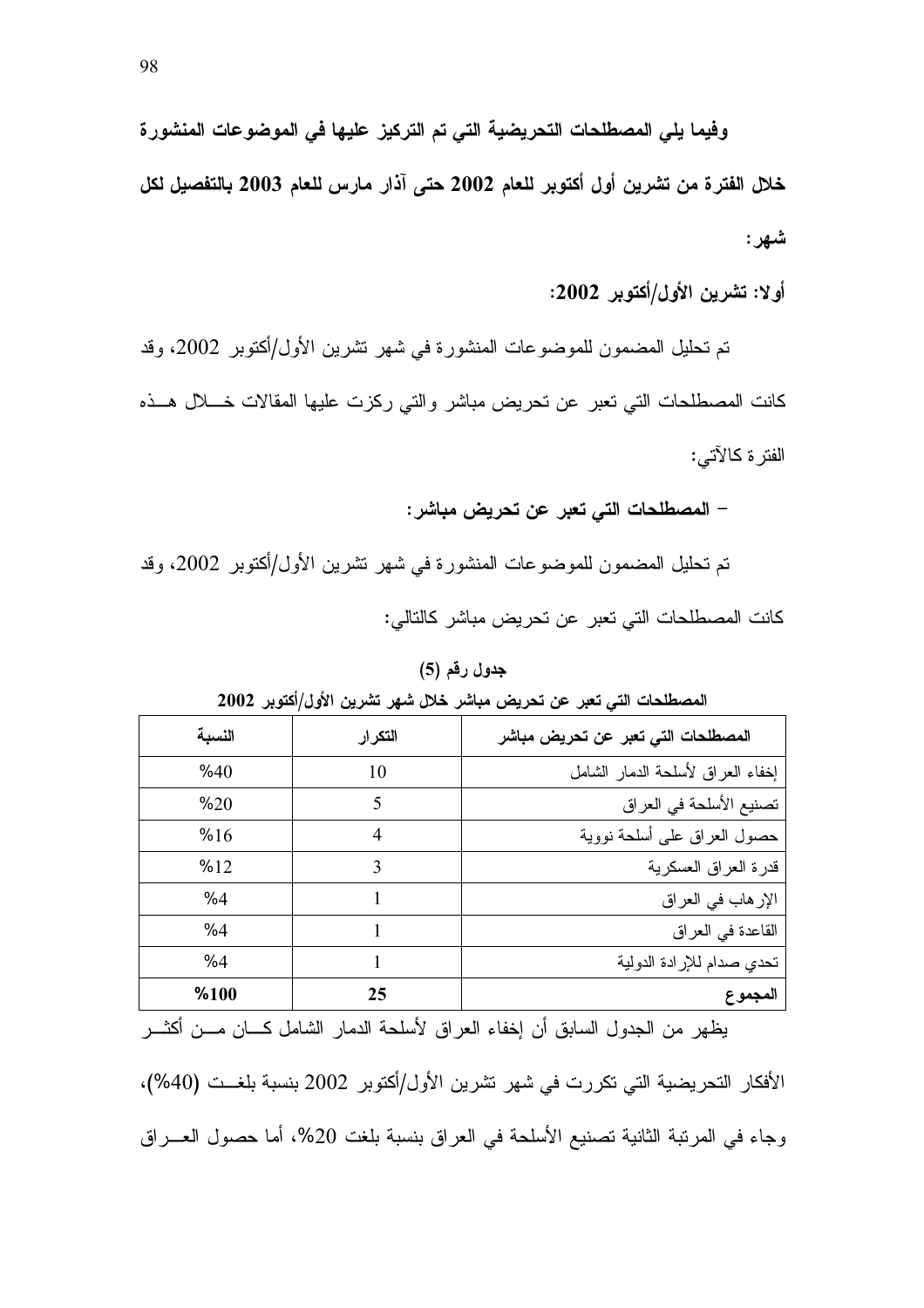على أسلحة نووية فقد جاء في المرتبة الثالثة بنسبة بلغــت 16%، وكانــت قــدرة العـــراق العسكر ية في المرتبة الخامسة بنسبة تكرار بلغت 12%، وأخيرا جاء كل من الإرهــاب فـــي العراق، و القاعدة في العراق، و تحدي صدام للإرادة الدولية بالمرتبة الأخيرة بنسبة تكــرار ىلغت 4%.

– المصطلحات التي تعبر عن تحريض غير مباشر :

تم تحليل المضمون للموضوعات المنشورة في شهر نشرين الأول/أكتوبر 2002، وقد كانت المصطلحات التي تعبر عن تحريض غير مباشر كالتالي:

جدول رقم (6)

المصطلحات التي تعبر عن تحريض غير مباشر خلال شهر تشرين الأول/أكتوبر 2002

| المصطلحات التي تعبر عن تحريض غير مباشر         | التكرار                     | النسبة |
|------------------------------------------------|-----------------------------|--------|
| حقوق الإنسان في العراق                         | 6                           | %20    |
| رفض العراق للتفتيش من قبل مندوبي الأمم المتحدة | 5                           | %17    |
| الأوضاع الداخلية في العراق                     | 4                           | %13    |
| مستقبل الديمقر اطية في العراق                  | 4                           | %13    |
| النفط في العراق                                | 3                           | %10    |
| ديكتاتورية النظام العراقي                      | 3                           | %10    |
| الحرب على الإرهاب                              | $\mathcal{D}$               | %7     |
| الأحداث السياسية في العراق                     | $\mathcal{D}_{\mathcal{L}}$ | %7     |
| خطر العراق على دول الجوار                      | 1                           | %3     |
| المجموع                                        | 30                          | %100   |

يظهر من الجدول السابق أن حقوق الإنسان في العراق هي الفكرة التحريضية غيـــر

المباشرة الأكثر تكر إراً في شهر تشرين الأول/أكتوبر 2002، إذ بلغت نسبة التكـــرار 20% من مجمل الأفكار الأخرى، وجاءت في المرتبة الثانية رفض العراق للتفتيش من قبل مندوبي الأمم المتحدة بنسبة تكرار بلغت 17%، وجاء في المرتبة الثالثة كل من الأوضاع الداخلية في العراق، و مستقبل الديمقراطية في العراق بنسبة نكرار بلغت 13%، وجاء في المرتبة الرابعة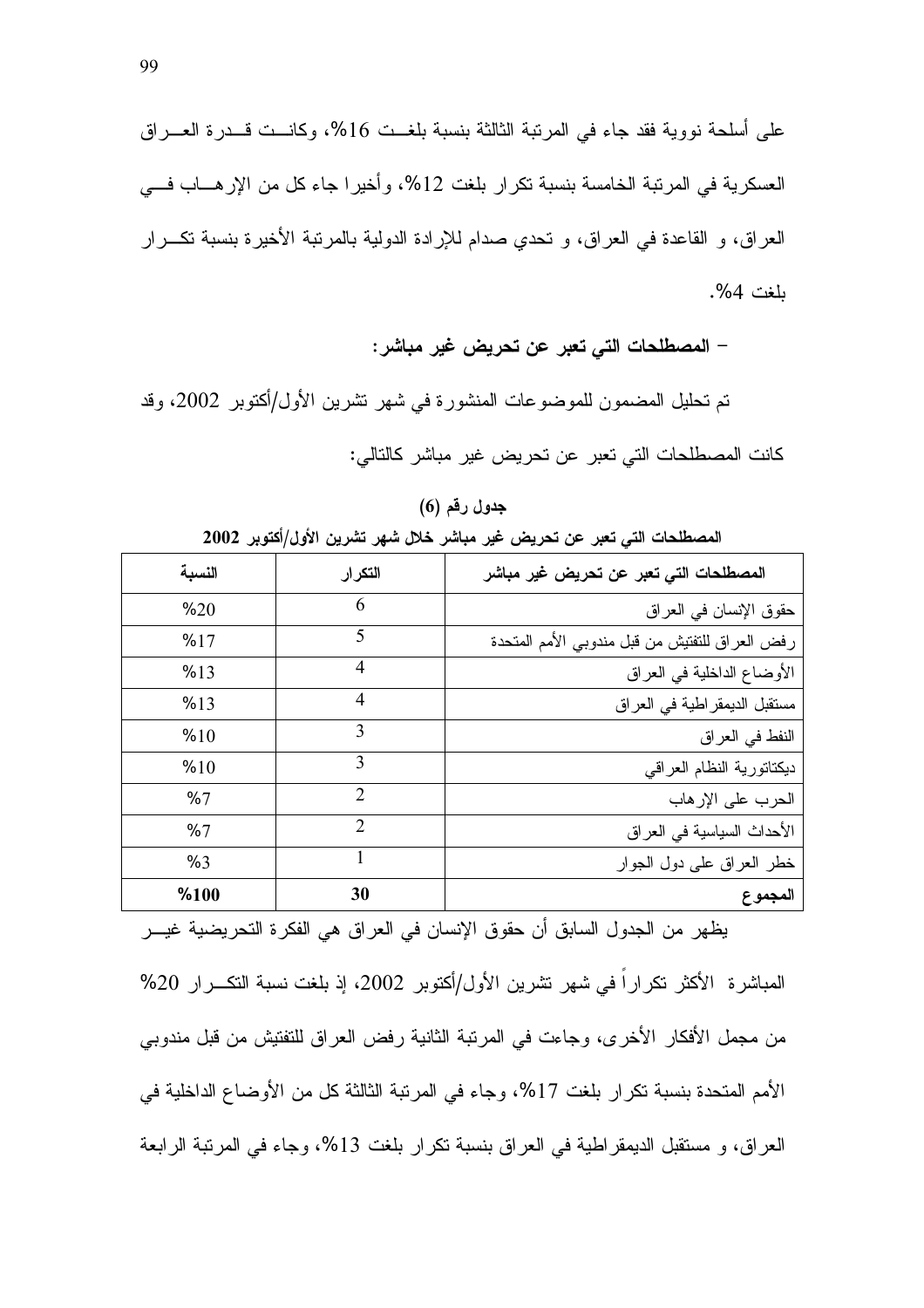ثانياً: تشرين الثاني/نوفمبر 2002:

تم تحليل المضمون للموضوعات المنشورة في شهر نشرين الثاني/نوفمبر 2002، وقد كانت المصطلحات التبي نعبر عن نحريض مباشر وغير مباشر خلال هذه الفترة كالأتبي:

11 - المصطلحات التي تعبر عن تحريض مباشر:

تم تحليل المضمون للموضوعات المنشورة في شهر تشرين الثاني/نوفمبر 2002، وقد كانت المصطلحات التي تعبر عن تحريض مباشر كالتالي:

| انٹی سپر کی سرپس بچشر سن شہر شہریں اسی اب سے اس |                |        |  |  |
|-------------------------------------------------|----------------|--------|--|--|
| المصطلحات التي تعبر عن تحريض مباشر              | التكرار        | النسبة |  |  |
| إخفاء العراق لأسلحة الدمار الشامل               | 16             | %45.7  |  |  |
| قدرة العراق العسكرية                            | 8              | %22.9  |  |  |
| حصول العراق على أسلحة نووية                     | 3              | %8.6   |  |  |
| القاعدة في العراق                               | 3              | %8.6   |  |  |
| تصنيع الأسلحة في العراق                         | $\mathfrak{D}$ | %5.7   |  |  |
| تحرير العراق                                    | $\mathfrak{D}$ | %5.7   |  |  |
| تحدي صدام للإرادة الدولية                       |                | %2.8   |  |  |
| المجموع                                         | 35             | %100   |  |  |
|                                                 |                |        |  |  |

المصطلحات التي تعبر عن تجريض مباشر خلال شهر تشرين الثاني/نوفمبر 2002

جدول رقم (7)

يظهر من الجدول السابق أن أكثر المـــصطلحات التحريـــضية التـــي ظهـــرت فـــي الموضوعات المنشورة في صحيفة نيويورك تايمز الأميركية هو إخفاء العراق لأسلحة الدمار الشامل، إذ جاء بنسبة 45.7%، بينما جاءت قدرة العراق العسكرية في المرتبة الثانية بنــسبة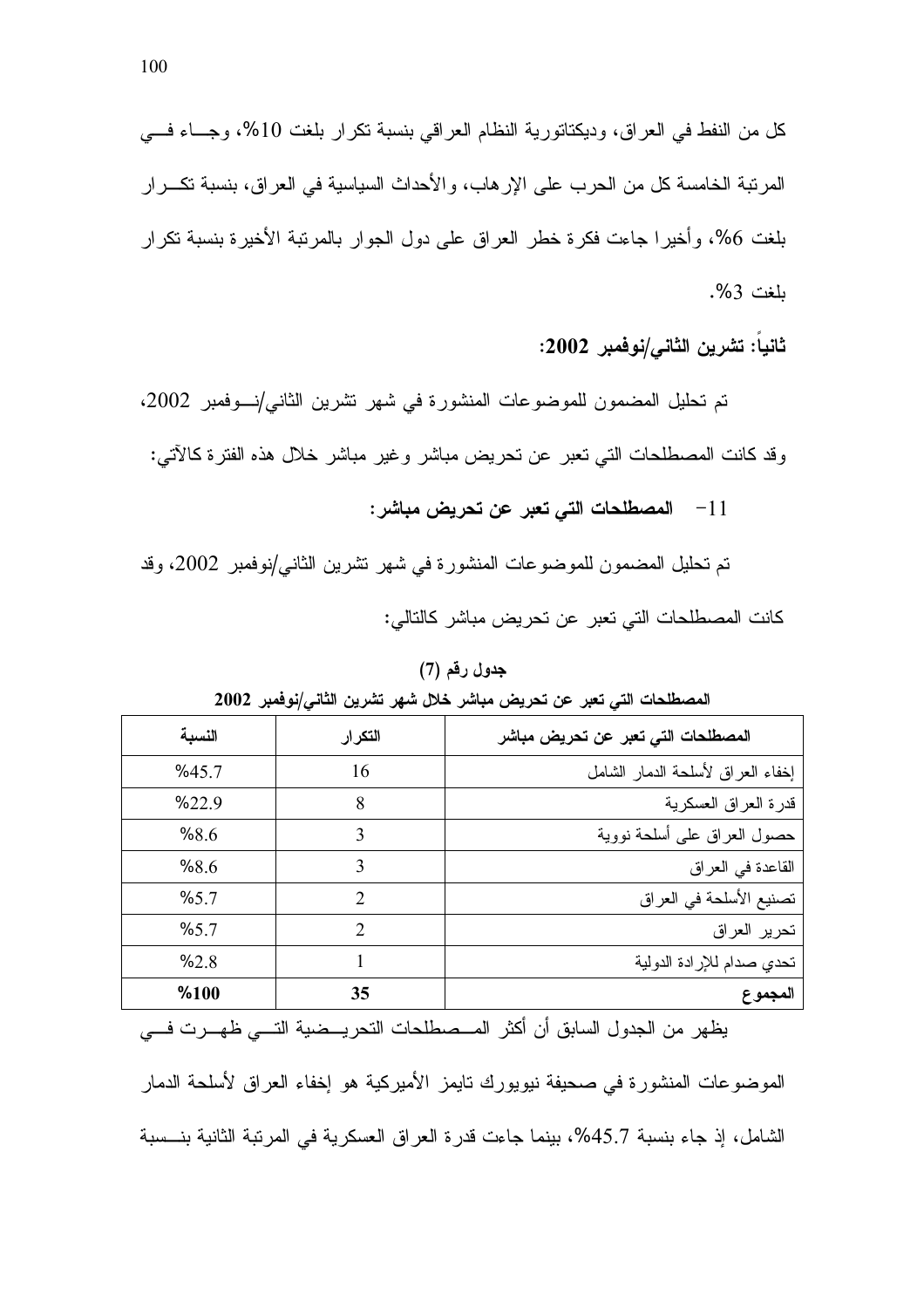22.9%، وكان حصول العراق على أسلحة نووية ووجود القاعدة في العراق المرتبة الثالثــة بنسبة بلغت 8.6% لكليهما، وجاء في الرتبة قبل الأخيرة كل من تصنيع الأسلحة في العراق، وتحرير العراق بنسبة 5.7%، أما في المرتبة الأخيرة فقد كان تحدي صدام للإرادة الدوليـــة بنسبة بلغت 2.8% من مجمل الأفكار التحريضية التي ذكرت خلال تشرين الثـــاني/نـــوفمبر .2002

– المصطلحات التي تعبر عن تحريض غير مباشر :

الأحداث السياسية في العراق

المجموع

تم تحليل المضمون للموضوعات المنشورة في شهر تشرين الثاني/نوفمبر 2002، وقد كانت المصطلحات التي تعبر عن تحريض غير مباشر كالتالي:

النسبة التكرار المصطلحات التي تعبر عن تحريض غير مباشر  $%18$  $\overline{4}$ رفض العراق للتفتيش من قبل مندوبي الأمم المتحدة  $%18$  $\overline{4}$ الحرب على الإرهاب  $%14$ خطر العراق على دول الجوار 3 3  $%14$ ديكتاتورية النظام العراقي  $\overline{2}$  $%9$ الأوضاع الداخلية في العراق  $%9$  $\overline{2}$ حقوق الإنسان في العراق  $%4.5$  $\mathbf{1}$ علاقة صدام حسين بالقاعدة  $%45$  $\mathbf{1}$ مستقبل الديمقر اطية في العراق وضع الشيعة في العراق  $%4.5$  $\mathbf{1}$ 

جدول رقم (8)

المصطلحات التي تعبر عن تحريض غير مباشر خلال شهر تشرين الثانى/نوفمبر 2002

كان من أهم المصطلحات التحريضية للحرب ضد العـــراق خــــلال شــــهر تـــشرين الثاني/نوفمبر 2002 هي رفض العراق للتفتيش من قبل مندوبي الأمم المتحدة بالإضافة لفكرة الحرب على الإر هاب، إذ بلغت النسبة على ذلك 18% لكليهما من مجمل الأفكار النحر يضية غير المباشرة. وجاء في المرتبة الثانية كلٌّ من خطر العراق على دول الجوار وديكتاتوريـــة

 $%4.5$ 

 $%100$ 

 $\mathbf{1}$ 

22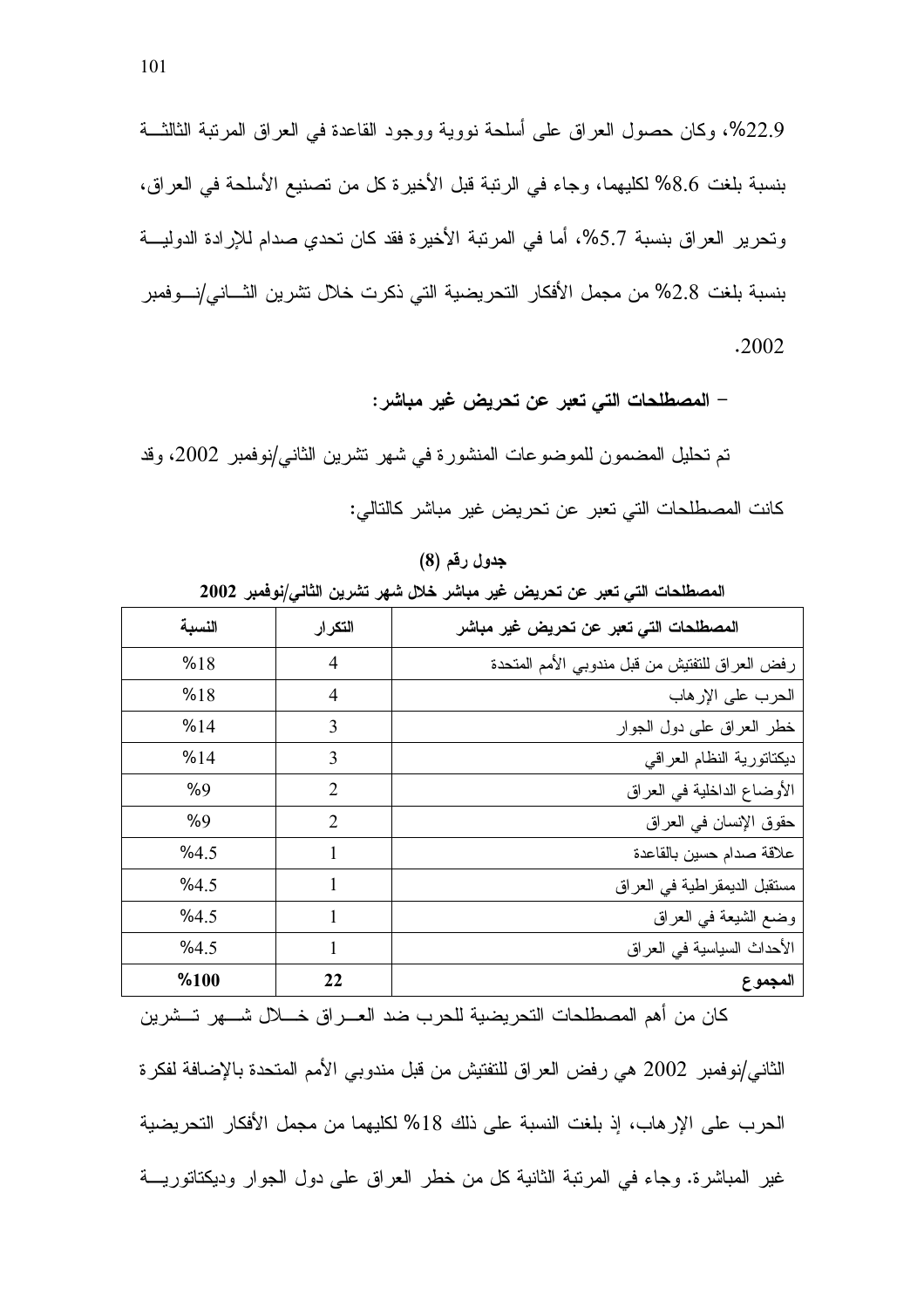النظام العراقي التي بلغت نسبة تكرار هما خلال هذا الشهر 14%، أما الأوضــــاع الداخليـــة، وحقوق الإنسان في العراق، فقد بلغت النسبة 9%، و أخير ا جاء كل من ربط صـــدام حـــسين وعلاقته بالقاعدة ومستقبل الديمقراطية في العراق بالإضافة لوضـــع الــشيعة فـــي العـــراق والأحداث السياسية هناك بالمرتبة الأخيرة بنسبة نكرار بلغت 4.5%. وهذا يتفق مع دراسة جيلب (Gelb,2009) النبي أشارت إلى أنه في أثناء مناقشة الكونجرس

الأمر يكي لقر ار الحر ب كانت الصحف تر دد مقو لات الر ئيس الأمر يكي عن علاقــــة العــــر اق بالإرهاب، وامتلاكه أسلحة دمار شامل

ثالثا: كانون الأول/ديسمبر 2002:

تم تحليل المضمون للموضوعات المنشورة في شهر كانون الأول/ديسمبر 2002، وقد كانت المصطلحات التي تعبر عن تحريض مباشر التي ركزت عليها الموضوعات خلال هذه الفتر ۃ کالآتے :

– المصطلحات التي تعبر عن تحريض مباشر :

تم تحليل المضمون للموضوعات المنشورة في شهر كانون الأول/ديسمبر 2002، وقد كانت المصطلحات التي تعبر عن تحريض مباشر كالتالي:

جدول رقم (9)

| $\cdot$<br>$\cdot$ , $\bullet$ .<br>◡ |                             |                                    |  |  |
|---------------------------------------|-----------------------------|------------------------------------|--|--|
| النسية                                | التكرار                     | المصطلحات التي تعبر عن تحريض مباشر |  |  |
| %36                                   | 10                          | إخفاء العراق لأسلحة الدمار الشامل  |  |  |
| %18                                   |                             | تحدي صدام للإرادة الدولية          |  |  |
| %18                                   |                             | قدرة العراق العسكرية               |  |  |
| %14                                   |                             | تحرير العراق                       |  |  |
| %7                                    | $\mathcal{D}_{\mathcal{A}}$ | القاعدة في العراق                  |  |  |
| %7                                    | $\mathcal{D}$               | تصنيع الأسلحة في العراق            |  |  |
| %100                                  | 28                          | المجموع                            |  |  |

المصطلحات التي تعبر عن تحريض مباشر خلال شهر كانون الأول/ديسمبر 2002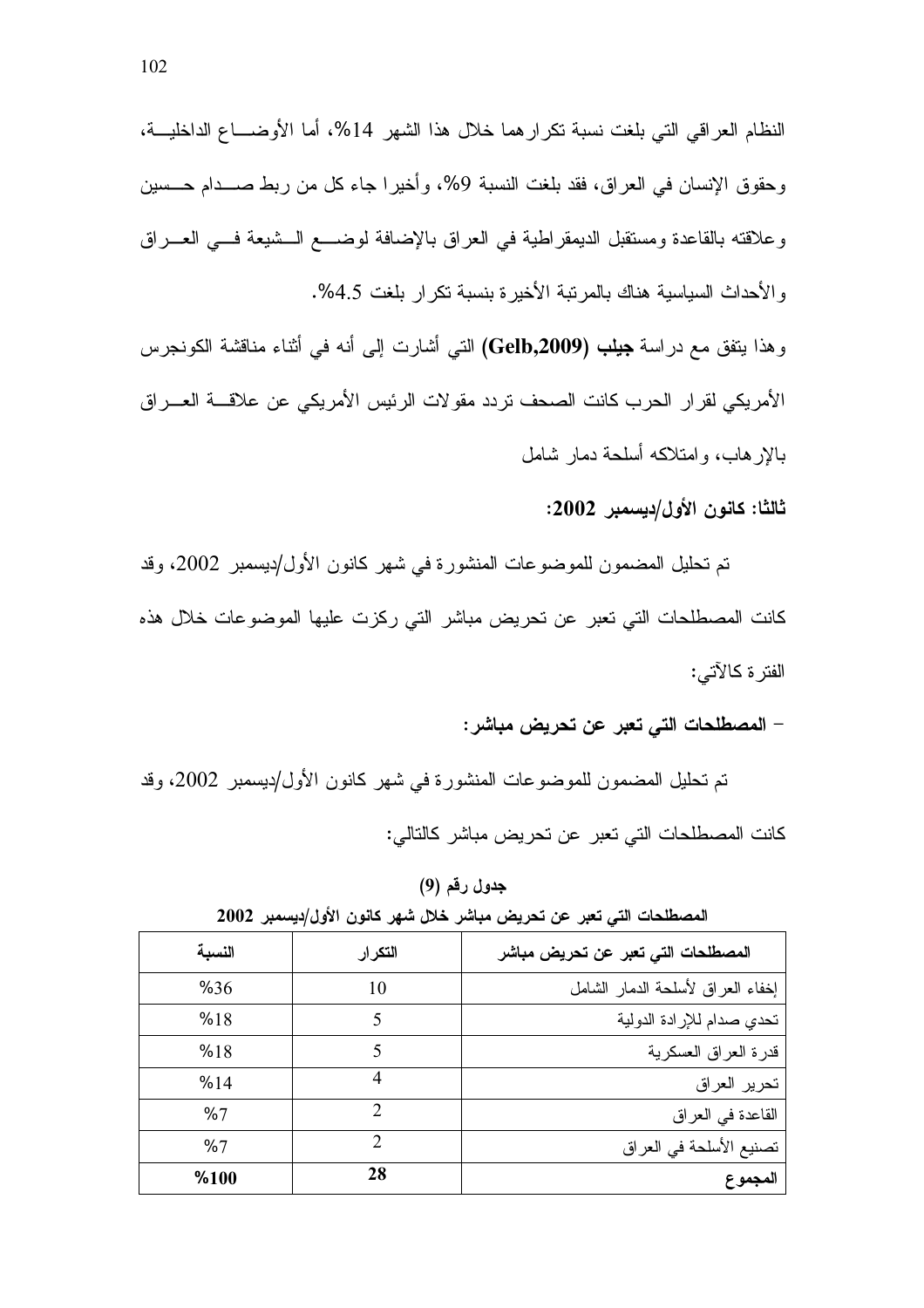يلاحظ من الجدول السابق أن معظم المصطلحات التحريضية المباشرة في الحرب علـــي العراق تمحورت حول إخفاء العراق لأسلحة الدمار الشامل، إذ بلغت نسبة تكرار هذه الفكـــرة 36% من مجمل الأفكار ، تبعتها كل من تحدى الرئيس العراقي صدام حسين للإرادة الدولية، وقدرة العراق العسكرية، إذ بلغت النسبة 18%. تلتها فكرة تحريـــر العــــراق بنـــسبة 14%، وأخيرا القاعدة في العراق، وتصنيع الأسلحة في العراق بنـــسبة 7% مـــن مجمـــل الأفكـــار المتكرر ة في شهر كانون الأول/ديسمبر 2002.

– المصطلحات التي تعبر عن تحريض غير مباشر :

تم تحليل المضمون للموضوعات المنشورة في شهر كانون الأول/ديسمبر 2002، وقد كانت المصطلحات التي تعبر عن تحريض غير مباشر كالتالي:

جدول رقم (10)

المصطلحات التي تعبر عن تحريض غير مباشر خلال شهر كانون الأول/ديسمبر 2002

|        | .              |                                        |
|--------|----------------|----------------------------------------|
| النسبة | التكرار        | المصطلحات التي تعبر عن تحريض غير مباشر |
| %28    | 5              | حقوق الإنسان في العراق                 |
| %22    | $\overline{4}$ | الأوضاع الداخلية في العراق             |
| %17    | 3              | النفط في العراق                        |
| %17    | 3              | الحرب على الإرهاب                      |
| %11    | $\overline{2}$ | ديكتاتورية النظام العراقي              |
| %5     | 1              | أخر ي                                  |
| %100   | 18             | المجموع                                |
|        |                |                                        |

يلاحظ من الجدول السابق أن حقوق الإنسان في العراق هي الفكرة التحريضية الأكثر تكر ار ا في الحر ب ضد العر اق إذ تكر ر ت بنسبة 28%، وجاءت فكر ة الأوضاع الداخلية فـــي العراق بالمرتبة الثانية بنسبة بلغت 22%، بينما جاءت فكرة النفط العراقبي والحسرب علسى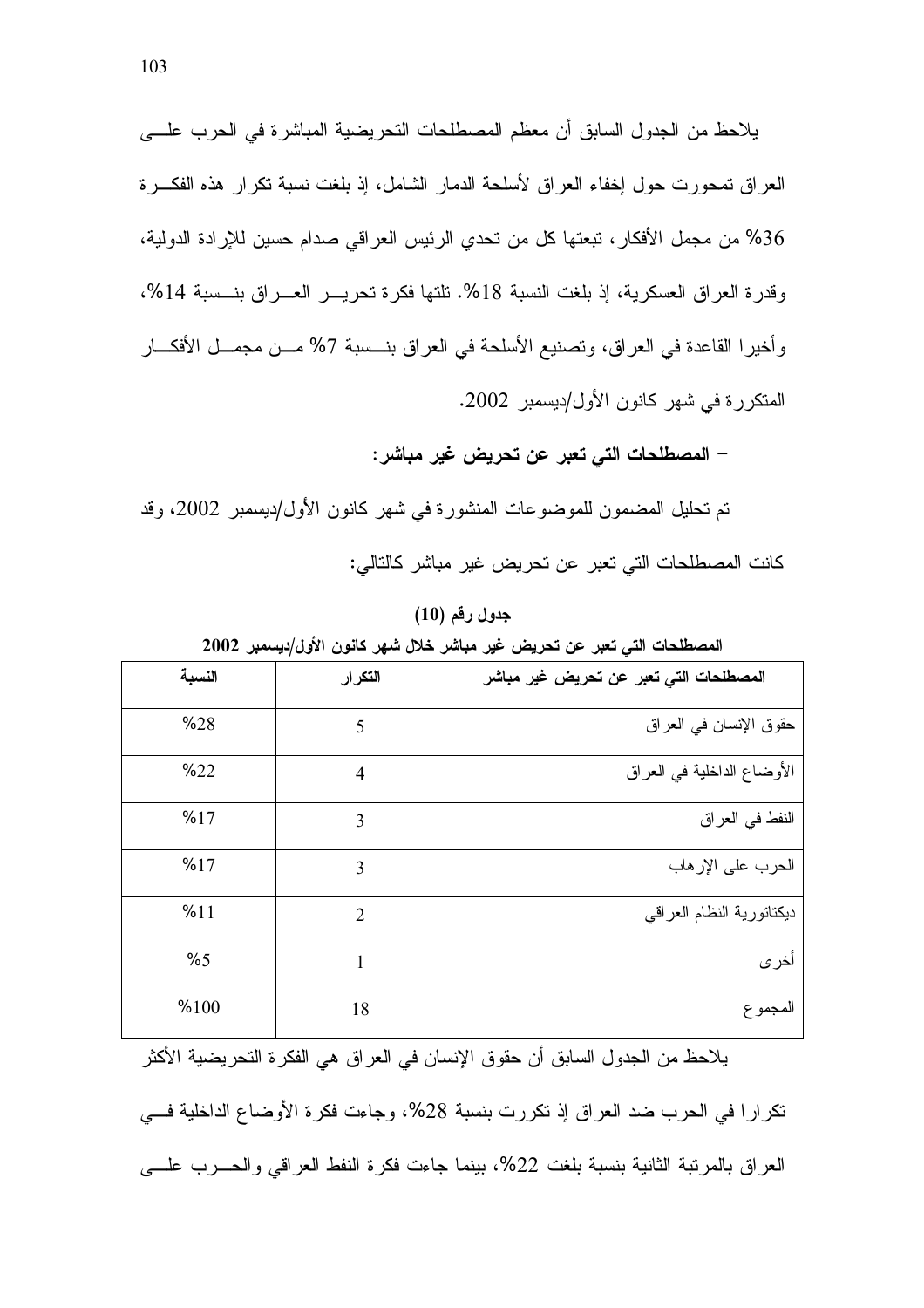رابعا: كانون الثان*ى|*يناير 2003:

نم تحليل المضمون للموضوعات المنشورة في شهر كانون الثان*ي/ي*ناير 2003، وقـــد كانت المصطلحات التي تعبر عن تحريض مباشر التي ركزت عليها الموضوعات خلال هذه الفتر ة كالآتي:

– المصطلحات التي تعبر عن تحريض مباشر :

تم تحليل المضمون للموضوعات المنشورة في شهر كانون الثان*ي/ي*ناير 2003، وقـــد كانت المصطلحات التي تعبر عن تحريض مباشر كالتالي:

جدول رقم (11)

المصطلحات التي تعبر عن تحريض مباشر خلال شهر كانون الثان*ي|ي*ناير 2003

|        | پ ن            |                                    |
|--------|----------------|------------------------------------|
| النسبة | التكرار        | المصطلحات التي تعبر عن تحريض مباشر |
| %27    | 11             | تحدي صدام للإرادة الدولية          |
| %24    | 10             | إخفاء العراق أسلحة دمار شامل       |
| %12.1  | 5              | تصنيع الأسلحة في العراق            |
| %10    | $\overline{4}$ | القاعدة في العراق                  |
| %7.3   | 3              | قدرة العراق العسكرية               |
| %7.3   | 3              | حصول العراق على أسلحة نووية        |
| %7.3   | 3              | تحرير العراق                       |
| %5     | $\overline{2}$ | الإر هاب في العراق                 |
| %100   | 41             | المجموع                            |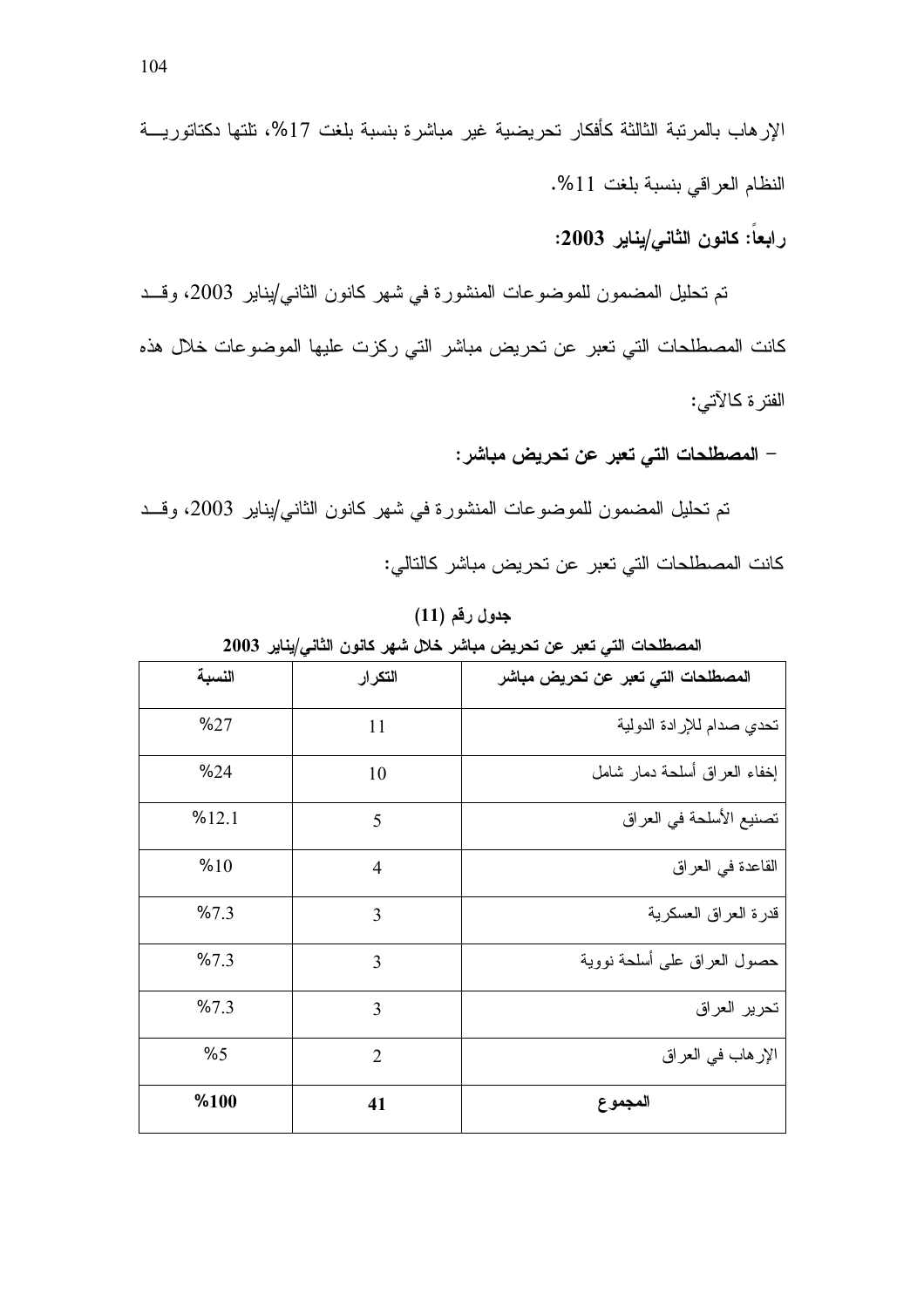يظهر من الجدول السابق أن تحدى صدام للإرادة الدولية جاءت بأعلى تكرار بلغــت نسبته 27%، بينما جاءت فكرة إخفاء العراق أسلحة دمار شامل بالمرتبة الثانية بنسبة بلغــت 24%، وجاءت فكرة تصنيع الأسلحة في العراق في المرتبة الثالثة بنسبة بلغت 12.1%، أما فكرة القاعدة في العراق فقد جاءت في المرتبة الرابعة بنسبة 10%، وجاءت كل مـــن قـــدرة العراق العسكرية، وحصول العراق على أسلحة نووية، ونحرير العراق بالمرنبـــة الخامـــسة بنسبة بلغت 7.3%، و أخير ا جاءت فكر ة الإر هاب في العر اق بنسبة 5%.

– المصطلحات التي تعبر عن تحريض غير مباشر :

تم تحليل المضمون للموضوعات المنشورة في شهر كانون الثاني/يناير 2003، وقــد كانت المصطلحات التي تعبر عن تحريض غير مباشر كالتالي:

#### جدول رقم (12)

المصطلحات التي تعبر عن تحريض غير مباشر خلال شهر كانون الثاني/يناير 2003

| النسىة | التكرار                     | المصطلحات التي تعبر عن تحريض غير مباشر |
|--------|-----------------------------|----------------------------------------|
| %33.3  | 3                           | الحرب على الإر هاب                     |
| %22.3  | $\mathcal{D}_{\mathcal{L}}$ | حقوق الإنسان                           |
| %111   |                             | الأحداث السياسية في العراق             |
| %111   |                             | الأوضاع الأمنية في العراق              |
| %111   |                             | مستقبل الديمقر اطية في العراق          |
| %111   |                             | الأوضاع الداخلية في العراق             |
| %100   | 9                           | المجموع                                |

يظهر الجدول السابق أن فكرة الحرب على الإرهاب جاءت في المرتبة الأولى بنسبة بلغت 33.3%، بينما جاءت فكرة حقوق الإنسان بالمرتبة الثانية بنسبة تكرار بلغــت 22.3% وجاءت كل من الأحداث السياسية في العراق، والأوضاع الأمنية فسي العـــراق، و مـــستقبل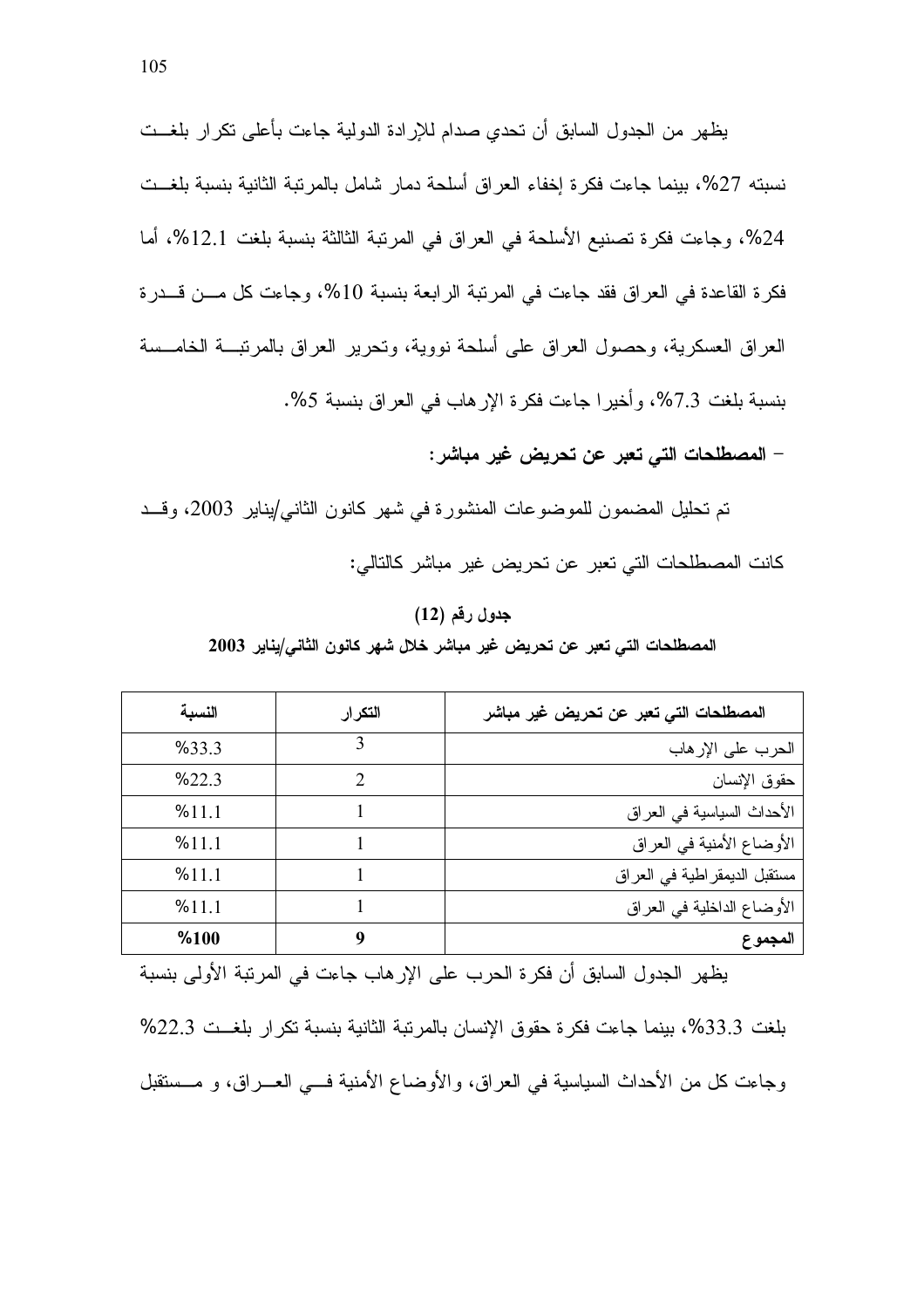الديمقر اطية في العراق، و الأوضاع الداخلية في العراق بالمرتبة الأخيرة بنسبة تكرار بلغــت  $. %11.1$ 

خامساً: شباط/فبراير 2003:

تم تحليل المضمون للموضوعات المنشورة في شهر شباط/فبراير 2003، وقد كانت المصطلحات التي تعبر عن تحريض مباشر التي ركزت عليها الموضوعات خلال هذه الفترة كالآتي:

– المصطلحات التي تعبر عن تحريض مباشر :

تم تحليل المضمون للموضوعات المنشورة في شباط/فبرايـــر 2003، وقــد كانــت المصطلحات التي تعبر عن تحريض مباشر كالتالي:

#### جدول رقم (13)

المصطلحات التي تعبر عن تحريض مباشر خلال شهر شباط/فبراير 2003

| النسبة | التكرار       | المصطلحات التي تعبر عن تحريض مباشر |
|--------|---------------|------------------------------------|
| %47.8  | 11            | قدرة العراق العسكرية               |
| %30.3  |               | تحدي صدام للإرادة الدولية          |
| %9     | $\mathcal{D}$ | الإر هاب في العراق                 |
| %43    |               | القاعدة في العراق                  |
| %4.3   |               | إخفاء أسلحة الدمار الشامل          |
| %4.3   |               | تحرير العراق                       |
| %100   | 23            | المجموع                            |

يظهر من الجدول السابق أن الفكرة التحريضية الأكثر تكرارا للحرب على العـــراق

هي قدرة العراق العسكرية، إذ بلغت نسبة نكر ار ها (47.8%)، وجاءت فكرة تحدي صدام للإرادة الدولية بالمرتبة الثانية بنسبة تكرار بلغت (30.3%)، وجاءت فكرة الإرهاب في العراق بنسبة نكرار بلغت 9 %. أما فكرة القاعدة في العراق وإخفاء أسلحة الدمار الشامل ونحرير العراق فقد تساوت في تكراراتها ونسبها إذ بلغت 4.3%.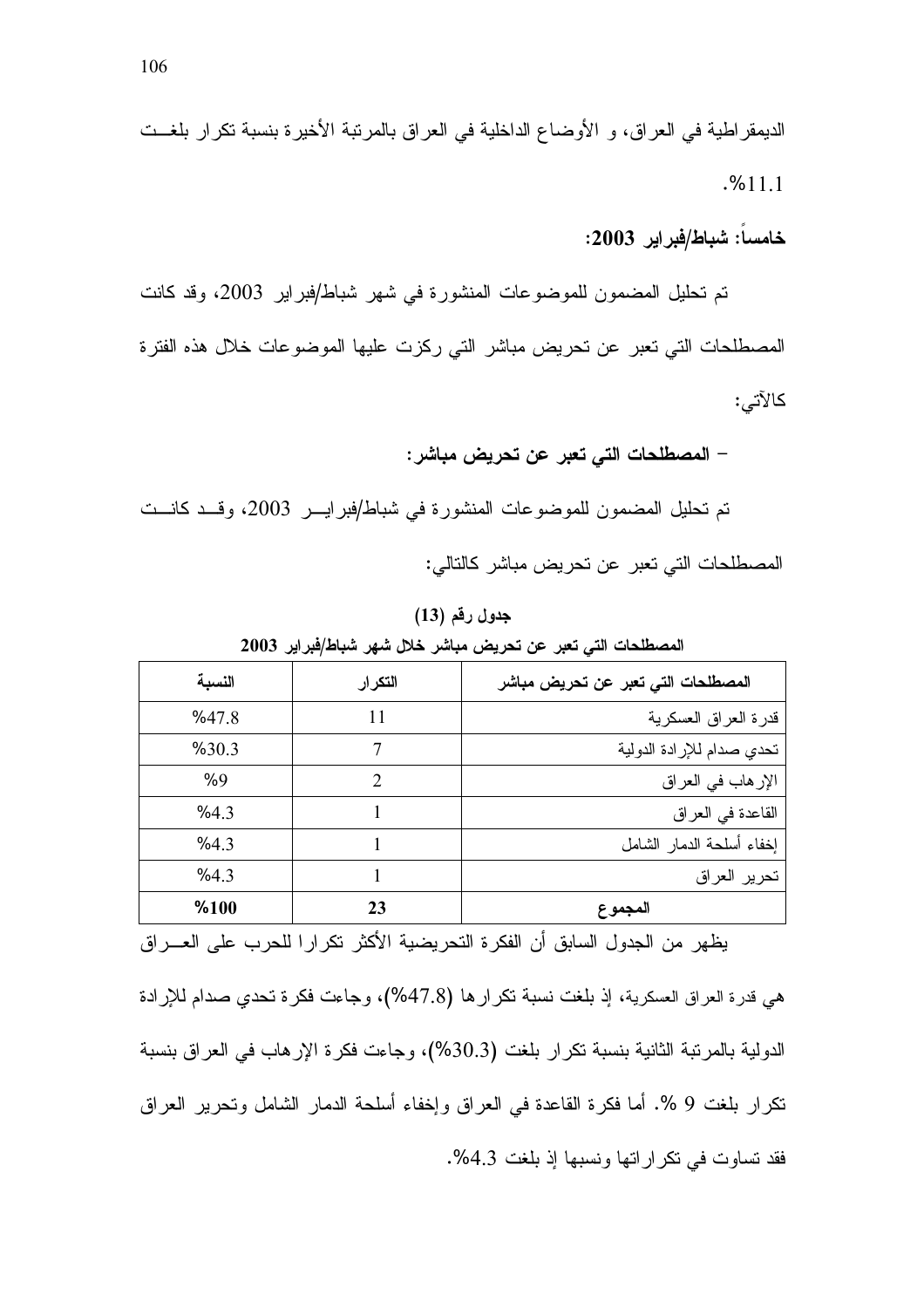– المصطلحات التي تعبر عن تحريض غير مباشر :

تم تحليل المضمون للموضوعات المنشورة في شباط/فبرايـــر 2003، وقـــد كانـــت المصطلحات التي تعبر عن تحريض غير مباشر كالتالي:

جدول رقم (14)

المصطلحات التي تعبر عن تحريض غير مباشر خلال شهر شباط/فبراير 2003

| النسبة | التكرار | المصطلحات التي تعبر عن تحريض غير مباشر |
|--------|---------|----------------------------------------|
| %44.44 |         | مسنقبل الديمقر اطية بالعراق            |
| %22.22 |         | الأوضاع الداخلية في العراق             |
| %22.22 |         | الحرب على الإر هاب                     |
| %11.11 |         | خطر العراق على دول الجوار              |
| %100   |         | المجموع                                |

يظهر من الجدول السابق أن الفكرة التحريضية غير المباشرة مستقبل الديمقراطية في العراق جاءت في المرتبة الأولى بنسبة تكرار بلغت 44.44%، وجساءت فكسرة الأوضساع الداخلية في العراق والحرب على الإرهاب بالمرتبة الثانية بنسبة نكـــرار بلغـــت 22.22%، وجاء في المرتبة الأخيرة فكرة خطر العراق على دول الجوار بنسبة تكرار بلغت 11.11%. سادساً: آذار/مارس 2003:

تم تحليل المضمون للموضوعات المنشورة في شهر آذار/مارس 2003، وقد كانست المصطلحات التي تعبر عن تحريض مباشر التي ركزت عليها الموضوعات خلال هذه الفترة كالآتي:

– المصطلحات التي تعبر عن تحريض مباشر :

تم تحليل المضمون للموضوعات المنشورة في أذار/مسارس 2003، وقــد كانــت المصطلحات التي تعبر عن تحريض مباشر كالتالي: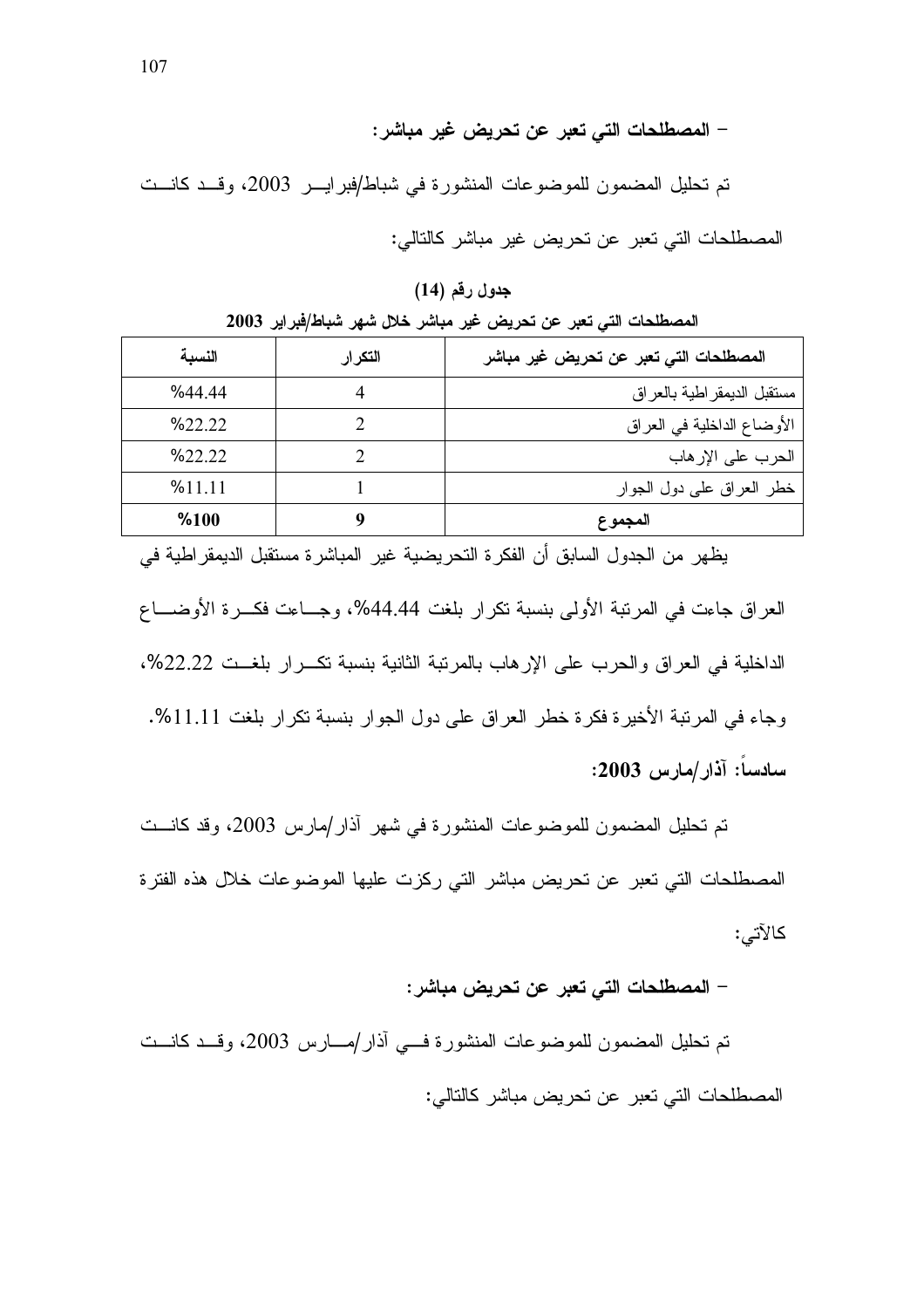| المصطلحات التي تعبر عن تحريض مباشر خلال شهر آذار/مارس 2003 |         |                                    |  |  |
|------------------------------------------------------------|---------|------------------------------------|--|--|
| النسبة                                                     | التكرار | المصطلحات التي تعبر عن تحريض مباشر |  |  |
| %29                                                        |         | قدرة العراق العسكرية               |  |  |
| %25                                                        |         | الإر هاب في العراق                 |  |  |
| %25                                                        |         | تحرير العراق                       |  |  |
| %21                                                        |         | تحدي صدام حسين للإرادة الدولية     |  |  |
| %100                                                       | 28      | المجموع                            |  |  |

جدول رقم (15)

يظهر من الجدول السابق أن قدرة العراق العسكرية هي أكثر الأفكـــار التحريـــضية المباشرة تكرارا في شهر آذار/مارس 2003 للحرب على العراق، إذ بلغت نـــسبة تكرار هـــا (29%) بنكرار بلغ (8)، وجاء في المرتبة الثانية كل من الإرهاب فـــي العـــراق، وتحريـــر العراق بنسبة نكرار بلغت (25%)، وأخيرا جاءت فكرة تحدي صدام حسين للإرادة الدوليـــة بنسبة تكرار بلغت (21%).

– المصطلحات التي تعبر عن تحريض غير مباشر :

نم تحليل المضمون للموضوعات المنشورة فـــي أذار/مــــارس 2003، وقـــد كانـــت المصطلحات التي تعبر عن تحريض غير مباشر كالتالي:

جدول رقم (16)

| المصطلحات التي تعبر عن تحريض غير مباشر خلال شهر آذار/مارس 2003 |  |  |  |  |  |
|----------------------------------------------------------------|--|--|--|--|--|
|----------------------------------------------------------------|--|--|--|--|--|

| المصطلحات التي تعبر عن تحريض غير مباشر | التكرار | النسبة |
|----------------------------------------|---------|--------|
| حقوق الإنسان في العراق                 |         | %50    |
| الأوضاع الداخلية في العراق             |         | %16.6  |
| مستقبل الديمقر اطية في العراق          |         | %16.6  |
| النفط في العراق                        |         | %16.6  |
| المجموع                                |         | %100   |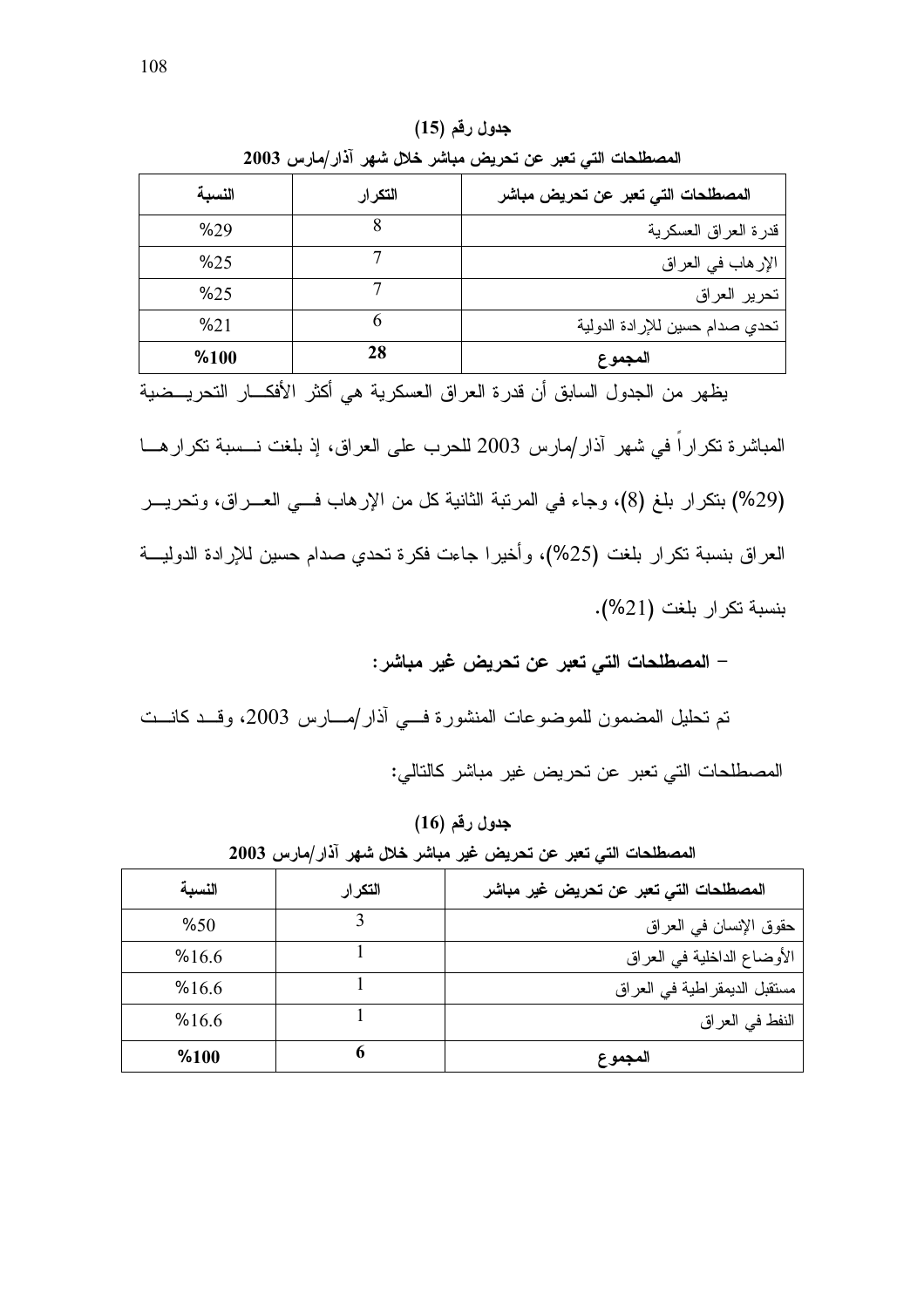يظهر من الجدول السابق أن حقوق الإنسان هي الفكرة الأكثر تكراراً، إذ بلغت نسبة تكرارها (50%) من مجمل الأفكار التحريضية غير المباشرة خلال شــهر آذار/مـــارس 2003، وجاء في المرتبة الثانية والأخيرة كل من الأوضاع الداخلية في العراق، و مستقبل الديمقراطية في العراق، والنفط في العراق بنسبة بلغت 16.6% لكل منها.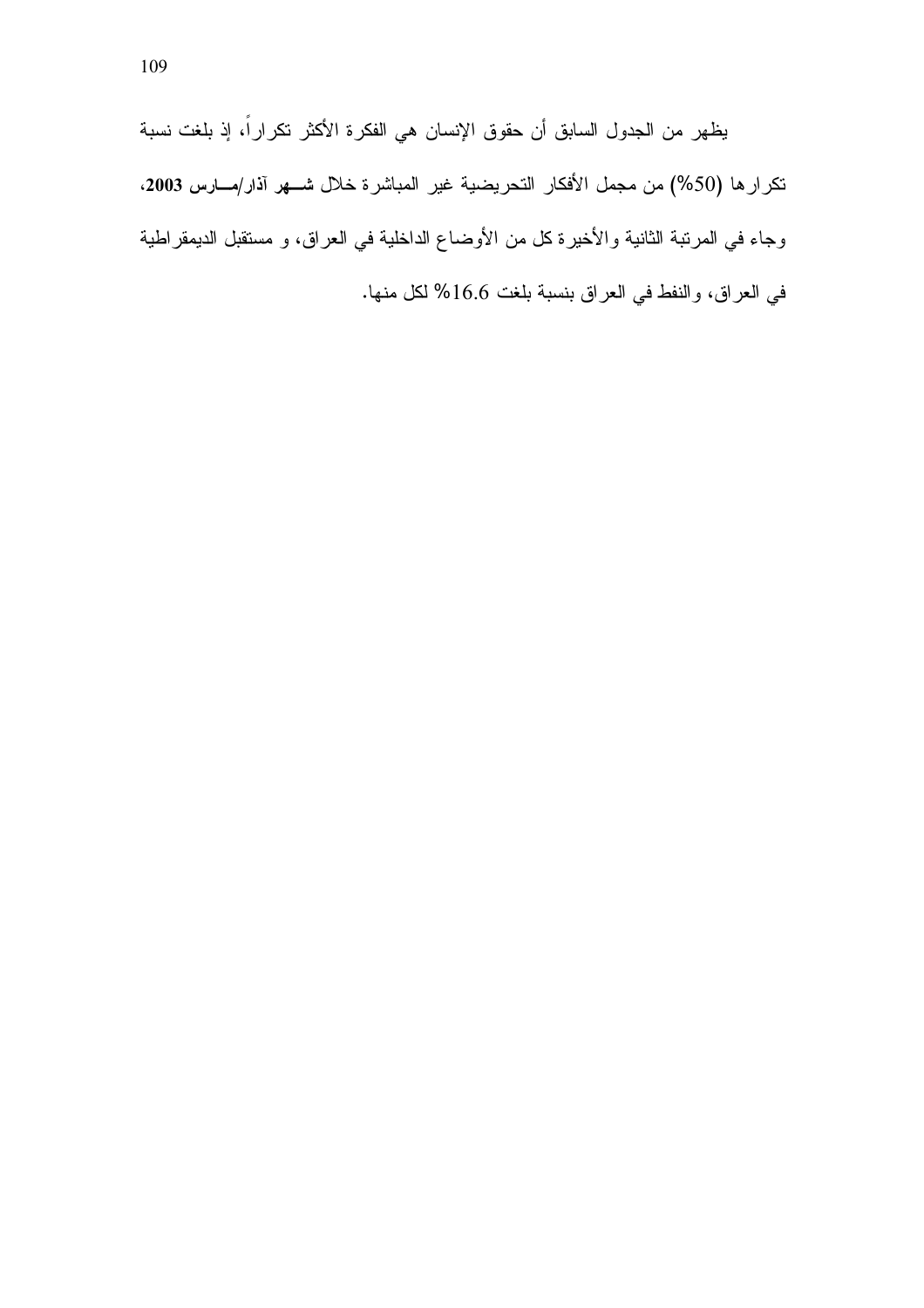### الفصل الخامس

النتائج والتوصيات

نتائج الدراسة:

إن الصراع الذي تواجهه أمتنا صراع شمولي، أدى إلـــي حـــرب شــــاملة فكريــــة واقتصادية واجتماعية وعلمية وإعلامية متواصلة، وكان من أبرز أدوات هذا الصراع العدوان علمي العراق.

فالحرب التي تكلَّلت باحتلال العراق، وتمزيقه من قبل الولايات المتحدة الأميركية، لم تكن حربا عسكرية استخدمت مختلف صنوف الأسلحة والعتاد فقط، بما في ذلك أسلحة الدمار الشامل التي كانت نتهم العر اق بحياز تها، بل سبقت العمليات العسكر ية بسنو ات حر ب من نو ع آخر ، ألا وهي الحرب الإعلامية، وقد كانت حربا غير مسبوقة من حيث الحجم والتحـــريض، والتضليل والدعاية، والأكاذيب التي استخدمت فيها.

وقد أثبتت الأحداث التي عصفت بالعراق عام 2003، أن ما يشاع عـــن اســــنقلالية أجهزة الإعلام الأميركية، ماهو إلا فرية كبرى، وأن نتاوله لبعض القضايا الداخلية وإثارتها، يعكس فقط الصراع بين حزبي الديمقر اطبين والجمهوريين على الأصوات الانتخابية والسباق نحو البيت الأبيض فقط، أما عندما يتعلق الأمر بمـــا يتفـــق عليــــه الحزبــــان مــــن ثوابـــت، استر انيجيات نتعلق بالقضايا الكبرى، والأمن القومي الأمريكي، فإن نلك الأجهزة الإعلاميـــة تتحول الى جوفات نطبل، ونمهد لنلك السياسات والاستراتيجيات، ومـــا رأينــــاه فـــي مـــسألة حاضنات الأطفال الخدج في أزمة الكويت وما قيل عن نلوث البيئـــة فـــي الخلـــيج إلا دليـــل قوى على ذلك.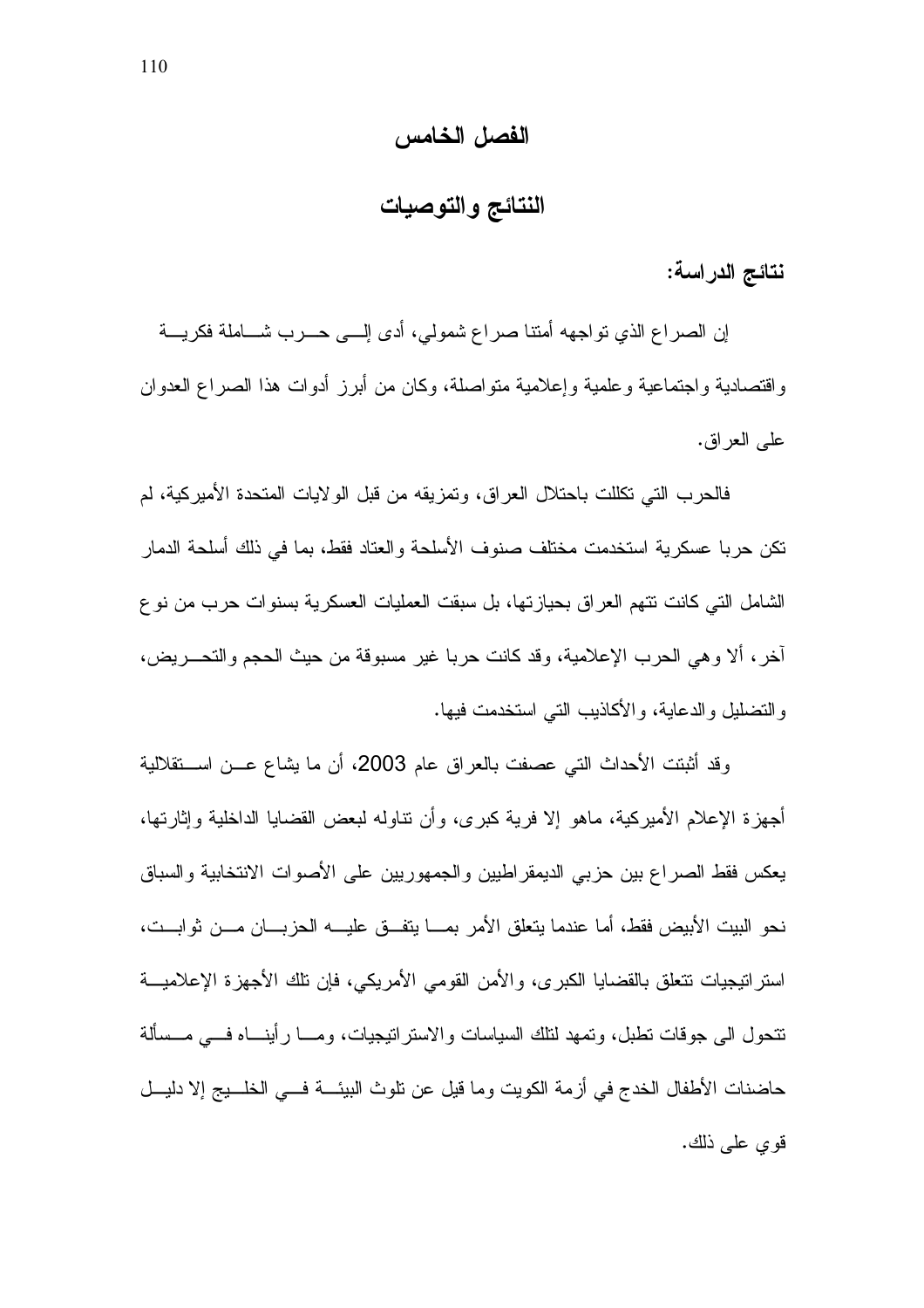إن استخدام الإعلام الأمريكي لشبكة الألفاظ والكلمات والمصطلحات وطريقة عرضها من خلال النصوص الإخبارية المتعلقة بالعراق تعكس رؤية القضية، كمـــا تعكــس الإطـــار الفكر ي الذي يلتزم به ذلك الإعلام للتعبير عن القضية العراقية، كما أن النتاغم بين تصريحات السياسيين الأمريكيين في إدارة بوش الابن وما كانت تنشره وسائل الاعلام الأمريكية ممثلـــة بصحيفة نيويورك تايمز في فترة الدراسة، أُثبت ۖ أن هناك تر ابطا عضويا ۖ بِـــين المؤســـسات الاعلامية وصانعي القرار وأصحاب رؤس الأموال، فالشركات الكبرى التي تـــسيطر علــــي وسائل الإعلام ندعم مرشحين لإيصالهم إلى الكونجرس لرسم السياسة التي تخدم مــصالحها، و الإعلام تملكه نلك الشركات.

إن الإعلام الأمريكي بساعد في نتفيذ برامج الدولة خارجيا وداخليا، وأحيانــــا بمهـــد لصناعة قرارات، من خلال نشره لسلسلة من نتائج الاستطلاعات، تمهيدا لنتفيذ برنامج سياسي خارجي أو داخلي، فتعمد وسائل الإعلام إلى نشر ما يقال في الداخل والخارج حـــول قـــضية بعينها تريد الإدار ة الأمير كية أن تنفذها أو تحركها، خاصة إذا كانت تتعلـــق بـــشن حـــروب خارجية، فتعمل على تهيئة الرأى العام الأمريكي لتقبلها، وتتصاعد في بث البرامج الإعلامية والدعائية المخصصة لذلك، والتي توجي بتوجه الراي العام نحو نبني تلك القبيضة، وذلبك بهدف نهيئة المواطن الأمريكي نفسيا لنقبل ما سيحدث مستقبلا، ومن ناحية أخرى نقوم أجهزة الدولة برصد ردود الفعل وما يقال حول نلك الاستطلاعات، وهذا يعني نقاسم للأدوار ونناغم في الأداة بين وسائل الإعلام وبين مراكز صنع القرار .

لقد أظهرت نتائج الدراسة، كيف تم التلاعب بالأطر الخبرية للأخبار المتعلقة بالعراق، عندما عمد المحررون والمراسلون إلىي انباع أسلوب محدد في بناء الموضوع الإخباري ورسم معالمه بالاعتماد على الانتقائية، فركزوا على مصطلحات وأفكار وأهملوا أخرى فسي ســـباق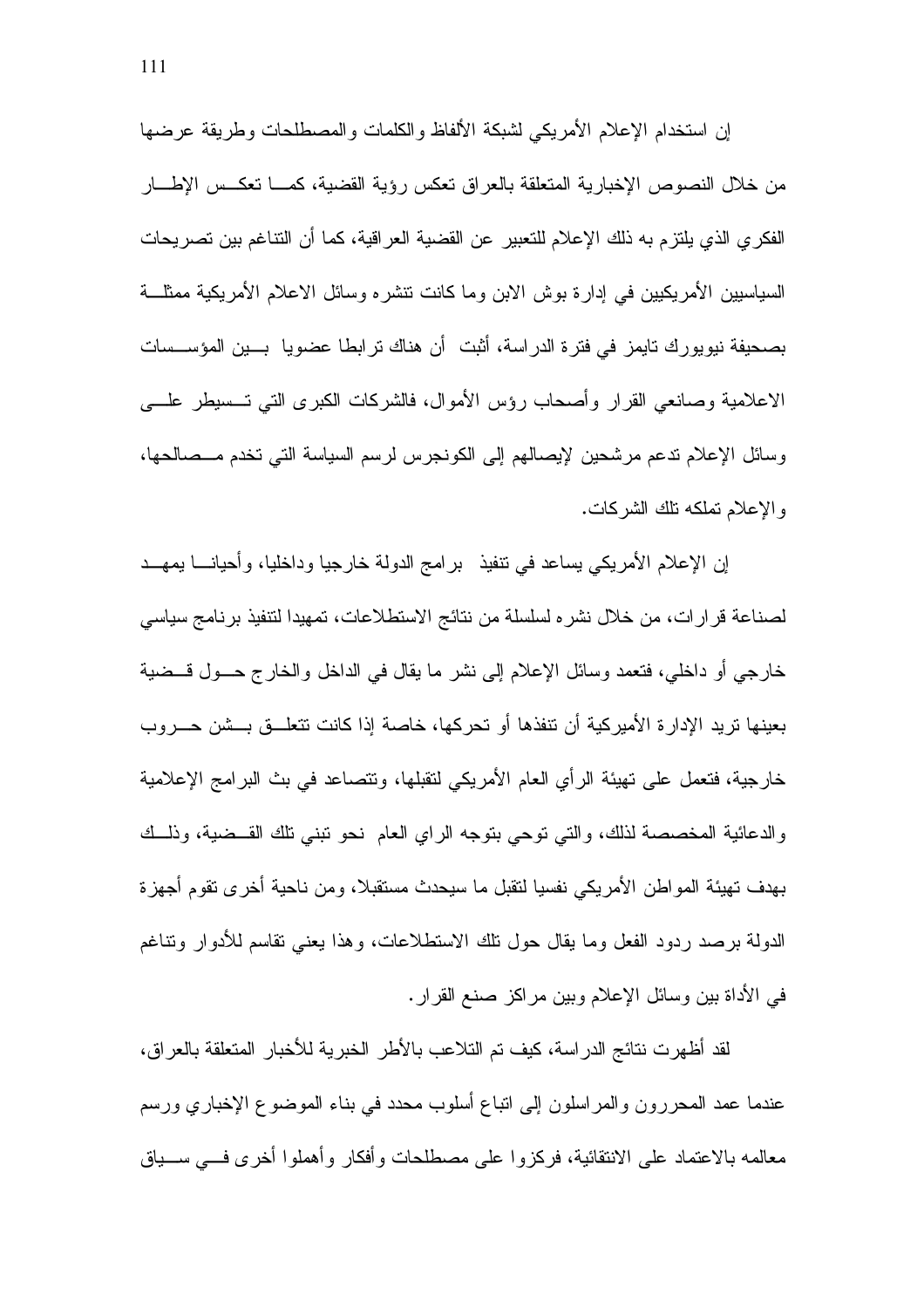الرسائل الاتصالية، إذ جاءت فكرة إخفاء العراق لأسلحة الدمار الشامل هي الفكرة التحريضية المباشرة الأكثر نكراراً في الحرب على العراق، وحصلت على أعلى نكرار فـــي كـــل مـــن الشهور الثلاثة الأولى نشرين الأول/أكتوبر 2002، نشرين الثاني/نسوفمبر 2002، كسانون الأول/ديسمبر 2002، وهذا يتفق مع كل من دراسة جيلب (Gelb,2009) و( Ramsay & ) estl, 2003 وسوبلس ورامسسي ولسويس , Lewis,2003) (Subias, Ramsay أشارت إلى أنه في أثناء مناقشة الكونجرس الأمريكي لقرار الحرب، كانت الـــصحف تـــردد مقولات الرئيس الأمريكي عن علاقة العراق بالإرهاب وامتلاكه أسلحة دمار شـــامل. وهــذا يعني أن هناك جهودا غير عادية كان يبذلها (المرسل)، لقولبة الأخبار وتحجيمها وتأطيرهـــا وتعليبها ، ثم تغليفها بالفكر الذي تمثله نحت عناوين براقة ومن ثم بثها إلى المتلقى.

كما يمكن تفسير هذه النتيجة، التزايد المضطرد تجاه التقارير الخاصة بتطوير العراق لأسلحة الدمار الشامل، بالرغم من الحظر المفروض على العراق والخسائر التسى تكبـــدتها قدراته العسكرية في حربه مع إيران وفي حرب نحرير الكويت، وسياسة الاحتواء المتبعة ضد العراق، وكذلك فرارات مجلس الأمن الدولمي، التي ندين امتلاك العراق لأسلحة الدمار الشامل. وفد أظهرت هذه المواد الإخبارية التي تضمنتها هذه الصحيفة أن العراق يسعى إلى إعادة بناء ونوسيع البنية التحتية المزدوجة الاستخدام، التي يمكن تحويلها بسرعة إلـــي مرافـــق منتجــــة للأسلحة الكيماوية مثل معامل الكلورين والفينول. كما أظهرت حرص العراق على شراء مواد تدخل في إنتاج عناصر الأسلحة الكيماوية، والمعدات اللاز مة لذلك.

وير ي الباحث أن اختيار مفردات ومصطلحات معينة في الخبر مـــع التركيـــز علــــي الدراما، والنشويق والصراع، خاصة في أخبار السياسة الدولية التي يتم فيها إبراز ما نكـــسبه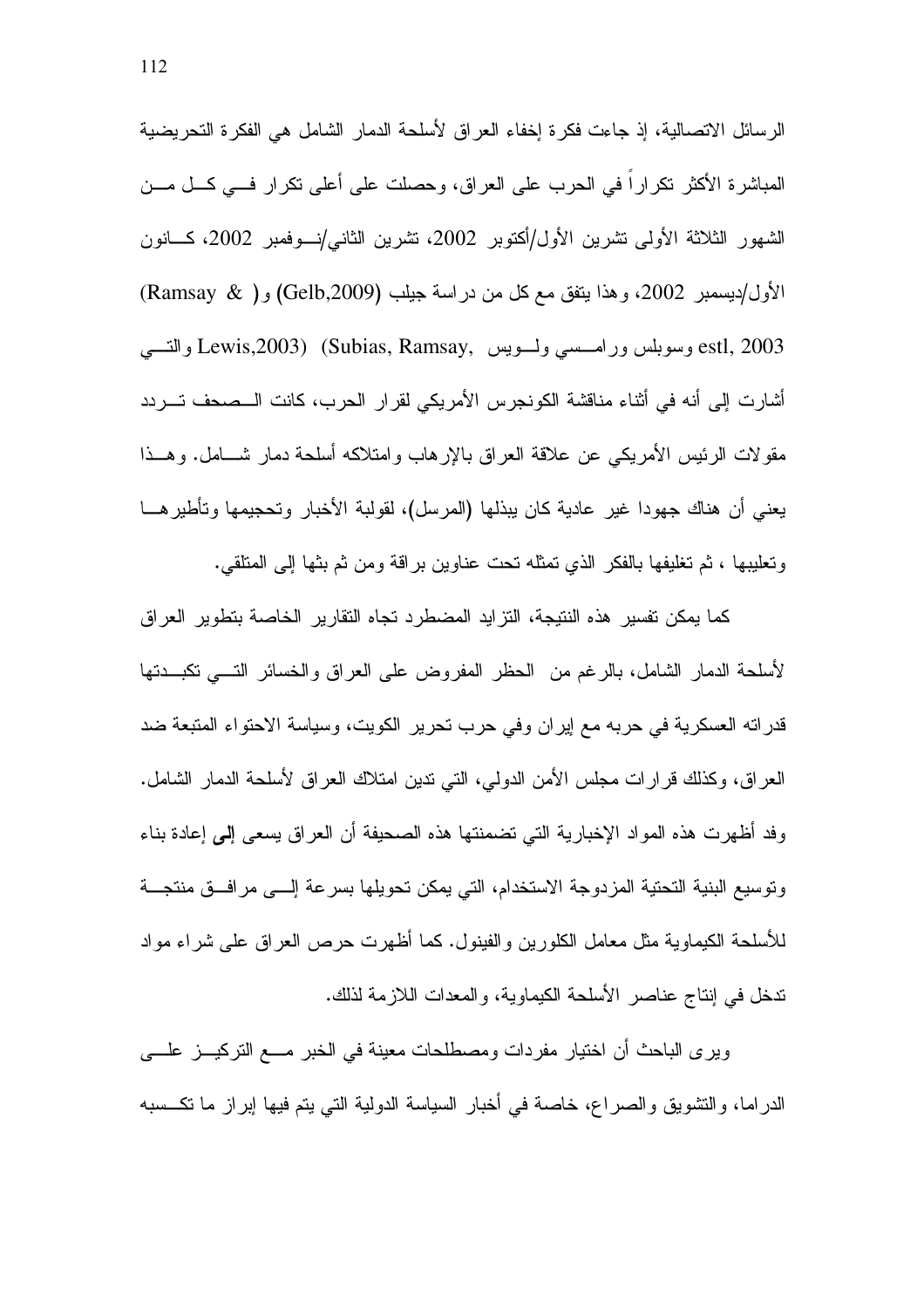الشخصيات السياسية، وما تخسره يمكن اعتباره عملية تلاعب في مضمون الخبر، ليس هــذا فحسب، بل يتعداه الى استخدام مصطلحات أخرى من مثل:

الإرهابيون أو المتمردون بدل المقاومين، وأعمال العنف بدلا من هجمات المقاومــــة، وقوات حفظ الأمن أو قوات التحالف بدلا مـــن قـــوات الاحـــتلال، والجماعـــات الأصــــولية والمنظر فة بدلا من العناصر الإسلامية ... و هكذا.

أما فيما يتعلق بالمصطلحات التي تعبر عن تحريض غير مباشر للحرب ضد العراق، فقد برزت فكرة حقوق الإنسان في العراق كأكثر فكرة تحريضية غير مباشرة خــــلال فتـــرة الدراسة، وهذا بنفق مع دراسة جيلب (Gelb,2009) التبي أشــــارت الـــــي تحقيــــق "النــــصر" الأمريكي في تحقيق حرية العراق وحقوق الإنسان.

والمتصفح للمواد الإخبارية لهذه الصحيفة، يجد أنها تحرص علـــي إظهـــار القلـــق المتزايد لما وصفته من نزايد حالات الإعدام المختلفة في العراق. والتي كانت نتم في ظروف استثنائية، حسب قول الصحيفة كما أشار ت المواد الإخبار ية إلى خطور ة الجر ائم "الإر هابيـــة" واتساعها، والحاجة إلى إحقاق العدالــــة بالنــــسبة إلــــي ضـــــحايا نلـــك الجــــرائم وأســــرهم. كما صورت الحال في العراق على أنها عقود من الاضطهاد والقمع مع غياب أبسط حقـــوق الانسان، جراء الانتهاكات التي يتعرض لها المواطن العراقي في المواقف المختلفة.

كما أظهرت المواد الإخبارية التي نشرتها الصحيفة، كيف كان الإصرار على ماكانت تر دده الإدار ۃ الأمير كية من تبر پر ات لشن الحر ب على العر اق، في محاولــــة منهــــا لإقنــــاع الشارع الأمريكي والرأى العام العالمي بشرعية نلك الحرب، ونشرتها دون نقاش أو نسساؤل حول مدى مصداقية نلك الحجج والبراهين.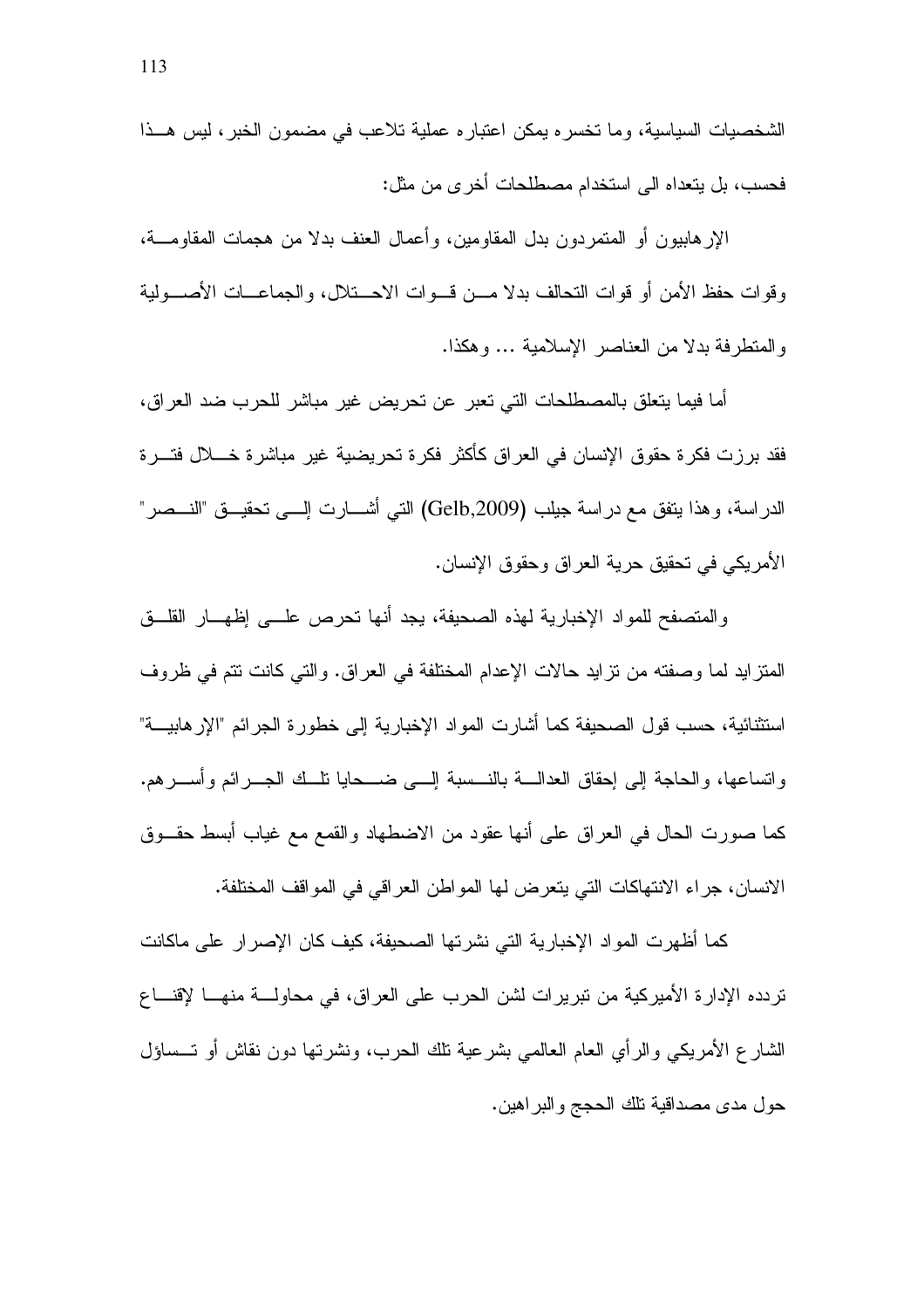فقد ركزت الصحيفة على امتلاك العراق لأسلحة نووية وأســلحة الـــدمار الـــشامل وتصنيع الأسلحة، وجاءت في مقدمة اهتماماتها، إضافة إلى ترديد التبريرات التي صدحت بها إدارة بوش الابن، من حيث استمرار العراق في عدم النزامه بتطبيق قرارات الأمم المتحــدة، وعدم تعاون القيادة العراقية في نطبيق 19 قرارا أمميا بشأن إعطاء بيانـــات كاملــــة عـــن نرسانته من "أسلحة الدمار الشامل".

ومن النهم التي رددتها الصحيفة، علاقة حكومة الرئيس صدام حـــسين مــــع تنظـــيم القاعدة ومنظمات "إرهابية" أخرى نتثىكل خطرا علىي أمن العالم واستقراره، بل ووصل الأمر ببعض المسؤولين الأمريكيين توجيه التهمة إلى صدام حسين بضلوعه في أحداث 11 ايلول / سبتمبر 2001.

ومن النبريرات التي استندت إليها الصحيفة، العمل على نشر الأفكـــار الديمقراطيـــة وحقوق الإنسان في العراق، مع التركيز على نقسيم العراق إثنيا، من حيــث ضـــياع حقــوق الإنسان الشيعي والكردي والأقليات الأخرى. وخطر العراق على دول الجوار.

والملاحظ أن هذه النبريرات كانت نزداد نرديدا عبر وسائل الإعلام الأميركية ومنها صحيفة نيويورك تايمز كلما اقترب موعد شن العمليات العسكرية ضد العراق.

وبحسب الصحيفة، فإن العراق لم يعط أجوبة وافية عن أسئلة وملاحظات حول نقاط عديدة، أثار ها المجتمع الدولي، كما لم يتمكن من إقناع بعض الدول التي تساءلت عن أســـباب تعر ض مو اطنين لانتهاكات لم يكن الإر هاب و غياب الأمن السبب في حدو ثها.

وهنا برى الباحث أنه عند التحريض غير المباشر علـــى العـــراق ، الـــذى نـــشرته الصحيفة، من خلال المصطلحات والجمل والعبــارات، إضـــافة إلـــي توظيــف المــصادر الإخبارية، وتصريحات المسؤولين، والنركيز على حقائق معينة، وبالتالي نوجيه المـــستقبل أو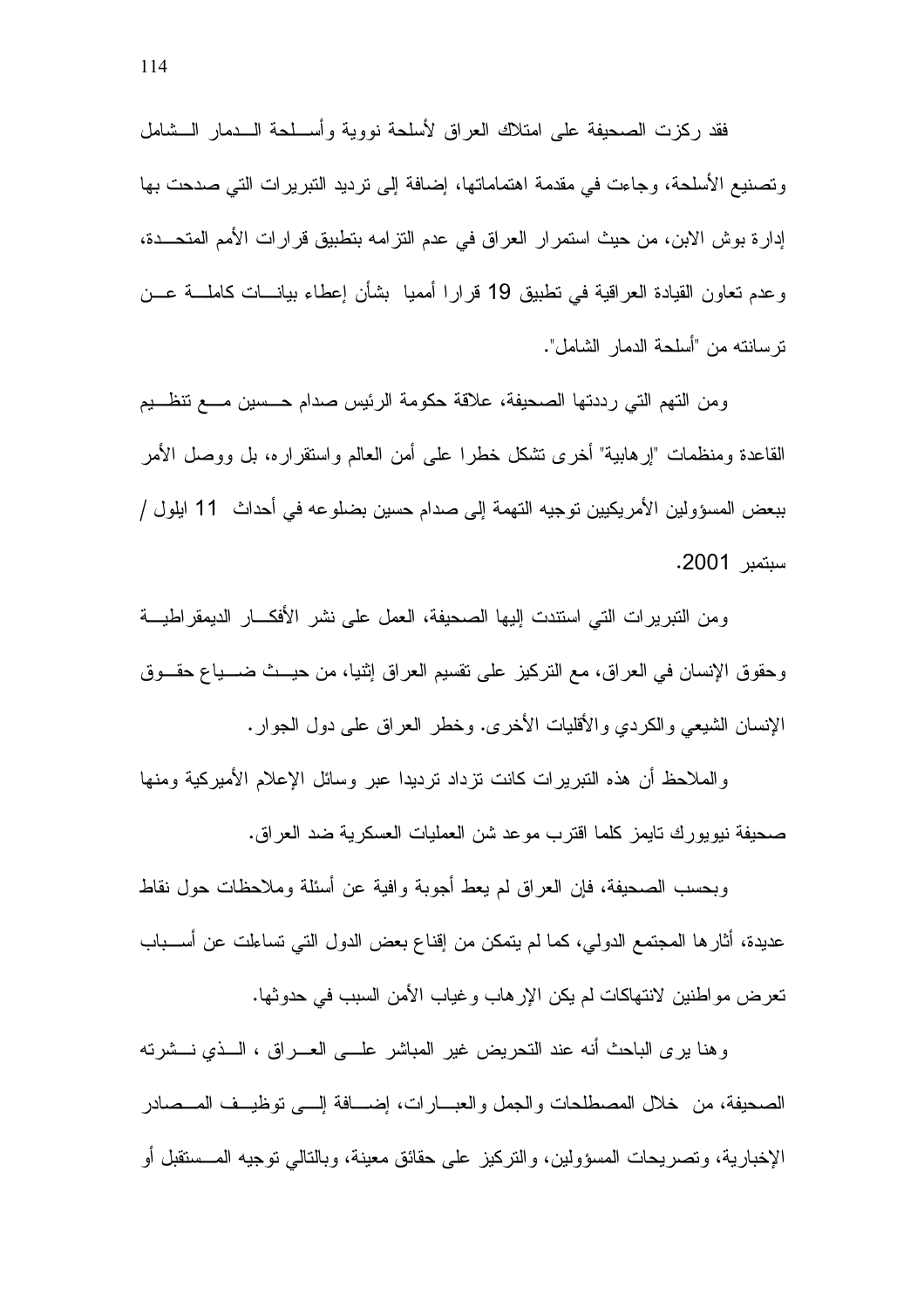المتلقي نحو اســتخلاصات وأحكام بعينها حول الأزمة العراقية، وهذه هي أدوات الـــصياغة التبي حددها (ماكلويد،2002 ) على أنها تشكل الأطر الخبريسة ولا تخسر ج عسن الكلمسات الرئيسية والاستعارات والوصف المجازي، والرموز والصور المرئية التي يتم ندعيمها كتأكيد على سرد الأخبار، فمن خلال نقديم ونكرار بعض الصياغات اللفظية والـــصور المرئيـــة، يمكن من خلال نكرار ها، ثباتها ونرسيخها دون غيرها في الأذهان.

كما أشارت نتائج الدراسة إلى أنه وفيما بتعلق بالمصطلحات التبي تعبر عن تحريض غير مباشر للحرب ضد العراق، فقد كان لرفض العراق للتفتيش من قبـــل منـــدوبي الأمـــم المتحدة، نصيب كبير من الأفكار التحريضية التي ركزت عليها صـــحيفة نيويـــورك تــــايمز الأميركية. بالإضافة إلى ربط الإرهاب والقاعدة في العراق بالتهديد الأمنى الأمريكي وهــذا يتفق مع در اسة كل من (Ramsay & estl,2003) التي بينت أن من مظاهر سوء الفهم لدى الجمهور اعتقادهم بأنّ العراق اشترك في هجمات 11 سبتمبر/أيلول 2001 بشكل مباشر ، وأن هناك صلة وثيقة بين العر اق والقاعدة، بالإضافة إلى وجود أسلحة دمار شامل فسى العسر اق، لذلك أيدت بعض الدول شنّ الولايات المتّحدة الحرب على العراق.

لقد شنت الولايات المتحدة وحلفاؤها حربا نفسية شرسة على العراق قبــل انطـــلاق العمليات العسكرية ضده، مرتكزة على ادعاءات ونبريرات من بينها ربط العـــراق بالقاعـــدة و إمتلاك العراق لأسلحة نووية و إسلحة الدمار الشامل، وبر إمج التصنيع العسكر ي والكيماوية والبيولوجية الأمر الذي يهدد الأمن والسلم الدوليين، كما يهدد جيرانه من عرب ويهود، لـــذلك لابد من إنهاء زحف شره على العالم.

ورافق تلك التبريرات التصريحات المستمرة لقادة الحلف الأمريكي حول الحرب، مع الحديث عن نوعية الأسلحة المزمع استخدامها، وحجم الجيوش واعتمادها على السلاح النووي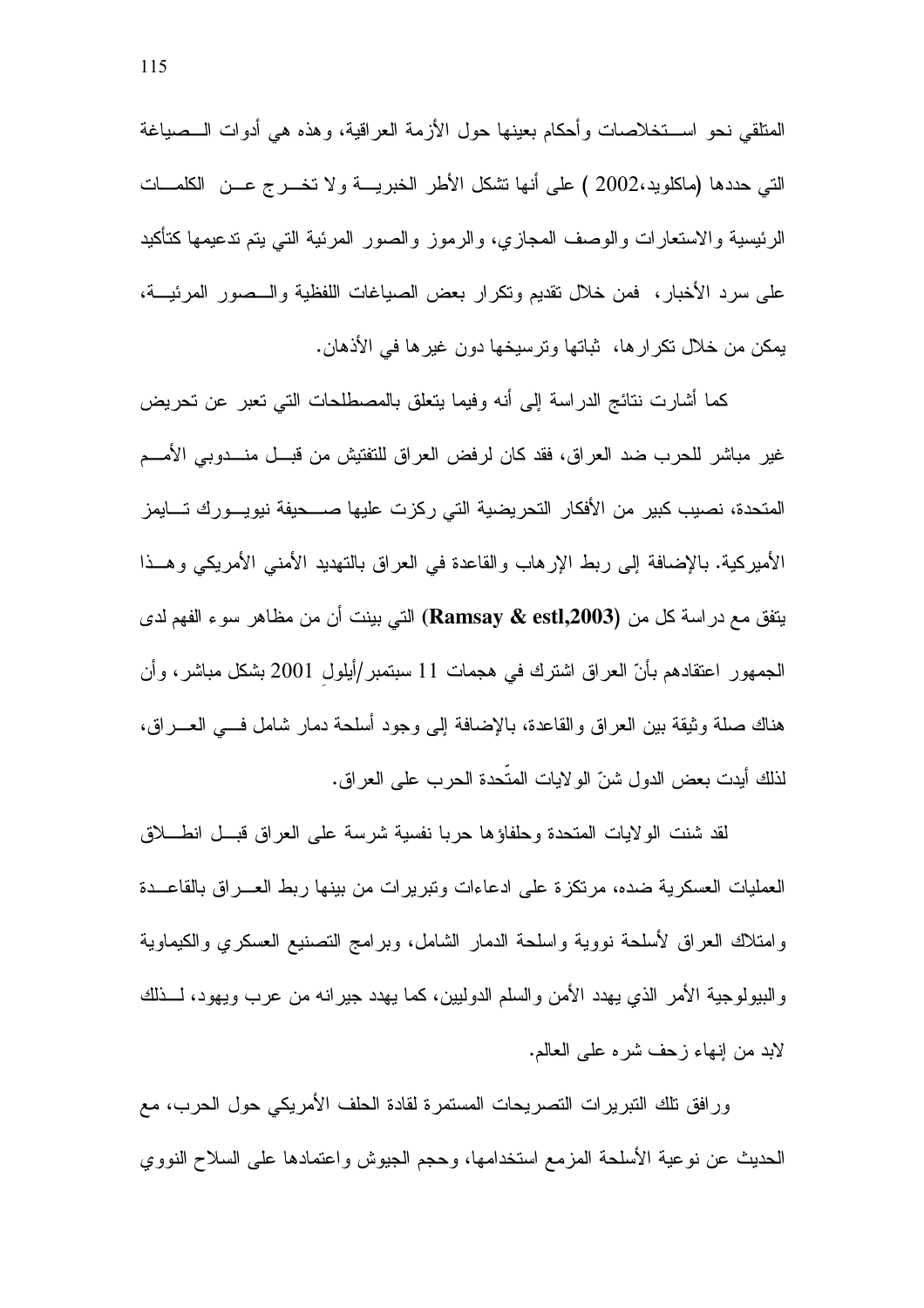والأقمار الصناعية في خطوة لإرهاب العالم، كل ذلك كان بهدف إضعاف معنويات العراقيين والعرب وهمتهم وزعزعة ثقتهم بأنفسهم وتحقيق هزيمة نفسية للعراق وصولا إلـــي تحقيـــق الأهداف بأقل الخسائر .

وكان الإعلام الأمريكي بنشر أساليب الحرب الدعائية الأميركية بكل عناية وأمانــــة، ليس هذا فحسب بل كان يركز على تصريحات المسؤولين الأمريكيين الذين كانوا يعلنون بأنهم إنما يحاربون الطاغية صدام وحزب البعث، وحكومة صدام ولا يحـــاربون دولــــة العــــراق، وشعب العراق، كل ذلك بهدف عزل العراق عن محيطه العربي والاستفراد به، فيمــا كـــان المحررون والمعلقون السياسيون يكتبون بأن "صدام وحش، حتى أنه ارتكب أكبـــر جريمــــة رعب ألا وهي قصف شعبه بالغاز" ، ويأتي صدى هذه الكلمات عبر تـــصريحات مـــسؤولين أمريكيين ، "سنقصف صدام حسين لأنه ارتكب جريمة مروعة" ( تشومسكي ،2004 ،ص ص  $. (58 - 57)$ 

أما الهدف النهائي فكان تقسيم العراق، لذلك ركز الإعلام المضلل علـــي اســـتخدام ألفاظ من مثل: "الأكراد" و"كردستان العراقية" للإيحاء بإقرار الحكومة الأميركية بحق الأكراد في وطن قومي ،ومن ثم عزل الأكراد وجعلهم يقفون إلى صف التحالف، والضرب على ونر "الشيعة المضطهدين" ، أو الأقليات المضطهدة فيه للنفريق بين نكوينات الشعب العراقي.

إن مشكلة الإعلام الأمريكي، أنه لم ينظر بعد إلى أي قضية في الشرق الأوسط مـــن منظار شرق أوسطي، ودائماً بنظر إلى هذه القضايا من المنظار الأميركي المعيشي اليـــومي، وإن التغطية الإعلامية الأميركية لعدوانها على العراق هي تغطية غير موضوعية ومرعبــة ومتحيزة، فهي نُعبر عن رأي طرف واحد في معادلة الصراع ألا وهو الجانـــب الأمريكـــي، مغفلة تغطية الطرف الآخر من المعادلة المتمثل في الوضع القائم في العراق. كما تفتقد تلَّــك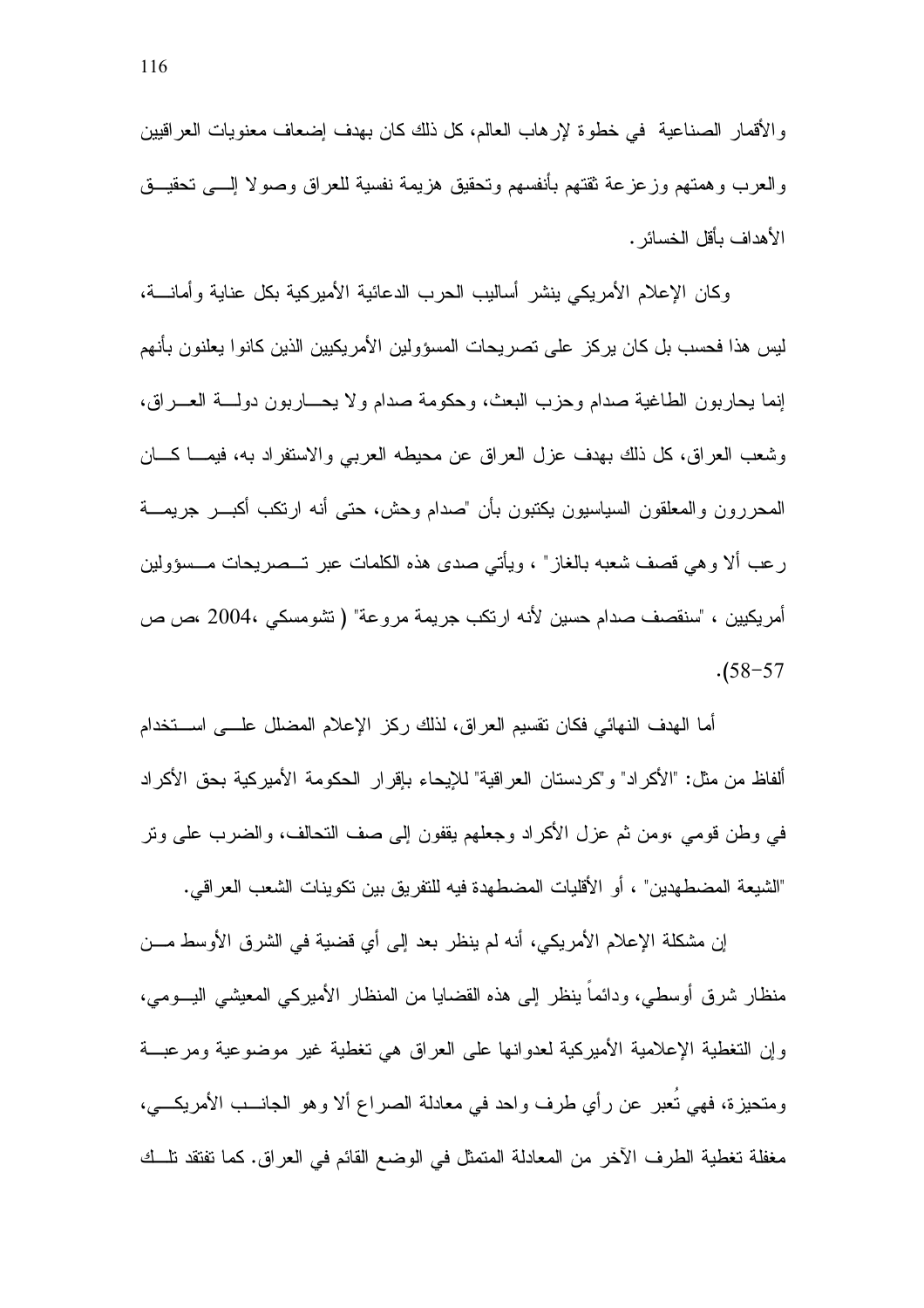التغطية الإعلامية إلى أدنى معايير العمل الإعلامي والصحافي، مـــرددة الحجــــج والأقاويــــل للإدارة الأميركية آنذاك دون البحث عن مدى مصداقيتها من عدمه. مع أن المهنة الـــصـحفية تفتر ض عدم تغطية أي حدث إلا في حال وجود الصحفيين في قلب الحدث. فمبادئ احتـــرام النفس لدى الصحفى نفرض عليه مطالبة المحررين والناشرين بالوصـــول إلـــي الأطــــراف الأخر ي.

وهكذا نظهر مشكلة السلوك اللغوى، التبي تستخدم فيها الكلمات دون ضوابط أخلاقية، مثل كيفية استعمال الكلمات، ذلك أن هذا الاستعمال قـــد تكمـــن وراءه بواعـــث انفعاليــــة لا شعورية، وهذه الألفاظ حينما نضعها نحت مجهر التحليل العلمي سنجدها نقع ضمن أســـاليب الدعاية النفسية، فللسلطة قاموسها ومفرداتها اللغوية، وللمعارضة قاموسها ومفرداتها، وللمحتل قاموسه ومفرداته، وللمقاومة تعبيراتها، ومن هنا كان الفيلسوف الفرنسي "فولتير" محقا حينما قال: "قبل أن أبحث معك أي شبيء، لا بد أن تحدد لبي معاني كلماتك".

إن الكثير من الأخبار المهمة في العالم لا تصل أبداً إلى المشاهد أو القارئ الأمريكي، بسبب نعمد إخفاء هذه الحقائق بهدف التخلص من الأخبار السيئة والمزعجة. وهــذه الحقيقــة أصبحت معروفة بعد انتشار الفضائيات، والإنترنت التي تتيح للباحث معرفة ما ينـــشر فـــي العالم مقابل ما ينشر ويذاع ًفي الولايات المتحدة الأميركية.

فالمو اطن الأمريكي على سبيل المثال لا يرى الفظائع التي ترتكبها إسر ائيل في حـــق الشعب الفلسطيني، ولكنه في المقابل يشاهد بكثرة صور الجرحى والقتلى في أي عملية مـــن عمليات مقاومة الاحتلال التي يقوم بها أبناء الشعب الفلسطيني، ولذا فلا غرابسة أن نتكسون صورة مشوهة عن القضية الفلسطينية لدى الشعب الأمريكي.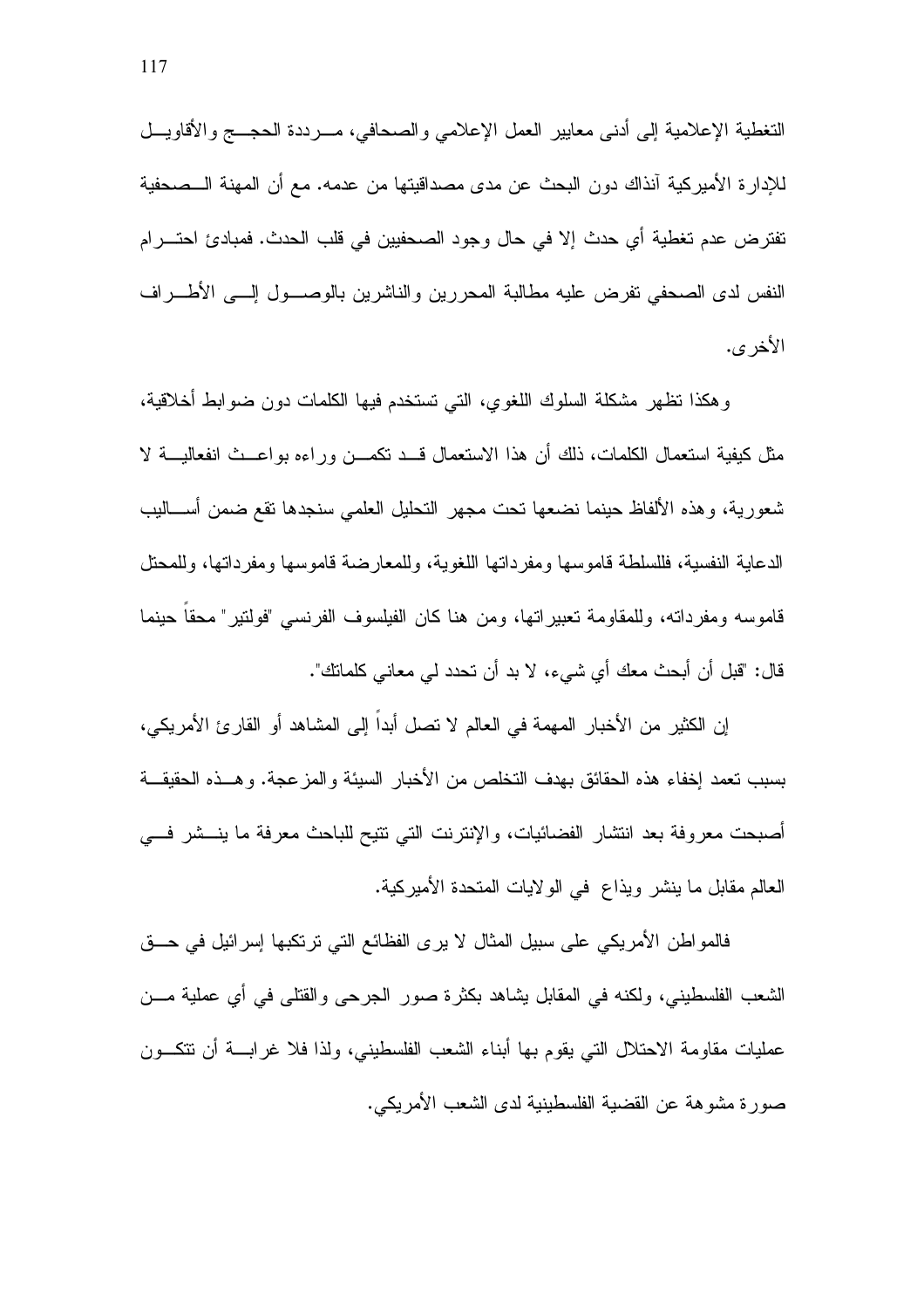لا شك أن الإعلام الامريكي يساعد في تنفيذ برامج الدولة خارجيا وداخليا، وأحيانا يمهد لصناعة قرارات، من خلال نشره لسلسلة من استطلاعات الراي التي توحي باقتراب الناس مـــن مسألة أو قضية معينة وتبنيها، حتى نتم تهيئة المواطن الامريكي ليقبل ما سيحدث مستقبلا.

وعلى الصعيد الداخلي، وفي أثناء الانتخابات الأميركية الماضية، فقــد تعمــدت الإدارة الأميركية حجب الكثير من الصور المروعة لما يحدث في العراق من قتل للمدنيين باسم الحرية، ولا يعرف المشاهد الأمريكي عدد القتلى سواء مـــن الـــشعب العراقــــي، أو مــــــن الـجنــــــود الأمريكيين. ذلك أن معرفة المواطن الأمريكي حقيقة ما يحدث في العراق يغيـــر مـــن قناعاتــــه كناخب، ولكن الإعلام والسلطة بطرفيها لا يرون مصلحة في ذلك.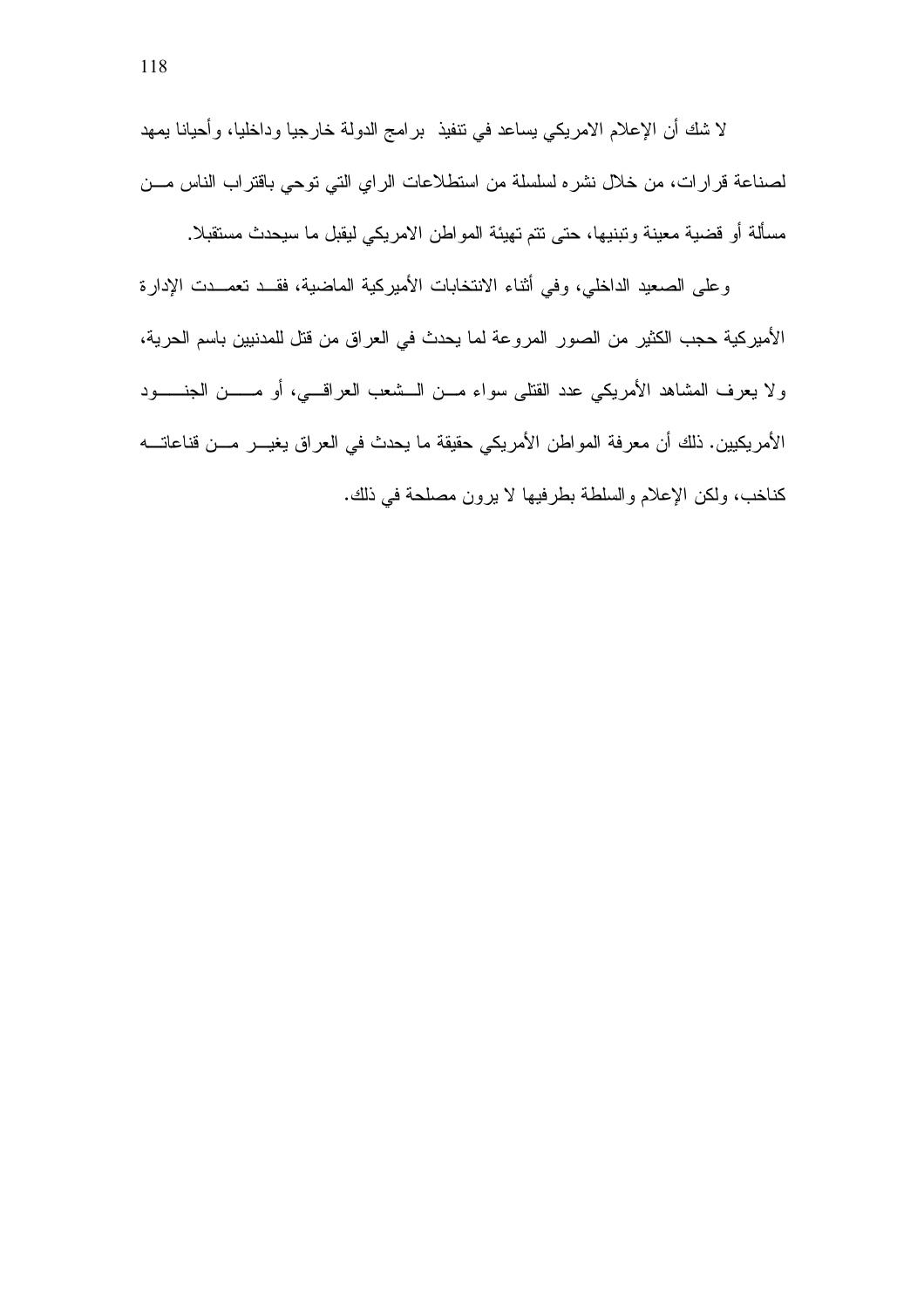توصبات الدر اسة:

أصبحت الثقافة الأميركية النموذج السائد في العديد من الدول مـــن خــــلال تـــسويقها عالميا، ومن هنا يصبح فهم أليات الصناعة الإعلامية والثقافة الأميركية ضـــروريا بـــصورة ملحة. لذلك يوصيي الباحث بما يلي:

1 – نوسيع استخدام التقنيات الحديثة في المؤسسات الإعلامية على مستوى الوطن الواحــد، ونعميمها على مستوى الوطن العربي، وصولا إلى نحقيق صناعة إعلام عربي مؤثر وقسادر على مواجهة تحديات العولمة، "الأسرلة "النأنير الإسرائيلي على الإعلام الدولي، و"الأمركة" التَأْثيرِ الأمريكي على الإعلام الدولي، والمساهمة في تحصين النشء العربي من مخاطر نلك العولمة على الشخصية العربية الإسلامية وحمايتها.

2– دعوة وسائل الإعلام العربية إلى النتبه لقضية في غاية الأهمية، وهي اســـنخدام اللغـــة والمفردات والكلمات الإيحائية التبي يستخدمها الإعلام الغرببي، ووكالات الأنباء العالمية، وعدم اجترار ماتبتْه أو ما تردده من مصطلحات لا تخدم مصالحنا، وقد تعطي معاني عكس المعاني التي نتو خاها نحن، وتؤثر سلبا في قناعات الــنشء، والأجيـــال الــصاعدة حيـــال قــضايانـا المصبرية، ومن نلك المصطلحات التي يجب على وسائل الإعلام العربية النتبه لها، على سبيل المثال لا الحصر :

\* استخدام مفردة المقاومين بدلا من الإرهابيين أو المتمردين، لأن الذي يدافع عن وطنه ضـــد الاحتلال ليس إرهابيا، وهجمات المقاومين بدلا من أعمال العنف أو اعتداءات المتمردين، وقوات الاحتلال بدلا من قوات التحالف، والجماعات الإسلامية بدلا من العناصر الأصولية أو المتطرفة .. وهكذا.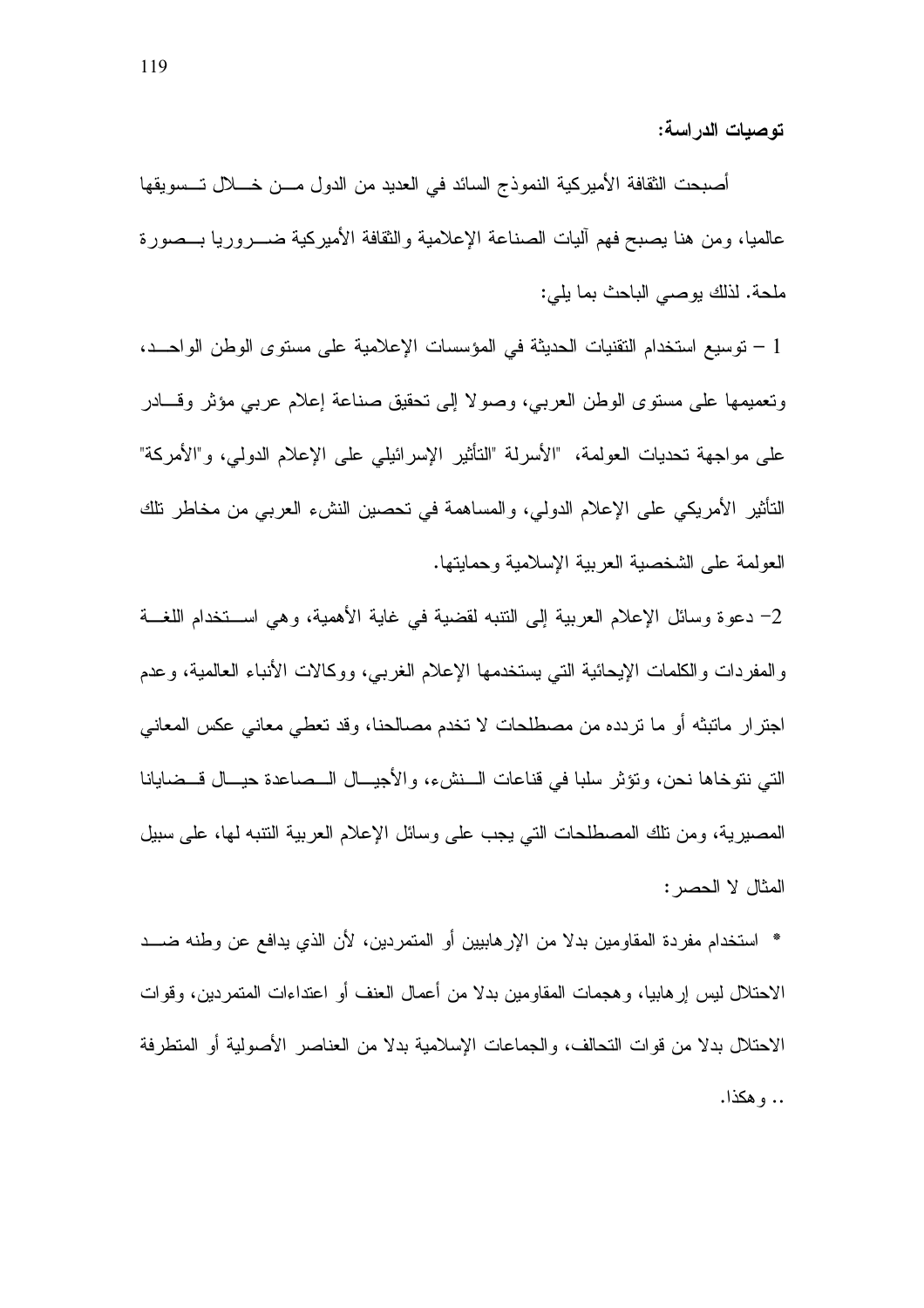3– إجراء المزيد من دراسات نحليل المحتوى، ونوسيع قاعدة بحوث الـــدور والأثـــر المتعلقـــة بالمؤسسات الإعلامية الغربية عامة والأميركية خاصة، للوقوف على مــدى موضـــوعيتها مـــن القضايا العربية، وتحديد وسائل الرد على نلك الوسائل باستخدام أسلوب البحث العلمي، ذلــك أن البحث العلمي يعمق المعرفة، ويحمل في ثناياه حوافز وأسباب النغيير .

كما أن غياب بحوث الدور والأثر ودراسات تحليل المحتوى يؤدي إلى غياب نظريات عربية في مجال الاتصال.

4 – نوجيه القطاعات الاقتصادية ورأس المال الوطني والعربي، وتحفيزها للاستثمار في قطـــاع الإعلام والنشاطات المتعلقة بهذا القطاع، وصولًا إلى إيجاد قوة عاملة مؤهلة ومدربة على العمل الإعلامي، وقوة أخرى في مجال الهندسة ونظم التشغيل الحديثة والمستوحاة من ثورة الاتــصال والمعلوماتية المستخدمة في إدارة هذا القطاع الحيوي، لتحــصين مجتمعاتنـــا مـــن مخـــاطر الاستر اتيجيات الإعلامية للشركات المتعددة الجنسية والعابرة للقارات.

5 – تشجيع تأسيس تعاونيات إعلامية وطنية مستقلة " تجمعات إعلامية مدنية" بعيدة عن التمويل الأجنبي، لزيادة الوعي المجتمعي بخطر الرسائل الإعلامية الموجهة إلى مجتمعاتنا العربية مـــن قبل وسائل الإعلام الغربية، كما أن من شأن نلك النعاونيات المساهمة في نعزيز برامج التنميـــة للمجتمعات المحلية في بلدانها، وتوفير فرص عمل في نلك المجتمعات في فطاع الإعــلام و الاتصال.

6 – الاهتمام بدراسات نأثير نطور وسائل ونقنيات الاتصال، وما يرافق ذلك من استخدام الشبكة العنكبوتية "الإنترنت" واستخدام الفوتوشوب، والمواقع الإعلامية الإلكترونية التي يفضلها الشباب، هذا النظور يستدعي عمل دراسات معمقة حول الأثار المستقبلية لنلك الوسائل في النشء والشباب وسلوكياتهم وعلى النظام القيمي في المجتمع من جهة، وأثرها في الصحافة المكتوبة، ومضامين الرسالة الإعلامية من جهة أخر ي.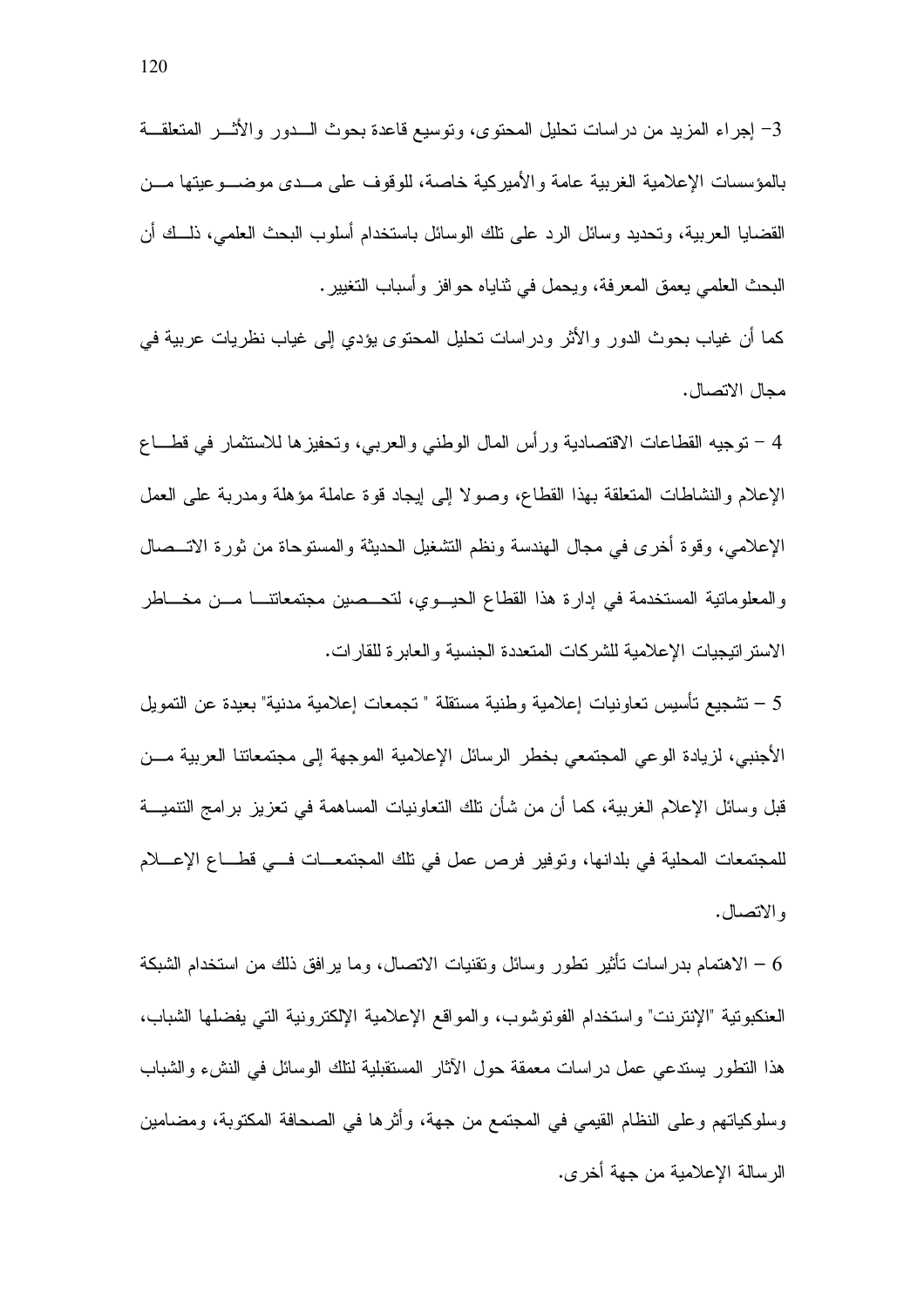إبراهيم، عزت(2009). الصورة الدولية للولايات المتحدة الأميركية بين إدارة بوش وإدارة أوباما(دور وسائل الإعلام في تشكيل صورة أمريكــا).كليـــة الاقتـــصـاد والعلـــوم السياسية، جامعة القاهرة. إبراهيم، عزت(2009). **دور وسائل الإعلام في تشكيل صورة أمريك**ا. كلية الاقتصاد والعلوم السياسية، جامعة القاهرة. ابو حطب، فؤاد (1983 ). ا**لقدرات العقلية**، القاهرة: مكتبة الانجلو المصرية. أبو شنب، جمال (2002). ا**لسلوك الاجتماعي**. الإسكندرية: دار المعرفية الاجتماعية. أبو عرجه، نيسير (1996) ا**لإعلام العرب***ي***، تحديات الحاضر والمستقبل.** عمان، الأردن: دار مجدلاوي للنشر والنوزيع. الأسمر ، فوزي(2006). صحيفة الحقائق، 2006/27/3. أوزي، أحمد(1993). **منهج تحليل المضمون**. الدار البيضاء: مكتبة النجاح الجديدة. بدر ، احمد (1977).ا**لرأي العام: طبيعته وتكوينه وقياسه.** القاهرة: مكتبة غريب. بدر ، أحمد (1982). ال**اتصال بالجماهير بين الإعلام والدعاية والتنميـــة**. الكويـــت: وكالــــة المطبو عات. بدر ، أحمد(1982). الإعلام الدولي ( دراسات في الاتصال والدعاية الدولية )، ط3، القاهرة: مكتبة غريب.

المصادر العربية:

بدر ، أحمد(1983). ا**لرأي العام: طبيعته، تكوينه، وقياسه** الكويت: وكالة المطبوعات. بسيوني، إبراهيم حمادة(1993). **دور وسائل الاتصال في صنع القرارات في الوطن العربي.** بيروت: مركز دراسات الوحدة العربية.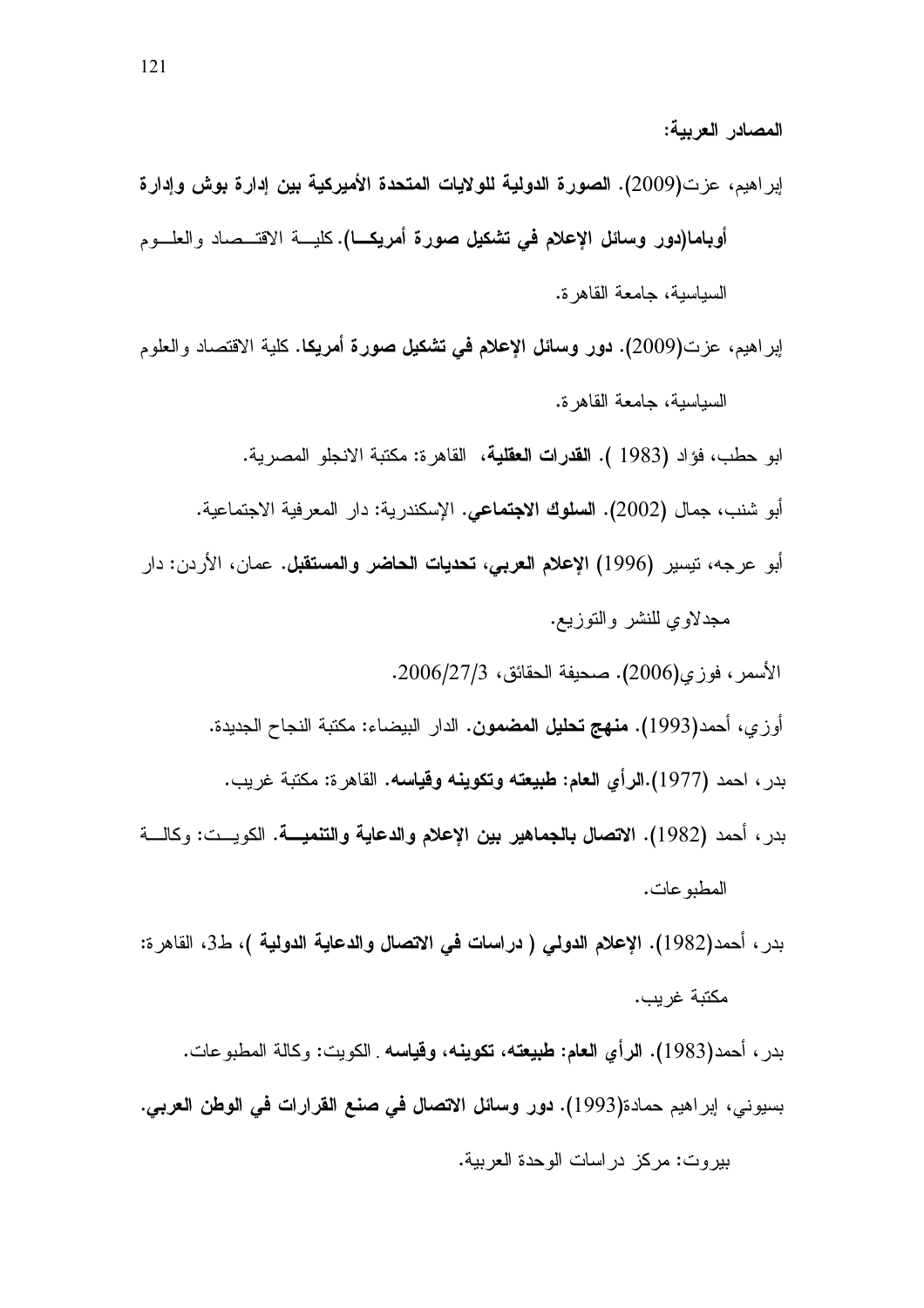الحديثي، وليد حسن(2008). الإعلام الدولي وبعض إشكاليات الخطاب الإعلامسي العربسي. المؤتمر عن الفهم الواعي للإعلام الالكتروني.

حسين، سمير محمد(1995) **دراسات في مناهج البحث العلمي: بحوث الإعلام.** القاهرة: دار الشعب.

حسن ،مكاوي، ليل<sub>ّى</sub> السيد ،(1998) ، ال**اتصال ونظرياته المعاصرة**، الدار المصرية اللبنانية. حسين، سمير (1999). بحوث الإعلام، ط3. القاهر ة: عالم الكتب.

الختم، أحمد سر ، (2008)، "أزمة ا**لخطاب الإعلامي السياسي في فترة الانتخابات**"، ورشـــة

عمل بعنوان: الإعلام ودورة في الانتخابات القادمة، دار الأمة 8 يوليو 2008. الدليمي، عبد الرازق، ( 2004 )، الإعلام والعولمة. ط1. عمّان.

التليمي، عبد الرازق، ( 2010 )، **الدّعاية والإرهاب**. ط1/ دار جريــــر للنــــشر والتوزيــــع، عمّان.

دويدار ، عبد الفتاح محمد(1996). سيكولوجية الاتصال والإعلام والإعلان والعلاقات العامة. الإسكندر بة: دار المعرفة الجامعية.

ربيع، حامد، (1970). "**نظرية الدعاية الخارجية**".بيـــروت: المؤســـسة العربيـــة لدر اســـات و النشر .

رشتي، جيهان (1978). ا**لأسس العلمية لنظريات الإعلام**. الاردن: دار الفكر العربي.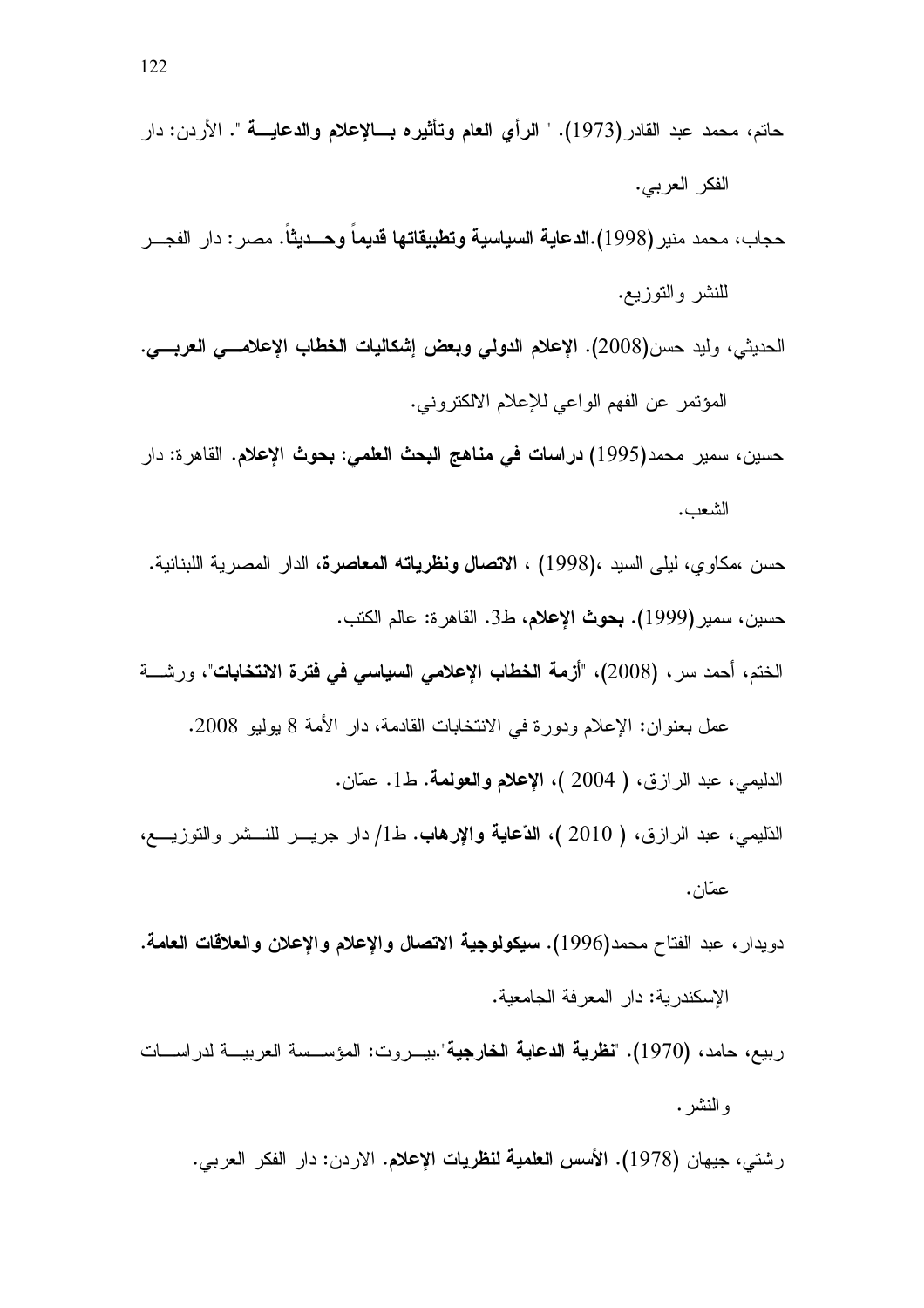روبرت لوكهارت(2005). الحرب النفسية، ط1، القاهرة. ز هر ان، حامد(1982).**علم النفس الاجتماعي،** ط7. القاهرة: عالم الكتب. سمير محمد حسين(1996). تحليل المضمون: تعريفاته –مفاهيمه–محدداتـــه واســـتخداماته

الأساسية، ط2. القاهرة: عالم الكتب. سميسم حميدة مهدى ( 1993). **نظرية الرأى العام** . عمان: دار الشروق للطباعة والنشر . سميسم، حميده(1999). **بحوث الإعلام، ط**3. القاهر ة: عالم الكتب. سميسم، حميده(2002). الرأى الـعام وطرق قياسه.عمان: دار ومكتبة الحامد للنشر والتوزيع. سميسم، حميده(2005). الحرب النفسية. القاهرة: الدار النقافية للنشر .

شلبية، محمود إبراهيم(1999). محاضرات غير منشورة، قسم الإعــــلام، جامعــــة اليرمــــوك وجامعة قطر 1998م 1999 م.

شومان، محمد(2000). الإعلام والأزمات القاهر ة: مجمو عة النيل العربية. صـالـح، سليمان (2005). "أ**خـلاقيات الإعلام**". الكويت: مكتبة الفلاح للنشر والتوزيـع. صـالح، سليمان (2008). **كيف تدير وسائل الإعلام الانتخابات الأميركية؟** جريدة الشرق عدد 25 يو ليو **.** 

طعمه، محمد بشير (2009). ا**لصورة النمطية العدائية للعرب***ى* **ف***ي* **الصحافة الأميركية،** در اسة

تحليلية لمضمون الصحافة الأميركية ( واشنطن بوست ونيويورك تـــايمز)، رســـالـة ماجستير غير منشورة، دمشق.

عبد الباقي، زيدان (1965). "أ**ساليب الاتصال في المجالات الاجتماعية والتربوية والإدارية**" القاهر ة: مكتبية النهضة المصر بة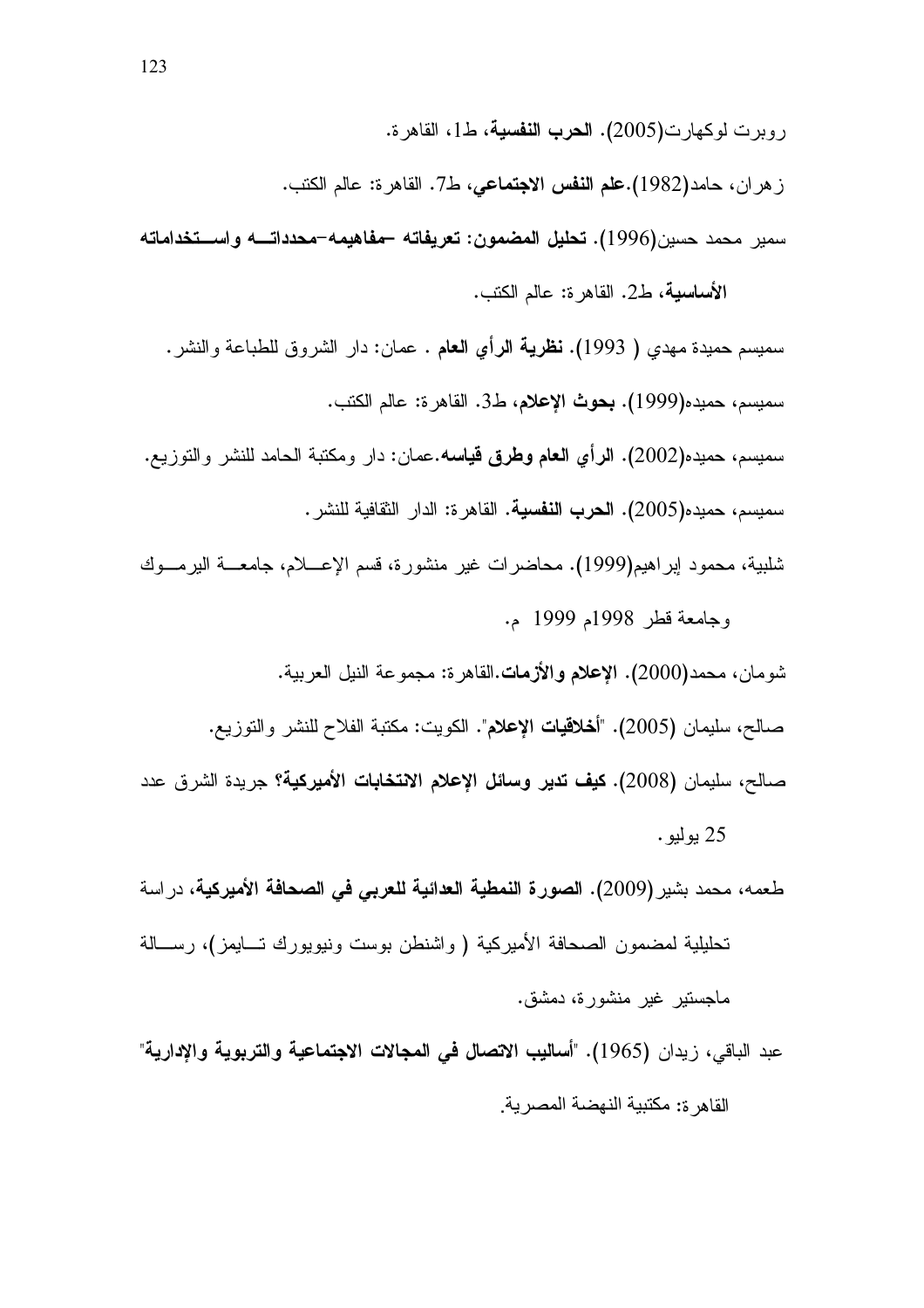عبد الحميد، محمد(1992). **بحوث الصحافة البحث العلم***ي* **ف***ي* **الدراسات الإعلامية.القـــاهر ة:** عالم الكتب.

عبد اللطيف، أميمه (2003). **السبيطرة على الإعلام**. القاهرة: دار الشروق الدولية. عبد الله، محمد مثنى (2009). **مدخل إلى العلاقات العامة**.صنعاء– اليمن. العبد، عاطف عدلي، عدلي زكي أحمد(1993). الأ**سلوب الإحصائي واستخداماته في بحوث** 

ا**لر**أي ا**لـعام والإعلام.** القاهرة: دار الفكر الـعربـي. الدسوقي، عيده ابراهيم (2004 ). **التلفزيون والتنمية**، ص 148 ، الاسكندرية: دار الوفاء. عجوة، علي(1999). ا**لعلاقات العامة والصورة الذهنية**، ط3. القاهرة: عالم الكتب. عمر ، أحمد مصطفي(1994). ا**لبحث الإعلامي مفهومه وإجراءاتــــه ومناهجــــه** . جامعـــة

قاريونس، بنغازي.

عمر ، السيد(2008). ا**لنبحث** الإ**علامي**، ط3. عمان: دار حنين للنشر والتوزيع. عويني، محمد(1982). ا**لـعلاقات الدولية المـعاصرة.** القاهرة: مكتبة الانجلو المصرية. كاريمي، علي(2004). " **قانون الإعلام والاتصال في ظل المتغيرات العالمية**". ورقة عمـــل

مقدمة للمعهد العالمي للإعلام والانصال بالرباط.

مكاوي، حسن؛ السيد، حسين ليل<sub>ّ</sub>ى (1998).ال**اتصال ونظرياته المعاصـــرة.** القــــاهرة: الــــدار المصرية اللبنانية.

موسى، عصـام سليمان(1984).ا**لصورة الـعربية في الصحافة الأميركية**. دراســــة للنقاشــــات والبحوث المتعلقة بصورة العرب في وسائل الإعلام الأميركية.

موسى، عصــام(1995).ا**لمدخل إلى الاتصال الجماهير ي. ط**3. اربد: دار ومكتبة الكتاب.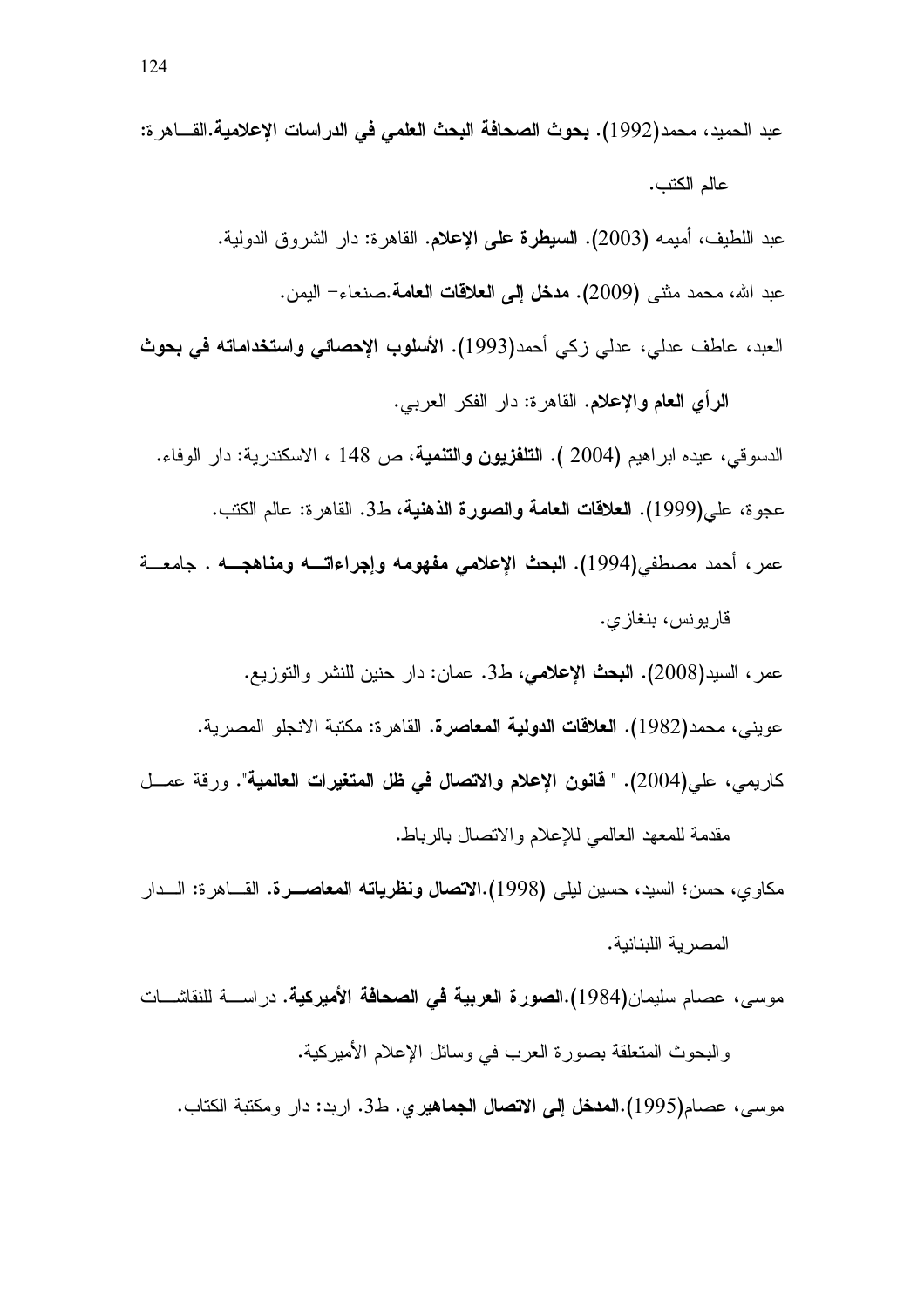كتب مترجمة: جريفن، دافيدر اي، ا**لحادي عشر من سبتمبر .. وأبعاد المؤامرة**، عـــرض ناصــــر عفيفـــ<sub>ي</sub>

القاهرة،الكتاب الذهبي / مؤسسة روز اليوسف.

بريجنسكي، زبيغنيو (2004).الا**ختيار**/ال**سيطرة على العالم أم قيادة العـــالم**؛ ترجمـــة: عمـــر

الأيوبي، بيروت، دار الكتاب العربي.

دانسلون (1988). تحليل المضمون وبحوث الاتصال في : المدخل إلـــي بحـــوث الاتـــصال

الجماهيري ترجمة د. نو اف عدو ان،جامعة لويزيانا،اتحاد اذاعات الدول العربية.

فيروز، لندلي، (1960)، "ا**لدعاية السياسية**"، ترجمة عبد السلام شحاته، لبنان.

بيتر فيليبس(2007). ا**لرقابة والتعتيم في الإعلام الأميركي،** الترجمة العربية. دار الـــشروق، القاهرة.

هربرت أ شيللر 1999 ، " **المتلاعبون بالعقول** " ترجمة عبدالسلام رضــــوان ص 177−  $(185$ 

معاجم: حجاب، محمد(2004). ا**لمعجم الإعلامي، ط1** ،القاهرة: دار الفجر للنشر والتوزيع. مجلات محكمة:

الباحث الإعلامي، مجلة فصلية علمية محكمة تصدر عن كلية الإعلام جامعة بغداد؛ العددان السادس والسابع، 2009.

المجموعة المصرية لبحوث الإعلام، دورية فصلية علمية محكمة تصدر عن كليـــة الإعــــلام

جامعة القاهرة. العدد 6، ص110، تشرين الأول–كانون الأول،1999.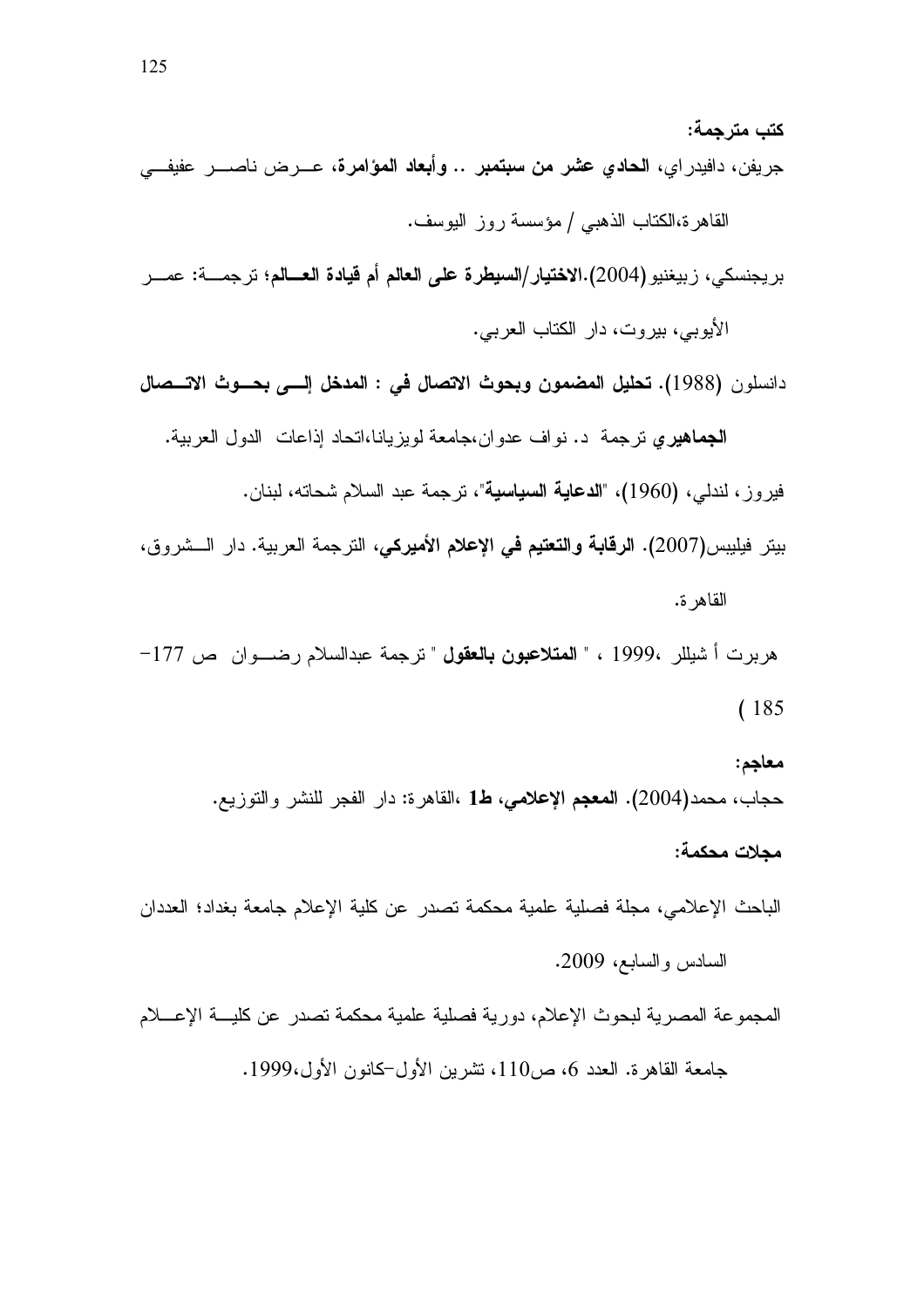المستقبل العربـي الـعدد 260، 2000، غريب ادمون، الاعلام الامريكـي والـعرب . ندو ات: ماضـي، محمد، الإ**علام الأمريكي ودور اللوبي الإسرائيلي في الحرب علي لبنان.** ندوة "مركز الحوار العربي في واشنطن". (2009)

مجلات:

الدر اسات العربية:

دراسة استبرق فؤاد وهيب، (2009). " المعالجة الإعلامية للاحتلال الأمريكي للعراق، تحليل **مضمون مجلة نيوزويك – النسخة العربية**".جامعـــة الـــشرق الاوســـط للدراســـات العلدا، عصّان.

در اسة كامل كريم عباس الدليمي(2008). اتجاهات التغطية الإخباريــــة لـــصـحيفتي الــــر أي

والعرب اليوم إزاء الاحتلال الأمريكي للعراق. عمان، جامعة الشرق الأوسط، عمَّان. در اسة **ليل***ى* **حسين السيد(** 2005) ، " ا**لفضائية الأميركية، قناة الحرة**"،جامعة القاهر ة. در اسة عادل ضيف ( 2002) ، " كيفية قيام وسائل الإعلام العربية بدورها لتحسين الصورة العربية في الخارج"،جامعة القاهرة .

در اسة أماني السيد فهمي(1999). الاتجاهات العالمية الحديثة لنظريات التأثير فـــي الراديـــو والنلفزيون، كلية الإعلام، جامعة القاهرة.

المحنة، فلاح كاظم، علم الاتصال بالجماهير، ص 328، عمان: مؤســـسة الـــوراق للنـــشر والنوزيع، 2000.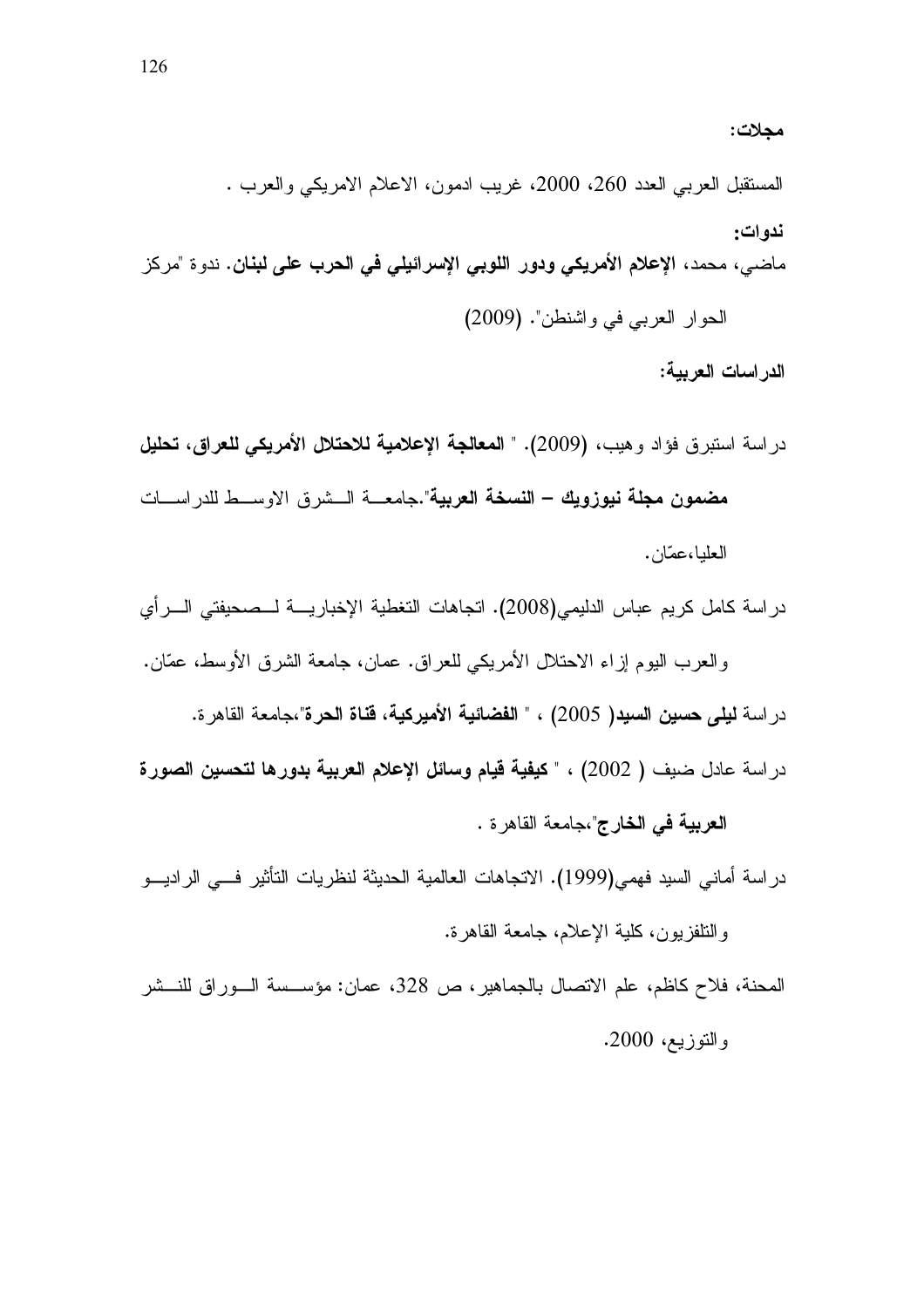المصادر الإنجليزية:

- Clay Ramsey, Stefan Subias, Evan Lewis, and Phillip Worf (2003). Misperceptions, the media and the Iraq war, the American public on international issues.
- Cooper , john D.Measurement and Analysis of Behavioural Tecnniques, Columbus, onio chates ,E , Merrill , 1974. p 39

Coast Jennifer,ed,Language and Gender,A reader,Maiden,MA,Blackwell.1988

- Entman,R,M,(1991)Framing u.s Covarage of International News : Contrasts In Narratives of the Kal and Iran Air Incidents. Journal of Communication, 41(4),6-27.
- Flemming, Kenneth., Beaudoin, Christopher and Thorson, Esther. "The Impact of Foxification of the War in Iraq II on American Attitudes and Perceptions of the War: A Media Bias Perspective" Paper presented at the annual meeting of the International Communication Association, New Orleans Sheraton, New Orleans, LA, May 27, 2004 <Not Available>. 2009-05-26

<http://www.allacademic.com/meta/p113098\_index.html

- Glassner,B ,1999 Chomsky,N and Herman, E.1998
- Gelb,leslie(2009). Mission Not Accomplished, Journal of Democracy, June 15
- Hafez,Kai (2003). The Iraq War 2003 in Western Media and Public Opinion: A Case Study of the Effects of Military (Non-) Involvement in Conflict Perception,
- Hovlland, C,Social Judgment Assismilation An Contrast Effect In Communication And Attitude Ahange (New Haven , Conn: Yale University Press,1961)
- John Harding " stereotype" in International Encyclopedia of the Social Sciences,Vol.4,New York: Macmillian company & the Free Press, 1968,p.259
- Kolmer,Christian (2009). Framing the Iraq War, American Behavioral Scientist, Vol. 52, No. 5, 643-656
- Kull, Steven (2003). Misperceptions, the Media and the Iraq War. Program on International Policy Attitudes (PIPA).
- Kumar,Deepa (2006) Media, War, and Propaganda: Strategies of Information Management during the 2003 Iraq War, Communication and Critical/Cultural Studies Vol. 3, No. 1, pp 48\_/69
- Levitt, Steven D.(2006). Media Bias. Opinion, November 28,
- Leweke,Robert,W,(1997) "Drug Problem And Government Solution : Frame Analysis of Front Page Newspaper Headlines About The Drug Issue ",1987-1994, Unpuplished The Aegme National Mass Cummunication and Society Division.
- Maeshima, K. , 2008-03-20 "Japanese and U.S. Media Coverage of the Iraq War: A Comparative Analysis" Paper presented at the annual meeting of the WESTERN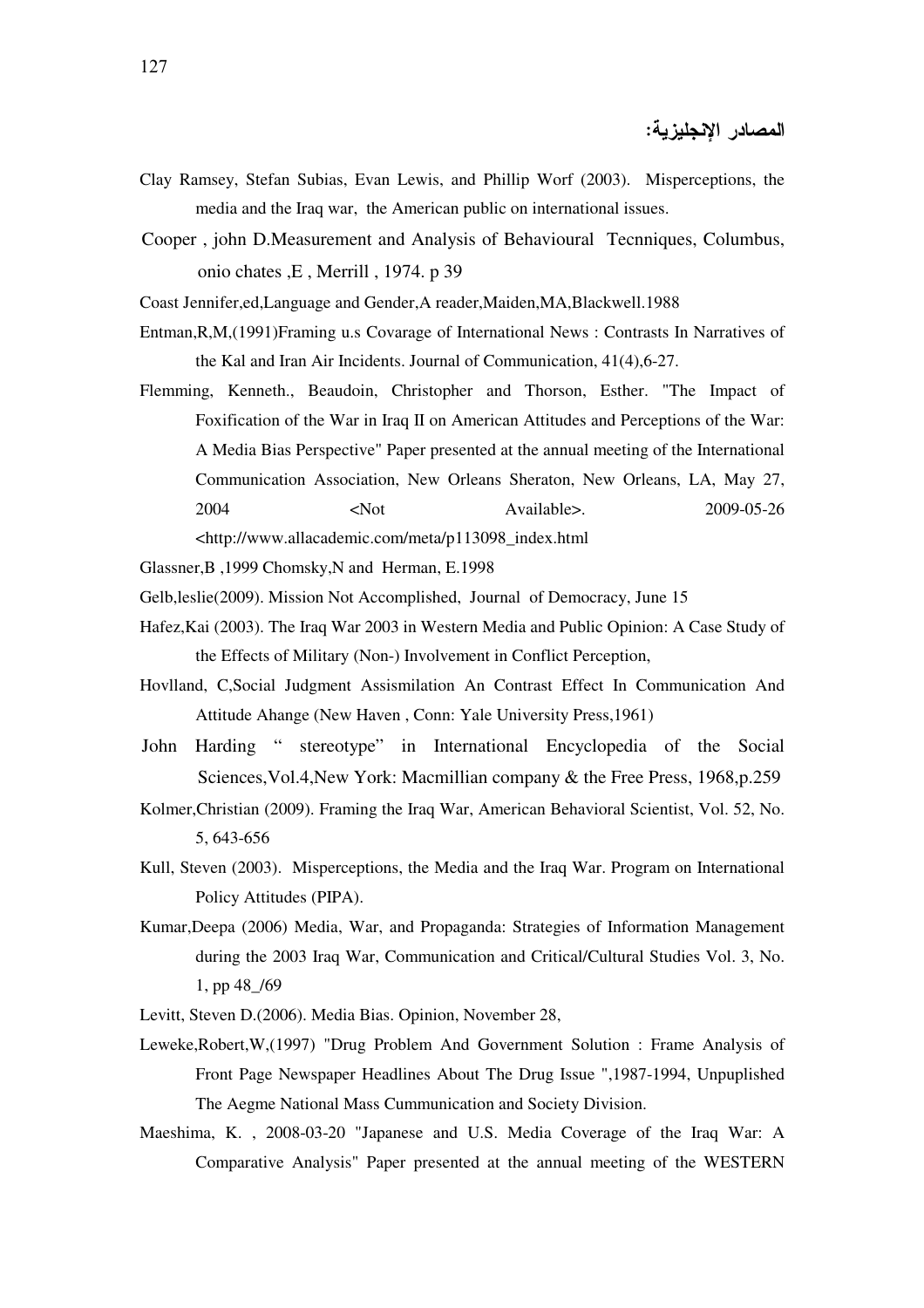POLITICAL SCIENCE ASSOCIATION, Manchester Hyatt, San Diego, California Online  $\langle PDF \rangle$ . 2009-05-23 from http://www.allacademic.com/meta/p238104\_index.html.

- Marie,Geoffroy (2005). The War in Iraq: the Most Deadly one for the Media Since Vietnam, International Secretariat, www.rsf.org, rsf@rsf.org.
- Naveh, Chanan(2002). The Role of the Media in Foreign Policy Decision-Making: A Theoretical Framework. Conflict & communication, Vol. 1, No. 2.
- Oder,Richar.L and al.Systatic observeational of Teeching,Anitroduction Analysis Cliffs, N.J.Prenti CO-Hall , 1971.
- Paper Presented at the Second METU Conference on International Relations, Middle East Technical University, Ankara, 23.-25
- PAYNE,KENNETH (2005). The Media as an Instrument of War, International Review of the Red Cross,pp. 37-68
- Rusciano, Frank., Hill, Christopher. and Fiske-Rusciano, Roberta. "International Media Perspectives on World Opinion during the War with Iraq" Paper presented at the annual meeting of the International Studies Association, Le Centre Sheraton Hotel, Montreal, Quebec, Canada
- T. Carney , 'Contect Analysis, " The Listener, October8,1970,p.138

مو اقع انتر نت:

### 1- spiderbites.nytimes.com

- 2- www.ahewar.org
- 3- www.mokarabat.com
- 4- freakonomics.blogs.nytimes.com
- 5- www.allacademic.com.

 $\frac{1}{2}$ - الجزير ة نت $(2007)$ . صحيفة نيويورك تايمز . $\frac{1}{2}$  - الجزير ة نت $-6$ 

7–عبد الناصر ، وليد(2009) ، ا**لنقافة العامة: حو**ار ا**لحضارات** 

### http://ahlamonta.forumi.biz/montada-f5/topic-t59.htm

8–لويس حبيقة (2005)، **دور وسائل الإعلام في الاقتـــصاد**، بيـــروت – لبنــــان لعنــــوان

### http://www.al-moharer.net/moh146/louis\_hobeika146.htm

9– يوسف، داليا (2005)، ا**لبروباجندا… لعبة تقود للحرب**، موقع إسلام أون لاين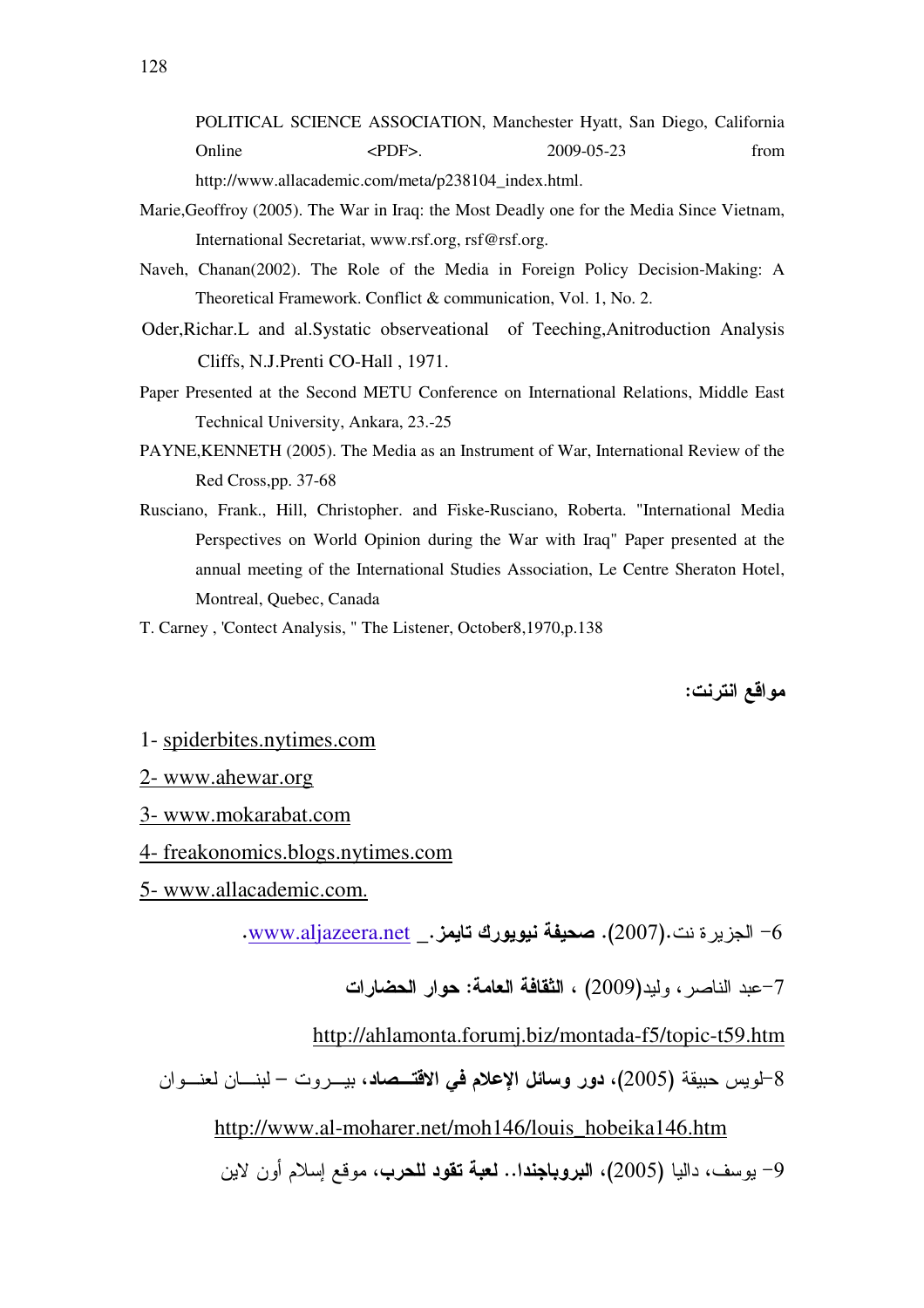العربية السعودية http://forums.moheet.com/showthread.php?t=90197

11–القيِّم، كامل (2007)، دور الإعلام والعلاقات العامة في تــدعيم الاحــتلال الأمريكـــي

للعب سوراق، الحسيسسيوار المتمسسسيدن - العسيسسيدد: 2040

http://www.ahewar.org/debat/show.art.asp?aid=109236

12– سليمان، محمد، (2004)، " الوجه الآخر للشمولية: الإعلام والدعاية"، مجلة العــصر ،

www.alasr.ws / 2004-1-30

13–الغزي، ناجي(2009) ، **دور الإعلام في الاتصال السياسي وأثره على الجمهور** ، الحوار

http://www.ahewar.org/debat/show.art.asp?aid=159303

14–عبد المعز ، سالي(2009)، **لماذا أخفقت صحافة أمريكا في تغطية حرب العراق**!.\_جريدة

ttp://www.elaph.com/Web/NewsPapers/2009/7/457685.htm

15– قبلان، مروان(لات)، الثقافي و السياسي في تغطية الإعلام الأمريكي للمنطقة العربيــــة

و تأثيرهـــا فــــى الــــسياسة الخارجيــــة.\_ مقــــالات مختــــارة مــــن الموقــــع

http://www.mediapr-sy.com/?p=8

الملاحة ، ملحق(1) مصطلحات التحريض المباشرة في المقالات المنشورة في تشرين الأول/أكتوير 2002

| <b>TERMS AND IDEAS</b>                      | <b>ARTICLE NAME</b>                |
|---------------------------------------------|------------------------------------|
| $\Delta_{\text{ur}}$ Vital Aime In Fighting | A Hidden Cost Of War On Iraq(7oct) |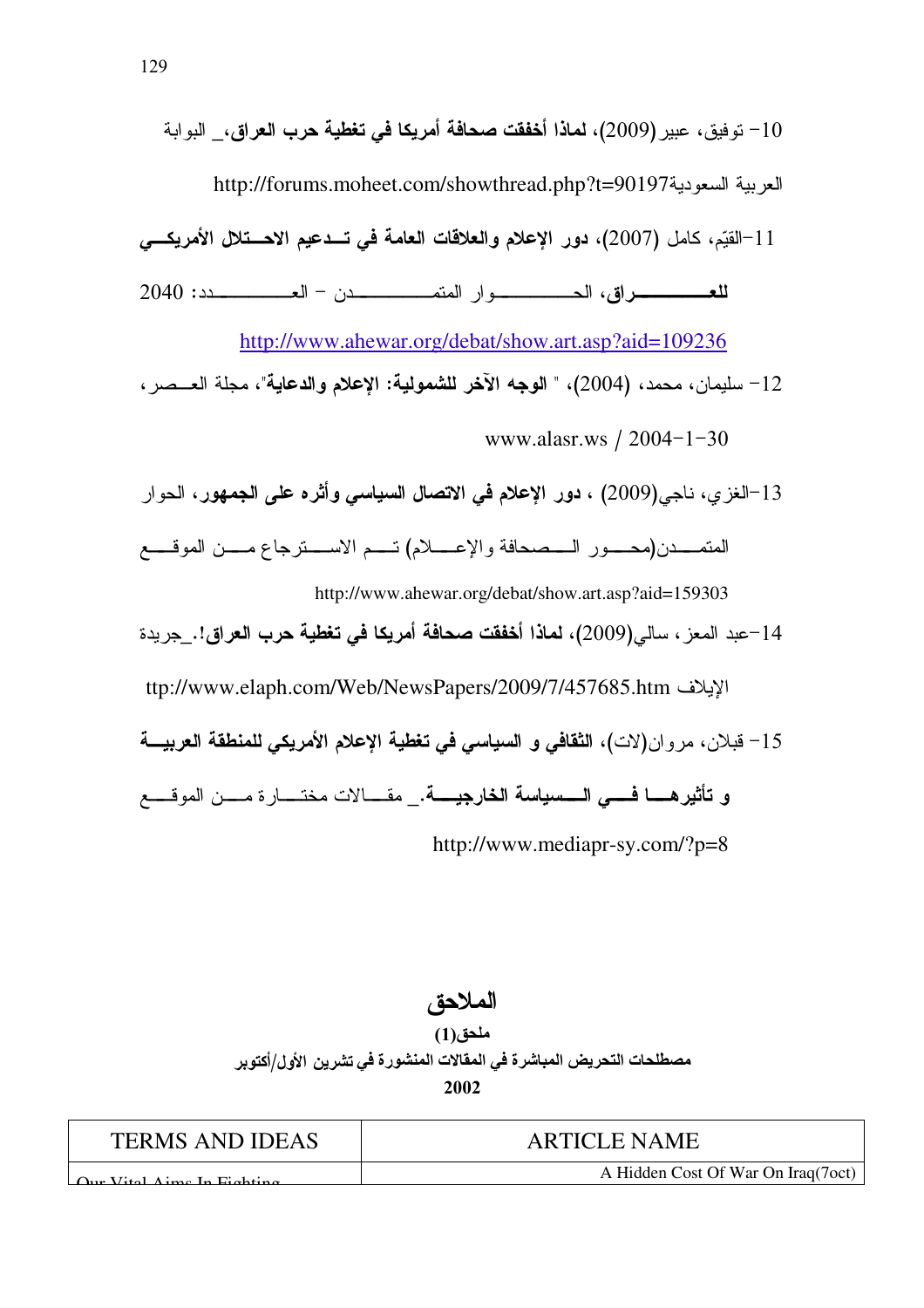| Our Commitment To Fighting Al<br>Qaeda<br>Weapons Of Mass Destruction In<br>The Past, And Is Trying To Develop<br>Aftershocks Of Terror, From Iraq To Australia(21oct) |
|------------------------------------------------------------------------------------------------------------------------------------------------------------------------|
|                                                                                                                                                                        |
|                                                                                                                                                                        |
|                                                                                                                                                                        |
|                                                                                                                                                                        |
| <b>Nuclear Weapons</b>                                                                                                                                                 |
| BOOKS OF THE TIMES; Making A Case For A U.S. Invasion Of<br><b>Weapons Of Mass Destruction</b><br>Iraq(22oct)                                                          |
| Saddam May Try To Earn A Place                                                                                                                                         |
| An Iraqi Man Of Letters (8 Oct)<br>In History By Taking The World                                                                                                      |
| Down With Him                                                                                                                                                          |
| <b>Nuclear Weapons</b>                                                                                                                                                 |
| Disarm Iraq<br>U.S. Presses For Deal On Iraq(18oct)                                                                                                                    |
| <b>Weapons Of Mass Destruction</b><br>Threats and Responses; In Iraqi's Words: White House Seems                                                                       |
| Oct)7To Be Caught In 'Hysteria Of War'(1                                                                                                                               |
|                                                                                                                                                                        |
| <b>Weapons Of Mass Destruction</b><br>Threats and Responses: United Nations; Council Toils Over                                                                        |
| Wording Of Resolution Aimed At Iraq(9oct)                                                                                                                              |
|                                                                                                                                                                        |
|                                                                                                                                                                        |
| Threats And Responses: United Nations; Iraq Backs Away From<br><b>Weapons Programs</b><br>Oct)12U.N. Demand To Set Arms Terms(                                         |
|                                                                                                                                                                        |
| <b>Weapons Of Mass Destruction</b><br>Threats And Responses: United Nations; Powell Says U.N.                                                                          |
| Oct)2Ought To Hold Up Iraq Inspections(                                                                                                                                |
|                                                                                                                                                                        |
| Chicken $\hat{A}$ l'Iraq $(9$ oct)<br>Iraqi Weapons Sites                                                                                                              |
|                                                                                                                                                                        |
| Excerpt From Senators' Iraq Resolution(1oct)<br><b>Weapons Of Mass Destruction</b>                                                                                     |
|                                                                                                                                                                        |
| Film Review; A Mercenary Prometheus Serving Iraq's Nuclear<br>Produce Weapons                                                                                          |
| Ambitions(16oct)                                                                                                                                                       |
| Iraq Aide Hints Of A Concession On Inspectors(7oct)<br>Developing Weapons Of Mass                                                                                      |
| Destruction                                                                                                                                                            |
| Bush Sees Korean Nuclear Effort As Different From Iraq's(22oct)<br><b>Nuclear Weapons</b>                                                                              |
| Oct)17Iraq States Its Case(<br><b>Biological Weapons</b>                                                                                                               |
| hiding weapons                                                                                                                                                         |
| use of chemical weapons<br>Iraq's Use of Nerve Gas(18oct)                                                                                                              |

 $\overline{(2)}$  ملحق

# مصطلحات التحريض غير المباشرة في المقالات المنشورة في تشرين الأول/أكتوبر 2002

| <b>TERMS AND IDEAS</b>                                                        | <b>ARTICLE NAME</b>                           |
|-------------------------------------------------------------------------------|-----------------------------------------------|
| Work With The United Nations In Efforts To  <br>Forestall A Possible Invasion | Key Senate Critics Back Bush Over Iraq(10oct) |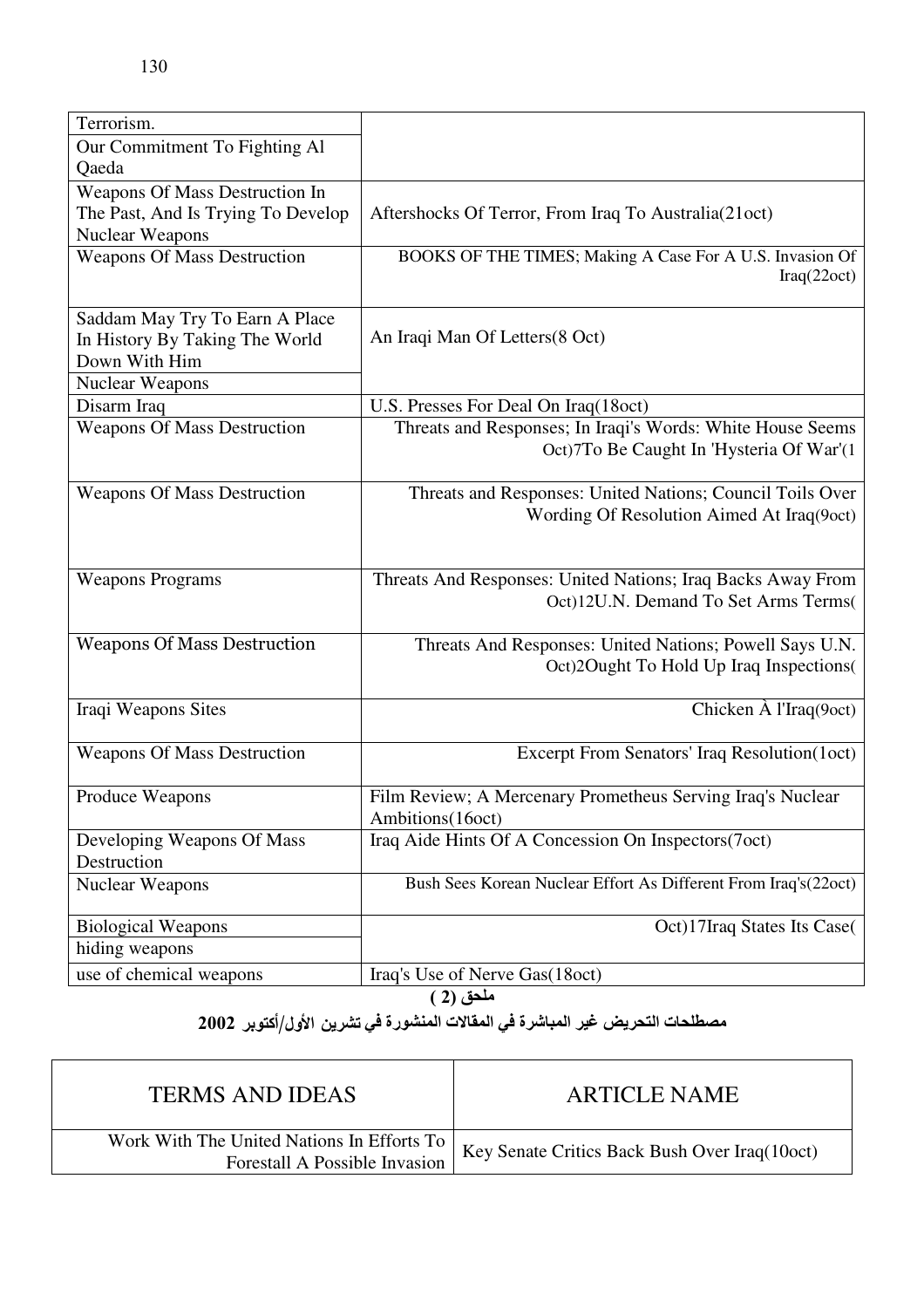| Force Is Used Successfully To Oust              | A Hidden Cost Of War On Iraq(7oct)             |
|-------------------------------------------------|------------------------------------------------|
| Antidemocratic Dictators.                       |                                                |
| Force Is Used Successfully To Oust              |                                                |
| Antidemocratic Dictators.                       |                                                |
| America's Role Is To Assist In The Spread Of    | A Hidden Cost Of War On Iraq(7oct)             |
| Democracy                                       |                                                |
| <b>Securing Oil Supplies</b>                    |                                                |
| Transforming A Rotten Political Order In The    |                                                |
| <b>Middle East</b>                              |                                                |
| Iraqi Dictator Saddam Hussein                   | Books Of The Times; Making A Case For A U.S.   |
| Smuggling Of Iraqi Oil                          | Invasion Of Iraq(22oct)                        |
| Pervasive Climate Of Terror Throughout The      |                                                |
| Country, Which Is The Linchpin Of Iraqi         |                                                |
| Totalitarianism                                 |                                                |
| Oppressive Control, Fear And Cruelty            | Word For Word/Inside Iraq; Beheadings,         |
| Iraq Tried Out Chemical Bombs On The Kurds      | Amputations, Reprisals: Saddam Hussein's Paper |
| Punish The Criminal By Cutting Off The Right    | Trail(27oct)                                   |
| Hand From The Wrist                             |                                                |
| <b>Inhumane Treatment Of Women</b>              | Women, Cuba And Iraq(6oct)                     |
| Controlling Its Oil                             | Threats And Responses; In Iraqi's Words: White |
|                                                 | House Seems To Be Caught In 'Hysteria Of       |
|                                                 | Oct)7War'(1                                    |
|                                                 |                                                |
| Tightening The Terms For Weapons Inspections    | Threats And Responses: United Nations; Council |
|                                                 | Toils Over Wording Of Resolution Aimed At      |
|                                                 | Iraq(9oct)                                     |
|                                                 |                                                |
| Slowed Inspectors                               | Threats And Responses: United Nations; Iraq    |
|                                                 | Backs Away From U.N. Demand To Set Arms        |
|                                                 | Oct)12 Terms(                                  |
| Toughened Regime For The Weapons Inspections    | Threats And Responses: United Nations; Powell  |
|                                                 | Says U.N. Ought To Hold Up Iraq                |
|                                                 | Oct)2Inspections(                              |
|                                                 |                                                |
| Restore International Peace And Security In The | Chicken $\hat{A}$ l'Iraq $(9$ oct)             |
| Area                                            |                                                |
| End The "Persecution" Of Iraq's Civilians       | Chicken $\hat{A}$ l'Iraq $(9$ oct)             |
|                                                 |                                                |
| He Had Gassed His Own People                    | Bush Sees Korean Nuclear Effort As Different   |
|                                                 | From Iraq's(22oct)                             |
|                                                 |                                                |
| Allows For Transparency In The Work Of The      | Oct)17Iraq States Its Case(                    |
| Inspectors                                      |                                                |
| Bush Invoked The Prospect Of A Democratic Iraq  | Iraq's Forgotten Majority(3oct)                |
|                                                 |                                                |
| Saddam Hussein Has Suppressed Shiism            |                                                |
|                                                 |                                                |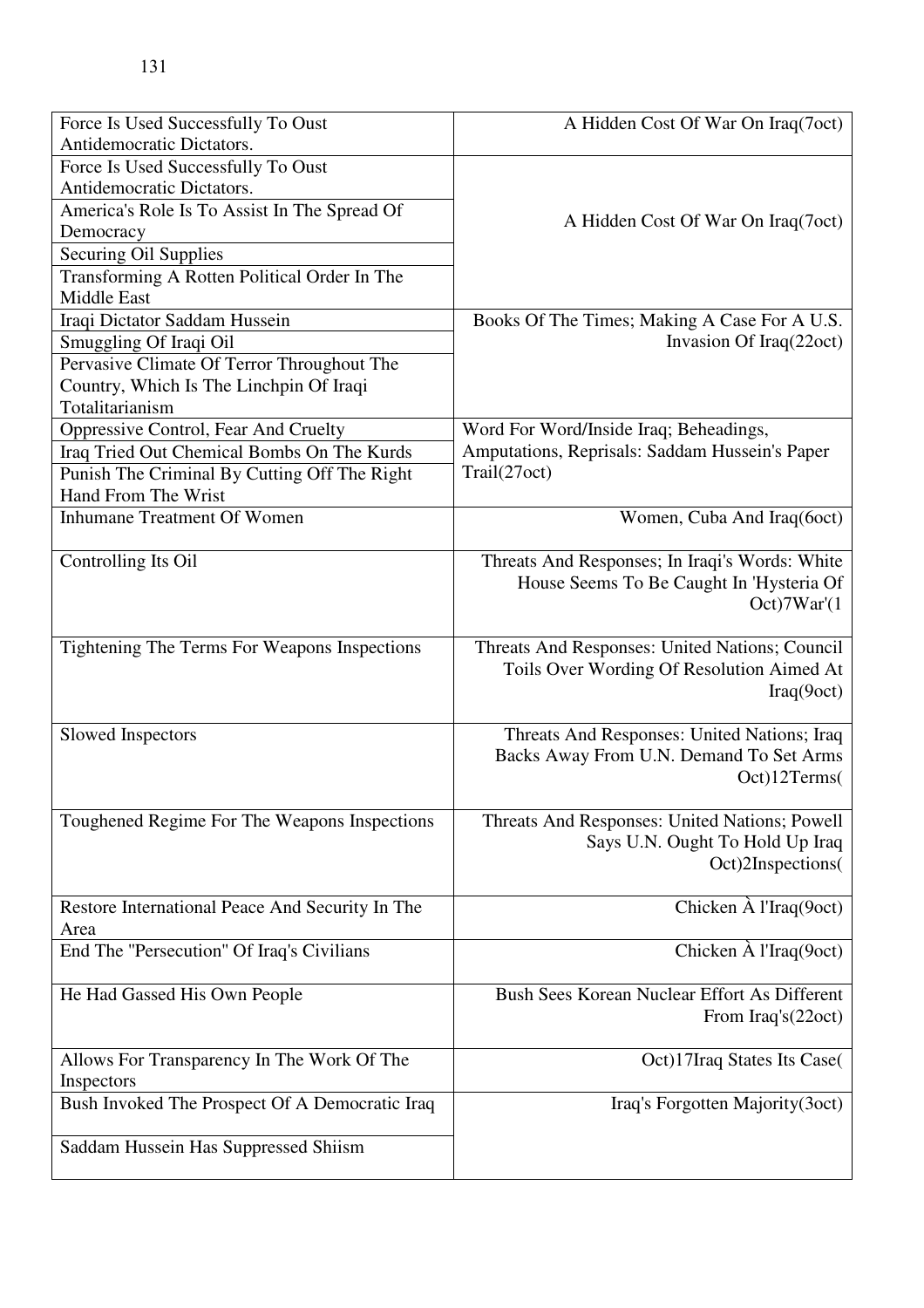| Gain Political Credibility For Its Actions On Iraq |                                |
|----------------------------------------------------|--------------------------------|
| Only By Engaging All Groups There                  |                                |
| Large Number Of People Were Held Who Had           | Iraq's Jails, And Ours(28 oct) |
| Committed No Crime Except Opposition To The        |                                |
| "Jailing" Authority                                |                                |
| Iraq Is By Far The Most Repressive Country         | Iraq's Little Secret(1oct)     |
|                                                    |                                |
| Iraqi Women Would Be Much Better Off With          |                                |
| Saddam Gone                                        |                                |
| Saddam Used Nerve Gas And Mustard Gas              | Iraq's Use Of Nerve Gas(18oct) |
| <b>Against Kurds</b>                               |                                |

ملحق(3) مصطلحات التحريض المباشرة في المقالات المنشورة في تشرين الثاني/نوفمبر 2002

| <b>TERMS AND IDEAS</b>                                | <b>ARTICLE NAME</b>              |
|-------------------------------------------------------|----------------------------------|
| <b>Biological And Chemical Weapons</b><br>Disarm Iraq | A Unified Message To Iraq(9 Nov) |
| <b>Unconventional Weapons Programs</b>                |                                  |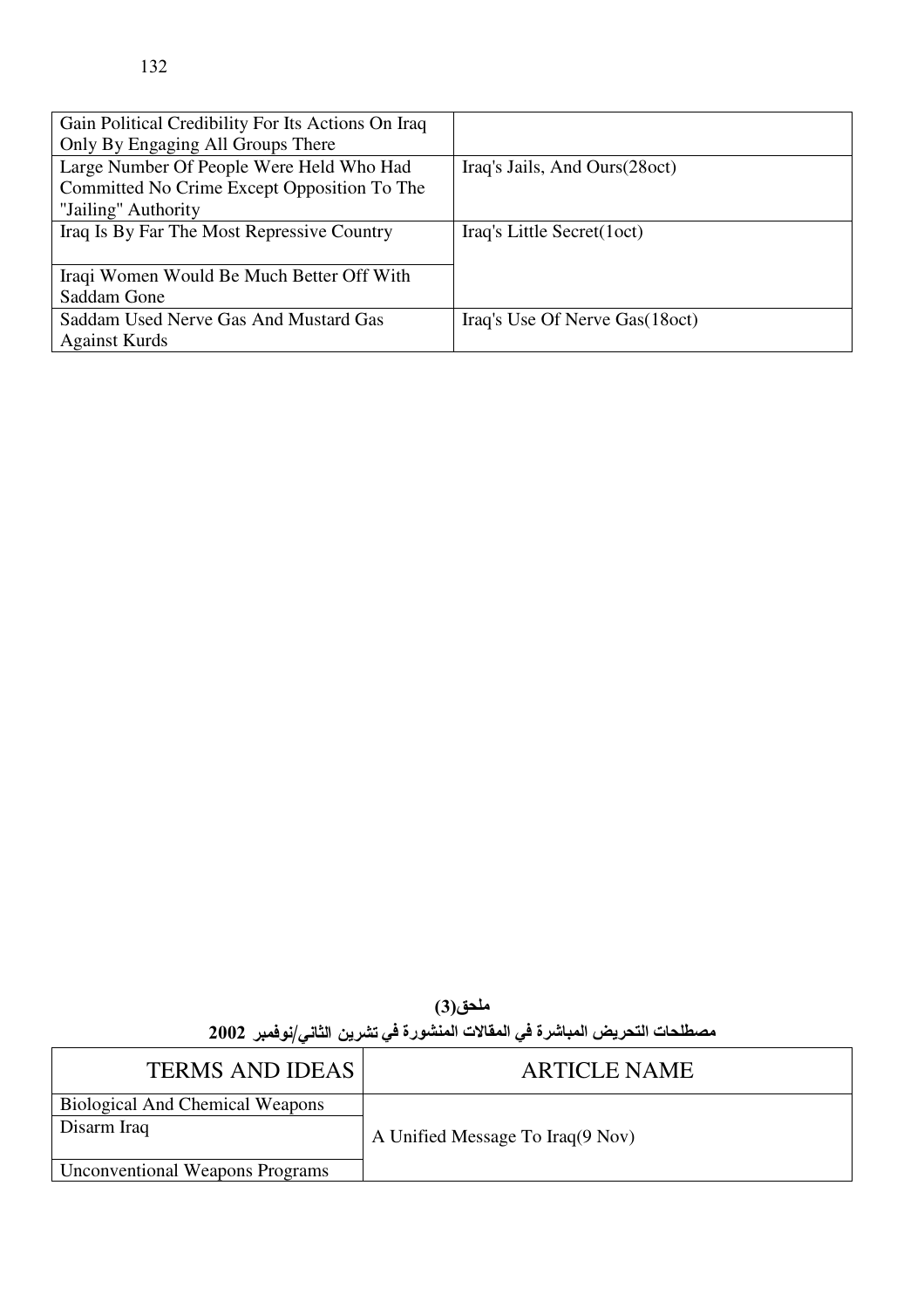| Weapons                                |                                                                |
|----------------------------------------|----------------------------------------------------------------|
| Saddam Hussein Has Never Been A        |                                                                |
| Beloved Figure In Saudi Arabia         | An Iraq War Won't Destabilize The Mideast(28 Nov)              |
| Disarming Iraq                         | Inspecting $Iraq(28 Nov)$                                      |
| <b>Unconventional Weapons Programs</b> |                                                                |
| Biological, Chemical And Nuclear       |                                                                |
| Programs.                              |                                                                |
| Pursuit Of Osama Bin Laden             | Iraq And Bin Laden, All At Once(15 Nov)                        |
| <b>Nuclear Weapons</b>                 | Iraq's Nuclear Threat(29nov)                                   |
| <b>Weapons Of Mass Destruction</b>     | November 3-9: International Iraq On Notice(10 Nov)             |
| Ukraine Secretly Sold Advanced Air-    | Report Of Arms Sale By Ukraine To Iraq Causes                  |
| Defense Equipment To Iraq              | Consternation(10nov)                                           |
| Bosnian Serb Company Orao Had          | Serbs Admit Iraq Sales(1 Nov)                                  |
| Been Refurbishing Iraqi Jets           |                                                                |
| <b>Weapons Of Mass Destruction</b>     | The Markets Stocks Shares Fall On Iraq Worries In Light (1     |
|                                        | 2nov)Holiday Trading                                           |
| <b>Weapons Of Mass Destruction</b>     | The Nation; Iraqs Long March Of Defiance(19nov)                |
|                                        |                                                                |
| Disarm Iraq                            | The World; To Iran, Iraq May Be The Greater Satan(3nov)        |
|                                        |                                                                |
| <b>Weapons Of Mass Destruction</b>     |                                                                |
| With Demands That It Disarm            | Threats And Responses; A Wary Patience Promised On Iraq(15nov) |
|                                        |                                                                |
| <b>Biological And Chemical Weapons</b> | Threats And Responses: Diplomacy; Iraq Inspections Receive     |
|                                        | Approval From Arab League(11nov)                               |
|                                        |                                                                |
| Meet The Threats From Global           | Threats And Responses; At News Conference: Nato Role Vs.       |
| Terrorists                             | Iraq(21nov)                                                    |
| Iraq's Disarmament                     |                                                                |
| <b>Weapons Of Mass Destruction</b>     |                                                                |
| <b>Weapons Program</b>                 | Threats And Responses; Iraqi Letter Calls U.N. Resolution A    |
|                                        | Pretext To War(25nov)                                          |
| <b>Weapons Of Mass Destruction</b>     | Threats And Responses; The Rationale For The U.N.              |
|                                        | Resolution On Iraq, In The Diplomats' Own Words (9nov)         |
| <b>Weapons Of Mass Destruction</b>     | Threats And Responses; Transcript Of Bush's Remarks On         |
|                                        | The Security Council's Iraq Resolution(9nov)                   |
| Supply Terrorists With Weapons Of      |                                                                |
| <b>Mass Destruction</b>                |                                                                |
| Weapons                                | Threats And Responses; U.N. Aide Says Iraq Finds Reports       |
|                                        | Hard(23nov)                                                    |
| ملحق(4)                                |                                                                |

## مصطلحات التحريض غير المباشرة في المفالات المنشورة في تشرين الثاني/نوفمبر 2002

| <b>TERMS AND IDEAS</b>                                               | <b>ARTICLE NAME</b>                                |
|----------------------------------------------------------------------|----------------------------------------------------|
| Saddam Hussein Has Never<br>Been A Beloved Figure In<br>Saudi Arabia | An Iraq War Won't Destabilize The Mideast (28 Nov) |
| <b>Brutally Oppressed His</b>                                        |                                                    |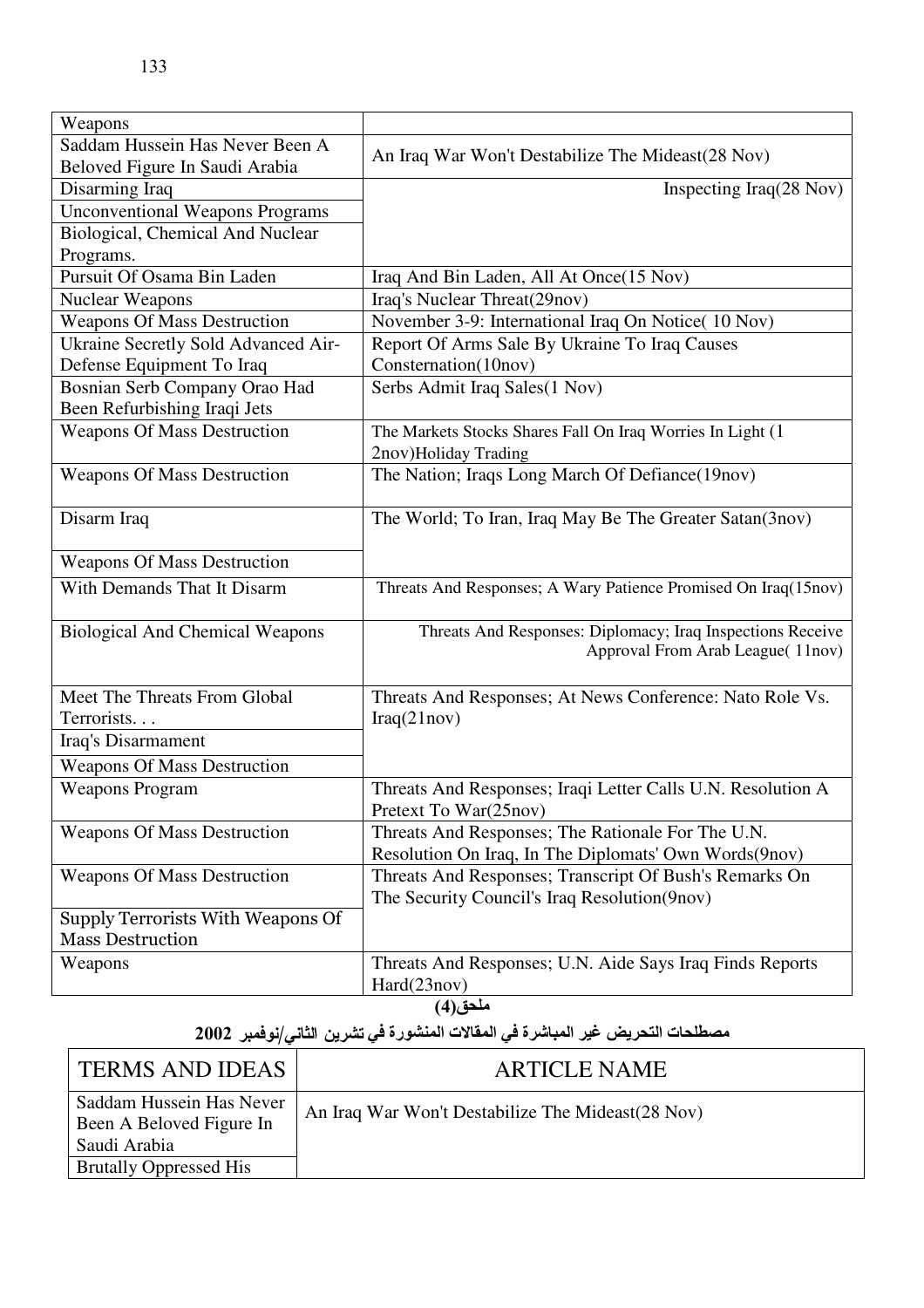| Own Shiite Majority                                                                     |                                                                                                            |
|-----------------------------------------------------------------------------------------|------------------------------------------------------------------------------------------------------------|
| Saddam Hussein May Well                                                                 |                                                                                                            |
| Try To Destabilize Jordan                                                               |                                                                                                            |
| Iraqi Dictator                                                                          |                                                                                                            |
| Iraq Refuses To Allow<br>Inspectors                                                     | The Nation; Iraqs Long March Of Defiance (17nov)                                                           |
| <b>Efforts To Impede</b><br>Inspections                                                 | Threats And Responses; A Wary Patience Promised On Iraq(15nov)                                             |
| Sovereignty And<br>Territorial Integrity Of<br>Iraq And Of All States In<br>The Region. | Threats And Responses; The Rationale For The U.N. Resolution On Iraq,<br>In The Diplomats' Own Words(9nov) |
| Iraq Has Undermined The<br><b>Effectiveness Of Weapons</b><br>Inspectors                | Threats And Responses; Transcript Of Bush's Remarks On The Security<br>Council's Iraq Resolution(9nov)     |
| <b>Pursuing Dangerous Terror</b><br><b>Networks</b>                                     |                                                                                                            |
| <b>Brutal Regime</b>                                                                    |                                                                                                            |
| <b>Threatens Peace And</b><br>Security In The Middle<br>East<br>Iraq's Dictator         |                                                                                                            |
| Freeing The Iraqi People<br>From Tyranny                                                | Threats And Responses: Bipartisan Hawks; New Group Will Lobby For<br>Change In Iraqi Rule(15nov)           |
| Developing Democratic<br>Institutions In Iraq                                           |                                                                                                            |
| Comply With Weapons<br>Inspections<br>War On Terrorism                                  | Threats And Responses: Diplomacy; Several Nations Weigh U.S. Request To<br>Join Forces Against Iraq(21non) |

ملحق(5) مصطلحات التحريض المباشرة في المقالات في شهر كانون الأول/ديسمبر 2002

| <b>TERMS AND IDEAS</b>                       | <b>ARTICLE NAME</b>                         |
|----------------------------------------------|---------------------------------------------|
| War To Disarm Iraq                           | Bush, Iraq And Sister Souljah               |
| Cruel, Militant Islam, Led By Al Qaeda       |                                             |
| Their Best Interests To Disarm               | Threats And Responses: Combat; Iraqi Planes |
| Pressure On President Saddam Hussein Of Iraq | <b>Shoot Down American Predator Drone</b>   |
| United States Uses Force To Oust Saddam      | November 24-30: International; Iraq Admits  |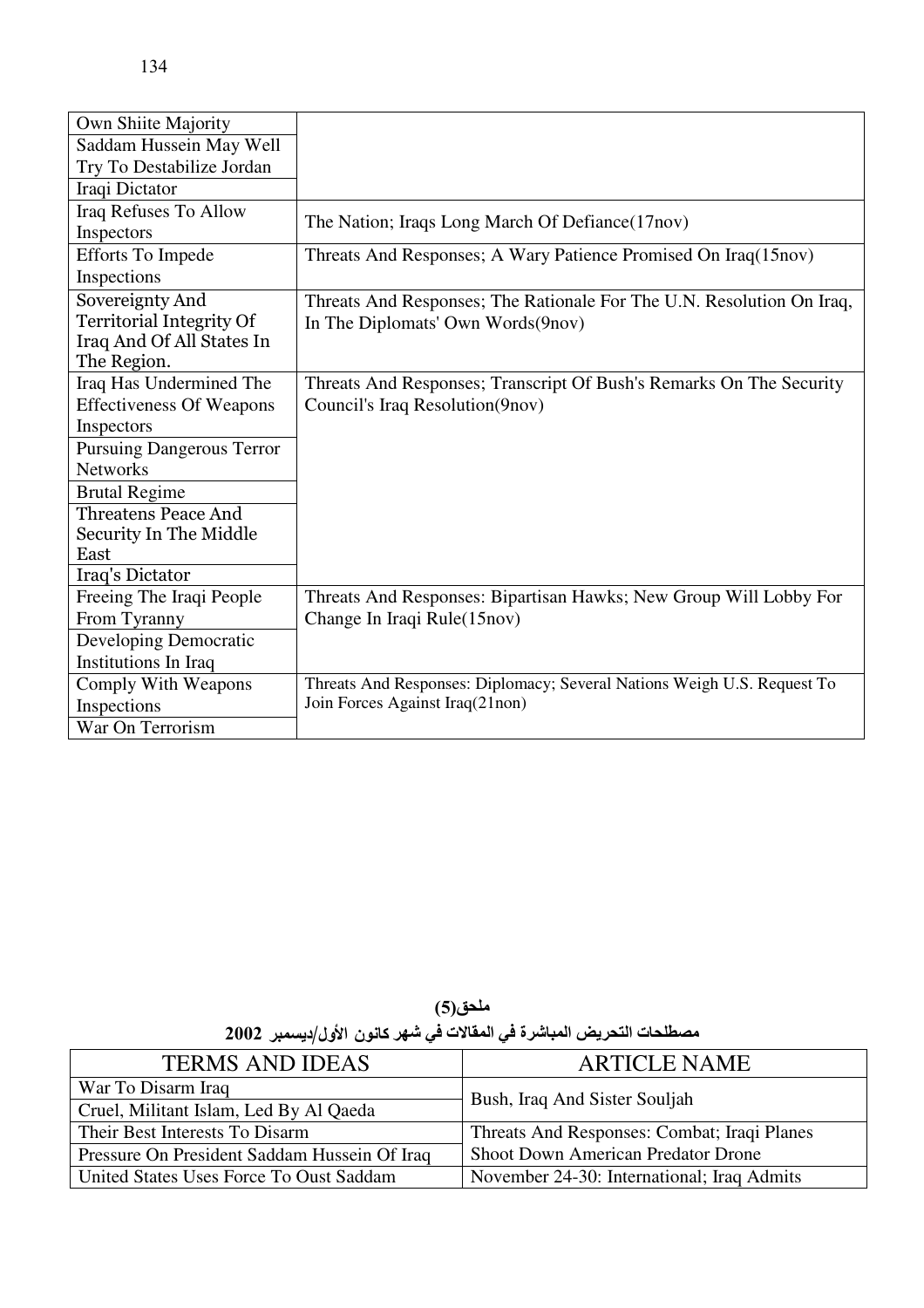| Hussein                                        | Inspectors                                        |
|------------------------------------------------|---------------------------------------------------|
| Post-Saddam Hussein Iraq                       | Calling Iraqi Defectors                           |
| Illegal & Unconventional Weapons               | Decisive Days For Iraq                            |
| Electronic Guidance Systems For A Short-Range, | Threats And Responses: Iraqi Arms; Equipment      |
| Liquid Propellant Ballistic Missile Known As   | Missing At Iraq Arms Site                         |
| The Samoud, One Of Several Missiles Thought    |                                                   |
| To Have Been Developed To Carry Biological,    |                                                   |
| Chemical Or Even Nuclear Warheads, As Well     |                                                   |
| As Conventional Explosives.                    |                                                   |
| Saddam Hussein Was An Expert At Hiding His     | 'Sodom' Hussein's Iraq                            |
| War Toys                                       |                                                   |
| The Regime's Hidden Weapons                    |                                                   |
| Iraqi People's Own Quest For Freedom And A     |                                                   |
| Different Future.                              |                                                   |
| <b>Saddam Is Cruel And Dangerous</b>           | The Liberal Quandary Over Iraq                    |
| Saddam Has Used Weapons Of Mass Destruction    |                                                   |
| And Has Never Stopped Trying To Develop        |                                                   |
| Them                                           |                                                   |
| Democracy Would Benefit Iraqis.                |                                                   |
| Al Qaeda Will Be At War With Us Regardless Of  |                                                   |
| What We Do In Iraq                             |                                                   |
| Iraqi Declaration Of Its Weapons And Programs  | Threats And Responses: Inspections; U.S. Is To    |
| Disarm The Country                             | Release Spy Data On Iraq To Aid Inspectors        |
| Iraqi Weapons                                  | Threats And Responses: Scientists; Iraq Gives The |
|                                                | U.N. A List Of 500 Weapons Experts                |
| Mr. Hussein's Ambitions To Turn Iraq Into The  | Threats And Responses: The Iraqi Leader;          |
| Arab Superpower                                | Hussein's Obsession: An Empire Of Mosques         |

ملحق(6) مصطلحات التحريض غير المباشرة في المقالات في شهر كانون الأول/ديسمبر 2002

| <b>TERMS AND IDEAS</b>                                                                                              | <b>ARTICLE NAME</b>           |
|---------------------------------------------------------------------------------------------------------------------|-------------------------------|
| Iraqi Oil                                                                                                           |                               |
| U.N. Arab Human Development Report,<br>Which States That The Failing Arab World<br>Can Only Catch Up If It Embraces | Bush, Iraq And Sister Souljah |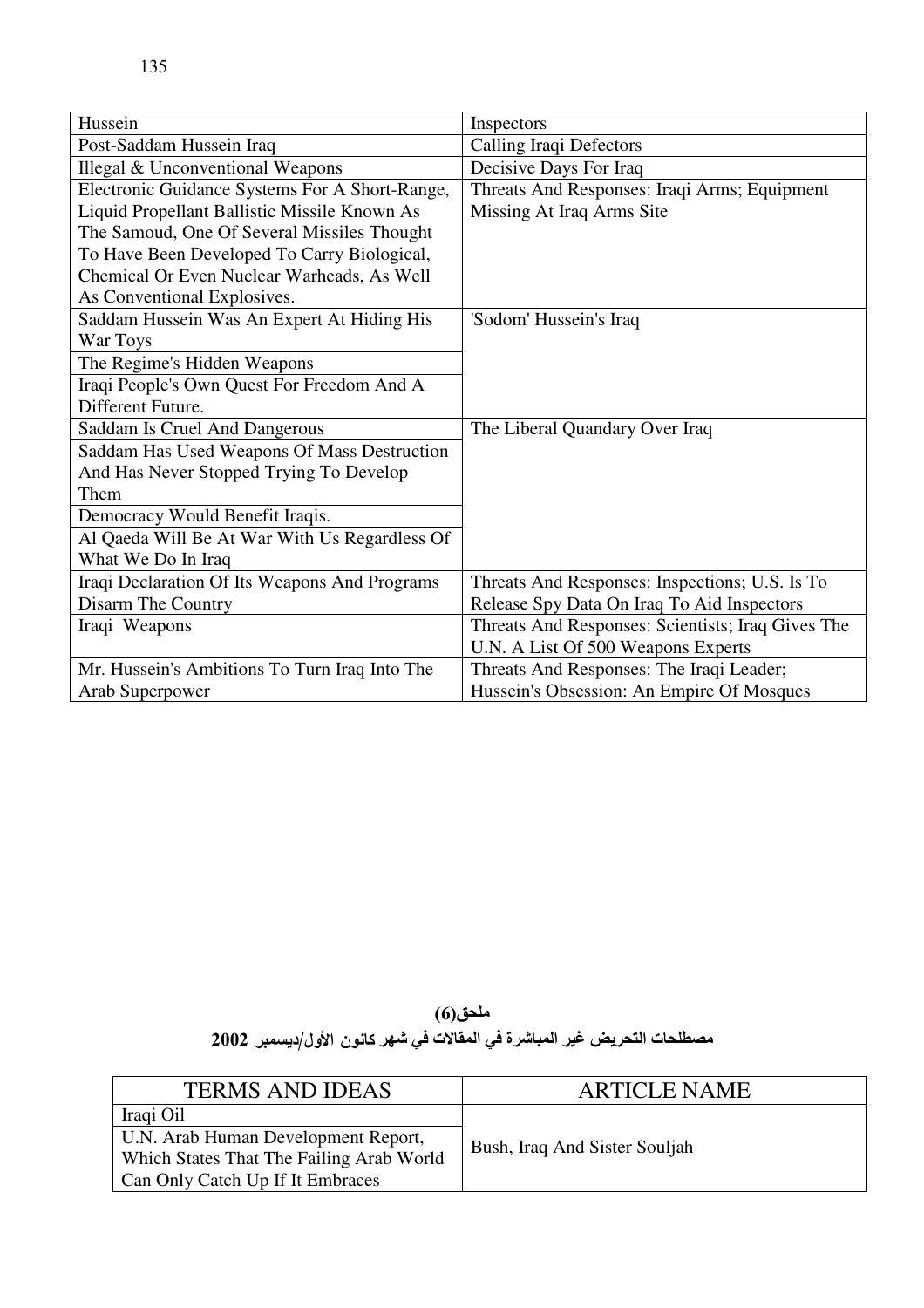| Freedom, Modern Education And Women's      |                                                  |
|--------------------------------------------|--------------------------------------------------|
| Empowerment.                               |                                                  |
| American Policy Toward Iraq Was Driven     | Carter, In Oslo For Prize, Says U.S. Should Work |
| By Oil                                     | With U.N. On Iraq                                |
|                                            |                                                  |
| Believe That Iraq Currently Represented A  |                                                  |
| Direct Threat To The United States         | Carter Accepts Nobel And Gives Message On Iraq   |
| Iraqis Are Suffering Under Tyranny And     | The Liberal Q Andary Over Iraq                   |
| <b>Sanctions</b>                           |                                                  |
| Iraq's Oil Reserves, The Second Largest In | Threats And Responses: Postwar Plans; Report     |
| The World                                  | Urges Iraqi Control Of Rebuilding After Hussein  |
| Human Rights                               | Threats And Responses: Society; Iraq Arms Quest  |
|                                            | Uncovers A Zest For Drink                        |
|                                            |                                                  |
| Human Rights                               | Threats And Responses: The Refugees; Uprooted    |
|                                            | Iraqis See War As Path To Lost Homes             |
| The Internal Situation In Iraq             | Threats And Responses: The Opposition; To Build  |
|                                            | Coalition, U.S. Legislators Tour Iraq's Kurdish  |
|                                            | Region, Pledging Support                         |

ملحق(7)<br>مصطلحات التحريض المباشرة في المقالات المنشورة في شهر كانون الثاني/ يناير 2003

| <b>TERMS AND IDEAS</b>                                                     | <b>ARTICLE NAME</b>       |
|----------------------------------------------------------------------------|---------------------------|
| Disarm All Its Nuclear, Chemical And<br><b>Biological Weapons Programs</b> | Why We Know Iraq Is Lying |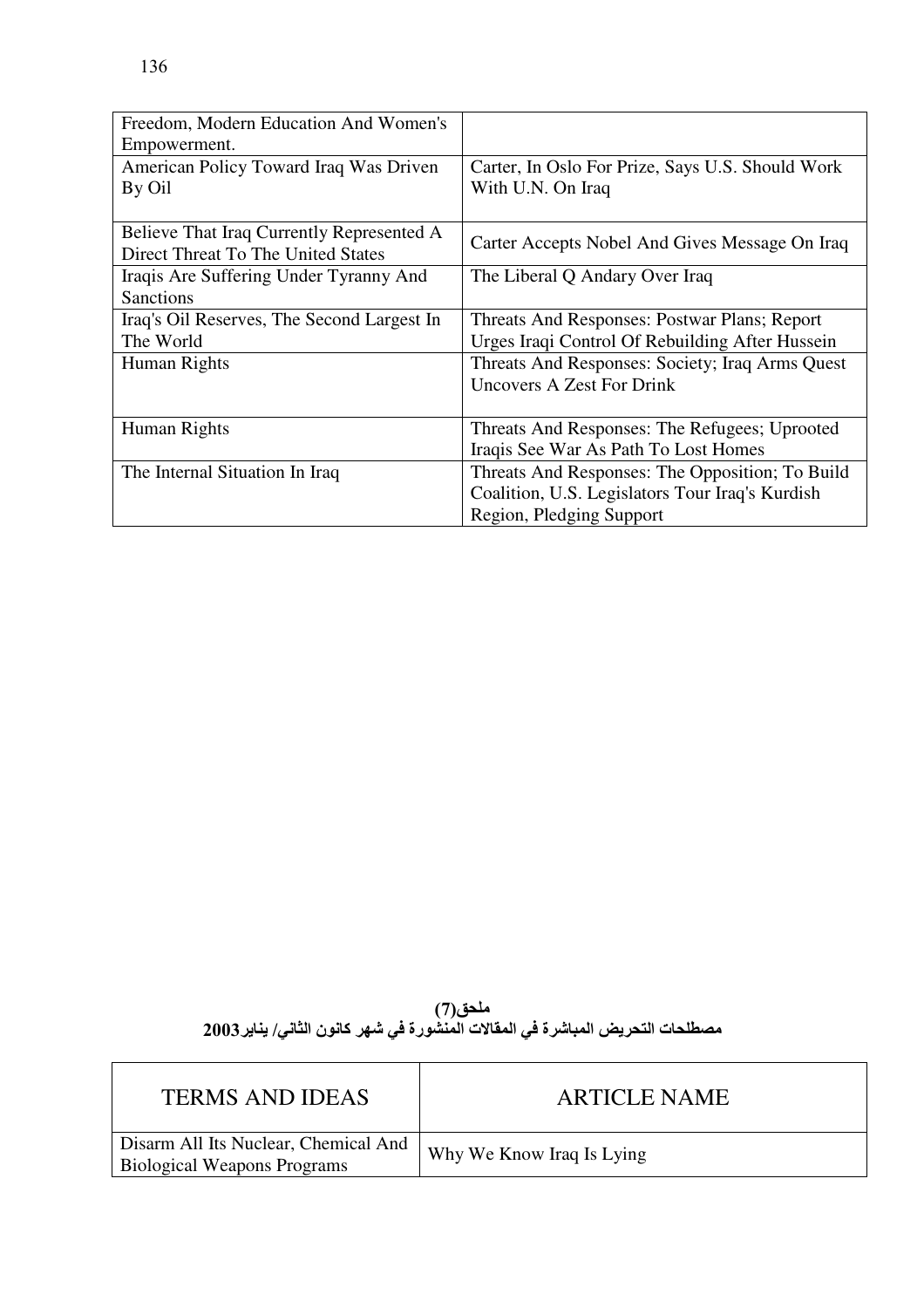| Mr. Hussein, Like All Totalitarian     | The World; The Killing Of Iraq's Ancient Marsh Culture                                 |
|----------------------------------------|----------------------------------------------------------------------------------------|
| Rulers, Has Worked To Eliminate The    |                                                                                        |
| Very Possibility Of Resistance, And    |                                                                                        |
| This Made The Marsh Dwellers His       |                                                                                        |
| <b>Ineluctable Enemy</b>               |                                                                                        |
| Removing Saddam Hussein                | Thinking About Iraq (I)                                                                |
| War On Al Qaeda                        |                                                                                        |
| <b>Weapons Of Mass Destruction</b>     |                                                                                        |
| Obligation To Helping The People Of    |                                                                                        |
| Iraq And Making A Difference In The    | State Of The Union: The National Mood -- Republicans;<br>The Case Is Made Against Iraq |
| Worlds                                 |                                                                                        |
| Saddam Hussein Is A Liar And           |                                                                                        |
| Cannot Be Trusted.                     |                                                                                        |
| <b>Nuclear Programs</b>                | Threats And Responses; Iraqi Scientist Cites Pressure By                               |
|                                        | Inspectors                                                                             |
| Iraq's Weapons Programs                | Threats And Responses: White House; U.S. May Not                                       |
|                                        | Press U.N. For A Decision On Iraq For Weeks                                            |
| Al Qaeda's Terrorist Cause             | Threats And Responses: Persian Gulf Politics; Kuwaiti                                  |
| Liberate The Iraqi People From The     | Political Combatants Hold Breath For Iraq Outcome                                      |
| Criminal Regime Of Saddam Hussein      |                                                                                        |
| To Put Iraq On The Course Of Peace     |                                                                                        |
| And Justice                            |                                                                                        |
| <b>Biological And Chemical Weapons</b> | Threats And Responses: Iraqi Arms; U.S. Asks U.N. To                                   |
|                                        | Speed Pace Of Inspections                                                              |
|                                        | By Julia Preston                                                                       |
|                                        | Published: January 16, 2003                                                            |
| Disarm                                 | Threats And Responses: Nuclear Standoff; President                                     |
| Saddam Hussein's Policy                | Makes Case That North Korea Is No Iraq                                                 |
| Saddam Hussein's Policy                | Threats And Responses: Hussein's Foes; Iraqi Kurds                                     |
| Al Qaeda In Iraq                       | Fight A War That Has Two Faces                                                         |
| <b>Illegal Weapons</b>                 | Threats And Responses: Monitoring; U.N. Inspectors                                     |
|                                        | Criticize Iraqis Over Arms List                                                        |
| Prohibited Weapons And Weapons         | Threats And Responses: The U.N.; A Question Of                                         |
| Programs                               | Timing: Go Slow Or Fast On Iraq                                                        |
| Saddam Hussein's Policy                |                                                                                        |
| <b>Prohibited Weapons</b>              | Threats And Responses: United Nations; New                                             |
|                                        | Configuration Of Security Council May Force U.S. To                                    |
|                                        | Renew Lobbying Over Iraq                                                               |
| <b>Weapons Of Mass Destruction</b>     | Threats And Responses: War Clouds; Rumsfeld Says                                       |
|                                        | Iraq Diplomacy Is Nearing The End Of Its Road                                          |
|                                        |                                                                                        |
| Disarming Iraq                         | Threats And Responses: Security Council; U.S. Set To                                   |
| Develop Secret Weapons Of Mass         | Push For A U.N. Debate On War With Iraq                                                |
| Destruction                            |                                                                                        |
| Saddam Hussein's Policy                |                                                                                        |
|                                        |                                                                                        |
| Al Qaeda In Iraq                       | Threats And Responses: Militants; Europeans Warn Of                                    |

Terror Attacks In Event Of War In Iraq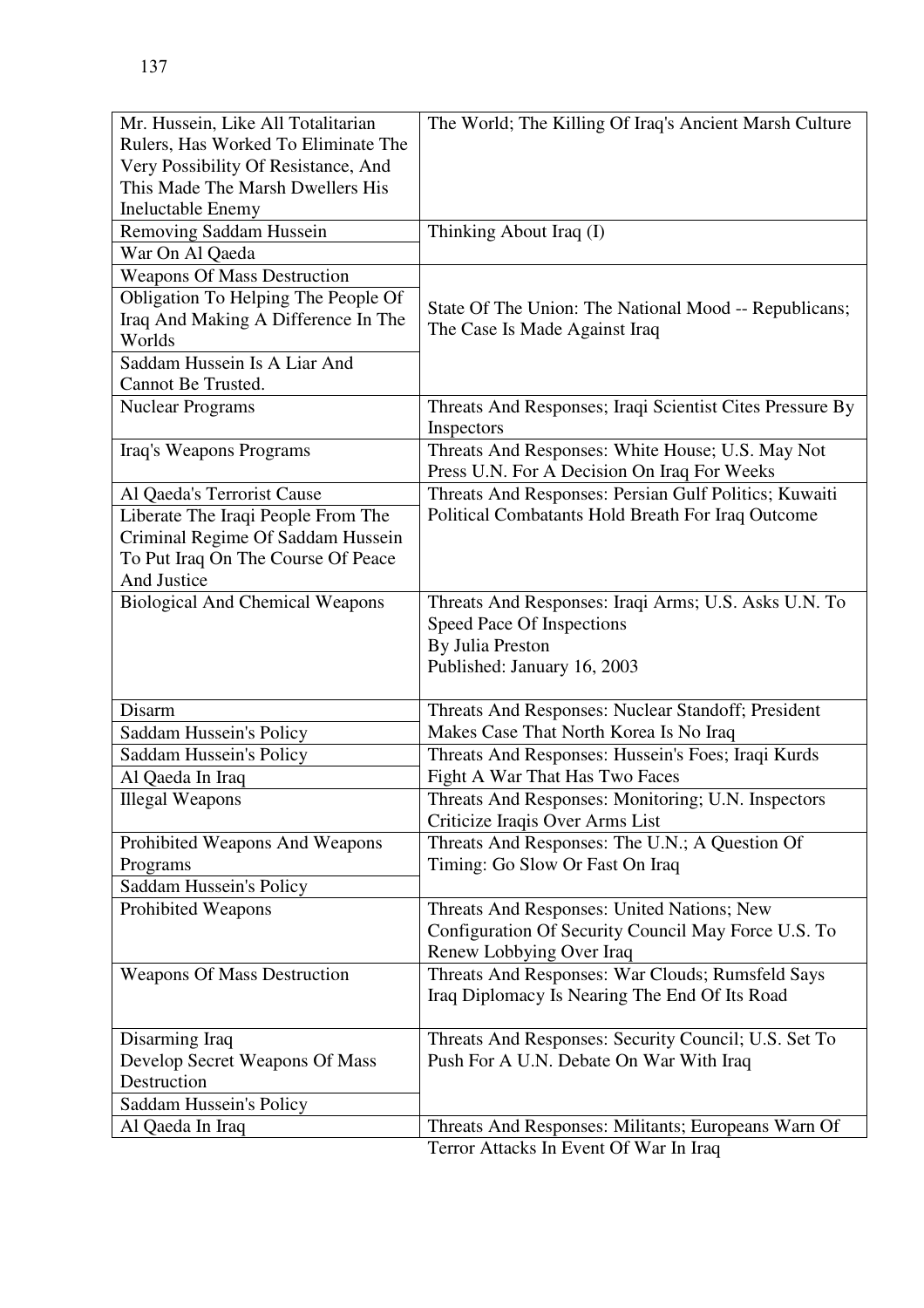| <b>Terrorist Threat</b>              |                                                          |
|--------------------------------------|----------------------------------------------------------|
|                                      |                                                          |
| Weapons Of Mass Destruction.         | Threats And Responses: White House; U.S. Resisting       |
| Saddam Hussein's Policy              | Calls For A 2nd U.N. Vote On A War With Iraq             |
| <b>Oust President Saddam Hussein</b> | Venezuela Crisis Complicates Iraq Situation, Experts Say |
| <b>Terrorist Threat</b>              | War And Diplomacy: A Week Of Decision On Iraq            |
| <b>Oust President Saddam Hussein</b> | We Don't Invade Iraq. Then What                          |
| Disarm Weapons                       |                                                          |

|                                             | ملحق(8)                                                                           |  |
|---------------------------------------------|-----------------------------------------------------------------------------------|--|
|                                             | مصطلحات التحريض غير المباشرة في المقالات المنشورة في شهر كانون الثاني/ يناير 2003 |  |
| $\mathbf{r}$ . The contract of $\mathbf{r}$ |                                                                                   |  |

| Valuable Contribution To The War<br>On Terrorism | <b>ARTICLE NAME</b>                                                |
|--------------------------------------------------|--------------------------------------------------------------------|
| <b>Hruntan Rightesy Unity Among</b>              | The World The Kolling: Oblian Child Political The World The Inical |
| <b>BellBungfi</b> Shiites And Sunnis             | Combatants Hold Breath For Iraq Outcome                            |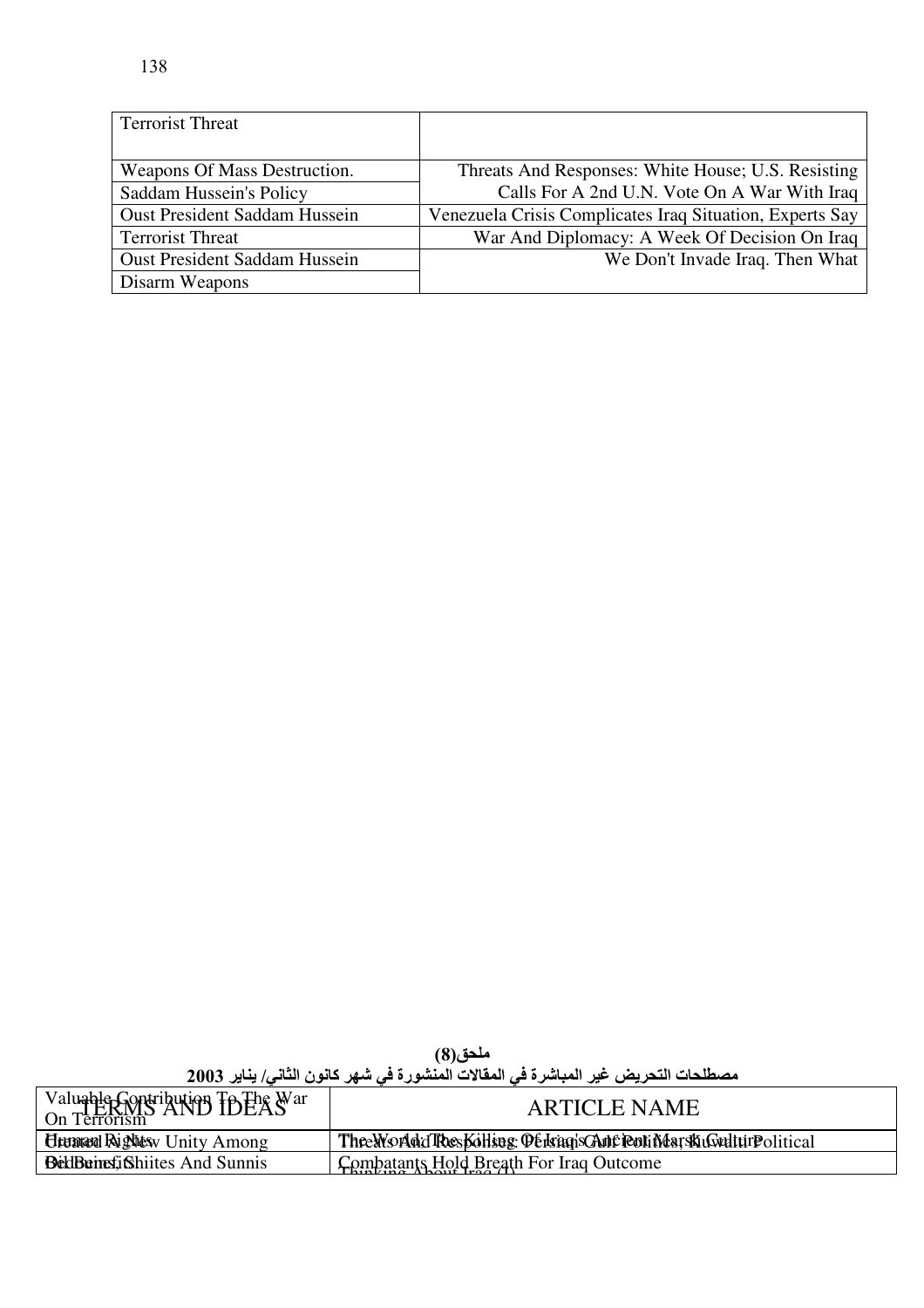| Political Situation In Iraq | Threats And Responses: Hussein's Foes; Iraqi Kurds Fight A War That<br>Has Two Faces |
|-----------------------------|--------------------------------------------------------------------------------------|
| Iraq Oil                    | Venezuela Crisis Complicates Iraq Situation, Experts Say                             |

| ملحق(9)                                                                |  |
|------------------------------------------------------------------------|--|
| مصطلحات التحريض المباشرة في المقالات المنشورة في شهر شباط/ فبراير 2003 |  |

| <b>TERMS AND IDEAS</b>             | <b>ARTICLE NAME</b>                          |
|------------------------------------|----------------------------------------------|
| The Terrorist Threat               | 4 Accused Of Illegally Sending Money To Iraq |
| Al Qaeda And Of Planning Terrorist |                                              |
| <b>Attacks</b>                     | A Warning On Iraq, From A Friend             |
| Disarm Weapons                     |                                              |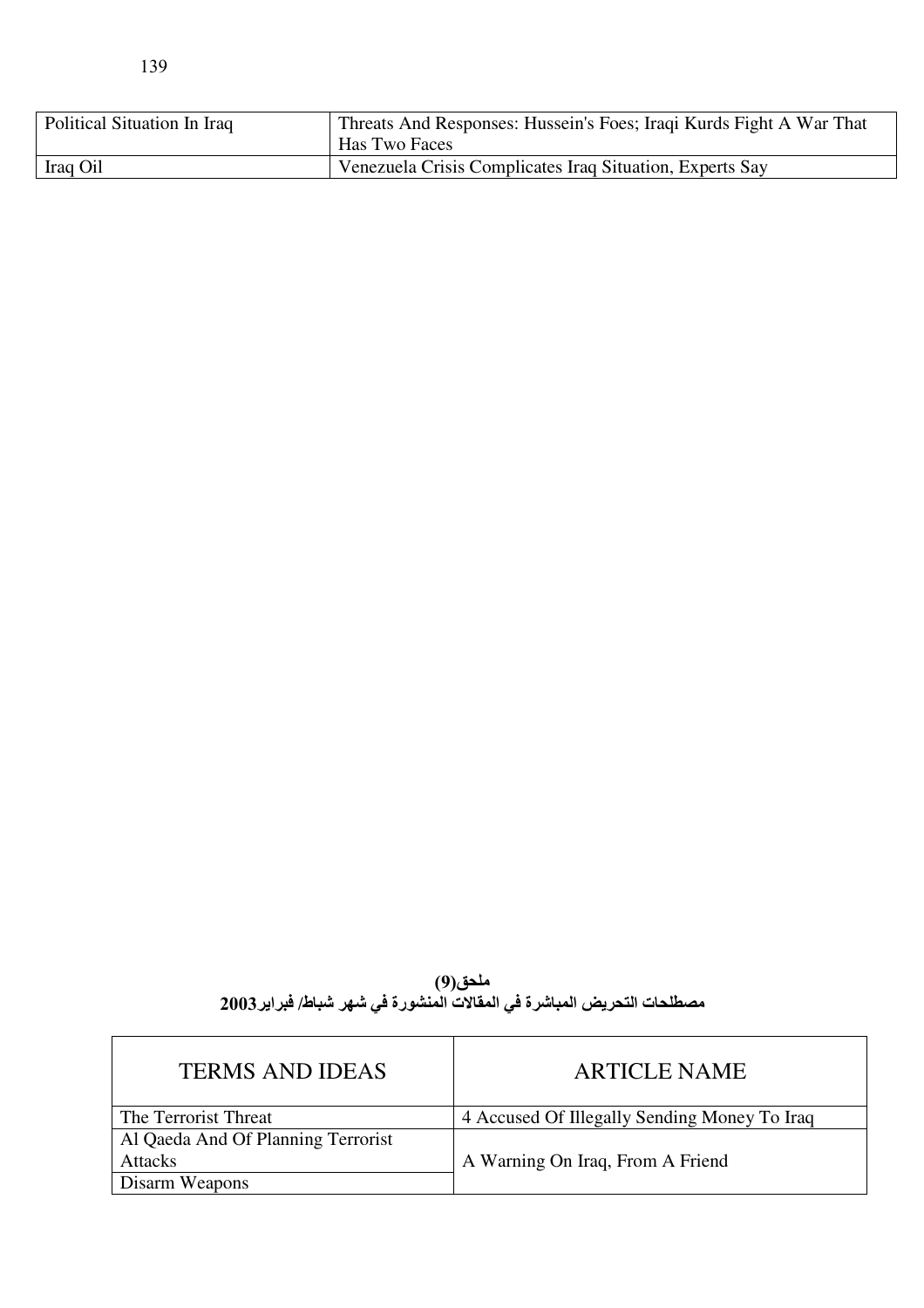| Saddam Hussein Policy                    | America, Iraq And The Court Of Public Opinion      |  |
|------------------------------------------|----------------------------------------------------|--|
| Disarm Weapons                           |                                                    |  |
| Saddam Hussein Policy                    | Disarming Iraq                                     |  |
| Disarm Weapons                           |                                                    |  |
| <b>Heightened Terror</b>                 | International; Setback On Iraq                     |  |
| Disarm Weapons                           |                                                    |  |
| Saddam Hussein Policy                    | International; Setback On Iraq                     |  |
| Disarm Weapons                           |                                                    |  |
| Disarming Iraq                           | Threats And Responses: Britain; Blair's Stand On   |  |
|                                          | Iraq Hurts Him Politically But Seems Unlikely To   |  |
|                                          | Topple Him                                         |  |
| Disarming                                | Threats And Responses: Britain; Parliament Backs   |  |
|                                          | Blair On Iraq, But Vote Bares Rift In Labor Party  |  |
| Saddam Hussein Policy                    | Threats And Responses: Washington's Response;      |  |
| <b>Chemical And Biological Weapons</b>   | Powell Says More Inspectors In Iraq Are 'Not The   |  |
|                                          | Answer'                                            |  |
| Disarming                                | America, Iraq And The Court Of Public Opinion      |  |
| Saddam Hussein Policy                    |                                                    |  |
| <b>Weapons Programs</b>                  | Loss Of The Shuttle: The Overview; Nasa Finds      |  |
|                                          | Clues In Shuttle Disaster; No Delay On Iraq Plans, |  |
|                                          | <b>Bush Aides Say</b>                              |  |
| Prepare For A Transition To Democracy If | Threats And Responses: Hussein's Foes; Iraqi       |  |
| President Saddam Hussein Is Ousted       | Opposition To Form Leadership Team To Prepare      |  |
|                                          | For A Transition To Democracy                      |  |
| <b>Weapons Of Mass Destruction</b>       | Give Us A Chance To Build A Democratic Iraq        |  |
| Saddam Hussein Policy                    |                                                    |  |
| The Liberation Of Iraq                   | The Iraq Crisis: In Search Of An Exit              |  |
| Face Of Terrorism                        |                                                    |  |

The Internal Situation In Iraq<br>**TERMS AND IDEAS** Poison Gas In Iraq Toison Gas in Iraq<br>Threats And Responses: Hussein's Foes; Iraqi Opposition To Form The Internal Situation In Iraq Leadership Team To Prepare For A Transition To Democracy **Phyridical Sitestipe In Jraq** In Iraq **CRECUSED Of Hilesarly Sending Money To Traq** The World; Iran Looks At A War With Iraq And Sees Its Own<br>The Iraq Crisis: In Search Of An Exit Political Situation In Iraq<br>The<sub>I</sub>FaHWGOfraGPH9CEAVCEaSE=Fire The Future Of Democracy In Iraq America's Plan For Iraq

ملحق(10) مصطلحات التحريض غير المباشرة في المقالات المنشورة في شهر شباط/ فبراير2003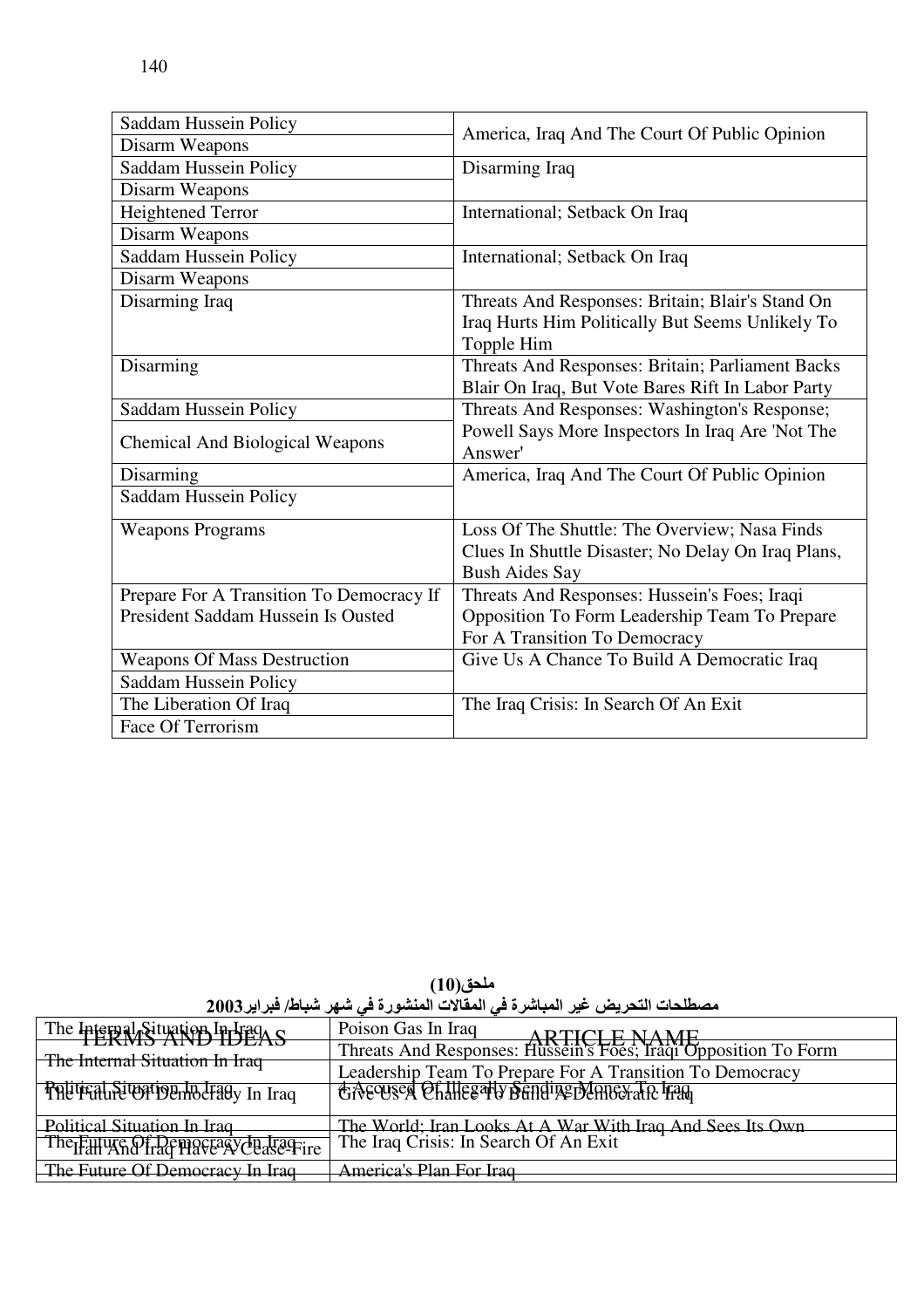ملحق(11)<br>مصطلحات التحريض المباشرة في المقالات المنشورة في شهر آذار/ مارس 2003

| <b>TERMS AND IDEAS</b>                                           | <b>ARTICLE NAME</b>                                                                             |  |
|------------------------------------------------------------------|-------------------------------------------------------------------------------------------------|--|
| Saddam Hussein's Policy<br>Disarm Iraq<br>The Liberation Of Iraq | A Nation At War: Airstrikes; Aerial Pounding Intended To<br>Push Iraq's Government Toward Brink |  |
| Saddam Hussein's Policy                                          | Advice To The President On Iraq                                                                 |  |
| The Tortoise Will Have Moved                                     | Beliefs; The Just-War Tradition, Its Last-Resort Criterion And                                  |  |
| On                                                               | The Debate On An Invasion Of Iraq.                                                              |  |
| Disarm Iraq                                                      |                                                                                                 |  |
| Destroying His Al Samoud                                         | Chicken $\hat{A}$ La Iraq                                                                       |  |
| <b>Missiles</b>                                                  |                                                                                                 |  |
| Saddam Hussein's Policy                                          |                                                                                                 |  |
| "Iraq Does Not Pose A                                            | Education; Out Of The Mouths Of Students: Talk Of Iraq                                          |  |
| Significant Threat To The                                        |                                                                                                 |  |
| <b>United States</b>                                             |                                                                                                 |  |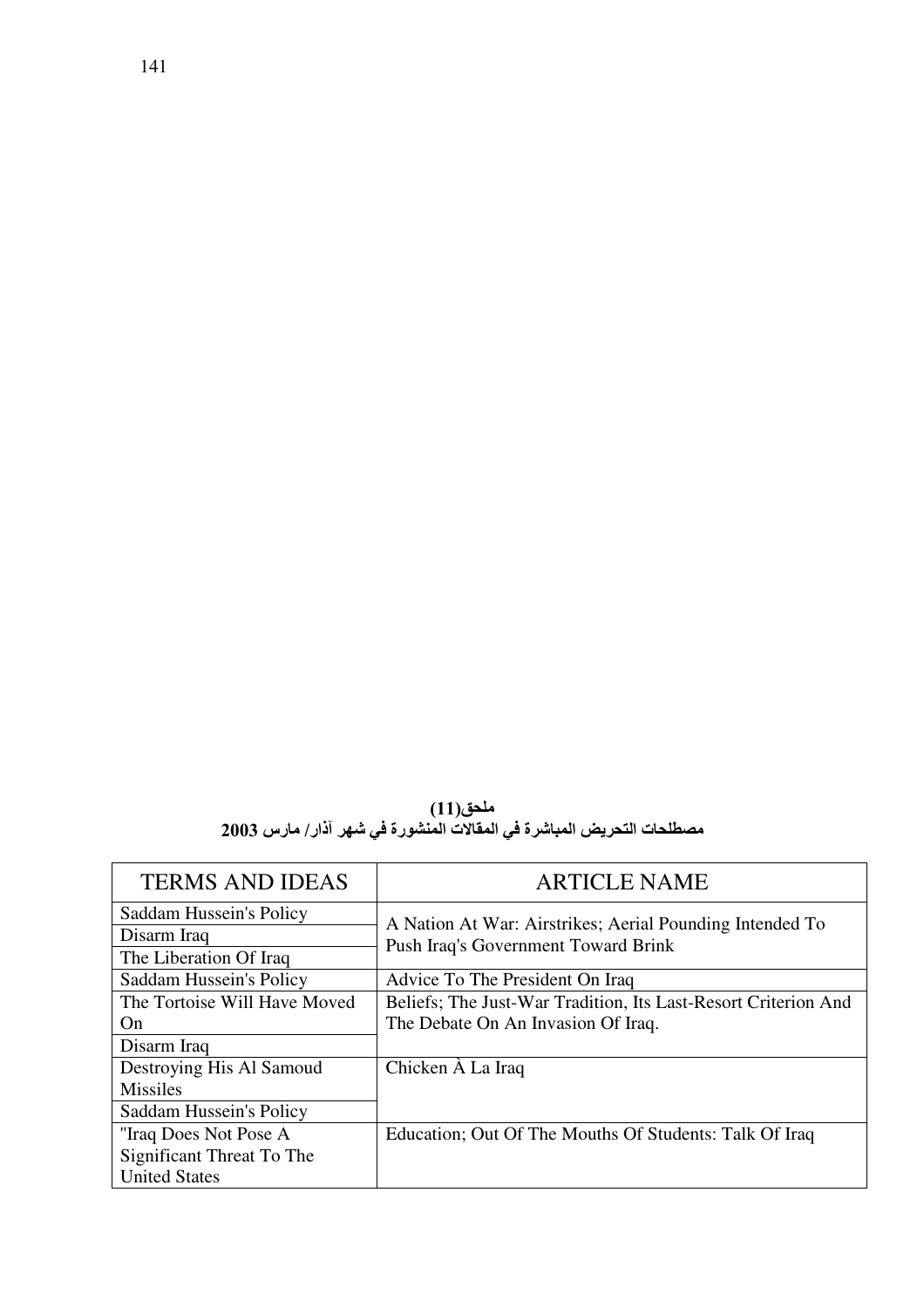| 142                       |  |
|---------------------------|--|
|                           |  |
| Vorld's Security Has Been |  |

| World's Security Has Been    |                                                                         |
|------------------------------|-------------------------------------------------------------------------|
| Challenged By Saddam Hussein |                                                                         |
| <b>Prevent Terrorism</b>     |                                                                         |
| Disarmament                  | International; For Iraq After Hussein                                   |
| "Liberated Iraqis            |                                                                         |
| Saddam Hussein's Policy      | Into Iraq: Dispatches From An America At War                            |
| <b>Terrorist Attacks</b>     | Into Iraq: Dispatches From An America At War; A Debate In<br>California |
| "Liberated Iraqis            | Into Iraq: Dispatches From An America At War; A Nun's<br>Prayer         |
| <b>Prevent Terrorism</b>     | Into Iraq: Dispatches From An America At War; A Senator's<br>Critique   |
| <b>Prevent Terrorism</b>     | Into Iraq: Dispatches From An America At War; Bush Stands               |
| Disarmament                  | Firm                                                                    |
| "Liberated Iraqis            | Into Iraq: Dispatches From An America At War; Corporate<br>'War Tax'?   |
| <b>Prevent Terrorism</b>     | Into Iraq: Dispatches From An America At War; Death And<br>Ruin         |
| "Liberated Iraqis            | Into Iraq: Dispatches From An America At War; Give And<br>Take          |
| "Liberated Iraqis            | Into Iraq: Dispatches From An America At War; The Misuse<br>Of Power    |
| <b>Prevent Terrorism</b>     | Into Iraq: Dispatches From An America At War; The Needs Of<br>Children  |
| Iraqi Weapons Plant          | Iraqi Drones                                                            |
| Iraqi Weapons Plant          | Threats And Responses: News Analysis; Beyond Iraq, U.N. Is              |
| Saddam Hussein's Policy      | Issue                                                                   |

| ملحق(12)<br>مصطلحات التحريض غير المباشرة في المقالات المنشورة في شهر آذار/ مارس 2003 |                                                                     |  |
|--------------------------------------------------------------------------------------|---------------------------------------------------------------------|--|
| <b>TERMS AND IDEAS</b>                                                               | <b>ARTICLE NAME</b>                                                 |  |
| Human Rights In Iraq                                                                 | Education; Out Of The Mouths Of Students: Talk Of Iraq              |  |
| Human Rights In Iraq                                                                 | Into Iraq: Dispatches From An America At War; An Army Wife Speaks   |  |
| Internal Situation In Iraq                                                           |                                                                     |  |
| Iraqi Oil                                                                            | Into Iraq: Dispatches From An America At War; Death And Ruin        |  |
| Human Rights In Iraq                                                                 | Into Iraq: Dispatches From An America At War; The Needs Of Children |  |
| Future Of Democracy In Iraq                                                          | Into Iraq: Dispatches From An America At War; True Leadership       |  |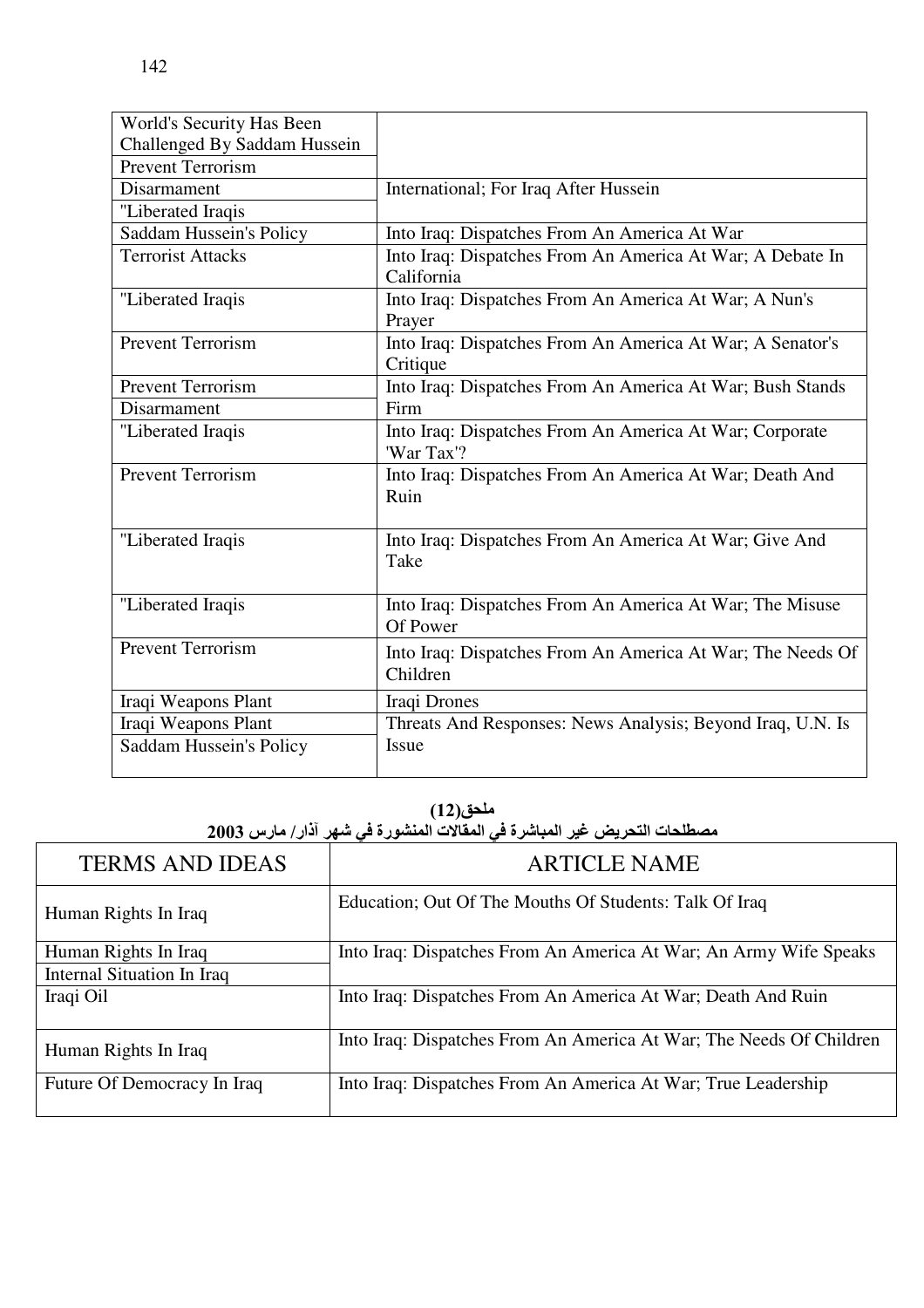|                  | ملحق(13) |  |
|------------------|----------|--|
| أداة تحليل مضمون |          |  |

| التكرار | المصطلح، الفكرة                        | الرقم |
|---------|----------------------------------------|-------|
|         | التحريض على الحرب ضد العراق بشكل مباشر |       |
|         | قدرة العراق العسكرية                   |       |
|         | الإرهاب في العراق                      |       |
|         | حصول العراق على<br>أسلحة نووية         | 3     |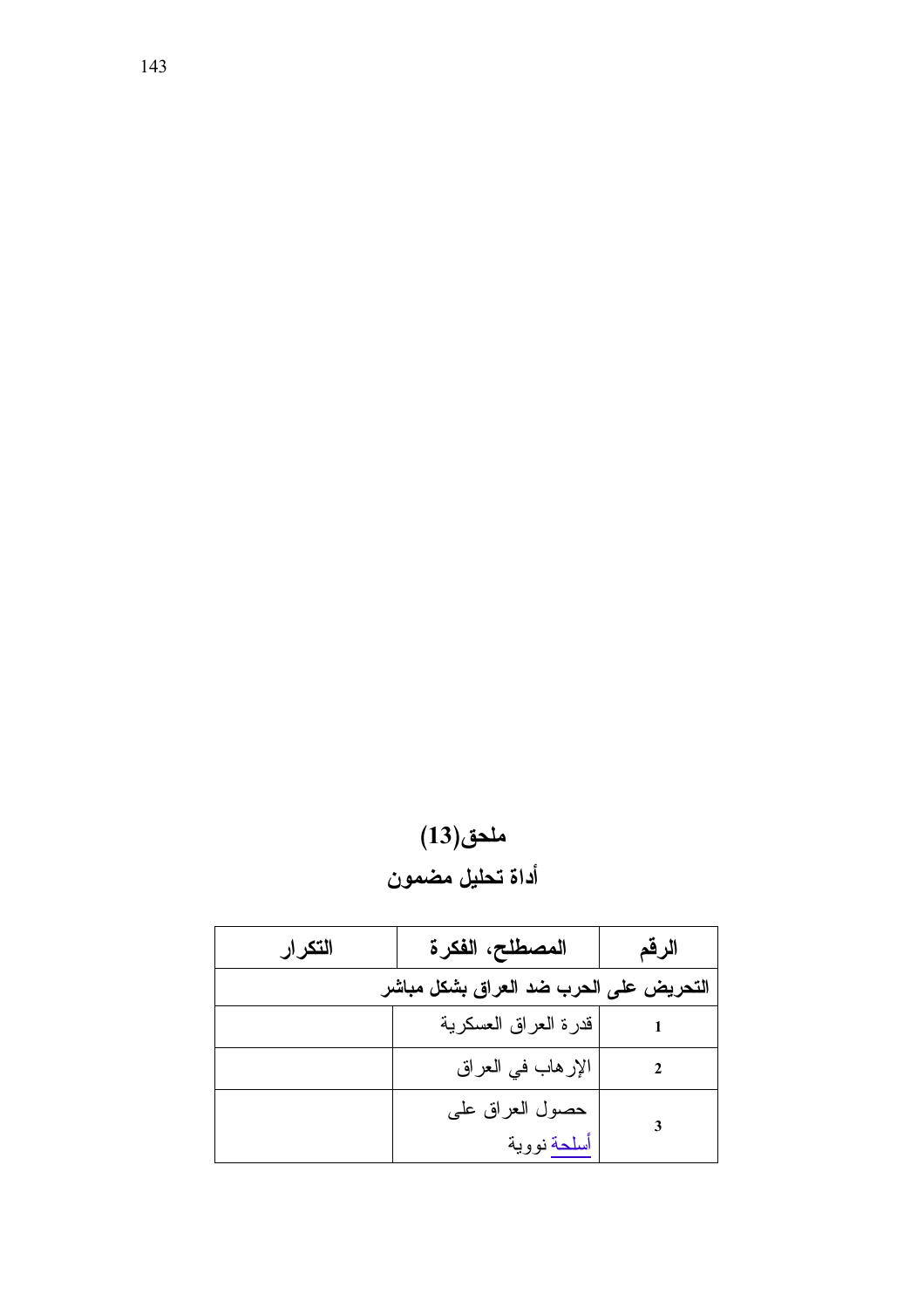| إخفاؤه أسلحة دمار شامل.                               | $\overline{4}$   |
|-------------------------------------------------------|------------------|
| القاعدة في العراق                                     | 5                |
| تصنيع الأسلحة في العراق                               | 6                |
| التطرف في العراق                                      | 7                |
| تحدي صدام للإرادة الدولية                             | 8                |
| تحرير العراق                                          | 9                |
| التحريض على الحرب بأساليب غير مباشرة                  |                  |
| ربط صدام حسين بالقاعدة                                | 1                |
| الأوضاع الداخلية في                                   | $\boldsymbol{2}$ |
| العراق<br>مستقبل الديمقر اطية في                      |                  |
| العراق                                                | 3                |
| وضمع الشيعة في العراق                                 | 4                |
| خطر العراق على دول                                    | 5                |
| الجوار                                                |                  |
| النفط في العراق                                       | 6                |
| رفض العراق للنفتيش من                                 | 7                |
| قبل مندوبي الأمم المتحدة<br>ديكتاتورية النظام العراقي | 8                |
| الحرب على الإرهاب                                     | 9                |
|                                                       |                  |
| الأحداث السياسية في العراق                            | 10               |
| الأحداث والأمنية في العراق                            | 11               |
| الأحداث الاقتصادية في                                 | 12               |
| العراق                                                |                  |
| حقوق الإنسان في العراق                                | 13               |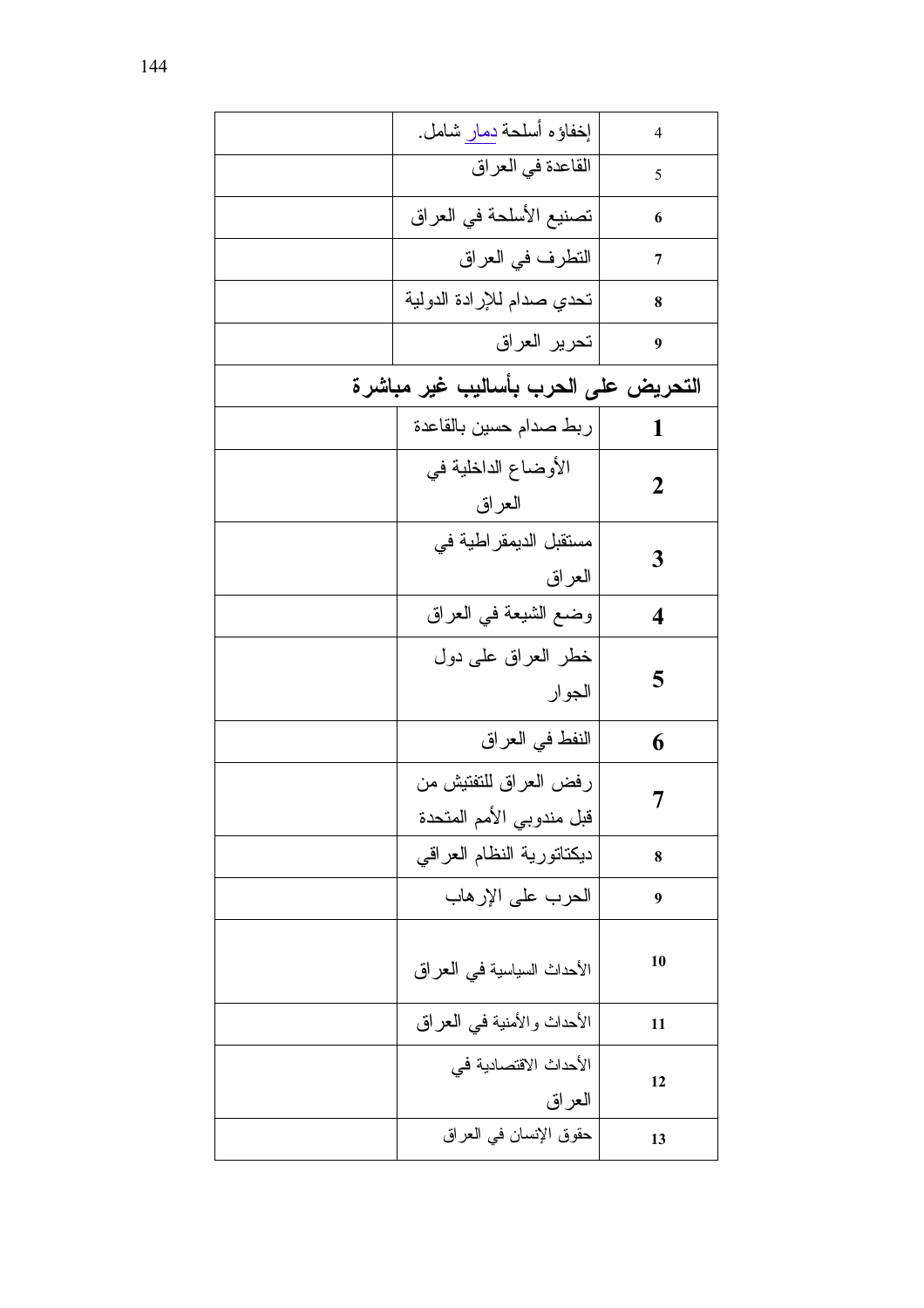## ملحق (14)

قائمة بأسماء محكمي أدوات الدراسة حسب الرتبة الأكاديميسة والترتيسب

## الهجائي وتخصصاتهم وأماكن عملهم

| مكان العمل              | التخصص       | ىددىيە ر                    |
|-------------------------|--------------|-----------------------------|
| جامعة البلقاء التطبيقية | إدارة تربوية | ' د. سه <sub>ی</sub> خطاطبة |